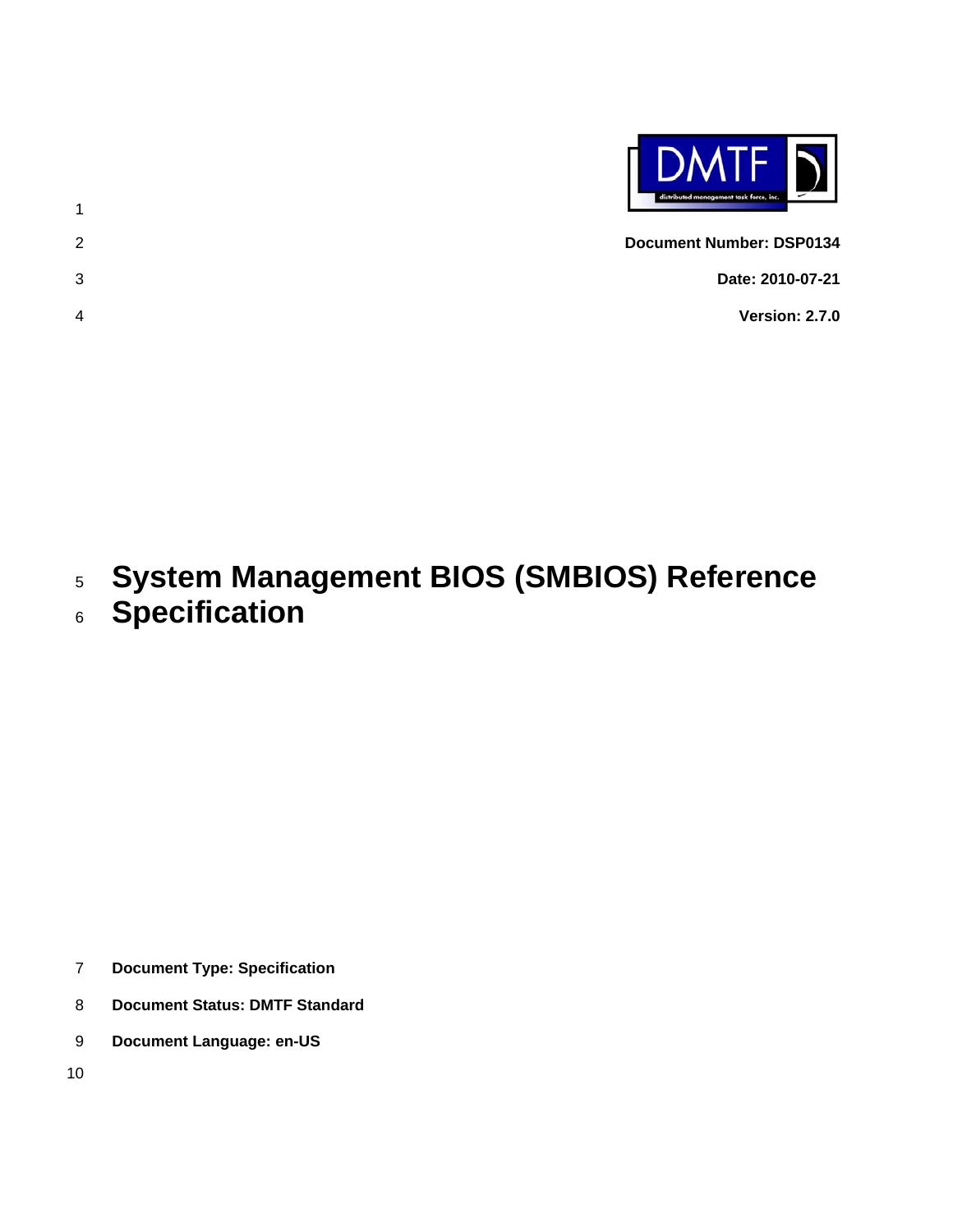#### 11 | Copyright Notice

12 Copyright © 2000, 2002, 2004–2010 Distributed Management Task Force, Inc. (DMTF). All rights 13 **reserved**.

14 DMTF is a not-for-profit association of industry members dedicated to promoting enterprise and systems 15 management and interoperability. Members and non-members may reproduce DMTF specifications and 16 documents, provided that correct attribution is given. As DMTF specifications may be revised from time to 17 time, the particular version and release date should always be noted.

18 Implementation of certain elements of this standard or proposed standard may be subject to third party 19 patent rights, including provisional patent rights (herein "patent rights"). DMTF makes no representations 20 to users of the standard as to the existence of such rights, and is not responsible to recognize, disclose,<br>21 or identify any or all such third party patent right, owners or claimants, nor for any incomplete or 21 or identify any or all such third party patent right, owners or claimants, nor for any incomplete or 22 inaccurate identification or disclosure of such rights, owners or claimants. DMTF shall have no liability to 23 any party, in any manner or circumstance, under any legal theory whatsoever, for failure to recognize, 24 disclose, or identify any such third party patent rights, or for such party's reliance on the standard or disclose, or identify any such third party patent rights, or for such party's reliance on the standard or 25 incorporation thereof in its product, protocols or testing procedures. DMTF shall have no liability to any 26 party implementing such standard, whether such implementation is foreseeable or not, nor to any patent 27 owner or claimant, and shall have no liability or responsibility for costs or losses incurred if a standard is 28 withdrawn or modified after publication, and shall be indemnified and held harmless by any party 29 implementing the standard from any and all claims of infringement by a patent owner for such 30 implementations.

31 For information about patents held by third-parties which have notified the DMTF that, in their opinion,

- 32 such patent may relate to or impact implementations of DMTF standards, visit
- 33 <http://www.dmtf.org/about/policies/disclosures.php>.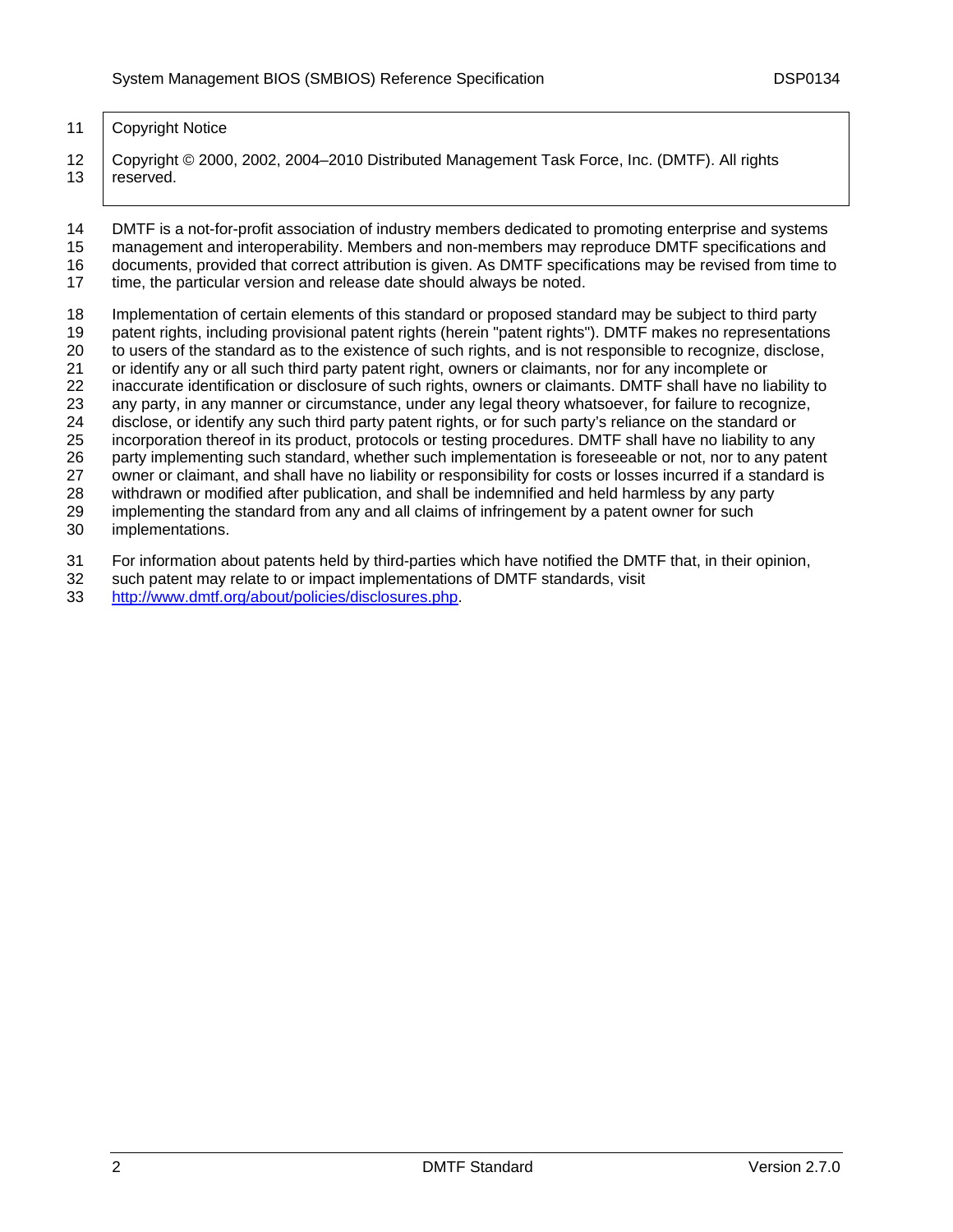34

# **CONTENTS**

| 35 |   |     |       |  |
|----|---|-----|-------|--|
| 36 |   |     |       |  |
| 37 |   |     |       |  |
| 38 |   |     |       |  |
| 39 |   |     |       |  |
| 40 | 1 |     |       |  |
|    |   |     |       |  |
| 41 | 2 |     |       |  |
| 42 | 3 |     |       |  |
| 43 | 4 |     |       |  |
| 44 | 5 |     |       |  |
| 45 |   | 5.1 |       |  |
| 46 |   | 5.2 |       |  |
| 47 |   |     | 5.2.1 |  |
| 48 | 6 |     |       |  |
| 49 |   | 6.1 |       |  |
| 50 |   |     | 6.1.1 |  |
| 51 |   |     | 6.1.2 |  |
| 52 |   |     | 6.1.3 |  |
| 53 |   | 6.2 |       |  |
| 54 |   | 6.3 |       |  |
| 55 | 7 |     |       |  |
| 56 |   | 7.1 |       |  |
| 57 |   |     | 7.1.1 |  |
| 58 |   |     | 7.1.2 |  |
| 59 |   | 7.2 |       |  |
| 60 |   |     | 7.2.1 |  |
| 61 |   |     | 7.2.2 |  |
| 62 |   | 7.3 |       |  |
| 63 |   |     | 7.3.1 |  |
| 64 |   |     | 7.3.2 |  |
| 65 |   | 7.4 |       |  |
| 66 |   |     | 7.4.1 |  |
| 67 |   |     | 7.4.2 |  |
| 68 |   |     | 7.4.3 |  |
| 69 |   |     | 7.4.4 |  |
| 70 |   | 7.5 |       |  |
| 71 |   |     | 7.5.1 |  |
| 72 |   |     | 7.5.2 |  |
| 73 |   |     | 7.5.3 |  |
| 74 |   |     | 7.5.4 |  |
| 75 |   |     | 7.5.5 |  |
| 76 |   |     | 7.5.6 |  |
| 77 |   |     | 7.5.7 |  |
| 78 |   |     | 7.5.8 |  |
| 79 |   |     | 7.5.9 |  |
| 80 |   | 7.6 |       |  |
| 81 |   |     | 7.6.1 |  |
| 82 |   |     | 7.6.2 |  |
| 83 |   |     | 7.6.3 |  |
| 84 |   |     | 7.6.4 |  |
| 85 |   | 7.7 |       |  |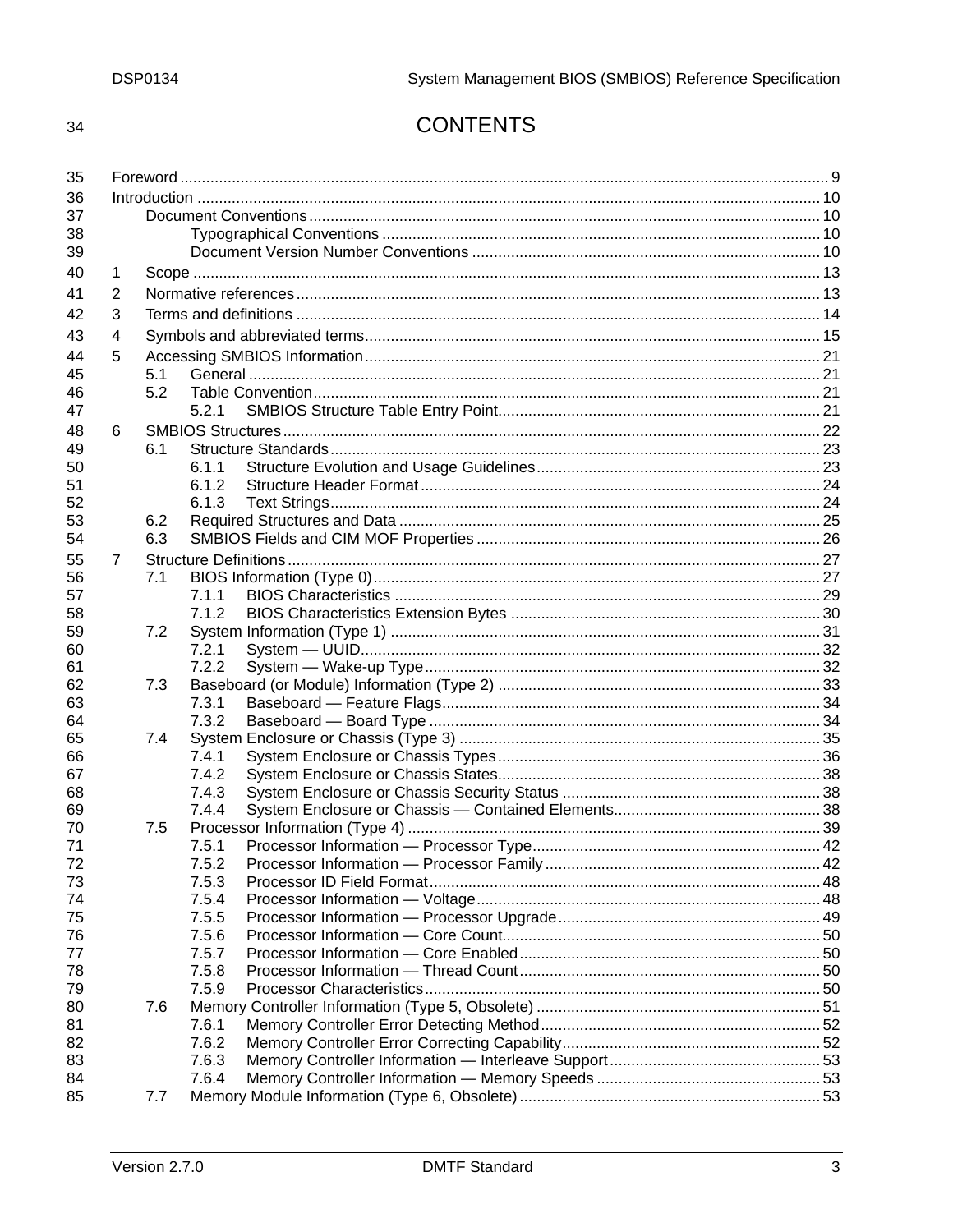| 86  |      | 7.7.1                                                              |  |
|-----|------|--------------------------------------------------------------------|--|
| 87  |      | 7.7.2                                                              |  |
| 88  |      | 7.7.3                                                              |  |
| 89  | 7.8  |                                                                    |  |
| 90  |      | 7.8.1                                                              |  |
| 91  |      | 7.8.2                                                              |  |
|     |      |                                                                    |  |
| 92  |      | 7.8.3                                                              |  |
| 93  |      | 7.8.4                                                              |  |
| 94  |      | 7.8.5                                                              |  |
| 95  | 7.9  |                                                                    |  |
| 96  |      | 7.9.1                                                              |  |
| 97  |      | 7.9.2                                                              |  |
| 98  |      | 7.9.3                                                              |  |
| 99  | 7.10 |                                                                    |  |
| 100 |      | 7.10.1                                                             |  |
| 101 |      | 7.10.2                                                             |  |
| 102 |      | 7.10.3                                                             |  |
| 103 |      | 7.10.4                                                             |  |
| 104 |      | 7.10.5                                                             |  |
| 105 |      | 7.10.6                                                             |  |
| 106 |      | 7.10.7                                                             |  |
| 107 |      | 7.10.8 Segment Group Number, Bus Number, Device/Function Number 68 |  |
| 108 | 7.11 |                                                                    |  |
| 109 |      |                                                                    |  |
| 110 | 7.12 |                                                                    |  |
| 111 | 7.13 |                                                                    |  |
| 112 | 7.14 |                                                                    |  |
| 113 | 7.15 |                                                                    |  |
| 114 | 7.16 |                                                                    |  |
| 115 |      |                                                                    |  |
| 116 |      |                                                                    |  |
| 117 |      |                                                                    |  |
| 118 |      | 7.16.4                                                             |  |
| 119 |      | 7.16.5                                                             |  |
| 120 |      |                                                                    |  |
| 121 | 7.17 |                                                                    |  |
| 122 |      | 7.17.1                                                             |  |
| 123 |      |                                                                    |  |
| 124 |      |                                                                    |  |
| 125 |      |                                                                    |  |
| 126 |      |                                                                    |  |
| 127 |      | 7.18.2                                                             |  |
| 128 |      |                                                                    |  |
| 129 |      |                                                                    |  |
| 130 |      |                                                                    |  |
| 131 |      | 7.19.1                                                             |  |
| 132 |      |                                                                    |  |
| 133 |      |                                                                    |  |
| 134 | 7.20 |                                                                    |  |
| 135 | 7.21 |                                                                    |  |
| 136 | 7.22 |                                                                    |  |
| 137 |      |                                                                    |  |
| 138 |      |                                                                    |  |
| 139 | 7.23 |                                                                    |  |
| 140 |      |                                                                    |  |
| 141 | 7.24 |                                                                    |  |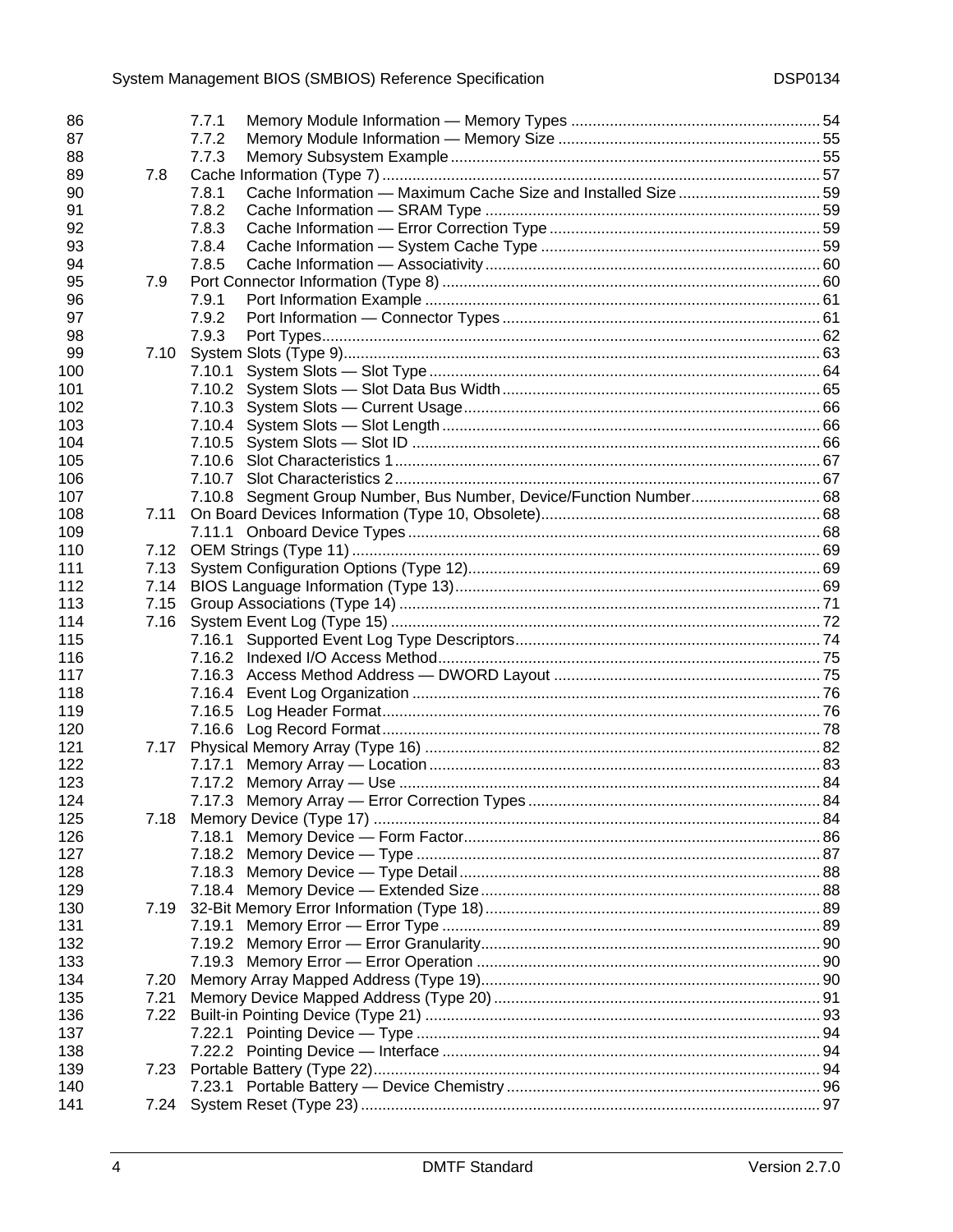| 143<br>7.26<br>7.26.1 System Power Controls — Calculating the Next Scheduled Power-on Time  99<br>144<br>145<br>7.27<br>146<br>7.28<br>147 |  |
|--------------------------------------------------------------------------------------------------------------------------------------------|--|
|                                                                                                                                            |  |
|                                                                                                                                            |  |
|                                                                                                                                            |  |
|                                                                                                                                            |  |
|                                                                                                                                            |  |
| 148                                                                                                                                        |  |
| 7.29<br>149                                                                                                                                |  |
| 150                                                                                                                                        |  |
| 7.30<br>151                                                                                                                                |  |
| 152                                                                                                                                        |  |
| 153<br>7.31                                                                                                                                |  |
| 154<br>7.32                                                                                                                                |  |
| 7.33<br>155                                                                                                                                |  |
| 156                                                                                                                                        |  |
| 157<br>7.34                                                                                                                                |  |
| 158<br>7.35                                                                                                                                |  |
| 159                                                                                                                                        |  |
| 160                                                                                                                                        |  |
| 161<br>7.36                                                                                                                                |  |
| 162<br>7.37                                                                                                                                |  |
| 163<br>7.38                                                                                                                                |  |
| 164                                                                                                                                        |  |
| 165<br>7.39                                                                                                                                |  |
| 166                                                                                                                                        |  |
| 7.40<br>167                                                                                                                                |  |
| 168                                                                                                                                        |  |
| 169<br>7.41                                                                                                                                |  |
| 170                                                                                                                                        |  |
| 171                                                                                                                                        |  |
| 172                                                                                                                                        |  |
| 173                                                                                                                                        |  |
| 174                                                                                                                                        |  |
| 7.42.4 Segment Group Number, Bus Number, Device/Function Number 118<br>175                                                                 |  |
| 176<br>7.43                                                                                                                                |  |
| 177<br>7.44                                                                                                                                |  |
| 178<br>7.45                                                                                                                                |  |
| 179                                                                                                                                        |  |
| 180                                                                                                                                        |  |
| 181                                                                                                                                        |  |
| 182                                                                                                                                        |  |
| 183                                                                                                                                        |  |

## **Tables**

| 185 |  |
|-----|--|
| 186 |  |
| 187 |  |
| 188 |  |
| 189 |  |
| 190 |  |
| 191 |  |
| 192 |  |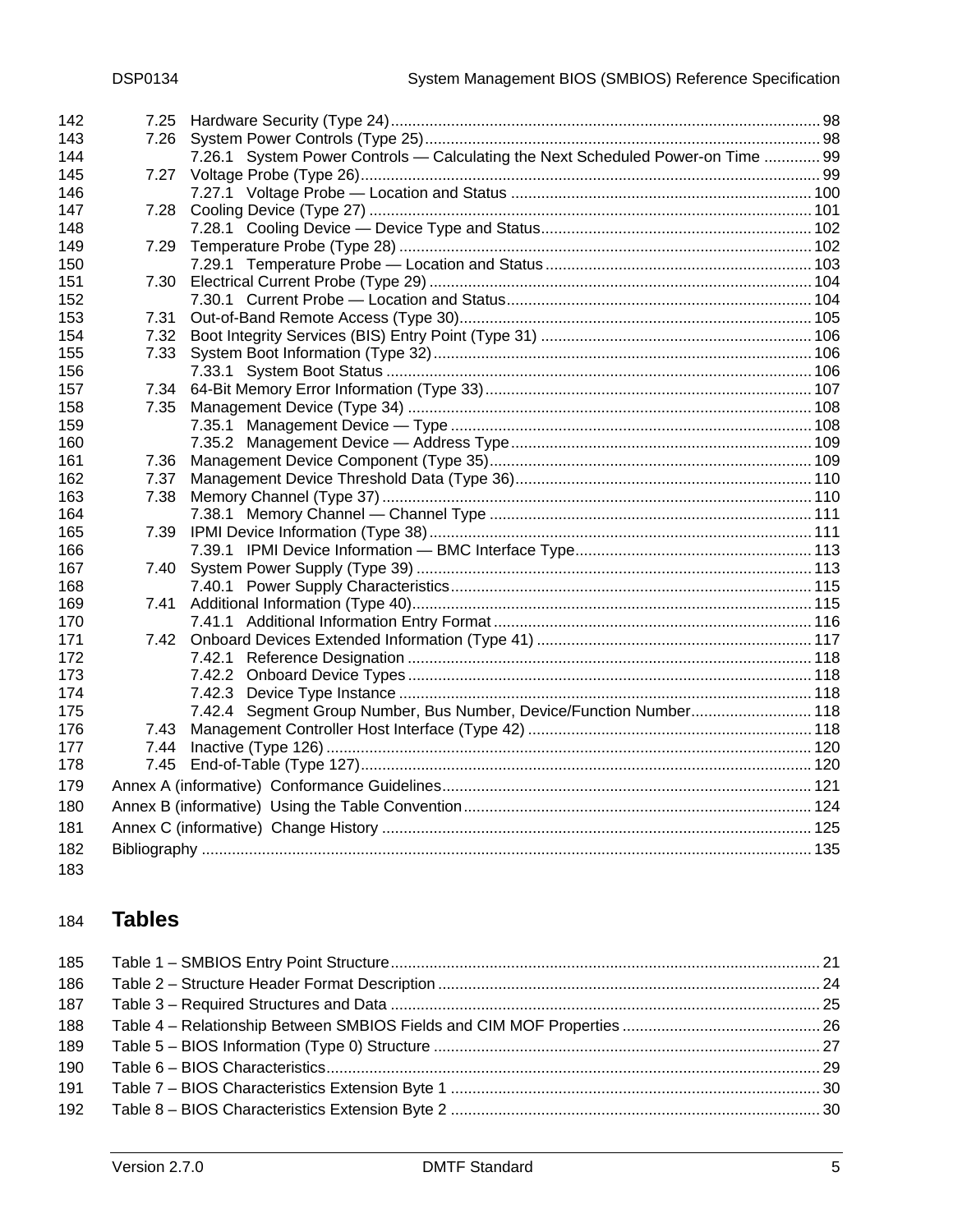| 193 |  |
|-----|--|
| 194 |  |
| 195 |  |
| 196 |  |
| 197 |  |
| 198 |  |
| 199 |  |
| 200 |  |
| 201 |  |
| 202 |  |
| 203 |  |
| 204 |  |
| 205 |  |
| 206 |  |
| 207 |  |
| 208 |  |
| 209 |  |
| 210 |  |
| 211 |  |
| 212 |  |
| 213 |  |
| 214 |  |
| 215 |  |
| 216 |  |
| 217 |  |
| 218 |  |
| 219 |  |
| 220 |  |
| 221 |  |
| 222 |  |
| 223 |  |
| 224 |  |
| 225 |  |
| 226 |  |
| 227 |  |
| 228 |  |
| 229 |  |
| 230 |  |
| 231 |  |
| 232 |  |
| 233 |  |
| 234 |  |
| 235 |  |
| 236 |  |
| 237 |  |
| 238 |  |
| 239 |  |
| 240 |  |
|     |  |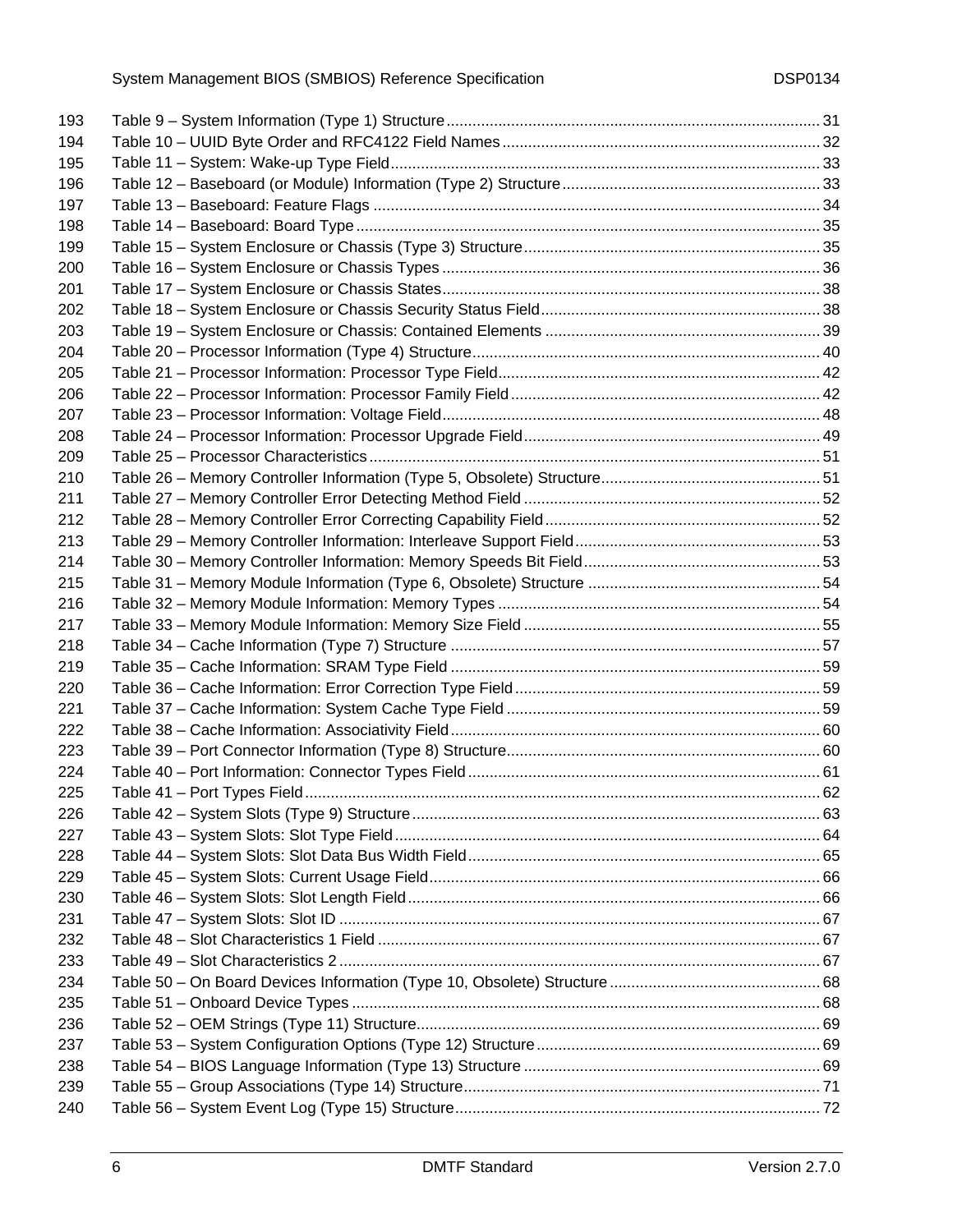| 241 |  |
|-----|--|
| 242 |  |
| 243 |  |
| 244 |  |
| 245 |  |
| 246 |  |
| 247 |  |
| 248 |  |
| 249 |  |
| 250 |  |
| 251 |  |
| 252 |  |
| 253 |  |
| 254 |  |
| 255 |  |
| 256 |  |
| 257 |  |
| 258 |  |
| 259 |  |
| 260 |  |
| 261 |  |
| 262 |  |
| 263 |  |
| 264 |  |
| 265 |  |
| 266 |  |
| 267 |  |
| 268 |  |
| 269 |  |
| 270 |  |
| 271 |  |
| 272 |  |
| 273 |  |
| 274 |  |
| 275 |  |
| 276 |  |
| 277 |  |
| 278 |  |
| 279 |  |
| 280 |  |
| 281 |  |
| 282 |  |
| 283 |  |
| 284 |  |
| 285 |  |
| 286 |  |
| 287 |  |
| 288 |  |
|     |  |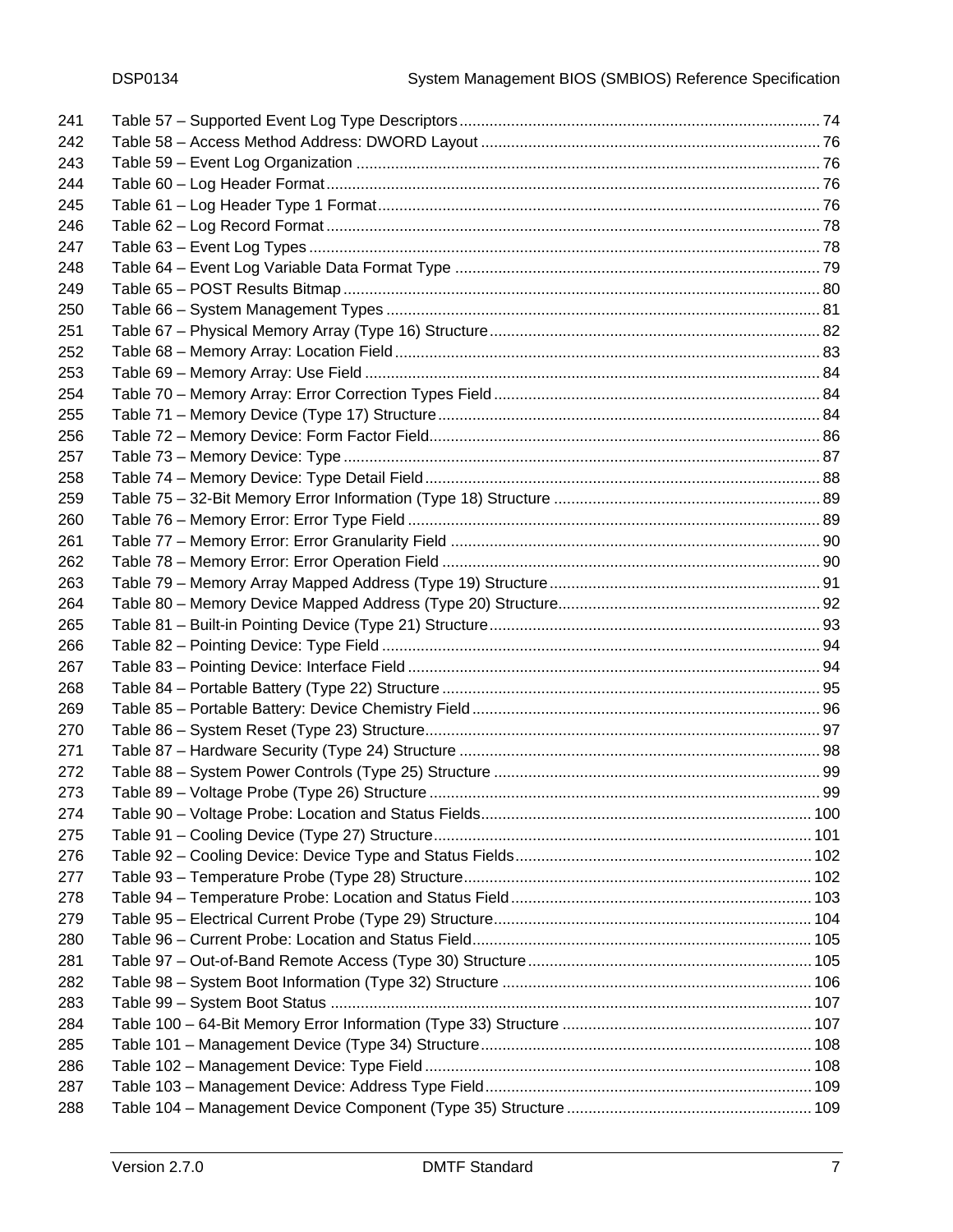| 289 |                                                                                         |  |
|-----|-----------------------------------------------------------------------------------------|--|
| 290 |                                                                                         |  |
| 291 |                                                                                         |  |
| 292 |                                                                                         |  |
| 293 |                                                                                         |  |
| 294 |                                                                                         |  |
| 295 |                                                                                         |  |
| 296 |                                                                                         |  |
| 297 |                                                                                         |  |
| 298 |                                                                                         |  |
| 299 |                                                                                         |  |
| 300 |                                                                                         |  |
| 301 | Table 117 - Management Controller Host Interface (Type 42) Structure General Layout 119 |  |
| 302 |                                                                                         |  |
| 303 |                                                                                         |  |
| 304 |                                                                                         |  |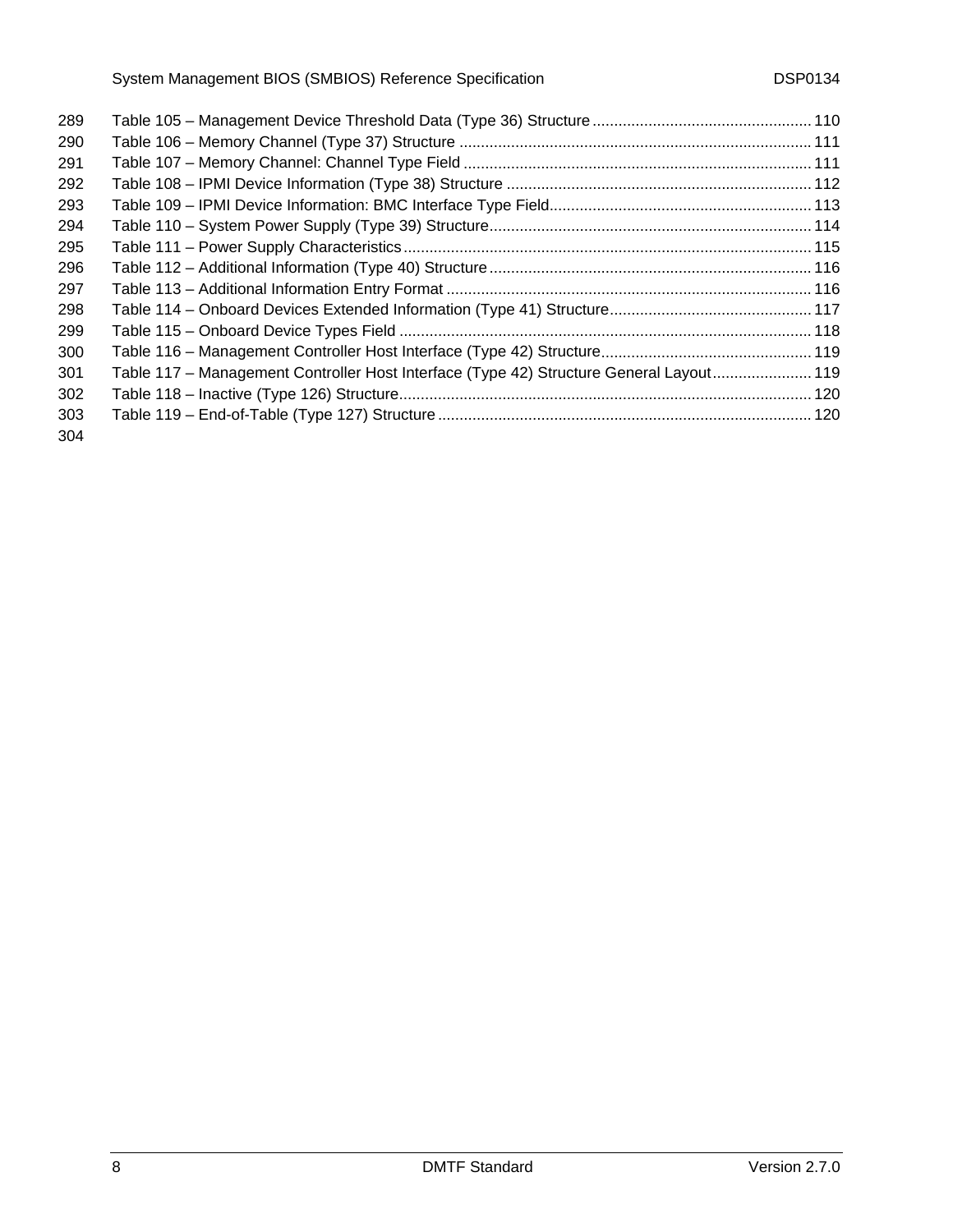## <span id="page-8-1"></span><span id="page-8-0"></span>305 Foreword

- 306 The *System Management BIOS (SMBIOS) Reference Specification* (DSP0134) was prepared by the SMBIOS Working Group.
- 308 DMTF is a not-for-profit association of industry members dedicated to promoting enterprise and systems 309 management and interoperability. For information about the DMTF, see http://www.dmtf.org. management and interoperability. For information about the DMTF, see [http://www.dmtf.org.](http://www.dmtf.org/)

## 310 **Acknowledgments**

- 311 The following persons contributed to the development of version 2.7 of this specification:
- 312 Kimon Berlin HP
- 313 Richard Chan Dell
- 314 Philip Chidester AMD
- 315 Tom Slaight Intel
- 316 Jonathan Stern Centaur
- 317 Gail Woodland IBM

318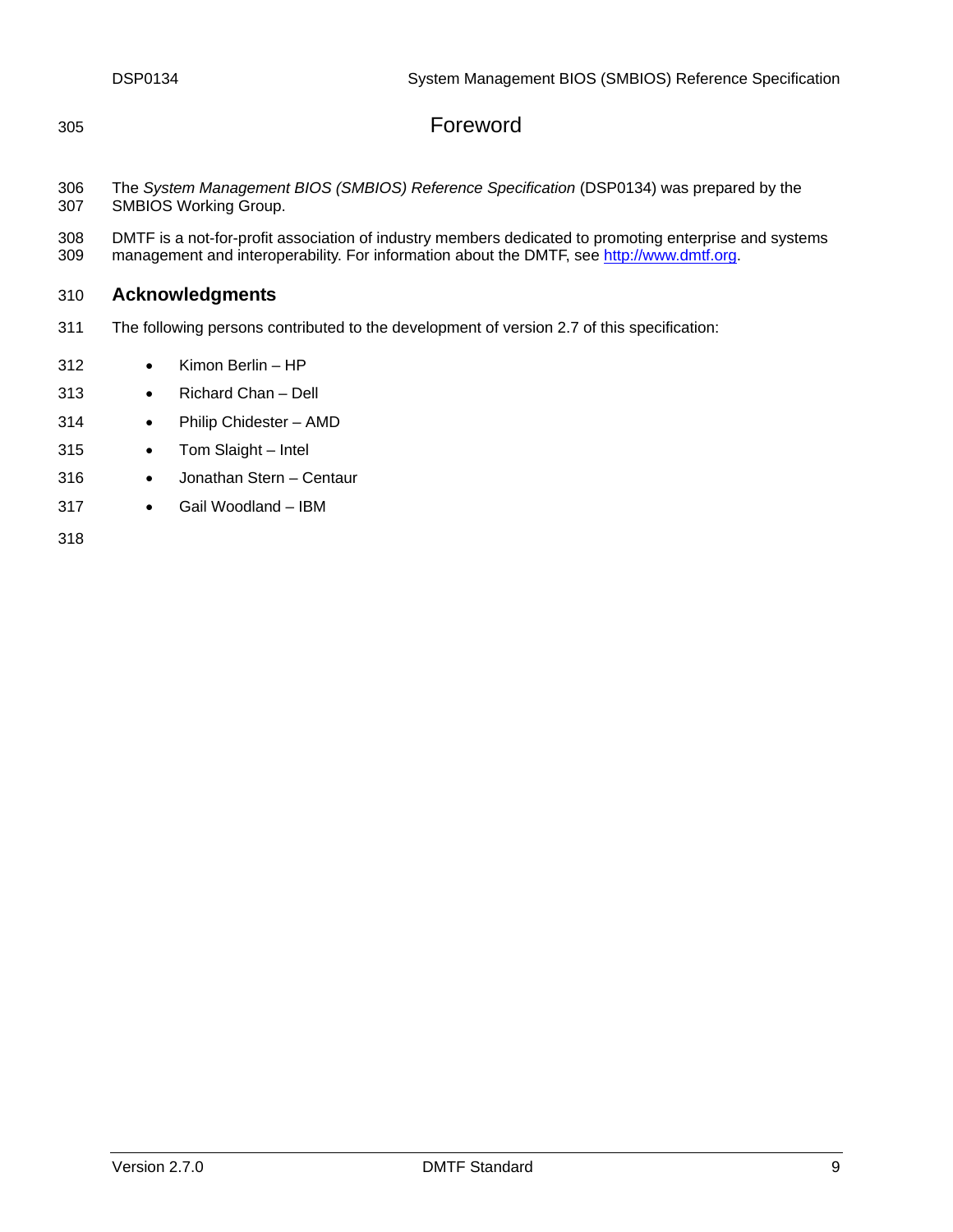## <span id="page-9-1"></span><span id="page-9-0"></span>319 Introduction

320 Continuing the DMTF's mission of leading the development of management standards for distributed 321 desktop, network, enterprise and Internet environments, the *System Management BIOS Reference*  322 *Specification* addresses how motherboard and system vendors present management information about 323 their products in a standard format by extending the BIOS interface on Intel architecture systems. The 324 information is intended to allow generic instrumentation to deliver this data to management applications 325 that use CIM (the WBEM data model) or direct access and eliminates the need for error prone operations 326 such as probing system hardware for presence detection.

- 327 This specification is intended to provide enough information for BIOS developers to implement the 328 necessary extensions to allow their product's hardware and other system-related information to be 329 accurately determined by users of the defined interfaces.
- 330 This specification is also intended to provide enough information for developers of management 331 instrumentation to develop generic routines for translating from SMBIOS format to the format used by 332 their chosen management technology whether it is a DMTF technology such as CIM, or another

333 technology such as SNMP. To support this translation for DMTF technologies, sections of this

334 specification describe the CIM classes intended to convey the information retrieved from an SMBIOS-335 compatible system through the interfaces described in this document.

336 NOTE: The DMTF's SMBIOS Working Group controls changes to this document; change requests should be<br>337 submitted to mailto: smbios@dmtf.org. Refer to http://www.dmtf.org/standards/smbios for the most recent versi 337 submitted to [mailto:smbios@dmtf.org.](mailto:smbios@dmtf.org) Refer to<http://www.dmtf.org/standards/smbios>for the most recent version of<br>338 this document. this document.

## <span id="page-9-2"></span>339 **Document Conventions**

#### <span id="page-9-3"></span>340 **Typographical Conventions**

- 341 The following typographical conventions are used in this document:
- 342 All numbers specified in this document are in decimal format unless otherwise indicated. A number 343 followed by the letter 'h' indicates hexadecimal format; a number followed by the letter 'b' indicates 344 binary format.
- 345 EXAMPLE: The values 10, 0Ah, and 1010b are equivalent.
- 346 Any value not listed in an enumerated list is reserved for future assignment by the DMTF; see clause 347 [6](#page-21-1) for more information.
- 348 Most of the enumerated values defined in this specification simply track the like values specified by 349 the DMTF within CIM classes. Enumerated values that are controlled by the DMTF are identified 350 within their respective subsection; additional values for these fields are assigned by the DMTF; see 351 [6.3](#page-26-4) for more information.
- 352 Code samples use a fixed font highlighted in gray.

#### <span id="page-9-4"></span>353 **Document Version Number Conventions**

354 Beginning with version 2.3.1 of this document, the document's version number is specified in a 355 *major***.***minor*[*.docrev*] format. The addition of *docrev* enables document updates to keep current with 356 hardware technology without causing implementations to continually "chase" a specification version.

357 • The *major* value of the document version increments by one whenever a major interface 358 change is introduced. Looking back, the value should have been incremented in the transition 359 from version 2.0 to version 2.1 because the table-based method was a major interface change.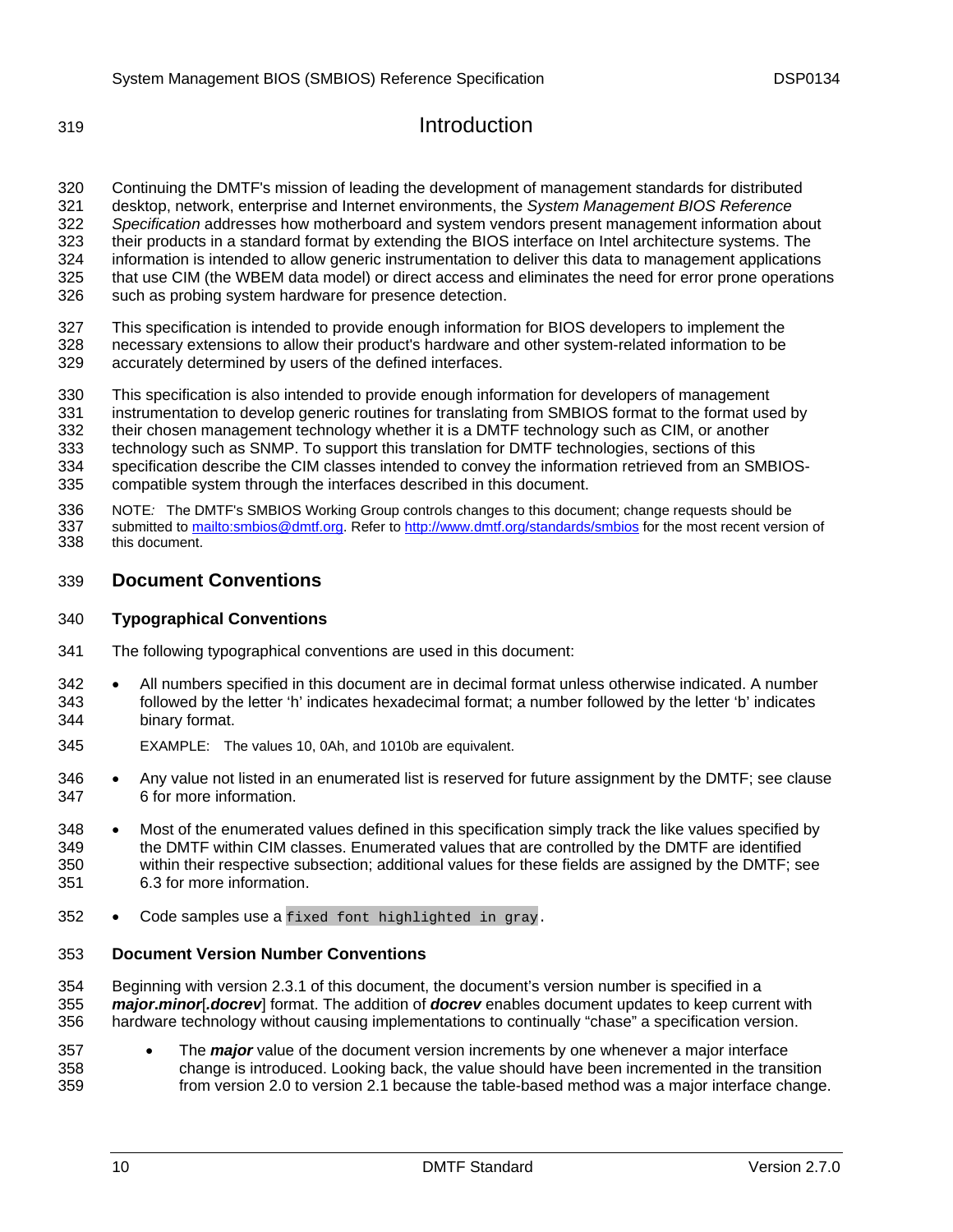- 360 The *minor* value of the document version either resets to zero if the *major* value increments, or 361 it increments by one if a change in implementation requirements is introduced *within* the same 362 major version (for example, the addition of a new *required* structure or structure field, or the new 363 definition of a previously reserved bit).
- 364 The *docrev* value of the document version either resets to zero if either the *major* or *minor* 365 value increments, or increments by one each time this document is updated. Extending an 366 existing enumeration with a new value is an example of when only updating the *docrev* is 367 required. This value does not factor into the specification version; an implementation based on 368 document version 2.3 complies with specification version 2.3, as does an implementation based 369 on document version 2.3.11.
- 370 A *docrev* value of 0 displays as blank (that is, 2.4 instead of 2.4.0).
- 371 If these conventions were in place when version 2.0 of the specification was released, they would have 372 been applied to specification versions 2.1 through 2.3 as follows:

| <b>Specification Version</b> | Would Have Been | <b>Rationale</b>                                                                |
|------------------------------|-----------------|---------------------------------------------------------------------------------|
| 2.1                          | 3.0             | The addition of the table-based method constitutes a<br>major interface change. |
| 2.2                          | 3.1             | The table-based method was made a requirement for<br>compliance.                |
| 2.3                          | 3.2             | A minimum set of structures was made a requirement<br>for compliance.           |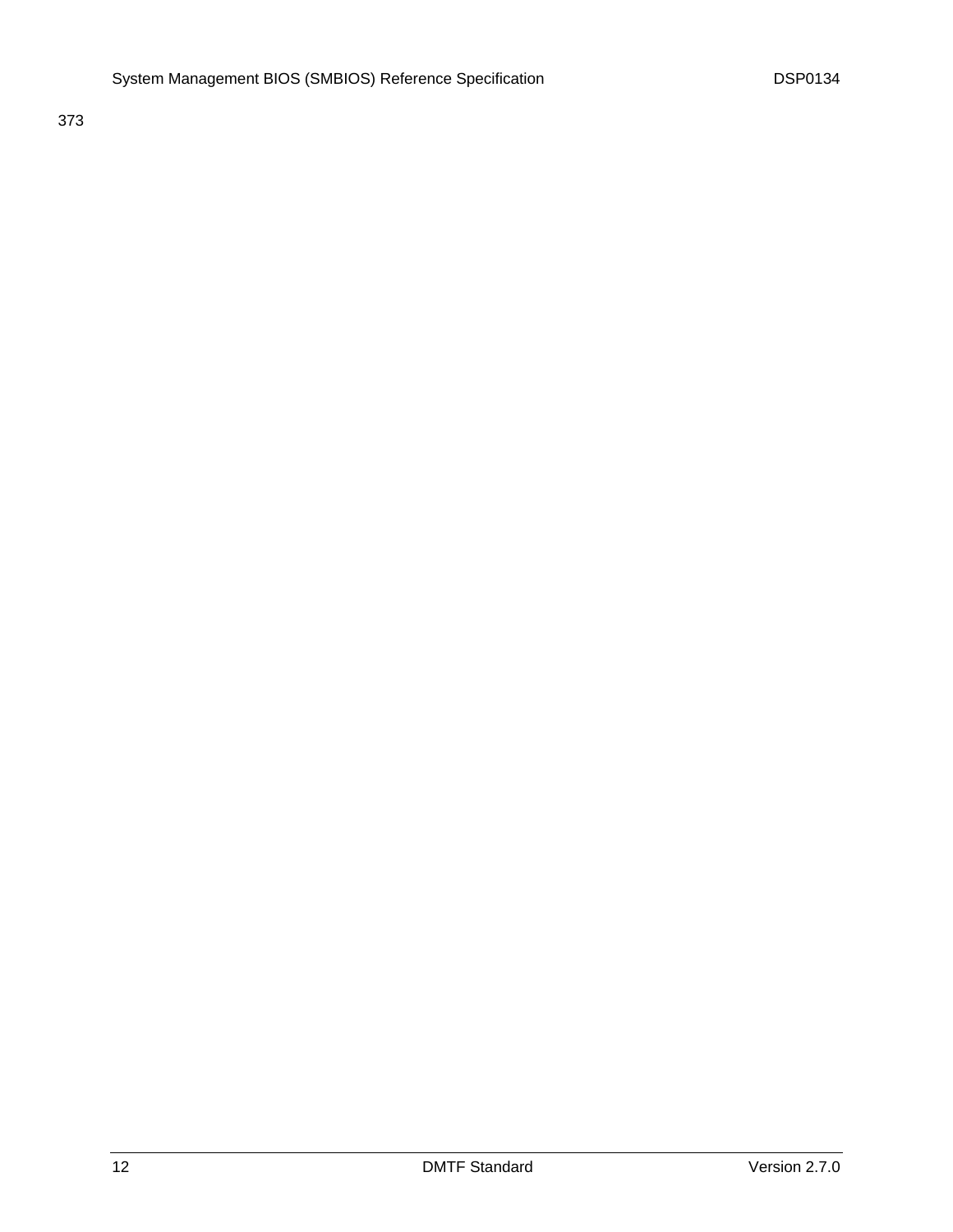# <span id="page-12-0"></span><sup>374</sup>**System Management BIOS (SMBIOS) Reference Specification**

## <span id="page-12-1"></span>375 **1 Scope**

376 The *System Management BIOS (SMBIOS) Reference Specification* addresses how motherboard and 377 system vendors present management information about their products in a standard format by extending 378 the BIOS interface on Intel architecture systems. The information is intended to allow generic 379 instrumentation to deliver this data to management applications that use CIM (the WBEM data model) or 380 direct access and eliminates the need for error prone operations like probing system hardware for 381 presence detection.

## <span id="page-12-2"></span>382 **2 Normative references**

- 383 The following referenced documents are indispensable for the application of this document. For dated or
- 384 versioned references, only the edition cited (including any corrigenda or DMTF update versions) applies.
- 385 For references without a date or version, the latest published edition of the referenced document 386 (including any corrigenda or DMTF update versions) applies.
- 
- 387 ACPI, *Advanced Configuration and Power Interface Specification*, Version 3.0, September 2, 2004, 388 [http://www.acpi.info](http://www.acpi.info/)
- 389 *Boot Integrity Services API*, Version 1.0+bis37, 31 August 1999, 390 <http://sourceforge.net/projects/bis>
- 391 DIG64, *Developer's Interface Guide for Intel\* Itanium\* Architecture-based Server* 2.2, December 2004, 392 <http://www.dig64.org/specifications/>
- 393 DMTF DSP0004, *CIM Infrastructure Specification 2.6,*  394 [http://www.dmtf.org/standards/published\\_documents/DSP0004\\_2.6.pdf](http://www.dmtf.org/standards/published_documents/DSP0004_2.6.pdf)
- 395 DMTF DSP0200, *CIM Operations over HTTP 1.3,* 396 [http://www.dmtf.org/standards/published\\_documents/DSP0200\\_1.3.pdf](http://www.dmtf.org/standards/published_documents/DSP0200_1.3.pdf)
- 397 DMTF DSP0239, *Management Component Transport Protocol (MCTP) IDs and Codes 1.1*,
- 398 [http://www.dmtf.org/standards/published\\_documents/DSP0239\\_1.1.pdf](http://www.dmtf.org/standards/published_documents/DSP0239_1.1.pdf)
- 399 DMTF DSP1001, *Management Profile Specification Usage Guide 1.0,* 400 [http://www.dmtf.org/standards/published\\_documents/DSP1001\\_1.0.pdf](http://www.dmtf.org/standards/published_documents/DSP1001_1.0.pdf)
- 401 DMTF, *CIM Schema*, Version 2.25, 31 March 2010, 402 <http://www.dmtf.org/standards/cim/>
- 403 IETF RFC 4122, *A Universally Unique IDentifier (UUID) URN Namespace,* The Internet Society, July 404 2005, <http://www.ietf.org/rfc/rfc4122.txt>
- 405 Intel, *Intelligent Platform Management Interface (IPMI) Interface Specification*, Version 2.0, February 12 406 2004, <http://developer.intel.com/design/servers/ipmi/spec.htm>
- 407 ISO/IEC Directives, Part 2, *Rules for the structure and drafting of International Standards,* 408 <http://isotc.iso.org/livelink/livelink.exe?func=ll&objId=4230456&objAction=browse&sort=subtype>
- 409 ISO 639-1:2002, *Codes for the representation of names of languages Part 1: Alpha-2 code*
- 410 A list of codes is available at http://www.loc.gov/standards/iso639-2/php/code list.php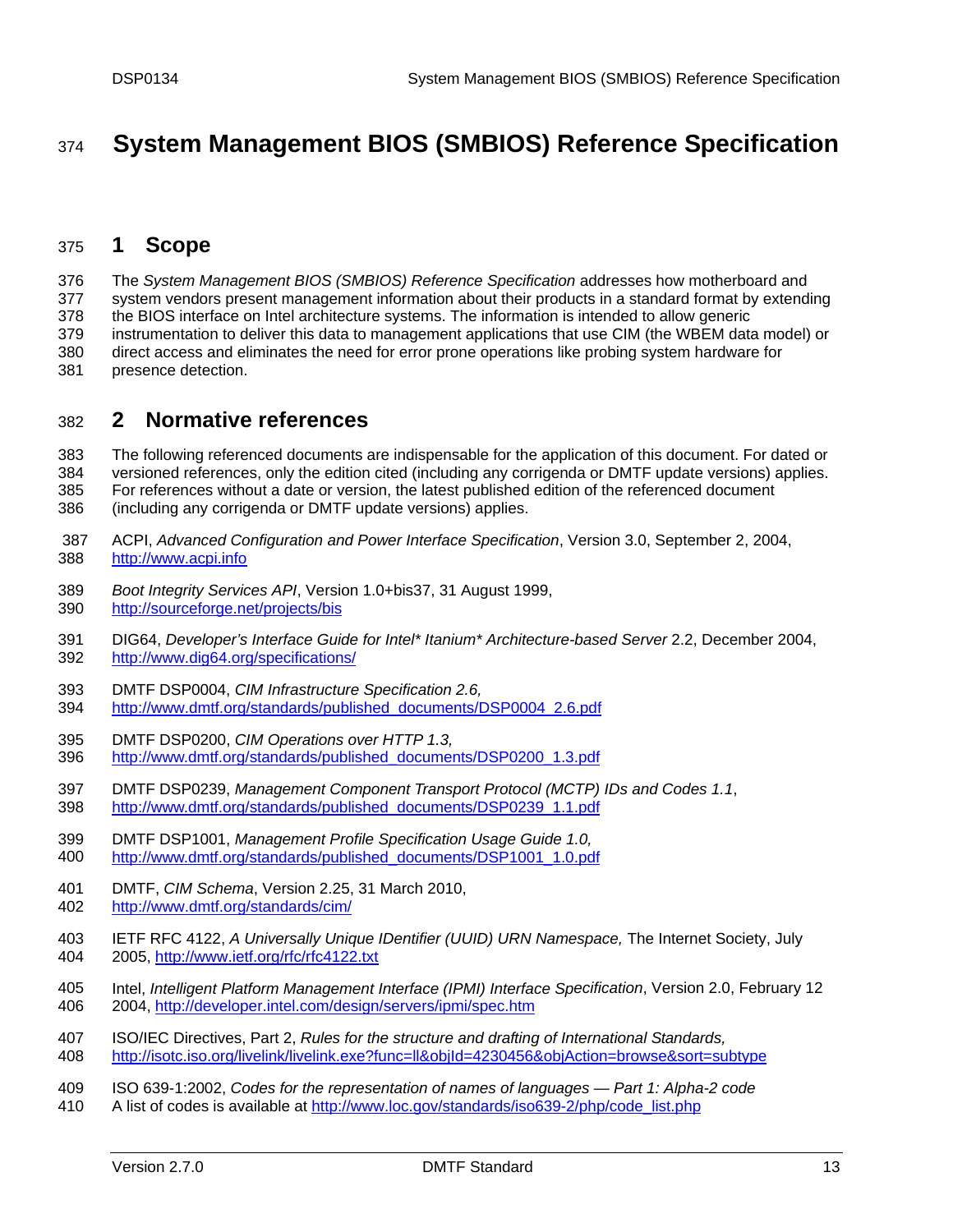- <span id="page-13-0"></span>411 ISO 3166-1, *Codes for the representation of names of countries and their subdivisions – Part 1: Country*
- 412 *codes*
- 413 A list of codes is available at http://www.iso.org/iso/english\_country\_names\_and\_code\_elements
- 414 Microsoft, *PCI IRQ Routing Table Specification*, Version 1.0, February 27, 1996,
- 415 <http://www.microsoft.com/whdc/archive/pciirq.mspx>
- 416 Microsoft, *Plug and Play BIOS Specification*, Version 1.0A, May 5, 1994,
- 417 <http://www.microsoft.com/whdc/system/pnppwr/pnp/default.mspx>
- 418 Microsoft, *Simple Boot Flag Specification*, Version 2.1, 28 January 2005, 419 [http://www.microsoft.com/whdc/resources/respec/specs/simp\\_boot.mspx](http://www.microsoft.com/whdc/resources/respec/specs/simp_boot.mspx)
- 420 PCI SIG, *PCI Firmware Specification*, version 3.0, June 20, 2005, 421 [http://www.pcisig.com/specifications/conventional/pci\\_firmware](http://www.pcisig.com/specifications/conventional/pci_firmware)
- 422 Phoenix Technologies, Ltd., *BIOS Boot Specification*, Version 1.01, 11 January 1996, 423 A copy is available at <http://www.scs.stanford.edu/nyu/04fa/lab/specsbbs101.pdf>
- 424 Phoenix Technologies, Ltd., *"El Torito" Bootable CD-ROM Format Specification*, Version 1.0, January 25 425 1995, <http://download.intel.com/support/motherboards/desktop/sb/specscdrom.pdf>
- 426 SBS, *Smart Battery Data Specification*, Version 1.1, 15 December 1998,
- 427 <http://www.sbs-forum.org/specs/>
- 428 UEFI, *Unified Extensible Firmware Interface (UEFI) Specification*, Version 2.3, May 2009, 429 [http://www.uefi.org/specs/.](http://www.uefi.org/specs/)
- 430 UEFI, *UEFI Platform Initialization (PI) Specification*, Version 1.2, May 2009,
- 431 <http://www.uefi.org/specs/>

## <span id="page-13-1"></span>432 **3 Terms and definitions**

- 433 In this document, some terms have a specific meaning beyond the normal English meaning. Those terms 434 are defined in this clause.
- 435 The terms "shall" ("required"), "shall not," "should" ("recommended"), "should not" ("not recommended"), 436 "may," "need not" ("not required"), "can" and "cannot" in this document are to be interpreted as described 437 in [ISO/IEC Directives, Part 2](#page-12-0), Annex H. The terms in parenthesis are alternatives for the preceding term, 438 for use in exceptional cases when the preceding term cannot be used for linguistic reasons. Note that 439 [ISO/IEC Directives, Part 2,](#page-12-0) Annex H specifies additional alternatives. Occurrences of such additional 440 alternatives shall be interpreted in their normal English meaning.
- 441 The terms "clause," "subclause," "paragraph," and "annex" in this document are to be interpreted as 442 described in [ISO/IEC Directives, Part 2](#page-12-0), Clause 5.
- [443 The terms "normative" and "informative" in this document are to be interpreted as described in ISO/IEC](#page-12-0)  444 [Directives, Par](#page-12-0)t 2, Clause 3. In this document, clauses, subclauses, or annexes labeled "(informative)" do
- 445 not contain normative content. Notes and examples are always informative elements.
- 446 The terms defined in [DSP0004, DSP0200](#page-12-0), and [DSP1001](#page-12-0) apply to this document. The following additional 447 terms are used in this document.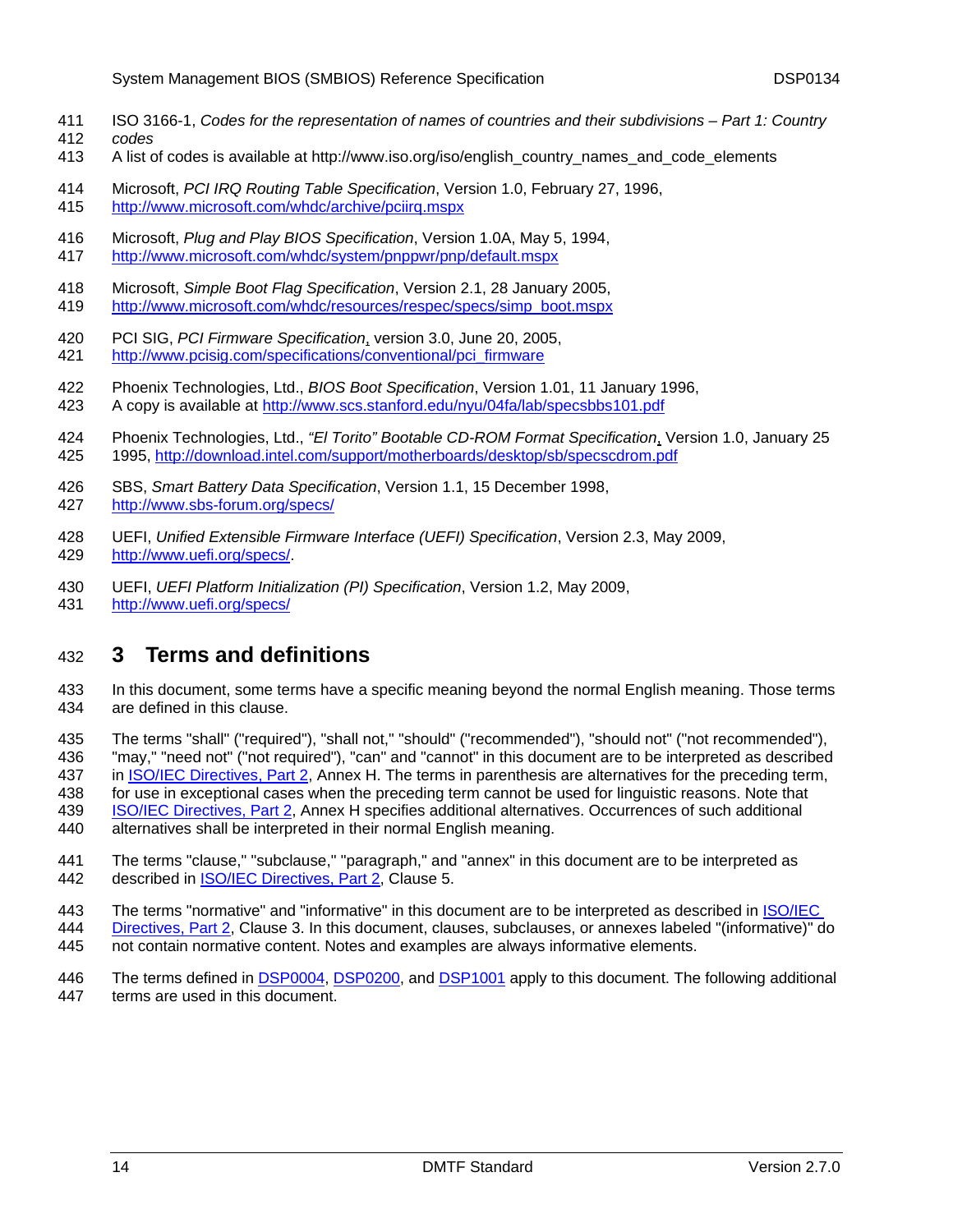# <span id="page-14-1"></span><span id="page-14-0"></span>**4 Symbols and abbreviated terms**

449 The abbreviations defined in **DSP0004, DSP0200**, and **[DSP1001](#page-12-0)** apply to this document. The following 450 additional abbreviations are used in this document.

| 451 | 4.1                                                |
|-----|----------------------------------------------------|
| 452 | <b>AC</b>                                          |
| 453 | <b>Alternating Current</b>                         |
| 454 | 4.2                                                |
| 455 | <b>ACPI</b>                                        |
| 456 | Advanced Configuration and Power Interface         |
| 457 | 4.3                                                |
| 458 | <b>AGP</b>                                         |
| 459 | <b>Accelerated Graphics Port</b>                   |
| 460 | 4.4                                                |
| 461 | <b>APM</b>                                         |
| 462 | <b>Advanced Power Management</b>                   |
| 463 | 4.5                                                |
| 464 | <b>ASCII</b>                                       |
| 465 | American Standard Code for Information Interchange |
| 466 | 4.6                                                |
| 467 | <b>ATA</b>                                         |
| 468 | Advanced Technology Attachment                     |
| 469 | 4.7                                                |
| 470 | <b>ATAPI</b>                                       |
| 471 | <b>ATA Packet Interface</b>                        |
| 472 | 4.8                                                |
| 473 | <b>BCD</b>                                         |
| 474 | <b>Binary-Coded Decimal</b>                        |
| 475 | 4.9                                                |
| 476 | <b>BIOS</b>                                        |
| 477 | <b>Basic Input/Output System</b>                   |
| 478 | 4.10                                               |
| 479 | <b>BMC</b>                                         |
| 480 | <b>Baseboard Management Controller</b>             |
| 481 | 4.11                                               |
| 482 | <b>CGA</b>                                         |
| 483 | <b>Color Graphics Array</b>                        |
| 484 | 4.12                                               |
| 485 | <b>CIM</b>                                         |
| 486 | <b>Common Information Model</b>                    |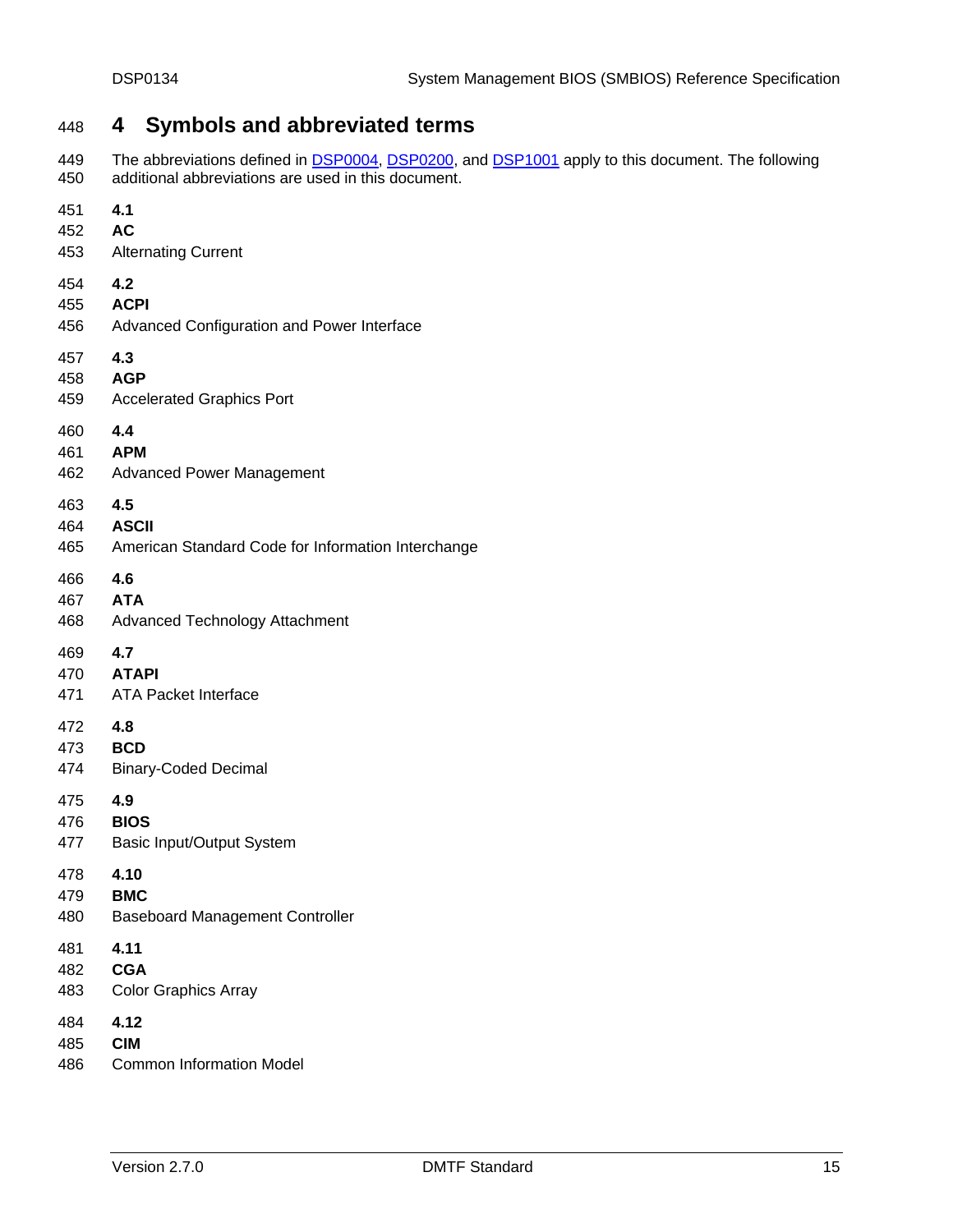| 487<br>488<br>489<br>490 | 4.13<br><b>CMOS</b><br>Complementary Metal-Oxide Semiconductor. "CMOS" is commonly used as a shorthand for "CMOS<br>RAM", the non-volatile RAM used on industry-standard PCs. |
|--------------------------|-------------------------------------------------------------------------------------------------------------------------------------------------------------------------------|
| 491<br>492<br>493        | 4.14<br><b>CPU</b><br><b>Central Processing Unit</b>                                                                                                                          |
| 494<br>495<br>496        | 4.15<br><b>CRC</b><br><b>Cyclic Redundancy Check</b>                                                                                                                          |
| 497<br>498<br>499        | 4.16<br><b>DDC</b><br>Display Data Channel                                                                                                                                    |
| 500<br>501<br>502        | 4.17<br><b>DDR</b><br>Double Data Rate SDRAM                                                                                                                                  |
| 503<br>504<br>505        | 4.18<br><b>DIMM</b><br>Dual In-line Memory Module                                                                                                                             |
| 506<br>507<br>508        | 4.19<br><b>DMA</b><br><b>Direct Memory Access</b>                                                                                                                             |
| 509<br>510<br>511        | 4.20<br><b>DMI</b><br>Desktop Management Interface                                                                                                                            |
| 512<br>513<br>514        | 4.21<br><b>DRAM</b><br>Dynamic RAM                                                                                                                                            |
| 515<br>516<br>517        | 4.22<br><b>DSP</b><br><b>Digital Signal Processing</b>                                                                                                                        |
| 518<br>519<br>520        | 4.23<br><b>ECC</b><br><b>Error Checking and Correction</b>                                                                                                                    |
| 521<br>522<br>523        | 4.24<br><b>EDD</b><br><b>Enhanced Disk Drive</b>                                                                                                                              |
| 524<br>525<br>526        | 4.25<br><b>EDO</b><br><b>Extended Data Out</b>                                                                                                                                |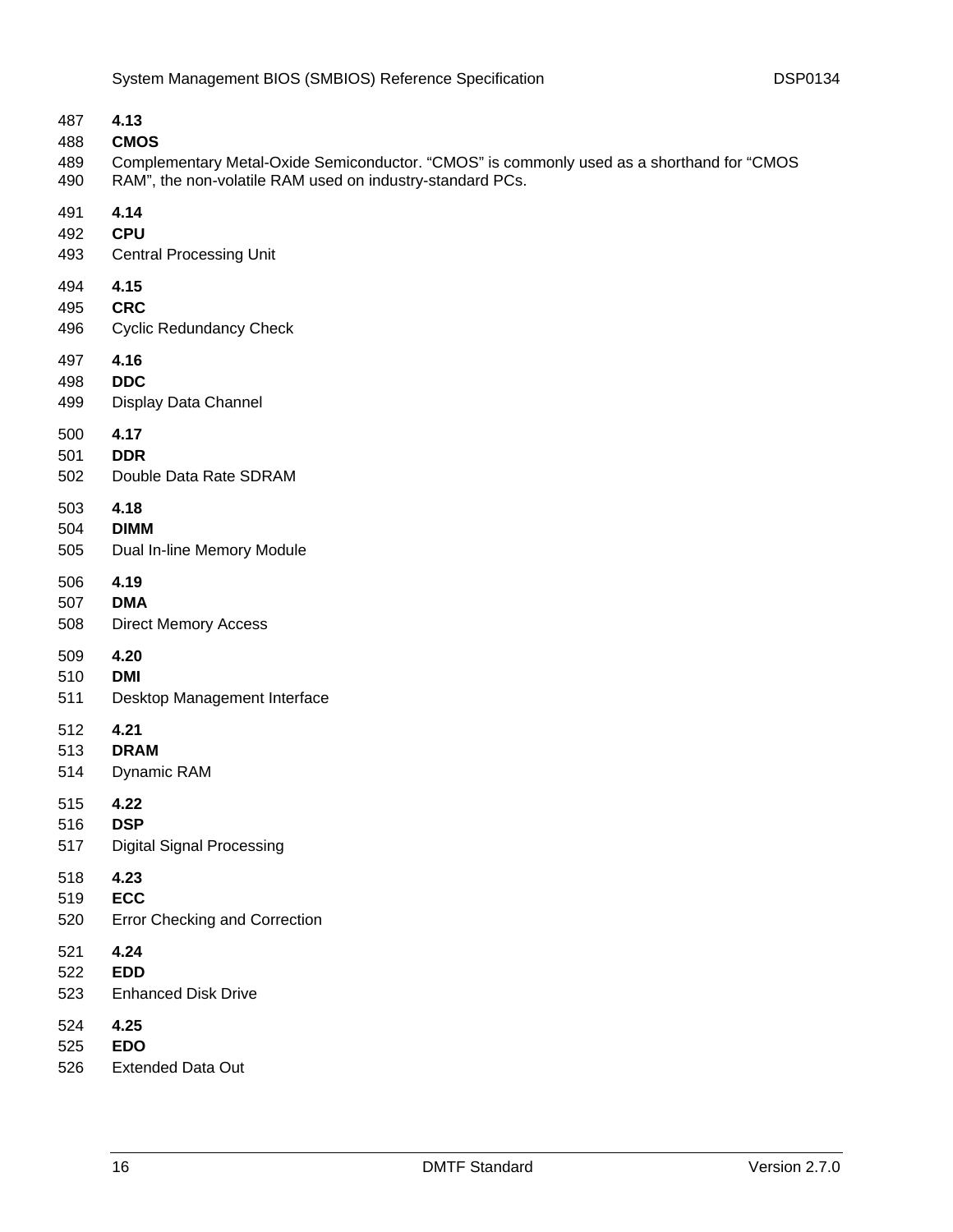| 527 | 4.26                                      |
|-----|-------------------------------------------|
| 528 | <b>EEPROM</b>                             |
| 529 | <b>Electrically Erasable PROM</b>         |
| 530 | 4.27                                      |
| 531 | <b>EISA</b>                               |
| 532 | Extended Industry-Standard Architecture   |
| 533 | 4.28                                      |
| 534 | <b>EPS</b>                                |
| 535 | <b>Entry Point Structure</b>              |
| 536 | 4.29                                      |
| 537 | <b>ESCD</b>                               |
| 538 | <b>Extended System Configuration Data</b> |
| 539 | 4.30                                      |
| 540 | <b>FDC</b>                                |
| 541 | <b>Floppy Drive Controller</b>            |
| 542 | 4.31                                      |
| 543 | <b>FIFO</b>                               |
| 544 | First In, First Out                       |
| 545 | 4.32                                      |
| 546 | <b>GPNV</b>                               |
| 547 | General-Purpose NVRAM                     |
| 548 | 4.33                                      |
| 549 | 12O                                       |
| 550 | Intelligent Input/Output                  |
| 551 | 4.34                                      |
| 552 | <b>IEPS</b>                               |
| 553 | Intermediate Entry Point Structure        |
| 554 | 4.35                                      |
| 555 | 10                                        |
| 556 | Input/Output                              |
| 557 | 4.36                                      |
| 558 | <b>IRQ</b>                                |
| 559 | Interrupt Request                         |
| 560 | 4.37                                      |
| 561 | ISA                                       |
| 562 | <b>Industry Standard Architecture</b>     |
| 563 | 4.38                                      |
| 564 | LIF                                       |
| 565 | Low Insertion Force                       |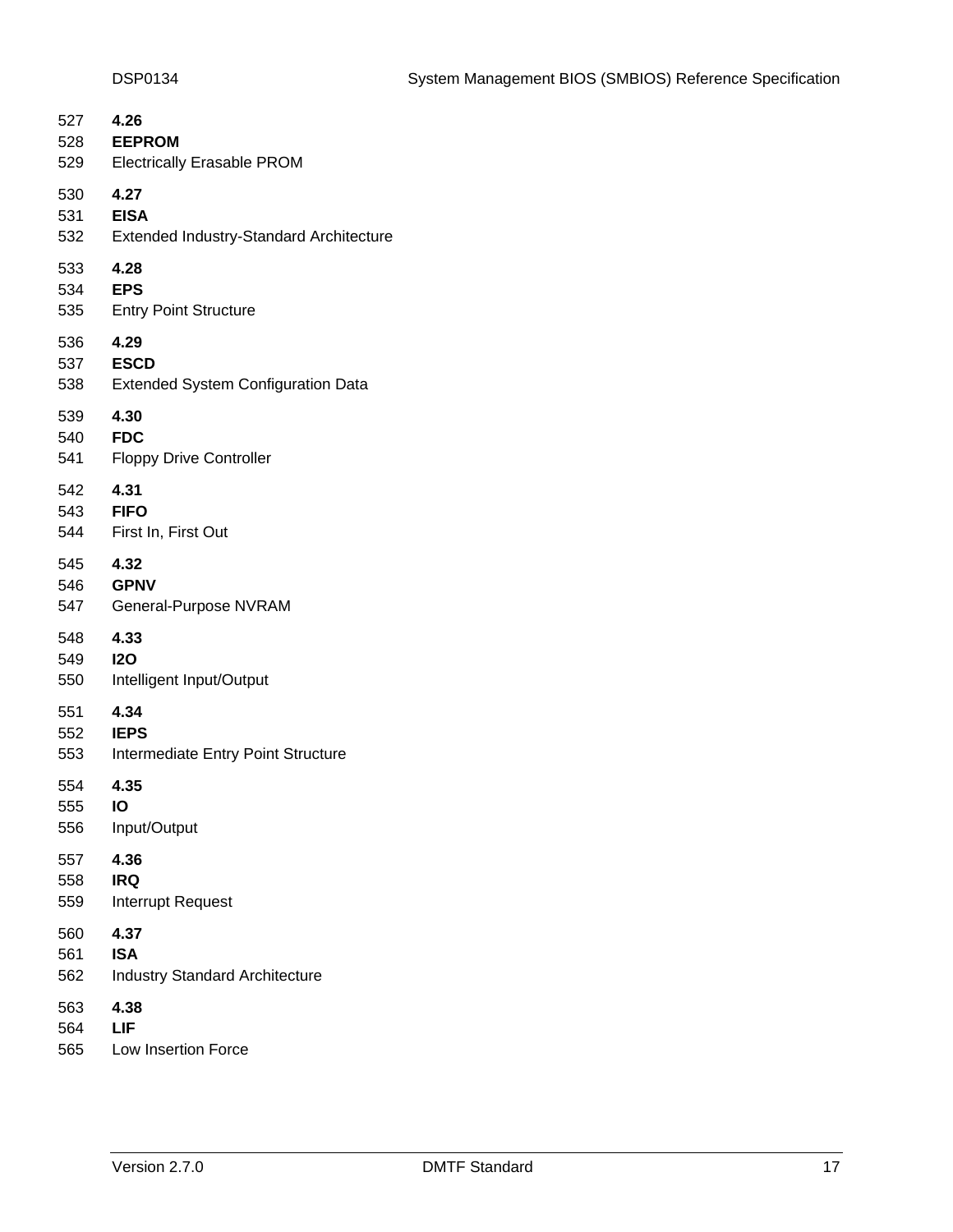| 566 | 4.39                                                    |
|-----|---------------------------------------------------------|
| 567 | <b>LSB</b>                                              |
| 568 | Least-Significant Bit                                   |
| 569 | 4.40                                                    |
| 570 | <b>MCA</b>                                              |
| 571 | Micro Channel Architecture                              |
| 572 | 4.41                                                    |
| 573 | <b>MOF</b>                                              |
| 574 | Managed Object Format                                   |
| 575 | 4.42                                                    |
| 576 | <b>MSB</b>                                              |
| 577 | <b>Most Significant Bit</b>                             |
| 578 | 4.43                                                    |
| 579 | <b>NMI</b>                                              |
| 580 | Non-Maskable Interrupt                                  |
| 581 | 4.44                                                    |
| 582 | ΝV                                                      |
| 583 | Non-Volatile                                            |
| 584 | 4.45                                                    |
| 585 | <b>NVRAM</b>                                            |
| 586 | Non-Volatile RAM                                        |
| 587 | 4.46                                                    |
| 588 | <b>OEM</b>                                              |
| 589 | Original Equipment Manufacturer                         |
| 590 | 4.47                                                    |
| 591 | <b>OS</b>                                               |
| 592 | <b>Operating System</b>                                 |
| 593 | 4.48                                                    |
| 594 | <b>PATA</b>                                             |
| 595 | Parallel ATA                                            |
| 596 | 4.49                                                    |
| 597 | <b>PCI</b>                                              |
| 598 | Peripheral Component Interconnect                       |
| 599 | 4.50                                                    |
| 600 | <b>PCMCIA</b>                                           |
| 601 | Personal Computer Memory Card International Association |
| 602 | 4.51                                                    |
| 603 | <b>PME</b>                                              |

604 Power Management Event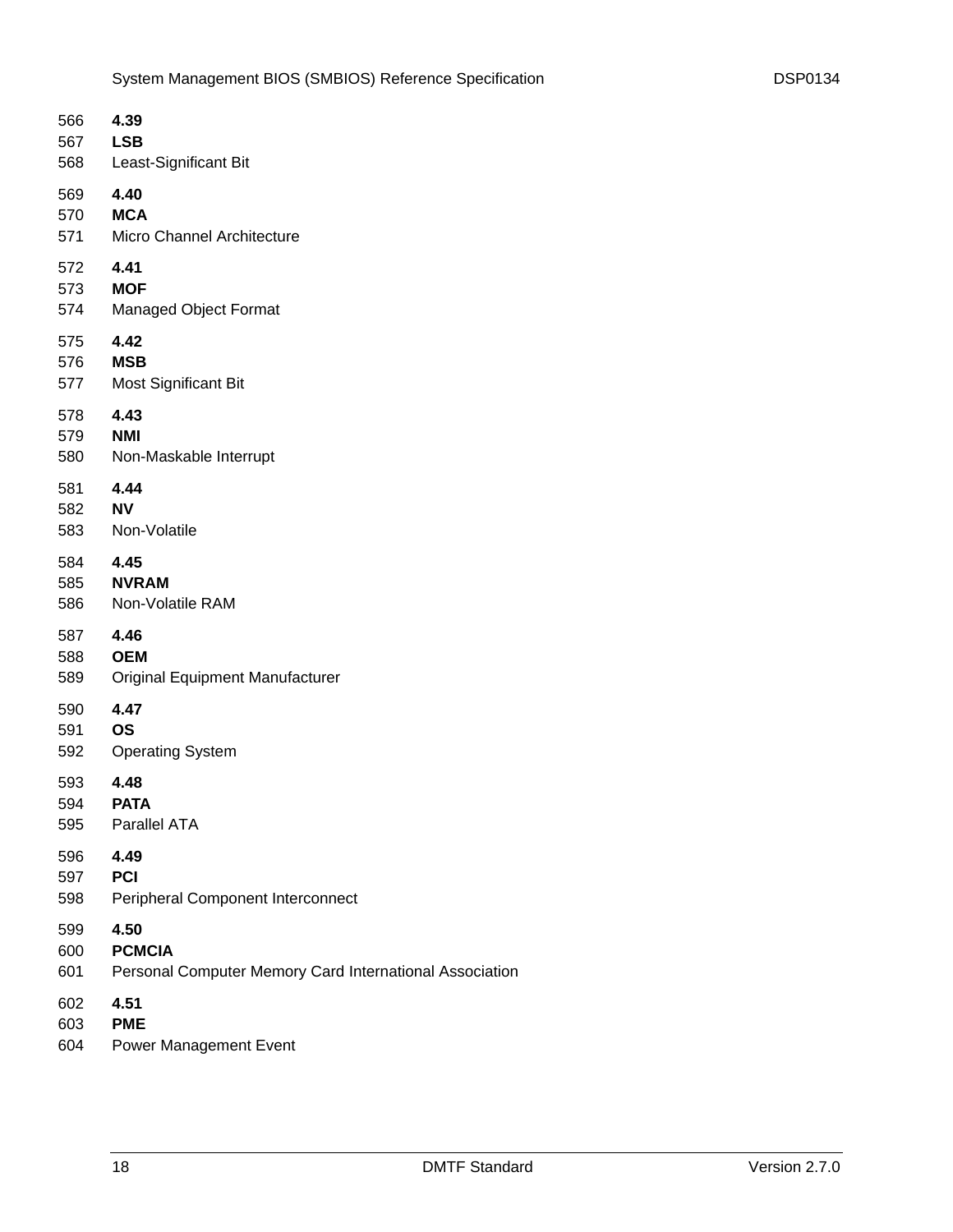| 605 | 4.52                                  |
|-----|---------------------------------------|
| 606 | <b>PNP</b>                            |
| 607 | Plug-And-Play                         |
| 608 | 4.53                                  |
| 609 | <b>POST</b>                           |
| 610 | Power-On Self-Test                    |
| 611 | 4.54                                  |
| 612 | <b>PROM</b>                           |
| 613 | Programmable ROM                      |
| 614 | 4.55                                  |
| 615 | <b>PXE</b>                            |
| 616 | <b>Pre-boot Execution Environment</b> |
| 617 | 4.56                                  |
| 618 | <b>RAID</b>                           |
| 619 | Redundant Array of Inexpensive Disks  |
| 620 | 4.57                                  |
| 621 | <b>RAM</b>                            |
| 622 | Random-Access Memory                  |
| 623 | 4.58                                  |
| 624 | <b>ROM</b>                            |
| 625 | Read-Only Memory                      |
| 626 | 4.59                                  |
| 627 | <b>RPM</b>                            |
| 628 | <b>Revolutions per Minute</b>         |
| 629 | 4.60                                  |
| 630 | <b>RTC</b>                            |
| 631 | <b>Real-Time Clock</b>                |
| 632 | 4.61                                  |
| 633 | SAS                                   |
| 634 | Serial-Attached SCSI                  |
| 635 | 4.62                                  |
| 636 | <b>SATA</b>                           |
| 637 | <b>Serial ATA</b>                     |
| 638 | 4.63                                  |
| 639 | <b>SCSI</b>                           |
| 640 | Small Computer System Interface       |
| 641 | 4.64                                  |
| 642 | <b>SDRAM</b>                          |
| 643 | Synchronous DRAM                      |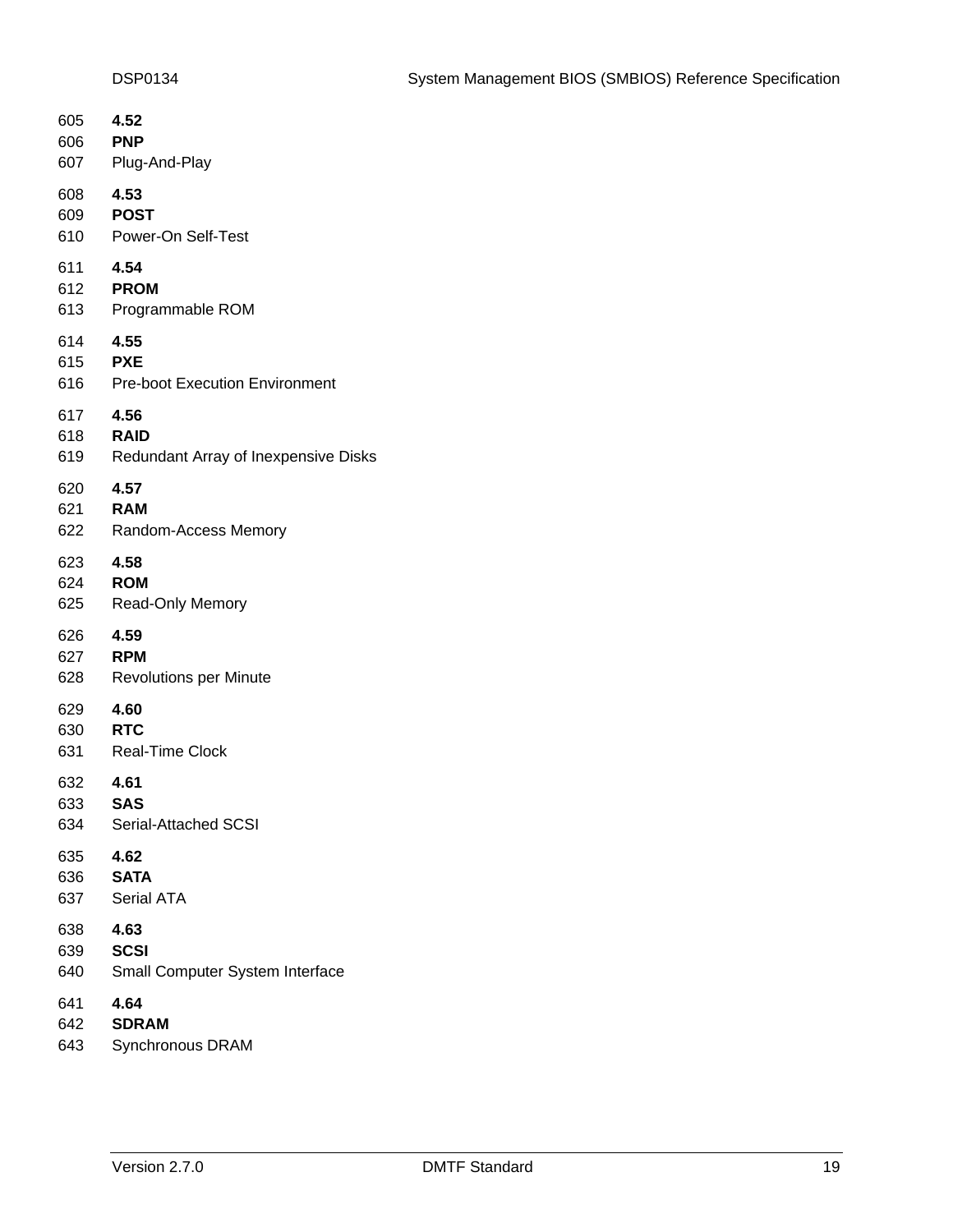| 644   | 4.65                                           |
|-------|------------------------------------------------|
| 645   | <b>SIMM</b>                                    |
| 646   | Single In-line Memory Module                   |
| 647   | 4.66                                           |
| 648   | <b>SKU</b>                                     |
| 649   | Stock-Keeping Unit                             |
| 650   | 4.67                                           |
| 651   | <b>SMBIOS</b>                                  |
| 652   | <b>System Management BIOS</b>                  |
| 653   | 4.68                                           |
| 654   | <b>SMBus</b>                                   |
| 655   | <b>System Management Bus</b>                   |
| 656   | 4.69                                           |
| 657   | <b>SRAM</b>                                    |
| 658   | <b>Static RAM</b>                              |
| 659   | 4.70                                           |
| 660   | <b>UEFI</b>                                    |
| 661 — | Unified Extensible Firmware Interface          |
| 662   | 4.71                                           |
| 663   | <b>UPS</b>                                     |
| 664   | Uninterruptible Power Supply                   |
| 665   | 4.72                                           |
| 666   | <b>USB</b>                                     |
| 667   | <b>Universal Serial Bus</b>                    |
| 668   | 4.73                                           |
| 669   | <b>UUID</b>                                    |
| 670   | Universally Unique Identifier                  |
| 671   | 4.74                                           |
| 672   | <b>VESA</b>                                    |
| 673   | <b>Video Electronics Standards Association</b> |
| 674   | 4.75                                           |
| 675   | <b>VL-VESA</b>                                 |
| 676   | <b>VESA Video Local Bus</b>                    |
| 677   | 4.76                                           |
| 678   | <b>ZIF</b>                                     |

679 Zero Insertion Force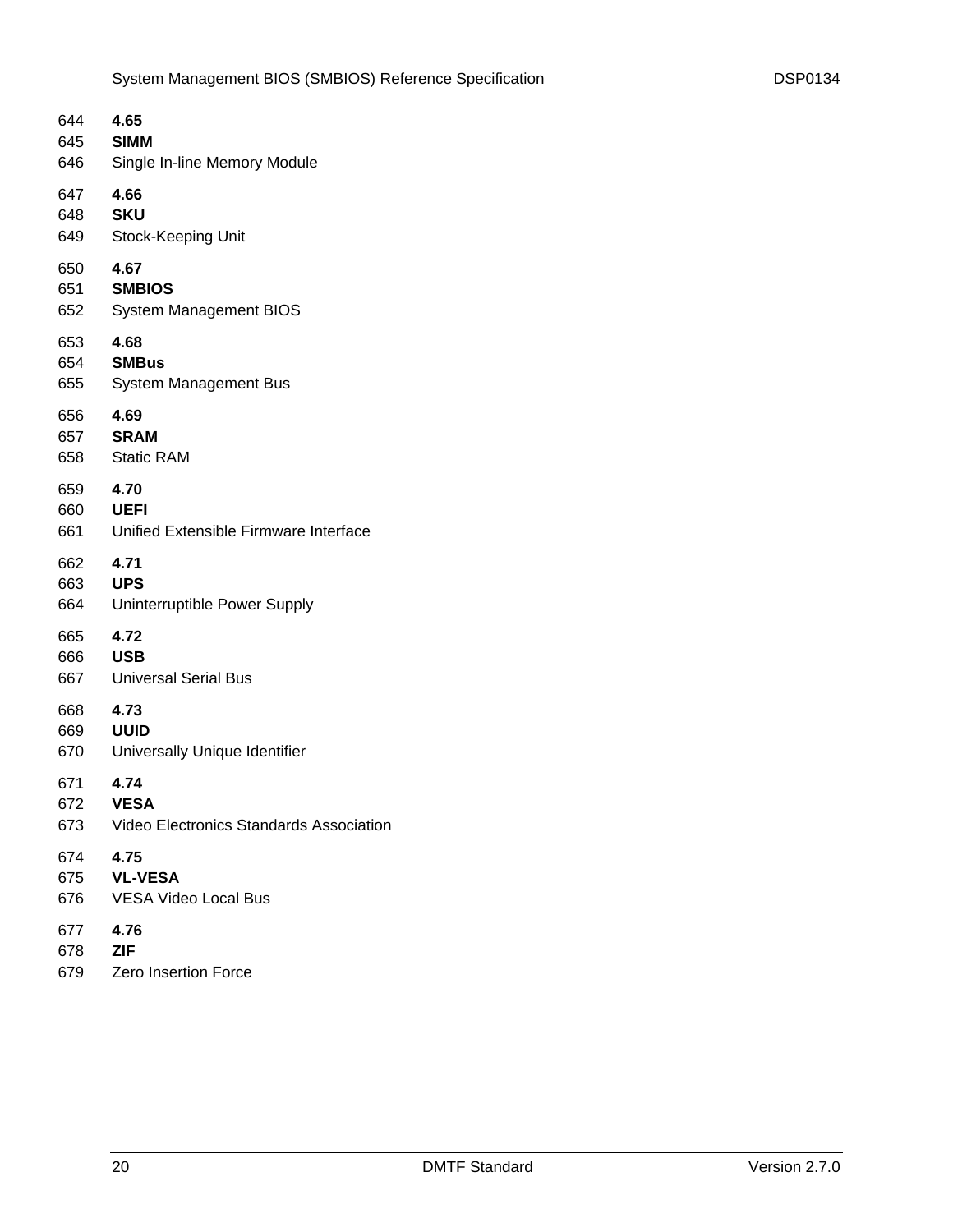## <span id="page-20-1"></span><span id="page-20-0"></span>680 **5 Accessing SMBIOS Information**

## <span id="page-20-2"></span>681 **5.1 General**

682 The only access method defined for the SMBIOS structures is a table-based method, defined in version

- 683 2.1 of this specification. It provides the SMBIOS structures as a packed list of data referenced by a table 684 entry point.
- 685 NOTE: The Plug-and-Play function interface was deprecated in version 2.3.2 of this specification. It was 686 completely removed in version 2.7.

## <span id="page-20-3"></span>687 **5.2 Table Convention**

688 The table convention allows the SMBIOS structures to be accessed under 32-bit and 64-bit protected-689 mode operating systems such as Microsoft Windows XP®, Microsoft Windows Server®, or Linux®. This 690 convention provides a searchable entry-point structure (which can be queried on EFI-based systems) that 691 contains a pointer to the packed SMBIOS structures residing somewhere in 32-bit physical address space 692 (that is, below 4 GB).

- 693 See [Annex B](#page-123-1) for pseudo-code using this convention.
- 694 NOTE 1: The table convention is required for SMBIOS version 2.2 and later implementations.
- 695 NOTE 2: The information present in the table-based structures is boot-time static, and SMBIOS consumers should 696 not expect the information to be updated during normal system operations.

#### <span id="page-20-4"></span>697 **5.2.1 SMBIOS Structure Table Entry Point**

- 698 The SMBIOS Entry Point Structure is described in [Table 1.](#page-20-5)
- 699 On non-EFI systems, the SMBIOS Entry Point structure, can be located by application software by
- 700 searching for the anchor-string on paragraph (16-byte) boundaries within the physical memory address 701 range 000F0000h to 000FFFFFh. This entry point encapsulates an intermediate anchor string that is used
- 702 by some existing DMI browsers.
- 703 On EFI-based systems, the SMBIOS Entry Point structure can be located by looking in the EFI
- 704 Configuration Table for the SMBIOS GUID (SMBIOS\_TABLE\_GUID) and using the associated pointer.
- 705 See section 4.6 of the *[UEFI Specification](#page-13-0)* [for details. See section 2.3 and table 5-6 of the](#page-13-0) *UEFI*
- 706 *[Specificat](#page-13-0)ion* for how to report the underlying memory type.
- 707 NOTE: While the SMBIOS Major and Minor Versions (offsets 06h and 07h) currently duplicate the information<br>708 present in the SMBIOS BCD Revision (offset 1Eh), they provide a path for future growth in this specification
- 708 present in the SMBIOS BCD Revision (offset 1Eh), they provide a path for future growth in this specification. The 709 BCD Revision, for example, provides only a single digit for each of the major and minor version numb BCD Revision, for example, provides only a single digit for each of the major and minor version numbers.
- <span id="page-20-5"></span>

#### 710 **Table 1 – SMBIOS Entry Point Structure**

| <b>Offset</b> | <b>Name</b>                              | Length      | <b>Description</b>                                                                                                                                                                                                                                               |
|---------------|------------------------------------------|-------------|------------------------------------------------------------------------------------------------------------------------------------------------------------------------------------------------------------------------------------------------------------------|
| 00h           | Anchor String                            | 4 BYTES     | _SM_, specified as four ASCII characters (5F 53 4D 5F).                                                                                                                                                                                                          |
| 04h           | <b>Entry Point Structure</b><br>Checksum | <b>BYTE</b> | Checksum of the Entry Point Structure (EPS). This value, when<br>added to all other bytes in the EPS, results in the value 00h (using<br>8-bit addition calculations). Values in the EPS are summed<br>starting at offset 00h, for Entry Point Length bytes.     |
| 05h           | <b>Entry Point Length</b>                | <b>BYTE</b> | Length of the Entry Point Structure, starting with the Anchor String<br>field, in bytes, currently 1Fh.                                                                                                                                                          |
|               |                                          |             | NOTE: This value was incorrectly stated in version 2.1 of this specification<br>as 1Eh. Because of this, there might be version 2.1 implementations that<br>use either the 1Eh or 1Fh value, but version 2.2 or later implementations<br>must use the 1Fh value. |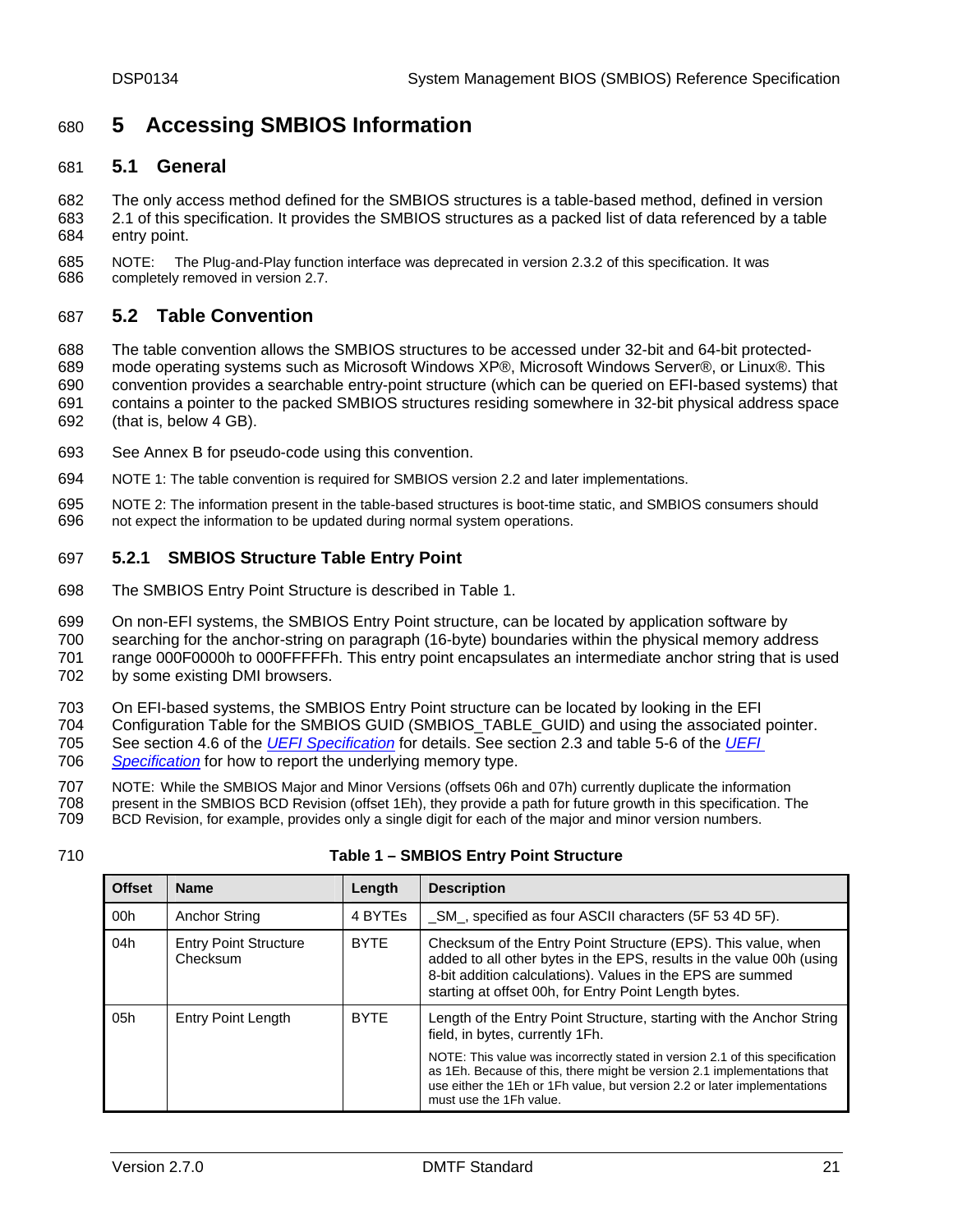<span id="page-21-0"></span>

| <b>Offset</b>   | <b>Name</b>                           | Length       | <b>Description</b>                                                                                                                                                                                                                                                                                                                                                           |  |  |
|-----------------|---------------------------------------|--------------|------------------------------------------------------------------------------------------------------------------------------------------------------------------------------------------------------------------------------------------------------------------------------------------------------------------------------------------------------------------------------|--|--|
| 06h             | <b>SMBIOS Major Version</b>           | <b>BYTE</b>  | Identifies the major version of this specification implemented in<br>the table structures (for example, the value is 0Ah for revision<br>10.22 and 02h for revision 2.1).                                                                                                                                                                                                    |  |  |
| 07h             | <b>SMBIOS Minor Version</b>           | <b>BYTE</b>  | Identifies the minor version of this specification implemented in<br>the table structures (for example, the value is 16h for revision<br>10.22 and 01h for revision 2.1).                                                                                                                                                                                                    |  |  |
| 08h             | Maximum Structure Size                | <b>WORD</b>  | Size of the largest SMBIOS structure, in bytes, and encompasses<br>the structure's formatted area and text strings. This is the value<br>returned as StructureSize from the Plug-and-Play Get SMBIOS<br>Information function.                                                                                                                                                |  |  |
| 0Ah             | <b>Entry Point Revision</b>           | <b>BYTE</b>  | Identifies the EPS revision implemented in this structure and<br>identifies the formatting of offsets 0Bh to 0Fh as follows:                                                                                                                                                                                                                                                 |  |  |
|                 |                                       |              | 00h<br>Entry Point is based on SMBIOS 2.1 definition;<br>formatted area is reserved and set to all 00h.                                                                                                                                                                                                                                                                      |  |  |
|                 |                                       |              | 01h-FFh<br>Reserved for assignment by this specification                                                                                                                                                                                                                                                                                                                     |  |  |
| $0Bh -$<br>0Fh  | <b>Formatted Area</b>                 | 5 BYTEs      | The value present in the Entry Point Revision field defines the<br>interpretation to be placed upon these 5 bytes.                                                                                                                                                                                                                                                           |  |  |
| 10 <sub>h</sub> | Intermediate Anchor<br>String         | 5 BYTES      | _DMI_, specified as five ASCII characters (5F 44 4D 49 5F).                                                                                                                                                                                                                                                                                                                  |  |  |
|                 |                                       |              | NOTE: This field is paragraph-aligned, to allow legacy DMI browsers to<br>find this entry point within the SMBIOS Entry Point Structure.                                                                                                                                                                                                                                     |  |  |
| 15h             | Intermediate Checksum                 | <b>BYTE</b>  | Checksum of Intermediate Entry Point Structure (IEPS). This<br>value, when added to all other bytes in the IEPS, results in the<br>value 00h (using 8-bit addition calculations). Values in the IEPS<br>are summed starting at offset 10h, for 0Fh bytes.                                                                                                                    |  |  |
| 16h             | Structure Table Length                | <b>WORD</b>  | Total length of SMBIOS Structure Table, pointed to by the<br>Structure Table Address, in bytes                                                                                                                                                                                                                                                                               |  |  |
| 18h             | <b>Structure Table Address</b>        | <b>DWORD</b> | The 32-bit physical starting address of the read-only SMBIOS<br>Structure Table, which can start at any 32-bit address. This area<br>contains all of the SMBIOS structures fully packed together.<br>These structures can then be parsed to produce exactly the same<br>format as that returned from a Get SMBIOS Structure function<br>call.                                |  |  |
| 1Ch             | Number of SMBIOS<br><b>Structures</b> | <b>WORD</b>  | Total number of structures present in the SMBIOS Structure<br>Table. This is the value returned as NumStructures from the Get<br>SMBIOS Information function.                                                                                                                                                                                                                |  |  |
| 1Eh             | <b>SMBIOS BCD Revision</b>            | <b>BYTE</b>  | Indicates compliance with a revision of this specification. It is a<br>BCD value where the upper nibble indicates the major version and<br>the lower nibble the minor version. For revision 2.1, the returned<br>value is 21h. If the value is 00h, only the Major and Minor<br>Versions in offsets 6 and 7 of the Entry Point Structure provide the<br>version information. |  |  |

## <span id="page-21-1"></span>711 **6 SMBIOS Structures**

712 The total number of structures can be obtained from the SMBIOS Entry Point Structure (see [5.2](#page-20-3)). The 713 System Information is presented to an application as a set of structures that are obtained by traversing<br>714 the SMBIOS structure table referenced by the SMBIOS Entry Point Structure (see 5.2).

the SMBIOS structure table referenced by the SMBIOS Entry Point Structure (see [5.2\)](#page-20-3).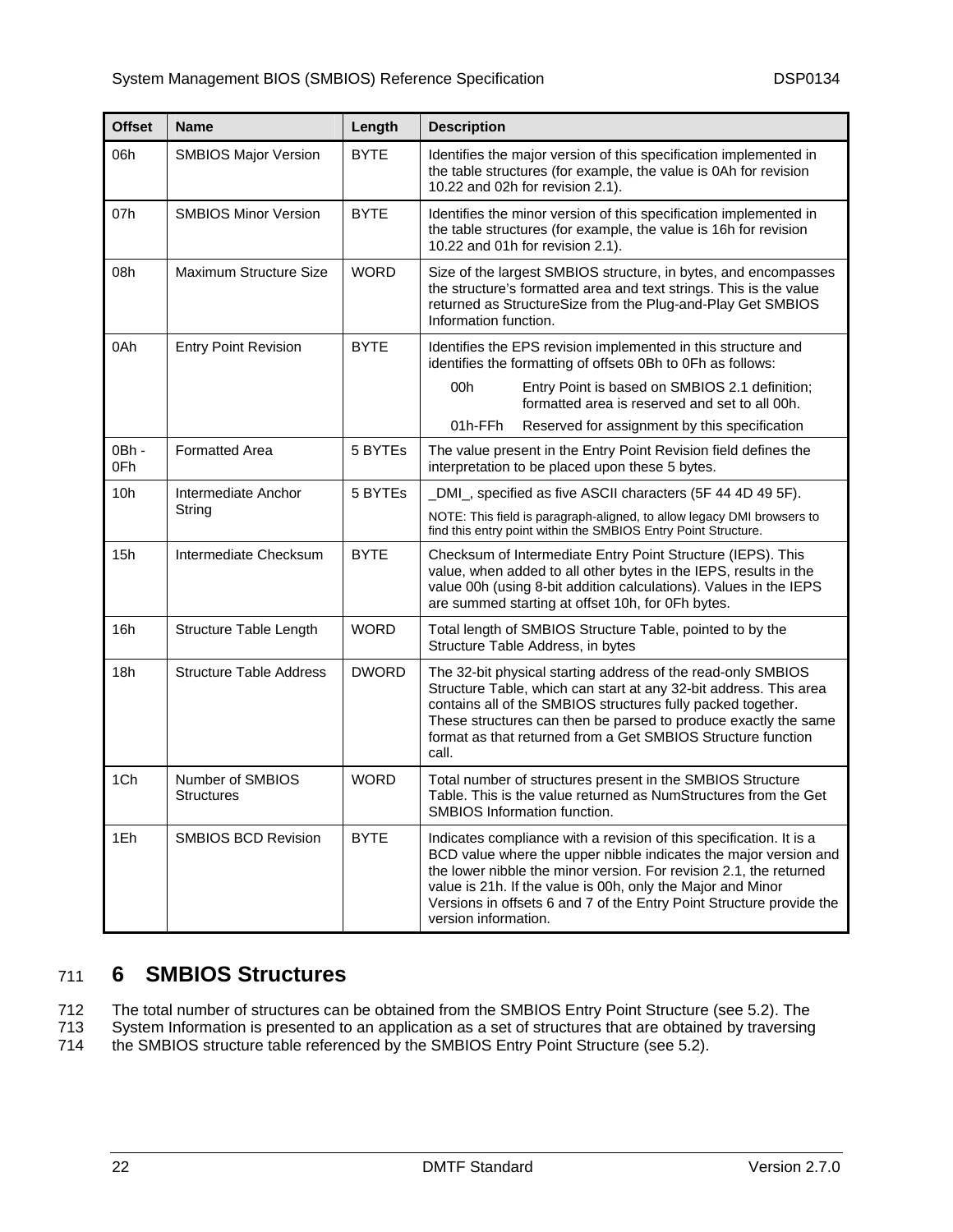## <span id="page-22-1"></span><span id="page-22-0"></span>715 **6.1 Structure Standards**

716 Each SMBIOS structure has a formatted section and an optional unformed section. The formatted section 717 of each structure begins with a 4-byte header. Remaining data in the formatted section is determined by 718 the structure type, as is the overall length of the formatted section.

#### <span id="page-22-2"></span>719 **6.1.1 Structure Evolution and Usage Guidelines**

- 720 As the industry evolves, the structures defined in this specification will evolve. To ensure that the 721 evolution occurs in a nondestructive fashion, the following guidelines must be followed:
- 722 If a new field is added to an existing structure, that field is added at the end of the formatted 723 area of that structure and the structure's *Length* field is increased by the new field's size.
- 724 Any software that interprets a structure shall use the structure's *Length* field to determine the 725 formatted area size for the structure rather than hard-coding or deriving the *Length* from a 726 structure field.
- 727 Each structure shall be terminated by a double-null (0000h), either directly following the 728 formatted area (if no strings are present) or directly following the last string. This includes 729 system- and OEM-specific structures and allows upper-level software to easily traverse the 730 structure table. (See structure-termination examples later in this clause.)
- 731 The unformed section of the structure is used for passing variable data such as text strings; see 732 [6.1.3](#page-23-2) for more information.
- 733 When an enumerated field's values are controlled by the DMTF, new values can be used as 734 soon as they are defined by the DMTF without requiring an update to this specification.
- 735 Starting with version 2.3, each SMBIOS structure type has a *minimum* length enabling the 736 addition of new, but optional, fields to SMBIOS structures. In no case shall a structure's length 737 result in a field being less than fully populated. For example, a Voltage Probe structure with 738 *Length* of 15h is invalid because the *Nominal Value* field would not be fully specified.
- 739 Software that interprets a structure field must verify that the structure's length is sufficient to 740 encompass the optional field; if the length is insufficient, the optional field's value is *Unknown*. 741 For example, if a Voltage Probe structure has a *Length* field of 14h, the probe's *Nominal Value* 742 is *Unknown*. A Voltage Probe structure with *Length* greater than 14h always includes a *Nominal*  743 *Value* field.
- 744 EXAMPLE 1: BIOS Information with strings:

| 745 |        | BIOS Info LABEL BYTE            |            |                                              |
|-----|--------|---------------------------------|------------|----------------------------------------------|
| 746 | db 0   |                                 |            | ; Indicates BIOS Structure Type              |
| 747 |        | db 13h                          |            | ; Length of information in bytes             |
| 748 | $dw$ ? |                                 |            | ; Reserved for handle                        |
| 749 |        | db 01h                          |            | ; String 1 is the Vendor Name                |
| 750 |        | db 02h                          |            | ; String 2 is the BIOS version               |
| 751 |        | dw 0E800h                       |            | ; BIOS Starting Address                      |
| 752 |        | db 03h                          |            | ; String 3 is the BIOS Build Date            |
| 753 | db 1   |                                 |            | ; Size of BIOS ROM is $128K (64K * (1 + 1))$ |
| 754 |        | dq BIOS Char                    |            | ; BIOS Characteristics                       |
| 755 | db 0   |                                 |            | ; BIOS Characteristics Extension Byte 1      |
| 756 |        | db 'System BIOS Vendor Name', 0 | $\ddot{i}$ |                                              |
| 757 |        | db '4.04',0                     | $\ddot{i}$ |                                              |
| 758 |        | $db \t00/00/00000'$ , 0         |            |                                              |
| 759 | db 0   |                                 |            | ; End of strings                             |
|     |        |                                 |            |                                              |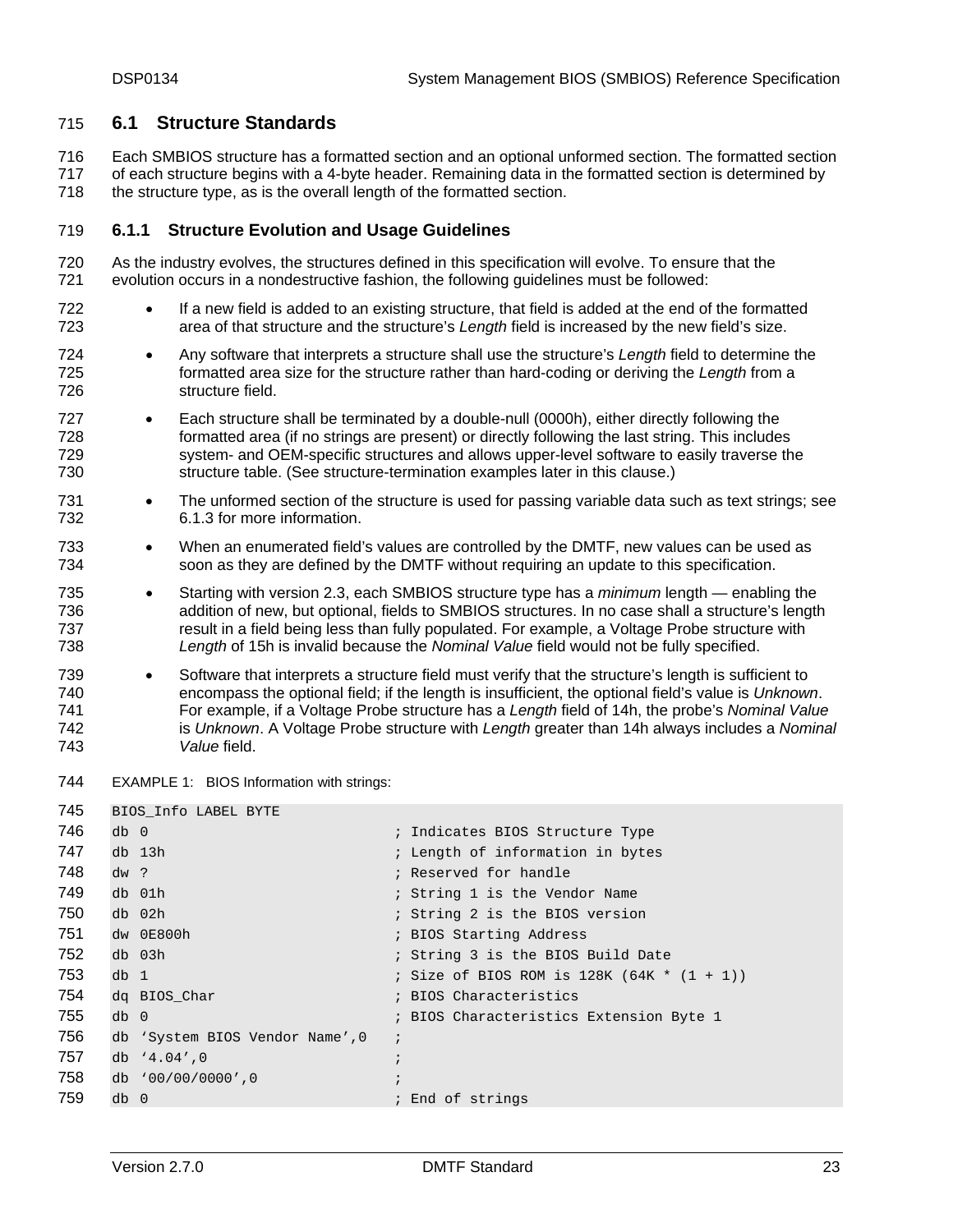<span id="page-23-0"></span>760 EXAMPLE 2: BIOS Information without strings (example-only):

| 761 |          | BIOS Info LABEL BYTE |                                              |
|-----|----------|----------------------|----------------------------------------------|
| 762 | $db = 0$ |                      | ; Indicates BIOS Structure Type              |
| 763 |          | db 13h               | ; Length of information in bytes             |
| 764 | $dw$ ?   |                      | ; Reserved for handle                        |
| 765 |          | db 00h               | ; No Vendor Name provided                    |
| 766 |          | db 00h               | ; No BIOS version provided                   |
| 767 |          | dw 0E800h            | ; BIOS Starting Address                      |
| 768 |          | db 00h               | ; No BIOS Build Date provided                |
| 769 | db 1     |                      | ; Size of BIOS ROM is $128K (64K * (1 + 1))$ |
| 770 |          | dg BIOS Char         | ; BIOS Characteristics                       |
| 771 | db 0     |                      | ; BIOS Characteristics Extension Byte 1      |
| 772 |          | dw 0000h             | ; Structure terminator                       |

## <span id="page-23-1"></span>773 **6.1.2 Structure Header Format**

- 774 Each SMBIOS structure begins with a 4-byte header as shown in [Table 2](#page-23-3).
- <span id="page-23-3"></span>

#### 775 **Table 2 – Structure Header Format Description**

| <b>Offset</b> | <b>Name</b>    | Length      | <b>Description</b>                                                                                                                                                                                                                                                                                                                                                                                                                                                                                                                                                                                                                                                              |
|---------------|----------------|-------------|---------------------------------------------------------------------------------------------------------------------------------------------------------------------------------------------------------------------------------------------------------------------------------------------------------------------------------------------------------------------------------------------------------------------------------------------------------------------------------------------------------------------------------------------------------------------------------------------------------------------------------------------------------------------------------|
| 00h           | Type           | <b>BYTE</b> | Specifies the type of structure. Types 0 through 127 (7Fh) are reserved for and<br>defined by this specification. Types 128 through 256 (80h to FFh) are available for<br>system- and OEM-specific information.                                                                                                                                                                                                                                                                                                                                                                                                                                                                 |
| 01h           | Length         | <b>BYTE</b> | Specifies the length of the formatted area of the structure, starting at the Type field.<br>The length of the structure's string-set is not included.                                                                                                                                                                                                                                                                                                                                                                                                                                                                                                                           |
| 02h           | Handle         | <b>WORD</b> | Specifies the structure's handle, a unique 16-bit number in the range 0 to 0FFFEh<br>(for version 2.0) or 0 to 0FEFFh (for version 2.1 and later). The handle can be used<br>with the Get SMBIOS Structure function to retrieve a specific structure; the handle<br>numbers are not required to be contiguous. For version 2.1 and later, handle<br>values in the range OFF00h to OFFFFh are reserved for use by this specification. <sup>[1]</sup><br>If the system configuration changes, a previously assigned handle might no longer<br>exist. However, after a handle has been assigned by the BIOS, the BIOS cannot<br>re-assign that handle number to another structure. |
| $[1]$         | specification. |             | The UEFI Platform Initialization Specification reserves handle number FFFEh for its EFI_SMBIOS_PROTOCOL.Add() function<br>to mean "assign an unused handle number automatically." This number is not used for any other purpose by the SMBIOS                                                                                                                                                                                                                                                                                                                                                                                                                                   |

## <span id="page-23-2"></span>776 **6.1.3 Text Strings**

777 Text strings associated with a given SMBIOS structure are returned in the *dmiStrucBuffer*, appended 778 directly after the formatted portion of the structure. This method of returning string information eliminates 779 the need for application software to deal with pointers embedded in the SMBIOS structure. Each string is 780 terminated with a null (00h) BYTE and the set of strings is terminated with an additional null (00h) BYTE. 781 When the formatted portion of an SMBIOS structure references a string, it does so by specifying a non-782 zero string number within the structure's string-set. For example, if a string field contains 02h, it 783 references the second string following the formatted portion of the SMBIOS structure. If a string field 784 references no string, a null (0) is placed in that string field. If the formatted portion of the structure 785 contains string-reference fields and all the string fields are set to 0 (no string references), the formatted 786 section of the structure is followed by two null (00h) BYTES. See [6.1.1](#page-22-2) for a string-containing example.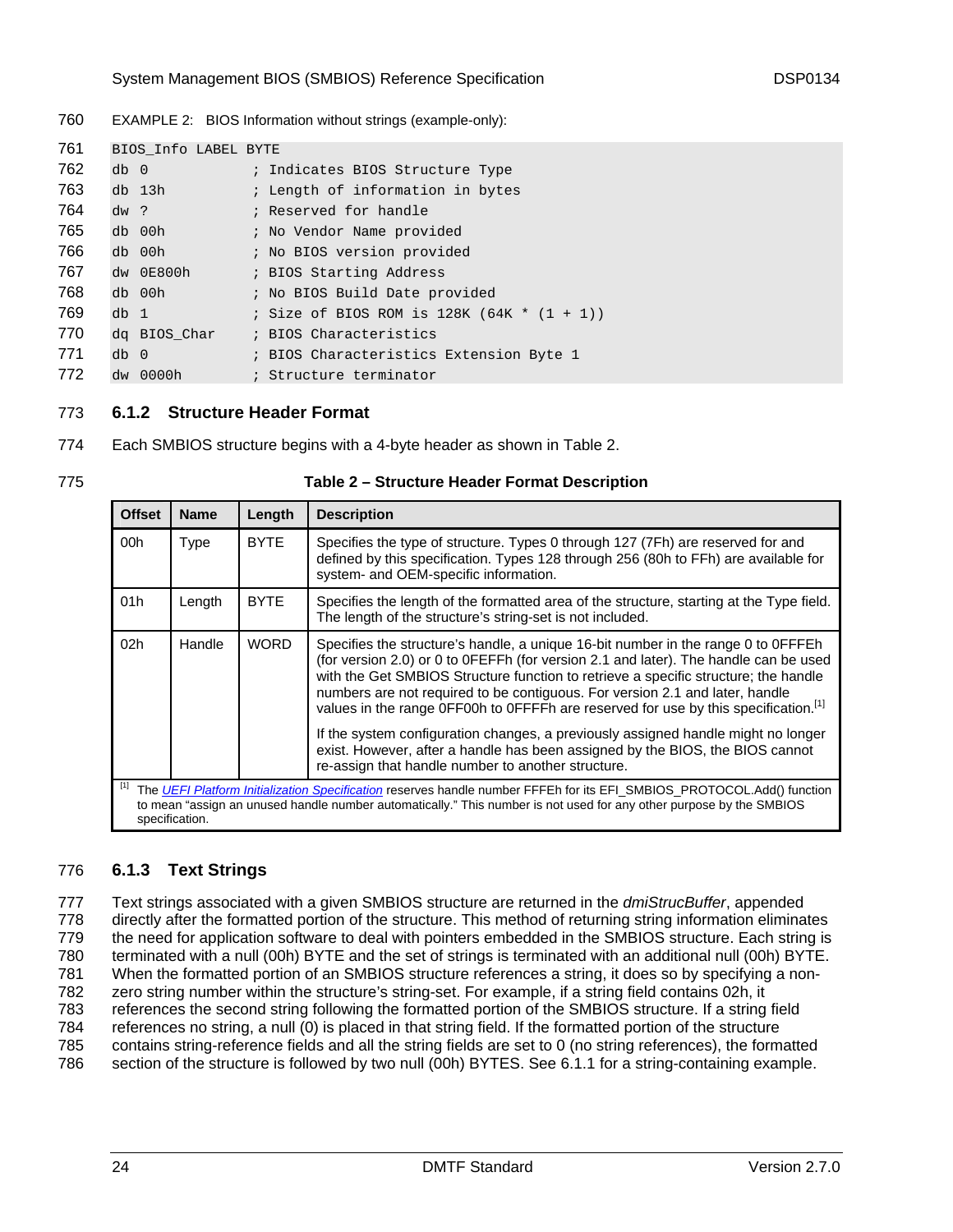- 
- <span id="page-24-0"></span>787 NOTE: There is no limit on the length of each individual text string. However, the length of the entire structure table<br>788 (including all strings) must be reported in the Structure Table Length field of the SMBIOS Str 788 (including all strings) must be reported in the Structure Table Length field of the SMBIOS Structure Table Entry Point<br>789 (see 5.2.1), which is a WORD field limited to 65,535 bytes. (see  $5.2.1$ ), which is a WORD field limited to  $65,535$  bytes.

## <span id="page-24-1"></span>790 **6.2 Required Structures and Data**

- 791 Beginning with SMBIOS version 2.3, compliant SMBIOS implementations include the base set of required
- 792 structures and data within those structures shown in [Table 3](#page-24-2). For a detailed list of conformance
- 793 guidelines, refer to [Annex A.](#page-120-1)

794 NOTE 1: DIG64-compliant systems are only required to provide a type 1 structure (which includes the UUID); see<br>795 section 4.6.2 of DIG64 for details. section 4.6.2 of **DIG64** for details.

- 796 NOTE 2: As of version 2.5 of this specification, structure type 20 is optional.
- <span id="page-24-2"></span>

797 **Table 3 – Required Structures and Data** 

| <b>Structure Name and Type</b> | <b>Data Requirements</b>                                                                                                                                                                                                                                                                                                        |  |  |  |
|--------------------------------|---------------------------------------------------------------------------------------------------------------------------------------------------------------------------------------------------------------------------------------------------------------------------------------------------------------------------------|--|--|--|
| BIOS Information (Type 0)      | One and only one structure is present in the structure-table. BIOS Version<br>and BIOS Release Date strings are non-null; the date field uses a 4-digit<br>year (for example, 1999). All other fields reflect full BIOS support<br>information.                                                                                 |  |  |  |
| System Information (Type 1)    | Manufacturer and Product Name strings are non-null. UUID field identifies<br>the system's non-zero UUID value. Wake-up Type field identifies the wake-<br>up source and cannot be Unknown. One and only one structure is present<br>in the structure-table.                                                                     |  |  |  |
| System Enclosure (Type 3)      | Manufacturer string is non-null; the Type field identifies the type of<br>enclosure. (Unknown is disallowed.)                                                                                                                                                                                                                   |  |  |  |
| Processor Information (Type 4) | One structure is required for each system processor. The presence of two<br>structures with the Processor Type field set to Central Processor, for<br>instance, identifies that the system is capable of dual-processor operations.                                                                                             |  |  |  |
|                                | Socket Designation string is non-null. Processor Type, Max Speed, and<br>Processor Upgrade fields are all set to "known" values (that is, the<br>Unknown value is disallowed for each field).                                                                                                                                   |  |  |  |
|                                | If the associated processor is present (that is, the CPU Socket Populated<br>sub-field of the Status field indicates that the socket is populated), the<br>Processor Manufacturer string is non-null and the Processor Family,<br>Current Speed, and CPU Status sub-field of the Status field are all set to<br>"known" values. |  |  |  |
|                                | Each of the Lx Cache Handle fields is either set to 0xFFFF (no further<br>cache description) or references a valid Cache Information structure.                                                                                                                                                                                 |  |  |  |
| Cache Information (Type 7)     | One structure is required for each cache that is external to the processor.                                                                                                                                                                                                                                                     |  |  |  |
|                                | Socket Designation string is non-null if the cache is external to the<br>processor. If the cache is present (that is, the Installed Size is non-zero),<br>the Cache Configuration field is set to a "known" value (that is, the<br>Unknown value is disallowed).                                                                |  |  |  |
| System Slots (Type 9)          | One structure is required for each upgradeable system slot. A structure is<br>not required if the slot must be populated for proper system operation (for<br>example, the system contains a single memory-card slot).                                                                                                           |  |  |  |
|                                | Slot Designation string is non-null. Slot Type, Slot Data Bus Width, Slot ID,<br>and Slot Characteristics 1 & 2 are all set to "known" values.                                                                                                                                                                                  |  |  |  |
|                                | If device presence is detectable within the slot (for example, PCI), the<br>Current Usage field must be set to either Available or In-use. Otherwise (for<br>example, ISA), the Unknown value for the field is also allowed.                                                                                                    |  |  |  |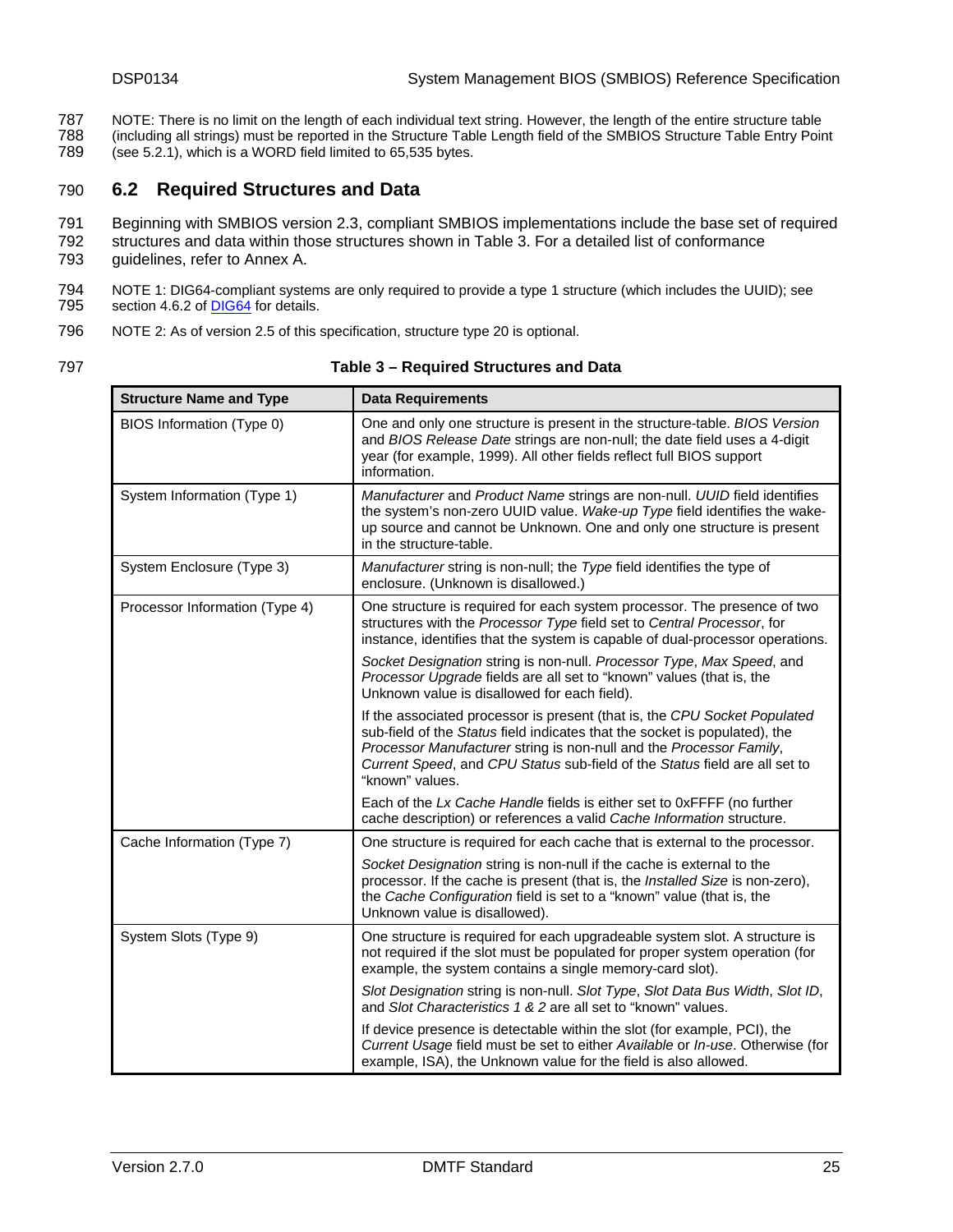<span id="page-25-0"></span>

| <b>Structure Name and Type</b>           | <b>Data Requirements</b>                                                                                                                                                                                                                                                                                                                                                                                                                                                                                                                                                                                                                                     |
|------------------------------------------|--------------------------------------------------------------------------------------------------------------------------------------------------------------------------------------------------------------------------------------------------------------------------------------------------------------------------------------------------------------------------------------------------------------------------------------------------------------------------------------------------------------------------------------------------------------------------------------------------------------------------------------------------------------|
| Physical Memory Array (Type 16)          | One structure is required for the system memory.                                                                                                                                                                                                                                                                                                                                                                                                                                                                                                                                                                                                             |
|                                          | Location, Use, and Memory Error Correction are all set to "known" values.<br>Either Maximum Capacity or Extended Maximum Capacity must be set to a<br>known, non-zero value. Number of Memory Devices is non-zero and<br>identifies the number of Memory Device structures that are associated with<br>this Physical Memory Array.                                                                                                                                                                                                                                                                                                                           |
| Memory Device (Type 17)                  | One structure is required for each socketed system-memory device,<br>whether or not the socket is currently populated; if the system includes<br>soldered system-memory, one additional structure is required to identify<br>that memory device.                                                                                                                                                                                                                                                                                                                                                                                                             |
|                                          | Device Locator string is set to a non-null value. Memory Array Handle<br>contains the handle associated with the Physical Memory Array structure to<br>which this device belongs. Data Width, Size, Form Factor, and Device Set<br>are all set to "known" values. If the device is present (for instance, Size is<br>non-zero), the Total Width field is not set to 0xFFFF (Unknown).                                                                                                                                                                                                                                                                        |
| Memory Array Mapped Address<br>(Type 19) | One structure is required for each contiguous block of memory addresses<br>mapped to a Physical Memory Array.                                                                                                                                                                                                                                                                                                                                                                                                                                                                                                                                                |
|                                          | Either the pair of Starting Address and Ending Address is set to a valid<br>address range or the pair of Extended Starting Address and Extended<br>Ending Address is set to a valid address range. If the pair of Starting<br>Address and Ending Address is used, then Ending Address must be larger<br>than Starting Address. If the pair of Extended Starting Address and<br>Extended Ending Address is used, Extended Ending Address must be<br>larger than Extended Starting Address. Each structure's address range is<br>unique and non-overlapping. Memory Array Handle references a Physical<br>Memory Array structure. Partition Width is non-zero. |
| System Boot Information (Type 32)        | The structure's length is at least 0x0B (for instance, at least one byte of<br>System Boot Status is provided).                                                                                                                                                                                                                                                                                                                                                                                                                                                                                                                                              |

## <span id="page-25-1"></span>798 **6.3 SMBIOS Fields and CIM MOF Properties**

799 Many of the enumerated values are shared between SMBIOS fields and Common Information Model<br>800 (CIM) MOF properties. Table 4 identifies the relationships; any additions to these enumerated lists sh (CIM) MOF properties. [Table 4](#page-25-2) identifies the relationships; any additions to these enumerated lists should 801 be reflected in both documents by submitting change requests to<mailto:schema-sc@dmtf.org>and 802 <mailto:smbios@dmtf.org> for the CIM-related and SMBIOS-related updates, respectively. Any other 803 enumerated value identified in this specification is controlled by this specification; change requests should 804 be sent to mailto: smbios@dmtf.org.

<span id="page-25-2"></span>

| 805 | Table 4 – Relationship Between SMBIOS Fields and CIM MOF Properties |
|-----|---------------------------------------------------------------------|
|-----|---------------------------------------------------------------------|

| <b>Name</b>               | <b>Section</b> | <b>MOF Class.Property</b>                                                                                                                                                                                                                                                   |
|---------------------------|----------------|-----------------------------------------------------------------------------------------------------------------------------------------------------------------------------------------------------------------------------------------------------------------------------|
| Baseboard                 | 7.3.1          | Originally, the baseboard feature flags mapped to CIM properties<br>CIM_PhysicalPackage.HotSwappable,<br>CIM_PhysicalPackage.Replaceable, and<br>CIM_PhysicalPackage.Removable. These properties are deprecated<br>and replaced with CIM_PhysicalPackage.RemovalConditions. |
|                           |                | CIM_Card. RequiresDaughterCard                                                                                                                                                                                                                                              |
|                           |                | CIM Card.HostingBoard                                                                                                                                                                                                                                                       |
| Enclosure or Chassis Type | 7.4.1          | CIM Chassis.ChassisPackageType                                                                                                                                                                                                                                              |
| <b>Processor Type</b>     | 7.5.1          | CIM defines a CIM_Processor.Role property, which is a free-form<br>string.                                                                                                                                                                                                  |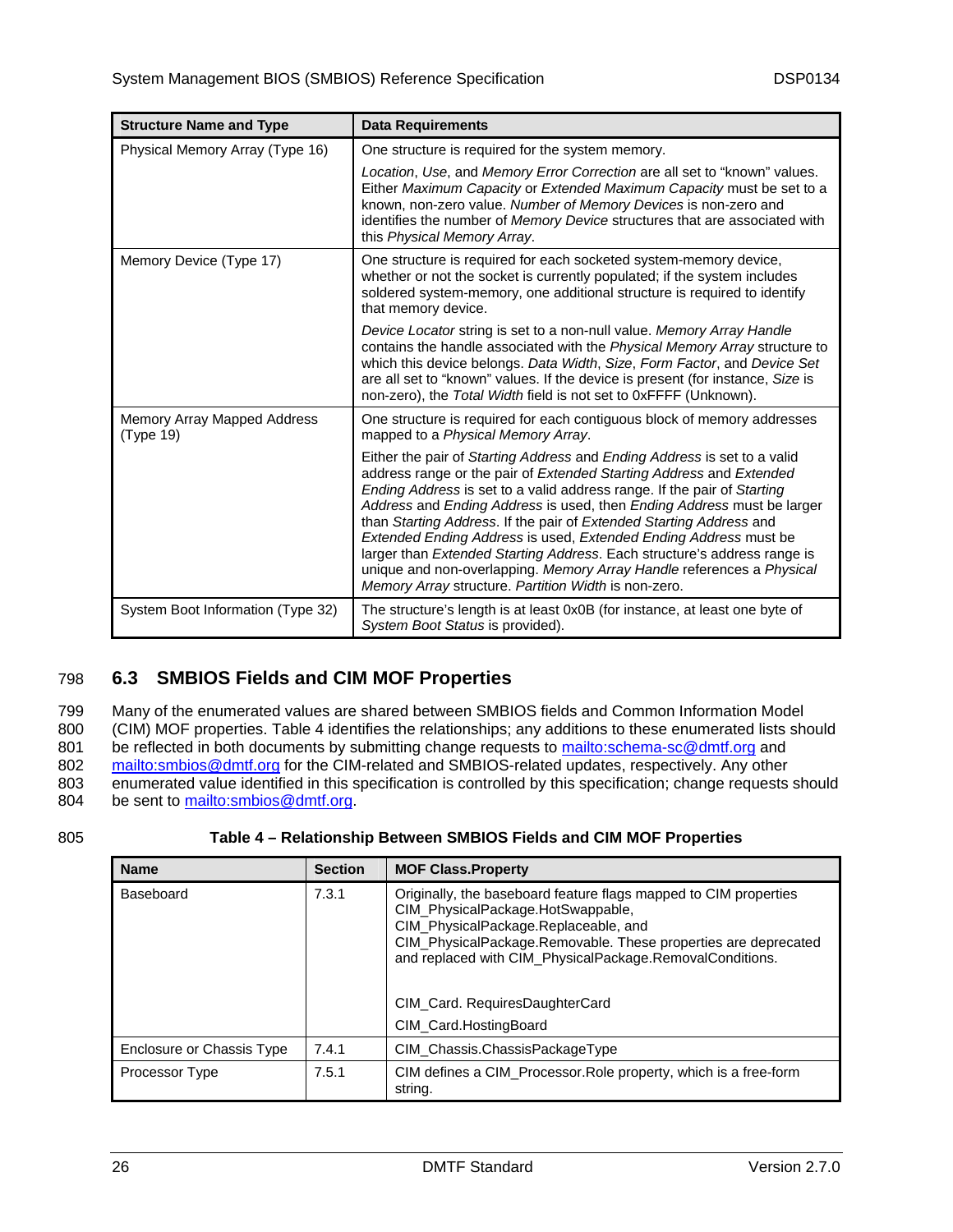<span id="page-26-0"></span>

| <b>Name</b>                                   | <b>Section</b> | <b>MOF Class.Property</b>                                                                                                                                                                                         |  |
|-----------------------------------------------|----------------|-------------------------------------------------------------------------------------------------------------------------------------------------------------------------------------------------------------------|--|
| Processor Family                              | 7.5.2          | CIM_Processor.Family                                                                                                                                                                                              |  |
|                                               |                | CIM_ArchitectureCheck.ArchitectureType                                                                                                                                                                            |  |
| Processor Upgrade                             | 7.5.5          | CIM_Processor.UpgradeMethod                                                                                                                                                                                       |  |
| System Cache Type                             | 7.8.4          | CIM_AssociatedCacheMemory.CacheType                                                                                                                                                                               |  |
| Cache Associativity                           | 7.8.5          | CIM_AssociatedCacheMemory.Associativity                                                                                                                                                                           |  |
| Slot Data Bus Width                           | 7.10.2         | CIM_Slot.MaxDataWidth                                                                                                                                                                                             |  |
| <b>Slot Current Usage</b>                     | 7.10.3         | CIM handles slot population more explicitly than SMBIOS or DMI, by<br>using a CIM_CardInSlot class to associate the card (CIM_Card) with<br>the slot (CIM_Slot) into which it is inserted.                        |  |
| Memory Array Location                         | 7.17.1         | CIM handles memory location more specifically than SMBIOS or DMI,<br>by using a CIM_AssociatedMemory class to associate the memory<br>(CIM_Memory) with the device on which it is installed.                      |  |
| Memory Array Use                              | 7.17.2         | CIM handles memory array use more specifically than SMBIOS or<br>DMI, by defining classes that inherit from CIM_Memory to define the<br>specific use (for example, CIM_CacheMemory or<br>CIM_NonVolatileStorage). |  |
| Memory Array Error<br><b>Correction Types</b> | 7.17.3         | CIM_Memory.ErrorMethodology CIM maps memory error correction<br>types into string values rather than enumerations.                                                                                                |  |
| Memory Device Form<br>Factor                  | 7.18.1         | CIM_PhysicalMemory.FormFactor is inherited from<br>CIM_Chip.FormFactor and uses a different enumeration than<br>SMBIOS.                                                                                           |  |
| Memory Device Type                            | 7.18.2         | CIM_PhysicalMemory.MemoryType uses a different enumeration than<br>SMBIOS.                                                                                                                                        |  |
| Memory Error Type                             | 7.19.1         | CIM_MemoryError.ErrorInfo values 0Ch-0Eh have no match in the<br>CIM_MemoryError.ErrorInfo property; instead, they are reported<br>through CIM_MemoryError.CorrectableError (Boolean).                            |  |
| <b>Memory Error Operation</b>                 | 7.19.3         | CIM_MemoryError.Access                                                                                                                                                                                            |  |
| Pointing Device Type                          | 7.22.1         | CIM_PointingDevice.PointingType                                                                                                                                                                                   |  |
| Portable Battery Device<br>Chemistry          | 7.23.1         | CIM_Battery.Chemistry                                                                                                                                                                                             |  |
| Power Supply Type                             | 7.40.1         | Linear/switching is reported through<br>CIM_PowerSupply.IsSwitchingSupply (Boolean).                                                                                                                              |  |
| Power Supply Input Voltage<br>Range Switching | 7.40.1         | CIM_PowerSupply.TypeOfRangeSwitching                                                                                                                                                                              |  |

## <span id="page-26-4"></span><span id="page-26-1"></span>806 **7 Structure Definitions**

## <span id="page-26-2"></span>807 **7.1 BIOS Information (Type 0)**

- 808 [Table 5](#page-26-3) shows the BIOS Information structure.
- <span id="page-26-3"></span>

## 809 **Table 5 – BIOS Information (Type 0) Structure**

| <b>Offset</b> | <b>Name</b> | Length      | <b>Value</b> | <b>Description</b>                |
|---------------|-------------|-------------|--------------|-----------------------------------|
| 00h           | -<br>ype    | <b>RVTE</b> |              | <b>BIOS Information Indicator</b> |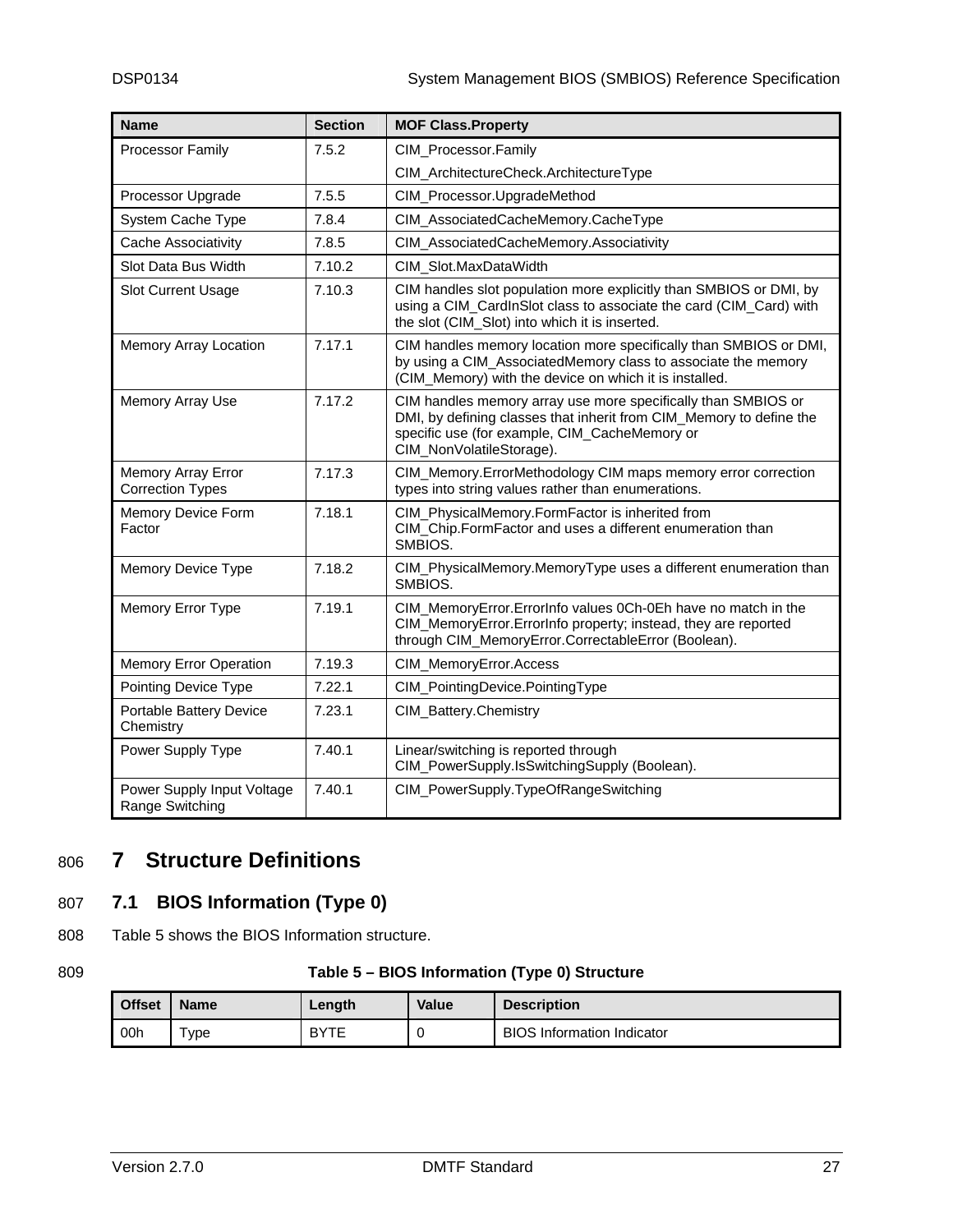| <b>Offset</b> | <b>Name</b>                                              | Length                       | <b>Value</b>     | <b>Description</b>                                                                                                                                                                                                                                                                                                                                                                                                                                       |
|---------------|----------------------------------------------------------|------------------------------|------------------|----------------------------------------------------------------------------------------------------------------------------------------------------------------------------------------------------------------------------------------------------------------------------------------------------------------------------------------------------------------------------------------------------------------------------------------------------------|
| 01h           | Length                                                   | <b>BYTE</b>                  | Varies           | 12h + number of BIOS Characteristics Extension<br>Bytes. If no Extension Bytes are used the Length is<br>12h. For version 2.1 and 2.2 implementations, the<br>length is 13h because one extension byte is defined.<br>For version 2.3 and later implementations, the length<br>is at least 14h because two extension bytes are<br>defined. For version 2.4 and later implementations,<br>the length is at least 18h because bytes 14-17h are<br>defined. |
| 02h           | Handle                                                   | <b>WORD</b>                  | Varies           |                                                                                                                                                                                                                                                                                                                                                                                                                                                          |
| 04h           | Vendor                                                   | <b>BYTE</b>                  | <b>STRING</b>    | String number of the BIOS Vendor's Name.                                                                                                                                                                                                                                                                                                                                                                                                                 |
| 05h           | <b>BIOS Version</b>                                      | <b>BYTE</b>                  | <b>STRING</b>    | String number of the BIOS Version. This is a free-<br>form string that may contain Core and OEM version<br>information.                                                                                                                                                                                                                                                                                                                                  |
| 06h           | <b>BIOS Starting</b><br><b>Address Segment</b>           | <b>WORD</b>                  | Varies           | Segment location of BIOS starting address (for<br>example, 0E800h).                                                                                                                                                                                                                                                                                                                                                                                      |
|               |                                                          |                              |                  | NOTE: The size of the runtime BIOS image can be<br>computed by subtracting the Starting Address Segment<br>from 10000h and multiplying the result by 16.                                                                                                                                                                                                                                                                                                 |
| 08h           | <b>BIOS Release</b><br>Date                              | <b>BYTE</b>                  | <b>STRING</b>    | String number of the BIOS release date. The date<br>string, if supplied, is in either mm/dd/yy or<br>mm/dd/yyyy format. If the year portion of the string is<br>two digits, the year is assumed to be 19yy.                                                                                                                                                                                                                                              |
|               |                                                          |                              |                  | NOTE: The mm/dd/yyyy format is required for SMBIOS<br>version 2.3 and later.                                                                                                                                                                                                                                                                                                                                                                             |
| 09h           | <b>BIOS ROM Size</b>                                     | <b>BYTE</b>                  | Varies (n)       | Size (n) where $64K * (n+1)$ is the size of the physical<br>device containing the BIOS, in bytes                                                                                                                                                                                                                                                                                                                                                         |
| 0Ah           | <b>BIOS</b><br>Characteristics                           | QWORD                        | <b>Bit Field</b> | Defines which functions the BIOS supports: PCI,<br>PCMCIA, Flash, etc. (see 7.1.1).                                                                                                                                                                                                                                                                                                                                                                      |
| 12h           | <b>BIOS</b><br>Characteristics<br><b>Extension Bytes</b> | Zero or more<br><b>BYTEs</b> | <b>Bit Field</b> | Optional space reserved for future supported<br>functions. The number of Extension Bytes that are<br>present is indicated by the Length in offset 1 minus<br>12h, See 7.1.2 for extensions defined for version 2.1<br>and later implementations. For version 2.4 and later<br>implementations, two BIOS Characteristics<br>Extension Bytes are defined (12-13h) and bytes 14-<br>17h are also defined.                                                   |
| 14h           | System BIOS<br>Major Release                             | <b>BYTE</b>                  | Varies           | Identifies the major release of the System BIOS; for<br>example, the value is 0Ah for revision 10.22 and 02h<br>for revision 2.1.                                                                                                                                                                                                                                                                                                                        |
|               |                                                          |                              |                  | This field and/or the System BIOS Minor Release<br>field is updated each time a System BIOS update for<br>a given system is released.                                                                                                                                                                                                                                                                                                                    |
|               |                                                          |                              |                  | If the system does not support the use of this field,<br>the value is OFFh for both this field and the System<br><b>BIOS Minor Release field.</b>                                                                                                                                                                                                                                                                                                        |
| 15h           | System BIOS<br>Minor Release                             | <b>BYTE</b>                  | Varies           | Identifies the minor release of the System BIOS; for<br>example, the value is 16h for revision 10.22 and 01h<br>for revision 2.1.                                                                                                                                                                                                                                                                                                                        |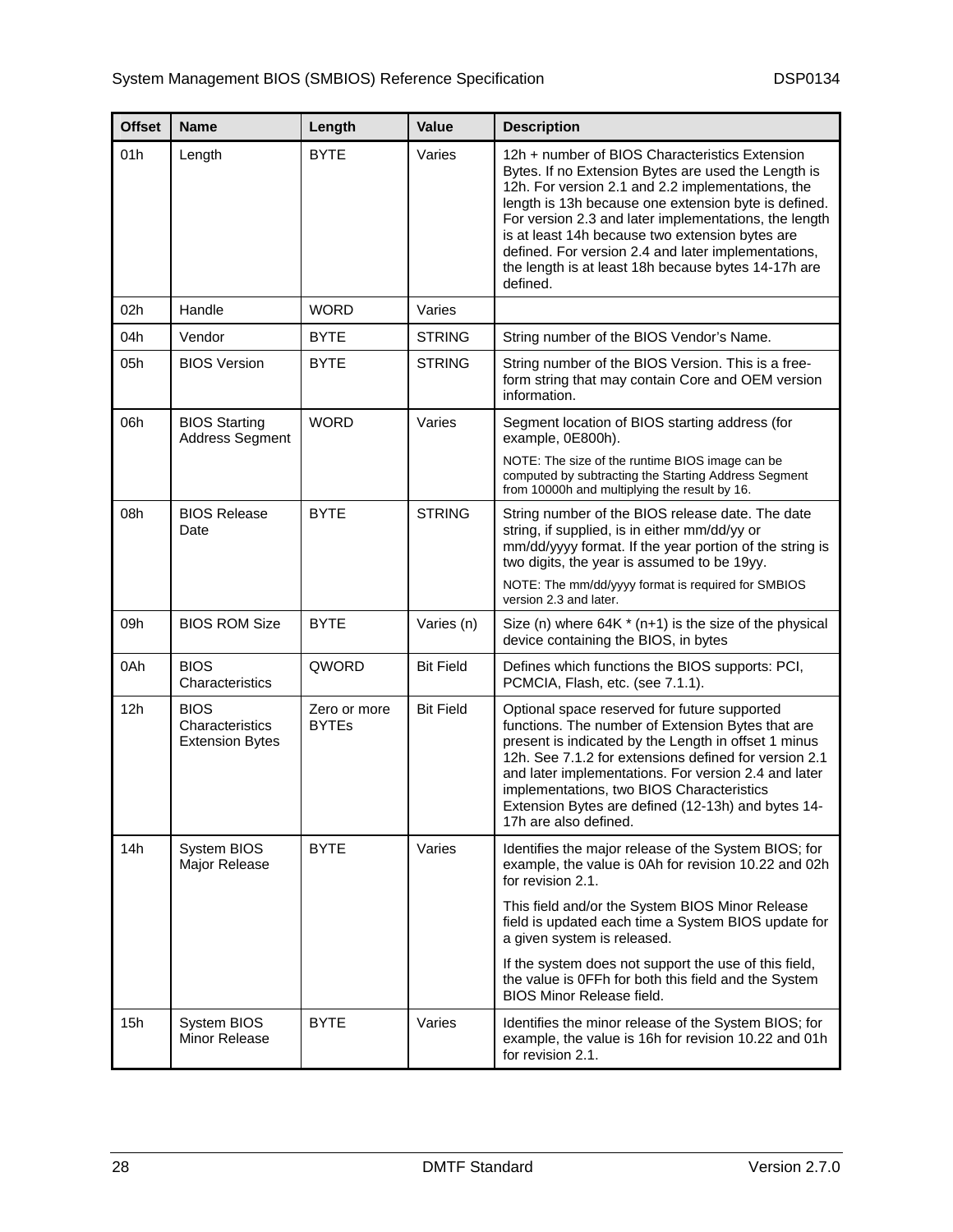<span id="page-28-0"></span>

| <b>Offset</b> | <b>Name</b>                                     | Length      | Value  | <b>Description</b>                                                                                                                                                          |
|---------------|-------------------------------------------------|-------------|--------|-----------------------------------------------------------------------------------------------------------------------------------------------------------------------------|
| 16h           | Embedded<br>Controller<br>Firmware Major        | <b>BYTE</b> | Varies | Identifies the major release of the embedded<br>controller firmware; for example, the value would be<br>0Ah for revision 10.22 and 02h for revision 2.1.                    |
|               | Release                                         |             |        | This field and/or the Embedded Controller Firmware<br>Minor Release field is updated each time an<br>embedded controller firmware update for a given<br>system is released. |
|               |                                                 |             |        | If the system does not have field upgradeable<br>embedded controller firmware, the value is OFFh.                                                                           |
| 17h           | Embedded<br>Controller<br><b>Firmware Minor</b> | <b>BYTE</b> | Varies | Identifies the minor release of the embedded<br>controller firmware; for example, the value is 16h for<br>revision 10.22 and 01h for revision 2.1.                          |
|               | Release                                         |             |        | If the system does not have field upgradeable<br>embedded controller firmware, the value is OFFh.                                                                           |

## <span id="page-28-1"></span>810 **7.1.1 BIOS Characteristics**

811 [Table 6](#page-28-2) shows the BIOS Characteristics layout.

## <span id="page-28-2"></span>812 **Table 6 – BIOS Characteristics**

| <b>QWORD Bit Position</b> | <b>Meaning If Set</b>                                                                           |
|---------------------------|-------------------------------------------------------------------------------------------------|
| Bit 0                     | Reserved                                                                                        |
| Bit 1                     | Reserved                                                                                        |
| Bit 2                     | Unknown                                                                                         |
| Bit 3                     | BIOS Characteristics are not supported.                                                         |
| Bit 4                     | ISA is supported.                                                                               |
| Bit 5                     | MCA is supported.                                                                               |
| Bit 6                     | EISA is supported.                                                                              |
| Bit 7                     | PCI is supported.                                                                               |
| Bit 8                     | PC Card (PCMCIA) is supported.                                                                  |
| Bit 9                     | Plug and Play is supported.                                                                     |
| <b>Bit 10</b>             | APM is supported.                                                                               |
| <b>Bit 11</b>             | BIOS is Upgradeable (Flash).                                                                    |
| <b>Bit 12</b>             | BIOS shadowing is allowed.                                                                      |
| <b>Bit 13</b>             | VL-VESA is supported.                                                                           |
| <b>Bit 14</b>             | ESCD support is available.                                                                      |
| <b>Bit 15</b>             | Boot from CD is supported.                                                                      |
| <b>Bit 16</b>             | Selectable Boot is supported.                                                                   |
| <b>Bit 17</b>             | BIOS ROM is socketed.                                                                           |
| <b>Bit 18</b>             | Boot From PC Card (PCMCIA) is supported.                                                        |
| <b>Bit 19</b>             | EDD Specification is supported                                                                  |
| <b>Bit 20</b>             | Int 13h - Japanese Floppy for NEC 9800 1.2 MB (3.5", 1K Bytes/Sector, 360 RPM) is<br>supported. |
| <b>Bit 21</b>             | Int 13h - Japanese Floppy for Toshiba 1.2 MB (3.5", 360 RPM) is supported.                      |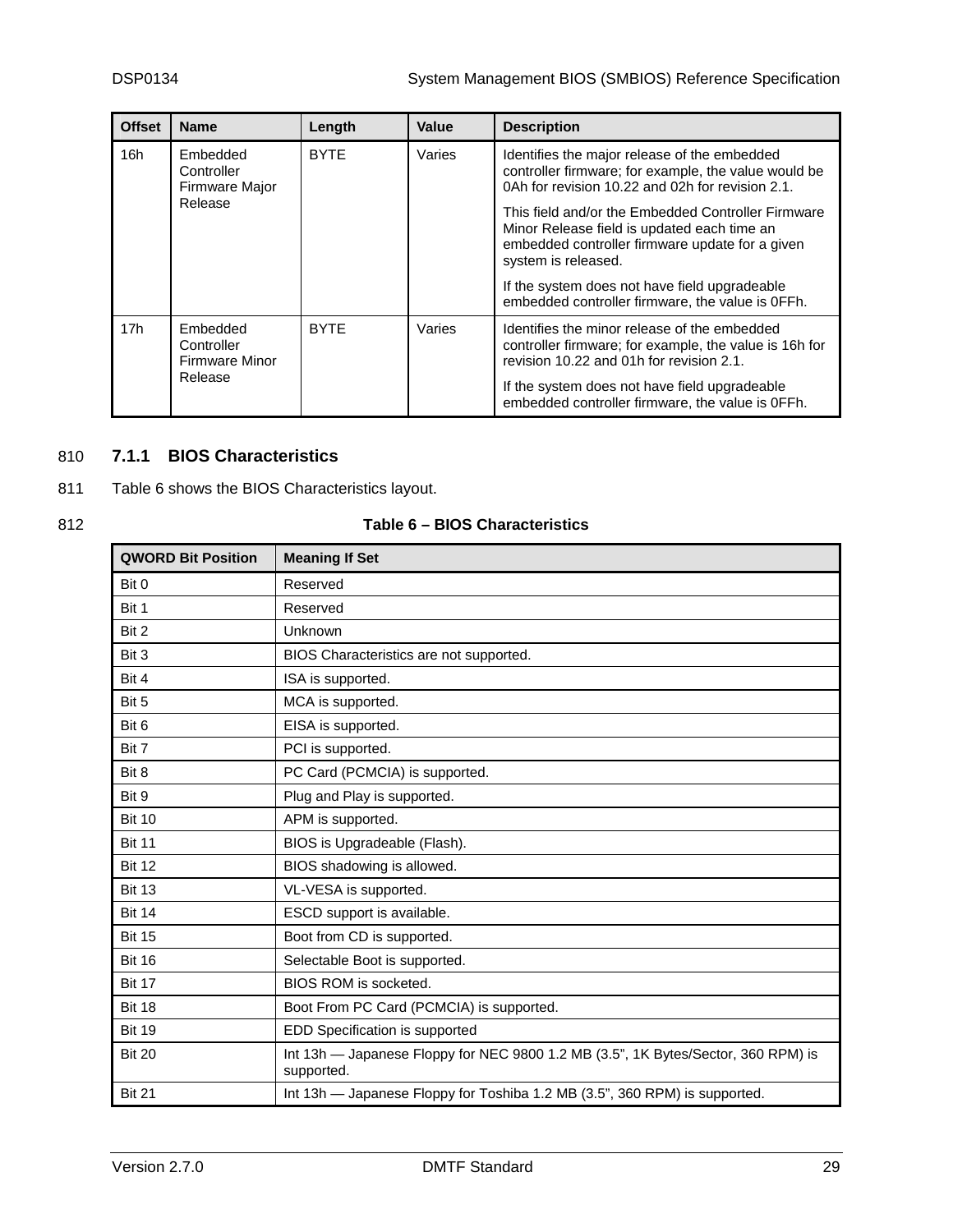<span id="page-29-0"></span>

| <b>QWORD Bit Position</b> | <b>Meaning If Set</b>                                   |
|---------------------------|---------------------------------------------------------|
| <b>Bit 22</b>             | Int 13h - 5.25" / 360 KB Floppy Services are supported. |
| <b>Bit 23</b>             | Int 13h - 5.25" /1.2 MB Floppy Services are supported.  |
| <b>Bit 24</b>             | Int 13h - 3.5" / 720 KB Floppy Services are supported.  |
| <b>Bit 25</b>             | Int 13h - 3.5" / 2.88 MB Floppy Services are supported. |
| <b>Bit 26</b>             | Int 5h, Print Screen Service is supported.              |
| <b>Bit 27</b>             | Int 9h, 8042 Keyboard services are supported.           |
| <b>Bit 28</b>             | Int 14h, Serial Services are supported.                 |
| <b>Bit 29</b>             | Int 17h, Printer Services are supported.                |
| <b>Bit 30</b>             | Int 10h, CGA/Mono Video Services are supported.         |
| <b>Bit 31</b>             | NEC PC-98                                               |
| Bits32:47                 | Reserved for BIOS Vendor                                |
| Bits 48:63                | Reserved for System Vendor                              |

## <span id="page-29-1"></span>813 **7.1.2 BIOS Characteristics Extension Bytes**

814 NOTE: All Characteristics Extension Bytes are reserved for assignment through this specification.

#### 815 **7.1.2.1 BIOS Characteristics Extension Byte 1**

- 816 [Table 7](#page-29-2) shows the BIOS Characteristics Extension Byte 1 layout. This information, available for SMBIOS 817 version 2.1 and later, appears at offset 12h within the BIOS Information structure.
- 

#### <span id="page-29-2"></span>818 **Table 7 – BIOS Characteristics Extension Byte 1**

| <b>Byte Bit Position</b> | <b>Meaning If Set</b>               |  |
|--------------------------|-------------------------------------|--|
| Bit 0                    | ACPI is supported.                  |  |
| Bit 1                    | USB Legacy is supported.            |  |
| Bit 2                    | AGP is supported.                   |  |
| Bit 3                    | I2O boot is supported.              |  |
| Bit 4                    | LS-120 SuperDisk boot is supported. |  |
| Bit 5                    | ATAPI ZIP Drive boot is supported.  |  |
| Bit 6                    | 1394 boot is supported.             |  |
| Bit 7                    | Smart Battery is supported.         |  |

#### 819 **7.1.2.2 BIOS Characteristics Extension Byte 2**

- 820 [Table 8](#page-29-3) shows the BIOS Characteristics for Extension Byte 2 layout. This information, available for
- 821 SMBIOS version 2.3 and later, appears at offset 13h within the BIOS Information structure.
- <span id="page-29-3"></span>

## 822 **Table 8 – BIOS Characteristics Extension Byte 2**

| <b>Byte Bit Position</b> | <b>Meaning If Set</b>                 |
|--------------------------|---------------------------------------|
| Bit 0                    | BIOS Boot Specification is supported. |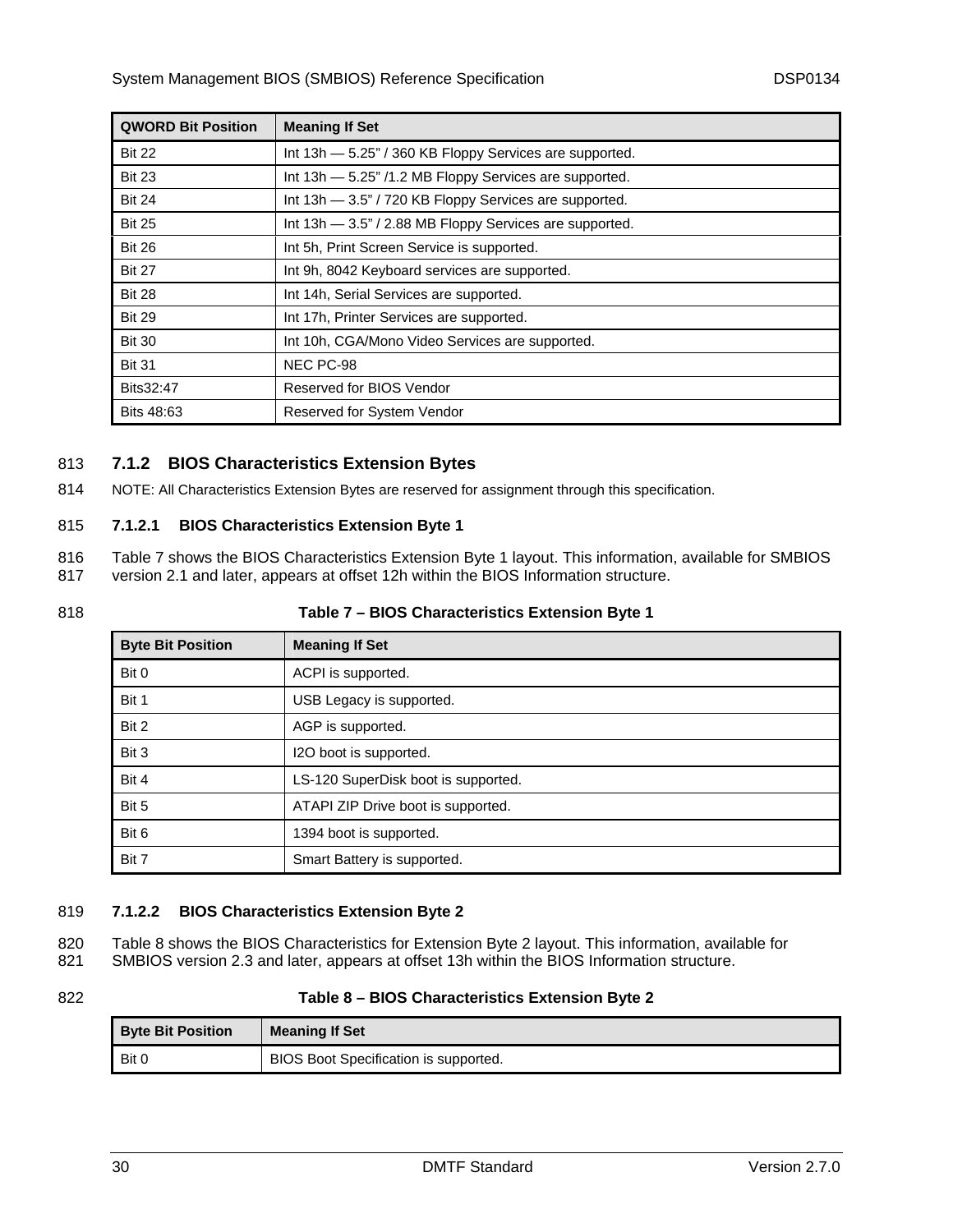<span id="page-30-0"></span>

| Bit 1           | Function key-initiated Network Service boot is supported. When function key-uninitiated<br>Network Service Boot is not supported, a network adapter option ROM may choose to<br>offer this functionality on its own, thus offering this capability to legacy systems. When the<br>function is supported, the network adapter option ROM shall not offer this capability. |
|-----------------|--------------------------------------------------------------------------------------------------------------------------------------------------------------------------------------------------------------------------------------------------------------------------------------------------------------------------------------------------------------------------|
| Bit 2           | Enable Targeted Content Distribution. The manufacturer has ensured that the SMBIOS<br>data is useful in identifying the computer for targeted delivery of model-specific software<br>and firmware content through third-party content distribution services.                                                                                                             |
| Bit 3           | UEFI Specification is supported.                                                                                                                                                                                                                                                                                                                                         |
| Bit 4           | The SMBIOS table describes a virtual machine. (If this bit is not set, no inference can be<br>made about the virtuality of the system.)                                                                                                                                                                                                                                  |
| <b>Bits 5:7</b> | Reserved for future assignment by this specification                                                                                                                                                                                                                                                                                                                     |

## <span id="page-30-1"></span>823 **7.2 System Information (Type 1)**

824 The information in this structure defines attributes of the overall system and is intended to be associated<br>825 with the Component ID group of the system's MIF. An SMBIOS implementation is associated with a single

825 with the *Component ID* group of the system's MIF. An SMBIOS implementation is associated with a single 826 system instance and contains one and only one System Information (Type 1) structure. Table 9 shows 826 system instance and contains one and only one System Information (Type 1) structure. [Table 9](#page-30-2) shows the contents of this structure.

the contents of this structure.

## <span id="page-30-2"></span>828 **Table 9 – System Information (Type 1) Structure**

| <b>Offset</b> | Spec.<br><b>Version</b> | <b>Name</b>            | Length      | Value         | <b>Description</b>                                                                                                                                                                                                                                                                                                                                                                                                |
|---------------|-------------------------|------------------------|-------------|---------------|-------------------------------------------------------------------------------------------------------------------------------------------------------------------------------------------------------------------------------------------------------------------------------------------------------------------------------------------------------------------------------------------------------------------|
| 00h           | $2.0+$                  | <b>Type</b>            | <b>BYTE</b> | 1             | System Information Indicator                                                                                                                                                                                                                                                                                                                                                                                      |
| 01h           | $2.0+$                  | Length                 | <b>BYTE</b> | 08h or<br>19h | Length dependent on version supported:<br>08h for 2.0<br>$\bullet$<br>19h for $2.1 - 2.3.4$<br>$\bullet$<br>1Bh for 2.4 and later<br>$\bullet$                                                                                                                                                                                                                                                                    |
| 02h           | $2.0+$                  | Handle                 | <b>WORD</b> | Varies        |                                                                                                                                                                                                                                                                                                                                                                                                                   |
| 04h           | $2.0+$                  | Manufacturer           | <b>BYTE</b> | <b>STRING</b> | Number of Null terminated string                                                                                                                                                                                                                                                                                                                                                                                  |
| 05h           | $2.0+$                  | <b>Product Name</b>    | <b>BYTE</b> | <b>STRING</b> | Number of Null terminated string                                                                                                                                                                                                                                                                                                                                                                                  |
| 06h           | $2.0+$                  | Version                | <b>BYTE</b> | <b>STRING</b> | Number of Null terminated string                                                                                                                                                                                                                                                                                                                                                                                  |
| 07h           | $2.0+$                  | Serial Number          | <b>BYTE</b> | <b>STRING</b> | Number of Null terminated string                                                                                                                                                                                                                                                                                                                                                                                  |
| 08h           | $2.1+$                  | <b>UUID</b>            | 16 BYTEs    | Varies        | Universal Unique ID number, see 7.2.1.                                                                                                                                                                                                                                                                                                                                                                            |
| 18h           | $2.1+$                  | Wake-up<br><b>Type</b> | <b>BYTE</b> | <b>ENUM</b>   | Identifies the event that caused the system to<br>power up. See 7.2.2.                                                                                                                                                                                                                                                                                                                                            |
| 19h           | $2.4+$                  | <b>SKU Number</b>      | <b>BYTE</b> | <b>STRING</b> | Number of Null terminated string                                                                                                                                                                                                                                                                                                                                                                                  |
|               |                         |                        |             |               | This text string is used to identify a particular<br>computer configuration for sale. It is<br>sometimes also called a product ID or<br>purchase order number. This number is<br>frequently found in existing fields, but there is<br>no standard format. Typically for a given<br>system board from a given OEM, there are<br>tens of unique processor, memory, hard drive,<br>and optical drive configurations. |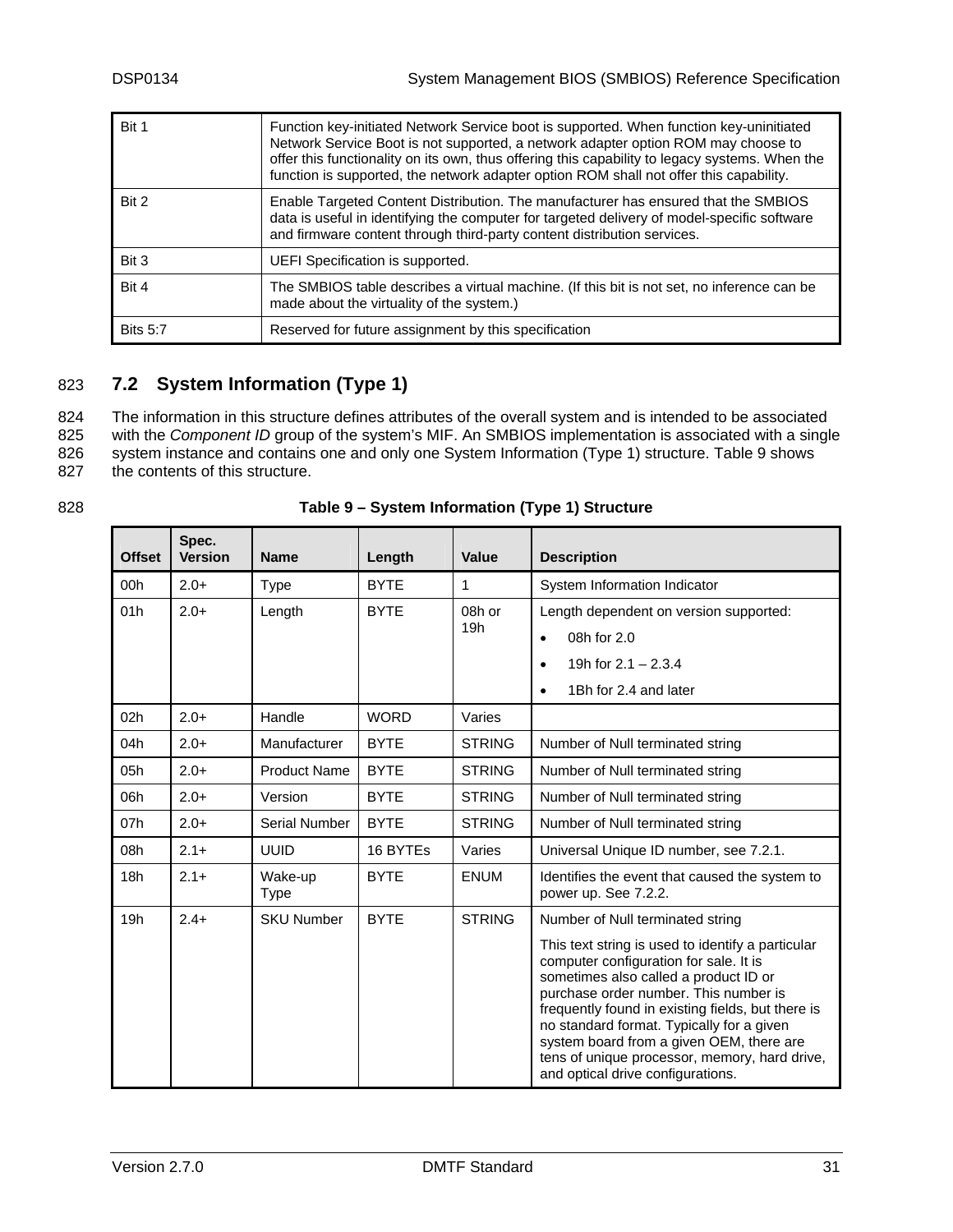<span id="page-31-0"></span>

| <b>Offset</b> | Spec.<br><b>Version</b> | <b>Name</b> | Length      | Value         | <b>Description</b>                                                                                                                                                                                                                                                                                                                                                                                                                  |
|---------------|-------------------------|-------------|-------------|---------------|-------------------------------------------------------------------------------------------------------------------------------------------------------------------------------------------------------------------------------------------------------------------------------------------------------------------------------------------------------------------------------------------------------------------------------------|
| 1Ah           | $2.4+$                  | Family      | <b>BYTE</b> | <b>STRING</b> | Number of Null terminated string                                                                                                                                                                                                                                                                                                                                                                                                    |
|               |                         |             |             |               | This text string is used to identify the family a<br>particular computer belongs to. A family refers<br>to a set of computers that are similar but not<br>identical from a hardware or software point of<br>view. Typically, a family is composed of<br>different computer models, which have<br>different configurations and pricing points.<br>Computers in the same family often have<br>similar branding and cosmetic features. |

## <span id="page-31-1"></span>829 **7.2.1 System — UUID**

830 A UUID is an identifier that is designed to be unique across both time and space. It requires no central 831 registration process. The UUID is 128 bits long. Its format is described in [RFC 4122](#page-12-0), but the actual field 832 contents are opaque and not significant to the SMBIOS specification, which is only concerned with the 833 byte order. [Table 10](#page-31-3) shows the field names; these field names, particularly for multiplexed fields, follow 834 historical practice.

## <span id="page-31-3"></span>835 **Table 10 – UUID Byte Order and RFC4122 Field Names**

| <b>Offset</b> | RFC 4122 Name             | Length       | <b>Value</b> | <b>Description</b>                                                     |
|---------------|---------------------------|--------------|--------------|------------------------------------------------------------------------|
| 00h           | time low                  | <b>DWORD</b> | Varies       | The low field of the timestamp                                         |
| 04h           | time mid                  | <b>WORD</b>  | Varies       | The middle field of the timestamp                                      |
| 06h           | time_hi_and_version       | <b>WORD</b>  | Varies       | The high field of the timestamp multiplexed<br>with the version number |
| 08h           | clock seq hi and reserved | <b>BYTE</b>  | Varies       | The high field of the clock sequence<br>multiplexed with the variant   |
| 09h           | clock seg low             | <b>BYTE</b>  | Varies       | The low field of the clock sequence                                    |
| 0Ah           | Node                      | 6 BYTES      | Varies       | The spatially unique node identifier                                   |

836 Although [RFC 4122](#page-12-0) recommends network byte order for all fields, the PC industry (including the [ACPI,](#page-12-0)

837 [UEFI,](#page-13-0) and [Microsoft](#page-12-0) specifications) has consistently used little-endian byte encoding for the first three 838 fields: *time\_low*, *time\_mid*, *time\_hi\_and\_version*. The same encoding, also known as *wire format*, should

839 also be used for the SMBIOS representation of the UUID.

- 840 The UUID {00112233-4455-6677-8899-AABBCCDDEEFF} would thus be represented as:
- 841 33 22 11 00 55 44 77 66 88 99 AA BB CC DD EE FF.

842 If the value is all FFh, the ID is not currently present in the system, but it can be set. If the value is all 00h, 843 the ID is not present in the system.

## <span id="page-31-2"></span>844 **7.2.2 System — Wake-up Type**

845 [Table 11](#page-32-2) shows what the byte values mean for the System — Wake-up Type field.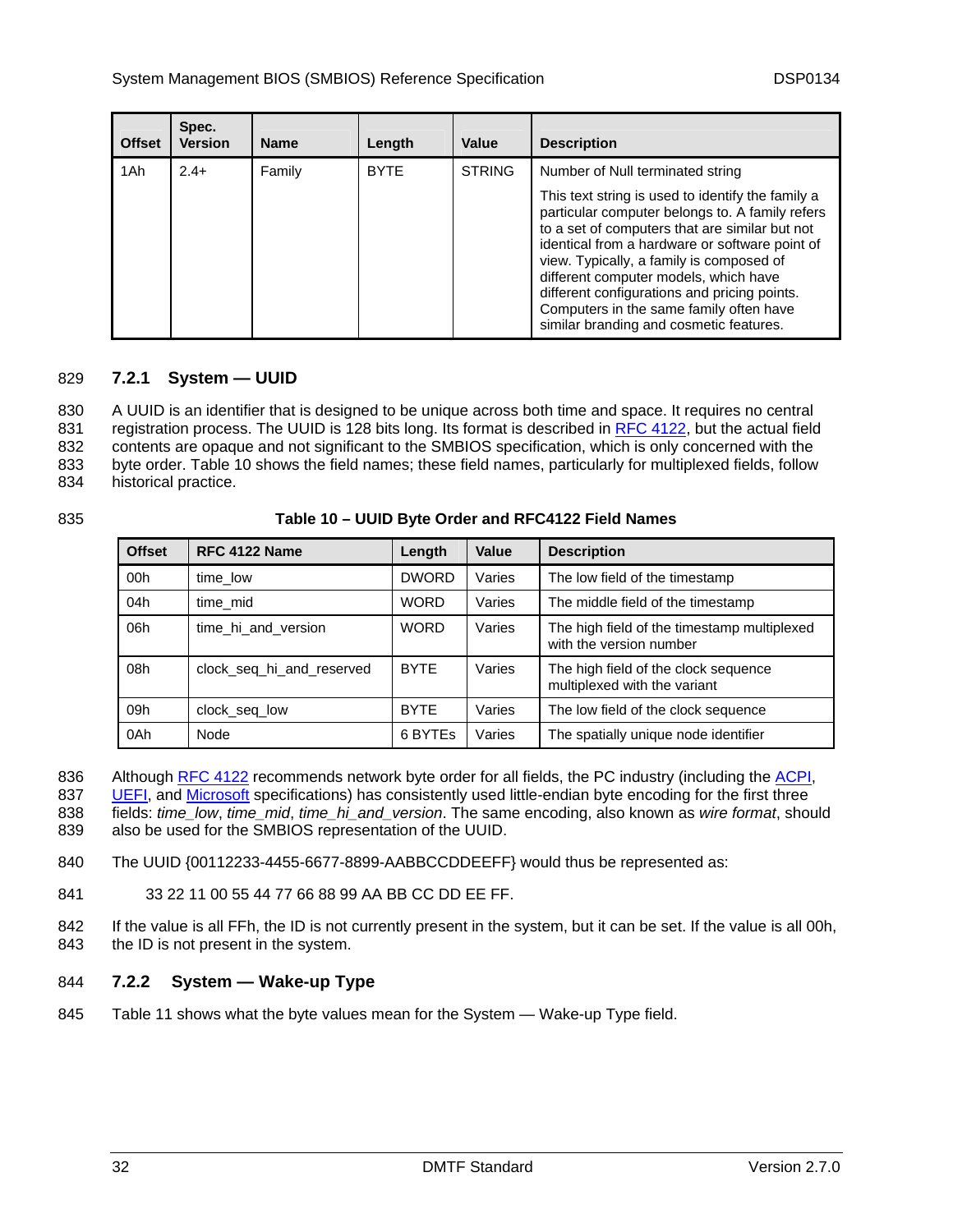| <b>Byte Value</b> | <b>Meaning</b>           |  |  |
|-------------------|--------------------------|--|--|
| 00h               | Reserved                 |  |  |
| 01h               | Other                    |  |  |
| 02h               | Unknown                  |  |  |
| 03h               | <b>APM Timer</b>         |  |  |
| 04h               | Modem Ring               |  |  |
| 05h               | <b>LAN Remote</b>        |  |  |
| 06h               | <b>Power Switch</b>      |  |  |
| 07h               | <b>PCI PME#</b>          |  |  |
| 08h               | <b>AC Power Restored</b> |  |  |

#### <span id="page-32-2"></span><span id="page-32-0"></span>846 **Table 11 – System: Wake-up Type Field**

## <span id="page-32-1"></span>847 **7.3 Baseboard (or Module) Information (Type 2)**

848 As shown in [Table 12,](#page-32-3) the information in this structure defines attributes of a system baseboard (for 849 example, a motherboard, planar, server blade, or other standard system module).

850 NOTE: If more than one Type 2 structure is provided by an SMBIOS implementation, each structure shall include the<br>851 Number of Contained Object Handles and Contained Object Handles fields to specify which system eleme

851 *Number of Contained Object Handles* and *Contained Object Handles* fields to specify which system elements are contained on which boards. If a single Type 2 structure is provided and the contained object information is not

853 present<sup>1</sup>[,](#page-32-4) or if no Type 2 structure is provided, then all system elements identified by the SMBIOS implementation are <br>854 associated with a single motherboard. associated with a single motherboard.

<span id="page-32-3"></span>

855 **Table 12 – Baseboard (or Module) Information (Type 2) Structure** 

| <b>Offset</b>   | <b>Name</b>          | Length      | Value                                             | <b>Description</b>                                                            |  |
|-----------------|----------------------|-------------|---------------------------------------------------|-------------------------------------------------------------------------------|--|
| 00h             | <b>Type</b>          | <b>BYTE</b> | $\overline{2}$                                    | Baseboard Information Indicator                                               |  |
| 01h             | Length               | <b>BYTE</b> | Varies                                            | Length of the structure, at least 08h                                         |  |
| 02 <sub>h</sub> | Handle               | <b>WORD</b> | Varies                                            |                                                                               |  |
| 04h             | Manufacturer         | <b>BYTE</b> | <b>STRING</b><br>Number of Null terminated string |                                                                               |  |
| 05h             | Product              | <b>BYTE</b> | <b>STRING</b>                                     | Number of Null terminated string                                              |  |
| 06h             | Version              | <b>BYTE</b> | Number of Null terminated string<br><b>STRING</b> |                                                                               |  |
| 07h             | Serial<br>Number     | <b>BYTE</b> | <b>STRING</b>                                     | Number of Null terminated string                                              |  |
| 08h             | Asset Tag            | <b>BYTE</b> | <b>STRING</b>                                     | Number of a null-terminated string                                            |  |
| 09h             | <b>Feature Flags</b> | <b>BYTE</b> | <b>Bit Field</b>                                  | A collection of flags that identify features of this baseboard.<br>See 7.3.1. |  |

l

<span id="page-32-4"></span><sup>1</sup> This information is "not present" if either the *Length* of the Type 2 structure is less than 14 (0Eh) or if the *Number of Contained Object Handles* field at offset 0Dh is set to 0.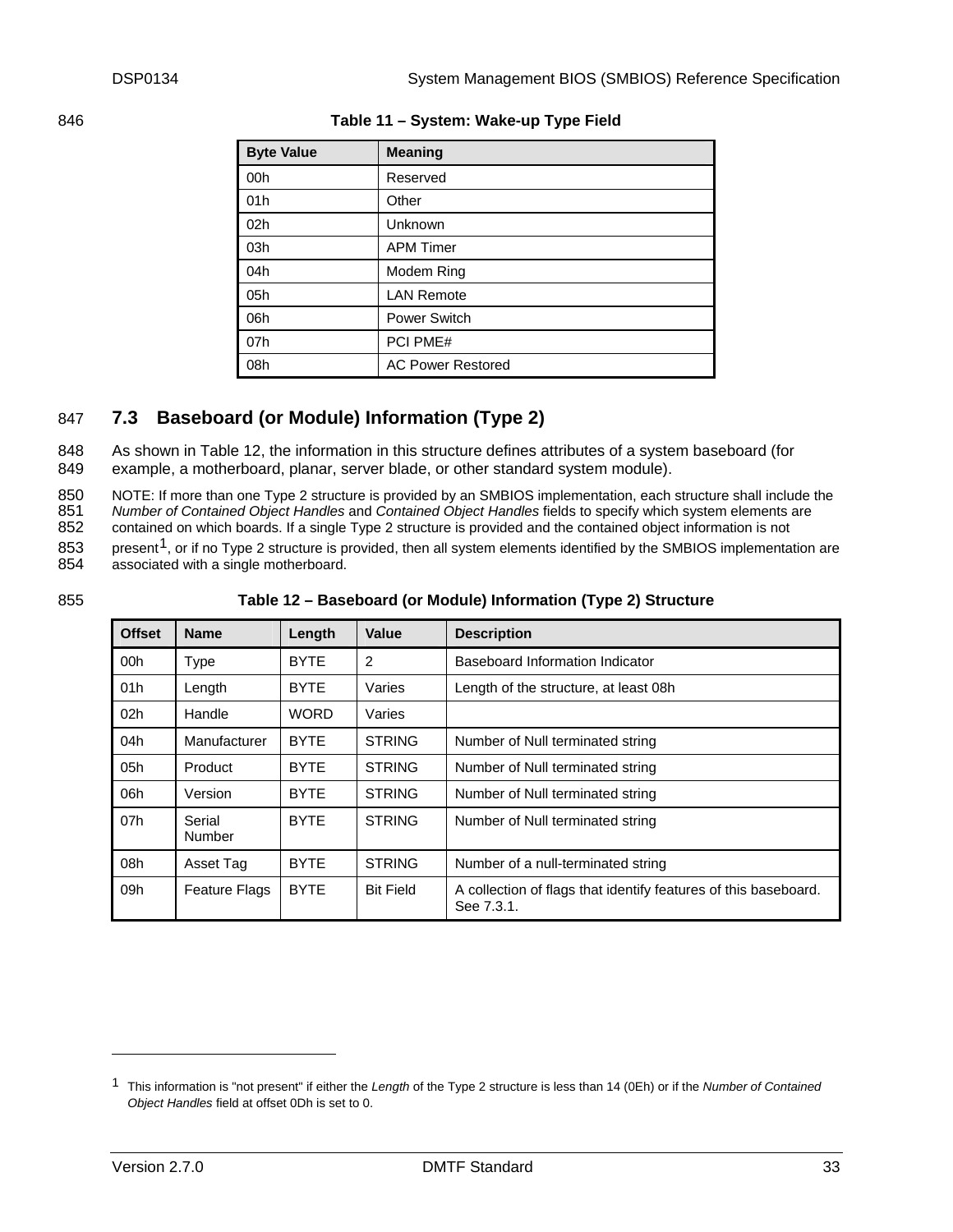<span id="page-33-0"></span>

| <b>Offset</b> | <b>Name</b>                                     | Length            | Value                                                                                                                                                                               | <b>Description</b>                                                                                                                                      |  |  |
|---------------|-------------------------------------------------|-------------------|-------------------------------------------------------------------------------------------------------------------------------------------------------------------------------------|---------------------------------------------------------------------------------------------------------------------------------------------------------|--|--|
| 0Ah           | Location in<br>Chassis                          | <b>BYTE</b>       | <b>STRING</b><br>Number of a null-terminated string that describes this<br>board's location within the chassis referenced by the<br>Chassis Handle (described below in this table). |                                                                                                                                                         |  |  |
|               |                                                 |                   |                                                                                                                                                                                     | NOTE: This field supports a CIM_Container class mapping where:                                                                                          |  |  |
|               |                                                 |                   |                                                                                                                                                                                     | LocationWithinContainer is this field.                                                                                                                  |  |  |
|               |                                                 |                   |                                                                                                                                                                                     | GroupComponent is the chassis referenced by Chassis<br>Handle.                                                                                          |  |  |
|               |                                                 |                   |                                                                                                                                                                                     | PartComponent is this baseboard.<br>$\bullet$                                                                                                           |  |  |
| 0Bh           | Chassis<br>Handle                               | <b>WORD</b>       | Varies                                                                                                                                                                              | The handle, or instance number, associated with the chassis<br>in which this board resides (see 7.4)                                                    |  |  |
| 0Dh           | Board Type                                      | <b>BYTE</b>       | <b>ENUM</b>                                                                                                                                                                         | Identifies the type of board (see 7.3.2)                                                                                                                |  |  |
| 0Eh           | Number of<br>Contained<br>Object<br>Handles (n) | <b>BYTE</b>       | Varies                                                                                                                                                                              | Identifies the number (0 to 255) of Contained Object<br>Handles that follow                                                                             |  |  |
| 0Fh           | Contained<br>Object<br><b>Handles</b>           | n<br><b>WORDs</b> | Varies                                                                                                                                                                              | A list of handles of other structures (for example, Baseboard,<br>Processor, Port, System Slots, Memory Device) that are<br>contained by this baseboard |  |  |

## <span id="page-33-1"></span>856 **7.3.1 Baseboard — Feature Flags**

- 857 [Table 13](#page-33-3) shows the baseboard feature flags.
- 858 NOTE: Refer to [6.3](#page-25-1) for the CIM properties associated with these bit fields.
- 

#### <span id="page-33-3"></span>859 **Table 13 – Baseboard: Feature Flags**

| <b>Bit Position(s)</b> | <b>Description</b>                                                                                                                                                                                                         |
|------------------------|----------------------------------------------------------------------------------------------------------------------------------------------------------------------------------------------------------------------------|
| 7:5                    | Reserved for future definition by this specification; set to 000b.                                                                                                                                                         |
| 4                      | Set to 1 if the board is hot swappable; it is possible to replace the board with a physically<br>different but equivalent board while power is applied to the board. The board is inherently<br>replaceable and removable. |
| 3                      | Set to 1 if the board is replaceable; it is possible to replace (either as a field repair or<br>upgrade) the board with a physically different board. The board is inherently removable.                                   |
| $\mathcal{P}$          | Set to 1 if the board is removable; it is designed to be taken in and out of the chassis without<br>impairing the function of the chassis.                                                                                 |
|                        | Set to 1 if the board requires at least one daughter board or auxiliary card to function<br>properly.                                                                                                                      |
| 0                      | Set to 1 if the board is a hosting board (for example, a motherboard).                                                                                                                                                     |

## <span id="page-33-2"></span>860 **7.3.2 Baseboard — Board Type**

- 861 [Table 14](#page-34-2) shows what the byte values mean for the Baseboard Board Type field.
- 862 NOTE: These enumerations are also used within the System Enclosure or Chassis (Type 3) structure's *Contained*  863 *Element* record (see [7.4](#page-34-1)).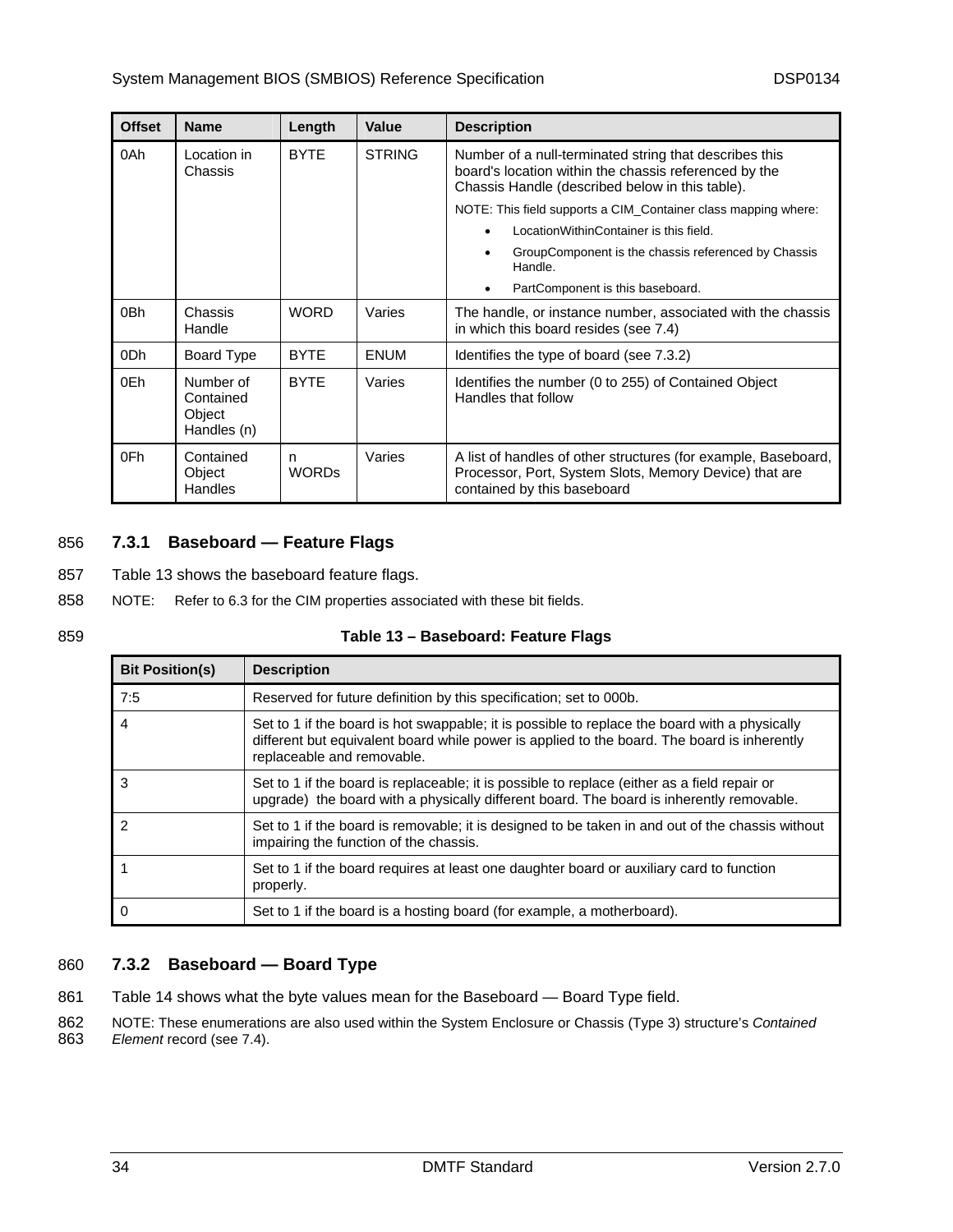<span id="page-34-2"></span><span id="page-34-0"></span>864 **Table 14 – Baseboard: Board Type** 

| <b>Byte Value</b> | <b>Meaning</b>                                    |  |  |  |
|-------------------|---------------------------------------------------|--|--|--|
| 01h               | Unknown                                           |  |  |  |
| 02 <sub>h</sub>   | Other                                             |  |  |  |
| 03h               | Server Blade                                      |  |  |  |
| 04h               | <b>Connectivity Switch</b>                        |  |  |  |
| 05h               | <b>System Management Module</b>                   |  |  |  |
| 06h               | Processor Module                                  |  |  |  |
| 07h               | I/O Module                                        |  |  |  |
| 08h               | <b>Memory Module</b>                              |  |  |  |
| 09h               | Daughter board                                    |  |  |  |
| 0Ah               | Motherboard (includes processor, memory, and I/O) |  |  |  |
| 0Bh               | Processor/Memory Module                           |  |  |  |
| 0Ch               | Processor/IO Module                               |  |  |  |
| 0Dh               | <b>Interconnect Board</b>                         |  |  |  |

## <span id="page-34-1"></span>865 **7.4 System Enclosure or Chassis (Type 3)**

866 The information in this structure (see [Table 15](#page-34-3)) defines attributes of the system's mechanical

867 enclosure(s). For example, if a system included a separate enclosure for its peripheral devices, two

868 structures would be returned: one for the main system enclosure and the second for the peripheral device

869 enclosure. The additions to this structure in version 2.1 of this specification support the population of the

870 CIM\_Chassis class.

<span id="page-34-3"></span>871 **Table 15 – System Enclosure or Chassis (Type 3) Structure** 

| <b>Offset</b> | <b>Specification</b><br><b>Version</b> | <b>Name</b>         | Length      | Value         | <b>Description</b>                                                                                                                 |
|---------------|----------------------------------------|---------------------|-------------|---------------|------------------------------------------------------------------------------------------------------------------------------------|
| 00h           | $2.0+$                                 | Type                | <b>BYTE</b> | 3             | System Enclosure Indicator                                                                                                         |
| 01h           | $2.0+$                                 | Length              | <b>BYTE</b> | Varies        | 09h for version 2.0 implementations or a<br>minimum of 0Dh for version 2.1 and later<br>implementations                            |
| 02h           | $2.0+$                                 | Handle              | <b>WORD</b> | Varies        |                                                                                                                                    |
| 04h           | $2.0+$                                 | Manufacturer        | <b>BYTE</b> | <b>STRING</b> | Number of Null terminated string                                                                                                   |
| 05h           | $2.0+$                                 | <b>Type</b>         | <b>BYTE</b> | Varies        | Bit 7<br>Chassis lock is present if 1.<br>Otherwise, either a lock is not present or it is<br>unknown if the enclosure has a lock. |
|               |                                        |                     |             |               | Enumeration value, see below.<br>Bits $6:0$                                                                                        |
| 06h           | $2.0+$                                 | Version             | <b>BYTE</b> | <b>STRING</b> | Number of Null terminated string                                                                                                   |
| 07h           | $2.0+$                                 | Serial<br>Number    | <b>BYTE</b> | <b>STRING</b> | Number of Null terminated string                                                                                                   |
| 08h           | $2.0+$                                 | Asset Tag<br>Number | <b>BYTE</b> | <b>STRING</b> | Number of Null terminated string                                                                                                   |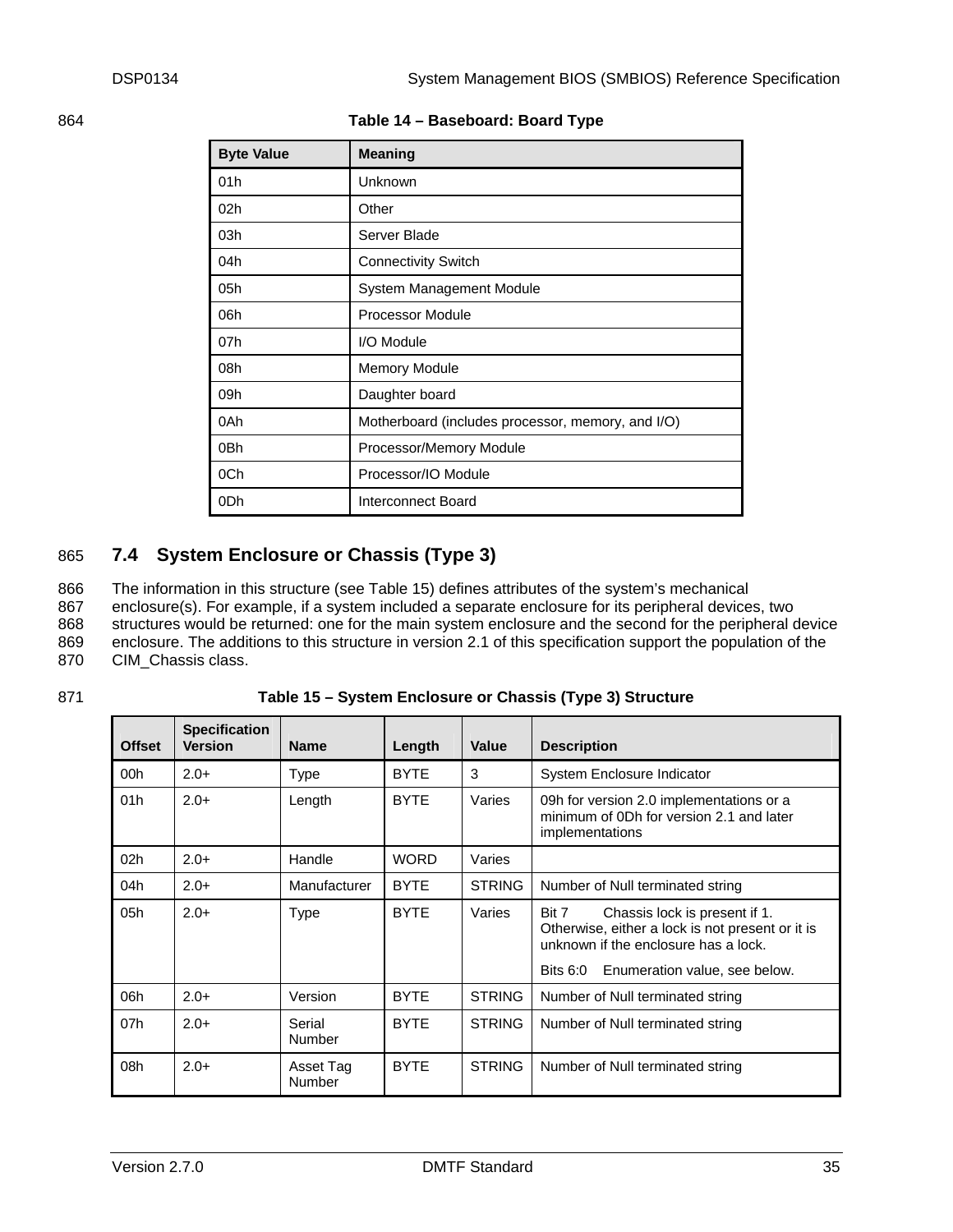<span id="page-35-0"></span>

| <b>Offset</b>    | <b>Specification</b><br><b>Version</b> | <b>Name</b>                                  | Length                  | <b>Value</b>  | <b>Description</b>                                                                                                                                                                                                                                                                                         |
|------------------|----------------------------------------|----------------------------------------------|-------------------------|---------------|------------------------------------------------------------------------------------------------------------------------------------------------------------------------------------------------------------------------------------------------------------------------------------------------------------|
| 09h              | $2.1+$                                 | Boot-up State                                | <b>BYTE</b>             | <b>ENUM</b>   | Identifies the state of the enclosure when it<br>was last booted. See 7.4.2 for definitions.                                                                                                                                                                                                               |
| 0Ah              | $2.1+$                                 | Power Supply<br><b>State</b>                 | <b>BYTE</b>             | <b>ENUM</b>   | Identifies the state of the enclosure's power<br>supply (or supplies) when last booted. See<br>7.4.2 for definitions.                                                                                                                                                                                      |
| 0Bh              | $2.1 +$                                | Thermal<br>State                             | <b>BYTE</b>             | <b>ENUM</b>   | Identifies the enclosure's thermal state when<br>last booted. See 7.4.2 for definitions.                                                                                                                                                                                                                   |
| 0Ch              | $2.1+$                                 | Security<br><b>Status</b>                    | <b>BYTE</b>             | <b>ENUM</b>   | Identifies the enclosure's physical security<br>status when last booted. See 7.4.3 for<br>definitions.                                                                                                                                                                                                     |
| 0 <sub>Dh</sub>  | $2.3+$                                 | OEM-defined                                  | <b>DWORD</b>            | Varies        | Contains OEM- or BIOS vendor-specific<br>information.                                                                                                                                                                                                                                                      |
| 11h              | $2.3+$                                 | Height                                       | <b>BYTE</b>             | Varies        | The height of the enclosure, in 'U's. A U is a<br>standard unit of measure for the height of a<br>rack or rack-mountable component and is<br>equal to 1.75 inches or 4.445 cm. A value of<br>00h indicates that the enclosure height is<br>unspecified.                                                    |
| 12h              | $2.3+$                                 | Number of<br>Power Cords                     | <b>BYTE</b>             | Varies        | Identifies the number of power cords<br>associated with the enclosure or chassis. A<br>value of 00h indicates that the number is<br>unspecified.                                                                                                                                                           |
| 13h              | $2.3+$                                 | Contained<br>Element<br>Count (n)            | <b>BYTE</b>             | Varies        | Identifies the number of Contained Element<br>records that follow, in the range 0 to 255. Each<br>Contained Element group comprises m bytes,<br>as specified by the Contained Element Record<br>Length field that follows. If no Contained<br>Elements are included, this field is set to 0.               |
| 14h              | $2.3+$                                 | Contained<br>Element<br>Record<br>Length (m) | <b>BYTE</b>             | Varies        | Identifies the byte length of each Contained<br>Element record that follows, in the range 0 to<br>255. If no Contained Elements are included,<br>this field is set to 0. For version 2.3.2 and later<br>of this specification, this field is set to at least<br>03h when Contained Elements are specified. |
| 15h              | $2.3+$                                 | Contained<br>Elements                        | $n * m$<br><b>BYTEs</b> | Varies        | Identifies the elements, possibly defined by<br>other SMBIOS structures, present in this<br>chassis. See 7.4.4 for definitions.                                                                                                                                                                            |
| $15h +$<br>$n*m$ | $2.7+$                                 | <b>SKU Number</b>                            | <b>BYTE</b>             | <b>STRING</b> | Number of null-terminated string describing the<br>chassis or enclosure SKU number                                                                                                                                                                                                                         |

## <span id="page-35-1"></span>872 **7.4.1 System Enclosure or Chassis Types**

- 873 [Table 16](#page-35-2) shows what the byte values mean for the System Enclosure or Chassis Types field.
- 874 NOTE: Refer to [6.3](#page-25-1) for the CIM properties associated with this enumerated value.
- <span id="page-35-2"></span>

## 875 **Table 16 – System Enclosure or Chassis Types**

| <b>Byte Value</b> | <b>Meaning</b> |
|-------------------|----------------|
| 01h               | Other          |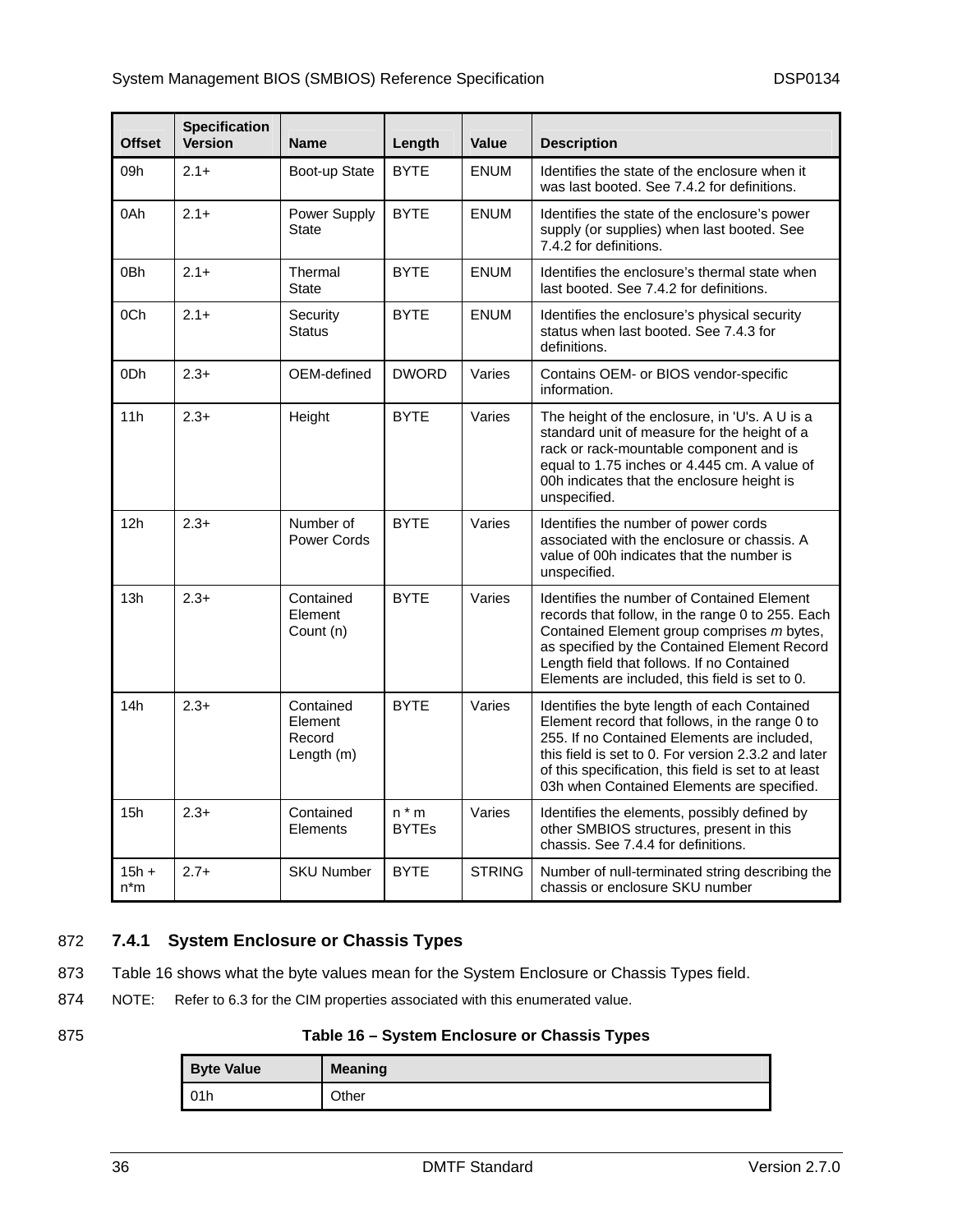| <b>Byte Value</b> | <b>Meaning</b>                                                                                                                                                                                                                                                                                                                                                                         |
|-------------------|----------------------------------------------------------------------------------------------------------------------------------------------------------------------------------------------------------------------------------------------------------------------------------------------------------------------------------------------------------------------------------------|
| 02h               | Unknown                                                                                                                                                                                                                                                                                                                                                                                |
| 03h               | Desktop                                                                                                                                                                                                                                                                                                                                                                                |
| 04h               | Low Profile Desktop                                                                                                                                                                                                                                                                                                                                                                    |
| 05h               | Pizza Box                                                                                                                                                                                                                                                                                                                                                                              |
| 06h               | Mini Tower                                                                                                                                                                                                                                                                                                                                                                             |
| 07h               | Tower                                                                                                                                                                                                                                                                                                                                                                                  |
| 08h               | Portable                                                                                                                                                                                                                                                                                                                                                                               |
| 09h               | LapTop                                                                                                                                                                                                                                                                                                                                                                                 |
| 0Ah               | Notebook                                                                                                                                                                                                                                                                                                                                                                               |
| 0 <sub>Bh</sub>   | <b>Hand Held</b>                                                                                                                                                                                                                                                                                                                                                                       |
| 0Ch               | Docking Station                                                                                                                                                                                                                                                                                                                                                                        |
| 0 <sub>Dh</sub>   | All in One                                                                                                                                                                                                                                                                                                                                                                             |
| 0Eh               | Sub Notebook                                                                                                                                                                                                                                                                                                                                                                           |
| 0Fh               | Space-saving                                                                                                                                                                                                                                                                                                                                                                           |
| 10 <sub>h</sub>   | Lunch Box                                                                                                                                                                                                                                                                                                                                                                              |
| 11h               | Main Server Chassis                                                                                                                                                                                                                                                                                                                                                                    |
| 12h               | <b>Expansion Chassis</b>                                                                                                                                                                                                                                                                                                                                                               |
| 13h               | SubChassis                                                                                                                                                                                                                                                                                                                                                                             |
| 14h               | <b>Bus Expansion Chassis</b>                                                                                                                                                                                                                                                                                                                                                           |
| 15h               | Peripheral Chassis                                                                                                                                                                                                                                                                                                                                                                     |
| 16h               | <b>RAID Chassis</b>                                                                                                                                                                                                                                                                                                                                                                    |
| 17 <sub>h</sub>   | Rack Mount Chassis                                                                                                                                                                                                                                                                                                                                                                     |
| 18h               | Sealed-case PC                                                                                                                                                                                                                                                                                                                                                                         |
| 19h               | Multi-system chassis. When this value is specified by an SMBIOS<br>implementation, the physical chassis associated with this structure<br>supports multiple, independently reporting physical systems -<br>regardless of the chassis' current configuration. Systems in the same<br>physical chassis are required to report the same value in this<br>structure's Serial Number field. |
|                   | For a chassis that may also be configured as either a single system<br>or multiple physical systems, the Multi-system chassis value is<br>reported even if the chassis is currently configured as a single<br>system. This allows management applications to recognize the multi-<br>system potential of the chassis.                                                                  |
| 1Ah               | Compact PCI                                                                                                                                                                                                                                                                                                                                                                            |
| 1Bh               | Advanced TCA                                                                                                                                                                                                                                                                                                                                                                           |
| 1Ch               | Blade. An SMBIOS implementation for a Blade would contain a Type<br>3 Chassis structure for the individual Blade system as well as one for<br>the Blade Enclosure that completes the Blade system.                                                                                                                                                                                     |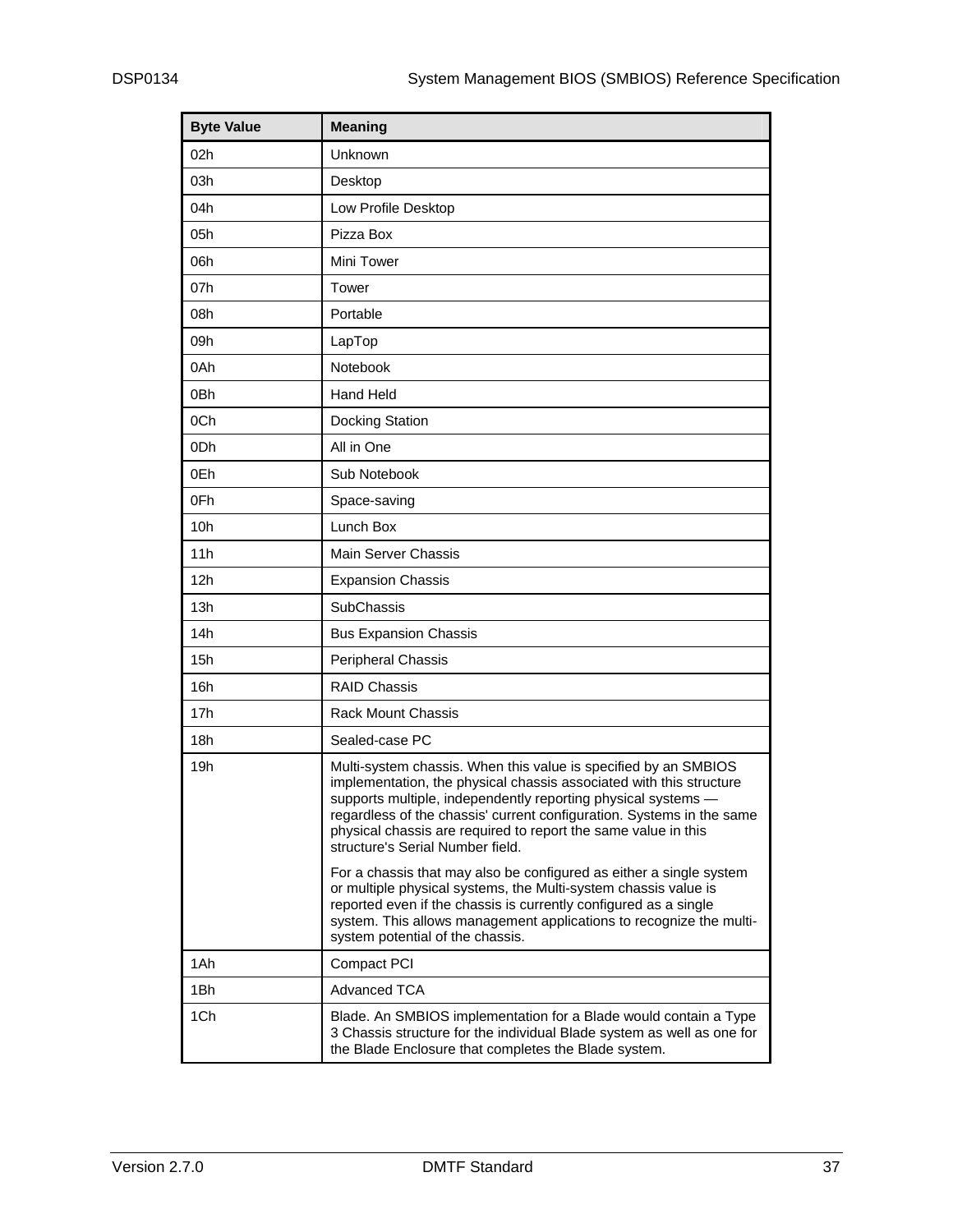| <b>Byte Value</b> | <b>Meaning</b>                                                                                                                                                                                                                                                                                         |
|-------------------|--------------------------------------------------------------------------------------------------------------------------------------------------------------------------------------------------------------------------------------------------------------------------------------------------------|
| 1Dh               | Blade Enclosure. A Blade Enclosure is a specialized chassis that<br>contains a set of Blades. It provides much of the non-core computing<br>infrastructure for a set of Blades (power, cooling, networking, etc.). A<br>Blade Enclosure may itself reside inside a Rack or be a standalone<br>chassis. |

#### 876 **7.4.2 System Enclosure or Chassis States**

877 [Table 17](#page-37-0) shows what the byte values mean for the System Enclosure or Chassis States field.

<span id="page-37-0"></span>

#### 878 **Table 17 – System Enclosure or Chassis States**

| <b>Byte Value</b> | <b>Meaning</b>  |
|-------------------|-----------------|
| 01h               | Other           |
| 02h               | Unknown         |
| 03h               | Safe            |
| 04h               | Warning         |
| 05h               | Critical        |
| 06h               | Non-recoverable |

## 879 **7.4.3 System Enclosure or Chassis Security Status**

880 [Table 18](#page-37-1) shows what the byte values mean for the System Enclosure or Chassis Security Status field.

<span id="page-37-1"></span>

#### 881 **Table 18 – System Enclosure or Chassis Security Status Field**

| <b>Byte Value</b> | <b>Meaning</b>                |
|-------------------|-------------------------------|
| 01 <sub>h</sub>   | Other                         |
| 02h               | <b>Unknown</b>                |
| 03h               | None                          |
| 04h               | External interface locked out |
| 05h               | External interface enabled    |

## 882 **7.4.4 System Enclosure or Chassis — Contained Elements**

883 Each *Contained Element* record consists of sub-fields that further describe elements contained by the

884 chassis, as shown in [Table 19](#page-38-0). Relative offset and size of fields within each record shall remain the same

885 in future revisions to this specification, but new fields might be added to the end of the current definitions.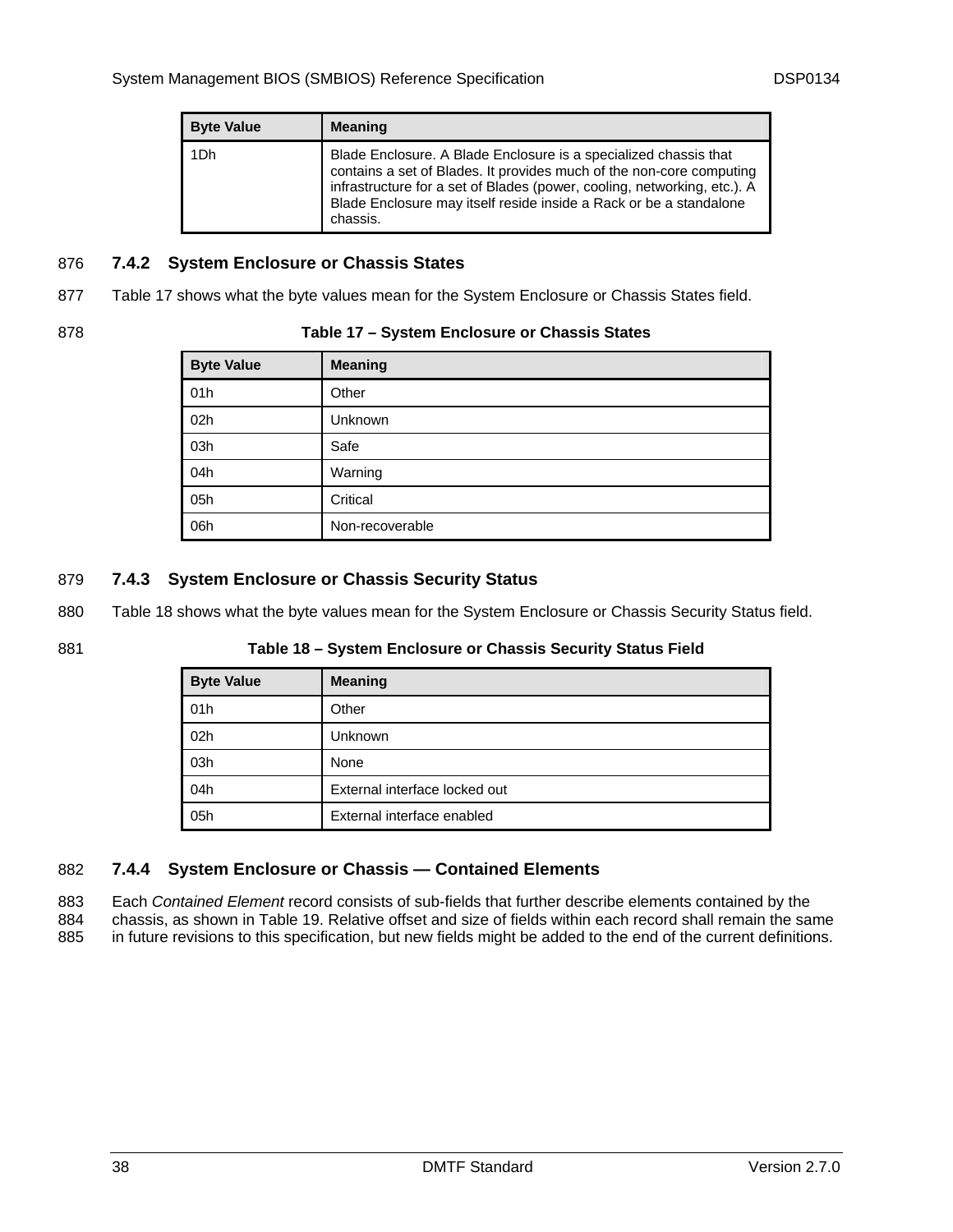<span id="page-38-0"></span>

| 886 | Table 19 – System Enclosure or Chassis: Contained Elements |  |  |
|-----|------------------------------------------------------------|--|--|
|     |                                                            |  |  |

| <b>Offset</b> | Spec.<br><b>Version</b> | <b>Name</b>                      | Length      | <b>Value</b> | <b>Description</b>  |                                                                                                                                                                                                                                                                                                                                                                                                                   |
|---------------|-------------------------|----------------------------------|-------------|--------------|---------------------|-------------------------------------------------------------------------------------------------------------------------------------------------------------------------------------------------------------------------------------------------------------------------------------------------------------------------------------------------------------------------------------------------------------------|
| 00h           | $2.3+$                  | Contained<br><b>Element Type</b> | <b>BYTE</b> | Bit<br>Field | record:             | Specifies the type of element associated with this                                                                                                                                                                                                                                                                                                                                                                |
|               |                         |                                  |             |              | Bit(s)              | Meaning                                                                                                                                                                                                                                                                                                                                                                                                           |
|               |                         |                                  |             |              | $\overline{7}$      | <b>Type Select.</b> Identifies whether the Type<br>contains an SMBIOS structure type<br>enumeration (1) or an SMBIOS<br>Baseboard Type enumeration (0).                                                                                                                                                                                                                                                           |
|               |                         |                                  |             |              | 6:0                 | Type. The value specifies either an<br><b>SMBIOS Board Type enumeration (see</b><br>7.3.2 for definitions) or an SMBIOS<br>structure type, dependent on the setting<br>of the Type Select.                                                                                                                                                                                                                        |
|               |                         |                                  |             |              |                     | For example, a contained Power Supply is specified<br>as A7h (1 0100111b) - the MSB is 1, so the<br>remaining seven bits $(27h = 39)$ represent an<br>SMBIOS structure type; structure type 39 represents<br>a System Power Supply. A contained Server Blade<br>is specified as $03h$ - the MSB is 0, so the<br>remaining seven bits represent an SMBIOS board<br>type; board type 03h represents a Server Blade. |
| 01h           | $2.3+$                  | Contained<br>Element<br>Minimum  | <b>BYTE</b> | Varies       | specification.      | Specifies the minimum number of the element type<br>that can be installed in the chassis for the chassis to<br>properly operate, in the range 0 to 254. The value<br>255 (OFFh) is reserved for future definition by this                                                                                                                                                                                         |
| 02h           | $2.3+$                  | Contained<br>Element<br>Maximum  | <b>BYTE</b> | Varies       | this specification. | Specifies the maximum number of the element type<br>that can be installed in the chassis, in the range 1 to<br>255. The value 0 is reserved for future definition by                                                                                                                                                                                                                                              |

# <span id="page-38-1"></span>887 **7.5 Processor Information (Type 4)**

888 The information in this structure (see [Table 20](#page-39-0)) defines the attributes of a single processor; a separate<br>889 structure instance is provided for each system processor socket/slot. For example, a system with an structure instance is provided for each system processor socket/slot. For example, a system with an 890 IntelDX2™ processor would have a single structure instance while a system with an IntelSX2™ processor<br>891 would have a structure to describe the main CPU and a second structure to describe the 80487 cowould have a structure to describe the main CPU and a second structure to describe the 80487 co-892 processor.

893 NOTE: One structure is provided for each processor instance in a system. For example, a system that supports up to 894 two processors includes two *Processor Information* structures — even if only one processor is curr 894 two processors includes two *Processor Information* structures — even if only one processor is currently installed. 895 Software that interprets the SMBIOS information can count the *Processor Information* structures to determine the maximum possible configuration of the system.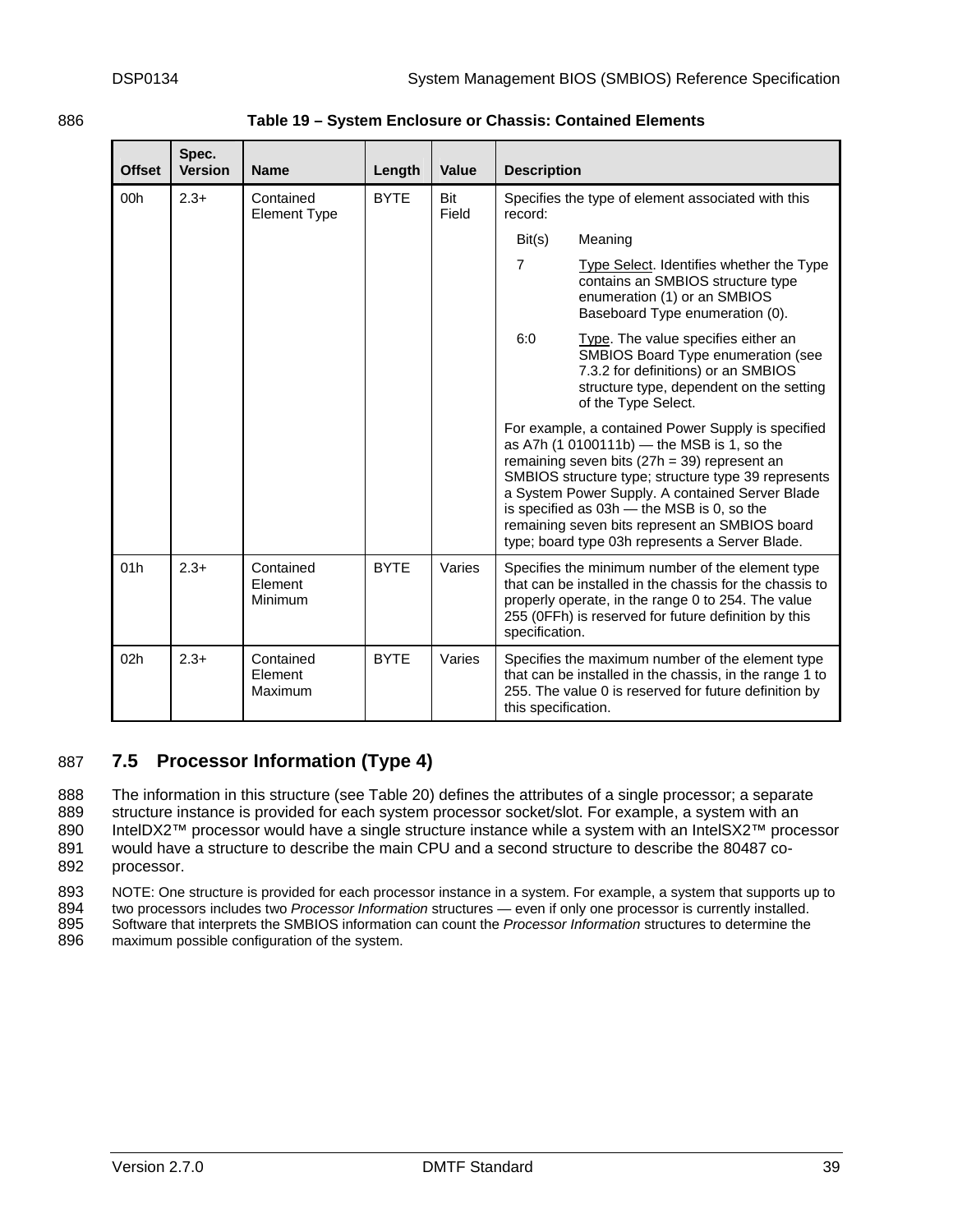<span id="page-39-0"></span>

# 897 **Table 20 – Processor Information (Type 4) Structure**

| <b>Offset</b>   | Spec.<br><b>Version</b> | <b>Name</b>               | Length      | <b>Value</b>   | <b>Description</b>                                                                                                                                                                                        |
|-----------------|-------------------------|---------------------------|-------------|----------------|-----------------------------------------------------------------------------------------------------------------------------------------------------------------------------------------------------------|
| 00h             | $2.0+$                  | <b>Type</b>               | <b>BYTE</b> | $\overline{4}$ | Processor Information Indicator                                                                                                                                                                           |
| 01h             | $2.0+$                  | Length                    | <b>BYTE</b> | Varies         | The Length is 1Ah for version 2.0<br>implementations or a minimum of 20h for<br>version 2.1 and later implementations.                                                                                    |
| 02h             | $2.0+$                  | Handle                    | <b>WORD</b> | Varies         |                                                                                                                                                                                                           |
| 04h             | $2.0+$                  | Socket<br>Designation     | <b>BYTE</b> | <b>STRING</b>  | String number for Reference Designation<br>EXAMPLE: 'J202',0                                                                                                                                              |
| 05h             | $2.0+$                  | Processor Type            | <b>BYTE</b> | <b>ENUM</b>    | See 7.5.1.                                                                                                                                                                                                |
| 06h             | $2.0+$                  | Processor<br>Family       | <b>BYTE</b> | <b>ENUM</b>    | See 7.5.2.                                                                                                                                                                                                |
| 07h             | $2.0+$                  | Processor<br>Manufacturer | <b>BYTE</b> | <b>STRING</b>  | String number of Processor Manufacturer                                                                                                                                                                   |
| 08h             | $2.0+$                  | Processor ID              | QWORD       | Varies         | Raw processor identification data. See 7.5.3 for<br>details.                                                                                                                                              |
| 10 <sub>h</sub> | $2.0+$                  | Processor<br>Version      | <b>BYTE</b> | <b>STRING</b>  | String number describing the Processor                                                                                                                                                                    |
| 11h             | $2.0+$                  | Voltage                   | <b>BYTE</b> | Varies         | See 7.5.4.                                                                                                                                                                                                |
| 12h             | $2.0+$                  | <b>External Clock</b>     | <b>WORD</b> | Varies         | External Clock Frequency, in MHz. If the value<br>is unknown, the field is set to 0.                                                                                                                      |
| 14h             | $2.0+$                  | Max Speed                 | <b>WORD</b> | Varies         | Maximum processor speed (in MHz) supported<br>by the system for this processor socket. 0E9h<br>for a 233 MHz processor. If the value is<br>unknown, the field is set to 0.                                |
|                 |                         |                           |             |                | NOTE: This field identifies a capability for the system,<br>not the processor itself.                                                                                                                     |
| 16h             | $2.0+$                  | <b>Current Speed</b>      | <b>WORD</b> | Varies         | Same format as Max Speed                                                                                                                                                                                  |
|                 |                         |                           |             |                | NOTE: This field identifies the processor's speed at<br>system boot, and the Processor ID field implies the<br>processor's additional speed characteristics (that is,<br>single speed or multiple speed). |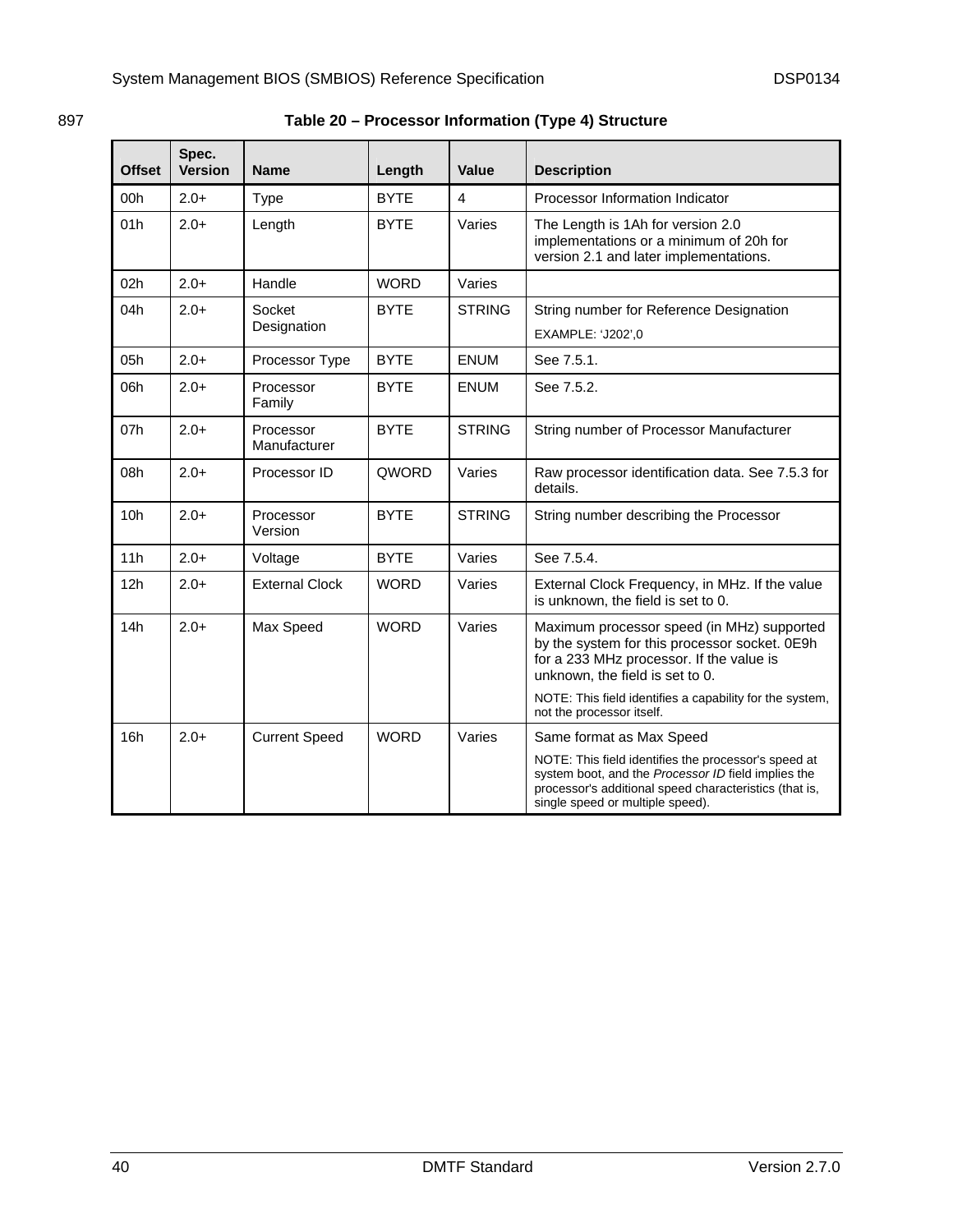| <b>Offset</b> | Spec.<br><b>Version</b> | <b>Name</b>                    | Length      | <b>Value</b>  | <b>Description</b>                                                                                                                                                                                                                                                                                                                                                              |
|---------------|-------------------------|--------------------------------|-------------|---------------|---------------------------------------------------------------------------------------------------------------------------------------------------------------------------------------------------------------------------------------------------------------------------------------------------------------------------------------------------------------------------------|
| 18h           | $2.0+$                  | <b>Status</b>                  | <b>BYTE</b> | Varies        | Bit 7<br>Reserved, must be zero                                                                                                                                                                                                                                                                                                                                                 |
|               |                         |                                |             |               | Bit 6<br><b>CPU Socket Populated</b>                                                                                                                                                                                                                                                                                                                                            |
|               |                         |                                |             |               | 1 - CPU Socket Populated                                                                                                                                                                                                                                                                                                                                                        |
|               |                         |                                |             |               | 0 - CPU Socket Unpopulated                                                                                                                                                                                                                                                                                                                                                      |
|               |                         |                                |             |               | <b>Bits 5:3</b><br>Reserved, must be zero                                                                                                                                                                                                                                                                                                                                       |
|               |                         |                                |             |               | <b>CPU Status</b><br>Bits $2:0$                                                                                                                                                                                                                                                                                                                                                 |
|               |                         |                                |             |               | 0h - Unknown                                                                                                                                                                                                                                                                                                                                                                    |
|               |                         |                                |             |               | 1h - CPU Enabled                                                                                                                                                                                                                                                                                                                                                                |
|               |                         |                                |             |               | 2h - CPU Disabled by User through<br><b>BIOS Setup</b>                                                                                                                                                                                                                                                                                                                          |
|               |                         |                                |             |               | 3h - CPU Disabled By BIOS (POST<br>Error)                                                                                                                                                                                                                                                                                                                                       |
|               |                         |                                |             |               | 4h - CPU is Idle, waiting to be<br>enabled.                                                                                                                                                                                                                                                                                                                                     |
|               |                         |                                |             |               | 5-6h – Reserved                                                                                                                                                                                                                                                                                                                                                                 |
|               |                         |                                |             |               | $7h - Other$                                                                                                                                                                                                                                                                                                                                                                    |
| 19h           | $2.0+$                  | Processor<br>Upgrade           | <b>BYTE</b> | <b>ENUM</b>   | See 7.5.5.                                                                                                                                                                                                                                                                                                                                                                      |
| 1Ah           | $2.1+$                  | L1 Cache<br>Handle             | <b>WORD</b> | Varies        | The handle of a Cache Information structure<br>that defines the attributes of the primary (Level<br>1) cache for this processor. For version 2.1 and<br>version 2.2 implementations, the value is<br>OFFFFh if the processor has no L1 cache. For<br>version 2.3 and later implementations, the<br>value is OFFFFh if the Cache Information<br>structure is not provided. [1]   |
| 1Ch           | $2.1+$                  | L <sub>2</sub> Cache<br>Handle | <b>WORD</b> | Varies        | The handle of a Cache Information structure<br>that defines the attributes of the secondary<br>(Level 2) cache for this processor. For version<br>2.1 and version 2.2 implementations, the value<br>is OFFFFh if the processor has no L2 cache.<br>For version 2.3 and later implementations, the<br>value is OFFFFh if the Cache Information<br>structure is not provided. [1] |
| 1Eh           | $2.1+$                  | L <sub>3</sub> Cache<br>Handle | <b>WORD</b> | Varies        | The handle of a Cache Information structure<br>that defines the attributes of the tertiary (Level<br>3) cache for this processor. For version 2.1 and<br>version 2.2 implementations, the value is<br>OFFFFh if the processor has no L3 cache. For<br>version 2.3 and later implementations, the<br>value is OFFFFh if the Cache Information<br>structure is not provided. [1]  |
| 20h           | $2.3+$                  | Serial Number                  | <b>BYTE</b> | <b>STRING</b> | String number for the serial number of this<br>processor. This value is set by the<br>manufacturer and normally not changeable.                                                                                                                                                                                                                                                 |
| 21h           | $2.3+$                  | Asset Tag                      | <b>BYTE</b> | <b>STRING</b> | String number for the asset tag of this<br>processor.                                                                                                                                                                                                                                                                                                                           |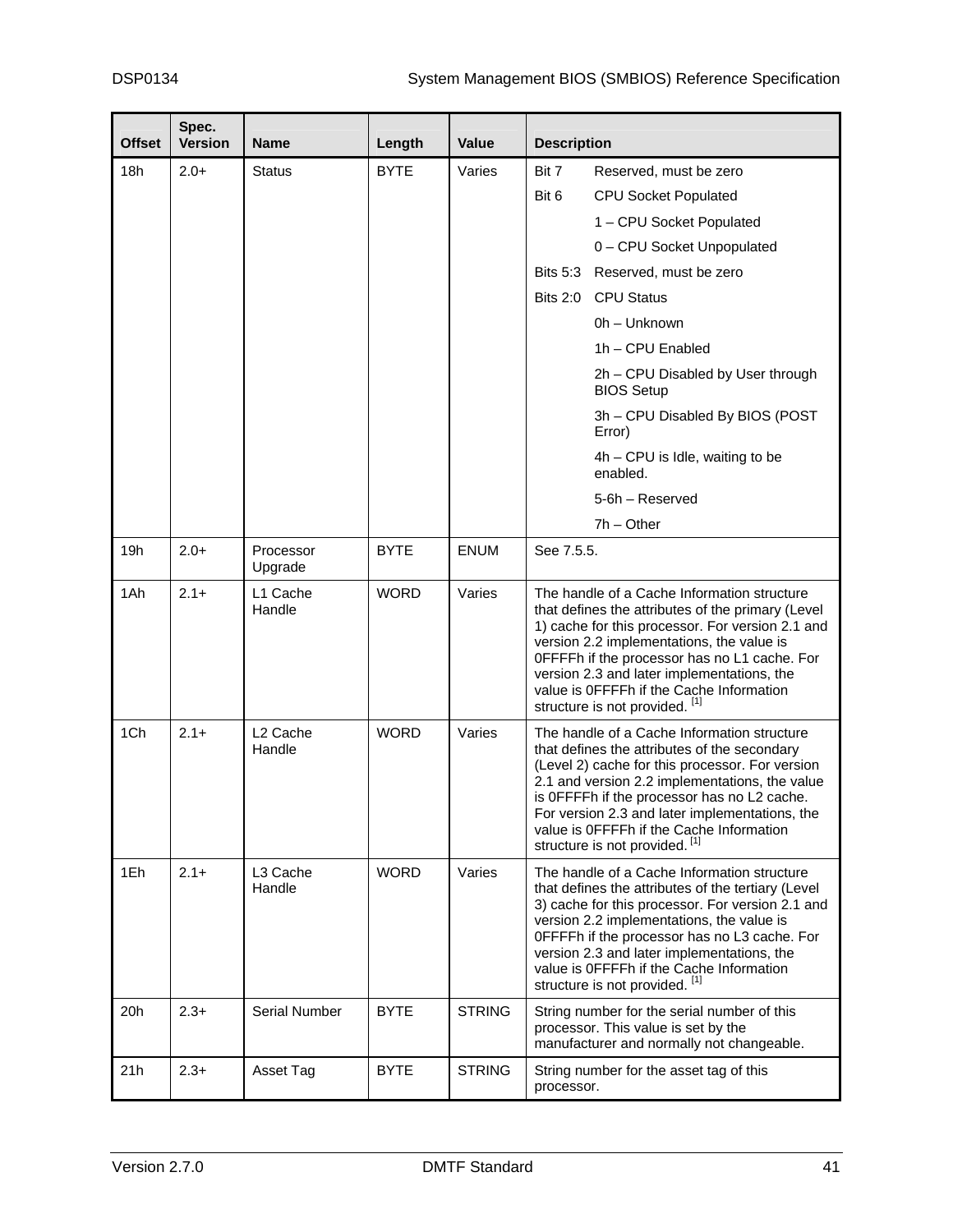| <b>Offset</b> | Spec.<br><b>Version</b>                                                                                     | <b>Name</b>                  | Length      | Value            | <b>Description</b>                                                                                                            |  |
|---------------|-------------------------------------------------------------------------------------------------------------|------------------------------|-------------|------------------|-------------------------------------------------------------------------------------------------------------------------------|--|
| 22h           | $2.3+$                                                                                                      | Part Number                  | <b>BYTE</b> | <b>STRING</b>    | String number for the part number of this<br>processor. This value is set by the<br>manufacturer and normally not changeable. |  |
| 23h           | $2.5+$                                                                                                      | Core Count                   | <b>BYTE</b> | Varies           | Number of cores per processor socket. See<br>7.5.6. If the value is unknown, the field is set to<br>$\Omega$ .                |  |
| 24h           | $2.5+$                                                                                                      | Core Enabled                 | <b>BYTE</b> | Varies           | Number of enabled cores per processor socket.<br>See 7.5.7. If the value is unknown, the field is<br>set 0.                   |  |
| 25h           | $2.5+$                                                                                                      | <b>Thread Count</b>          | <b>BYTE</b> | Varies           | Number of threads per processor socket. See<br>7.5.8. If the value is unknown, the field is set to<br>0.                      |  |
| 26h           | $2.5+$                                                                                                      | Processor<br>Characteristics | <b>WORD</b> | <b>Bit Field</b> | Defines which functions the processor supports.<br>See 7.5.9.                                                                 |  |
| 28h           | $2.6+$                                                                                                      | Processor<br>Family 2        | <b>WORD</b> | Enum             | See 7.5.2.                                                                                                                    |  |
|               | Beginning with version 2.3 implementations, if the Cache Handle is OFFFFh, management software must make no |                              |             |                  |                                                                                                                               |  |

assumptions about the cache's attributes and should report all cache-related attributes as unknown. The definitive absence of a specific cache is identified by referencing a *Cache Information* structure and setting that structure's *Installed Size* field to 0.

# <span id="page-41-0"></span>898 **7.5.1 Processor Information — Processor Type**

- 899 [Table 21](#page-41-2) shows what the byte values mean for the Processor Information Processor Type field.
- 900 NOTE: Refer to [6.3](#page-25-0) for the CIM properties associated with this enumerated value.
- <span id="page-41-2"></span>

## 901 **Table 21 – Processor Information: Processor Type Field**

| <b>Byte Value</b> | <b>Meaning</b>           |
|-------------------|--------------------------|
| 01h               | Other                    |
| 02 <sub>h</sub>   | Unknown                  |
| 03h               | <b>Central Processor</b> |
| 04h               | Math Processor           |
| 05h               | <b>DSP Processor</b>     |
| 06h               | <b>Video Processor</b>   |

## <span id="page-41-1"></span>902 **7.5.2 Processor Information — Processor Family**

- 903 [Table 22](#page-41-3) details the values for the Processor Information Processor Family field.
- 904 NOTE: Refer to [6.3](#page-25-0) for the CIM properties associated with this enumerated value.
- 

#### <span id="page-41-3"></span>905 **Table 22 – Processor Information: Processor Family Field**

| <b>Hex Value</b> | <b>Decimal Value</b> | Meaning |
|------------------|----------------------|---------|
| 01h              |                      | Other   |
| 02h              | -                    | Unknown |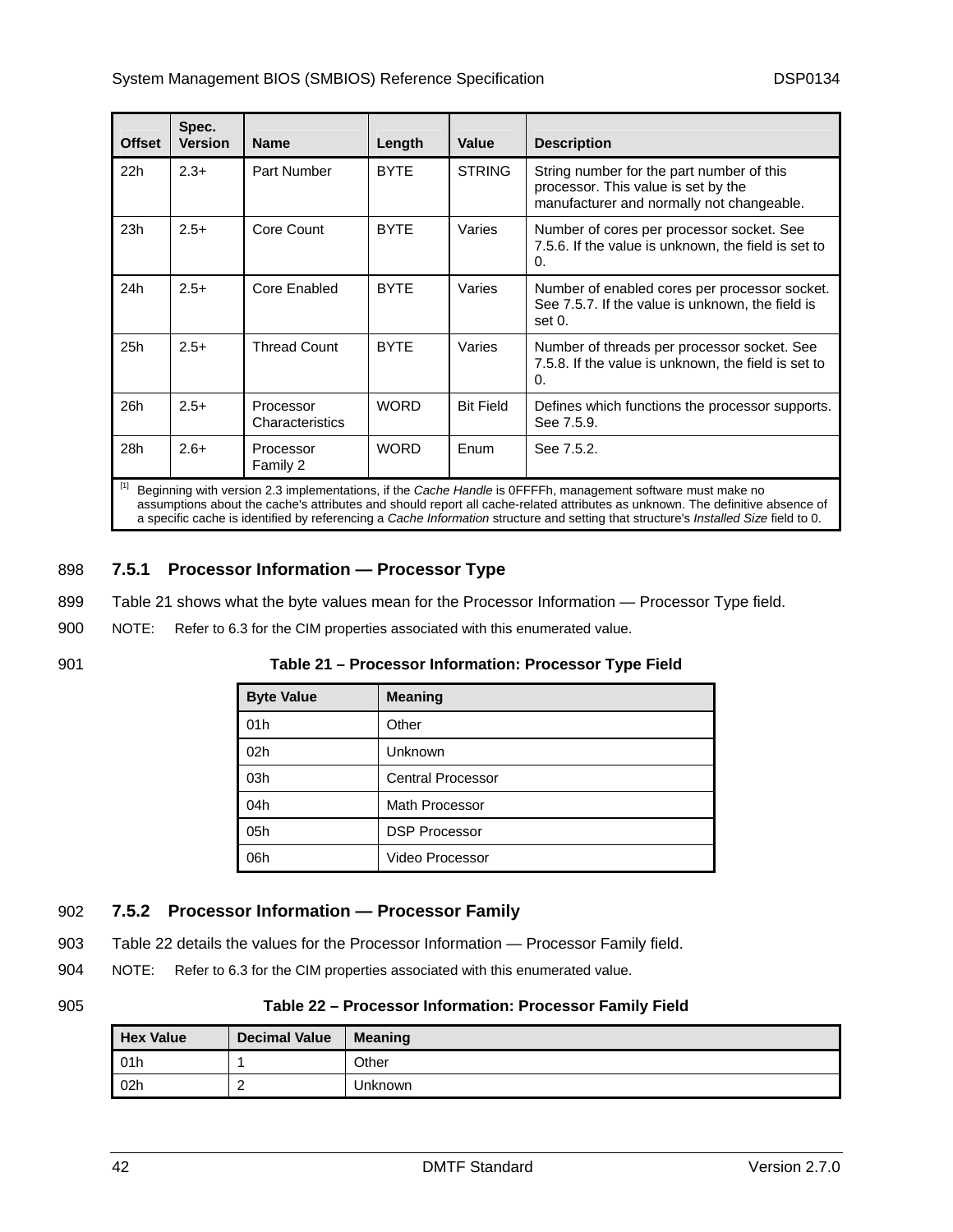| <b>Hex Value</b> | <b>Decimal Value</b> | <b>Meaning</b>                                         |  |  |  |
|------------------|----------------------|--------------------------------------------------------|--|--|--|
| 03h              | $\sqrt{3}$           | 8086                                                   |  |  |  |
| 04h              | $\overline{4}$       | 80286                                                  |  |  |  |
| 05h              | 5                    | Intel386™ processor                                    |  |  |  |
| 06h              | 6                    | Intel486™ processor                                    |  |  |  |
| 07h              | $\overline{7}$       | 8087                                                   |  |  |  |
| 08h              | 8                    | 80287                                                  |  |  |  |
| 09h              | $\boldsymbol{9}$     | 80387                                                  |  |  |  |
| 0Ah              | 10                   | 80487                                                  |  |  |  |
| 0Bh              | 11                   | Intel® Pentium® processor                              |  |  |  |
| 0Ch              | 12                   | Pentium® Pro processor                                 |  |  |  |
| 0Dh              | 13                   | Pentium <sup>®</sup> II processor                      |  |  |  |
| 0Eh              | 14                   | Pentium® processor with MMX™ technology                |  |  |  |
| 0Fh              | 15                   | Intel® Celeron® processor                              |  |  |  |
| 10h              | 16                   | Pentium® II Xeon™ processor                            |  |  |  |
| 11h              | 17                   | Pentium® III processor                                 |  |  |  |
| 12h              | 18                   | M1 Family                                              |  |  |  |
| 13h              | 19                   | M2 Family                                              |  |  |  |
| 14h              | 20                   | Intel® Celeron® M processor                            |  |  |  |
| 15h              | 21                   | Intel® Pentium® 4 HT processor                         |  |  |  |
| 16h-17h          | 22-23                | Available for assignment                               |  |  |  |
| 18h              | 24                   | AMD Duron <sup>™</sup> Processor Family <sup>[1]</sup> |  |  |  |
| 19h              | 25                   | K5 Family <sup>[1]</sup>                               |  |  |  |
| 1Ah              | 26                   | K6 Family <sup>[1]</sup>                               |  |  |  |
| 1Bh              | 27                   | $K6-2^{[1]}$                                           |  |  |  |
| 1Ch              | 28                   | $K6-3$ <sup>[1]</sup>                                  |  |  |  |
| 1Dh              | 29                   | AMD Athlon™ Processor Family <sup>[1]</sup>            |  |  |  |
| 1Eh              | 30                   | AMD29000 Family                                        |  |  |  |
| 1Fh              | 31                   | $K6-2+$                                                |  |  |  |
| 20h              | 32                   | Power PC Family                                        |  |  |  |
| 21h              | 33                   | Power PC 601                                           |  |  |  |
| 22h              | 34                   | Power PC 603                                           |  |  |  |
| 23h              | 35                   | Power PC 603+                                          |  |  |  |
| 24h              | 36                   | Power PC 604                                           |  |  |  |
| 25h              | 37                   | Power PC 620                                           |  |  |  |
| 26h              | 38                   | Power PC x704                                          |  |  |  |
| 27h              | 39                   | Power PC 750                                           |  |  |  |
| 28h              | 40                   | Intel® Core™ Duo processor                             |  |  |  |
| 29h              | 41                   | Intel® Core™ Duo mobile processor                      |  |  |  |
| 2Ah              | 42                   | Intel® Core™ Solo mobile processor                     |  |  |  |
| 2Bh              | 43                   | Intel® Atom™ processor                                 |  |  |  |
| 2Ch-2Fh          | 44-47                | Available for assignment                               |  |  |  |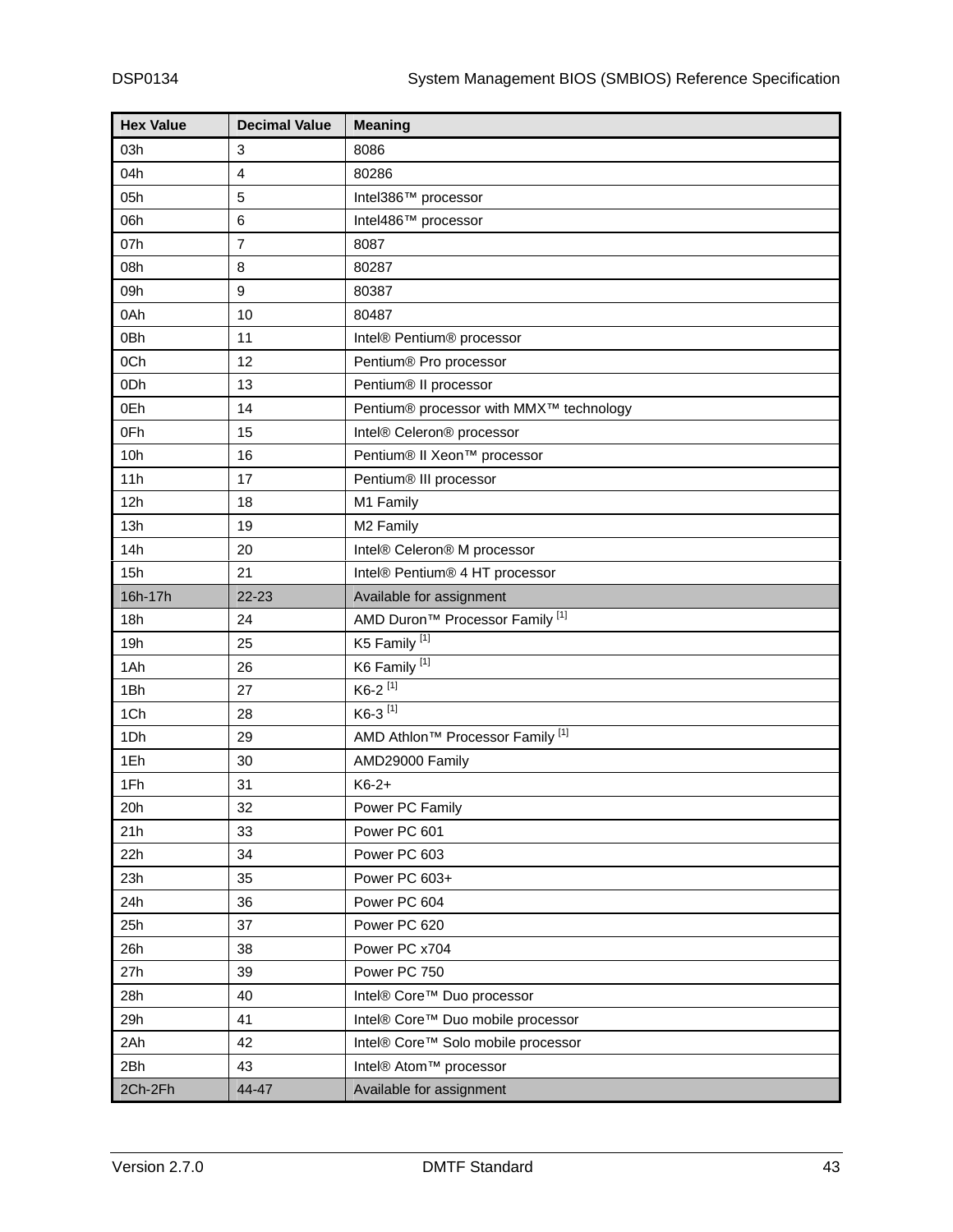| <b>Hex Value</b> | <b>Decimal Value</b> | <b>Meaning</b>                                           |  |  |  |
|------------------|----------------------|----------------------------------------------------------|--|--|--|
| 30h              | 48                   | Alpha Family <sup>[2]</sup>                              |  |  |  |
| 31h              | 49                   | Alpha 21064                                              |  |  |  |
| 32h              | 50                   | Alpha 21066                                              |  |  |  |
| 33h              | 51                   | Alpha 21164                                              |  |  |  |
| 34h              | 52                   | Alpha 21164PC                                            |  |  |  |
| 35h              | 53                   | Alpha 21164a                                             |  |  |  |
| 36h              | 54                   | Alpha 21264                                              |  |  |  |
| 37h              | 55                   | Alpha 21364                                              |  |  |  |
| 38h              | 56                   | AMD Turion™ II Ultra Dual-Core Mobile M Processor Family |  |  |  |
| 39h              | 57                   | AMD Turion™ II Dual-Core Mobile M Processor Family       |  |  |  |
| 3Ah              | 58                   | AMD Athlon™ II Dual-Core M Processor Family              |  |  |  |
| 3Bh              | 59                   | AMD Opteron™ 6100 Series Processor                       |  |  |  |
| 3Ch              | 60                   | AMD Opteron <sup>™</sup> 4100 Series Processor           |  |  |  |
| 3Dh-3Fh          | 61-63                | Available for assignment                                 |  |  |  |
| 40h              | 64                   | <b>MIPS Family</b>                                       |  |  |  |
| 41h              | 65                   | <b>MIPS R4000</b>                                        |  |  |  |
| 42h              | 66                   | <b>MIPS R4200</b>                                        |  |  |  |
| 43h              | 67                   | <b>MIPS R4400</b>                                        |  |  |  |
| 44h              | 68                   | <b>MIPS R4600</b>                                        |  |  |  |
| 45h              | 69                   | <b>MIPS R10000</b>                                       |  |  |  |
| 46h-4Fh          | 70-79                | Available for assignment                                 |  |  |  |
| 50h              | 80                   | <b>SPARC Family</b>                                      |  |  |  |
| 51h              | 81                   | SuperSPARC                                               |  |  |  |
| 52h              | 82                   | microSPARC II                                            |  |  |  |
| 53h              | 83                   | microSPARC Ilep                                          |  |  |  |
| 54h              | 84                   | <b>UltraSPARC</b>                                        |  |  |  |
| 55h              | 85                   | UltraSPARC II                                            |  |  |  |
| 56h              | 86                   | UltraSPARC IIi                                           |  |  |  |
| 57h              | 87                   | UltraSPARC III                                           |  |  |  |
| 58h              | 88                   | UltraSPARC IIIi                                          |  |  |  |
| 59h-5Fh          | 89-95                | Available for assignment                                 |  |  |  |
| 60h              | 96                   | 68040 Family                                             |  |  |  |
| 61h              | 97                   | 68xxx                                                    |  |  |  |
| 62h              | 98                   | 68000                                                    |  |  |  |
| 63h              | 99                   | 68010                                                    |  |  |  |
| 64h              | 100                  | 68020                                                    |  |  |  |
| 65h              | 101                  | 68030                                                    |  |  |  |
| 66h-6Fh          | 102-111              | Available for assignment                                 |  |  |  |
| 70h              | 112                  | <b>Hobbit Family</b>                                     |  |  |  |
| 71h-77h          | 113-119              | Available for assignment                                 |  |  |  |
| 78h              | 120                  | Crusoe™ TM5000 Family                                    |  |  |  |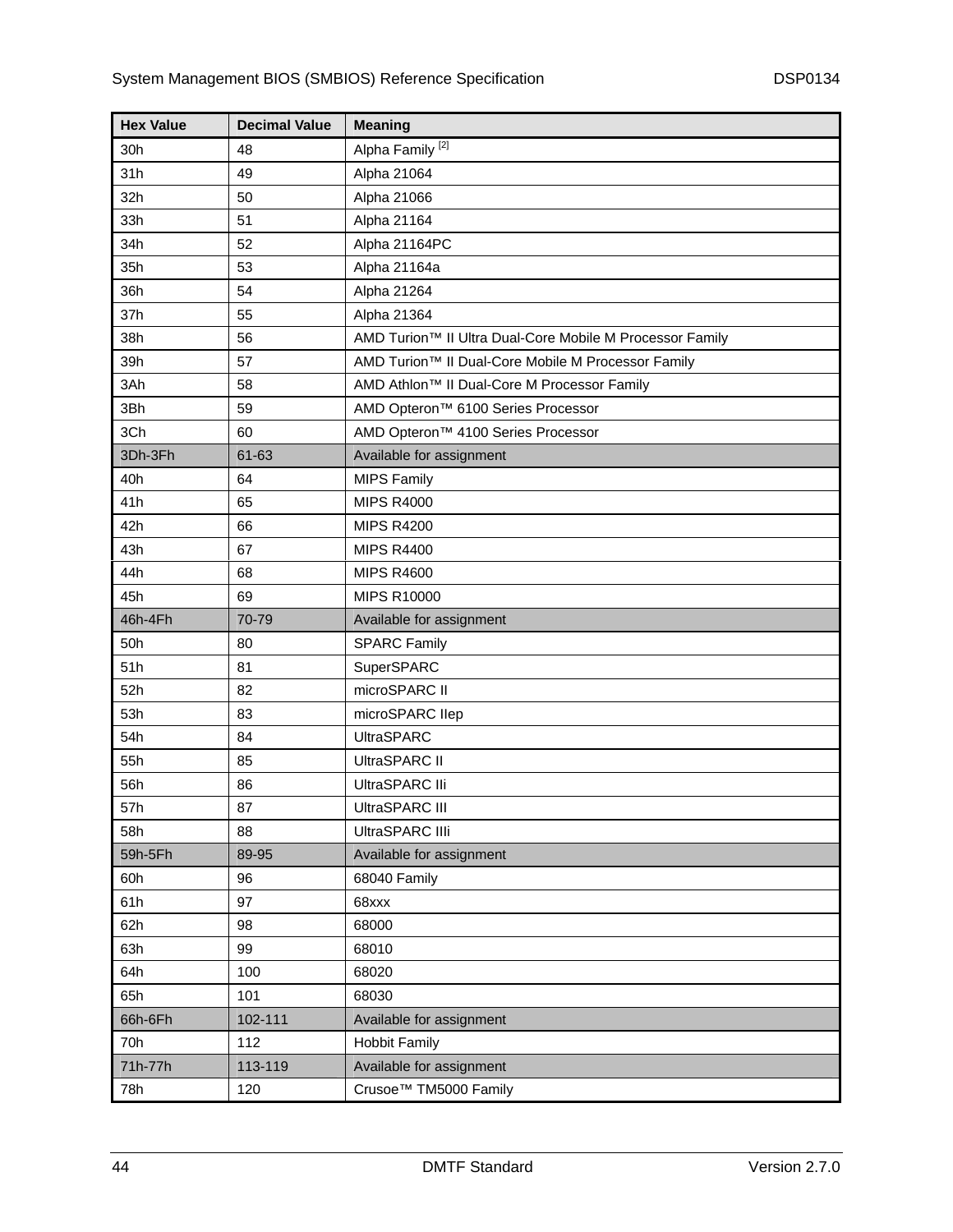| <b>Hex Value</b> | <b>Decimal Value</b> | <b>Meaning</b>                                        |  |  |  |
|------------------|----------------------|-------------------------------------------------------|--|--|--|
| 79h              | 121                  | Crusoe™ TM3000 Family                                 |  |  |  |
| 7Ah              | 122                  | Efficeon™ TM8000 Family                               |  |  |  |
| 7Bh-7Fh          | 123-127              | Available for assignment                              |  |  |  |
| 80h              | 128                  | Weitek                                                |  |  |  |
| 81h              | 129                  | Available for assignment                              |  |  |  |
| 82h              | 130                  | Itanium <sup>™</sup> processor                        |  |  |  |
| 83h              | 131                  | AMD Athlon™ 64 Processor Family                       |  |  |  |
| 84h              | 132                  | AMD Opteron <sup>™</sup> Processor Family             |  |  |  |
| 85h              | 133                  | AMD Sempron™ Processor Family                         |  |  |  |
| 86h              | 134                  | AMD Turion <sup>™</sup> 64 Mobile Technology          |  |  |  |
| 87h              | 135                  | Dual-Core AMD Opteron™ Processor Family               |  |  |  |
| 88h              | 136                  | AMD Athlon™ 64 X2 Dual-Core Processor Family          |  |  |  |
| 89h              | 137                  | AMD Turion™ 64 X2 Mobile Technology                   |  |  |  |
| 8Ah              | 138                  | Quad-Core AMD Opteron™ Processor Family               |  |  |  |
| 8Bh              | 139                  | Third-Generation AMD Opteron™ Processor Family        |  |  |  |
| 8Ch              | 140                  | AMD Phenom™ FX Quad-Core Processor Family             |  |  |  |
| 8Dh              | 141                  | AMD Phenom™ X4 Quad-Core Processor Family             |  |  |  |
| 8Eh              | 142                  | AMD Phenom <sup>™</sup> X2 Dual-Core Processor Family |  |  |  |
| 8Fh              | 143                  | AMD Athlon™ X2 Dual-Core Processor Family             |  |  |  |
| 90h              | 144                  | PA-RISC Family                                        |  |  |  |
| 91h              | 145                  | <b>PA-RISC 8500</b>                                   |  |  |  |
| 92h              | 146                  | <b>PA-RISC 8000</b>                                   |  |  |  |
| 93h              | 147                  | PA-RISC 7300LC                                        |  |  |  |
| 94h              | 148                  | <b>PA-RISC 7200</b>                                   |  |  |  |
| 95h              | 149                  | PA-RISC 7100LC                                        |  |  |  |
| 96h              | 150                  | <b>PA-RISC 7100</b>                                   |  |  |  |
| 97h-9Fh          | 151-159              | Available for assignment                              |  |  |  |
| A0h              | 160                  | V30 Family                                            |  |  |  |
| A1h              | 161                  | Quad-Core Intel® Xeon® processor 3200 Series          |  |  |  |
| A2h              | 162                  | Dual-Core Intel® Xeon® processor 3000 Series          |  |  |  |
| A3h              | 163                  | Quad-Core Intel® Xeon® processor 5300 Series          |  |  |  |
| A4h              | 164                  | Dual-Core Intel® Xeon® processor 5100 Series          |  |  |  |
| A5h              | 165                  | Dual-Core Intel® Xeon® processor 5000 Series          |  |  |  |
| A6h              | 166                  | Dual-Core Intel® Xeon® processor LV                   |  |  |  |
| A7h              | 167                  | Dual-Core Intel® Xeon® processor ULV                  |  |  |  |
| A8h              | 168                  | Dual-Core Intel® Xeon® processor 7100 Series          |  |  |  |
| A9h              | 169                  | Quad-Core Intel® Xeon® processor 5400 Series          |  |  |  |
| AAh              | 170                  | Quad-Core Intel® Xeon® processor                      |  |  |  |
| ABh              | 171                  | Dual-Core Intel® Xeon® processor 5200 Series          |  |  |  |
| ACh              | 172                  | Dual-Core Intel® Xeon® processor 7200 Series          |  |  |  |
| ADh              | 173                  | Quad-Core Intel® Xeon® processor 7300 Series          |  |  |  |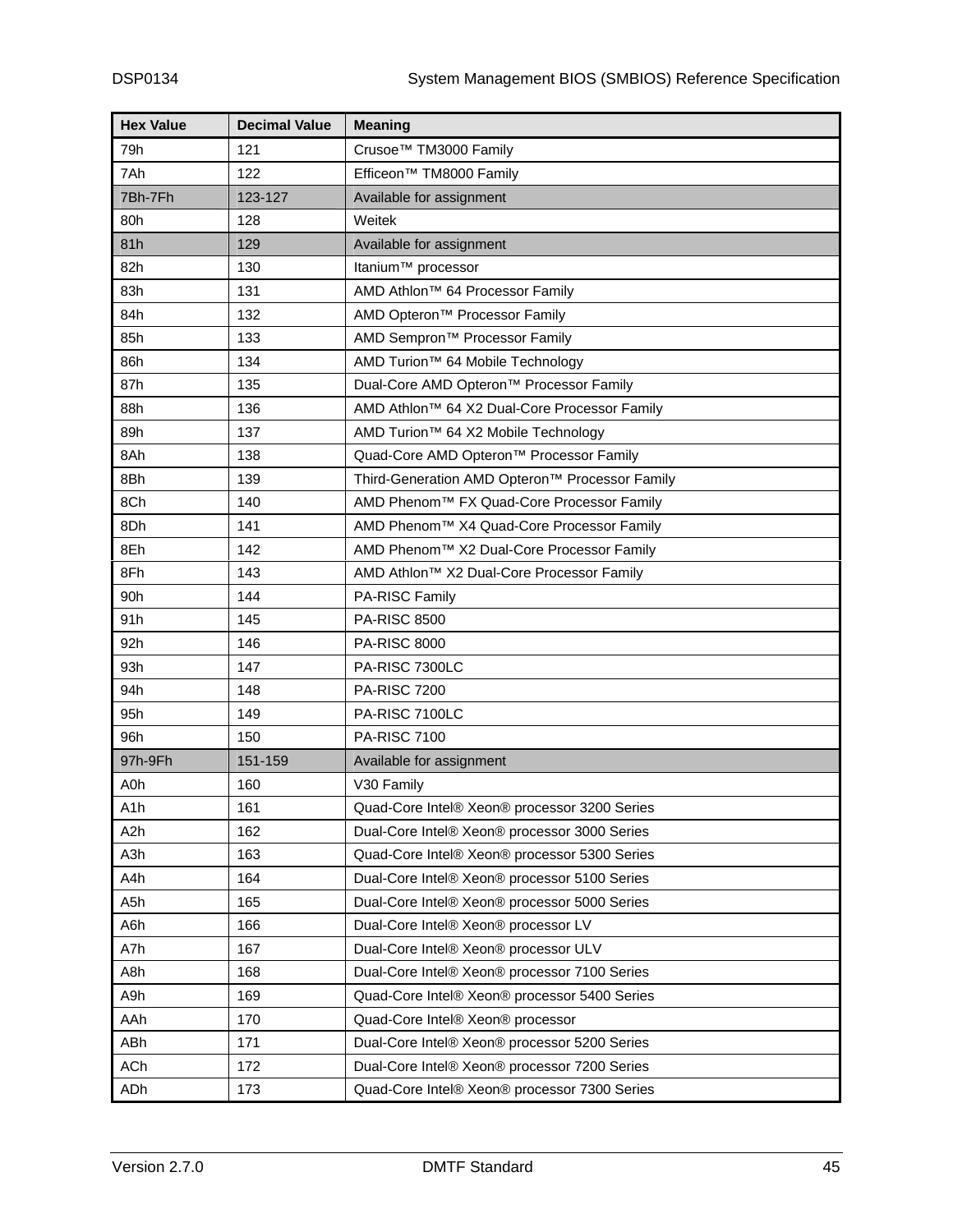| <b>Hex Value</b> | <b>Decimal Value</b> | <b>Meaning</b>                                           |  |  |  |
|------------------|----------------------|----------------------------------------------------------|--|--|--|
| AEh              | 174                  | Quad-Core Intel® Xeon® processor 7400 Series             |  |  |  |
| AFh              | 175                  | Multi-Core Intel® Xeon® processor 7400 Series            |  |  |  |
| B <sub>0</sub> h | 176                  | Pentium® III Xeon™ processor                             |  |  |  |
| B <sub>1</sub> h | 177                  | Pentium® III Processor with Intel® SpeedStep™ Technology |  |  |  |
| B <sub>2</sub> h | 178                  | Pentium® 4 Processor                                     |  |  |  |
| B <sub>3</sub> h | 179                  | Intel® Xeon® processor                                   |  |  |  |
| B <sub>4</sub> h | 180                  | AS400 Family                                             |  |  |  |
| B <sub>5</sub> h | 181                  | Intel® Xeon™ processor MP                                |  |  |  |
| B6h              | 182                  | AMD Athlon™ XP Processor Family                          |  |  |  |
| B7h              | 183                  | AMD Athlon™ MP Processor Family                          |  |  |  |
| B8h              | 184                  | Intel® Itanium® 2 processor                              |  |  |  |
| B9h              | 185                  | Intel® Pentium® M processor                              |  |  |  |
| <b>BAh</b>       | 186                  | Intel® Celeron® D processor                              |  |  |  |
| <b>BBh</b>       | 187                  | Intel® Pentium® D processor                              |  |  |  |
| <b>BCh</b>       | 188                  | Intel® Pentium® Processor Extreme Edition                |  |  |  |
| <b>BDh</b>       | 189                  | Intel® Core™ Solo Processor                              |  |  |  |
| <b>BEh</b>       | 190                  | Reserved [3]                                             |  |  |  |
| <b>BFh</b>       | 191                  | Intel® Core™ 2 Duo Processor                             |  |  |  |
| C <sub>0</sub> h | 192                  | Intel® Core™ 2 Solo processor                            |  |  |  |
| C1h              | 193                  | Intel® Core™ 2 Extreme processor                         |  |  |  |
| C2h              | 194                  | Intel® Core™ 2 Quad processor                            |  |  |  |
| C <sub>3</sub> h | 195                  | Intel® Core™ 2 Extreme mobile processor                  |  |  |  |
| C4h              | 196                  | Intel® Core™ 2 Duo mobile processor                      |  |  |  |
| C <sub>5</sub> h | 197                  | Intel® Core™ 2 Solo mobile processor                     |  |  |  |
| C6h              | 198                  | Intel® Core™ i7 processor                                |  |  |  |
| C7h              | 199                  | Dual-Core Intel® Celeron® processor                      |  |  |  |
| C8h              | 200                  | IBM390 Family                                            |  |  |  |
| C9h              | 201                  | G <sub>4</sub>                                           |  |  |  |
| CAh              | 202                  | G <sub>5</sub>                                           |  |  |  |
| CB <sub>h</sub>  | 203                  | ESA/390 G6                                               |  |  |  |
| CCh              | 204                  | z/Architectur base                                       |  |  |  |
| CDh              | 205                  | Intel® Core™ i5 processor                                |  |  |  |
| <b>CEh</b>       | 206                  | Intel® Core™ i3 processor                                |  |  |  |
| CFh-D1h          | 207-209              | Available for assignment                                 |  |  |  |
| D <sub>2</sub> h | 210                  | VIA C7™-M Processor Family                               |  |  |  |
| D <sub>3</sub> h | 211                  | VIA C7™-D Processor Family                               |  |  |  |
| D4h              | 212                  | VIA C7™ Processor Family                                 |  |  |  |
| D <sub>5</sub> h | 213                  | VIA Eden™ Processor Family                               |  |  |  |
| D6h              | 214                  | Multi-Core Intel® Xeon® processor                        |  |  |  |
| D7h              | 215                  | Dual-Core Intel® Xeon® processor 3xxx Series             |  |  |  |
| D8h              | 216                  | Quad-Core Intel® Xeon® processor 3xxx Series             |  |  |  |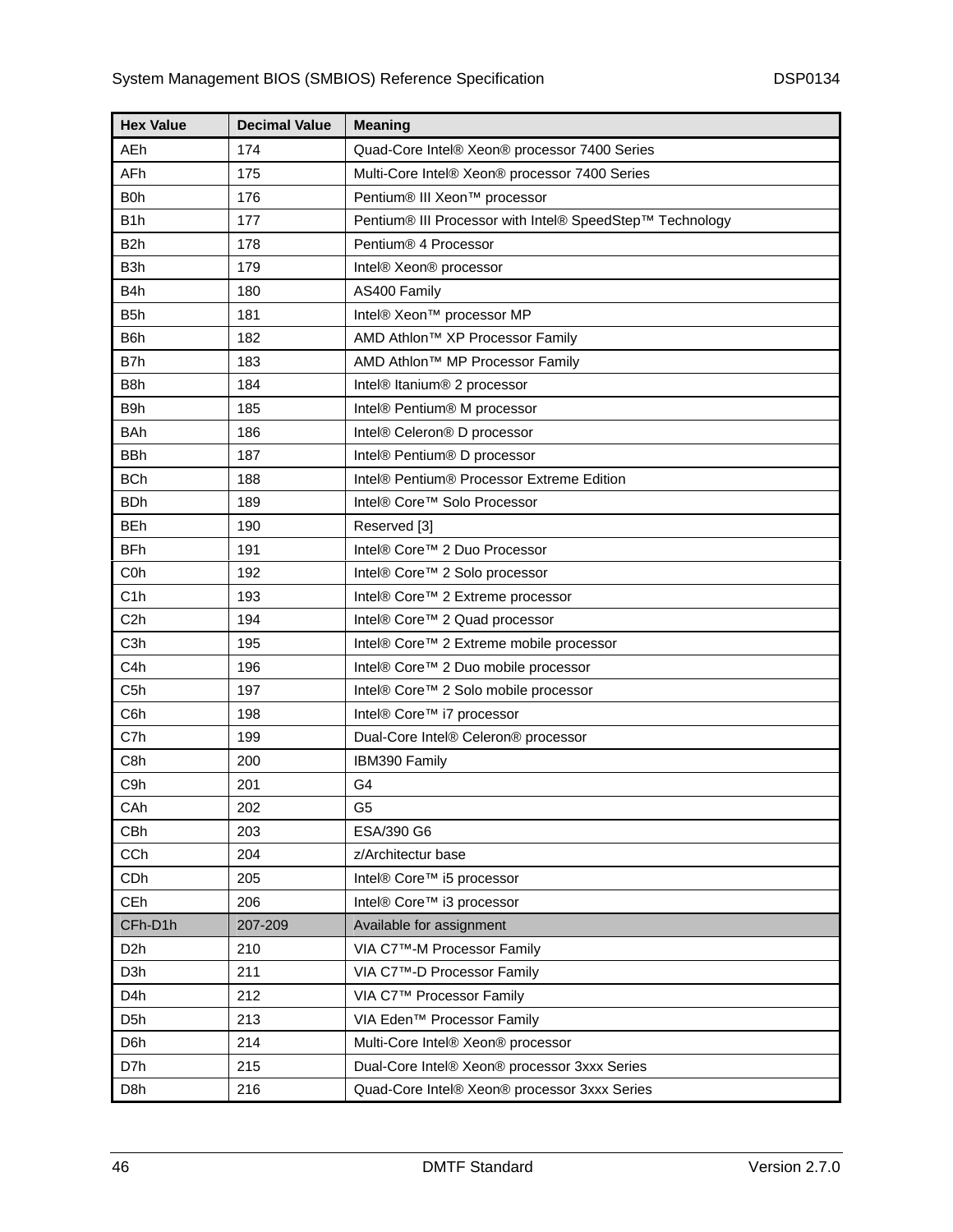| <b>Hex Value</b>    | <b>Decimal Value</b> | <b>Meaning</b>                                                                                                              |  |  |  |
|---------------------|----------------------|-----------------------------------------------------------------------------------------------------------------------------|--|--|--|
| D <sub>9</sub> h    | 217                  | VIA Nano <sup>™</sup> Processor Family                                                                                      |  |  |  |
| <b>DAh</b>          | 218                  | Dual-Core Intel® Xeon® processor 5xxx Series                                                                                |  |  |  |
| <b>DBh</b>          | 219                  | Quad-Core Intel® Xeon® processor 5xxx Series                                                                                |  |  |  |
| <b>DCh</b>          | 220                  | Available for assignment                                                                                                    |  |  |  |
| <b>DDh</b>          | 221                  | Dual-Core Intel® Xeon® processor 7xxx Series                                                                                |  |  |  |
| <b>DEh</b>          | 222                  | Quad-Core Intel® Xeon® processor 7xxx Series                                                                                |  |  |  |
| <b>DFh</b>          | 223                  | Multi-Core Intel® Xeon® processor 7xxx Series                                                                               |  |  |  |
| <b>E0h</b>          | 224                  | Multi-Core Intel® Xeon® processor 3400 Series                                                                               |  |  |  |
| E1h-E5h             | 225-229              | Available for assignment                                                                                                    |  |  |  |
| E6h                 | 230                  | Embedded AMD Opteron™ Quad-Core Processor Family                                                                            |  |  |  |
| E7h                 | 231                  | AMD Phenom™ Triple-Core Processor Family                                                                                    |  |  |  |
| E8h                 | 232                  | AMD Turion™ Ultra Dual-Core Mobile Processor Family                                                                         |  |  |  |
| E9h                 | 233                  | AMD Turion™ Dual-Core Mobile Processor Family                                                                               |  |  |  |
| EAh                 | 234                  | AMD Athlon™ Dual-Core Processor Family                                                                                      |  |  |  |
| EBh                 | 235                  | AMD Sempron <sup>™</sup> SI Processor Family                                                                                |  |  |  |
| ECh                 | 236                  | AMD Phenom™ II Processor Family                                                                                             |  |  |  |
| <b>EDh</b>          | 237                  | AMD Athlon™ II Processor Family                                                                                             |  |  |  |
| EEh                 | 238                  | Six-Core AMD Opteron™ Processor Family                                                                                      |  |  |  |
| EFh                 | 239                  | AMD Sempron <sup>™</sup> M Processor Family                                                                                 |  |  |  |
| F0h-F9h             | 240-249              | Available for assignment                                                                                                    |  |  |  |
| FAh                 | 250                  | i860                                                                                                                        |  |  |  |
| FBh                 | 251                  | i960                                                                                                                        |  |  |  |
| FCh-FDh             | 252-253              | Available for assignment                                                                                                    |  |  |  |
| FEh                 | 254                  | Indicator to obtain the processor family from the Processor Family 2 field.                                                 |  |  |  |
| FFh                 | 255                  | Reserved                                                                                                                    |  |  |  |
| 100h-1FFh           | 256-511              | These values are available for assignment, except for the following:                                                        |  |  |  |
| 104h                | 260                  | $SH-3$                                                                                                                      |  |  |  |
| 105h                | 261                  | SH-4                                                                                                                        |  |  |  |
| 118h                | 280                  | ARM                                                                                                                         |  |  |  |
| 119h                | 281                  | StrongARM                                                                                                                   |  |  |  |
| 12Ch                | 300                  | 6x86                                                                                                                        |  |  |  |
| 12Dh                | 301                  | MediaGX                                                                                                                     |  |  |  |
| 12Eh                | 302                  | MII                                                                                                                         |  |  |  |
| 140h                | 320                  | WinChip                                                                                                                     |  |  |  |
| 15Eh                | 350                  | <b>DSP</b>                                                                                                                  |  |  |  |
| 1F4h                | 500                  | Video Processor                                                                                                             |  |  |  |
| 200h-FFFDh          | 512-65533            | Available for assignment                                                                                                    |  |  |  |
| FFFEh-FFFFh         | 65534-65535          | Reserved                                                                                                                    |  |  |  |
| $[1]$<br>value.     |                      | Note that the meaning associated with this value is different from the meaning defined in CIM_Processor.Family for the same |  |  |  |
| $[2]$<br>processor. |                      | Some version 2.0 specification implementations used Processor Family type value 30h to represent a Pentium® Pro             |  |  |  |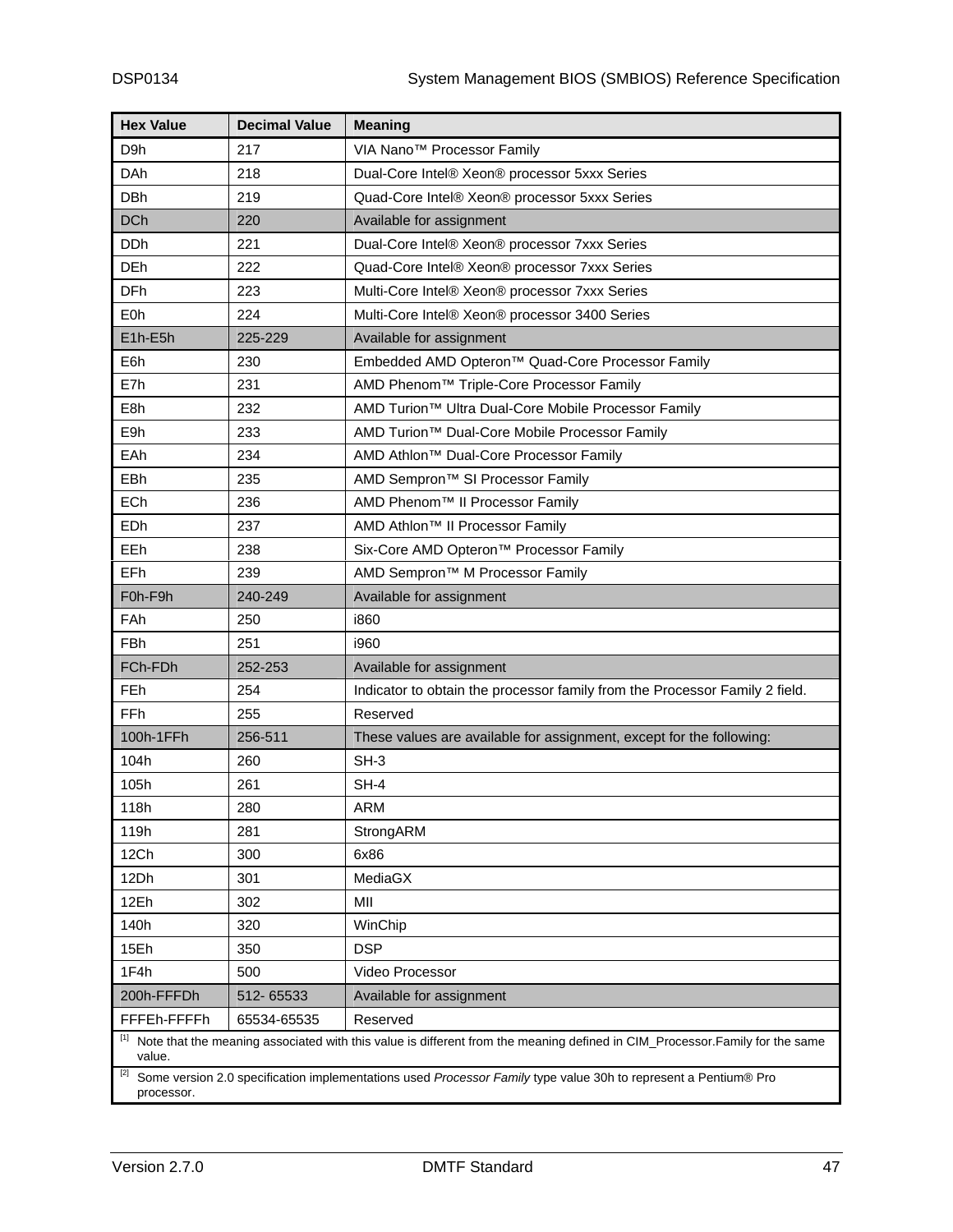| <b>Hex Value</b>               | <b>Decimal Value</b> | Meaning                                                                                                                                                                                                                                                                                                                                                                                                                                                                                             |
|--------------------------------|----------------------|-----------------------------------------------------------------------------------------------------------------------------------------------------------------------------------------------------------------------------------------------------------------------------------------------------------------------------------------------------------------------------------------------------------------------------------------------------------------------------------------------------|
| to indicate AMD K7 processors. |                      | Version 2.5 of this specification listed this value as "available for assignment". CIM_Processor.mof files assigned this value to<br>AMD K7 processors in the CIM_Processor.Family property, and an SMBIOS change request assigned it to Intel Core 2<br>processors. Some implementations of the SMBIOS version 2.5 specification are known to use BEh to indicate Intel Core 2<br>processors. Some implementations of SMBIOS and some implementations of CIM-based software may also have used BEh |

906 For processor family enumerations from 0 to FDh, Processor Family is identical to Processor Family 2.

907 For processor family enumerations from 100h to FFFDh, Processor Family has a value of FEh and 908 Processor Family 2 has the enumerated value.

- 909 The following values are reserved:
- 910 FFh Not used. FFh is the un-initialized value of Flash memory.
- 911 FFFFh Not used. FFFFh is the un-initialized value of Flash memory.
- 912 FFFEh For special use in the future, such as FEh as the extension indicator.

#### <span id="page-47-0"></span>913 **7.5.3 Processor ID Field Format**

914 The Processor ID field contains processor-specific information that describes the processor's features.

#### 915 **7.5.3.1 x86-Class CPUs**

916 For x86 class CPUs, the field's format depends on the processor's support of the CPUID instruction. If the 917 instruction is supported, the *Processor ID* field contains two DWORD-formatted values. The first (offsets 918 08h-0Bh) is the EAX value returned by a CPUID instruction with input EAX set to 1; the second (offsets 919 0Ch-0Fh) is the EDX value returned by that instruction.

920 Otherwise, only the first two bytes of the *Processor ID* field are significant (all others are set to 0) and 921 contain (in WORD-format) the contents of the DX register at CPU reset.

#### <span id="page-47-1"></span>922 **7.5.4 Processor Information — Voltage**

923 Two forms of information can be specified by the SMBIOS in this field, dependent on the value present in 924 bit 7 (the most-significant bit). If bit 7 is 0 (legacy mode), the remaining bits of the field represent the 925 specific voltages that the processor socket can accept, as shown in [Table 23](#page-47-2).

<span id="page-47-2"></span>

#### 926 **Table 23 – Processor Information: Voltage Field**

| <b>Byte Bit Range</b> | <b>Meaning</b>                                                            |  |  |
|-----------------------|---------------------------------------------------------------------------|--|--|
| Bit 7                 | Set to 0, indicating 'legacy' mode for processor voltage                  |  |  |
| Bits $6:4$            | Reserved, must be zero                                                    |  |  |
| Bits $3:0$            | Voltage Capability. A Set bit indicates that the voltage is<br>supported. |  |  |
|                       | Bit $0 - 5V$                                                              |  |  |
|                       | Bit $1 - 3.3V$                                                            |  |  |
|                       | $Bit 2 - 2.9V$                                                            |  |  |
|                       | Bit 3 - Reserved, must be zero.                                           |  |  |
|                       | NOTE: Setting of multiple bits indicates the socket is<br>configurable.   |  |  |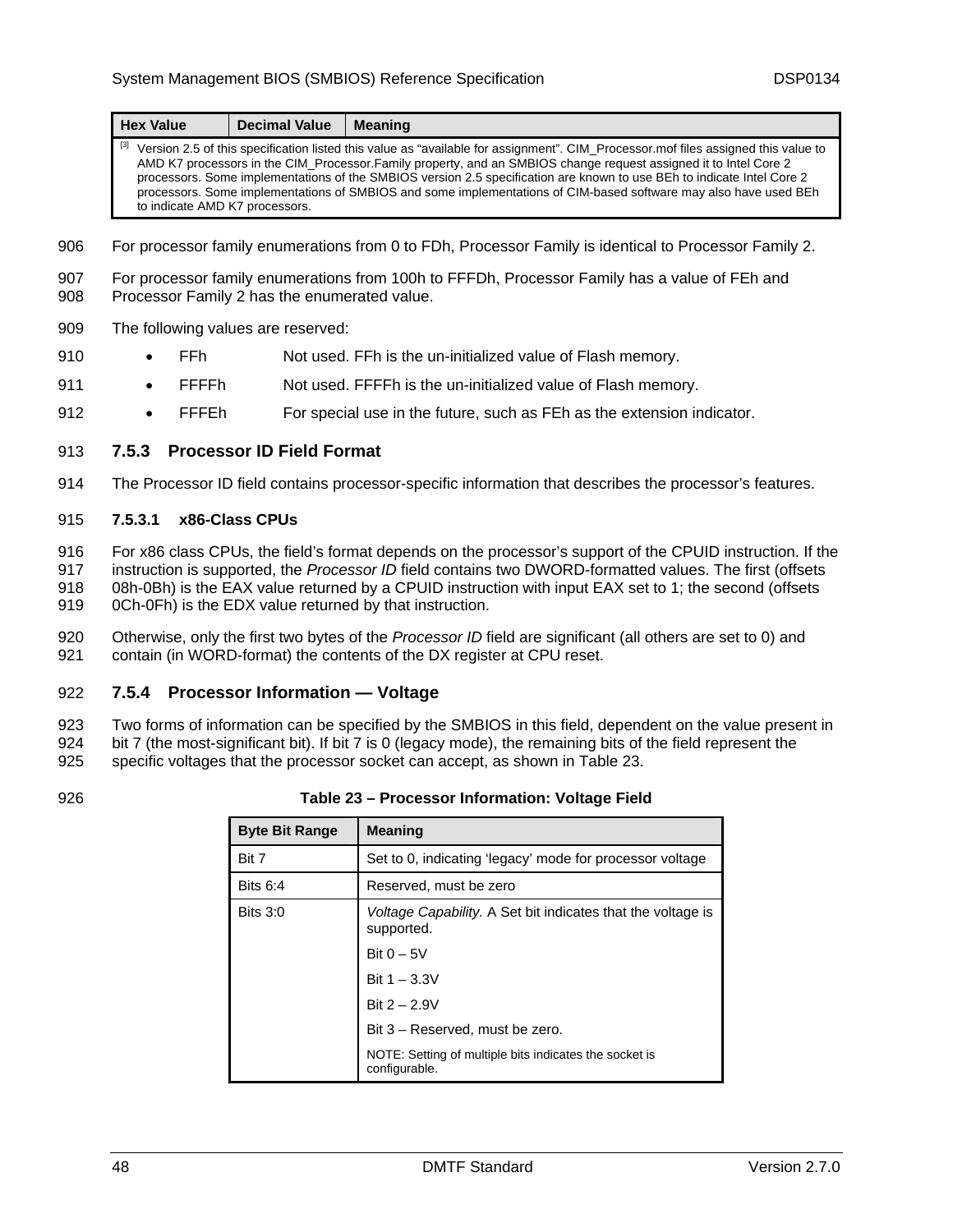- 927 If bit 7 is set to 1, the remaining seven bits of the field are set to contain the processor's current *voltage*
- 928 *times 10*.
- 929 EXAMPLE: The field value for a processor voltage of 1.8 volts would be:
- 930 92h = 80h +  $(1.8 * 10) = 80h + 18 = 80h + 12h$

#### <span id="page-48-0"></span>931 **7.5.5 Processor Information — Processor Upgrade**

- 932 [Table 24](#page-48-1) shows what the byte values mean for the Processor Information Processor Upgrade field.
- 933 NOTE: Refer to [6.3](#page-25-0) for the CIM properties associated with this enumerated value.
- 

#### <span id="page-48-1"></span>934 **Table 24 – Processor Information: Processor Upgrade Field**

| <b>Byte Value</b> | <b>Meaning</b>         |  |  |  |
|-------------------|------------------------|--|--|--|
| 01h               | Other                  |  |  |  |
| 02h               | Unknown                |  |  |  |
| 03h               | Daughter Board         |  |  |  |
| 04h               | <b>ZIF Socket</b>      |  |  |  |
| 05h               | Replaceable Piggy Back |  |  |  |
| 06h               | None                   |  |  |  |
| 07h               | <b>LIF Socket</b>      |  |  |  |
| 08h               | Slot 1                 |  |  |  |
| 09h               | Slot 2                 |  |  |  |
| 0Ah               | 370-pin socket         |  |  |  |
| 0Bh               | Slot A                 |  |  |  |
| 0Ch               | Slot M                 |  |  |  |
| 0Dh               | Socket 423             |  |  |  |
| 0Eh               | Socket A (Socket 462)  |  |  |  |
| 0Fh               | Socket 478             |  |  |  |
| 10h               | Socket 754             |  |  |  |
| 11h               | Socket 940             |  |  |  |
| 12h               | Socket 939             |  |  |  |
| 13h               | Socket mPGA604         |  |  |  |
| 14h               | Socket LGA771          |  |  |  |
| 15h               | Socket LGA775          |  |  |  |
| 16h               | Socket S1              |  |  |  |
| 17h               | Socket AM2             |  |  |  |
| 18h               | Socket F (1207)        |  |  |  |
| 19h               | Socket LGA1366         |  |  |  |
| 1Ah               | Socket G34             |  |  |  |
| 1Bh               | Socket AM3             |  |  |  |
| 1Ch               | Socket C32             |  |  |  |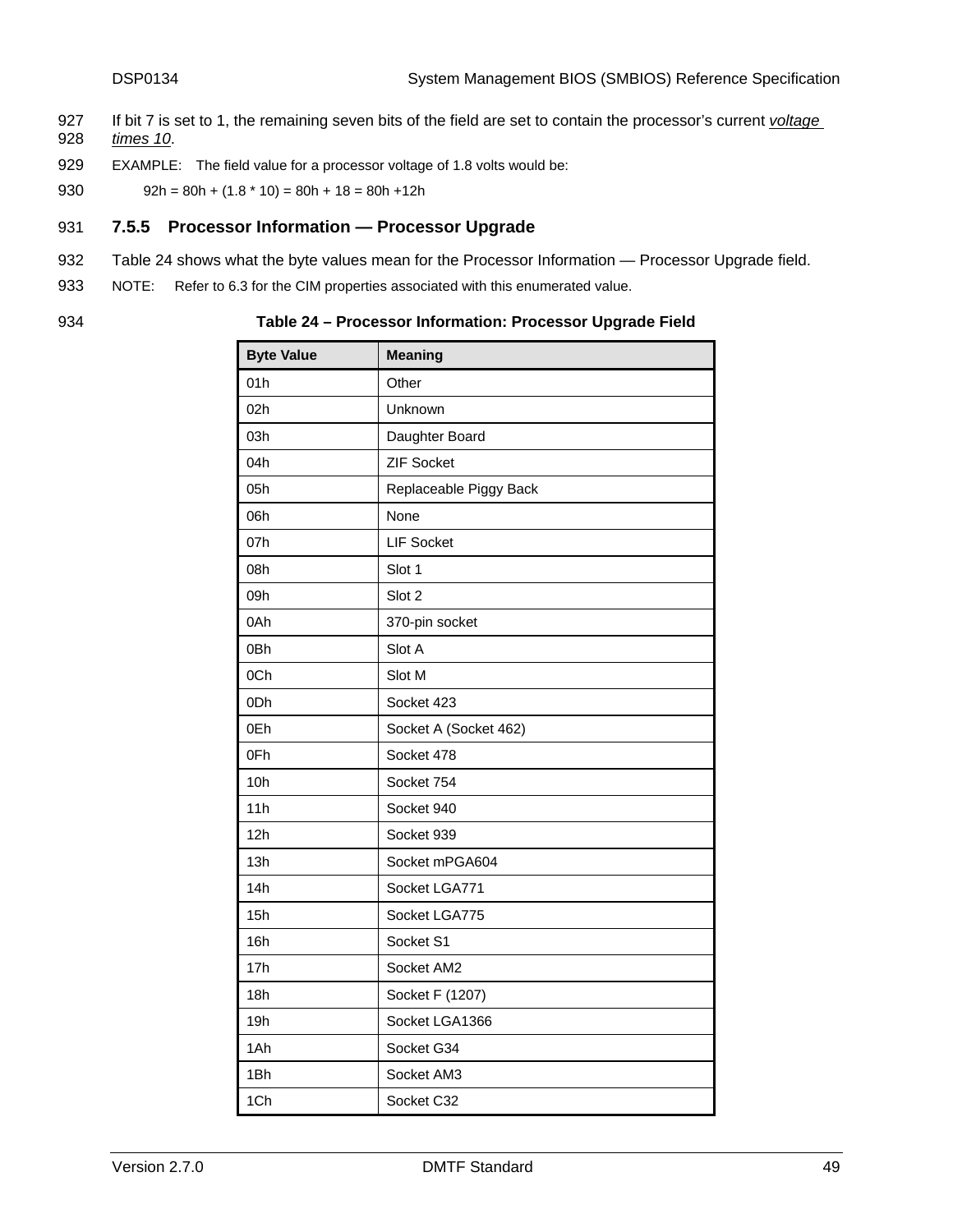| <b>Byte Value</b> | <b>Meaning</b> |  |  |
|-------------------|----------------|--|--|
| 1Dh               | Socket LGA1156 |  |  |
| 1Eh               | Socket LGA1567 |  |  |
| 1Fh               | Socket PGA988A |  |  |
| 20h               | Socket BGA1288 |  |  |

## <span id="page-49-0"></span>935 **7.5.6 Processor Information — Core Count**

936 *Core Count* is the number of cores detected by the BIOS for this processor socket. It does not necessarily 937 indicate the full capability of the processor. For example, platform hardware may have the capability to 938 limit the number of cores reported by the processor without BIOS intervention or knowledge. For a dual-939 core processor installed in a platform where the hardware is set to limit it to one core, the BIOS reports a 940 value of 1 in *Core Count*. For a dual-core processor with multi-core support disabled by BIOS, the BIOS 941 reports a value of 2 in *Core Count*.

## <span id="page-49-1"></span>942 **7.5.7 Processor Information — Core Enabled**

943 *Core Enabled* is the number of cores that are enabled by the BIOS and available for Operating System 944 use. For example, if the BIOS detects a dual-core processor, it would report a value of 2 if it leaves both 945 cores enabled, and it would report a value of 1 if it disables multi-core support.

## <span id="page-49-2"></span>946 **7.5.8 Processor Information — Thread Count**

947 *Thread Count* is the total number of threads detected by the BIOS for this processor socket. It is a 948 processor-wide count, not a thread-per-core count. It does not necessarily indicate the full capability of 949 the processor. For example, platform hardware may have the capability to limit the number of threads 950 reported by the processor without BIOS intervention or knowledge. For a dual-thread processor installed 951 in a platform where the hardware is set to limit it to one thread, the BIOS reports a value of 1 in *Thread*  952 *Count*. For a dual-thread processor with multi-threading disabled by BIOS, the BIOS reports a value of 2 953 in *Thread Count*. For a dual-core, dual-thread-per-core processor, the BIOS reports a value of 4 in 954 *Thread Count*.

## <span id="page-49-3"></span>955 **7.5.9 Processor Characteristics**

- 956 [Table 25](#page-50-0) describes the Processor Characteristics field.
- 957 *64-bit Capable* indicates the maximum data width capability of the processor. For example, this bit is set 958 for Intel Itanium, AMD Opteron, and Intel Xeon (with EM64T) processors; this bit is cleared for Intel Xeon 959 processors that do not have EM64T. This bit indicates the maximum capability of the processor and does 960 not indicate the current enabled state.
- 961 *Multi-Core* indicates the processor has more than one core. This bit does not indicate the number of 962 cores (*Core Count*) enabled by hardware or the number of cores (*Core Enabled*) enabled by BIOS.
- 963 *Hardware Thread* indicates that the processor supports multiple hardware threads per core. This bit does 964 not indicate the state or number of threads.
- 965 *Execute Protection* indicates that the processor supports marking specific memory regions as non-966 executable. For example, this is the NX (No eXecute) feature of AMD processors and the XD (eXecute 967 Disable) feature of Intel processors. This bit does not indicate the present state of this feature.
- 968 *Enhanced Virtualization* indicates that the processor is capable of executing enhanced virtualization 969 instructions. This bit does not indicate the present state of this feature.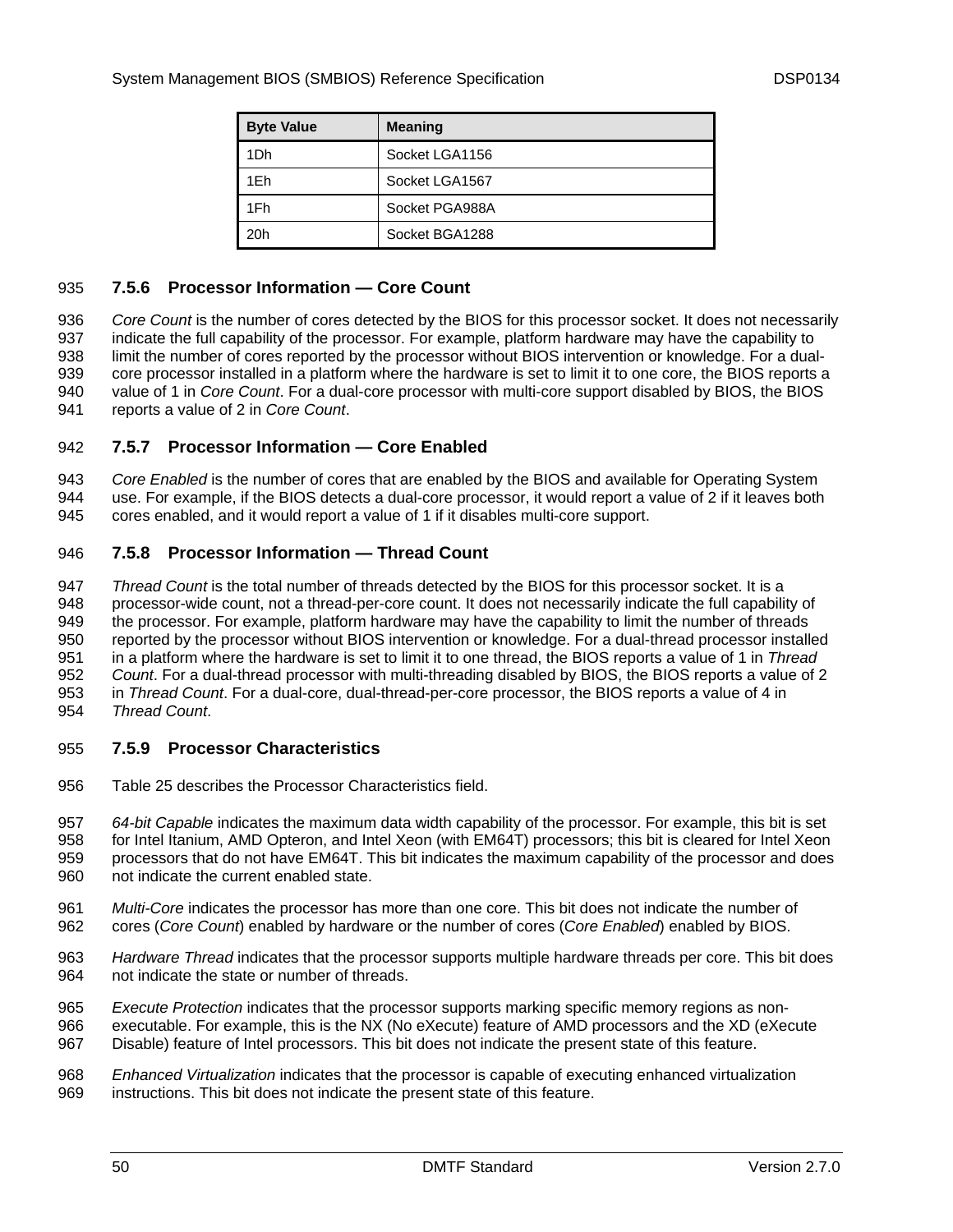- 970 *Power/Performance Control* indicates that the processor is capable of load-based power savings. This bit
- 971 does not indicate the present state of this feature.

<span id="page-50-0"></span>

| <b>WORD Bit Position</b> | <b>Meaning if Set</b>          |
|--------------------------|--------------------------------|
| Bit 0                    | Reserved                       |
| Bit 1                    | Unknown                        |
| Bit 2                    | 64-bit Capable                 |
| Bit 3                    | Multi-Core                     |
| Bit 4                    | Hardware Thread                |
| Bit 5                    | <b>Execute Protection</b>      |
| Bit 6                    | <b>Enhanced Virtualization</b> |
| Bit 7                    | Power/Performance Control      |
| <b>Bits 8:15</b>         | Reserved                       |

#### 972 **Table 25 – Processor Characteristics**

# <span id="page-50-2"></span>973 **7.6 Memory Controller Information (Type 5, Obsolete)**

974 The information in this structure defines the attributes of the system's memory controller(s) and the 975 supported attributes of any memory-modules present in the sockets controlled by this controller. See

976 [Table 26](#page-50-1) for the details of this structure.

977 NOTE: This structure, and its companion [Memory Module Information \(Type 6, Obsolete\),](#page-52-0) are **obsolete** starting with 978 version 2.1 of this specification; the Physical Memory Array (Type 16) and Memory Device (Type 17)

978 version 2.1 of this specification; the [Physical Memory Array \(Type 16\)](#page-81-0) and [Memory Device \(Type 17\)](#page-83-0) structures<br>979 should be used instead. BIOS providers might choose to implement both memory description types to allow 979 should be used instead. BIOS providers might choose to implement both memory description types to allow existing<br>980 DMI browsers to properly display the system's memory attributes.

DMI browsers to properly display the system's memory attributes.

<span id="page-50-1"></span>

#### 981 **Table 26 – Memory Controller Information (Type 5, Obsolete) Structure**

| <b>Offset</b>   | Spec.<br><b>Version</b> | <b>Name</b>                       | Length      | Value            | <b>Description</b>                                                                                                                                                                                                                                                                |
|-----------------|-------------------------|-----------------------------------|-------------|------------------|-----------------------------------------------------------------------------------------------------------------------------------------------------------------------------------------------------------------------------------------------------------------------------------|
| 00h             | $2.0+$                  | Type                              | <b>BYTE</b> | 5                | Memory Controller Indicator                                                                                                                                                                                                                                                       |
| 01h             | $2.0+$                  | Length                            | <b>BYTE</b> | Varies           | Computed by the BIOS as either $15 + (2 * x)$ for<br>version 2.0 implementations or $16 + (2 * x)$ for<br>version 2.1 and later implementations, where x<br>is the value present in offset 0Eh.                                                                                   |
| 02 <sub>h</sub> | $2.0+$                  | Handle                            | <b>WORD</b> | Varies           |                                                                                                                                                                                                                                                                                   |
| 04h             | $2.0+$                  | <b>Error Detecting</b><br>Method  | <b>BYTE</b> | <b>ENUM</b>      | See 7.6.1.                                                                                                                                                                                                                                                                        |
| 05h             | $2.0+$                  | Error<br>Correcting<br>Capability | <b>BYTE</b> | <b>Bit Field</b> | See 7.6.2.                                                                                                                                                                                                                                                                        |
| 06h             | $2.0+$                  | Supported<br>Interleave           | <b>BYTE</b> | <b>ENUM</b>      | See 7.6.3.                                                                                                                                                                                                                                                                        |
| 07h             | $2.0+$                  | Current<br>Interleave             | <b>BYTE</b> | <b>ENUM</b>      | See 7.6.3.                                                                                                                                                                                                                                                                        |
| 08h             | $2.0+$                  | Maximum<br>Memory<br>Module Size  | <b>BYTE</b> | Varies (n)       | The size of the largest memory module<br>supported (per slot), specified as n, where 2**n<br>is the maximum size in MB. The maximum<br>amount of memory supported by this controller<br>is that value times the number of slots, as<br>specified in offset 0Eh of this structure. |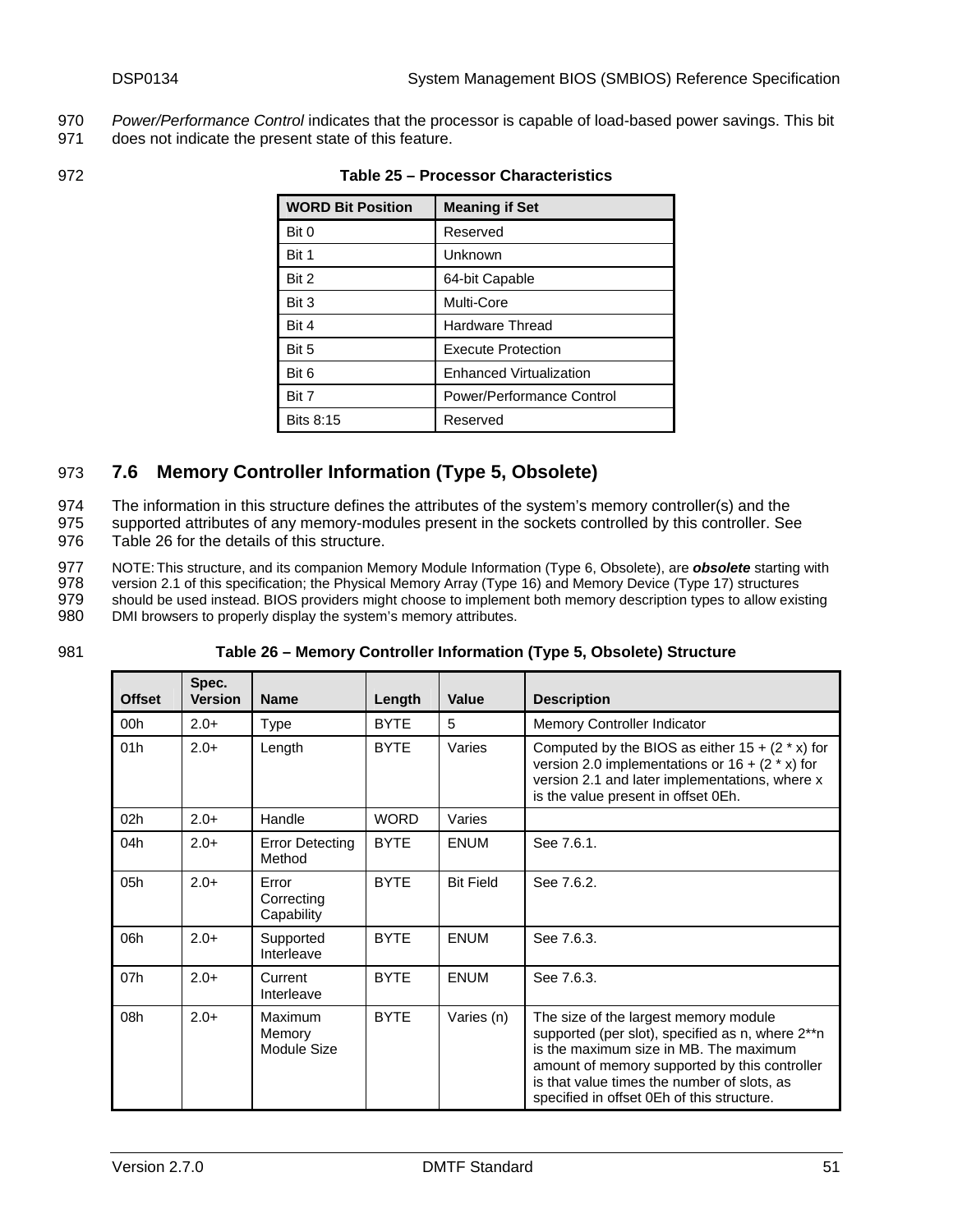| <b>Offset</b>                    | Spec.<br><b>Version</b> | <b>Name</b>                                           | Length            | Value            | <b>Description</b>                                                                                                                                                                                                                                                                               |
|----------------------------------|-------------------------|-------------------------------------------------------|-------------------|------------------|--------------------------------------------------------------------------------------------------------------------------------------------------------------------------------------------------------------------------------------------------------------------------------------------------|
| 09h                              | $2.0+$                  | Supported<br>Speeds                                   | <b>WORD</b>       | <b>Bit Field</b> | See 7.6.4 for bit-wise descriptions.                                                                                                                                                                                                                                                             |
| 0Bh                              | $2.0+$                  | Supported<br><b>Memory Types</b>                      | <b>WORD</b>       | <b>Bit Field</b> | See 7.7.1 for bit-wise descriptions.                                                                                                                                                                                                                                                             |
| 0 <sub>Dh</sub>                  | $2.0+$                  | Memory<br>Module<br>Voltage                           | <b>BYTE</b>       | <b>Bit Field</b> | This field describes the required voltages for<br>each of the memory module sockets controlled<br>by this controller:<br>Bits $7:3$<br>Reserved, must be zero<br>Bit 2<br>2.9V<br>3.3V<br>Bit 1<br>5V<br>Bit 0<br>NOTE: Setting of multiple bits indicates that the<br>sockets are configurable. |
| 0Eh                              | $2.0+$                  | Number of<br>Associated<br><b>Memory Slots</b><br>(x) | <b>BYTE</b>       | Varies           | Defines how many of the Memory Module<br>Information blocks are controlled by this<br>controller                                                                                                                                                                                                 |
| 0Fh to<br>$OFh +$<br>$(2*x) - 1$ | $2.0+$                  | Memory<br>Module<br>Configuration<br>Handles          | x<br><b>WORDs</b> | Varies           | A list of memory information structure handles<br>controlled by this controller. Value in offset 0Eh<br>(x) defines the count.                                                                                                                                                                   |
| $0Fh +$<br>$(2^*x)$              | $2.1+$                  | <b>Enabled Error</b><br>Correcting<br>Capabilities    | <b>BYTE</b>       | <b>Bit Field</b> | Identifies the error-correcting capabilities that<br>were enabled when the structure was built. See<br>7.6.2 for bit-wise definitions.                                                                                                                                                           |

## <span id="page-51-0"></span>982 **7.6.1 Memory Controller Error Detecting Method**

983 [Table 27](#page-51-2) shows the byte values for the Memory Controller Error Detecting Method field.

## <span id="page-51-2"></span>984 **Table 27 – Memory Controller Error Detecting Method Field**

| <b>Byte Value</b> | <b>Meaning</b> |
|-------------------|----------------|
| 01h               | Other          |
| 02h               | Unknown        |
| 03h               | None           |
| 04h               | 8-bit Parity   |
| 05h               | 32-bit ECC     |
| 06h               | 64-bit ECC     |
| 07h               | 128-bit ECC    |
| 08h               | <b>CRC</b>     |

# <span id="page-51-1"></span>985 **7.6.2 Memory Controller Error Correcting Capability**

986 [Table 28](#page-51-3) shows the values for the Memory Controller Error Correcting Capability field.

<span id="page-51-3"></span>

## 987 **Table 28 – Memory Controller Error Correcting Capability Field**

| <b>Byte Bit Position</b> | <b>Meaning</b> |
|--------------------------|----------------|
| Bit 0                    | Other          |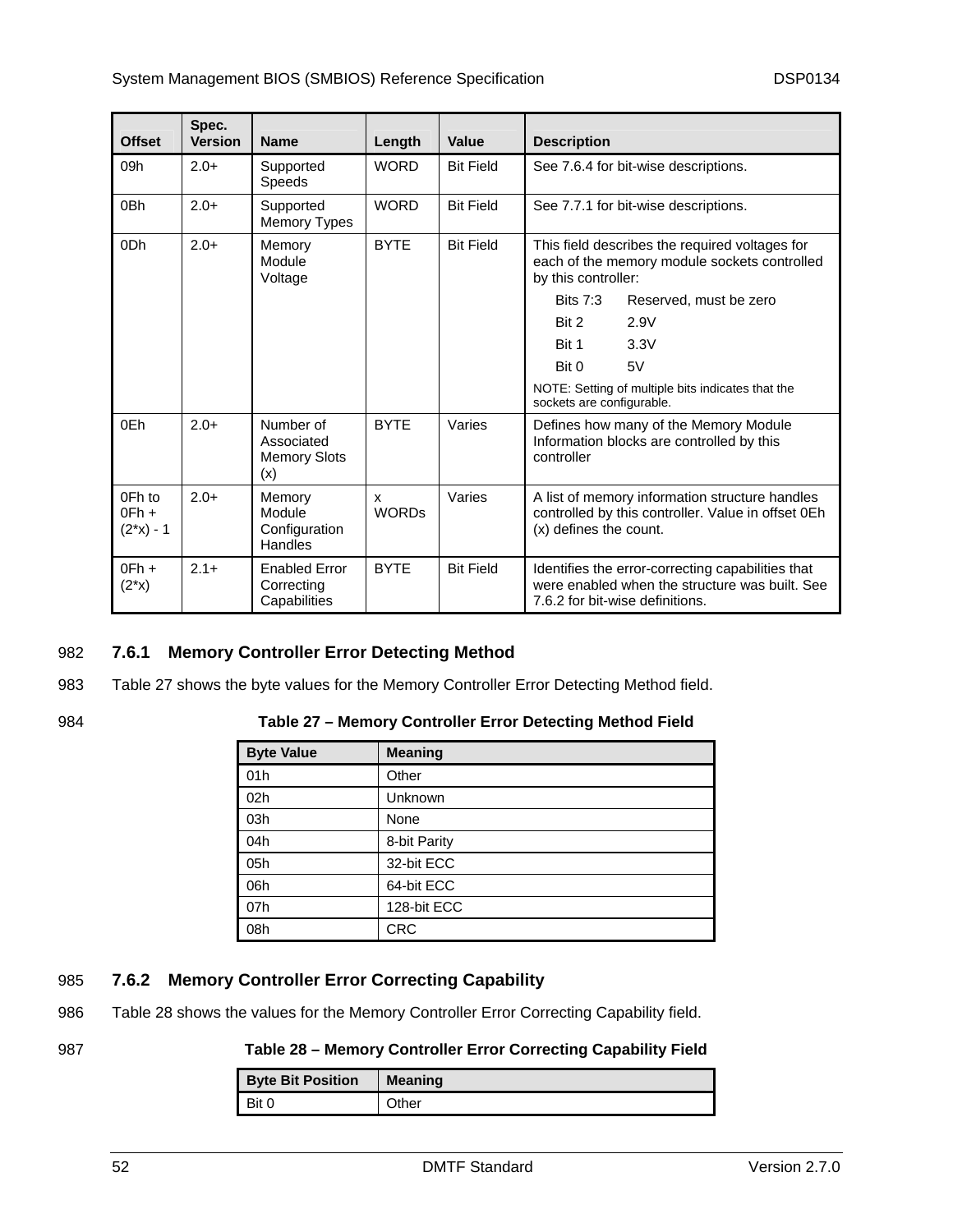| Bit 1 | Unknown                     |
|-------|-----------------------------|
| Bit 2 | None                        |
| Bit 3 | Single-Bit Error Correcting |
| Bit 4 | Double-Bit Error Correcting |
| Bit 5 | <b>Error Scrubbing</b>      |

#### <span id="page-52-1"></span>988 **7.6.3 Memory Controller Information — Interleave Support**

989 [Table 29](#page-52-3) shows the byte values for the Memory Controller Information — Interleave Support field.

<span id="page-52-3"></span>

#### 990 **Table 29 – Memory Controller Information: Interleave Support Field**

| <b>Byte Value</b> | <b>Meaning</b>         |
|-------------------|------------------------|
| 01h               | Other                  |
| 02h               | Unknown                |
| 03h               | One-Way Interleave     |
| 04h               | Two-Way Interleave     |
| 05h               | Four-Way Interleave    |
| 06h               | Eight-Way Interleave   |
| 07h               | Sixteen-Way Interleave |

## <span id="page-52-2"></span>991 **7.6.4 Memory Controller Information — Memory Speeds**

992 The bit-field shown in [Table 30](#page-52-4) describes the speed of the memory modules supported by the system.

<span id="page-52-4"></span>

993 **Table 30 – Memory Controller Information: Memory Speeds Bit Field** 

| <b>Word Bit Position</b> | <b>Meaning</b>         |
|--------------------------|------------------------|
| Bit 0                    | Other                  |
| Bit 1                    | Unknown                |
| Bit 2                    | 70 <sub>ns</sub>       |
| Bit 3                    | 60 <sub>ns</sub>       |
| Bit 4                    | 50 <sub>ns</sub>       |
| <b>Bits 5:15</b>         | Reserved, must be zero |

# <span id="page-52-0"></span>994 **7.7 Memory Module Information (Type 6, Obsolete)**

995 One *Memory Module Information* structure is included for each memory-module socket in the system. As 996 shown in [Table 31](#page-53-1), the structure describes the speed, type, size, and error status of each system memory 997 module. The supported attributes of each module are described by the "owning" *Memory Controller*  998 *Information* structure.

999 NOTE: This structure and its companion [Memory Controller Information \(Type 5, Obsolete\)](#page-50-2) are **obsolete** starting<br>1000 with version 2.1 of this specification; the Physical Memory Array (Type 16) and Memory Device (Type 1 1000 with version 2.1 of this specification; the [Physical Memory Array \(Type 16\)](#page-81-0) and [Memory Device \(Type 17\)](#page-83-0) structures<br>1001 should be used instead. BIOS providers might choose to implement both memory description types to 1001 should be used instead. BIOS providers might choose to implement both memory description types to allow existing 1002 DMI browsers to properly display the system's memory attributes. DMI browsers to properly display the system's memory attributes.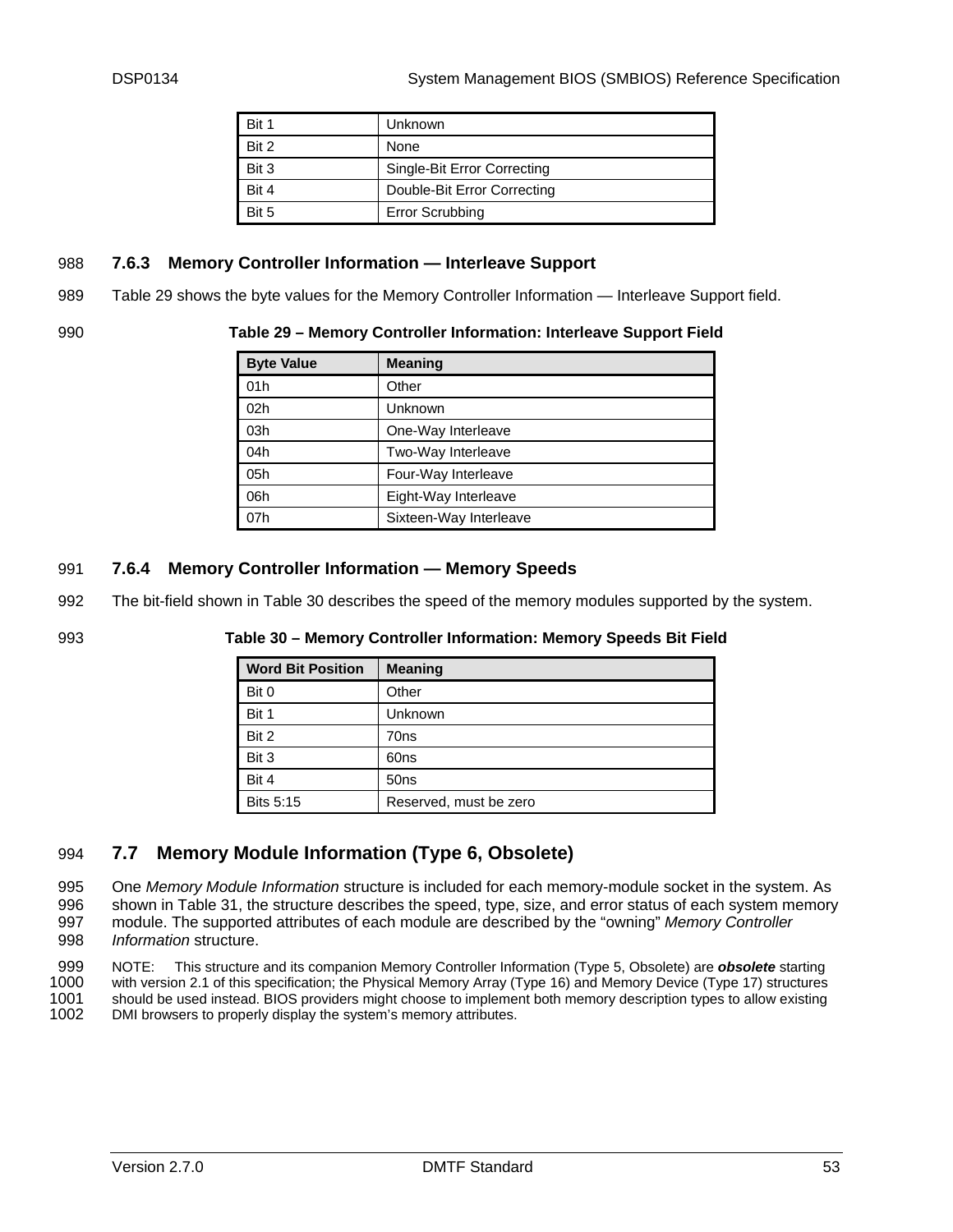<span id="page-53-1"></span>

1003 **Table 31 – Memory Module Information (Type 6, Obsolete) Structure** 

| <b>Offset</b> | <b>Name</b>                   | Length      | Value            | <b>Description</b>                                                                                                                                                                              |
|---------------|-------------------------------|-------------|------------------|-------------------------------------------------------------------------------------------------------------------------------------------------------------------------------------------------|
| 00h           | <b>Type</b>                   | <b>BYTE</b> | 6                | Memory Module Configuration Indicator                                                                                                                                                           |
| 01h           | Length                        | <b>BYTE</b> | 0Ch              |                                                                                                                                                                                                 |
| 02h           | Handle                        | <b>WORD</b> | Varies           |                                                                                                                                                                                                 |
| 04h           | Socket Designation            | <b>BYTE</b> | <b>STRING</b>    | String Number for Reference Designation                                                                                                                                                         |
|               |                               |             |                  | EXAMPLE: 'J202',0                                                                                                                                                                               |
| 05h           | <b>Bank Connections</b>       | <b>BYTE</b> | Varies           | Each nibble indicates a bank (RAS#) connection; 0xF<br>means no connection.                                                                                                                     |
|               |                               |             |                  | EXAMPLE: If banks 1 & 3 (RAS# 1 & 3) were connected to a<br>SIMM socket the byte for that socket would be 13h. If only bank 2<br>(RAS 2) were connected, the byte for that socket would be 2Fh. |
| 06h           | <b>Current Speed</b>          | <b>BYTE</b> | Varies           | The speed of the memory module, in ns (for example, 70d<br>for a 70ns module). If the speed is unknown, the field is<br>set to 0.                                                               |
| 07h           | <b>Current Memory</b><br>Type | <b>WORD</b> | <b>Bit Field</b> | See 7.7.1.                                                                                                                                                                                      |
| 09h           | <b>Installed Size</b>         | <b>BYTE</b> | Varies           | See 7.7.2.                                                                                                                                                                                      |
| 0Ah           | <b>Enabled Size</b>           | <b>BYTE</b> | Varies           | See 7.7.2.                                                                                                                                                                                      |
| 0Bh           | <b>Error Status</b>           | <b>BYTE</b> | Varies           | Bits $7:3$<br>Reserved, set to 0s                                                                                                                                                               |
|               |                               |             |                  | Bit 2<br>If set, the Error Status information should be<br>obtained from the event log; bits 1 and 0 are<br>reserved.                                                                           |
|               |                               |             |                  | Bit 1<br>Correctable errors received for the module, if<br>set. This bit is reset only during a system reset.                                                                                   |
|               |                               |             |                  | Bit 0<br>Uncorrectable errors received for the module, if<br>set. All or a portion of the module has been<br>disabled. This bit is only reset on power-on.                                      |

# <span id="page-53-0"></span>1004 **7.7.1 Memory Module Information — Memory Types**

1005 The bit-field shown in [Table 32](#page-53-2) describes the physical characteristics of the memory modules that are 1006 supported by (and currently installed in) the system.

## <span id="page-53-2"></span>1007 **Table 32 – Memory Module Information: Memory Types**

| <b>Word Bit Position</b> | <b>Meaning</b> |
|--------------------------|----------------|
| Bit 0                    | Other          |
| Bit 1                    | Unknown        |
| Bit 2                    | Standard       |
| Bit 3                    | Fast Page Mode |
| Bit 4                    | <b>EDO</b>     |
| Bit 5                    | Parity         |
| Bit 6                    | <b>ECC</b>     |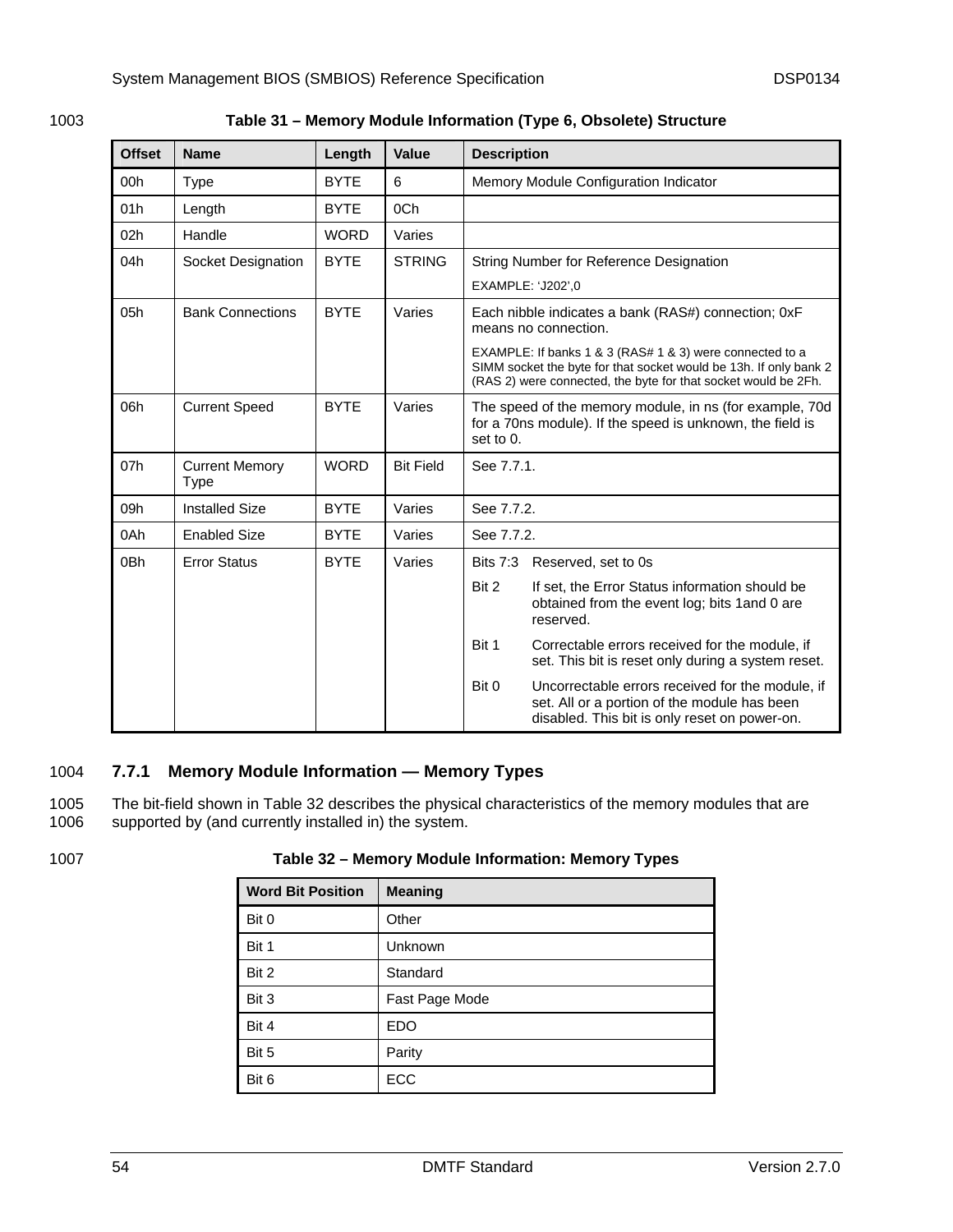| Bit 7         | <b>SIMM</b>            |
|---------------|------------------------|
| Bit 8         | <b>DIMM</b>            |
| Bit 9         | <b>Burst EDO</b>       |
| <b>Bit 10</b> | <b>SDRAM</b>           |
| Bits 11:15    | Reserved, must be zero |

## <span id="page-54-0"></span>1008 **7.7.2 Memory Module Information — Memory Size**

1009 The Size fields of the Memory Module Configuration Information structure define the amount of memory 1010 currently installed (and enabled) in a memory-module connector. [Table 33](#page-54-1) shows the meaning of the 1011 bytes and bits in the Memory Size field.

1012 The *Installed Size* fields identify the size of the memory module that is installed in the socket, as

1013 determined by reading and correlating the module's presence-detect information. If the system does not

1014 support presence-detect mechanisms, the *Installed Size* field is set to 7Dh to indicate that the installed

1015 size is not determinable. The *Enabled Size* field identifies the amount of memory currently enabled for the

1016 system's use from the module. If a module is known to be installed in a connector, but all memory in the 1017 module has been disabled due to error, the *Enabled Size* field is set to 7Eh.

#### <span id="page-54-1"></span>1018 **Table 33 – Memory Module Information: Memory Size Field**

| <b>Byte Bit Range</b> | <b>Meaning</b>                                                                               |
|-----------------------|----------------------------------------------------------------------------------------------|
| <b>Bits 0:6</b>       | Size (n), where 2 <sup>**</sup> n is the size in MB, with the following special-case values: |
|                       | 7Dh Not determinable (Installed Size only)                                                   |
|                       | 7Eh Module is installed, but no memory has been enabled                                      |
|                       | 7Fh Not installed                                                                            |
| Bit 7                 | Defines whether the memory module has a single- (0) or double-bank (1) connection.           |

## 1019 **7.7.3 Memory Subsystem Example**

1020 A system utilizes a memory controller that supports up to 4-32 MB 5 V 70 ns parity SIMMs. The memory

1021 module sockets are used in pairs A1/A2 and B1/B2 to provide a 64-bit data path to the CPU. No

1022 mechanism is provided by the system to read the SIMM IDs. RAS-0 and -1 are connected to the front-

1023 and back-size banks of the SIMMs in the A1/A2 sockets and RAS-2 and -3 are similarly connected to the

1024 B1/B2 sockets. The current installation is an 8 MB SIMM in sockets A1 and A2, 16 MB total.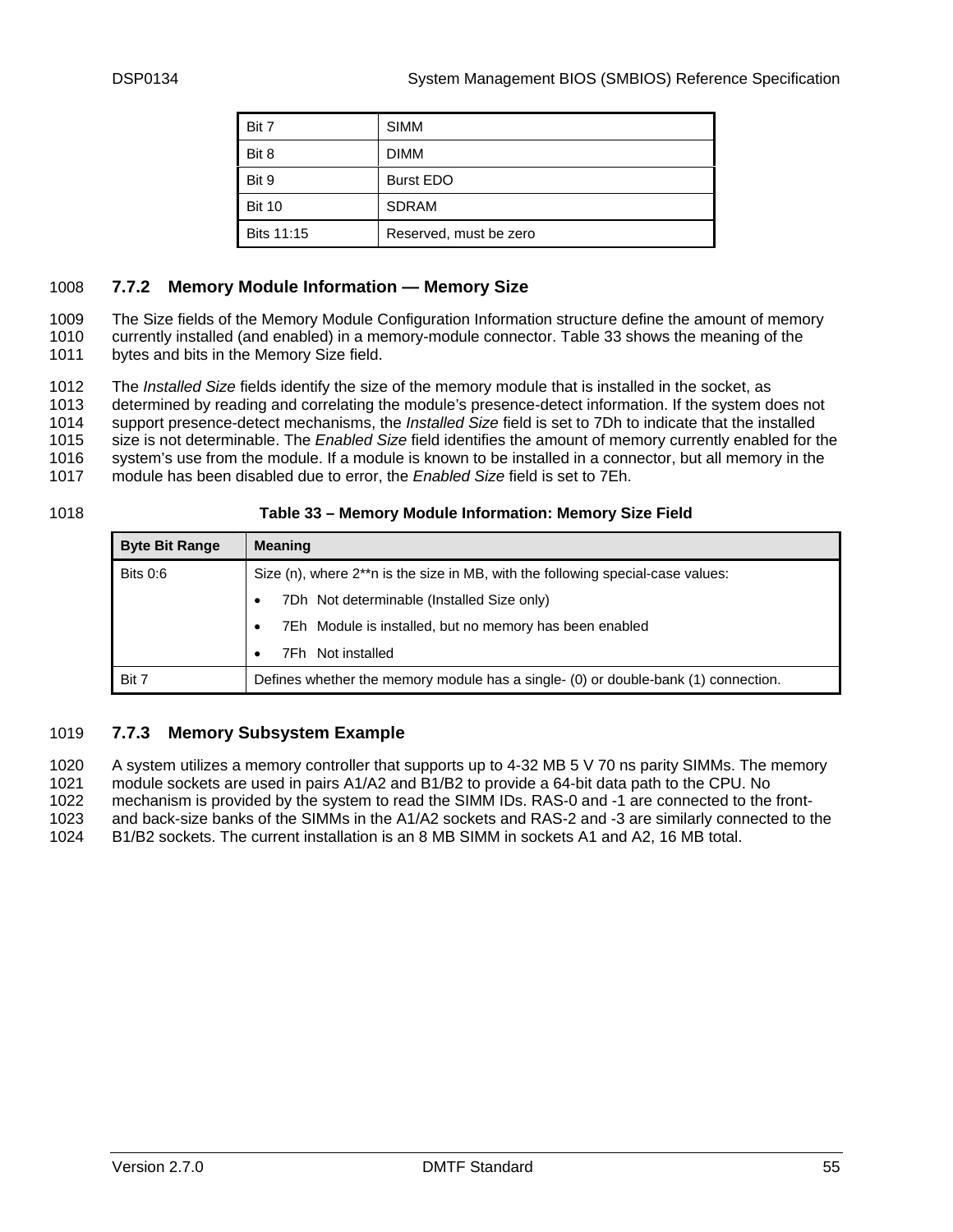| db 5    |                | ; Memory Controller Information                                             |
|---------|----------------|-----------------------------------------------------------------------------|
| db      | - 23           | ; Length = $15 + 2*4$                                                       |
| dw      | 14             | ; Memory Controller Handle                                                  |
| db      | $\overline{4}$ | ; 8-bit parity error detection                                              |
| db      |                | 00000100b ; No error correction provided                                    |
|         | db 03h         | ; 1-way interleave supported                                                |
| db      | 03h            | ; 1-way interleave currently used                                           |
| db 5    |                | ; Maximum memory-module size supported is 32 jjjjMB (2**5)                  |
|         |                | dw 00000100b ; Only 70ns SIMMs supported                                    |
|         | dw 00A4h       | ; Standard, parity SIMMs supported                                          |
|         |                | db 00000001b; 5V provided to each socket                                    |
| db      | $\overline{4}$ | ; 4 memory-module sockets supported                                         |
| dw 15   |                | ; 1st Memory Module Handle                                                  |
| dw 16   |                |                                                                             |
| $dw$ 17 |                |                                                                             |
| dw 18   |                | ; 4th                                                                       |
|         | dw 0000h       | ; End-of-structure termination                                              |
| db 6    |                | ; Memory Module Information                                                 |
|         | db 0Ch         |                                                                             |
| dw      | 15             | ; Handle                                                                    |
| db      | -1             | ; Reference Designation string #1                                           |
|         | db 01h         | ; Socket connected to RAS-0 and RAS-1                                       |
| db      |                | 00000010b; Current speed is Unknown, since can't read SIMM IDs              |
|         |                | db 00000100b; Upgrade speed is 70ns, since that's all that's<br>; supported |
|         | dw 00A4h       | ; Current SIMM must be standard parity                                      |
|         | db 7Dh         | ; Installed size indeterminable (no SIMM IDs)                               |
|         | db 83h         | ; Enabled size is double-bank 8MB (2**3)                                    |
| db 0    |                | ; No errors                                                                 |
| db      | "A1",0         | ; String#1: Reference Designator                                            |
| db 0    |                | ; End-of-strings                                                            |
| db 6    |                | ; Memory Module Information                                                 |
|         | db 0Ch         |                                                                             |
| dw 16   |                | ; Handle                                                                    |
| db 1    |                | ; Reference Designation string #1                                           |
|         | db 01h         | ; Socket connected to RAS-0 and RAS-1                                       |
| db 0    |                | ; Current speed is Unknown, since can't read SIMM IDs                       |
|         | dw 00A4h       | ; Current SIMM must be standard parity                                      |
|         | db 7Dh         | ; Installed size indeterminable (no SIMM IDs)                               |
|         | db 83h         | ; Enabled size is double-bank 8MB (2**3)                                    |
|         |                | ; No errors                                                                 |
| db 0    |                |                                                                             |
|         | db "A2", 0     | ; String#1: Reference Designator                                            |
| db 0    |                | ; End-of-strings                                                            |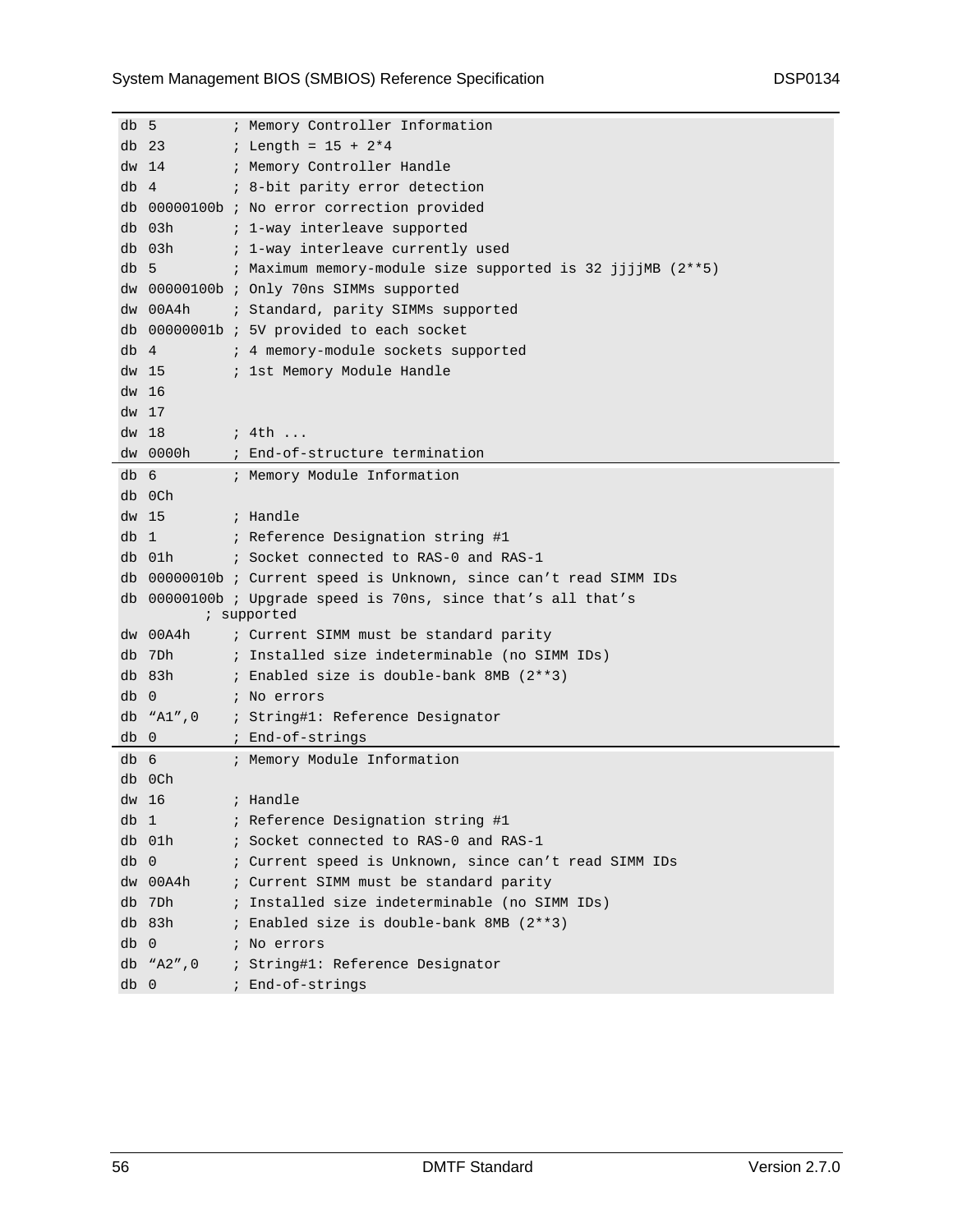| db 6  |                | ; Memory Module Information                           |
|-------|----------------|-------------------------------------------------------|
|       | db 0Ch         |                                                       |
| dw 17 |                | ; Handle                                              |
| db 1  |                | ; Reference Designation string #1                     |
|       | db 23h         | ; Socket connected to RAS-2 and RAS-3                 |
| db 0  |                | ; Current speed is Unknown, since can't read SIMM IDs |
|       | dw 0001h       | ; Nothing appears to be installed (Other)             |
|       | db 7Dh         | ; Installed size indeterminable (no SIMM IDs)         |
|       | db 7Fh         | ; Enabled size is 0 (nothing installed)               |
| db 0  |                | ; No errors                                           |
|       | db "B1", 0     | ; String#1: Reference Designator                      |
| db 0  |                | ; End-of-strings                                      |
|       |                |                                                       |
| db 6  |                | ; Memory Module Information                           |
|       | db 0Ch         |                                                       |
| dw 18 |                | ; Handle                                              |
| db 1  |                | ; Reference Designation string #1                     |
|       | db 23h         | ; Socket connected to RAS-2 and RAS-3                 |
| db    | $\overline{0}$ | ; Current speed is Unknown, since can't read SIMM IDs |
|       | dw 0001h       | ; Nothing appears to be installed (Other)             |
| db    | 7Dh            | ; Installed size indeterminable (no SIMM IDs)         |
|       | db 7Fh         | ; Enabled size is 0 (nothing installed)               |
| db 0  |                | ; No errors                                           |
|       | db "B2", 0     | ; String#1: Reference Designator                      |

# 1025 **7.8 Cache Information (Type 7)**

1026 As shown in [Table 34,](#page-56-0) the information in this structure defines the attributes of CPU cache device in the 1027 system. One structure is specified for each such device, whether the device is internal to or external to 1028 the CPU module. Cache modules can be associated with a processor structure in one or two ways<br>1029 depending on the SMBIOS version; see 7.5 and 7.15 for more information. depending on the SMBIOS version; see [7.5](#page-38-1) and [7.15](#page-70-0) for more information.

# <span id="page-56-0"></span>1030 **Table 34 – Cache Information (Type 7) Structure**

| <b>Offset</b>   | Spec.<br><b>Version</b> | <b>Name</b>        | Length      | <b>Value</b>  | <b>Description</b>                                                                              |
|-----------------|-------------------------|--------------------|-------------|---------------|-------------------------------------------------------------------------------------------------|
| 00h             | $2.0+$                  | Type               | <b>BYTE</b> | 7             | Cache Information Indicator                                                                     |
| 01h             | $2.0+$                  | Length             | <b>BYTE</b> | Varies        | The value is 0Fh for version 2.0<br>implementations, or 13h for version 2.1<br>implementations. |
| 02 <sub>h</sub> | $2.0+$                  | Handle             | <b>WORD</b> | Varies        |                                                                                                 |
| 04h             | $2.0+$                  | Socket Designation | <b>BYTE</b> | <b>STRING</b> | String Number for Reference Designation<br>EXAMPLE: "CACHE1", 0                                 |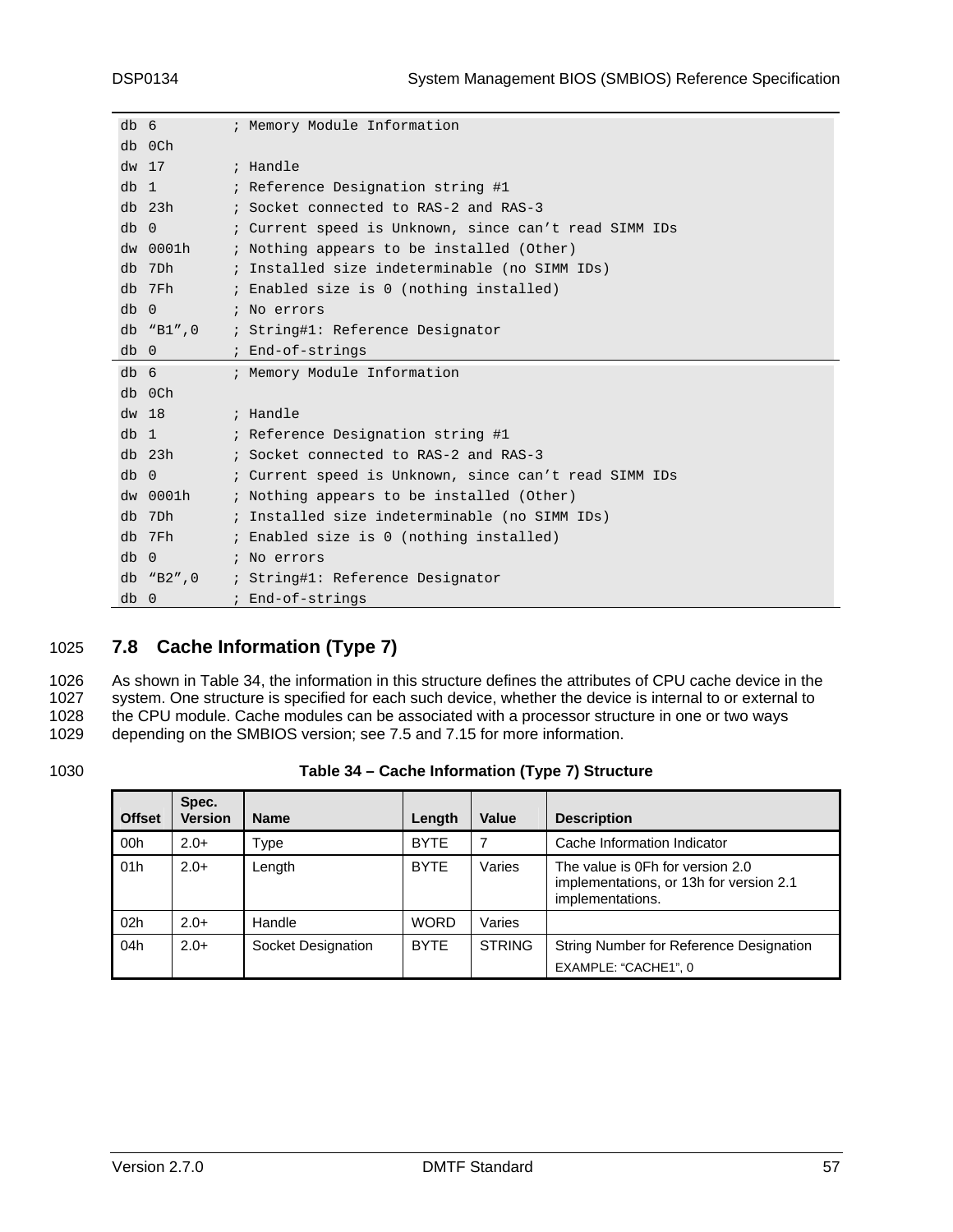| <b>Offset</b> | Spec.<br><b>Version</b> | <b>Name</b>                   | Length      | Value            | <b>Description</b> |                                                                                                                    |
|---------------|-------------------------|-------------------------------|-------------|------------------|--------------------|--------------------------------------------------------------------------------------------------------------------|
| 05h           | $2.0+$                  | Cache Configuration           | <b>WORD</b> | Varies           | <b>Bits 15:10</b>  | Reserved, must be zero                                                                                             |
|               |                         |                               |             |                  | <b>Bits 9:8</b>    | <b>Operational Mode</b>                                                                                            |
|               |                         |                               |             |                  |                    | 00b Write Through                                                                                                  |
|               |                         |                               |             |                  |                    | 01b Write Back                                                                                                     |
|               |                         |                               |             |                  |                    | 10b Varies with Memory<br>Address                                                                                  |
|               |                         |                               |             |                  |                    | 11b Unknown                                                                                                        |
|               |                         |                               |             |                  | Bit 7              | Enabled/Disabled (at boot time)                                                                                    |
|               |                         |                               |             |                  |                    | 1b Enabled                                                                                                         |
|               |                         |                               |             |                  |                    | 0b Disabled                                                                                                        |
|               |                         |                               |             |                  | <b>Bits 6:5</b>    | Location, relative to the CPU<br>module:                                                                           |
|               |                         |                               |             |                  |                    | 00b Internal                                                                                                       |
|               |                         |                               |             |                  |                    | 01b External                                                                                                       |
|               |                         |                               |             |                  |                    | 10b Reserved                                                                                                       |
|               |                         |                               |             |                  |                    | 11b Unknown                                                                                                        |
|               |                         |                               |             |                  | Bit 4              | Reserved, must be zero                                                                                             |
|               |                         |                               |             |                  | Bit 3              | Cache Socketed                                                                                                     |
|               |                         |                               |             |                  |                    | 1b Socketed                                                                                                        |
|               |                         |                               |             |                  |                    | 0b Not Socketed                                                                                                    |
|               |                         |                               |             |                  | <b>Bits 2:0</b>    | Cache Level - 1 through 8 (For<br>example, an L1 cache would<br>use value 000b and an L3<br>cache would use 010b.) |
| 07h           | $2.0+$                  | Maximum Cache Size            | <b>WORD</b> | Varies           |                    | Maximum size that can be installed                                                                                 |
|               |                         |                               |             |                  | <b>Bit 15</b>      | Granularity                                                                                                        |
|               |                         |                               |             |                  |                    | $0 - 1K$ granularity                                                                                               |
|               |                         |                               |             |                  |                    | 1 - 64K granularity                                                                                                |
|               |                         |                               |             |                  |                    | Bits 14:0 Max size in given granularity                                                                            |
|               |                         |                               |             |                  | See 7.8.1.         |                                                                                                                    |
| 09h           | $2.0+$                  | <b>Installed Size</b>         | <b>WORD</b> | Varies           |                    | Same format as Max Cache Size field: set to<br>0 if no cache is installed.                                         |
|               |                         |                               |             |                  | See 7.8.1.         |                                                                                                                    |
| 0Bh           | $2.0+$                  | Supported SRAM<br><b>Type</b> | <b>WORD</b> | <b>Bit Field</b> | See 7.8.1.         |                                                                                                                    |
| 0Dh           | $2.0+$                  | <b>Current SRAM Type</b>      | <b>WORD</b> | <b>Bit Field</b> | See 7.8.1.         |                                                                                                                    |
| 0Fh           | $2.1 +$                 | Cache Speed                   | <b>BYTE</b> | Varies           |                    | The cache module speed, in nanoseconds.<br>The value is 0 if the speed is unknown.                                 |
| 10h           | $2.1 +$                 | <b>Error Correction Type</b>  | <b>BYTE</b> | <b>ENUM</b>      |                    | The error-correction scheme supported by<br>this cache component; see 7.8.3.                                       |
| 11h           | $2.1+$                  | System Cache Type             | <b>BYTE</b> | <b>ENUM</b>      |                    | The logical type of cache; see 7.8.4.                                                                              |
| 12h           | $2.1 +$                 | Associativity                 | <b>BYTE</b> | <b>ENUM</b>      |                    | The associativity of the cache; see 7.8.5.                                                                         |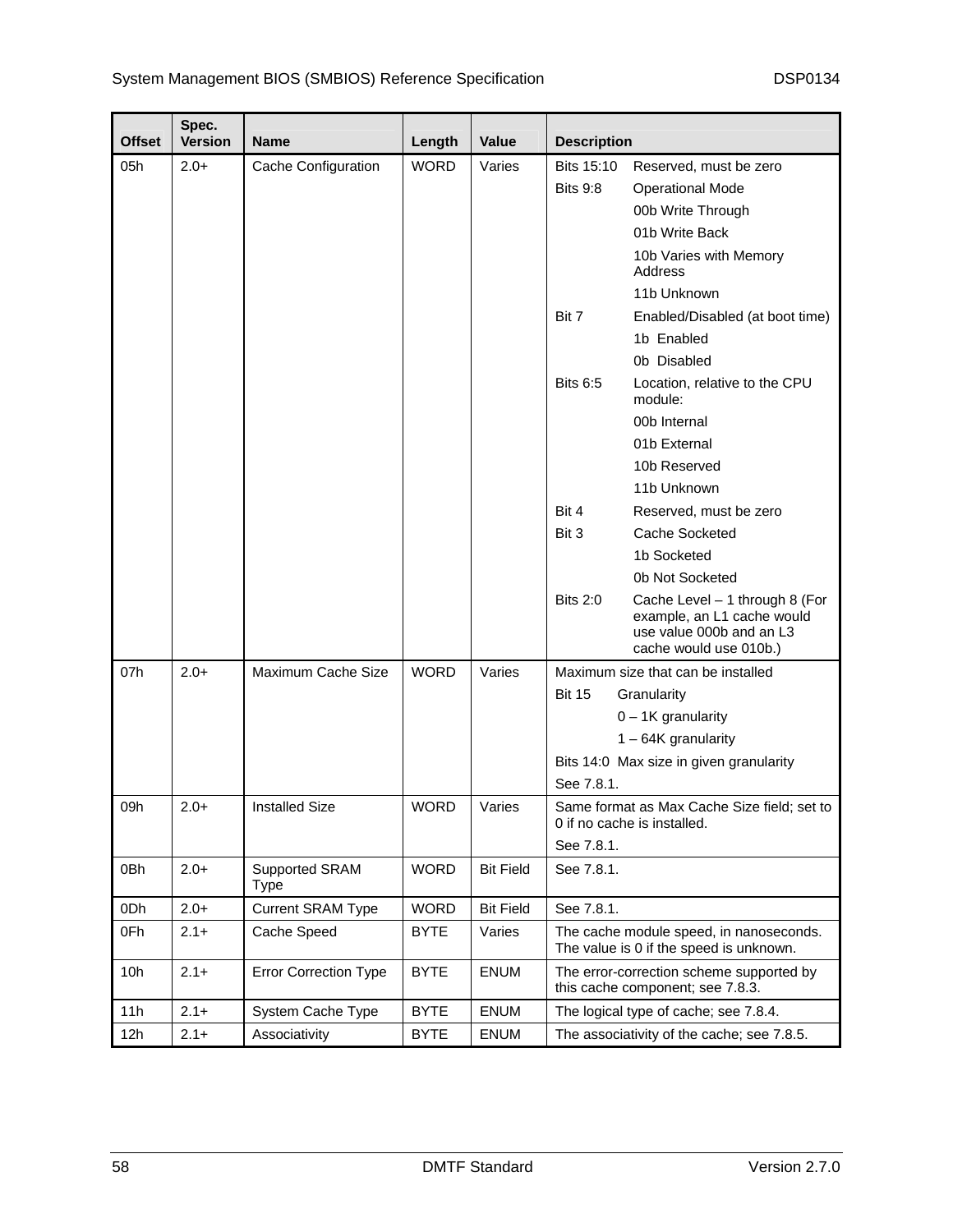#### <span id="page-58-0"></span>1031 **7.8.1 Cache Information — Maximum Cache Size and Installed Size**

1032 For multi-core processors, the cache size for the different levels of the cache (L1, L2, L3) is the total 1033 amount of cache per level per processor socket. The cache size is independent of the core count. For 1034 example, the cache size is 2 MB for both a dual core processor with a 2 MB L3 cache shared between<br>1035 the cores and a dual core processor with 1 MB L3 cache (non-shared) per core. the cores and a dual core processor with 1 MB L3 cache (non-shared) per core.

#### 1036 **7.8.2 Cache Information — SRAM Type**

1037 [Table 35](#page-58-3) shows the values for the Cache Information — SRAM Type field.

#### <span id="page-58-3"></span>1038 **Table 35 – Cache Information: SRAM Type Field**

| <b>Word Bit Position</b> | <b>Meaning</b>         |
|--------------------------|------------------------|
| Bit 0                    | Other                  |
| Bit 1                    | Unknown                |
| Bit 2                    | Non-Burst              |
| Bit 3                    | <b>Burst</b>           |
| Bit 4                    | <b>Pipeline Burst</b>  |
| Bit 5                    | Synchronous            |
| Bit 6                    | Asynchronous           |
| <b>Bits 7:15</b>         | Reserved, must be zero |

#### <span id="page-58-1"></span>1039 **7.8.3 Cache Information — Error Correction Type**

- 1040 [Table 36](#page-58-4) shows the values for the Cache Information Error Correction Type field.
- 

#### <span id="page-58-4"></span>1041 **Table 36 – Cache Information: Error Correction Type Field**

| <b>Byte Value</b> | <b>Meaning</b> |
|-------------------|----------------|
| 01h               | Other          |
| 02h               | Unknown        |
| 03h               | None           |
| 04h               | Parity         |
| 05h               | Single-bit ECC |
| 06h               | Multi-bit ECC  |

## <span id="page-58-2"></span>1042 **7.8.4 Cache Information — System Cache Type**

- 1043 [Table 37](#page-58-5) shows the values for the Cache Information System Cache Type field.
- 1044 NOTE: Refer to [6.3](#page-25-0) for the CIM properties associated with this enumerated value.

#### <span id="page-58-5"></span>1045 **Table 37 – Cache Information: System Cache Type Field**

| <b>Byte Value</b> | <b>Meaning</b> |
|-------------------|----------------|
| 01h               | Other          |
| 02h               | Unknown        |
| 03h               | Instruction    |
| 04h               | Data           |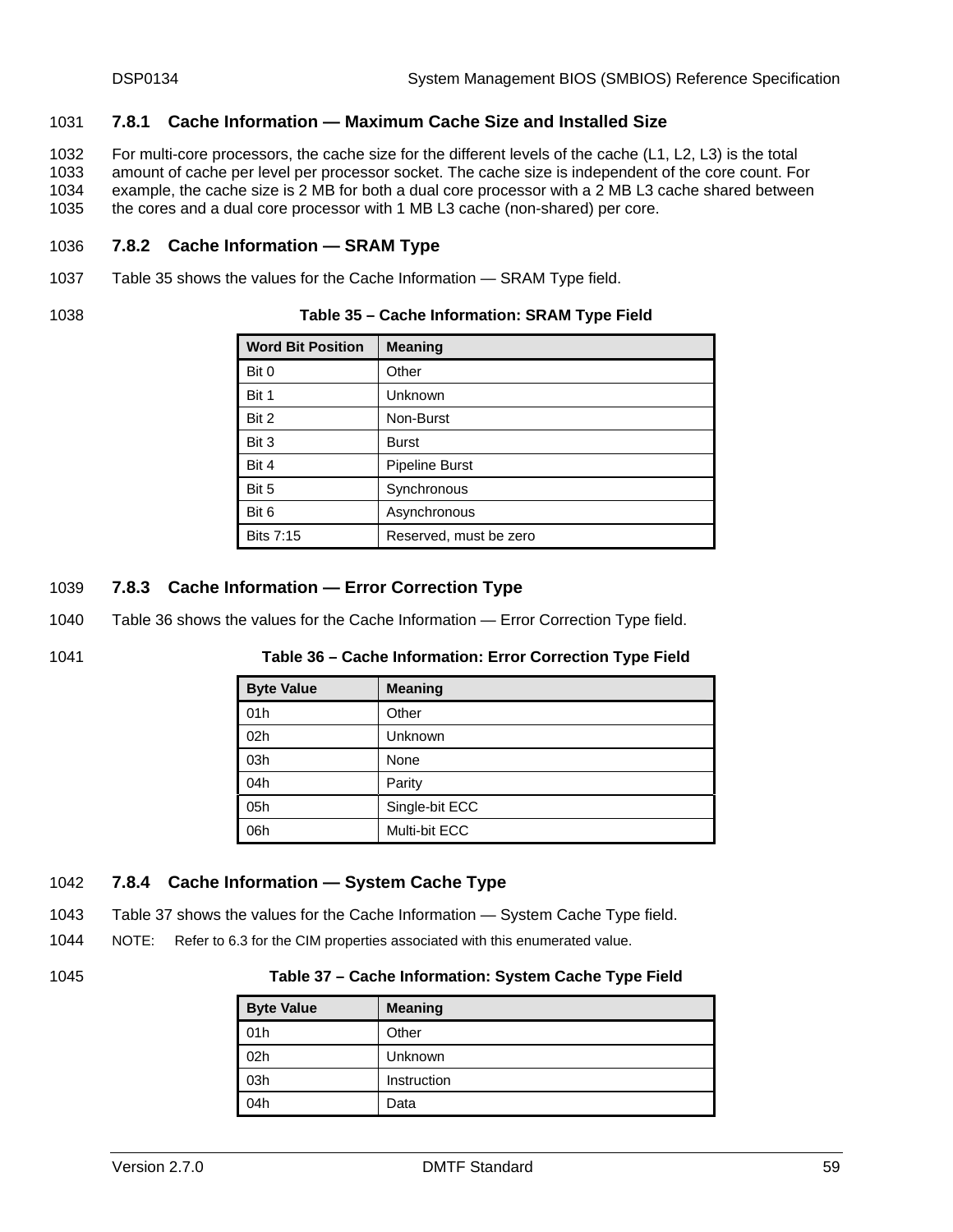05h Unified

## <span id="page-59-0"></span>1046 **7.8.5 Cache Information — Associativity**

- 1047 [Table 38](#page-59-1) shows the values for the Cache Information Associativity field.
- 1048 NOTE: Refer to [6.3](#page-25-0) for the CIM properties associated with this enumerated value.

#### <span id="page-59-1"></span>1049 **Table 38 – Cache Information: Associativity Field**

| <b>Byte Value</b> | <b>Meaning</b>           |
|-------------------|--------------------------|
| 01h               | Other                    |
| 02h               | Unknown                  |
| 03h               | Direct Mapped            |
| 04h               | 2-way Set-Associative    |
| 05h               | 4-way Set-Associative    |
| 06h               | <b>Fully Associative</b> |
| 07h               | 8-way Set-Associative    |
| 08h               | 16-way Set-Associative   |
| 09h               | 12-way Set-Associative   |
| 0Ah               | 24-way Set-Associative   |
| 0Bh               | 32-way Set-Associative   |
| 0Ch               | 48-way Set-Associative   |
| 0Dh               | 64-way Set-Associative   |

# 1050 **7.9 Port Connector Information (Type 8)**

1051 As shown in [Table 39,](#page-59-2) the information in this structure defines the attributes of a system port connector 1052 (for example, parallel, serial, keyboard, or mouse ports). The port's type and connector information are 1053 provided. One structure is present for each port provided by the system.

<span id="page-59-2"></span>1054 **Table 39 – Port Connector Information (Type 8) Structure** 

| <b>Offset</b>   | <b>Name</b>                             | Length      | Value         | <b>Description</b>                                                                                                  |  |
|-----------------|-----------------------------------------|-------------|---------------|---------------------------------------------------------------------------------------------------------------------|--|
| 00 <sub>h</sub> | Type                                    | <b>BYTE</b> | 8             | Connector Information Indicator                                                                                     |  |
| 01h             | Length                                  | <b>BYTE</b> | 9h            |                                                                                                                     |  |
| 02h             | Handle                                  | <b>WORD</b> | Varies        |                                                                                                                     |  |
| 04h             | Internal Reference<br>Designator        | <b>BYTE</b> | <b>STRING</b> | String number for Internal Reference Designator, that is,<br>internal to the system enclosure<br>EXAMPLE: 'J101', 0 |  |
| 05h             | Internal Connector<br><b>Type</b>       | <b>BYTE</b> | <b>ENUM</b>   | Internal Connector type. See 7.9.2.                                                                                 |  |
| 06h             | <b>External Reference</b><br>Designator | <b>BYTE</b> | <b>STRING</b> | String number for the External Reference Designation<br>external to the system enclosure<br>EXAMPLE: 'COM A', 0     |  |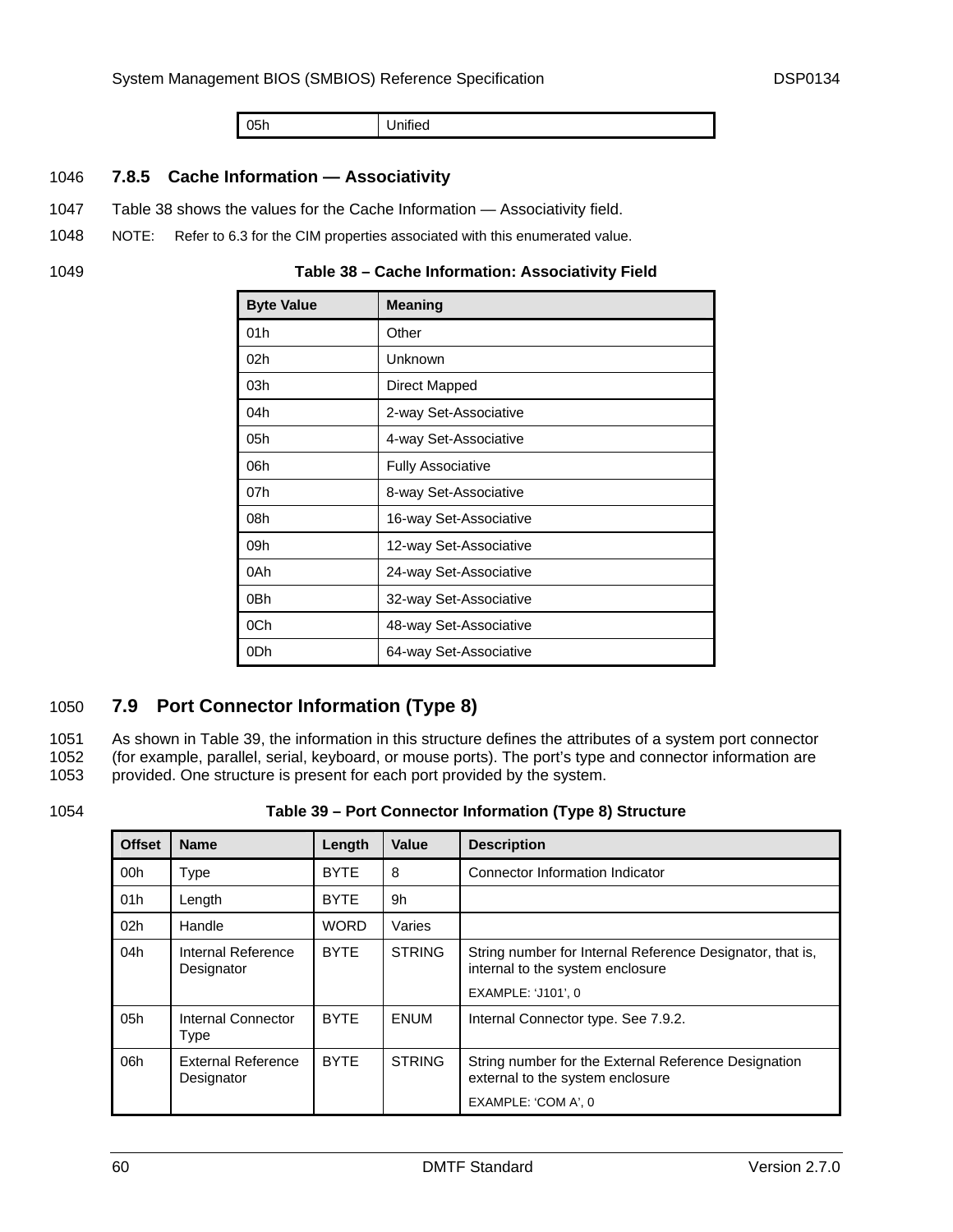| <b>Offset</b> | <b>Name</b>                       | Length      | Value       | <b>Description</b>                             |
|---------------|-----------------------------------|-------------|-------------|------------------------------------------------|
| 07h           | <b>External Connector</b><br>Type | <b>BYTE</b> | <b>ENUM</b> | External Connector type. See 7.9.2.            |
| .08h          | Port Type                         | <b>BYTE</b> | <b>ENUM</b> | Describes the function of the port. See 7.9.3. |

#### 1055 **7.9.1 Port Information Example**

1056 The following structure shows an example where a DB-9 Pin Male connector on the System Backpanel 1057 (COM A) is connected to the System Board through a 9-Pin Dual Inline connector (J101).

| 1058 | db 8  |           | ; Indicates Connector Type                  |
|------|-------|-----------|---------------------------------------------|
| 1059 | db 9h |           | ; Length                                    |
| 1060 |       | $dw$ ?    | ; Reserved for handle                       |
| 1061 |       | db 01h    | ; String 1 - Internal Reference Designation |
| 1062 |       | db 18h    | ; 9 Pin Dual Inline                         |
| 1063 |       | db 02h an | ; String 2 - External Reference Designation |
| 1064 |       |           |                                             |
| 1065 |       |           | db 09h ; 16550A Compatible                  |
| 1066 |       |           | db 'J101',0; Internal reference             |
| 1067 |       |           | db 'COM A', 0; External reference           |
| 1068 | db 0  |           |                                             |

1069 If an External Connector is not used (as in the case of a CD-ROM Sound connector), then the External<br>1070 Reference Designator and the External Connector type should be set to zero. If an Internal Connector is Reference Designator and the External Connector type should be set to zero. If an Internal Connector is 1071 not used (as in the case of a soldered-on Parallel Port connector that extends outside of the chassis), 1072 then the Internal Reference Designation and Connector Type should be set to zero.

## <span id="page-60-0"></span>1073 **7.9.2 Port Information — Connector Types**

1074 [Table 40](#page-60-1) shows the values of the bytes in the Port Information — Connector Types field.

## <span id="page-60-1"></span>1075 **Table 40 – Port Information: Connector Types Field**

| <b>Byte Value</b> | <b>Meaning</b>         |
|-------------------|------------------------|
| 00h               | None                   |
| 01h               | Centronics             |
| 02h               | <b>Mini Centronics</b> |
| 03h               | Proprietary            |
| 04h               | DB-25 pin male         |
| 05h               | DB-25 pin female       |
| 06h               | DB-15 pin male         |
| 07h               | DB-15 pin female       |
| 08h               | DB-9 pin male          |
| 09h               | DB-9 pin female        |
| 0Ah               | <b>RJ-11</b>           |
| 0Bh               | <b>RJ-45</b>           |
| 0Ch               | 50-pin MiniSCSI        |
| 0Dh               | Mini-DIN               |
| 0Eh               | Micro-DIN              |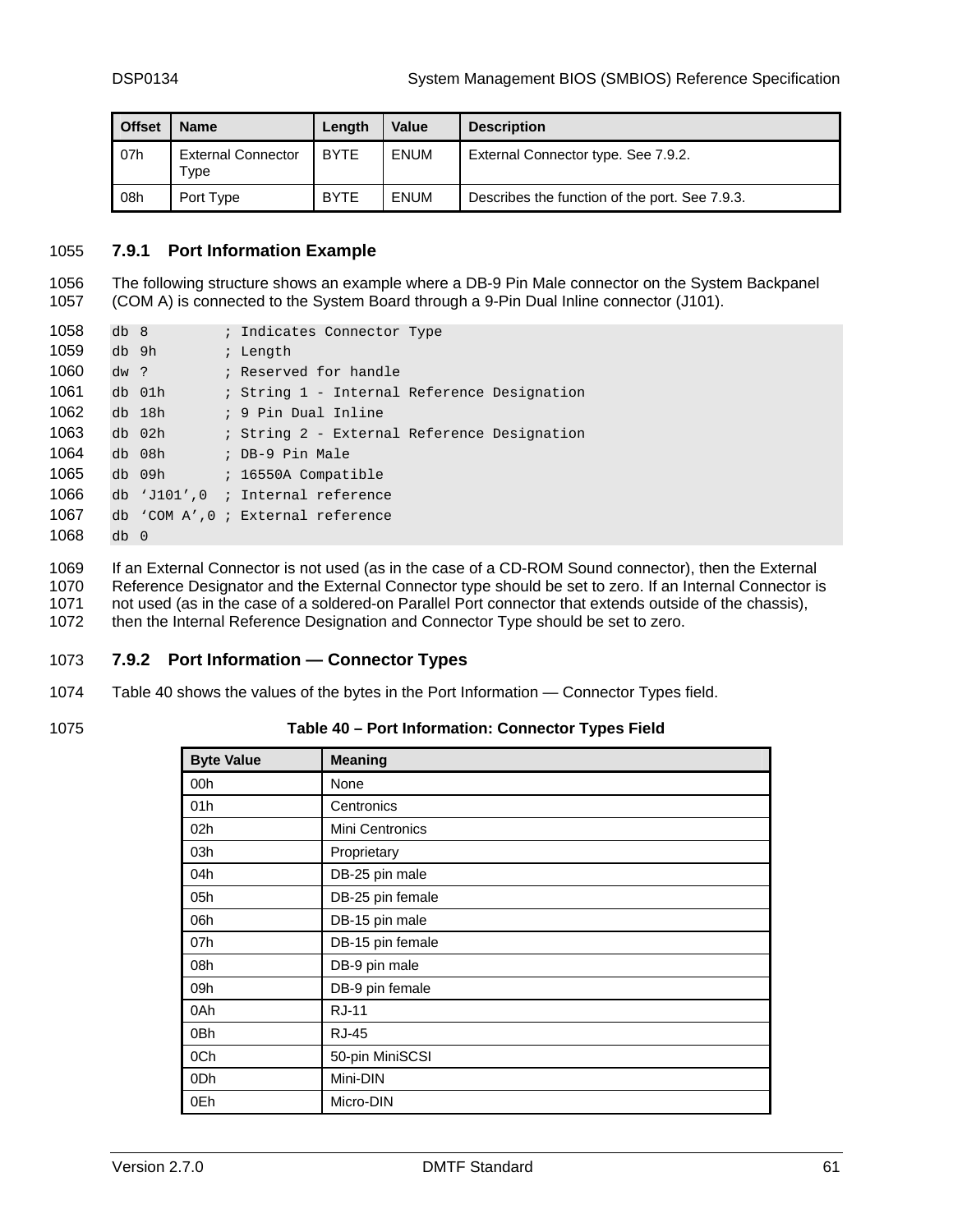| <b>Byte Value</b> | <b>Meaning</b>                                                  |
|-------------------|-----------------------------------------------------------------|
| 0Fh               | PS/2                                                            |
| 10h               | Infrared                                                        |
| 11h               | HP-HIL                                                          |
| 12h               | Access Bus (USB)                                                |
| 13h               | <b>SSA SCSI</b>                                                 |
| 14h               | Circular DIN-8 male                                             |
| 15h               | Circular DIN-8 female                                           |
| 16h               | On Board IDE                                                    |
| 17h               | On Board Floppy                                                 |
| 18h               | 9-pin Dual Inline (pin 10 cut)                                  |
| 19h               | 25-pin Dual Inline (pin 26 cut)                                 |
| 1Ah               | 50-pin Dual Inline                                              |
| 1Bh               | 68-pin Dual Inline                                              |
| 1Ch               | On Board Sound Input from CD-ROM                                |
| 1Dh               | Mini-Centronics Type-14                                         |
| 1Eh               | Mini-Centronics Type-26                                         |
| 1Fh               | Mini-jack (headphones)                                          |
| 20h               | <b>BNC</b>                                                      |
| 21h               | 1394                                                            |
| 22h               | SAS/SATA Plug Receptacle                                        |
| A0h               | <b>PC-98</b>                                                    |
| A1h               | PC-98Hireso                                                     |
| A <sub>2</sub> h  | <b>PC-H98</b>                                                   |
| A3h               | PC-98Note                                                       |
| A4h               | PC-98Full                                                       |
| FFh               | Other - Use Reference Designator Strings to supply information. |

# <span id="page-61-0"></span>1076 **7.9.3 Port Types**

# <span id="page-61-1"></span>1078 **Table 41 – Port Types Field**

| <b>Byte Value</b> | <b>Meaning</b>                 |
|-------------------|--------------------------------|
| 00h               | None                           |
| 01h               | Parallel Port XT/AT Compatible |
| 02 <sub>h</sub>   | Parallel Port PS/2             |
| 03h               | <b>Parallel Port ECP</b>       |
| 04h               | Parallel Port EPP              |
| 05h               | Parallel Port ECP/EPP          |
| 06h               | Serial Port XT/AT Compatible   |
| 07h               | Serial Port 16450 Compatible   |
| 08h               | Serial Port 16550 Compatible   |
| 09h               | Serial Port 16550A Compatible  |

<sup>1077</sup> [Table 41](#page-61-1) shows the values for the Port Types field.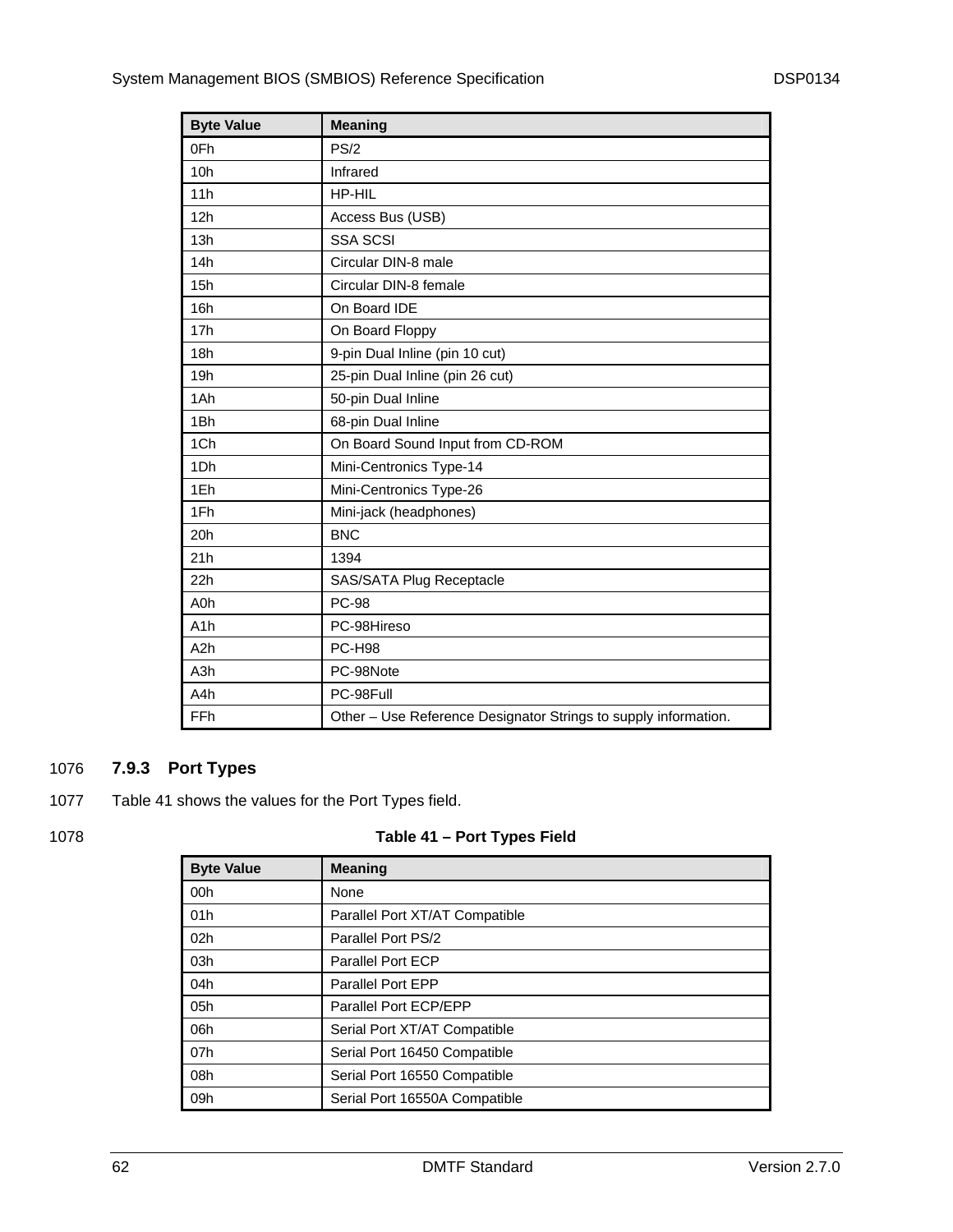| <b>Byte Value</b> | Meaning                |
|-------------------|------------------------|
| 0Ah               | <b>SCSI Port</b>       |
| 0Bh               | <b>MIDI Port</b>       |
| 0Ch               | Joy Stick Port         |
| 0Dh               | Keyboard Port          |
| 0Eh               | Mouse Port             |
| 0Fh               | <b>SSA SCSI</b>        |
| 10h               | <b>USB</b>             |
| 11h               | FireWire (IEEE P1394)  |
| 12h               | PCMCIA Type II         |
| 13h               | PCMCIA Type II         |
| 14h               | PCMCIA Type III        |
| 15h               | Cardbus                |
| 16h               | <b>Access Bus Port</b> |
| 17h               | SCSI II                |
| 18h               | <b>SCSI Wide</b>       |
| 19h               | <b>PC-98</b>           |
| 1Ah               | PC-98-Hireso           |
| 1Bh               | <b>PC-H98</b>          |
| 1Ch               | Video Port             |
| 1Dh               | Audio Port             |
| 1Eh               | Modem Port             |
| 1Fh               | Network Port           |
| 20h               | <b>SATA</b>            |
| 21h               | SAS                    |
| A0h               | 8251 Compatible        |
| A <sub>1</sub> h  | 8251 FIFO Compatible   |
| 0FFh              | Other                  |

# 1079 **7.10 System Slots (Type 9)**

1080 As shown in [Table 42,](#page-62-0) the information in this structure defines the attributes of a system slot. One 1081 structure is provided for each slot in the system. structure is provided for each slot in the system.

<span id="page-62-0"></span>

| 1082 | Table 42 - System Slots (Type 9) Structure |
|------|--------------------------------------------|
|------|--------------------------------------------|

| <b>Offset</b>   | Spec.<br><b>Version</b> | <b>Name</b> | Length      | Value  | <b>Description</b>                                                 |
|-----------------|-------------------------|-------------|-------------|--------|--------------------------------------------------------------------|
| 00h             | $2.0+$                  | Type        | <b>BYTE</b> | 9      | System Slot Structure Indicator                                    |
| 01h             | $2.0+$                  | Length      | <b>BYTE</b> | Varies | 0Ch for version 2.0 implementations<br>0Dh for versions 2.1 to 2.5 |
|                 |                         |             |             |        | 11h for version 2.6 and later                                      |
| 02 <sub>h</sub> | $2.0+$                  | Handle      | <b>WORD</b> | Varies |                                                                    |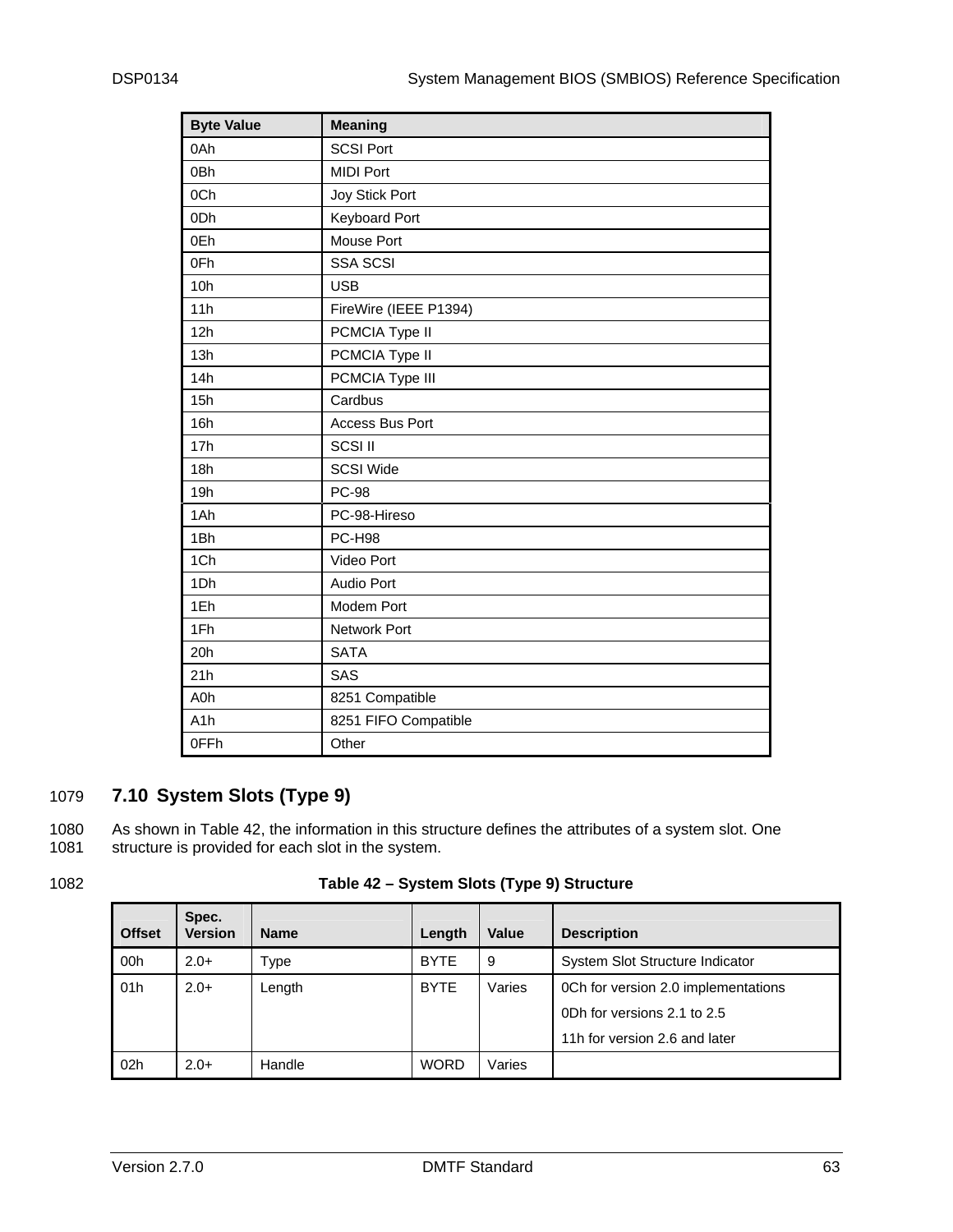| <b>Offset</b>   | Spec.<br><b>Version</b> | <b>Name</b>                    | Length      | Value            | <b>Description</b>                      |
|-----------------|-------------------------|--------------------------------|-------------|------------------|-----------------------------------------|
| 04h             | $2.0+$                  | Slot Designation               | <b>BYTE</b> | <b>STRING</b>    | String number for reference designation |
|                 |                         |                                |             |                  | EXAMPLE: 'PCI-1',0                      |
| 05h             | $2.0+$                  | Slot Type                      | <b>BYTE</b> | <b>ENUM</b>      | See 7.10.1.                             |
| 06h             | $2.0+$                  | Slot Data Bus Width            | <b>BYTE</b> | <b>ENUM</b>      | See 7.10.2.                             |
| 07h             | $2.0+$                  | <b>Current Usage</b>           | <b>BYTE</b> | <b>ENUM</b>      | See 7.10.3.                             |
|                 |                         |                                |             |                  |                                         |
| 08h             | $2.0+$                  | Slot Length                    | <b>BYTE</b> | <b>ENUM</b>      | See 7.10.4.                             |
| 09h             | $2.0+$                  | Slot ID                        | <b>WORD</b> | Varies           | See 7.10.5.                             |
| 0Bh             | $2.0+$                  | Slot Characteristics 1         | <b>BYTE</b> | <b>Bit Field</b> | See 7.10.6.                             |
| 0Ch             | $2.1+$                  | Slot Characteristics 2         | <b>BYTE</b> | <b>Bit Field</b> | See 7.10.7.                             |
| 0Dh             | $2.6+$                  | Segment Group<br><b>Number</b> | <b>WORD</b> | Varies           | See 7.10.8.                             |
| 0Fh             | $2.6+$                  | <b>Bus Number</b>              | <b>BYTE</b> | Varies           | See 7.10.8.                             |
| 10 <sub>h</sub> | $2.6+$                  | Device/Function                | <b>BYTE</b> | <b>Bit field</b> | Bits $7:3 -$ device number              |
|                 |                         | Number                         |             |                  | Bits $2:0 -$ function number            |
|                 |                         |                                |             |                  | See 7.10.8.                             |

# <span id="page-63-0"></span>1083 **7.10.1 System Slots — Slot Type**

1084 [Table 43](#page-63-1) shows the values of the System Slots — Slot Type field.

## <span id="page-63-1"></span>1085 **Table 43 – System Slots: Slot Type Field**

| <b>Byte Value</b> | <b>Meaning</b>               |
|-------------------|------------------------------|
| 01h               | Other                        |
| 02 <sub>h</sub>   | Unknown                      |
| 03h               | <b>ISA</b>                   |
| 04h               | <b>MCA</b>                   |
| 05h               | <b>EISA</b>                  |
| 06h               | PCI                          |
| 07h               | PC Card (PCMCIA)             |
| 08h               | <b>VL-VESA</b>               |
| 09h               | Proprietary                  |
| 0Ah               | <b>Processor Card Slot</b>   |
| 0Bh               | Proprietary Memory Card Slot |
| 0Ch               | I/O Riser Card Slot          |
| 0Dh               | <b>NuBus</b>                 |
| 0Eh               | PCI-66MHz Capable            |
| 0Fh               | <b>AGP</b>                   |
| 10h               | AGP <sub>2X</sub>            |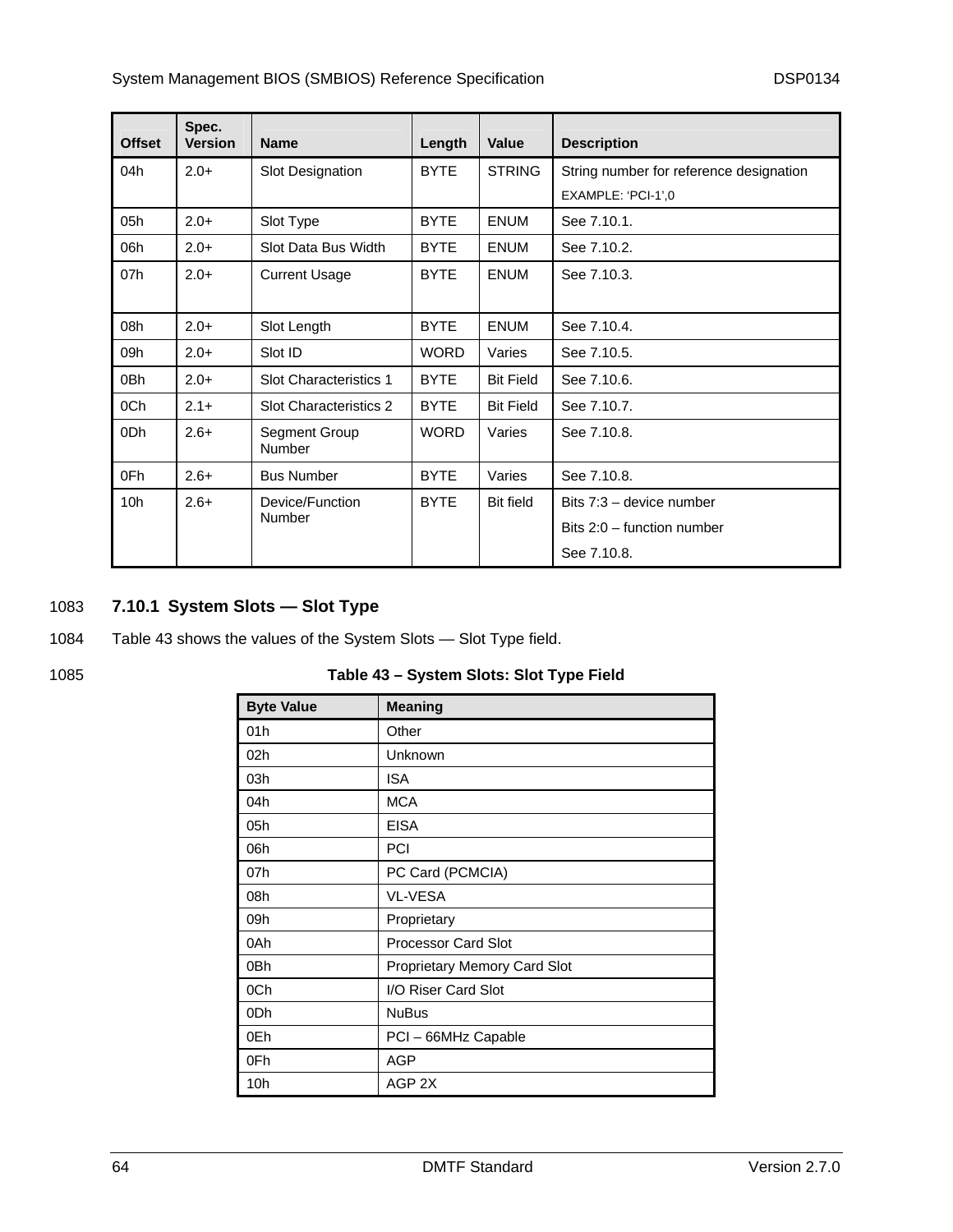| <b>Byte Value</b> | <b>Meaning</b>                |
|-------------------|-------------------------------|
| 11h               | AGP <sub>4X</sub>             |
| 12h               | PCI-X                         |
| 13h               | AGP 8X                        |
| A <sub>0</sub> h  | PC-98/C20                     |
| A <sub>1</sub> h  | PC-98/C24                     |
| A2h               | <b>PC-98/E</b>                |
| A <sub>3</sub> h  | PC-98/Local Bus               |
| A4h               | PC-98/Card                    |
| A <sub>5</sub> h  | PCI Express (see below)       |
| A6h               | PCI Express x1                |
| A7h               | PCI Express x2                |
| A8h               | PCI Express x4                |
| A <sub>9</sub> h  | PCI Express x8                |
| AAh               | PCI Express x16               |
| ABh               | PCI Express Gen 2 (see below) |
| <b>ACh</b>        | PCI Express Gen 2 x1          |
| ADh               | PCI Express Gen 2 x2          |
| <b>AEh</b>        | PCI Express Gen 2 x4          |
| AFh               | PCI Express Gen 2 x8          |
| B <sub>0</sub> h  | PCI Express Gen 2 x16         |

1086 NOTE: Slot type A5h and ABh should be used only for PCI Express slots where the physical width is identical to 1087 the electrical width; in that case the System Slots – Slot Data Bus Width field specifies the width. Other PCI Express<br>1088 slot types (A6h-AAh, ACh-B0h) should be used to describe slots where the physical width is di 1088 slot types (A6h-AAh, ACh-B0h) should be used to describe slots where the physical width is different from the<br>1089 maximum electrical width; in these cases the width indicated in this field refers to the physical widt 1089 maximum electrical width; in these cases the width indicated in this field refers to the physical width of the slot, while 1090 electrical width is described in the System Slots - Slot Data Bus Width field. electrical width is described in the System Slots - Slot Data Bus Width field.

## <span id="page-64-0"></span>1091 **7.10.2 System Slots — Slot Data Bus Width**

1092 NOTE: Refer to [6.3](#page-25-0) for the CIM properties associated with this enumerated value.

1093 [Table 44](#page-64-1) shows the values for the System Slots – Slot Data Bus Width field. Slot Data Bus Width 1094 meanings of type "n bit" are for parallel buses such as PCI. Slot Data Bus Width meanings of type "*n*x or 1095 x*n*" are for serial buses such as PCI Express.

1096 NOTE: For PCI Express, width refers to the maximum supported electrical width of the "data bus"; physical slot width 1097 is described in System Slots – Slot Type, and the actual link width resulting from PCI Express 1097 is described in System Slots – Slot Type, and the actual link width resulting from PCI Express link training can be<br>1098 read from configuration space.

read from configuration space.

## <span id="page-64-1"></span>1099 **Table 44 – System Slots: Slot Data Bus Width Field**

| <b>Byte Value</b> | <b>Meaning</b> |
|-------------------|----------------|
| 01h               | Other          |
| 02h               | Unknown        |
| 03h               | 8 bit          |
| 04h               | 16 bit         |
| 05h               | 32 bit         |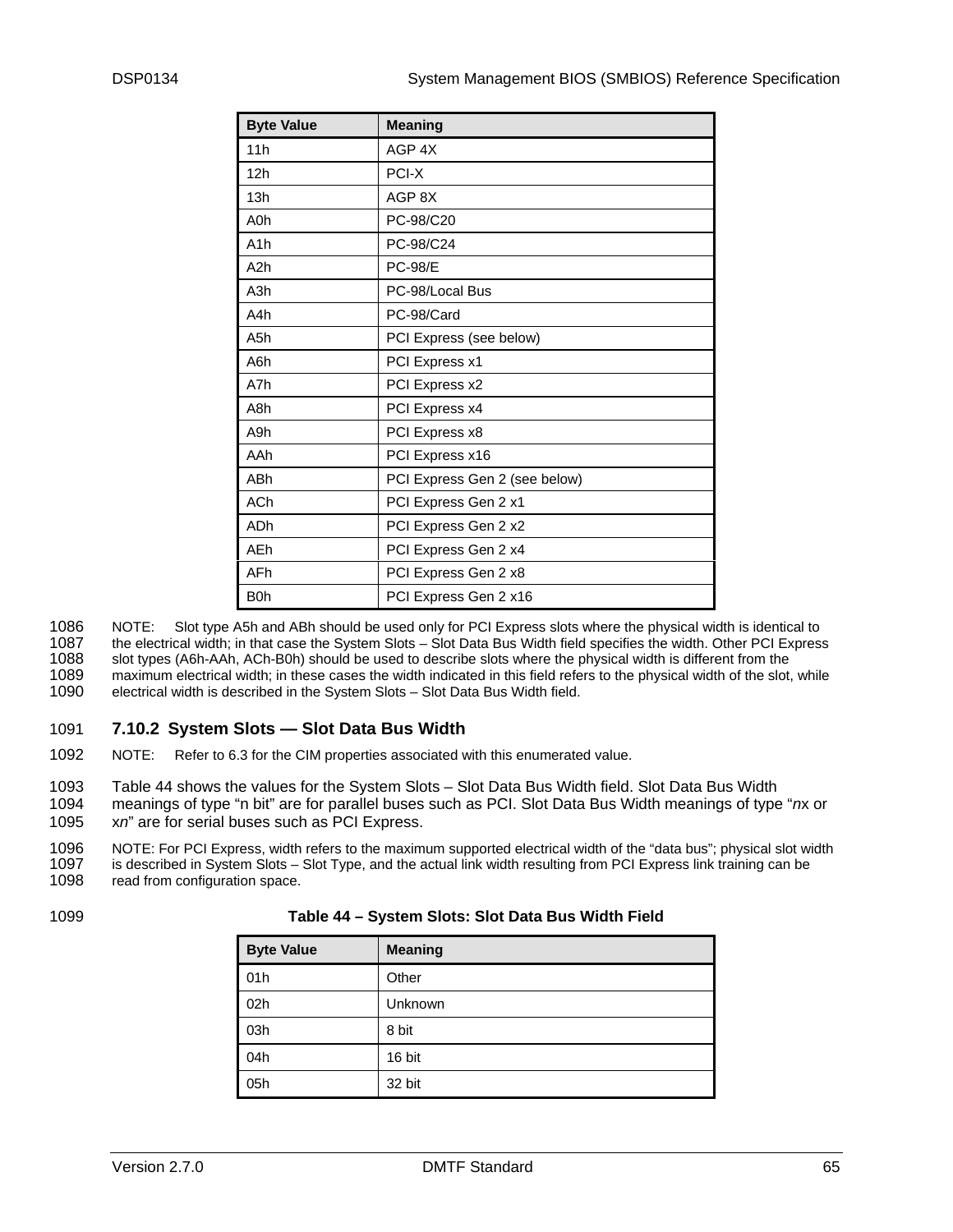| <b>Byte Value</b> | <b>Meaning</b> |
|-------------------|----------------|
| 06h               | 64 bit         |
| 07h               | 128 bit        |
| 08h               | $1x$ or $x1$   |
| 09h               | $2x$ or $x2$   |
| 0Ah               | $4x$ or $x4$   |
| 0 <sub>Bh</sub>   | 8x or x8       |
| 0Ch               | 12x or x12     |
| 0 <sub>Dh</sub>   | 16x or x16     |
| 0Eh               | 32x or x32     |

## <span id="page-65-0"></span>1100 **7.10.3 System Slots — Current Usage**

- 1101 [Table 45](#page-65-3) shows the values of the System Slots Current Usage field.
- 1102 NOTE: Refer to [6.3](#page-25-0) for the CIM properties associated with this enumerated value.

## <span id="page-65-3"></span>1103 **Table 45 – System Slots: Current Usage Field**

| <b>Byte Value</b> | <b>Meaning</b> |
|-------------------|----------------|
| 01h               | Other          |
| 02h               | Unknown        |
| 03h               | Available      |
| 04h               | In use         |

## <span id="page-65-1"></span>1104 **7.10.4 System Slots — Slot Length**

- 1105 [Table 46](#page-65-4) shows the values of the System Slots Slot Length field.
- 

## <span id="page-65-4"></span>1106 **Table 46 – System Slots: Slot Length Field**

| <b>Byte Value</b> | <b>Meaning</b> |
|-------------------|----------------|
| 01h               | Other          |
| 02h               | Unknown        |
| 03h               | Short Length   |
| 04h               | Long Length    |

## <span id="page-65-2"></span>1107 **7.10.5 System Slots — Slot ID**

1108 The *Slot ID* field of the System Slot structure provides a mechanism to correlate the physical attributes of

1109 the slot to its logical access method (which varies based on the *Slot Type* field). The *Slot ID* field has 1110 meaning only for the slot types described in [Table 47](#page-66-2).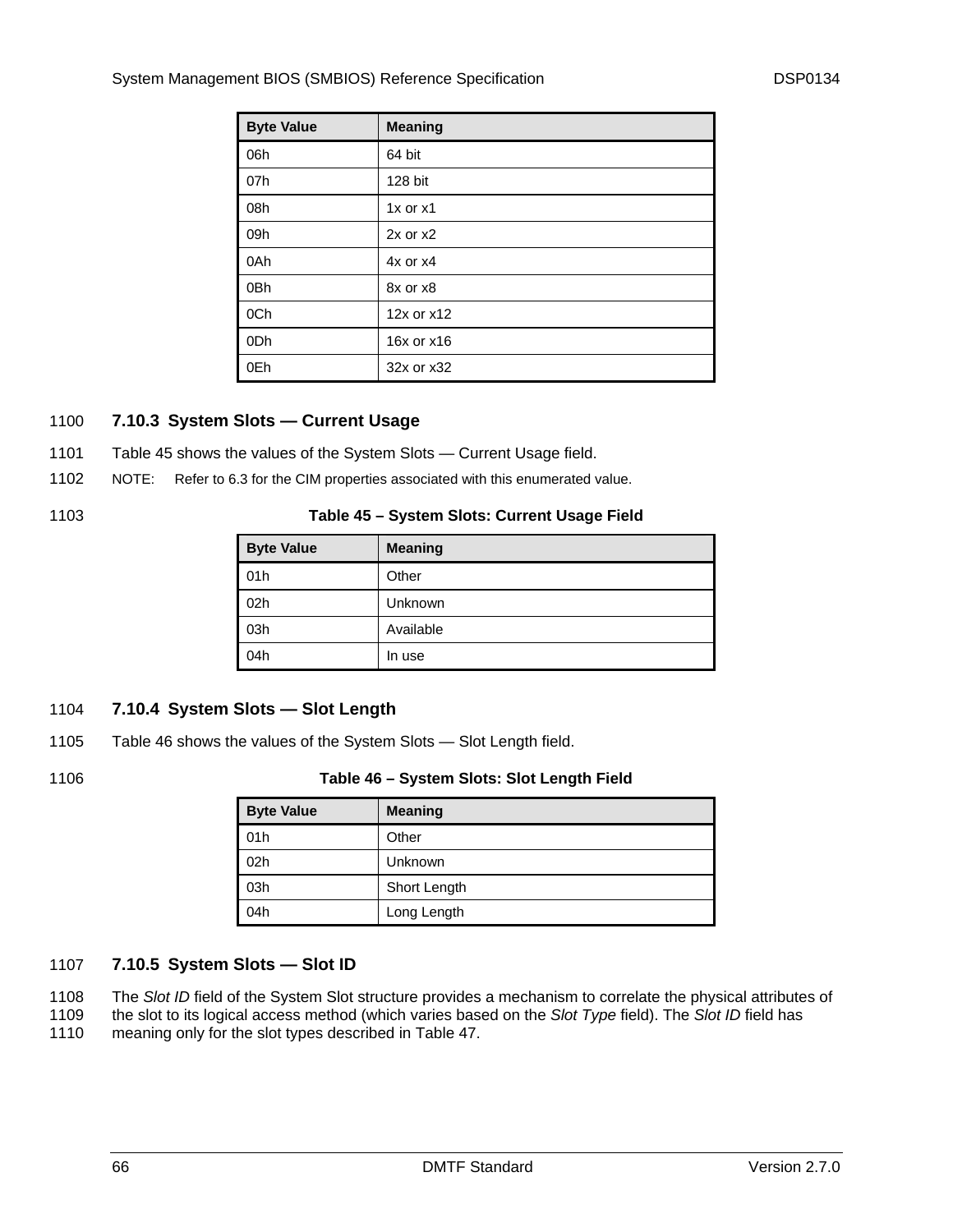## <span id="page-66-2"></span>1111 **Table 47 – System Slots: Slot ID**

| <b>Slot Type</b>                 | <b>Slot ID Field Meaning</b>                                                                                                                                                                                                                                                                                                                                                                                                                                                                                                                                                                                                                                                                                                                                                                                                  |
|----------------------------------|-------------------------------------------------------------------------------------------------------------------------------------------------------------------------------------------------------------------------------------------------------------------------------------------------------------------------------------------------------------------------------------------------------------------------------------------------------------------------------------------------------------------------------------------------------------------------------------------------------------------------------------------------------------------------------------------------------------------------------------------------------------------------------------------------------------------------------|
| <b>MCA</b>                       | Identifies the logical Micro Channel slot number, in the range 1 to 15, in offset 09h. Offset 0Ah<br>is set to $0$ .                                                                                                                                                                                                                                                                                                                                                                                                                                                                                                                                                                                                                                                                                                          |
| <b>EISA</b>                      | Identifies the logical EISA slot number, in the range 1 to 15, in offset 09h. Offset 0Ah is set to 0.                                                                                                                                                                                                                                                                                                                                                                                                                                                                                                                                                                                                                                                                                                                         |
| PCI, AGP, PCI-<br>X, PCI Express | On a system that supports ACPI, identifies the value returned in the SUN object for this slot<br>On a system that supports the <b>PCI IRQ Routing Table Specification</b> , identifies the value present<br>in the Slot Number field of the PCI Interrupt Routing table entry that is associated with this slot,<br>in offset 09h—offset 0Ah is set to 0. The table is returned by the "Get PCI Interrupt Routing<br>Options" PCI BIOS function call and provided directly in the <b>PCI IRQ Routing Table</b><br>Specification (\$PIRQ). Software can determine the PCI bus number and device associated with<br>the slot by matching the "Slot ID" to an entry in the routing-table and ultimately determine what<br>device is present in that slot.<br>NOTE: This definition also applies to the 66 MHz-capable PCI slots. |
| <b>PCMCIA</b>                    | Identifies the Adapter Number (offset 09h) and Socket Number (offset 0Ah) to be passed to<br>PCMCIA Socket Services to identify this slot                                                                                                                                                                                                                                                                                                                                                                                                                                                                                                                                                                                                                                                                                     |

## <span id="page-66-0"></span>1112 **7.10.6 Slot Characteristics 1**

1113 [Table 48](#page-66-3) shows the values for the Slot Characteristics 1 field.

#### <span id="page-66-3"></span>1114 **Table 48 – Slot Characteristics 1 Field**

| <b>BYTE Bit Position</b> | <b>Meaning if Set</b>                                                           |
|--------------------------|---------------------------------------------------------------------------------|
| Bit 0                    | <b>Characteristics Unknown</b>                                                  |
| Bit 1                    | Provides 5.0 Volts                                                              |
| Bit 2                    | Provides 3.3 Volts                                                              |
| Bit 3                    | Slot's opening is shared with another slot (for example, PCI/EISA shared slot). |
| Bit 4                    | PC Card slot supports PC Card-16.                                               |
| Bit 5                    | PC Card slot supports CardBus.                                                  |
| Bit 6                    | PC Card slot supports Zoom Video.                                               |
| Bit 7                    | PC Card slot supports Modem Ring Resume.                                        |

## <span id="page-66-1"></span>1115 **7.10.7 Slot Characteristics 2**

1116 [Table 49](#page-66-4) shows the values for the Slot Characteristics 2 field.

## <span id="page-66-4"></span>1117 **Table 49 – Slot Characteristics 2**

| <b>BYTE Bit Position</b> | <b>Meaning if Set</b>                                   |
|--------------------------|---------------------------------------------------------|
| Bit 0                    | PCI slot supports Power Management Event (PME#) signal. |
| Bit 1                    | Slot supports hot-plug devices                          |
| Bit 2                    | PCI slot supports SMBus signal                          |
| <b>Bits 3:7</b>          | Reserved, set to 0                                      |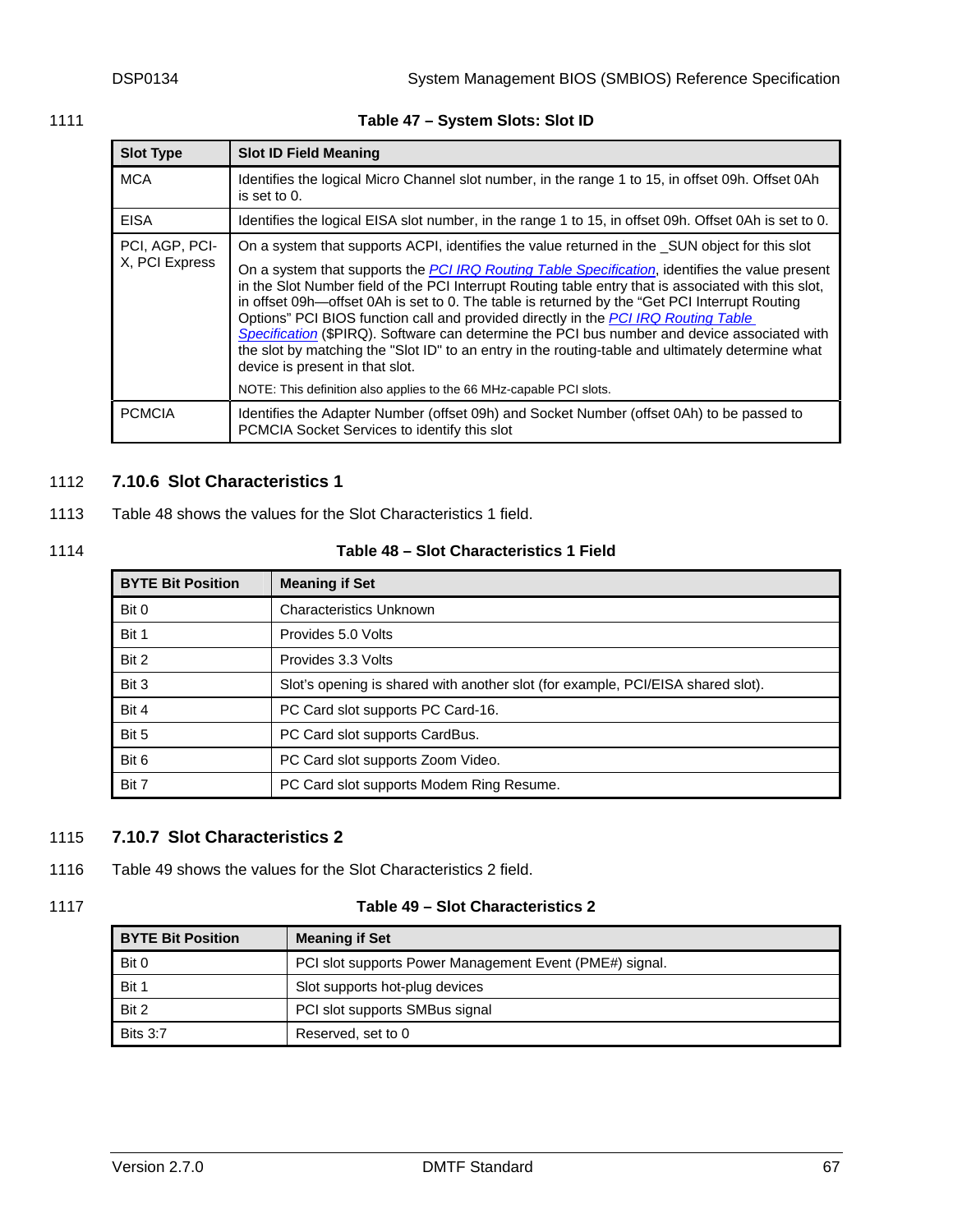## <span id="page-67-0"></span>1118 **7.10.8 Segment Group Number, Bus Number, Device/Function Number**

- 1119 For slots that are not of types PCI, AGP, PCI-X, or PCI-Express that do not have bus/device/function
- 1120 information, 0FFh should be populated in the fields of *Segment Group Number*, *Bus Number*,
- 1121 *Device/Function Number*.
- 1122 *Segment Group Number* is defined in the *[PCI Firmware Specification](#page-13-0)*. The value is 0 for a single-segment 1123 topology.

# 1124 **7.11 On Board Devices Information (Type 10, Obsolete)**

- 1125 NOTE: This structure is obsolete starting with version 2.6 of this specification; the *Onboard Devices Extended*
- 1126 *Information* (Type 41) structure should be used instead (see [7.42\)](#page-116-0). BIOS providers can choose to implement both
- types to allow existing SMBIOS browsers to properly display the system's onboard devices information.
- 1128 The information in this structure (shown in [Table 50](#page-67-1)) defines the attributes of devices that are onboard 1129 (soldered onto) a system element, usually the baseboard. In general, an entry in this table implies that the 1130 BIOS has some level of control over the enabling of the associated device for use by the system.
- 
- 1131 NOTE: Because this structure was originally defined with the *Length* implicitly defining the number of devices 1132 present, no further fields can be added to this structure without adversely affecting existing software's ability to
- 1133 properly parse the data. Thus, if additional fields are required for this structure type a brand new structure must be
- 1134 defined to add a device count field, carry over the existing fields, and add the new information.
- 

## <span id="page-67-1"></span>1135 **Table 50 – On Board Devices Information (Type 10, Obsolete) Structure**

| <b>Offset</b>   | <b>Name</b>                   | Length      | Value         | <b>Description</b>                                                                                                                            |
|-----------------|-------------------------------|-------------|---------------|-----------------------------------------------------------------------------------------------------------------------------------------------|
| 00h             | Type                          | <b>BYTE</b> | 10            | On Board Devices Information Indicator                                                                                                        |
| 01h             | Length                        | <b>BYTE</b> | Varies        | Computed by the BIOS as $4 + 2$ * (Number of<br>Devices). The user of this structure determines the<br>number of devices as (Length - 4) / 2. |
| 02 <sub>h</sub> | Handle                        | <b>WORD</b> | Varies        |                                                                                                                                               |
| $4+2^{*}(n-1)$  | Device <sub>n</sub> Type, n   | <b>BYTE</b> | Varies        | Bit 7<br>Device <sub>n</sub> Status                                                                                                           |
|                 | ranges from 1 to<br>Number of |             |               | 1 - Device Enabled                                                                                                                            |
|                 | <b>Devices</b>                |             |               | 0 - Device Disabled                                                                                                                           |
|                 |                               |             |               | Type of Device (see 7.11.1)<br>Bits $6:0$                                                                                                     |
| $5+2*(n-1)$     | <b>Description String</b>     | <b>BYTE</b> | <b>STRING</b> | String number of device description                                                                                                           |

1136 NOTE: There may be a single structure instance containing the information for all onboard devices, or there may <br>1137 be a unique structure instance for each onboard device. be a unique structure instance for each onboard device.

# <span id="page-67-2"></span>1138 **7.11.1 Onboard Device Types**

- 1139 [Table 51](#page-67-3) shows what the bytes mean for the Onboard Device Types field.
- 

#### <span id="page-67-3"></span>1140 **Table 51 – Onboard Device Types**

| <b>Byte Value</b> | <b>Meaning</b>         |  |  |  |  |
|-------------------|------------------------|--|--|--|--|
| 01h               | Other                  |  |  |  |  |
| 02 <sub>h</sub>   | Unknown                |  |  |  |  |
| 03h               | Video                  |  |  |  |  |
| 04h               | <b>SCSI Controller</b> |  |  |  |  |
| 05h               | Ethernet               |  |  |  |  |
| 06h               | <b>Token Ring</b>      |  |  |  |  |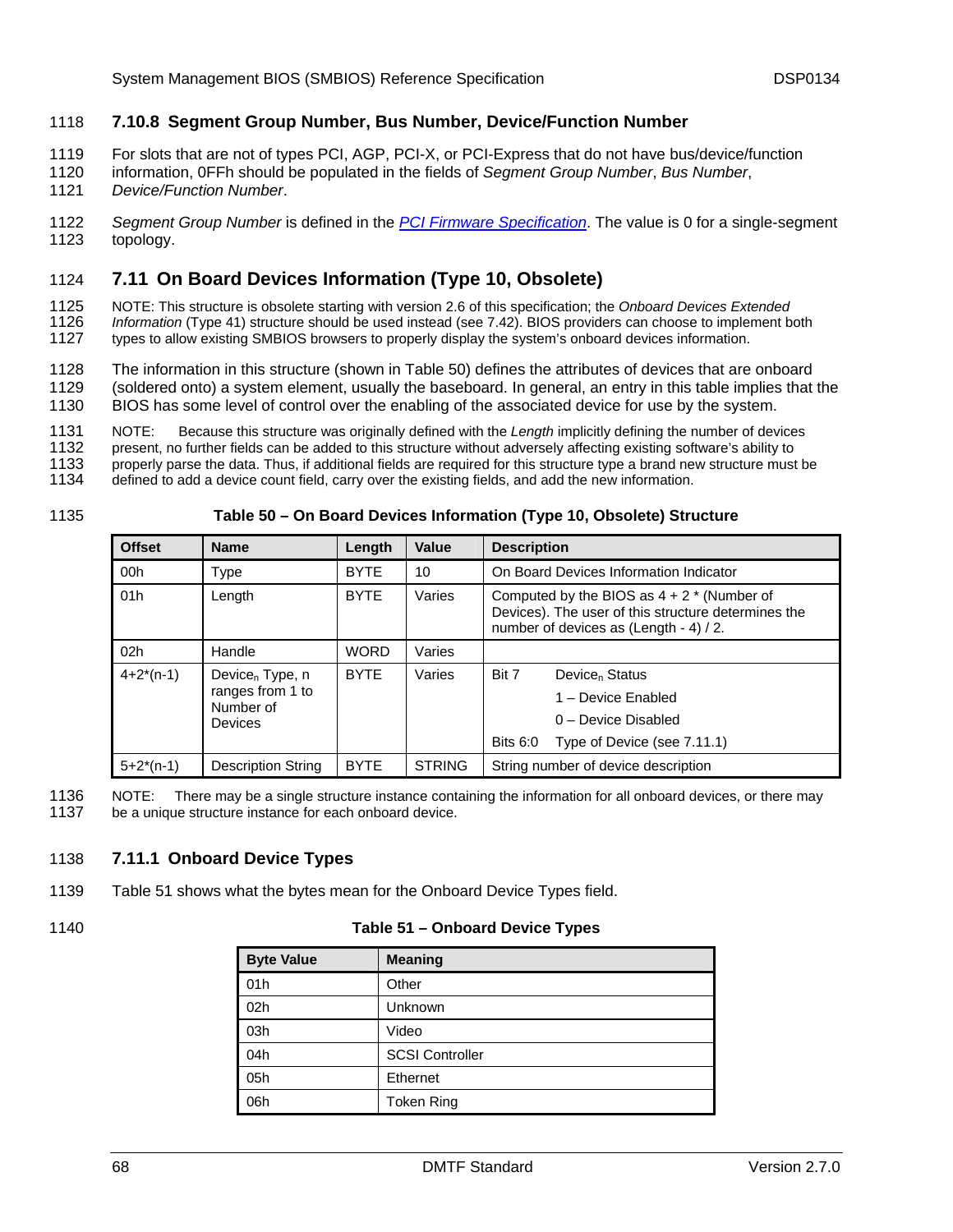| <b>Byte Value</b> | <b>Meaning</b>         |  |  |  |  |
|-------------------|------------------------|--|--|--|--|
| 07h               | Sound                  |  |  |  |  |
| 08h               | <b>PATA Controller</b> |  |  |  |  |
| 09h               | <b>SATA Controller</b> |  |  |  |  |
| 0Ah               | <b>SAS Controller</b>  |  |  |  |  |

# 1141 **7.12 OEM Strings (Type 11)**

1142 This structure (shown in [Table 52\)](#page-68-0) contains free-form strings defined by the OEM. Examples of this are

1143 part numbers for system reference documents, contact information for the manufacturer, etc.

## <span id="page-68-0"></span>1144 **Table 52 – OEM Strings (Type 11) Structure**

| <b>Offset</b> | <b>Name</b> | Length      | <b>Value</b> | <b>Description</b>           |
|---------------|-------------|-------------|--------------|------------------------------|
| 00h           | Type        | <b>BYTE</b> | 11           | <b>OEM Strings Indicator</b> |
| 01h           | Length      | <b>BYTE</b> | 5h           |                              |
| 02h           | Handle      | <b>WORD</b> | Varies       |                              |
| 04h           | Count       | <b>BYTE</b> | Varies       | Number of strings            |

# 1145 **7.13 System Configuration Options (Type 12)**

1146 This structure (shown in [Table 53\)](#page-68-1) contains information required to configure the baseboard's Jumpers 1147 and Switches.

#### 1148 EXAMPLES:

- 1149 "JP2: 1-2 Cache Size is 256K, 2-3 Cache Size is 512K"
- 1150 "SW1-1: Close to Disable On Board Video"
- 

## <span id="page-68-1"></span>1151 **Table 53 – System Configuration Options (Type 12) Structure**

| <b>Offset</b> | <b>Name</b> | Length      | Value  | <b>Description</b>                  |
|---------------|-------------|-------------|--------|-------------------------------------|
| 00h           | Type        | <b>BYTE</b> | 12     | Configuration Information Indicator |
| 01h           | Length      | <b>BYTE</b> | 5h     |                                     |
| 02h           | Handle      | <b>WORD</b> | Varies |                                     |
| 04h           | Count       | <b>BYTE</b> | Varies | Number of strings                   |

# 1152 **7.14 BIOS Language Information (Type 13)**

1153 The information in this structure (shown in [Table 54](#page-68-2)) defines the installable language attributes of the BIOS.

<span id="page-68-2"></span>

| 1155 | Table 54 – BIOS Language Information (Type 13) Structure |  |
|------|----------------------------------------------------------|--|
|------|----------------------------------------------------------|--|

| <b>Offset</b> | Spec.<br><b>Version</b> | <b>Name</b>   | Length      | Value | <b>Description</b>             |
|---------------|-------------------------|---------------|-------------|-------|--------------------------------|
| 00h           | $2.0+$                  | $r_{\rm VDE}$ | <b>BYTE</b> | 13    | Language Information Indicator |
| 01h           | $2.0+$                  | Length        | <b>BYTE</b> | 16h   |                                |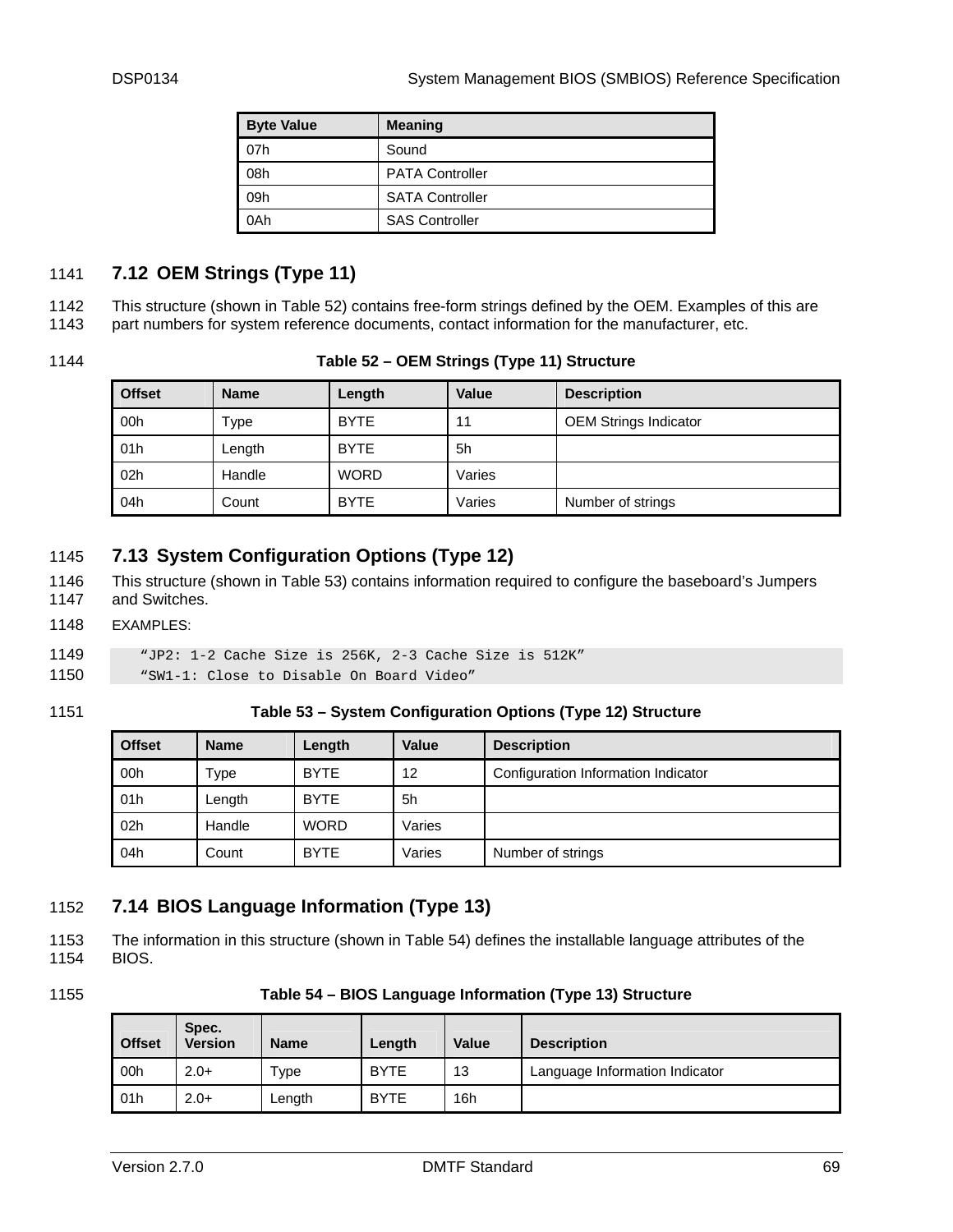| <b>Offset</b>   | Spec.<br><b>Version</b> | <b>Name</b>              | Length      | Value            | <b>Description</b>                                                                                                                                                                   |
|-----------------|-------------------------|--------------------------|-------------|------------------|--------------------------------------------------------------------------------------------------------------------------------------------------------------------------------------|
| 02 <sub>h</sub> | $2.0+$                  | Handle                   | <b>WORD</b> | Varies           |                                                                                                                                                                                      |
| 04h             | $2.0+$                  | Installable<br>Languages | <b>BYTE</b> | Varies           | Number of languages available. Each available<br>language has a description string. This field<br>contains the number of strings that follow the<br>formatted area of the structure. |
| 05h             | $2.1+$                  | Flags                    | <b>BYTE</b> | <b>Bit Field</b> | Reserved<br>Bits 7:1                                                                                                                                                                 |
|                 |                         |                          |             |                  | Bit 0<br>If set to 1, the Current Language<br>strings use the abbreviated format.<br>Otherwise, the strings use the long<br>format. See below for details.                           |
| 06h             | $2.0+$                  | Reserved                 | 15 BYTEs    | $\Omega$         | Reserved for future use                                                                                                                                                              |
| 015h            | $2.0+$                  | Current<br>Language      | <b>BYTE</b> | <b>STRING</b>    | String number (one-based) of the currently<br>installed language                                                                                                                     |

1156 The strings describing the languages follow the *Current Language* byte. The format of the strings 1157 depends on the value present in bit 0 of the byte at offset 05h in the structure.

```
1158 • If the bit is 0, each language string is in the form "ISO 639-1 Language Name | ISO 3166-1-alpha-
1159 2 Territory Name | Encoding Method". See Example 1 below.
```
1160 • If the bit is 1, each language string consists of the two-character ISO 639-1 Language Name 1161 directly followed by the two-character ISO 3166-1-alpha-2 Territory Name. See Example 2 below.

1162 NOTE: Refer to ISO 639-1 and ISO 3166-1 for additional information.

```
1163 EXAMPLE 1: BIOS Language Information (Long Format)
```

| 1164 | db 13           |                                                     |          | ; language information                 |
|------|-----------------|-----------------------------------------------------|----------|----------------------------------------|
| 1165 |                 | db 16h                                              | ; length |                                        |
| 1166 | $dw$ ??         |                                                     | ; handle |                                        |
| 1167 | db <sub>3</sub> |                                                     |          | ; three languages available            |
| 1168 | db 0            |                                                     |          | ; use long-format for language strings |
| 1169 |                 | db 15 dup (0)                                       |          | ; reserved                             |
| 1170 | db <sub>2</sub> |                                                     |          | ; current language is French Canadian  |
| 1171 |                 | db $\text{len}   \text{US}   \text{iso8859-1}$ ', 0 |          | ; language 1 is US English             |
| 1172 |                 | db 'fr CA iso8859-1',0                              |          | i language 2 is French Canadian        |
| 1173 |                 | db 'ja JP unicode', 0                               |          | i language 3 is Japanese               |
| 1174 | $db = 0$        |                                                     |          | ; Structure termination                |

1175 EXAMPLE 2: BIOS Language Information (Abbreviated Format)

| 1176 | $db$ 13         |                        | ; language information                        |
|------|-----------------|------------------------|-----------------------------------------------|
| 1177 |                 | db 16h                 | ; length                                      |
| 1178 | dw ??           |                        | ; handle                                      |
| 1179 | db <sub>3</sub> |                        | ; three languages available                   |
| 1180 |                 | db 01h                 | ; use abbreviated format for language strings |
| 1181 |                 | db 15 dup (0)          | ; reserved                                    |
| 1182 | db <sub>2</sub> |                        | ; current language is French Canadian         |
| 1183 |                 | db 'enUS', 0           | ; language 1 is US English                    |
| 1184 | db              | $\lq$ frCA $\prime$ ,0 | ; language 2 is French Canadian               |
|      |                 |                        |                                               |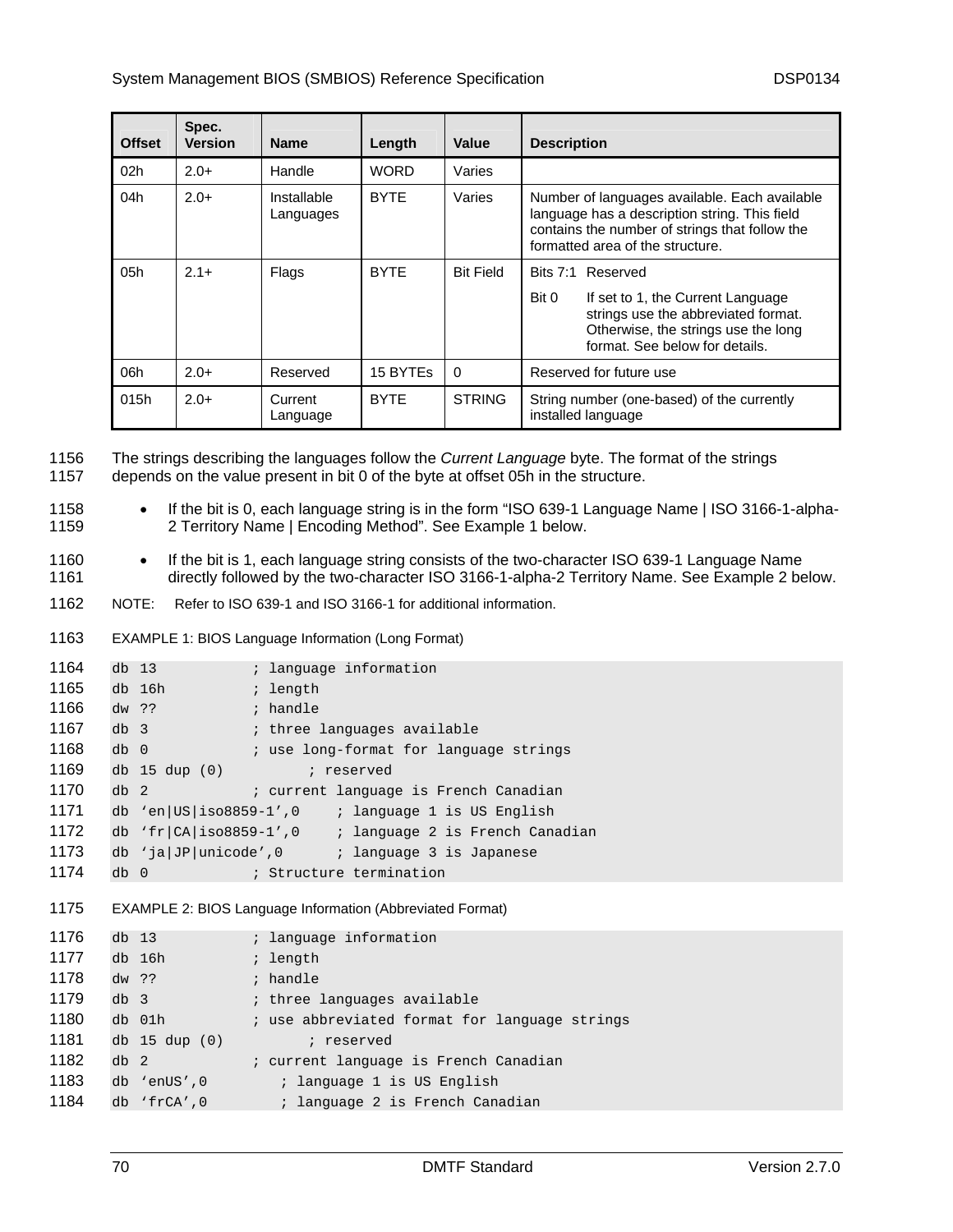| 1185 | db 'jaJP',0 | <i>i</i> language 3 is Japanese |
|------|-------------|---------------------------------|
| 1186 | $db = 0$    | ; Structure termination         |

# <span id="page-70-0"></span>1187 **7.15 Group Associations (Type 14)**

1188 [Table 55](#page-70-1) shows the values for the Group Associations (Type 14) structure.

1189 NOTE: Since this structure was originally defined with the Length implicitly defining the number of items present,<br>1190 no further fields can be added to this structure without adversely affecting existing software's

1190 no further fields can be added to this structure without adversely affecting existing software's ability to properly parse<br>1191 the data. Thus, if additional fields are required for this structure type a brand new str

1191 the data. Thus, if additional fields are required for this structure type a brand new structure must be defined to add an <br>1192 them count field, carry over the existing fields, and add the new information. item count field, carry over the existing fields, and add the new information.

#### <span id="page-70-1"></span>1193 **Table 55 – Group Associations (Type 14) Structure**

| <b>Offset</b> | <b>Name</b> | Length      | Value         | <b>Description</b>                                                                                                                                          |  |
|---------------|-------------|-------------|---------------|-------------------------------------------------------------------------------------------------------------------------------------------------------------|--|
| 00h           | Type        | <b>BYTE</b> | 14            | Group Associations Indicator                                                                                                                                |  |
| 01h           | Length      | <b>BYTE</b> | Varies        | Computed by the BIOS as $5 + (3$ bytes for each item in the<br>group). The user of this structure determines the number of<br>items as $(Length - 5) / 3$ . |  |
| 02h           | Handle      | <b>WORD</b> | Varies        |                                                                                                                                                             |  |
| 04h           | Group Name  | <b>BYTE</b> | <b>STRING</b> | String number of string describing the group                                                                                                                |  |
| 05h           | Item Type   | <b>BYTE</b> | Varies        | Item (Structure) Type of this member                                                                                                                        |  |
| 06h           | Item Handle | <b>WORD</b> | Varies        | Handle corresponding to this structure                                                                                                                      |  |

1194 The Group Associations structure is provided for OEMs who want to specify the arrangement or hierarchy

1195 of certain components (including other Group Associations) within the system. For example, you can use

1196 the Group Associations structure to indicate that two CPUs share a common external cache system.

1197 These structures might look similar to the examples shown in Example 1 and Example 2.

1198 EXAMPLE 1: First Group Association Structure

| 1199 | db 14 ; Group Association structure                  |  |  |  |  |  |  |
|------|------------------------------------------------------|--|--|--|--|--|--|
| 1200 | db 11 ; Length                                       |  |  |  |  |  |  |
| 1201 | dw 28h; Handle                                       |  |  |  |  |  |  |
| 1202 | db 01h; String Number (First String)                 |  |  |  |  |  |  |
| 1203 | db 04 ; CPU Structure                                |  |  |  |  |  |  |
| 1204 | dw 08h; CPU Structure's Handle                       |  |  |  |  |  |  |
| 1205 | db 07 ; Cache Structure                              |  |  |  |  |  |  |
| 1206 | dw 09h; Cache Structure's Handle                     |  |  |  |  |  |  |
| 1207 | db 'Primary CPU Module', 0                           |  |  |  |  |  |  |
| 1208 | db 0                                                 |  |  |  |  |  |  |
|      |                                                      |  |  |  |  |  |  |
| 1209 | <b>EXAMPLE 2: Second Group Association Structure</b> |  |  |  |  |  |  |
| 1210 | db 14 ; Group Association structure                  |  |  |  |  |  |  |
| 1211 | $db 11$ ; Length                                     |  |  |  |  |  |  |
| 1212 | dw 29h; Handle                                       |  |  |  |  |  |  |
| 1213 | db 01h; String Number (First String)                 |  |  |  |  |  |  |
| 1214 | db 04 ; CPU Structure                                |  |  |  |  |  |  |
| 1215 | dw OAh; CPU Structure's Handle                       |  |  |  |  |  |  |
| 1216 | db 07 ; Cache Structure                              |  |  |  |  |  |  |
| 1217 | dw 09h; Cache Structure's Handle                     |  |  |  |  |  |  |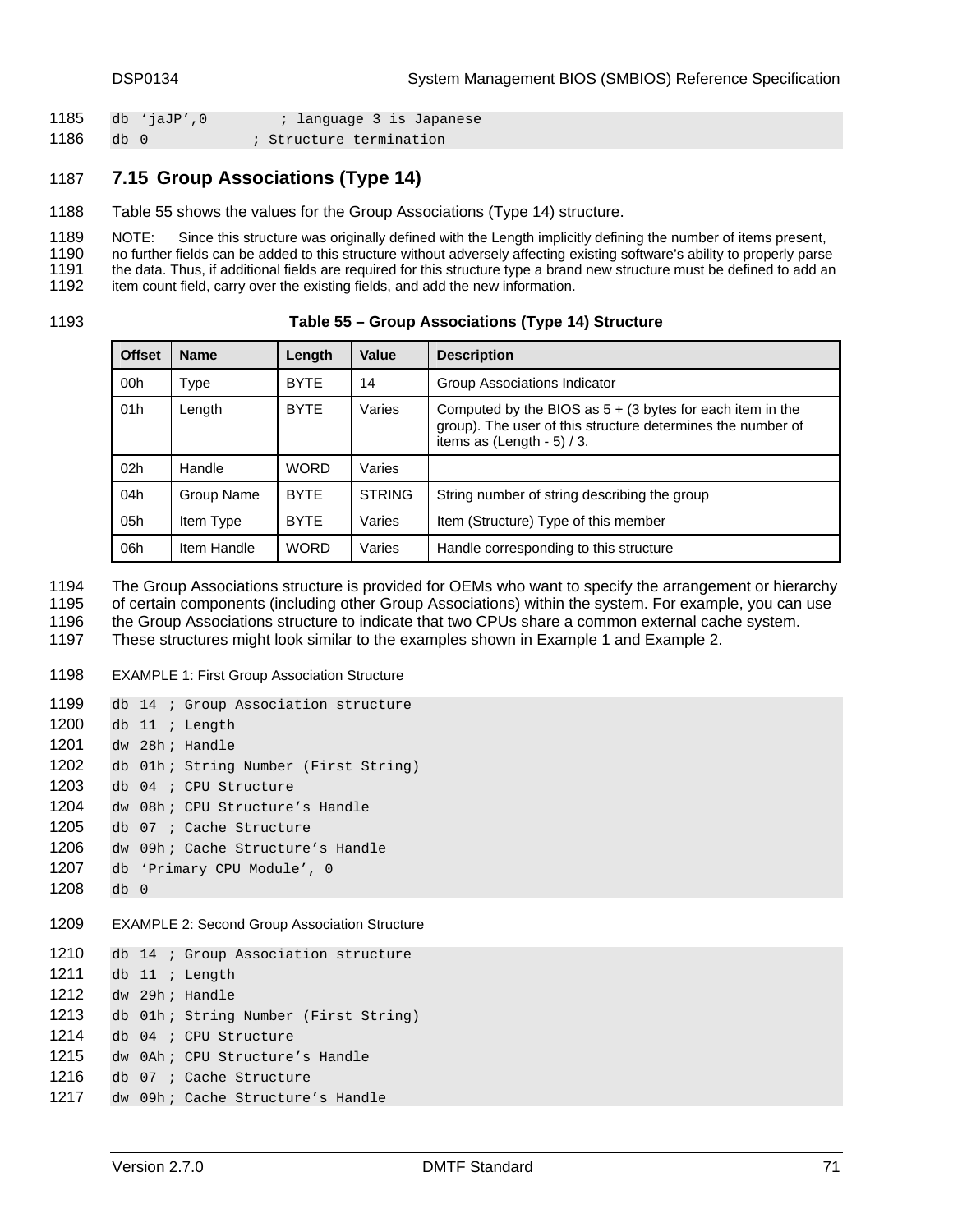```
1218 db 'Secondary CPU Module', 0 
1219 db 0
```
1220 In the examples above, CPU structures 08h and 0Ah are associated with the same cache, 09h. This 1221 relationship could also be specified as a single group, as shown in Example 3.

```
1222 EXAMPLE 3:
```

```
1223 db 14 ; Group Association structure 
1224 db 14 ; Length (5 + 3 * 3)1225 dw 28h; Structure handle for Group Association
1226 db 1 ; String Number (First string)
1227 db 4 ; 1st CPU 
1228 dw 08h ; CPU structure handle 
1229 db 4 ; 2nd CPU 
1230 dw 0Ah; CPU structure handle
1231 db 7 ; Shared cache
1232 dw 09h ; Cache structure handle 
1233 db 'Dual-Processor CPU Complex', 0 
1234 db 0
```
# 1235 **7.16 System Event Log (Type 15)**

1236 The presence of this structure within the SMBIOS data returned for a system indicates that the system 1237 supports an event log. See [Table 56](#page-71-0) for details. An event log is a fixed-length area within a non-volatile 1238 storage element, starting with a fixed-length (and vendor-specific) header record, followed by one or more 1239 variable-length log records. See [7.16.4](#page-75-0) for more information.

1240 An application can implement event-log change notification by periodically reading the System Event Log 1241 structure (by its assigned handle) and looking for a change in the *Log Change Token*. This token uniquely 1242 identifies the last time the event log was updated. When it sees the token changed, the application can 1243 retrieve the entire event log and determine the changes since the last time it read the event log.

#### <span id="page-71-0"></span>1244 **Table 56 – System Event Log (Type 15) Structure**

| <b>Offset</b>   | Spec.<br><b>Version</b> | <b>Name</b>                       | Length      | Value  | <b>Description</b>                                                                                                                                                                                                                                                                                                       |
|-----------------|-------------------------|-----------------------------------|-------------|--------|--------------------------------------------------------------------------------------------------------------------------------------------------------------------------------------------------------------------------------------------------------------------------------------------------------------------------|
| 00h             | $2.0+$<br>Type          |                                   | <b>BYTE</b> | 15     | Event Log Type Indicator                                                                                                                                                                                                                                                                                                 |
| 01h             | $2.0+$                  | Length                            | <b>BYTE</b> | Varies | Length of the structure, including the Type<br>and Length fields. The Length is 14h for<br>version 2.0 implementations. For version 2.1<br>and higher implementations the length is<br>computed by the BIOS as $17h+(x^*y)$ , where x<br>is the value present at offset 15h and y is the<br>value present at offset 16h. |
| 02 <sub>h</sub> | $2.0+$                  | Handle                            | <b>WORD</b> | Varies | The handle, or instance number, associated<br>with the structure                                                                                                                                                                                                                                                         |
| 04h             | $2.0+$                  | Log Area<br>Length                | <b>WORD</b> | Varies | The length, in bytes, of the overall event log<br>area, from the first byte of header to the last<br>byte of data                                                                                                                                                                                                        |
| 06h<br>$2.0+$   |                         | Log Header<br><b>Start Offset</b> | <b>WORD</b> | Varies | Defines the starting offset (or index) within the<br>nonvolatile storage of the event-log's header,<br>from the Access Method Address. For single-<br>byte indexed I/O accesses, the most-<br>significant byte of the start offset is set to 00h.                                                                        |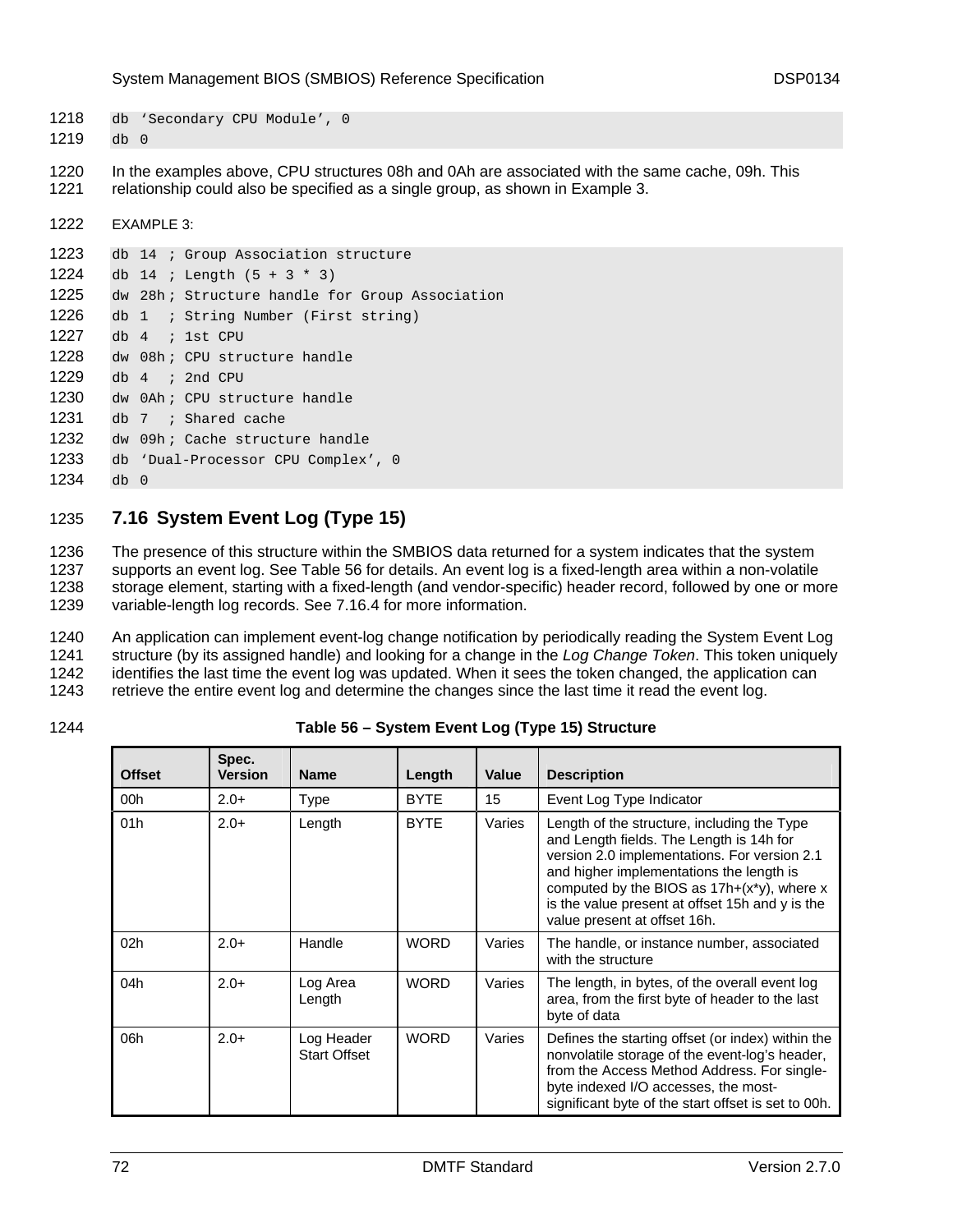| <b>Offset</b>   | Spec.<br><b>Version</b> | <b>Name</b>                 | Length       | <b>Value</b> | <b>Description</b>                                                                                                                                                                                                                                                                                                                                                                                                                                                                                                                                                                                                                                                                                                                                                                                                                                                                                                                                                                                                                                                                                                          |
|-----------------|-------------------------|-----------------------------|--------------|--------------|-----------------------------------------------------------------------------------------------------------------------------------------------------------------------------------------------------------------------------------------------------------------------------------------------------------------------------------------------------------------------------------------------------------------------------------------------------------------------------------------------------------------------------------------------------------------------------------------------------------------------------------------------------------------------------------------------------------------------------------------------------------------------------------------------------------------------------------------------------------------------------------------------------------------------------------------------------------------------------------------------------------------------------------------------------------------------------------------------------------------------------|
| 08h             | $2.0+$                  | Log Data Start<br>Offset    | <b>WORD</b>  | Varies       | Defines the starting offset (or index) within the<br>nonvolatile storage of the event-log's first<br>data byte, from the Access Method Address.<br>For single-byte indexed I/O accesses, the<br>most-significant byte of the start offset is set<br>to 00h.<br>NOTE: The data directly follows any header<br>information. Therefore, the header length can be<br>determined by subtracting the Header Start Offset<br>from the Data Start Offset.                                                                                                                                                                                                                                                                                                                                                                                                                                                                                                                                                                                                                                                                           |
| 0Ah             | $2.0+$                  | Access<br>Method            | <b>BYTE</b>  | Varies       | Defines the Location and Method used by<br>higher-level software to access the log area,<br>one of:<br>00h Indexed I/O: 1 8-bit index port, 1 8-bit<br>data port. The Access Method Address<br>field contains the 16-bit I/O addresses<br>for the index and data ports. See<br>7.16.2.1 for usage details.<br>01h Indexed I/O: 2 8-bit index ports, 1 8-bit<br>data port. The Access Method Address<br>field contains the 16-bit I/O address for<br>the index and data ports. See 7.16.2.2<br>for usage details.<br>02h Indexed I/O: 1 16-bit index port, 1 8-bit<br>data port. The Access Method Address<br>field contains the 16-bit I/O address for<br>the index and data ports. See 7.16.2.3<br>for usage details.<br>03h Memory-mapped physical 32-bit<br>address. The Access Method Address<br>field contains the 4-byte (Intel DWORD<br>format) starting physical address.<br>04h Available through General-Purpose<br>NonVolatile Data functions.<br>The Access Method Address field contains<br>the 2-byte (Intel WORD format) GPNV<br>handle.<br>05h-7Fh Available for future assignment by<br>this specification |
| 0Bh             | $2.0+$                  | Log Status <sup>[1]</sup>   | <b>BYTE</b>  | Varies       | <b>BIOS Vendor/OEM-specific</b><br>80h-FFh<br>This bit-field describes the current status of<br>the system event-log:<br><b>Bits 7:2</b><br>Reserved, set to 0s<br>Bit 1<br>Log area full, if 1<br>Bit 0<br>Log area valid, if 1                                                                                                                                                                                                                                                                                                                                                                                                                                                                                                                                                                                                                                                                                                                                                                                                                                                                                            |
| 0Ch             | $2.0+$                  | Log Change<br>Token         | <b>DWORD</b> | Varies       | Unique token that is reassigned every time<br>the event log changes. Can be used to<br>determine if additional events have occurred<br>since the last time the log was read.                                                                                                                                                                                                                                                                                                                                                                                                                                                                                                                                                                                                                                                                                                                                                                                                                                                                                                                                                |
| 10 <sub>h</sub> | $2.0+$                  | Access<br>Method<br>Address | <b>DWORD</b> | Varies       | The address associated with the access<br>method; the data present depends on the<br>Access Method field value. The area's format<br>can be described by the following 1-byte-                                                                                                                                                                                                                                                                                                                                                                                                                                                                                                                                                                                                                                                                                                                                                                                                                                                                                                                                              |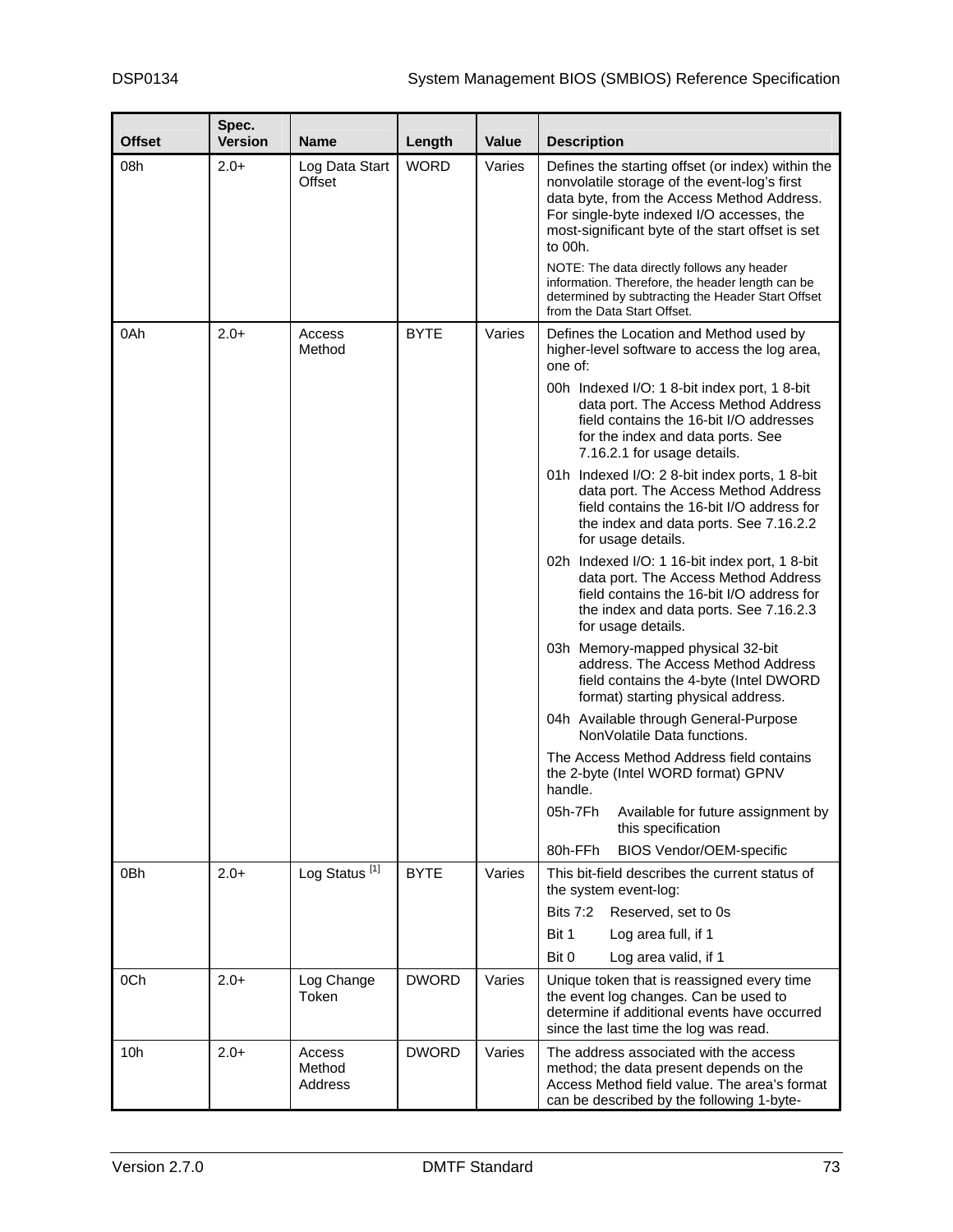| <b>Offset</b>             | Spec.<br><b>Version</b> | <b>Name</b>                                                            | Length      | Value          | <b>Description</b>                                                                                                                                                                                                                                                                                                                           |
|---------------------------|-------------------------|------------------------------------------------------------------------|-------------|----------------|----------------------------------------------------------------------------------------------------------------------------------------------------------------------------------------------------------------------------------------------------------------------------------------------------------------------------------------------|
|                           |                         |                                                                        |             |                | packed 'C' union:                                                                                                                                                                                                                                                                                                                            |
|                           |                         |                                                                        |             |                | union                                                                                                                                                                                                                                                                                                                                        |
|                           |                         |                                                                        |             |                | ₹                                                                                                                                                                                                                                                                                                                                            |
|                           |                         |                                                                        |             |                | struct                                                                                                                                                                                                                                                                                                                                       |
|                           |                         |                                                                        |             |                |                                                                                                                                                                                                                                                                                                                                              |
|                           |                         |                                                                        |             |                | short IndexAddr;                                                                                                                                                                                                                                                                                                                             |
|                           |                         |                                                                        |             |                | short DataAddr:                                                                                                                                                                                                                                                                                                                              |
|                           |                         |                                                                        |             |                | $\}$ IO;                                                                                                                                                                                                                                                                                                                                     |
|                           |                         |                                                                        |             |                | long PhysicalAddr32;                                                                                                                                                                                                                                                                                                                         |
|                           |                         |                                                                        |             |                | short GPNVHandle;                                                                                                                                                                                                                                                                                                                            |
|                           |                         |                                                                        |             |                | } AccessMethodAddress;                                                                                                                                                                                                                                                                                                                       |
| 14h                       | $2.1+$                  | Log Header<br>Format                                                   | <b>BYTE</b> | <b>ENUM</b>    | Identifies the format of the log header area;<br>see 7.16.5 for details.                                                                                                                                                                                                                                                                     |
| 15h                       | $2.1 +$                 | Number of<br>Supported<br>Log Type<br>Descriptors<br>(x)               | <b>BYTE</b> | Varies         | Number of supported event log type<br>descriptors that follow. If the value is 0, the<br>list that starts at offset 17h is not present.                                                                                                                                                                                                      |
| 16h                       | $2.1+$                  | Length of<br>each Log<br><b>Type</b><br>Descriptor (y)                 | <b>BYTE</b> | $\overline{2}$ | Identifies the number of bytes associated with<br>each type entry in the list below. The value is<br>currently "hard-coded" as 2, because each<br>entry consists of two bytes. This field's<br>presence allows future additions to the type<br>list. Software that interprets the following list<br>should not assume a list entry's length. |
| 17h to<br>$17h+(x^*y)$ -1 | $2.1 +$                 | List of<br>Supported<br>Event Log<br><b>Type</b><br><b>Descriptors</b> | Varies      | Varies         | Contains a list of Event Log Type Descriptors<br>(see 7.16.1), as long as the value specified in<br>offset 15h is non-zero.                                                                                                                                                                                                                  |
| $[1]$<br>table interface. |                         |                                                                        |             |                | The Log Status and Log Change Token fields might not be up-to-date (dynamic) when the structure is accessed using the                                                                                                                                                                                                                        |

## <span id="page-73-0"></span>1245 **7.16.1 Supported Event Log Type Descriptors**

1246 Each entry consists of a 1-byte type field and a 1-byte data-format descriptor, as shown in [Table 57.](#page-73-1) The 1247 presence of an entry identifies that the Log Type is supported by the system and the format of any 1248 variable data that accompanies the first bytes of the log's variable data — a specific log record might

1249 have more variable data than specified by its Variable Data Format Type.

## <span id="page-73-1"></span>1250 **Table 57 – Supported Event Log Type Descriptors**

| <b>Offset</b> | <b>Name</b>               | Length      | Value       | <b>Description</b>     |
|---------------|---------------------------|-------------|-------------|------------------------|
| 00h           | Log Type                  | <b>BYTE</b> | <b>ENUM</b> | See 7.16.6.1 for list. |
| 01h           | Variable Data Format Type | <b>BYTE</b> | <b>ENUM</b> | See 7.16.6.2 for list. |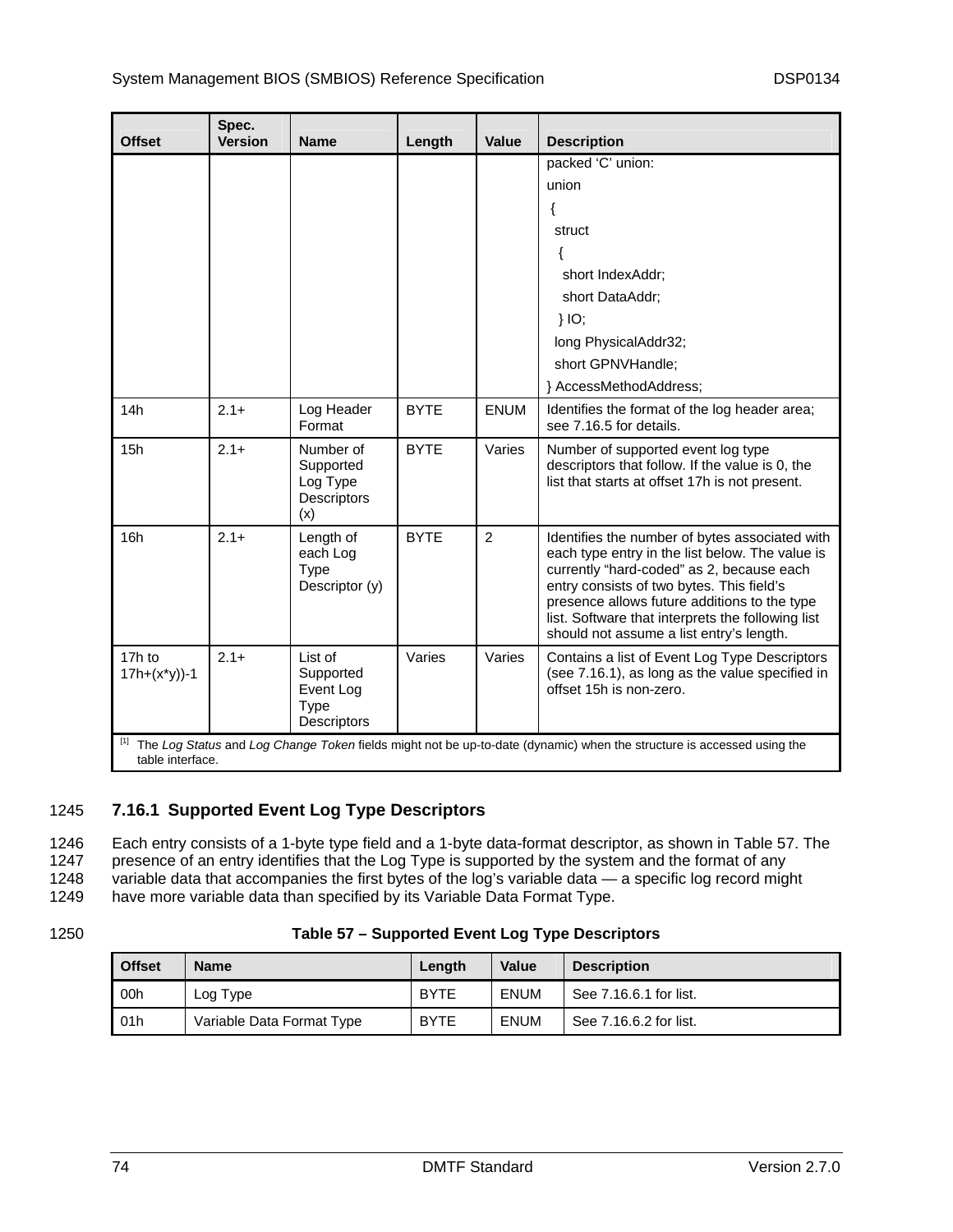<span id="page-74-1"></span><span id="page-74-0"></span>

| 1251                                 | 7.16.2 Indexed I/O Access Method                                                                                                                                                              |  |  |  |  |  |  |  |  |
|--------------------------------------|-----------------------------------------------------------------------------------------------------------------------------------------------------------------------------------------------|--|--|--|--|--|--|--|--|
| 1252<br>1253                         | This clause contains examples (in x86 assembly language) that detail the code required to access the<br>"indexed I/O" event-log information.                                                  |  |  |  |  |  |  |  |  |
| 1254                                 | 7.16.2.1 One 8-bit Index, One 8-bit Data (00h)                                                                                                                                                |  |  |  |  |  |  |  |  |
| 1255                                 | To access the event-log, the caller selects 1 of 256 unique data bytes by                                                                                                                     |  |  |  |  |  |  |  |  |
| 1256                                 | Writing the byte data-selection value (index) to the <i>IndexAddr I/O</i> address<br>1)                                                                                                       |  |  |  |  |  |  |  |  |
| 1257                                 | Reading or writing the byte data value to (or from) the <i>DataAddr I/O</i> address<br>2)                                                                                                     |  |  |  |  |  |  |  |  |
| 1258<br>1259<br>1260<br>1261<br>1262 | dx, IndexAddr<br>;Value from event-log structure<br>mov<br>al, WhichLoc<br>; Identify offset to be accessed<br>mov<br>dx, al<br>out<br>dx, DataAddr<br>;Value from event-log structure<br>mov |  |  |  |  |  |  |  |  |
|                                      | Read current value<br>in al, dx                                                                                                                                                               |  |  |  |  |  |  |  |  |
| 1263                                 | 7.16.2.2 Two 8-bit Index, One 8-bit Data (01h)                                                                                                                                                |  |  |  |  |  |  |  |  |
| 1264                                 | To access the event-log, the caller selects 1 of 65536 unique data bytes by                                                                                                                   |  |  |  |  |  |  |  |  |
| 1265                                 | Writing the least-significant byte data-selection value (index) to the <i>IndexAddr I/O</i> address<br>1)                                                                                     |  |  |  |  |  |  |  |  |
| 1266                                 | Writing the most-significant byte data-selection value (index) to the (IndexAddr+1) I/O address<br>2)                                                                                         |  |  |  |  |  |  |  |  |
| 1267                                 | 3)<br>Reading or writing the byte data value to (or from) the <i>DataAddr I/O</i> address                                                                                                     |  |  |  |  |  |  |  |  |
| 1268<br>1269<br>1270<br>1271<br>1272 | dx, IndexAddr<br>;Value from event-log structure<br>mov<br>ax, WhichLoc<br>; Identify offset to be accessed<br>mov<br>dx, al<br>;Select LSB offset<br>out<br>dx<br>inc<br>ah, al<br>xchq      |  |  |  |  |  |  |  |  |
| 1273                                 | dx, al<br>;Select MSB offset<br>out                                                                                                                                                           |  |  |  |  |  |  |  |  |
| 1274                                 | dx, DataAddr<br>;Value from event-log structure<br>mov                                                                                                                                        |  |  |  |  |  |  |  |  |
| 1275                                 | Read current value<br>in al, dx                                                                                                                                                               |  |  |  |  |  |  |  |  |
| 1276                                 | 7.16.2.3 One 16-bit Index, One 8-bit Data (02h)                                                                                                                                               |  |  |  |  |  |  |  |  |
| 1277                                 | To access the event-log, the caller selects 1 of 65536 unique data bytes by                                                                                                                   |  |  |  |  |  |  |  |  |
| 1278                                 | Writing the word data-selection value (index) to the IndexAddr I/O address<br>1)                                                                                                              |  |  |  |  |  |  |  |  |
| 1279                                 | 2)<br>Reading or writing the byte data value to (or from) the <i>DataAddr I/O</i> address                                                                                                     |  |  |  |  |  |  |  |  |
| 1280<br>1281<br>1282                 | dx, IndexAddr<br>;Value from event-log structure<br>mov<br>ax, WhichLoc<br>;Identify offset to be accessed<br>mov<br>dx, ax<br>out                                                            |  |  |  |  |  |  |  |  |
| 1283<br>1284                         | dx, DataAddr<br>;Value from event-log structure<br>mov<br>Read current value<br>in al, dx                                                                                                     |  |  |  |  |  |  |  |  |
|                                      |                                                                                                                                                                                               |  |  |  |  |  |  |  |  |
| 1285                                 | 7.16.3 Access Method Address - DWORD Layout                                                                                                                                                   |  |  |  |  |  |  |  |  |

<span id="page-74-2"></span>1286 [Table 58](#page-75-1) shows the DWORD layout of the Access Method Address.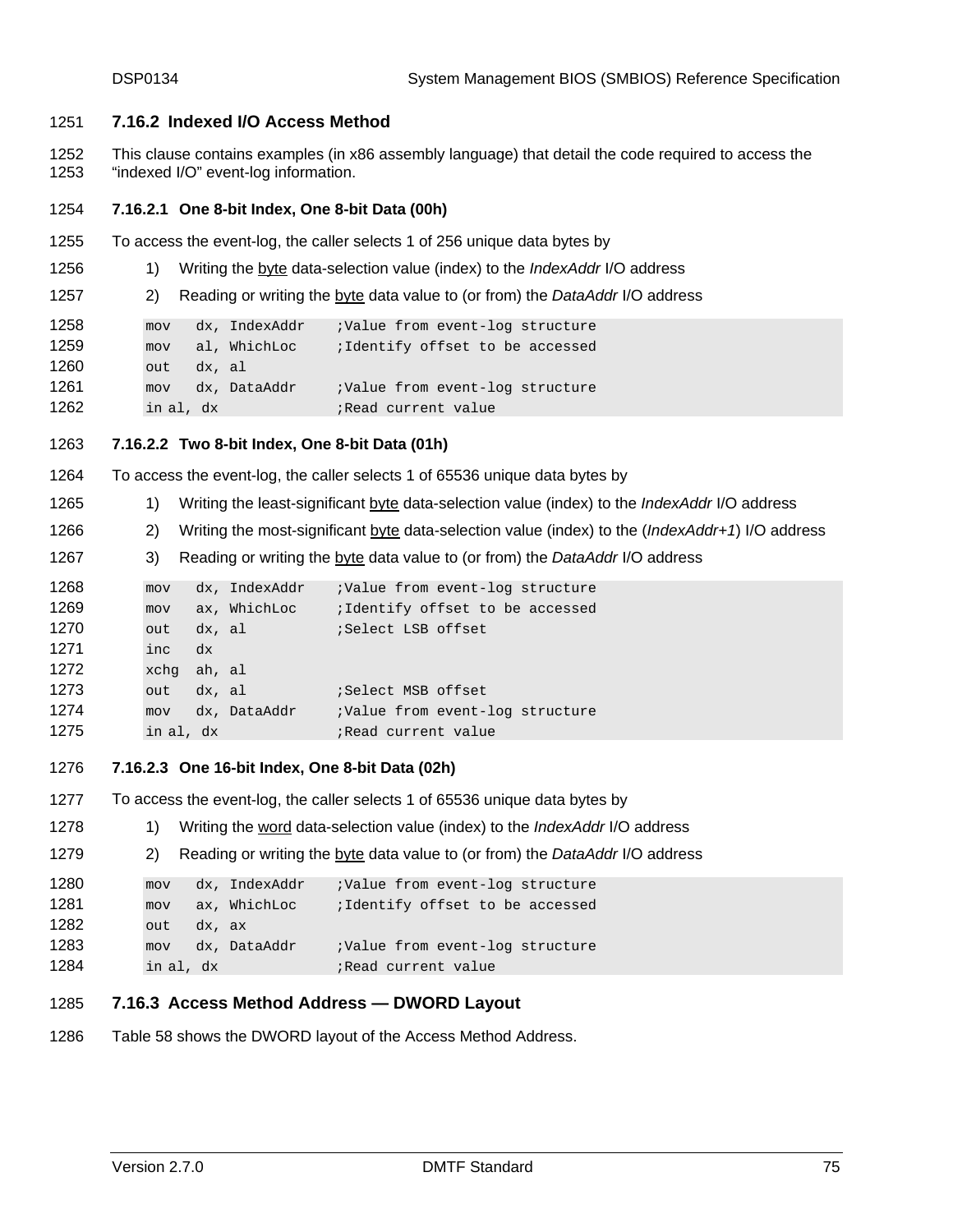<span id="page-75-1"></span>1287 **Table 58 – Access Method Address: DWORD Layout** 

| <b>Access Type</b>    | BYTE 3   | BYTE 2   | <b>BYTE 1</b> | <b>BYTE 0</b> |
|-----------------------|----------|----------|---------------|---------------|
| $00:02 -$ Indexed I/O | Data MSB | Data LSB | Index MSB     | Index LSB     |
| 03 – Absolute Address | Byte 3   | Byte 2   | Byte 1        | Byte 0        |
| $04 - Use GPNV$       |          | 0        | Handle MSB    | Handle LSB    |

## 1288 **7.16.4 Event Log Organization**

1289 The event log is organized as an optional (and implementation-specific) fixed-length header, followed by 1290 one or more variable-length event records, as illustrated in [Table 59.](#page-75-2) From one implementation to the 1291 next, the format of the log header and the size of the overall log area might change; all other required 1292 fields of the event log area are consistent across all systems.

#### <span id="page-75-2"></span>1293 **Table 59 – Event Log Organization**

| Log Header (Optional) |          |          |              |          |          |               |               |                             |
|-----------------------|----------|----------|--------------|----------|----------|---------------|---------------|-----------------------------|
| <b>Type</b>           | Lenath   | Year     | <b>Month</b> | Day      | Hour     | <b>Minute</b> | <b>Second</b> | <b>Log Variable</b><br>Data |
| Required              | Required | Required | Required     | Required | Required | Required      | Required      | Optional                    |

## <span id="page-75-0"></span>1294 **7.16.5 Log Header Format**

1295 [Table 60](#page-75-3) contains the byte enumeration values (available for SMBIOS 2.1 and later) that identify the 1296 standard formats of the event log headers.

### <span id="page-75-3"></span>1297 **Table 60 – Log Header Format**

| <b>Byte Value</b> | <b>Meaning</b>                                           |
|-------------------|----------------------------------------------------------|
| 00h               | No header (for example, the header is 0 bytes in length) |
| 01h               | Type 1 log header. See 7.16.5.1.                         |
| 02h-7Fh           | Available for future assignment by this specification    |
| 80h-FFh           | <b>BIOS Vendor or OEM-specific format</b>                |

### <span id="page-75-4"></span>1298 **7.16.5.1 Log Header Type 1 Format**

- 1299 The type 1 event log header consists of the following fields shown in [Table 61](#page-75-5).
- 

#### <span id="page-75-5"></span>1300 **Table 61 – Log Header Type 1 Format**

| <b>Offset</b> | <b>Name</b>                          | Length            | Value  | <b>Description</b>                                                                                                                                                                                                                     |
|---------------|--------------------------------------|-------------------|--------|----------------------------------------------------------------------------------------------------------------------------------------------------------------------------------------------------------------------------------------|
| 00h           | <b>OEM Reserved</b>                  | 5<br><b>BYTES</b> | Varies | Reserved area for OEM customization, not<br>assignable by this specification                                                                                                                                                           |
| 05h           | <b>Multiple Event Time</b><br>Window | <b>BYTE</b>       | Varies | The number of minutes that must pass between<br>duplicate log entries that utilize a multiple-event<br>counter, specified in BCD. The value ranges from<br>00h to 99h to represent 0 to 99 minutes.<br>See 7.16.6.3 for usage details. |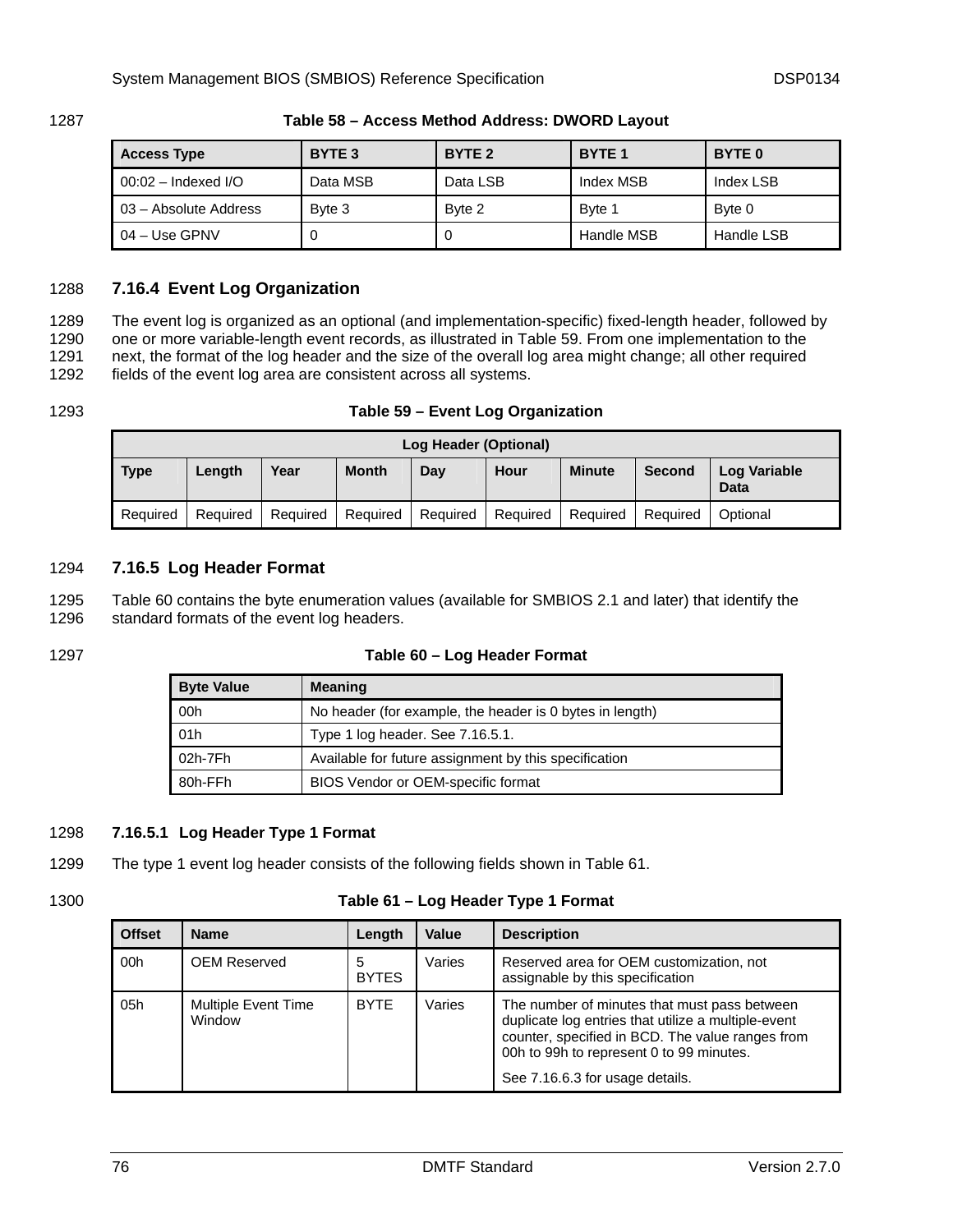| 06h             | Multiple Event Count<br>Increment               | <b>BYTE</b>       | Varies  | The number of occurrences of a duplicate event that<br>must pass before the multiple-event counter<br>associated with the log entry is updated, specified as<br>a numeric value in the range 1 to 255. (The value 0<br>is reserved.)                         |
|-----------------|-------------------------------------------------|-------------------|---------|--------------------------------------------------------------------------------------------------------------------------------------------------------------------------------------------------------------------------------------------------------------|
|                 |                                                 |                   |         | See 7.16.6.3 for usage details.                                                                                                                                                                                                                              |
| 07h             | Pre-boot Event Log<br>Reset - CMOS<br>Address   | <b>BYTE</b>       | Varies  | Identifies the CMOS RAM address (in the range 10h<br>- FFh) associated with the Pre-boot Event Log<br>Reset: the value is 00h if the feature is not<br>supported. See below for usage details.                                                               |
| 08h             | Pre-boot Event Log<br>Reset - CMOS Bit<br>Index | <b>BYTE</b>       | Varies  | Identifies the bit within the above CMOS RAM<br>location that is set to indicate that the log should be<br>cleared. The value is specified in the range 0 to 7,<br>where 0 specifies the LSB and 7 specified the MSB.<br>See below for usage details.        |
| 09h             | CMOS Checksum -<br><b>Starting Offset</b>       | <b>BYTE</b>       | Varies  | Identifies the CMOS RAM address associated with<br>the start of the area that is to be checksummed, if<br>the value is non-0. If the value is 0, the CMOS<br>Address field lies outside of a checksummed region<br>in CMOS RAM. See below for usage details. |
| 0Ah             | CMOS Checksum -<br><b>Byte Count</b>            | <b>BYTE</b>       | Varies  | Identifies the number of consecutive CMOS RAM<br>addresses, starting at the Starting Offset, that<br>participate in the CMOS Checksum region<br>associated with the pre-boot event log reset. See<br>below for usage details.                                |
| 0 <sub>Bh</sub> | CMOS Checksum -<br><b>Checksum Offset</b>       | <b>BYTE</b>       | Varies  | Identifies the CMOS RAM address associated with<br>the start of two consecutive bytes into which the<br>calculated checksum value is stored. See below for<br>usage details.                                                                                 |
| $0Ch$ -<br>0Eh  | Reserved                                        | 3<br><b>BYTEs</b> | 000000h | Available for future assignment by this specification                                                                                                                                                                                                        |
| 0Fh             | <b>Header Revision</b>                          | <b>BYTE</b>       | 01h     | Identifies the version of Type 1 header implemented                                                                                                                                                                                                          |

1301 The Type 1 Log Header also provides pre-boot event log reset support. Application software can set a<br>1302 System-specific location of CMOS RAM memory (accessible through I/O ports 70h and 71h) to cause th system-specific location of CMOS RAM memory (accessible through I/O ports 70h and 71h) to cause the

1303 event log to be cleared by the BIOS on the next reboot of the system.

1304 To perform the field setting, application software follows these steps, as long as the *Pre-boot Event Log*  1305 *Reset – CMOS Address* field of the header is non-zero:

- 1306 Read the address specified by *Pre-boot Event Log Reset CMOS Address* from CMOS RAM. 1307 Set the bit specified by the *CMOS Bit Index* field to 1. Rewrite the CMOS RAM address with the 1308 updated data.
- 1309 If the *CMOS Checksum Starting Offset* field is non-zero, recalculate the CMOS RAM 1310 checksum value for the range starting at the *Starting Offset* field for *Byte Count* bytes into a 2- 1311 byte value. Subtract that value from 0 to create the checksum value for the range and store that 1312 2-byte value into the CMOS RAM; the least-significant byte of the value is stored at the CMOS 1313 RAM *Checksum Offset* and the most-significant byte of the value is stored at (*Checksum*  1314 *Offset*)+1.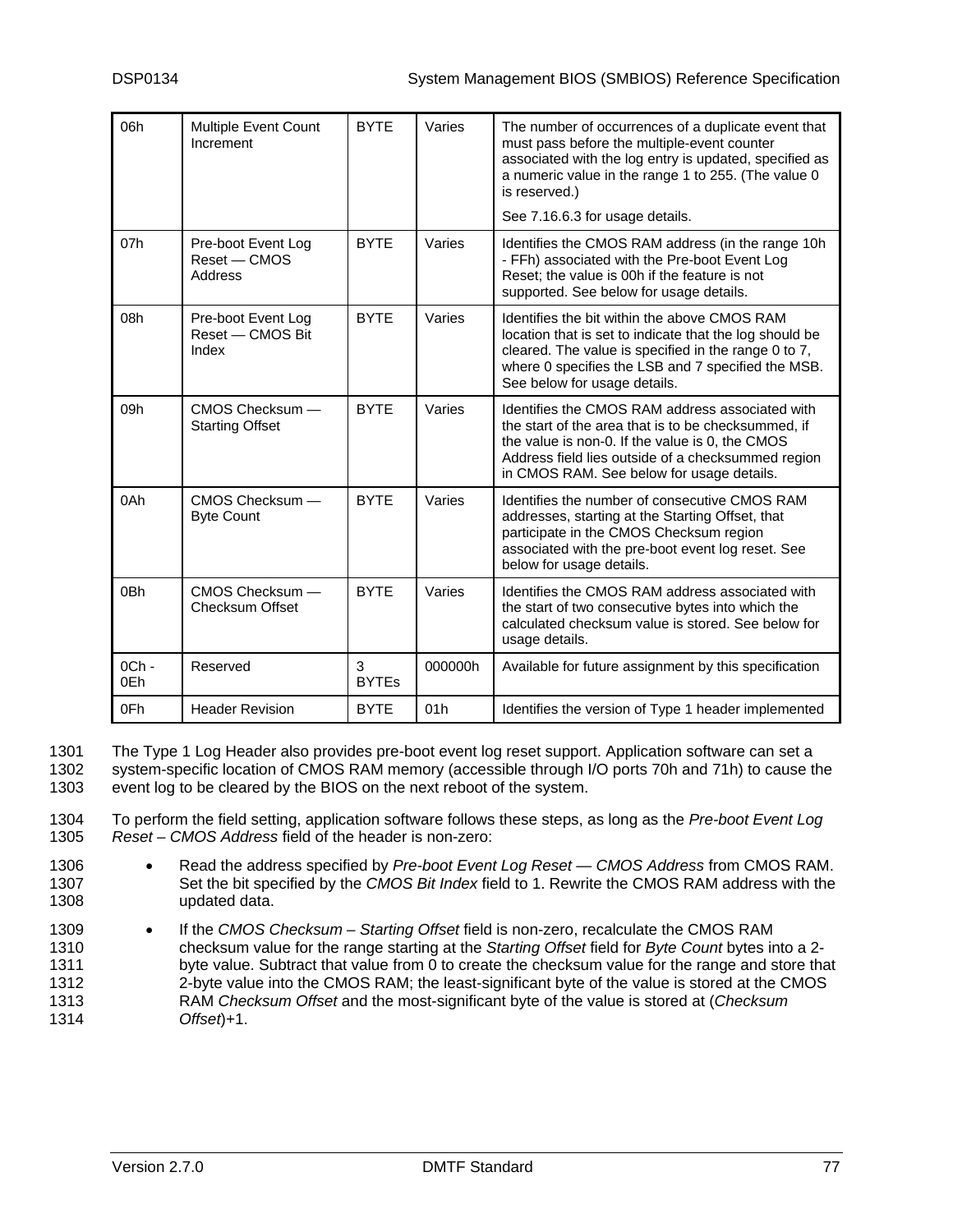## 1315 **7.16.6 Log Record Format**

1316 Each log record consists of a *required* fixed-length record header, followed by (optional) additional data

1317 that is defined by the event type. The fixed-length log record header is present as the first eight bytes of 1318 each log record, regardless of event type. Details are shown in Table 62.

each log record, regardless of event type. Details are shown in [Table 62.](#page-77-1)

<span id="page-77-1"></span>

| 1319 | Table 62 – Log Record Format |
|------|------------------------------|
|------|------------------------------|

| <b>Offset</b> | <b>Name</b>       | <b>Format</b> | <b>Description</b>                                                                                                                                                                                                                                                                                                                                 |
|---------------|-------------------|---------------|----------------------------------------------------------------------------------------------------------------------------------------------------------------------------------------------------------------------------------------------------------------------------------------------------------------------------------------------------|
| 00h           | Event Type        | <b>BYTE</b>   | Specifies the "Type" of event noted in an event-log entry as defined<br>in 7.16.6.1                                                                                                                                                                                                                                                                |
| 01h           | Length            | <b>BYTE</b>   | Specifies the byte length of the event record, including the record's<br>Type and Length fields. The most-significant bit of the field specifies<br>whether (0) or not (1) the record has been read. The implication of<br>the record having been read is that the information in the log record<br>has been processed by a higher software layer. |
| 02h-07h       | Date/Time Fields  | <b>BYTE</b>   | These fields contain the BCD representation of the date and time (as<br>read from CMOS RAM) of the occurrence of the event. The<br>information is present in year, month, day, hour, minute, and second<br>order.                                                                                                                                  |
|               |                   |               | NOTE: The century portion of the two-digit year is implied as '19' for year<br>values in the range 80h to 99h and '20' for year values in the range 00h to<br>79h.                                                                                                                                                                                 |
| $08h+$        | Log Variable Data | Var           | This field contains the (optional) event-specific additional status<br>information.                                                                                                                                                                                                                                                                |

#### <span id="page-77-0"></span>1320 **7.16.6.1 Event Log Types**

1321 [Table 63](#page-77-2) shows the values for Event Log Types.

## <span id="page-77-2"></span>1322 **Table 63 – Event Log Types**

| <b>Value</b> | <b>Description</b>                                                                                                  |
|--------------|---------------------------------------------------------------------------------------------------------------------|
| 00h          | Reserved                                                                                                            |
| 01h          | Single-bit ECC memory error                                                                                         |
| 02h          | Multi-bit ECC memory error                                                                                          |
| 03h          | Parity memory error                                                                                                 |
| 04h          | Bus time-out                                                                                                        |
| 05h          | I/O Channel Check                                                                                                   |
| 06h          | Software NMI                                                                                                        |
| 07h          | <b>POST Memory Resize</b>                                                                                           |
| 08h          | POST Error                                                                                                          |
| 09h          | <b>PCI Parity Error</b>                                                                                             |
| 0Ah          | PCI System Error                                                                                                    |
| 0Bh          | <b>CPU Failure</b>                                                                                                  |
| 0Ch          | <b>EISA FailSafe Timer time-out</b>                                                                                 |
| 0Dh          | Correctable memory log disabled                                                                                     |
| 0Eh          | Logging disabled for a specific Event Type — too many errors of the same type received in a short<br>amount of time |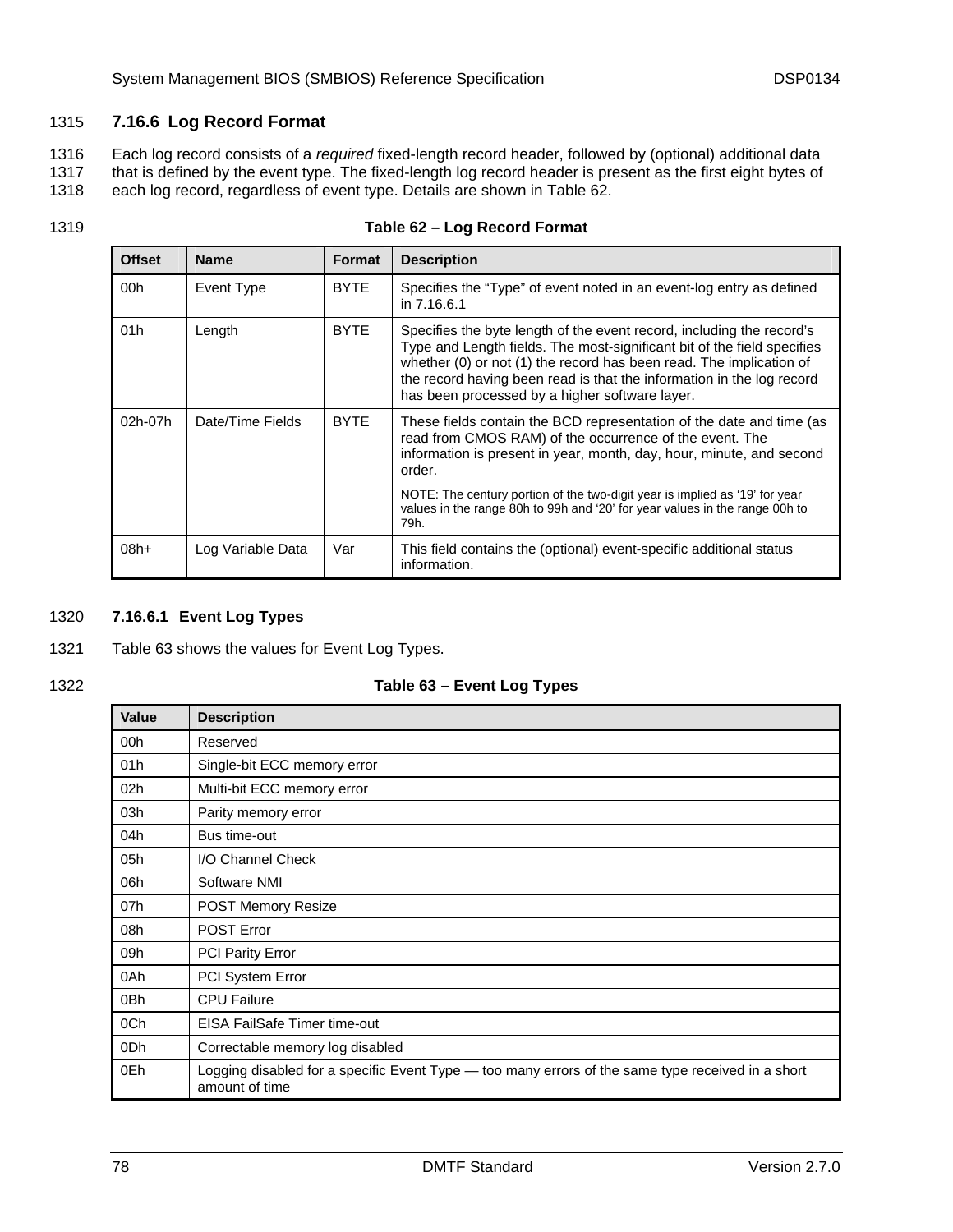| Value           | Description                                                                                                                                            |
|-----------------|--------------------------------------------------------------------------------------------------------------------------------------------------------|
| 0Fh             | Reserved                                                                                                                                               |
| 10 <sub>h</sub> | System Limit Exceeded (for example, voltage or temperature threshold exceeded)                                                                         |
| 11h             | Asynchronous hardware timer expired and issued a system reset                                                                                          |
| 12h             | System configuration information                                                                                                                       |
| 13h             | Hard-disk information                                                                                                                                  |
| 14h             | System reconfigured                                                                                                                                    |
| 15h             | Uncorrectable CPU-complex error                                                                                                                        |
| 16h             | Log Area Reset/Cleared                                                                                                                                 |
| 17h             | System boot. If implemented, this log entry is guaranteed to be the first one written on any system<br>boot.                                           |
| 18h-7Fh         | Unused, available for assignment by this specification                                                                                                 |
| 80h-FEh         | Available for system- and OEM-specific assignments                                                                                                     |
| <b>FFh</b>      | End of log. When an application searches through the event-log records, the end of the log is<br>identified when a log record with this type is found. |

## <span id="page-78-0"></span>1323 **7.16.6.2 Event Log Variable Data Format Type**

1324 The Variable Data Format Type, specified in the Event Log structure's Supported Event Type fields, 1325 identifies the standard format that application software can apply to the first *n* bytes of the associated Log 1326 Type's variable data. Additional OEM-specific data might follow in the log's variable data field. [Table 64](#page-78-1) 1327 shows the values for this field.

<span id="page-78-1"></span>

| 1328 | Table 64 – Event Log Variable Data Format Type |
|------|------------------------------------------------|
|------|------------------------------------------------|

| Value           | <b>Name</b>                                 | <b>Description</b>                                                                                                                                                                                                                                                     |  |  |
|-----------------|---------------------------------------------|------------------------------------------------------------------------------------------------------------------------------------------------------------------------------------------------------------------------------------------------------------------------|--|--|
| 00h             | None                                        | No standard format data is available; the first byte of the variable data (if<br>present) contains OEM-specific unformatted information.                                                                                                                               |  |  |
| 01h             | Handle                                      | The first WORD of the variable data contains the handle of the SMBIOS<br>structure associated with the hardware element that failed.                                                                                                                                   |  |  |
| 02 <sub>h</sub> | Multiple-Event                              | The first DWORD of the variable data contains a multiple-event counter (see<br>7.16.6.3 for details).                                                                                                                                                                  |  |  |
| 03h             | Multiple-Event Handle                       | The first WORD of the variable data contains the handle of the SMBIOS<br>structure associated with the hardware element that failed; it is followed by a<br>DWORD containing a multiple-event counter (see 7.16.6.3 for details).                                      |  |  |
| 04h             | <b>POST Results Bitmap</b>                  | The first two DWORDs of the variable data contain the POST Results<br>Bitmap, as described in 7.16.6.4.                                                                                                                                                                |  |  |
| 05h             | System Management<br>Type                   | The first DWORD of the variable data contains a value that identifies a<br>system-management condition. See 7.16.6.5 for the enumerated values.                                                                                                                        |  |  |
| 06h             | Multiple-Event<br>System Management<br>Type | The first DWORD of the variable data contains a value that identifies a<br>system-management condition. (See 7.16.6.5 for the enumerated values.)<br>This DWORD is directly followed by a DWORD that contains a multiple-<br>event counter (see 7.16.6.3 for details). |  |  |
| 07h-7Fh         | Unused                                      | Unused, available for assignment by this specification                                                                                                                                                                                                                 |  |  |
| 80h-FFh         | OEM assigned                                | Available for system- and OEM-specific assignments                                                                                                                                                                                                                     |  |  |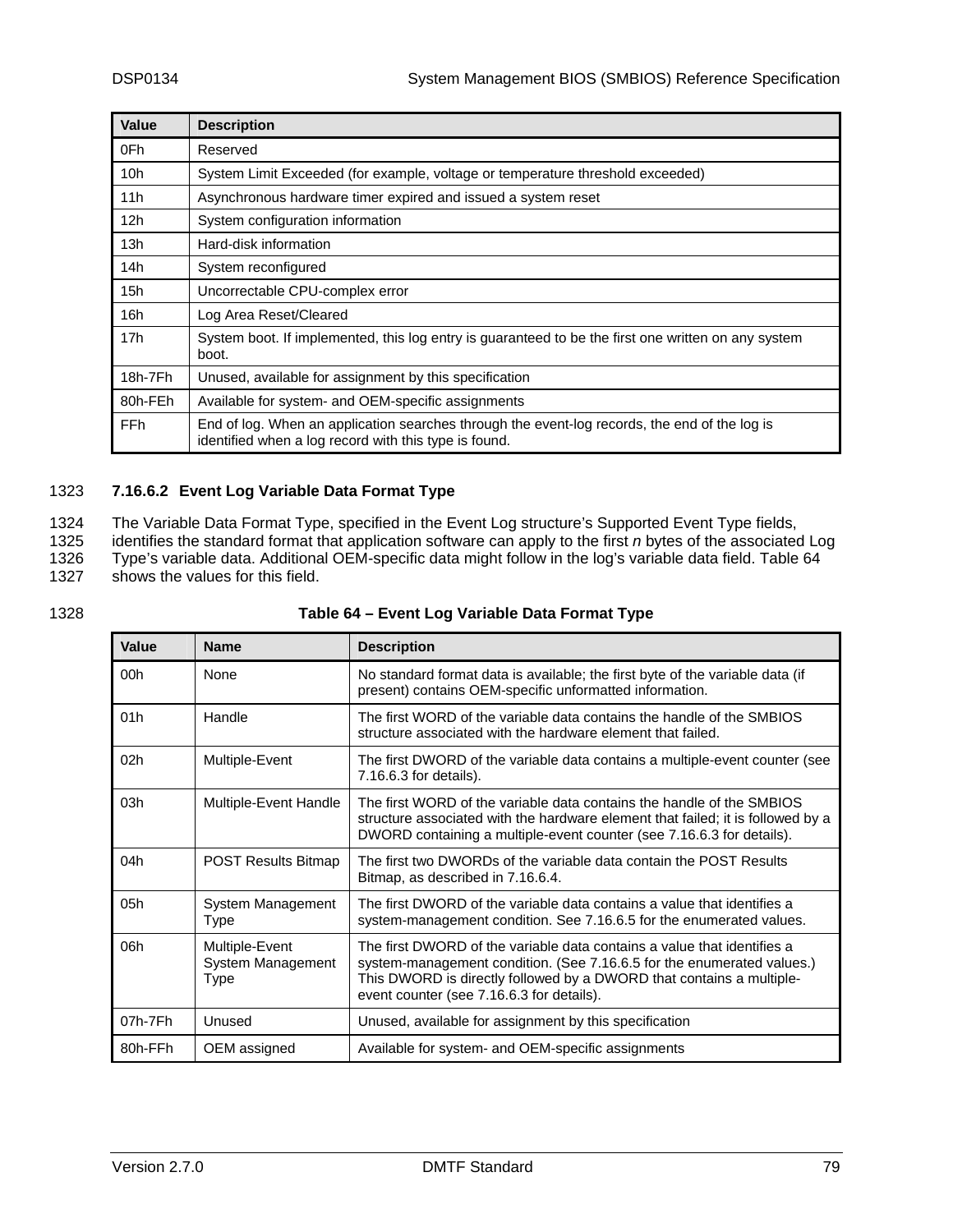#### <span id="page-79-0"></span>1329 **7.16.6.3 Multiple-Event Counter**

1330 Some system events can be persistent; after they occur, it is possible to quickly fill the log with redundant 1331 multiple logs. The Multiple Event Count Increment (*MECI*) and Multiple Event Time Window (*METW*) 1331 multiple logs. The Multiple Event Count Increment (*MECI*) and Multiple Event Time Window (*METW*) values can be used to reduce the occurrence of these multiple logs while providing multiple event counts.

1333 NOTE: These values are normally specified within the event log header; see [7.16.5.1](#page-75-4) for an example. If the values<br>1334 are not specified in the header, the application software can assume that the MECI value is 1 and 1334 are not specified in the header, the application software can assume that the *MECI* value is 1 and the *METW* value is 60 (minutes).

1336 The multiple-event counter is a DWORD (32-bit) value that tracks the number of logs of the same type

1337 that have occurred within *METW* minutes. The counter value is initialized (in the log entry) to FFFFFFFFh,

1338 implying that only a single event of that type has been detected, and the internal BIOS counter<sup>[2](#page-79-2)</sup> specific

1339 to that log type is reset to 0. The counter is incremented by setting its next non-zero bit to zero; this allows 1340 counting up to 33 events. When the counter reaches 00000000h, it is full. counting up to 33 events. When the counter reaches 00000000h, it is full.

1341 EXAMPLE: if the current counter value is FFFFFFFCh (meaning a count of 3 events), it is incremented to 1342 FFFFFFF8h (meaning a count of 4).

- 1343 When the BIOS receives the next event of that type, it increments its internal counter and checks to see 1344 what recording of the error is to be performed:
- 1345 1) if the date/time of the original log entry is outside of *METW* minutes: a new log entry is written, 1346 **and the internal BIOS counter is reset to 0:**
- 1347 2) if the log's current multiple-event counter is 00000000h or if the internal BIOS counter is less 1348 than the *MECI* value: no recording happens (other than the internal counter increment);
- 1349 3) Otherwise: The next non-zero bit of the multiple-event counter is set to 0.

#### <span id="page-79-1"></span>1350 **7.16.6.4 POST Results Bitmap**

1351 This variable data type, when present, is expected to be associated with the POST Error (08h) event log 1352 type and identifies that one or more error types have occurred. The bitmap consists of two DWORD 1353 values, described in [Table 65](#page-79-3). Any bit within the DWORD pair that is specified as Reserved is set to 0 1354 within the log data and is available for assignment by this specification. A set bit ('1'b) at a DWORD bit 1355 position implies that the error associated with that position has occurred.

### <span id="page-79-3"></span>1356 **Table 65 – POST Results Bitmap**

| <b>Bit Position</b> | <b>First DWORD</b>                  | <b>Second DWORD</b>                      |
|---------------------|-------------------------------------|------------------------------------------|
| 0                   | Channel 2 Timer error               | Normally 0; available for OEM assignment |
|                     | Master PIC (8259 #1) error          | Normally 0; available for OEM assignment |
| $\mathfrak{p}$      | Slave PIC (8259 #2) error           | Normally 0; available for OEM assignment |
| 3                   | <b>CMOS RAM Battery Failure</b>     | Normally 0; available for OEM assignment |
| 4                   | CMOS RAM System Options Not Set     | Normally 0; available for OEM assignment |
| 5                   | <b>CMOS RAM Checksum Error</b>      | Normally 0; available for OEM assignment |
| 6                   | <b>CMOS RAM Configuration Error</b> | Normally 0; available for OEM assignment |
| 7                   | Mouse and Keyboard Swapped          | <b>PCI Memory Conflict</b>               |
| 8                   | Keyboard Locked                     | <b>PCI I/O Conflict</b>                  |

l

<span id="page-79-2"></span><sup>&</sup>lt;sup>2</sup> All BIOS counters that support the Multiple-Event Counters are reset to zero each time the system boots.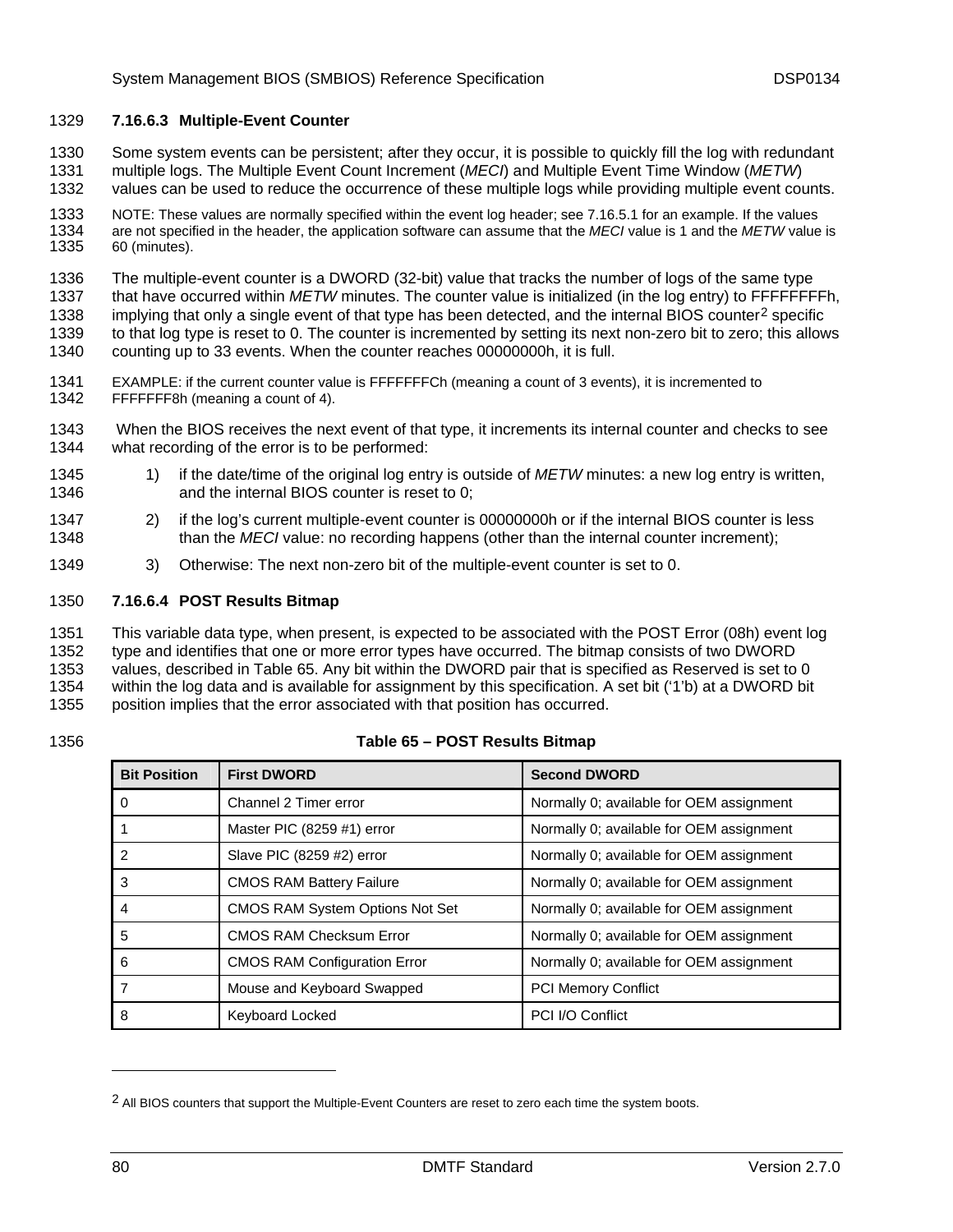| <b>Bit Position</b> | <b>First DWORD</b>                       | <b>Second DWORD</b>                        |
|---------------------|------------------------------------------|--------------------------------------------|
| 9                   | Keyboard Not Functional                  | PCI IRQ Conflict                           |
| 10                  | Keyboard Controller Not Functional       | <b>PNP Memory Conflict</b>                 |
| 11                  | <b>CMOS Memory Size Different</b>        | PNP 32 bit Memory Conflict                 |
| 12                  | Memory Decreased in Size                 | PNP I/O Conflict                           |
| 13                  | Cache Memory Error                       | PNP IRQ Conflict                           |
| 14                  | Floppy Drive 0 Error                     | <b>PNP DMA Conflict</b>                    |
| 15                  | Floppy Drive 1 Error                     | <b>Bad PNP Serial ID Checksum</b>          |
| 16                  | <b>Floppy Controller Failure</b>         | <b>Bad PNP Resource Data Checksum</b>      |
| 17                  | Number of ATA Drives Reduced Error       | <b>Static Resource Conflict</b>            |
| 18                  | <b>RTC Time Not Set</b>                  | NVRAM Checksum Error, NVRAM Cleared        |
| 19                  | DDC Monitor Configuration Change         | System Board Device Resource Conflict      |
| 20                  | Reserved, set to 0                       | Primary Output Device Not Found            |
| 21                  | Reserved, set to 0                       | Primary Input Device Not Found             |
| 22                  | Reserved, set to 0                       | Primary Boot Device Not Found              |
| 23                  | Reserved, set to 0                       | NVRAM Cleared By Jumper                    |
| 24                  | Second DWORD has valid data              | NVRAM Data Invalid, NVRAM Cleared          |
| 25                  | Reserved, set to 0                       | <b>FDC Resource Conflict</b>               |
| 26                  | Reserved, set to 0                       | Primary ATA Controller Resource Conflict   |
| 27                  | Reserved, set to 0                       | Secondary ATA Controller Resource Conflict |
| 28                  | Normally 0; available for OEM assignment | <b>Parallel Port Resource Conflict</b>     |
| 29                  | Normally 0; available for OEM assignment | Serial Port 1 Resource Conflict            |
| 30                  | Normally 0; available for OEM assignment | Serial Port 2 Resource Conflict            |
| 31                  | Normally 0; available for OEM assignment | Audio Resource Conflict                    |

#### <span id="page-80-0"></span>1357 **7.16.6.5 System Management Types**

1358 [Table 66](#page-80-1) defines the system management types present in an event log record's variable data. In 1359 general, each type is associated with a management event that occurred within the system.

# <span id="page-80-1"></span>1360 **Table 66 – System Management Types**

| <b>Value</b> | <b>Name</b>            |
|--------------|------------------------|
| 00000000h    | +2.5V Out of range, #1 |
| 00000001h    | +2.5V Out of range, #2 |
| 00000002h    | +3.3V Out of range     |
| 00000003h    | +5V Out of range       |
| 00000004h    | -5V Out of range       |
| 00000005h    | +12V Out of range      |
| 00000006h    | -12V Out of range      |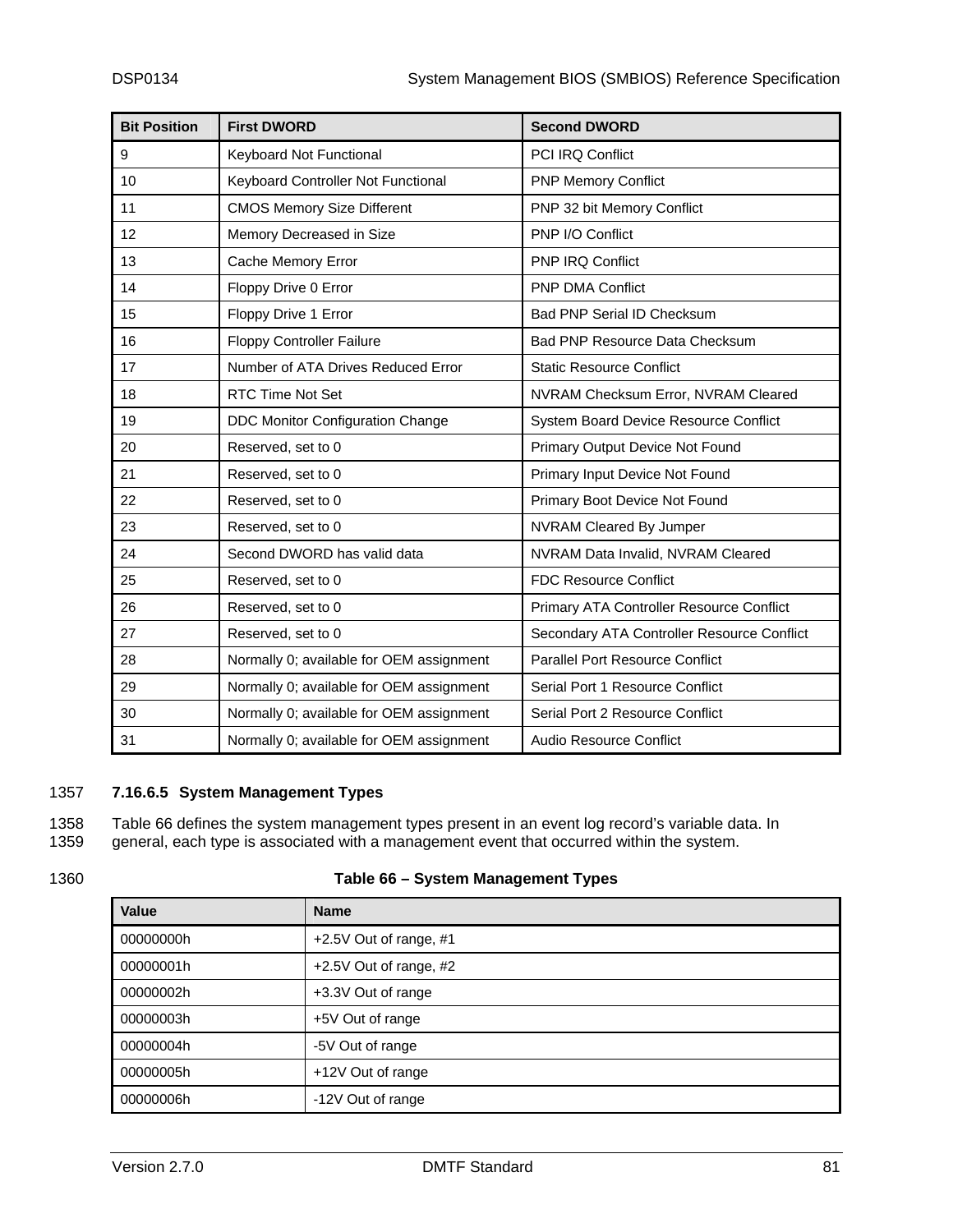| Value                 | <b>Name</b>                                                                                                                                                                     |
|-----------------------|---------------------------------------------------------------------------------------------------------------------------------------------------------------------------------|
| 00000007h - 0000000Fh | Reserved for future out-of-range voltage levels, assigned by this specification                                                                                                 |
| 00000010h             | System board temperature out of range                                                                                                                                           |
| 00000011h             | Processor #1 temperature out of range                                                                                                                                           |
| 00000012h             | Processor #2 temperature out of range                                                                                                                                           |
| 00000013h             | Processor #3 temperature out of range                                                                                                                                           |
| 00000014h             | Processor #4 temperature out of range                                                                                                                                           |
| 00000015h - 0000001Fh | Reserved for future out-of-range temperatures, assigned by this specification                                                                                                   |
| 00000020h - 00000027h | Fan $n (n = 0$ to 7) Out of range                                                                                                                                               |
| 00000028h - 0000002Fh | Reserved for future assignment by this specification                                                                                                                            |
| 00000030h             | Chassis secure switch activated                                                                                                                                                 |
| 00000031h - 0000FFFFh | Reserved for future assignment by this specification                                                                                                                            |
| 0001xxxxh             | A system-management probe or cooling device is out of range. The xxxx portion of<br>the value contains the handle of the SMBIOS structure associated with the errant<br>device. |
| 00020000h - 7FFFFFFFh | Reserved for future assignment by this specification                                                                                                                            |
| 80000000h - FFFFFFFFh | OEM assigned                                                                                                                                                                    |

## <span id="page-81-1"></span>1361 **7.17 Physical Memory Array (Type 16)**

1362 This structure describes a collection of memory devices that operate together to form a memory address 1363 space. [Table 67](#page-81-0) provides the details.

<span id="page-81-0"></span>

### 1364 **Table 67 – Physical Memory Array (Type 16) Structure**

| <b>Offset</b>   | Spec.<br><b>Version</b> | <b>Name</b>                       | Length       | Value       | <b>Description</b>                                                                                                                                                                                                                                                                                                         |
|-----------------|-------------------------|-----------------------------------|--------------|-------------|----------------------------------------------------------------------------------------------------------------------------------------------------------------------------------------------------------------------------------------------------------------------------------------------------------------------------|
| 00 <sub>h</sub> | $2.1+$                  | <b>Type</b>                       | <b>BYTE</b>  | 16          | Physical Memory Array type                                                                                                                                                                                                                                                                                                 |
| 01h             | $2.1+$                  | Length                            | <b>BYTE</b>  | 0Fh         | Length of the structure                                                                                                                                                                                                                                                                                                    |
| 02h             | $2.1+$                  | Handle                            | <b>WORD</b>  | Varies      | The handle, or instance number, associated with<br>the structure                                                                                                                                                                                                                                                           |
| 04h             | $2.1+$                  | Location                          | <b>BYTE</b>  | <b>ENUM</b> | The physical location of the Memory Array,<br>whether on the system board or an add-in board.<br>See 7.17.1 for definitions.                                                                                                                                                                                               |
| 05h             | $2.1+$                  | Use                               | <b>BYTE</b>  | ENUM        | The function for which the array is used. See<br>7.17.2 for definitions.                                                                                                                                                                                                                                                   |
| 06h             | $2.1+$                  | <b>Memory Error</b><br>Correction | <b>BYTE</b>  | <b>ENUM</b> | The primary hardware error correction or<br>detection method supported by this memory array.<br>See 7.17.3 for definitions.                                                                                                                                                                                                |
| 07h             | $2.1+$                  | Maximum<br>Capacity               | <b>DWORD</b> | Varies      | The maximum memory capacity, in kilobytes, for<br>this array. If the capacity is not represented in this<br>field, then this field contains 8000 0000h and the<br>Extended Maximum Capacity field should be<br>used. Values 2 TB (8000 0000h) or greater must<br>be represented in the Extended Maximum<br>Capacity field. |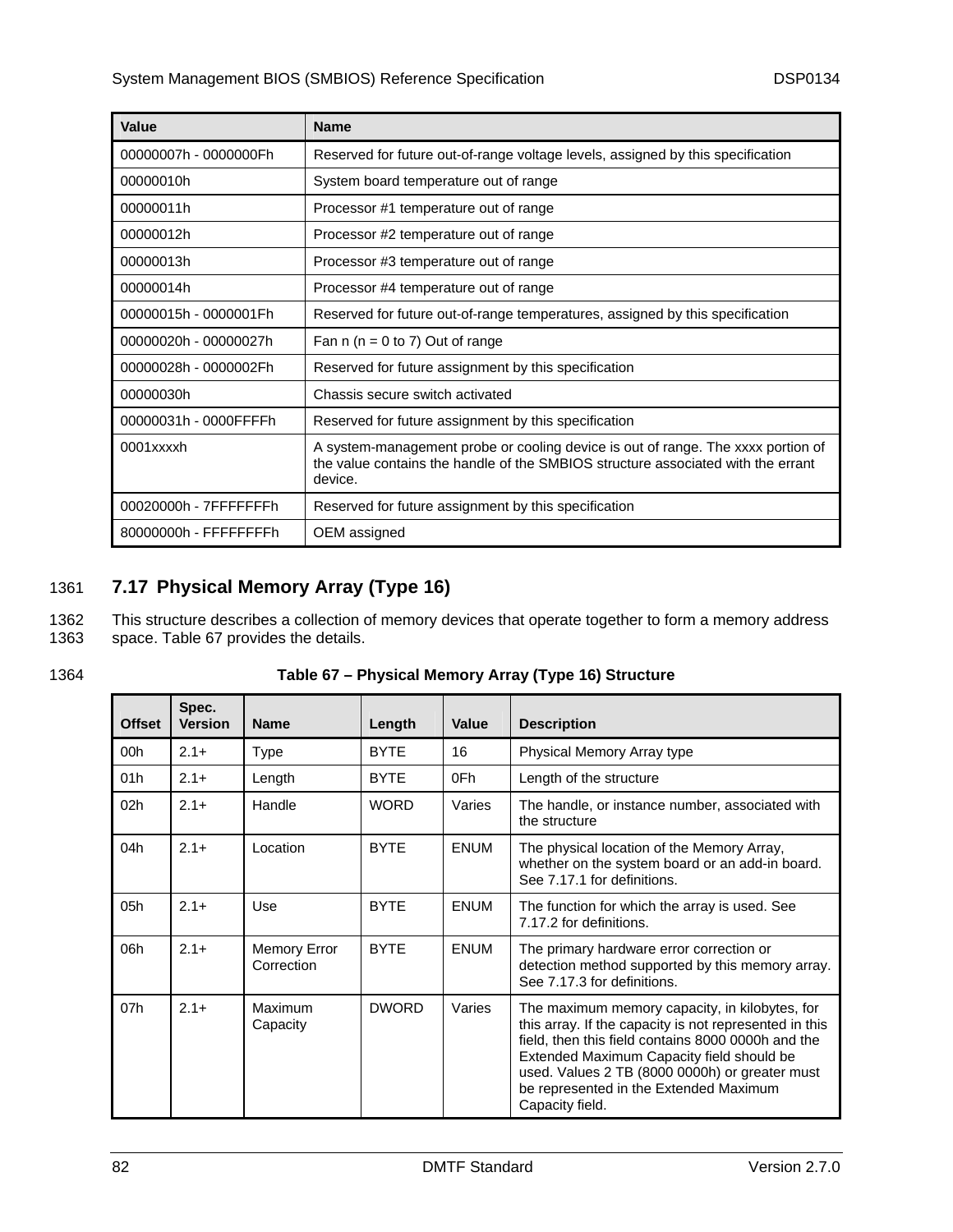| <b>Offset</b> | Spec.<br><b>Version</b> | <b>Name</b>                                  | Length       | Value  | <b>Description</b>                                                                                                                                                                                                                                                                                                                                              |
|---------------|-------------------------|----------------------------------------------|--------------|--------|-----------------------------------------------------------------------------------------------------------------------------------------------------------------------------------------------------------------------------------------------------------------------------------------------------------------------------------------------------------------|
| 0Bh           | $2.1+$                  | <b>Memory Error</b><br>Information<br>Handle | <b>WORD</b>  | Varies | The handle, or instance number, associated with<br>any error that was previously detected for the<br>array. If the system does not provide the error<br>information structure, the field contains FFFEh;<br>otherwise, the field contains either FFFFh (if no<br>error was detected) or the handle of the error-<br>information structure. See 7.18.4 and 7.34. |
| 0Dh           | $2.1+$                  | Number of<br>Memory<br><b>Devices</b>        | <b>WORD</b>  | Varies | The number of slots or sockets available for<br>Memory Devices in this array. This value<br>represents the number of Memory Device<br>structures that comprise this Memory Array. Each<br>Memory Device has a reference to the "owning"<br>Memory Array.                                                                                                        |
| 0Fh           | $2.7+$                  | Extended<br>Maximum<br>Capacity              | <b>QWORD</b> | Varies | The maximum memory capacity, in bytes, for this<br>array. This field is only valid when the Maximum<br>Capacity field contains 8000 0000h. When<br>Maximum Capacity contains a value that is not<br>8000 0000h, Extended Maximum Capacity must<br>contain zeros.                                                                                                |

## <span id="page-82-0"></span>1365 **7.17.1 Memory Array — Location**

1366 [Table 68](#page-82-1) shows what the byte values mean for the Memory Array — Location field.

1367 NOTE: Refer to [6.3](#page-25-0) for the CIM properties associated with this enumerated value.

#### <span id="page-82-1"></span>1368 **Table 68 – Memory Array: Location Field**

| <b>Byte Value</b> | <b>Meaning</b>              |
|-------------------|-----------------------------|
| 01h               | Other                       |
| 02 <sub>h</sub>   | Unknown                     |
| 03h               | System board or motherboard |
| 04h               | ISA add-on card             |
| 05h               | <b>EISA add-on card</b>     |
| 06h               | PCI add-on card             |
| 07h               | MCA add-on card             |
| 08h               | PCMCIA add-on card          |
| 09h               | Proprietary add-on card     |
| 0Ah               | <b>NuBus</b>                |
| A0h               | PC-98/C20 add-on card       |
| A1h               | PC-98/C24 add-on card       |
| A2h               | PC-98/E add-on card         |
| A3h               | PC-98/Local bus add-on card |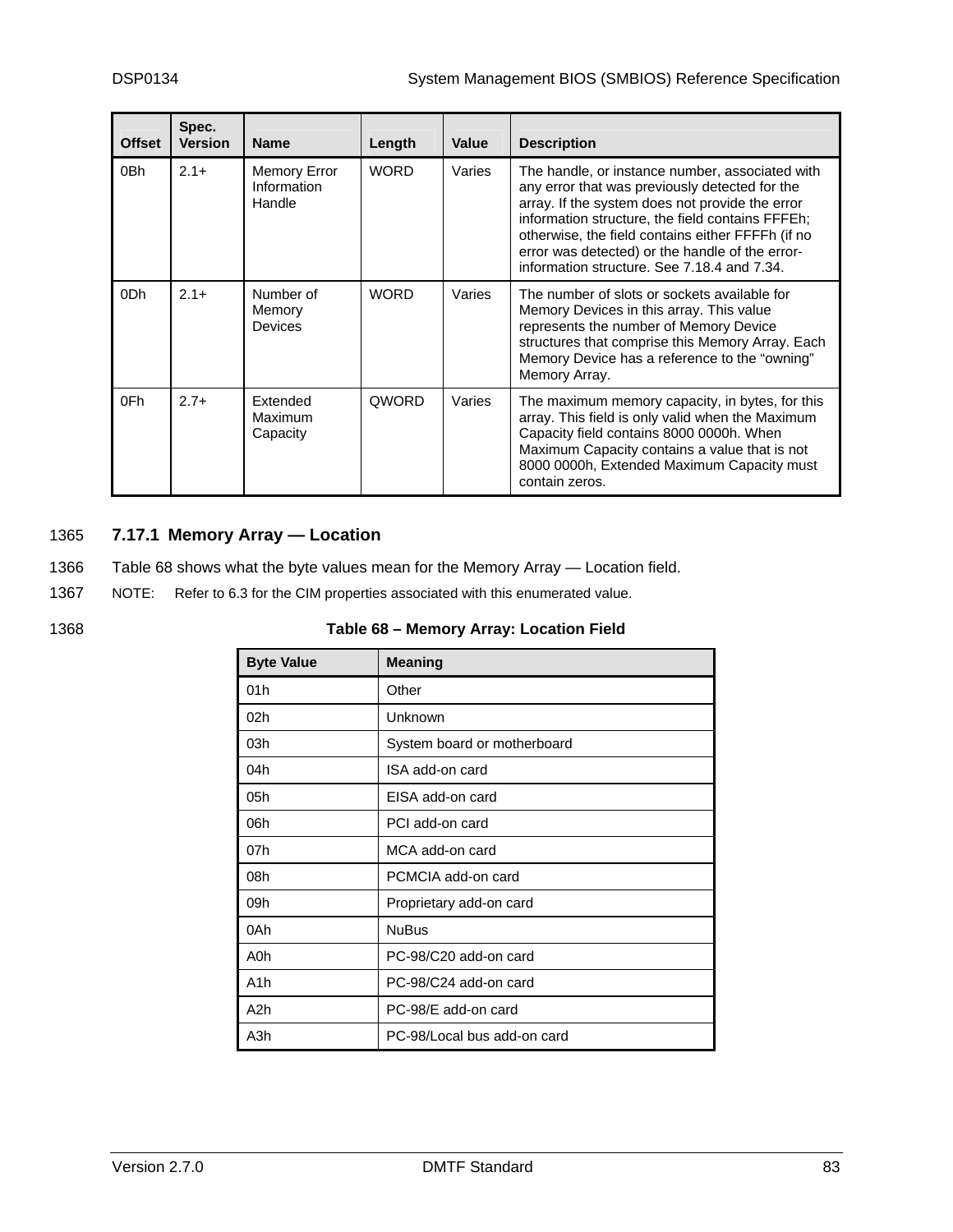## <span id="page-83-0"></span>1369 **7.17.2 Memory Array — Use**

- 1370 [Table 69](#page-83-2) shows what the byte values mean for the Memory Array Use field.
- 1371 NOTE: Refer to [6.3](#page-25-0) for the CIM properties associated with this enumerated value.
- 

#### <span id="page-83-2"></span>1372 **Table 69 – Memory Array: Use Field**

| <b>Byte Value</b> | <b>Meaning</b>   |
|-------------------|------------------|
| 01h               | Other            |
| 02 <sub>h</sub>   | Unknown          |
| 03h               | System memory    |
| 04h               | Video memory     |
| 05h               | Flash memory     |
| 06h               | Non-volatile RAM |
| 07h               | Cache memory     |

## <span id="page-83-1"></span>1373 **7.17.3 Memory Array — Error Correction Types**

1374 [Table 70](#page-83-3) shows what the byte values mean for the Memory Array — Error Correction Types field.

- 1375 NOTE: Refer to [6.3](#page-25-0) for the CIM properties associated with this enumerated value.
- 

### <span id="page-83-3"></span>1376 **Table 70 – Memory Array: Error Correction Types Field**

| <b>Byte Value</b> | <b>Meaning</b> |  |  |  |
|-------------------|----------------|--|--|--|
| 01h               | Other          |  |  |  |
| 02h               | <b>Unknown</b> |  |  |  |
| 03h               | None           |  |  |  |
| 04h               | Parity         |  |  |  |
| 05h               | Single-bit ECC |  |  |  |
| 06h               | Multi-bit ECC  |  |  |  |
| 07h               | <b>CRC</b>     |  |  |  |

## <span id="page-83-5"></span>1377 **7.18 Memory Device (Type 17)**

1378 This structure describes a single memory device that is part of a larger Physical Memory Array (Type 16) 1379 structure. See [7.17](#page-81-1) for more details.

- 1380 [Table 71](#page-83-4) provides information about the Memory Device (Type 17) Structure.
- 1381 NOTE: If a system includes memory-device sockets, the SMBIOS implementation includes a *Memory Device* structure instance for each slot whether or not the socket is currently populated.
- 

## <span id="page-83-4"></span>1383 **Table 71 – Memory Device (Type 17) Structure**

| <b>Offset</b> | Spec.<br><b>Version</b> | <b>Name</b> | Length      | Value | <b>Description</b> |
|---------------|-------------------------|-------------|-------------|-------|--------------------|
| 00h           | $2.1+$                  | $\tau$ ype  | <b>BYTE</b> | 17    | Memory Device type |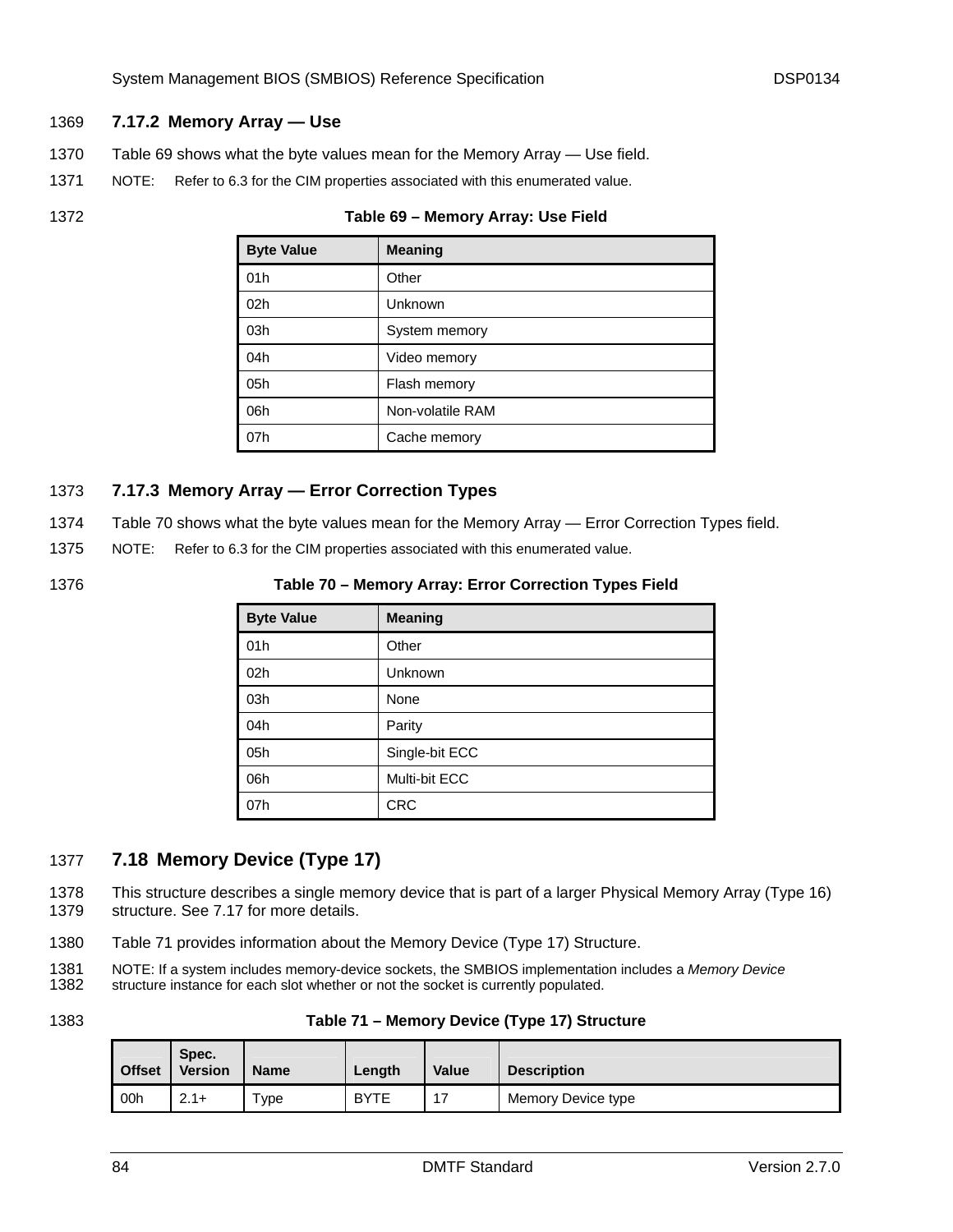| <b>Offset</b> | Spec.<br><b>Version</b> | <b>Name</b>                              | Length      | <b>Value</b>  | <b>Description</b>                                                                                                                                                                                                                                                                                                                                               |
|---------------|-------------------------|------------------------------------------|-------------|---------------|------------------------------------------------------------------------------------------------------------------------------------------------------------------------------------------------------------------------------------------------------------------------------------------------------------------------------------------------------------------|
| 01h           | $2.1+$                  | Length                                   | <b>BYTE</b> | Varies        | Length of the structure, a minimum of 15h                                                                                                                                                                                                                                                                                                                        |
| 02h           | $2.1+$                  | Handle                                   | <b>WORD</b> | Varies        | The handle, or instance number, associated with<br>the structure                                                                                                                                                                                                                                                                                                 |
| 04h           | $2.1+$                  | Physical<br>Memory<br>Array Handle       | <b>WORD</b> | Varies        | The handle, or instance number, associated with<br>the Physical Memory Array to which this device<br>belongs                                                                                                                                                                                                                                                     |
| 06h           | $2.1+$                  | Memory<br>Error<br>Information<br>Handle | <b>WORD</b> | Varies        | The handle, or instance number, associated with<br>any error that was previously detected for the<br>device. if the system does not provide the error<br>information structure, the field contains FFFEh;<br>otherwise, the field contains either FFFFh (if no<br>error was detected) or the handle of the error-<br>information structure. See 7.18.4 and 7.34. |
| 08h           | $2.1+$                  | <b>Total Width</b>                       | <b>WORD</b> | Varies        | The total width, in bits, of this memory device,<br>including any check or error-correction bits. If there<br>are no error-correction bits, this value should be<br>equal to Data Width. If the width is unknown, the<br>field is set to FFFFh.                                                                                                                  |
| 0Ah           | $2.1 +$                 | Data Width                               | <b>WORD</b> | Varies        | The data width, in bits, of this memory device. A<br>Data Width of 0 and a Total Width of 8 indicates that<br>the device is being used solely to provide 8 error-<br>correction bits. If the width is unknown, the field is<br>set to FFFFh.                                                                                                                     |
| 0Ch           | $2.1 +$                 | <b>Size</b>                              | <b>WORD</b> | Varies        | The size of the memory device. If the value is 0, no<br>memory device is installed in the socket; if the size<br>is unknown, the field value is FFFFh. If the size is<br>32 GB-1 MB or greater, the field value is 7FFFh and<br>the actual size is stored in the Extended Size field.                                                                            |
|               |                         |                                          |             |               | The granularity in which the value is specified<br>depends on the setting of the most-significant bit (bit<br>15). If the bit is 0, the value is specified in megabyte<br>units; if the bit is 1, the value is specified in kilobyte<br>units. For example, the value 8100h identifies a<br>256 KB memory device and 0100h identifies a<br>256 MB memory device. |
| 0Eh           | $2.1 +$                 | Form Factor                              | BYTE        | <b>ENUM</b>   | The implementation form factor for this memory<br>device. See 7.18.1 for definitions.                                                                                                                                                                                                                                                                            |
| 0Fh           | $2.1+$                  | Device Set                               | <b>BYTE</b> | Varies        | Identifies when the Memory Device is one of a set<br>of Memory Devices that must be populated with all<br>devices of the same type and size, and the set to<br>which this device belongs. A value of 0 indicates<br>that the device is not part of a set; a value of FFh<br>indicates that the attribute is unknown.                                             |
|               |                         |                                          |             |               | NOTE: A Device Set number must be unique within the<br>context of the Memory Array containing this Memory<br>Device.                                                                                                                                                                                                                                             |
| 10h           | $2.1+$                  | Device<br>Locator                        | <b>BYTE</b> | <b>STRING</b> | The string number of the string that identifies the<br>physically-labeled socket or board position where<br>the memory device is located                                                                                                                                                                                                                         |
|               |                         |                                          |             |               | EXAMPLE: "SIMM 3"                                                                                                                                                                                                                                                                                                                                                |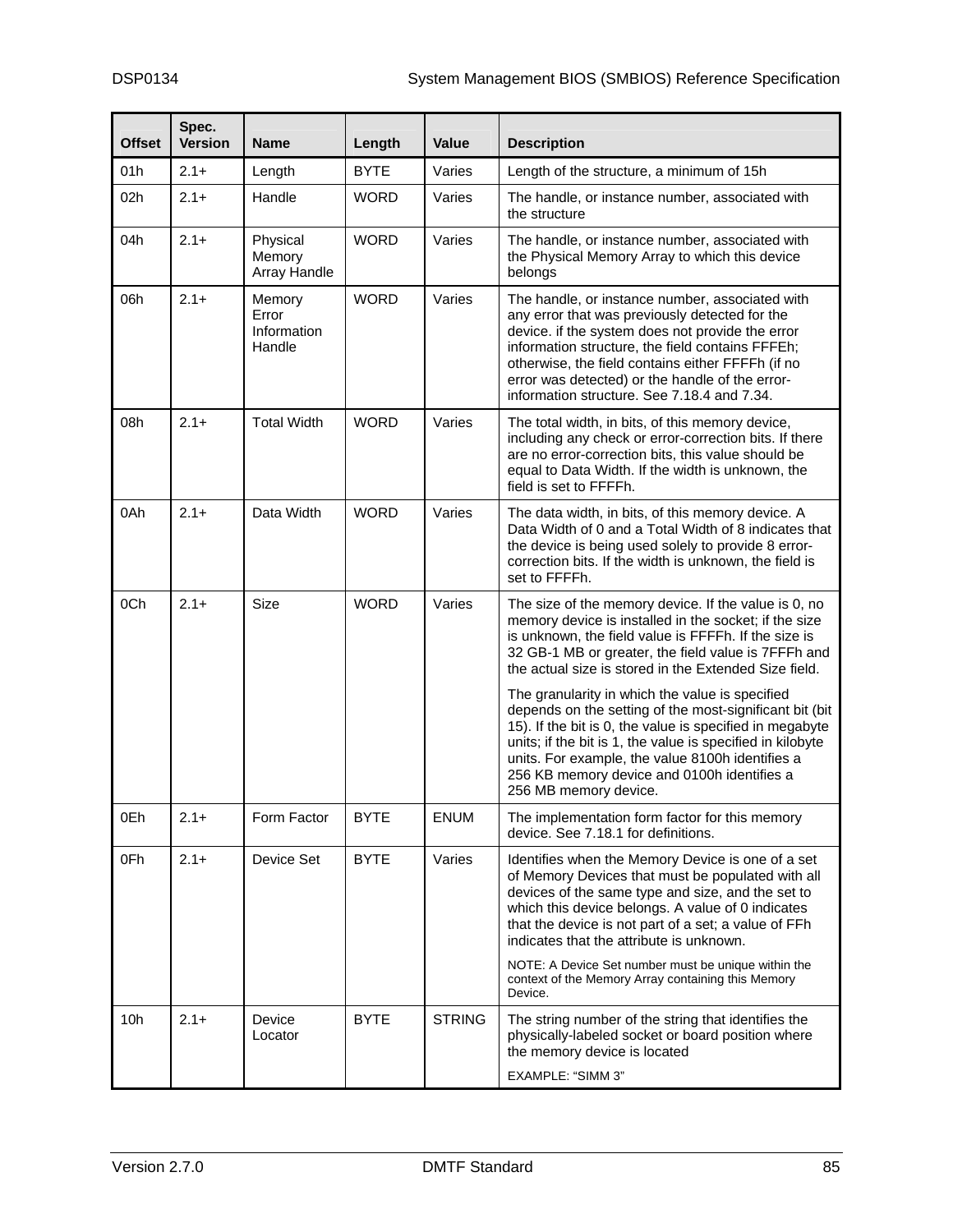| <b>Offset</b> | Spec.<br><b>Version</b> | <b>Name</b>                         | Length       | Value            | <b>Description</b>                                                                                                                     |
|---------------|-------------------------|-------------------------------------|--------------|------------------|----------------------------------------------------------------------------------------------------------------------------------------|
| 11h           | $2.1 +$                 | <b>Bank Locator</b>                 | <b>BYTE</b>  | <b>STRING</b>    | The string number of the string that identifies the<br>physically labeled bank where the memory device is<br>located.                  |
|               |                         |                                     |              |                  | EXAMPLE: "Bank 0" or "A"                                                                                                               |
| 12h           | $2.1+$                  | Memory<br><b>Type</b>               | <b>BYTE</b>  | <b>ENUM</b>      | The type of memory used in this device; see 7.18.2<br>for definitions.                                                                 |
| 13h           | $2.1+$                  | <b>Type Detail</b>                  | <b>WORD</b>  | <b>Bit Field</b> | Additional detail on the memory device type; see<br>7.18.3 for definitions.                                                            |
| 15h           | $2.3+$                  | Speed                               | <b>WORD</b>  | Varies           | Identifies the maximum capable speed of the<br>device, in megahertz (MHz). If the value is 0, the<br>speed is unknown.                 |
|               |                         |                                     |              |                  | NOTE: $n$ MHz = (1000 / $n$ ) nanoseconds (ns)                                                                                         |
| 17h           | $2.3+$                  | Manufacturer                        | <b>BYTE</b>  | <b>STRING</b>    | String number for the manufacturer of this memory<br>device                                                                            |
| 18h           | $2.3+$                  | Serial<br>Number                    | <b>BYTE</b>  | <b>STRING</b>    | String number for the serial number of this memory<br>device. This value is set by the manufacturer and<br>normally is not changeable. |
| 19h           | $2.3+$                  | Asset Tag                           | <b>BYTE</b>  | <b>STRING</b>    | String number for the asset tag of this memory<br>device                                                                               |
| 1Ah           | $2.3+$                  | Part Number                         | <b>BYTE</b>  | <b>STRING</b>    | String number for the part number of this memory<br>device. This value is set by the manufacturer and<br>normally is not changeable.   |
| 1Bh           | $2.6+$                  | <b>Attributes</b>                   | <b>BYTE</b>  | Varies           | Bits 7-4: reserved                                                                                                                     |
|               |                         |                                     |              |                  | Bits 3-0: rank                                                                                                                         |
|               |                         |                                     |              |                  | Value=0 for unknown rank information                                                                                                   |
| 1Ch           | $2.7+$                  | Extended<br>Size                    | <b>DWORD</b> | Varies           | The extended size of the memory device<br>(complements the Size field at offset 0Ch)                                                   |
|               |                         |                                     |              |                  | See 7.18.4 for details.                                                                                                                |
| 20h           | $2.7+$                  | Configured<br>Memory<br>Clock Speed | <b>WORD</b>  | Varies           | Identifies the configured clock speed to the memory<br>device, in megahertz (MHz). If the value is 0, the<br>speed is unknown.         |
|               |                         |                                     |              |                  | NOTE: $n$ MHz = $(1000 / n)$ nanoseconds (ns)                                                                                          |

## <span id="page-85-0"></span>1384 **7.18.1 Memory Device — Form Factor**

1385 [Table 72](#page-85-1) shows what the byte values mean for the Memory Device — Form Factor field.

1386 NOTE: Refer to [6.3](#page-25-0) for the CIM properties associated with this enumerated value.

## <span id="page-85-1"></span>1387 **Table 72 – Memory Device: Form Factor Field**

| <b>Byte Value</b> | <b>Meaning</b> |  |  |
|-------------------|----------------|--|--|
| 01h               | Other          |  |  |
| 02 <sub>h</sub>   | <b>Unknown</b> |  |  |
| 03h               | <b>SIMM</b>    |  |  |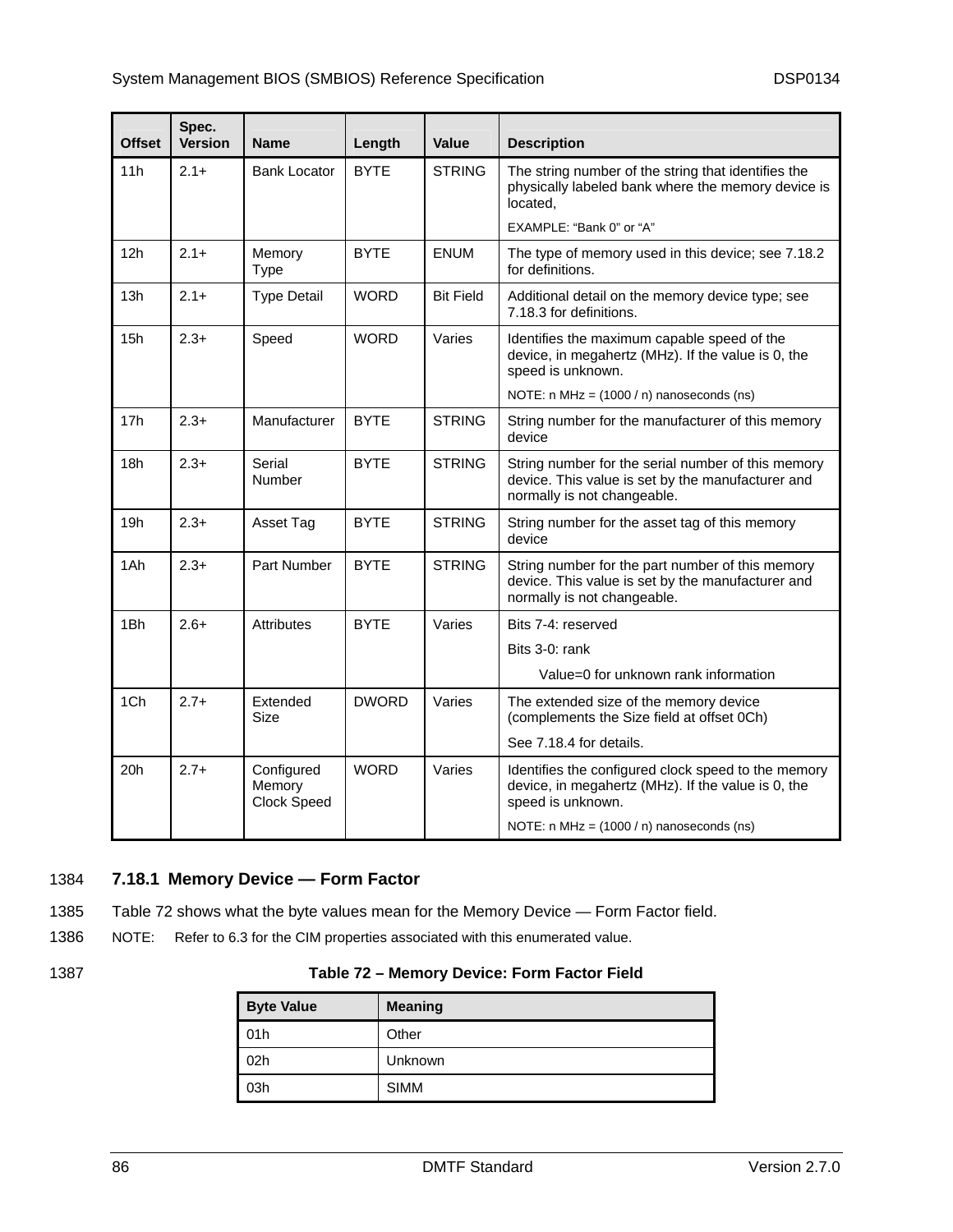| <b>Byte Value</b> | <b>Meaning</b>          |  |  |  |
|-------------------|-------------------------|--|--|--|
| 04h               | <b>SIP</b>              |  |  |  |
| 05h               | Chip                    |  |  |  |
| 06h               | <b>DIP</b>              |  |  |  |
| 07h               | <b>ZIP</b>              |  |  |  |
| 08h               | <b>Proprietary Card</b> |  |  |  |
| 09h               | <b>DIMM</b>             |  |  |  |
| 0Ah               | <b>TSOP</b>             |  |  |  |
| 0Bh               | Row of chips            |  |  |  |
| 0Ch               | <b>RIMM</b>             |  |  |  |
| 0Dh               | SODIMM                  |  |  |  |
| 0Eh               | <b>SRIMM</b>            |  |  |  |
| 0Fh               | FB-DIMM                 |  |  |  |

## <span id="page-86-0"></span>1388 **7.18.2 Memory Device — Type**

- 1389 [Table 73](#page-86-1) shows what the byte values mean for the Memory Device Type field.
- 1390 NOTE: Refer to [6.3](#page-25-0) for the CIM properties associated with this enumerated value.
- 

#### <span id="page-86-1"></span>1391 **Table 73 – Memory Device: Type**

| <b>Byte Value</b> | <b>Meaning</b>   |
|-------------------|------------------|
| 01h               | Other            |
| 02h               | Unknown          |
| 03h               | <b>DRAM</b>      |
| 04h               | <b>EDRAM</b>     |
| 05h               | <b>VRAM</b>      |
| 06h               | <b>SRAM</b>      |
| 07h               | <b>RAM</b>       |
| 08h               | <b>ROM</b>       |
| 09h               | <b>FLASH</b>     |
| 0Ah               | <b>EEPROM</b>    |
| 0Bh               | <b>FEPROM</b>    |
| 0Ch               | <b>EPROM</b>     |
| 0Dh               | CDRAM            |
| 0Eh               | 3DRAM            |
| 0Fh               | <b>SDRAM</b>     |
| 10h               | <b>SGRAM</b>     |
| 11h               | <b>RDRAM</b>     |
| 12h               | <b>DDR</b>       |
| 13h               | DDR <sub>2</sub> |
| 14h               | DDR2 FB-DIMM     |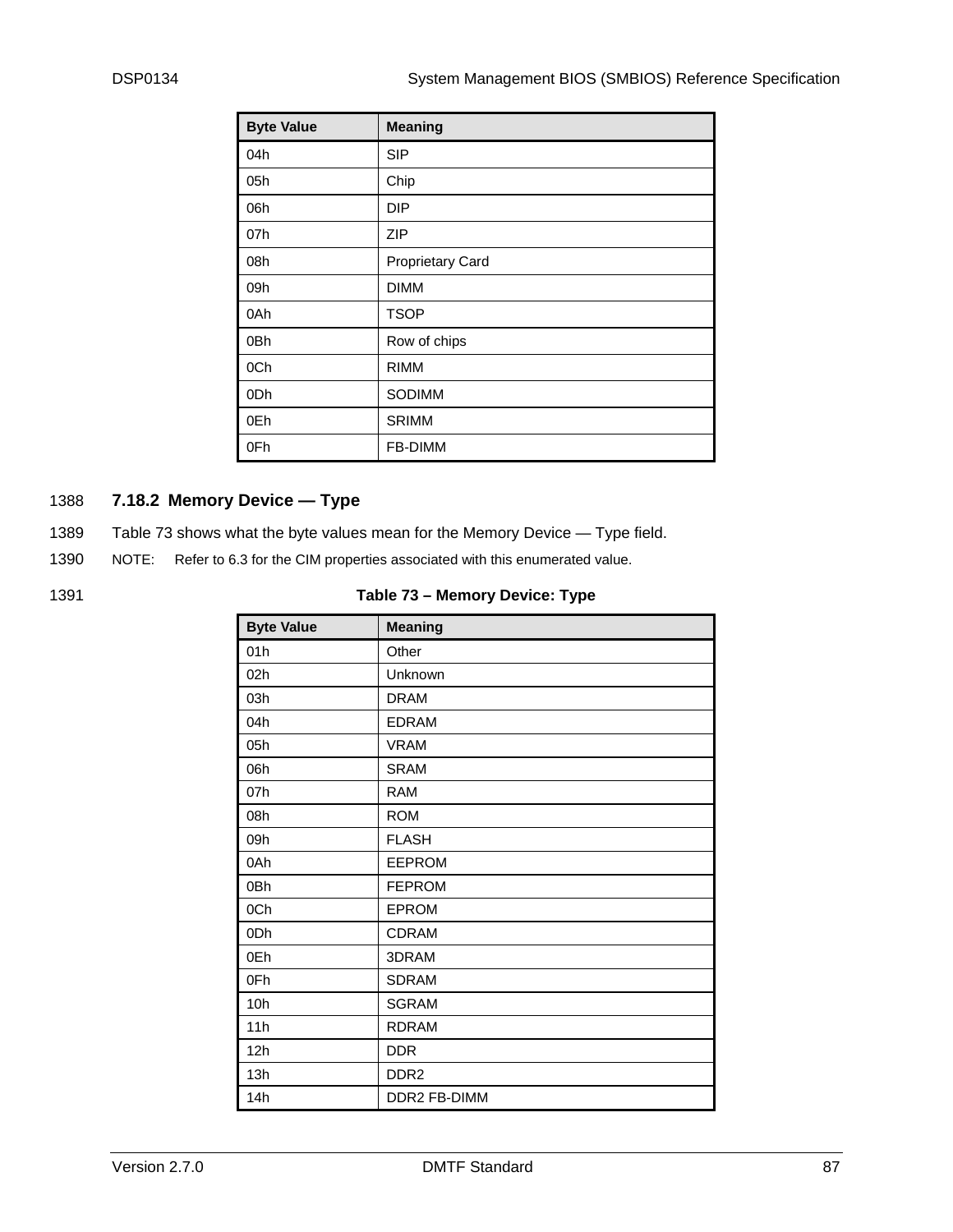| <b>Byte Value</b> | <b>Meaning</b>   |
|-------------------|------------------|
| 15h-17h           | Reserved         |
| 18h               | DDR <sub>3</sub> |
| 19h               | FBD <sub>2</sub> |

## <span id="page-87-1"></span>1392 **7.18.3 Memory Device — Type Detail**

1393 [Table 74](#page-87-2) shows what the word bit positions mean for the Memory Device — Type Detail field.

1394 NOTE: Multiple bits are set if more than one attribute applies.

### <span id="page-87-2"></span>1395 **Table 74 – Memory Device: Type Detail Field**

| <b>Word Bit Position</b> | <b>Meaning</b>            |
|--------------------------|---------------------------|
| Bit 0                    | Reserved, set to 0        |
| Bit 1                    | Other                     |
| Bit 2                    | Unknown                   |
| Bit 3                    | Fast-paged                |
| Bit 4                    | Static column             |
| Bit 5                    | Pseudo-static             |
| Bit 6                    | <b>RAMBUS</b>             |
| Bit 7                    | Synchronous               |
| Bit 8                    | <b>CMOS</b>               |
| Bit 9                    | <b>EDO</b>                |
| <b>Bit 10</b>            | <b>Window DRAM</b>        |
| <b>Bit 11</b>            | Cache DRAM                |
| <b>Bit 12</b>            | Non-volatile              |
| <b>Bit 13</b>            | Registered (Buffered)     |
| <b>Bit 14</b>            | Unbuffered (Unregistered) |
| <b>Bit 15</b>            | Reserved, set to 0.       |

## <span id="page-87-0"></span>1396 **7.18.4 Memory Device — Extended Size**

1397 The *Extended Size* field is intended to represent memory devices larger than 32,767 MB (32 GB - 1 MB), 1398 which cannot be described using the *Size* field. This field is only meaningful if the value in the *Size* field is 1399 7FFFh. For compatibility with older SMBIOS parsers, memory devices smaller than (32 GB - 1 MB)

- 1400 should be represented using their size in the *Size* field, leaving the *Extended Size* field set to 0.
- 1401 Bit 31 is reserved for future use and must be set to 0.
- 1402 Bits 30:0 represent the size of the memory device in megabytes.

1403 EXAMPLE: 0000\_8000h indicates a 32 GB memory device (32,768 MB), 0002\_0000h represents a 128 GB memory 1404 device (131,072 MB), and 0000\_7FFFh represents a 32,767 MB (32 GB - 1 MB) device. device (131,072 MB), and  $0000$ <sub>-</sub> $7$ FFFh represents a 32,767 MB (32 GB  $-$  1 MB) device.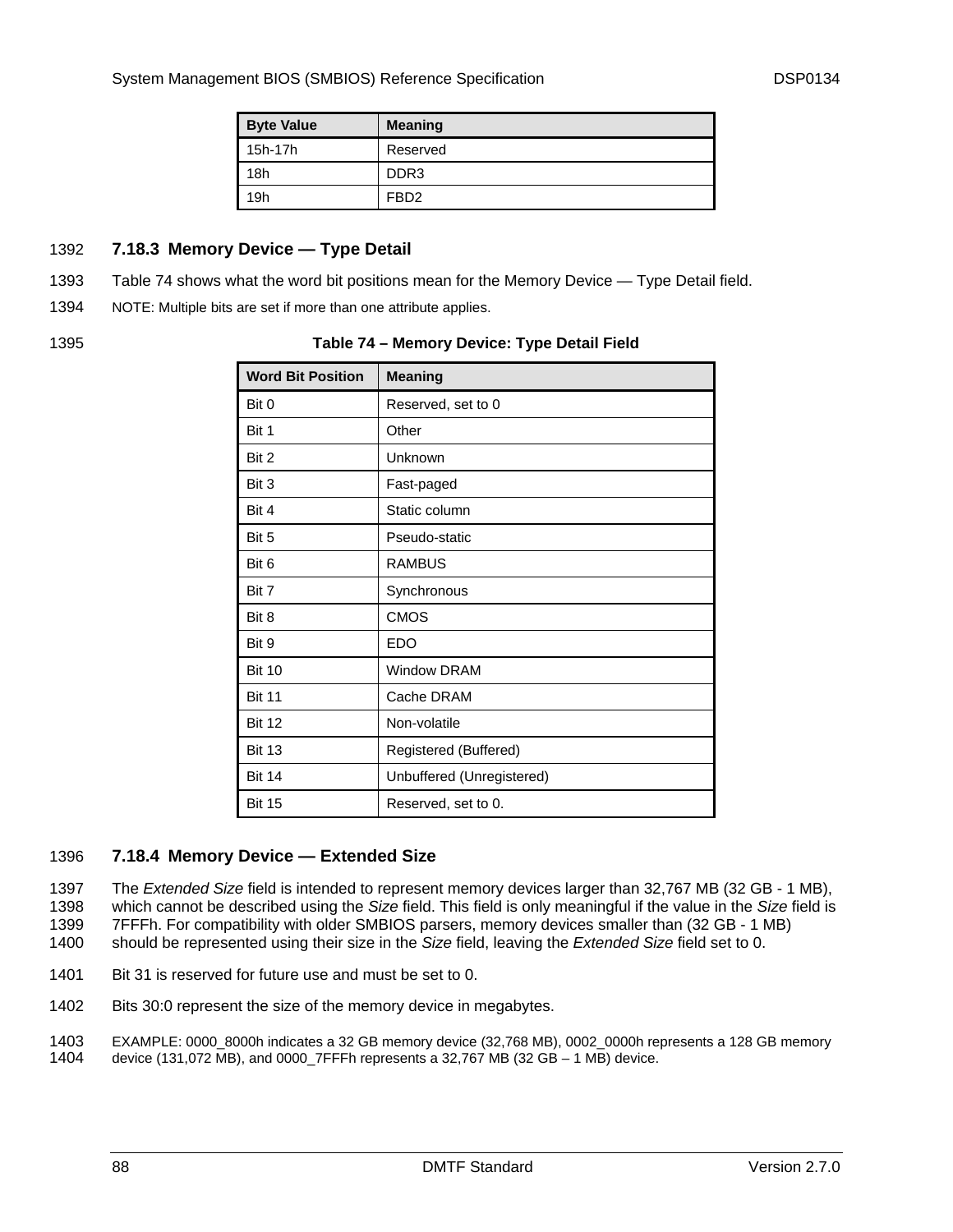## 1405 **7.19 32-Bit Memory Error Information (Type 18)**

1406 This structure identifies the specifics of an error that might be detected within a Physical Memory Array.<br>1407 Table 75 shows the details for this structure. [Table 75](#page-88-0) shows the details for this structure.

| <b>Offset</b>   | Spec.<br><b>Version</b> | <b>Name</b>                                 | Length       | <b>Value</b>    | <b>Description</b>                                                                                                                                                                      |
|-----------------|-------------------------|---------------------------------------------|--------------|-----------------|-----------------------------------------------------------------------------------------------------------------------------------------------------------------------------------------|
| 00h             | $2.1 +$                 | Type                                        | <b>BYTE</b>  | 18              | 32-bit Memory Error Information type                                                                                                                                                    |
| 01h             | $2.1 +$                 | Length                                      | <b>BYTE</b>  | 17 <sub>h</sub> | Length of the structure                                                                                                                                                                 |
| 02h             | $2.1 +$                 | Handle                                      | <b>WORD</b>  | Varies          | The handle, or instance number, associated with<br>the structure                                                                                                                        |
| 04h             | $2.1 +$                 | Error Type                                  | <b>BYTE</b>  | <b>ENUM</b>     | The type of error that is associated with the<br>current status reported for the memory array or<br>device. See 7.19.1 for definitions.                                                 |
| 05h             | $2.1 +$                 | Error<br>Granularity                        | <b>BYTE</b>  | <b>ENUM</b>     | Identifies the granularity (for example, device<br>versus Partition) to which the error can be<br>resolved. See 7.19.2 for definitions.                                                 |
| 06h             | $2.1 +$                 | <b>Error Operation</b>                      | <b>BYTE</b>  | <b>ENUM</b>     | The memory access operation that caused the<br>error. See 7.19.3 for definitions.                                                                                                       |
| 07h             | $2.1 +$                 | Vendor<br>Syndrome                          | <b>DWORD</b> | Varies          | The vendor-specific ECC syndrome or CRC data<br>associated with the erroneous access. If the<br>value is unknown, this field contains 0000 0000h.                                       |
| 0 <sub>Bh</sub> | $2.1 +$                 | <b>Memory Array</b><br><b>Error Address</b> | <b>DWORD</b> | Varies          | The 32-bit physical address of the error based on<br>the addressing of the bus to which the memory<br>array is connected. If the address is unknown,<br>this field contains 8000 0000h. |
| 0Fh             | $2.1+$                  | Device Error<br>Address                     | <b>DWORD</b> | Varies          | The 32-bit physical address of the error relative to<br>the start of the failing memory device, in bytes. If<br>the address is unknown, this field contains 8000<br>0000h.              |
| 13h             | $2.1 +$                 | Error<br>Resolution                         | <b>DWORD</b> | Varies          | The range, in bytes, within which the error can be<br>determined, when an error address is given. If<br>the range is unknown, this field contains 8000<br>0000h.                        |

## <span id="page-88-0"></span>1408 **Table 75 – 32-Bit Memory Error Information (Type 18) Structure**

## <span id="page-88-1"></span>1409 **7.19.1 Memory Error — Error Type**

- 1410 [Table 76](#page-88-2) shows what the byte values mean for the Memory Error Error Type field.
- 1411 NOTE: Refer to [6.3](#page-25-0) for the CIM properties associated with this enumerated value.

## <span id="page-88-2"></span>1412 **Table 76 – Memory Error: Error Type Field**

| <b>Byte Value</b> | <b>Meaning</b> |
|-------------------|----------------|
| 01h               | Other          |
| 02 <sub>h</sub>   | Unknown        |
| 03h               | OK             |
| 04h               | Bad read       |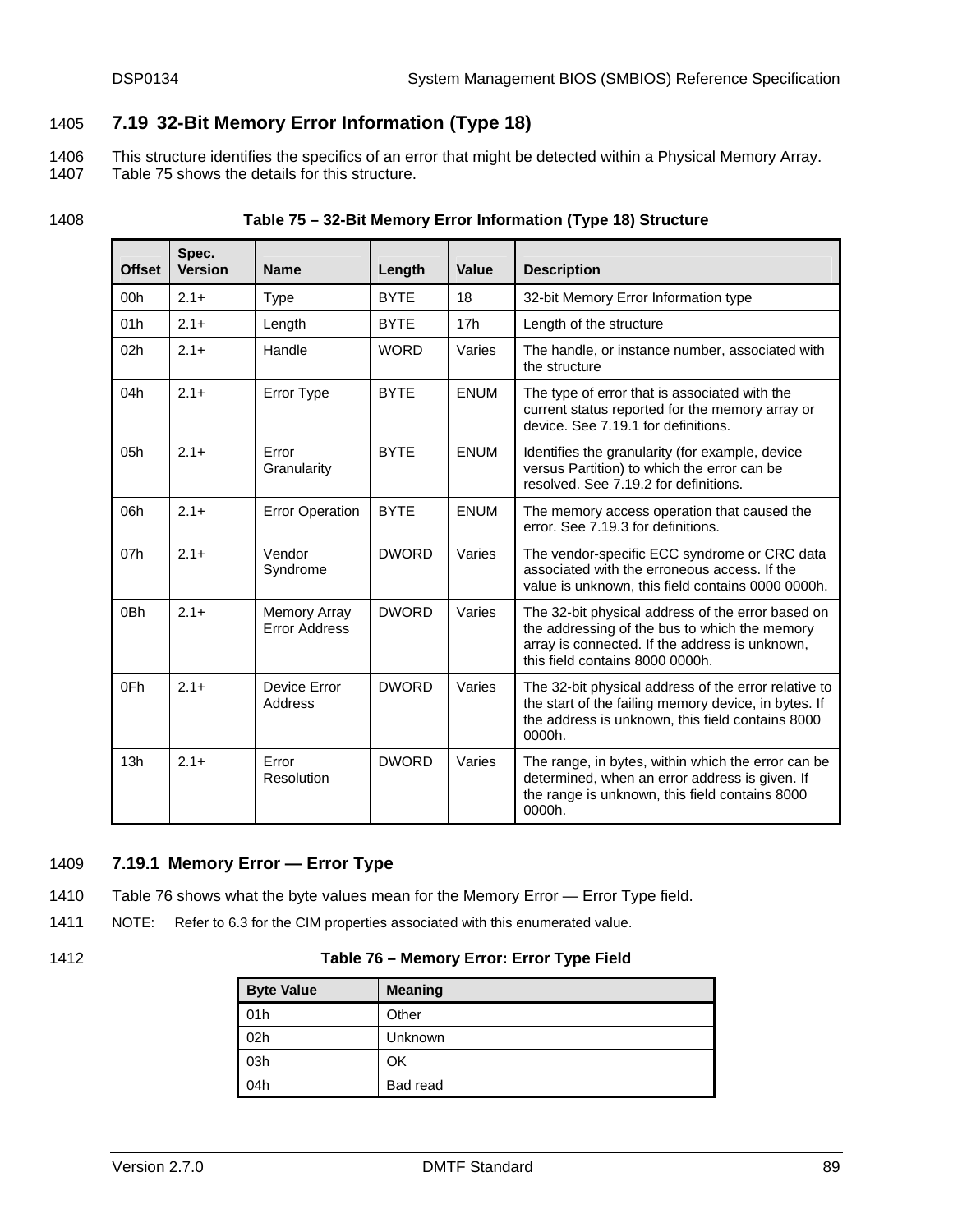| <b>Byte Value</b> | <b>Meaning</b>             |  |  |  |
|-------------------|----------------------------|--|--|--|
| 05h               | Parity error               |  |  |  |
| 06h               | Single-bit error           |  |  |  |
| 07h               | Double-bit error           |  |  |  |
| 08h               | Multi-bit error            |  |  |  |
| 09h               | Nibble error               |  |  |  |
| 0Ah               | Checksum error             |  |  |  |
| 0 <sub>Bh</sub>   | <b>CRC</b> error           |  |  |  |
| 0Ch               | Corrected single-bit error |  |  |  |
| 0 <sub>Dh</sub>   | Corrected error            |  |  |  |
| 0Eh               | Uncorrectable error        |  |  |  |

## <span id="page-89-0"></span>1413 **7.19.2 Memory Error — Error Granularity**

1414 [Table 77](#page-89-2) shows what the byte values mean for the Memory Error — Error Granularity field.

## <span id="page-89-2"></span>1415 **Table 77 – Memory Error: Error Granularity Field**

| <b>Byte Value</b> | <b>Meaning</b>         |  |  |  |
|-------------------|------------------------|--|--|--|
| 01h               | Other                  |  |  |  |
| 02h               | <b>Unknown</b>         |  |  |  |
| 03h               | Device level           |  |  |  |
| 04h               | Memory partition level |  |  |  |

## <span id="page-89-1"></span>1416 **7.19.3 Memory Error — Error Operation**

- 1417 [Table 78](#page-89-3) shows what the byte values mean for the Memory Error Error Operation field.
- 1418 NOTE: Refer to [6.3](#page-25-0) for the CIM properties associated with this enumerated value.
- 

#### <span id="page-89-3"></span>1419 **Table 78 – Memory Error: Error Operation Field**

| <b>Byte Value</b> | <b>Meaning</b> |
|-------------------|----------------|
| 01h               | Other          |
| 02h               | Unknown        |
| 03h               | Read           |
| 04h               | Write          |
| 05h               | Partial write  |

## 1420 **7.20 Memory Array Mapped Address (Type 19)**

- [1421 This structure provides the address mapping for a Physical Memory Array. Details are provided in Table](#page-90-0)  1422 79.
- 1423 One structure is present for each contiguous address range described.
- 1424 See [7.17](#page-81-1), [7.18](#page-83-5), and [7.21](#page-90-1) for more information.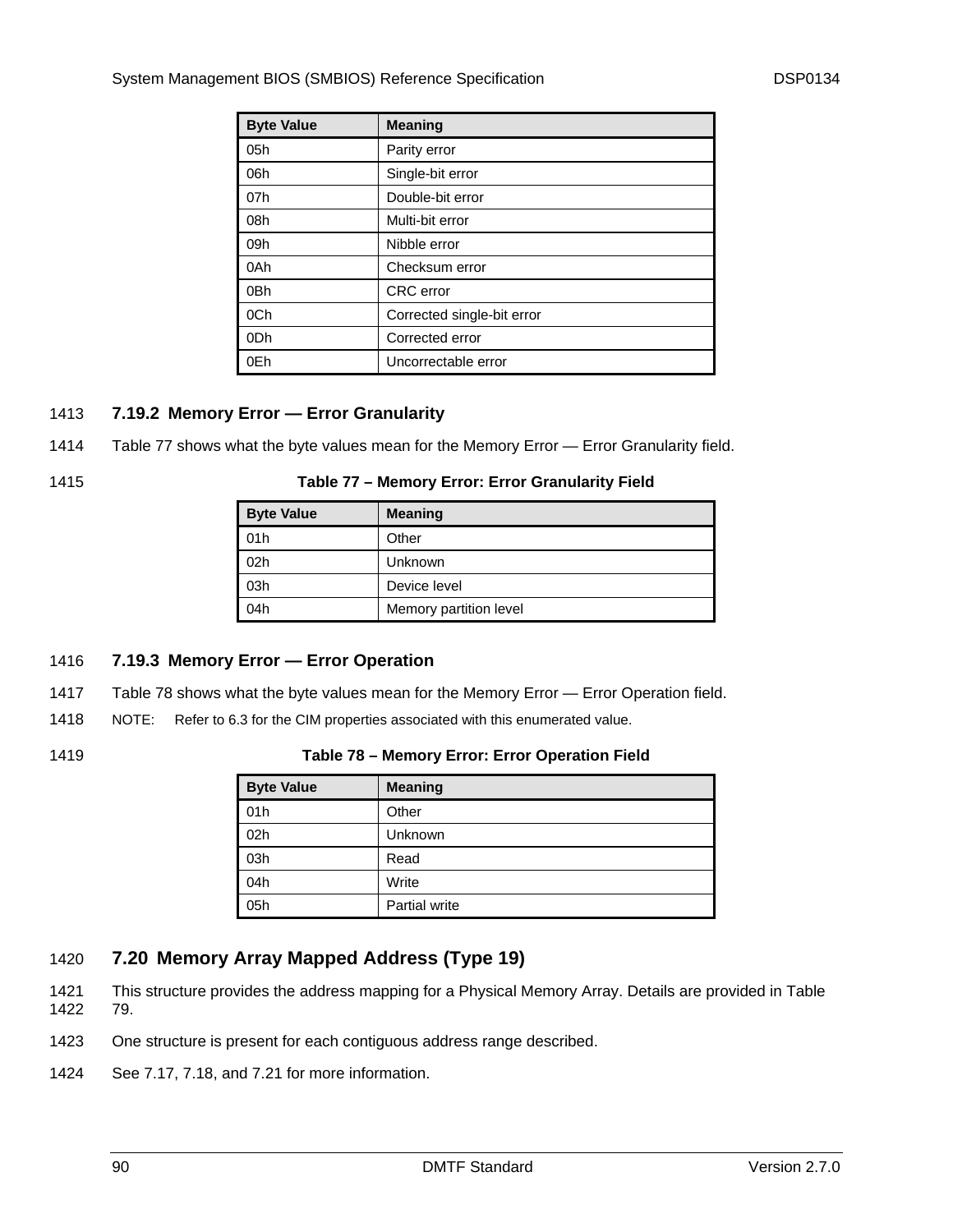<span id="page-90-0"></span>1425 **Table 79 – Memory Array Mapped Address (Type 19) Structure** 

| <b>Offset</b> | Spec.<br><b>Version</b> | <b>Name</b>                            | Length       | Value  | <b>Description</b>                                                                                                                                                                                                                                                                                                                                                                                                                            |
|---------------|-------------------------|----------------------------------------|--------------|--------|-----------------------------------------------------------------------------------------------------------------------------------------------------------------------------------------------------------------------------------------------------------------------------------------------------------------------------------------------------------------------------------------------------------------------------------------------|
| 00h           | $2.1+$                  | <b>Type</b>                            | <b>BYTE</b>  | 19     | Memory Array Mapped Address indicator                                                                                                                                                                                                                                                                                                                                                                                                         |
| 01h           | $2.1+$                  | Length                                 | <b>BYTE</b>  | 0Fh    | Length of the structure                                                                                                                                                                                                                                                                                                                                                                                                                       |
| 02h           | $2.1+$                  | Handle                                 | <b>WORD</b>  | Varies | The handle, or instance number, associated with<br>the structure                                                                                                                                                                                                                                                                                                                                                                              |
| 04h           | $2.1+$                  | Starting<br><b>Address</b>             | <b>DWORD</b> | Varies | The physical address, in kilobytes, of a range of<br>memory mapped to the specified Physical Memory<br>Array. When the field value is FFFF FFFFh, the<br>actual address is stored in the Extended Starting<br>Address field. When this field contains a valid<br>address, Ending Address must also contain a valid<br>address. When this field contains FFFF FFFFh,<br>Ending Address must also contain FFFF FFFFh.                           |
| 08h           | $2.1+$                  | <b>Ending Address</b>                  | <b>DWORD</b> | Varies | The physical ending address of the last kilobyte of<br>a range of addresses mapped to the specified<br>Physical Memory Array. When the field value is<br>FFFF FFFFh and the Starting Address field also<br>contains FFFF FFFFh, the actual address is<br>stored in the Extended Ending Address field.<br>When this field contains a valid address, Starting<br>Address must also contain a valid address.                                     |
| 0Ch           | $2.1+$                  | <b>Memory Array</b><br>Handle          | <b>WORD</b>  | Varies | The handle, or instance number, associated with<br>the Physical Memory Array to which this address<br>range is mapped. Multiple address ranges can be<br>mapped to a single Physical Memory Array.                                                                                                                                                                                                                                            |
| 0Eh           | $2.1 +$                 | <b>Partition Width</b>                 | <b>BYTE</b>  | Varies | Identifies the number of Memory Devices that form<br>a single row of memory for the address partition<br>defined by this structure                                                                                                                                                                                                                                                                                                            |
| 0Fh           | $2.7+$                  | Extended<br>Starting<br><b>Address</b> | QWORD        | Varies | The physical address, in bytes, of a range of<br>memory mapped to the specified Physical Memory<br>Array. This field is valid when Starting Address<br>contains the value FFFF FFFFh. If Starting<br>Address contains a value other than FFFF FFFFh,<br>this field contains zeros. When this field contains a<br>valid address, Extended Ending Address must<br>also contain a valid address.                                                 |
| 17h           | $2.7+$                  | Extended<br><b>Ending Address</b>      | QWORD        | Varies | The physical ending address, in bytes, of the last<br>of a range of addresses mapped to the specified<br>Physical Memory Array. This field is valid when<br>both Starting Address and Ending Address contain<br>the value FFFF FFFFh. If Ending Address<br>contains a value other than FFFF FFFFh, this field<br>contains zeros. When this field contains a valid<br>address, Extended Starting Address must also<br>contain a valid address. |

## <span id="page-90-1"></span>1426 **7.21 Memory Device Mapped Address (Type 20)**

1427 This structure maps memory address space usually to a device-level granularity. Details are provided in 1428 Table 80. [Table 80.](#page-91-0)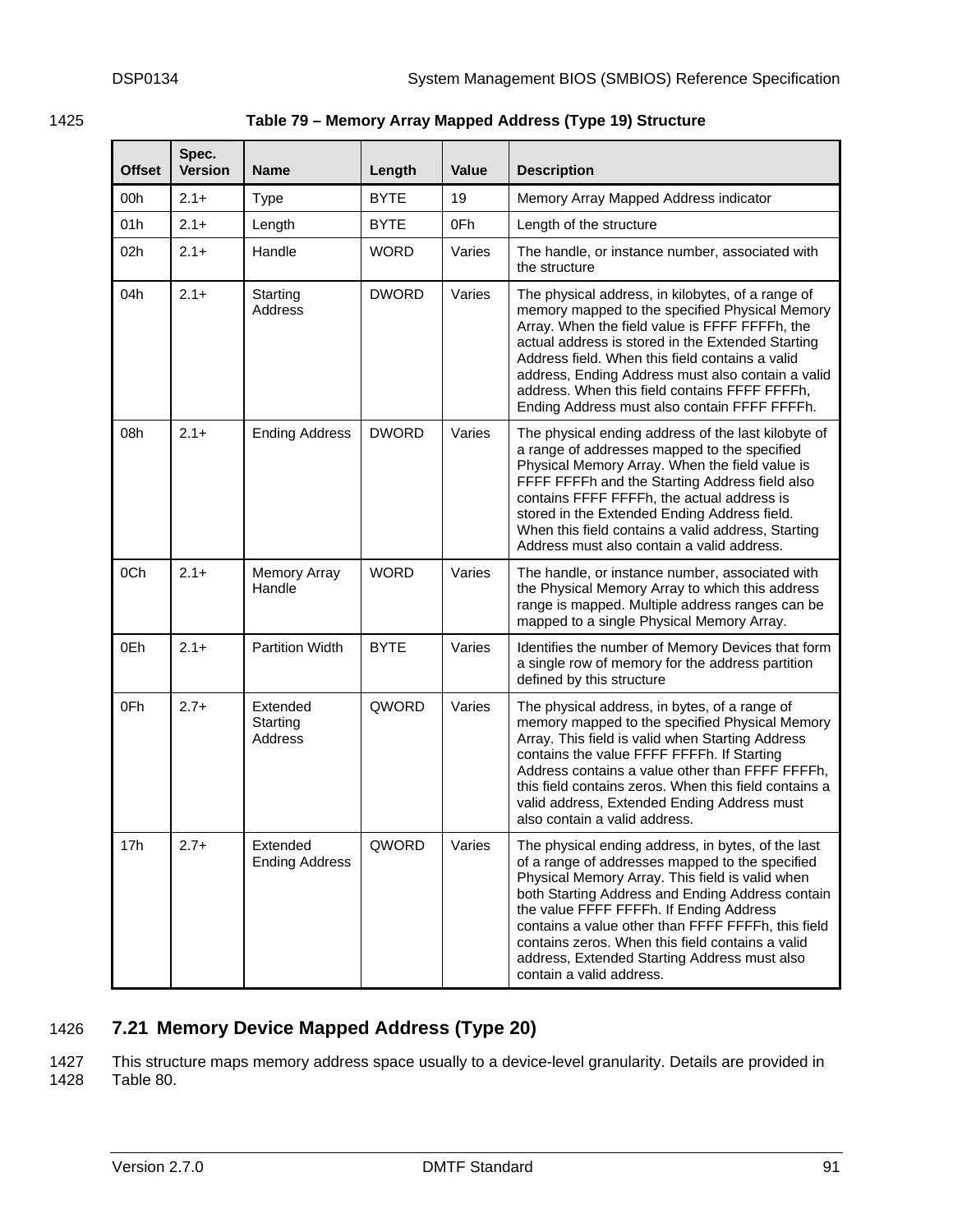- 1429 One structure is present for each contiguous address range described.
- 1430 NOTE: A Memory Device Mapped Address structure is provided only if a Memory Device has a mapped address;<br>1431 there is no provision within this structure to map a zero-length address space.
	- there is no provision within this structure to map a zero-length address space.
- 1432 See [7.17](#page-81-1), [7.18](#page-83-5), and [7.21](#page-90-1) for more information.

#### <span id="page-91-0"></span>1433 **Table 80 – Memory Device Mapped Address (Type 20) Structure**

| <b>Offset</b> | Spec.<br><b>Version</b> | <b>Name</b>                                            | Length       | <b>Value</b> | <b>Description</b>                                                                                                                                                                                                                                                                                                                                                                                             |
|---------------|-------------------------|--------------------------------------------------------|--------------|--------------|----------------------------------------------------------------------------------------------------------------------------------------------------------------------------------------------------------------------------------------------------------------------------------------------------------------------------------------------------------------------------------------------------------------|
| 00h           | $2.1+$                  | <b>Type</b>                                            | <b>BYTE</b>  | 20           | Memory Device Mapped Address indicator                                                                                                                                                                                                                                                                                                                                                                         |
| 01h           | $2.1+$                  | Length                                                 | <b>BYTE</b>  | 13h          | Length of the structure                                                                                                                                                                                                                                                                                                                                                                                        |
| 02h           | $2.1+$                  | Handle                                                 | <b>WORD</b>  | Varies       | The handle, or instance number, associated with<br>the structure                                                                                                                                                                                                                                                                                                                                               |
| 04h           | $2.1+$                  | Starting<br><b>Address</b>                             | <b>DWORD</b> | Varies       | The physical address, in kilobytes, of a range of<br>memory mapped to the referenced Memory<br>Device. When the field value is FFFF FFFFh the<br>actual address is stored in the Extended Starting<br>Address field. When this field contains a valid<br>address, Ending Address must also contain a<br>valid address. When this field contains FFFF<br>FFFFh, Ending Address must also contain FFFF<br>FFFFh. |
| 08h           | $2.1+$                  | <b>Ending Address</b>                                  | <b>DWORD</b> | Varies       | The physical ending address of the last kilobyte of<br>a range of addresses mapped to the referenced<br>Memory Device. When the field value is FFFF<br>FFFFh the actual address is stored in the<br>Extended Ending Address field. When this field<br>contains a valid address, Starting Address must<br>also contain a valid address.                                                                         |
| 0Ch           | $2.1+$                  | <b>Memory Device</b><br>Handle                         | <b>WORD</b>  | Varies       | The handle, or instance number, associated with<br>the Memory Device structure to which this address<br>range is mapped. Multiple address ranges can be<br>mapped to a single Memory Device.                                                                                                                                                                                                                   |
| 0Eh           | $2.1+$                  | <b>Memory Array</b><br>Mapped<br><b>Address Handle</b> | <b>WORD</b>  | Varies       | The handle, or instance number, associated with<br>the Memory Array Mapped Address structure to<br>which this device address range is mapped.<br>Multiple address ranges can be mapped to a<br>single Memory Array Mapped Address.                                                                                                                                                                             |
| 10h           | $2.1+$                  | <b>Partition Row</b><br>Position                       | <b>BYTE</b>  | Varies       | Identifies the position of the referenced Memory<br>Device in a row of the address partition. For<br>example, if two 8-bit devices form a 16-bit row,<br>this field's value is either 1 or 2.                                                                                                                                                                                                                  |
|               |                         |                                                        |              |              | The value 0 is reserved. If the position is<br>unknown, the field contains FFh.                                                                                                                                                                                                                                                                                                                                |
| 11h           | $2.1+$                  | Interleave<br>Position                                 | <b>BYTE</b>  | Varies       | The position of the referenced Memory Device in<br>an interleave. The value 0 indicates non-<br>interleaved, 1 indicates first interleave position, 2<br>the second interleave position, and so on. If the<br>position is unknown, the field contains FFh.                                                                                                                                                     |
|               |                         |                                                        |              |              | EXAMPLES: In a 2:1 interleave, the value 1 indicates<br>the device in the "even" position. In a 4:1 interleave, the<br>value 1 indicates the first of four possible positions.                                                                                                                                                                                                                                 |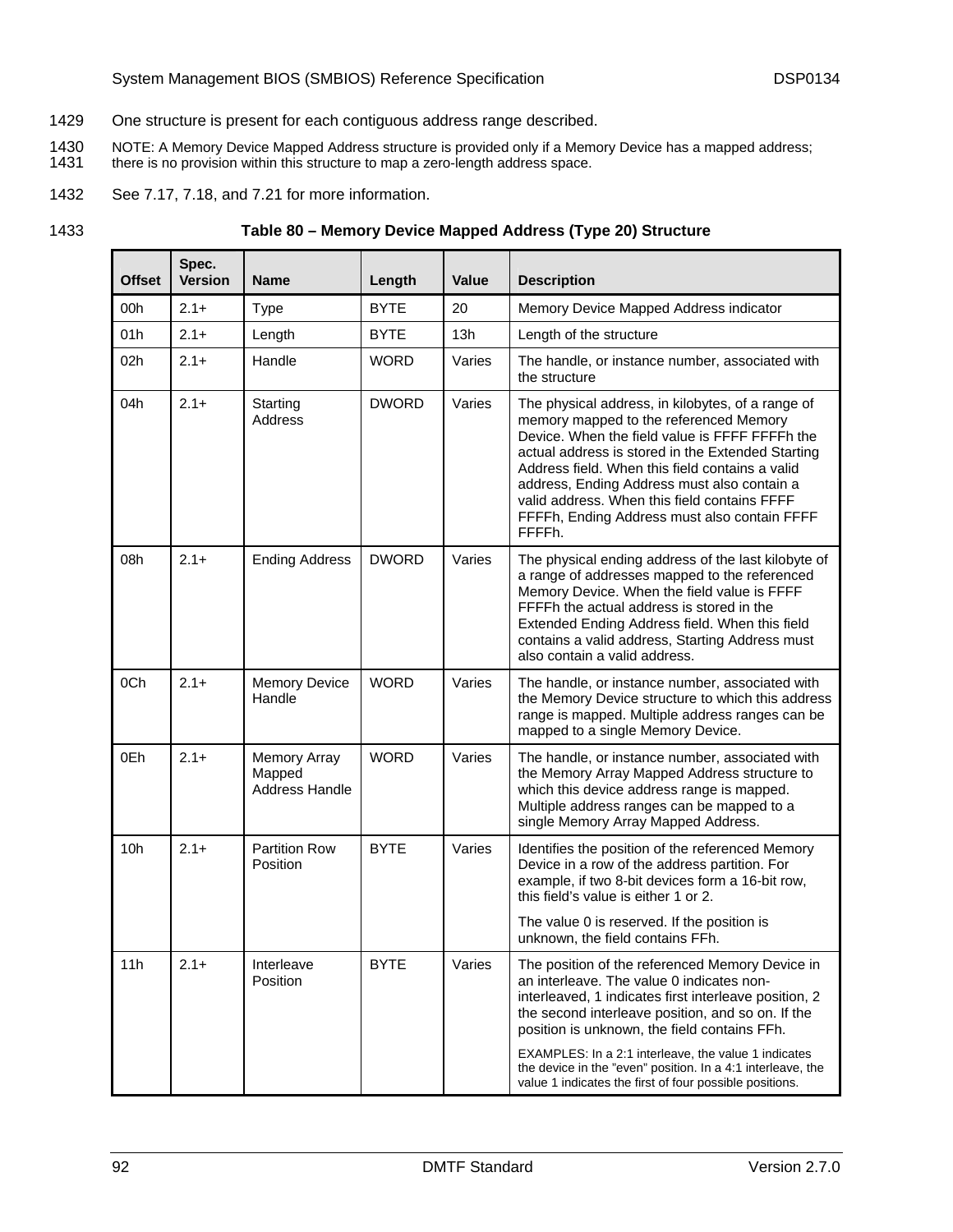| <b>Offset</b> | Spec.<br><b>Version</b> | <b>Name</b>                       | Length       | Value  | <b>Description</b>                                                                                                                                                                                                                                                                                                                                                                                                                     |
|---------------|-------------------------|-----------------------------------|--------------|--------|----------------------------------------------------------------------------------------------------------------------------------------------------------------------------------------------------------------------------------------------------------------------------------------------------------------------------------------------------------------------------------------------------------------------------------------|
| 12h           | $2.1+$                  | Interleaved<br>Data Depth         | <b>BYTE</b>  | Varies | The maximum number of consecutive rows from<br>the referenced Memory Device that are accessed<br>in a single interleaved transfer. If the device is not<br>part of an interleave, the field contains 0; if the<br>interleave configuration is unknown, the value is<br>FFh.                                                                                                                                                            |
|               |                         |                                   |              |        | EXAMPLES: If a device transfers two rows each time it<br>is read, its Interleaved Data Depth is set to 2. If that<br>device is 2:1 interleaved and in Interleave Position 1, the<br>rows mapped to that device are 1, 2, 5, 6, 9, 10, etc.                                                                                                                                                                                             |
| 13h           | $2.7+$                  | Extended<br>Starting<br>Address   | QWORD        | Varies | The physical address, in bytes, of a range of<br>memory mapped to the referenced Memory<br>Device. This field is valid when Starting Address<br>contains the value FFFF FFFFh. If Starting<br>Address contains a value other than FFFF FFFFh.<br>this field contains zeros. When this field contains a<br>valid address, Extended Ending Address must<br>also contain a valid address.                                                 |
| 1Bh           | $2.7+$                  | Extended<br><b>Ending Address</b> | <b>QWORD</b> | Varies | The physical ending address, in bytes, of the last<br>of a range of addresses mapped to the referenced<br>Memory Device. This field is valid when both<br>Starting Address and Ending Address contain the<br>value FFFF FFFFh. If Ending Address contains a<br>value other than FFFF FFFFh, this field contains<br>zeros. When this field contains a valid address,<br>Extended Starting Address must also contain a<br>valid address. |

## 1434 **7.22 Built-in Pointing Device (Type 21)**

1435 This structure describes the attributes of the built-in pointing device for the system. Details are provided in [Table 81.](#page-92-0)

1437 The presence of this structure does not imply that the built-in pointing device is active for the system's 1438 use.

<span id="page-92-0"></span>1439 **Table 81 – Built-in Pointing Device (Type 21) Structure** 

| <b>Offset</b> | Spec.<br><b>Version</b> | <b>Name</b>                 | Length      | Value  | <b>Description</b>                                                                                        |
|---------------|-------------------------|-----------------------------|-------------|--------|-----------------------------------------------------------------------------------------------------------|
| 00h           | $2.1+$                  | Type                        | <b>BYTE</b> | 21     | <b>Built-in Pointing Device indicator</b>                                                                 |
| 01h           | $2.1+$                  | Length                      | <b>BYTE</b> | 07h    | Length of the structure                                                                                   |
| 02h           | $2.1+$                  | Handle                      | <b>WORD</b> | Varies | The handle, or instance number, associated with<br>the structure                                          |
| 04h           | $2.1+$                  | Type                        | <b>BYTE</b> | ENUM   | The type of pointing device; see 7.22.1.                                                                  |
| 05h           | $2.1+$                  | Interface                   | <b>BYTE</b> | ENUM   | The interface type for the pointing device; see<br>7.22.2                                                 |
| 06h           | $2.1+$                  | Number of<br><b>Buttons</b> | <b>BYTE</b> | Varies | The number of buttons on the pointing device. If the<br>device has three buttons, the field value is 03h. |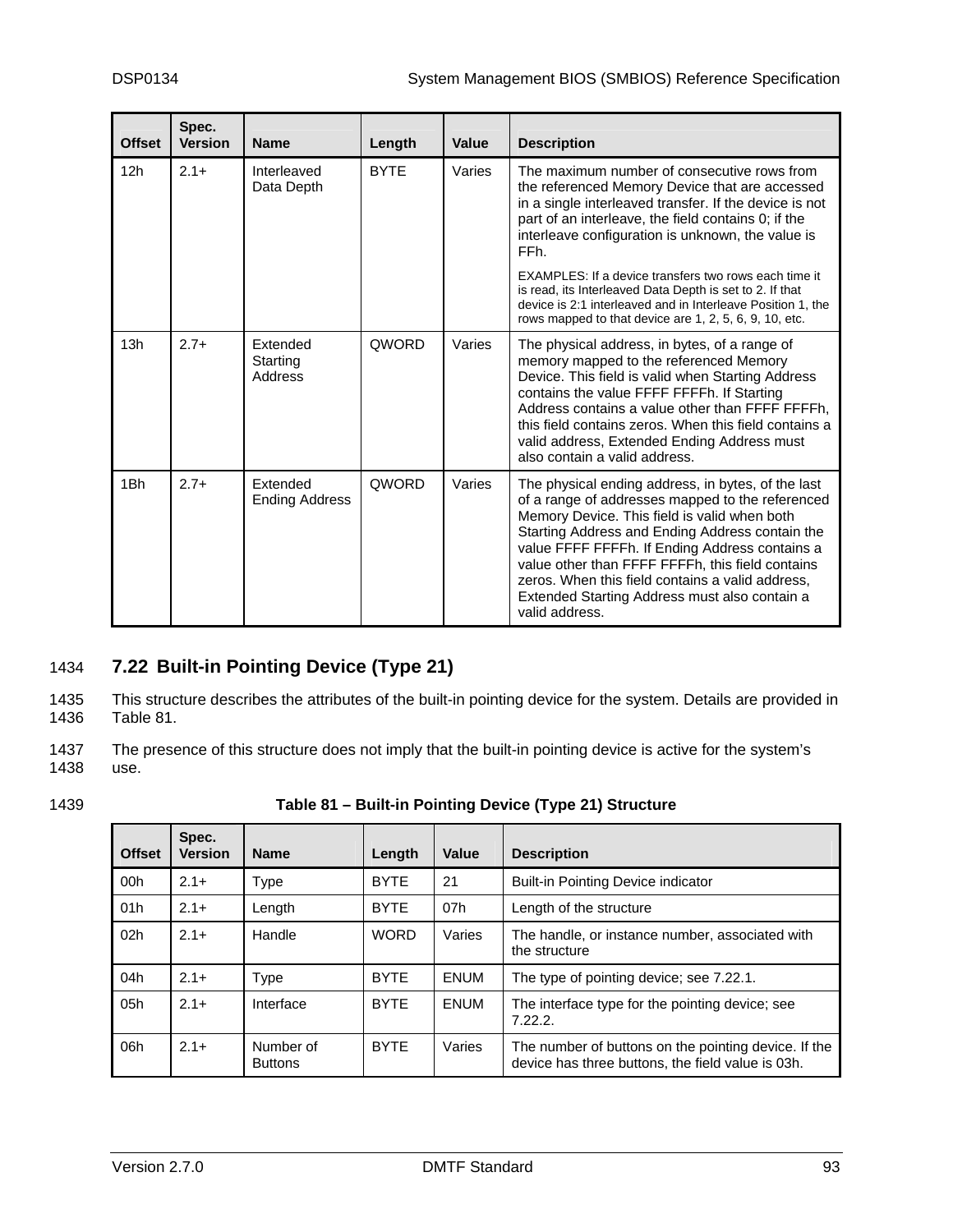## <span id="page-93-0"></span>1440 **7.22.1 Pointing Device — Type**

- 1441 [Table 82](#page-93-2) shows what the byte values mean for the Pointing Device Type field.
- 1442 NOTE: Refer to [6.3](#page-25-0) for the CIM properties associated with this enumerated value.
- 

#### <span id="page-93-2"></span>1443 **Table 82 – Pointing Device: Type Field**

| <b>Byte Value</b> | <b>Meaning</b>        |  |  |  |
|-------------------|-----------------------|--|--|--|
| 01h               | Other                 |  |  |  |
| 02h               | Unknown               |  |  |  |
| 03h               | Mouse                 |  |  |  |
| 04h               | <b>Track Ball</b>     |  |  |  |
| 05h               | <b>Track Point</b>    |  |  |  |
| 06h               | <b>Glide Point</b>    |  |  |  |
| 07h               | <b>Touch Pad</b>      |  |  |  |
| 08h               | <b>Touch Screen</b>   |  |  |  |
| 09h               | <b>Optical Sensor</b> |  |  |  |

## <span id="page-93-1"></span>1444 **7.22.2 Pointing Device — Interface**

- 1445 [Table 83](#page-93-3) shows what the byte values mean for the Pointing Device Interface field.
- 

#### <span id="page-93-3"></span>1446 **Table 83 – Pointing Device: Interface Field**

| <b>Byte Value</b> | <b>Meaning</b>          |  |  |  |
|-------------------|-------------------------|--|--|--|
| 01h               | Other                   |  |  |  |
| 02 <sub>h</sub>   | Unknown                 |  |  |  |
| 03h               | Serial                  |  |  |  |
| 04h               | PS/2                    |  |  |  |
| 05h               | Infrared                |  |  |  |
| 06h               | HP-HIL                  |  |  |  |
| 07h               | Bus mouse               |  |  |  |
| 08h               | ADB (Apple Desktop Bus) |  |  |  |
| A <sub>O</sub> h  | Bus mouse DB-9          |  |  |  |
| A1h               | Bus mouse micro-DIN     |  |  |  |
| A2h               | <b>USB</b>              |  |  |  |

## 1447 **7.23 Portable Battery (Type 22)**

1448 This structure describes the attributes of the portable battery or batteries for the system. The structure

1449 contains the static attributes for the group. Each structure describes a single battery pack's attributes.<br>1450 Details are provided in Table 84.

Details are provided in [Table 84](#page-94-0).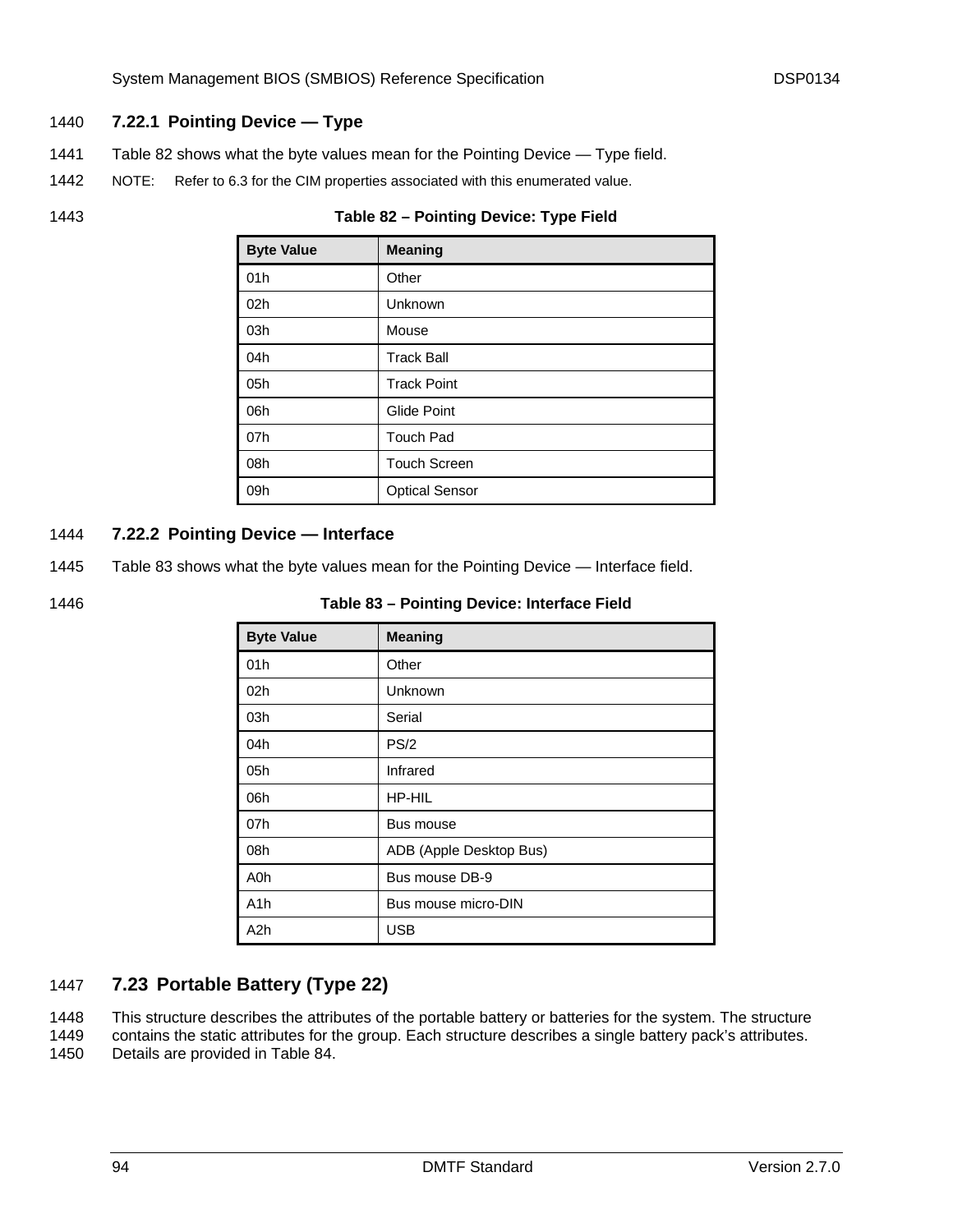<span id="page-94-0"></span>1451 **Table 84 – Portable Battery (Type 22) Structure** 

| <b>Offset</b> | Spec.<br><b>Version</b> | <b>Name</b>                          | Length      | Value         | <b>Description</b>                                                                                                                                                                                                                                                                          |
|---------------|-------------------------|--------------------------------------|-------------|---------------|---------------------------------------------------------------------------------------------------------------------------------------------------------------------------------------------------------------------------------------------------------------------------------------------|
| 00h           | $2.1+$                  | <b>Type</b>                          | <b>BYTE</b> | 22            | Portable Battery indicator                                                                                                                                                                                                                                                                  |
| 01h           | $2.1+$                  | Length                               | <b>BYTE</b> | 1Ah           | Length of the structure                                                                                                                                                                                                                                                                     |
| 02h           | $2.1+$                  | Handle                               | <b>WORD</b> | Varies        | The handle, or instance number, associated with<br>the structure                                                                                                                                                                                                                            |
| 04h           | $2.1+$                  | Location                             | <b>BYTE</b> | <b>STRING</b> | The number of the string that identifies the<br>location of the battery                                                                                                                                                                                                                     |
|               |                         |                                      |             |               | EXAMPLE: "in the back, on the left-hand side"                                                                                                                                                                                                                                               |
| 05h           | $2.1+$                  | Manufacturer                         | <b>BYTE</b> | <b>STRING</b> | The number of the string that names the<br>company that manufactured the battery                                                                                                                                                                                                            |
| 06h           | $2.1+$                  | Manufacture<br>Date                  | <b>BYTE</b> | <b>STRING</b> | The number of the string that identifies the date<br>on which the battery was manufactured. Version<br>2.2+ implementations that use a Smart Battery<br>set this field to 0 (no string) to indicate that the<br>SBDS Manufacture Date field contains the<br>information.                    |
| 07h           | $2.1+$                  | Serial Number                        | <b>BYTE</b> | <b>STRING</b> | The number of the string that contains the serial<br>number for the battery. Version 2.2+<br>implementations that use a Smart Battery set<br>this field to 0 (no string) to indicate that the<br>SBDS Serial Number field contains the<br>information.                                      |
| 08h           | $2.1+$                  | Device Name                          | <b>BYTE</b> | <b>STRING</b> | The number of the string that names the battery<br>device                                                                                                                                                                                                                                   |
|               |                         |                                      |             |               | EXAMPLE: "DR-36"                                                                                                                                                                                                                                                                            |
| 09h           | $2.1+$                  | Device<br>Chemistry                  | <b>BYTE</b> | <b>ENUM</b>   | Identifies the battery chemistry; see 7.23.1.<br>Version 2.2+ implementations that use a Smart<br>Battery set this field to 02h (Unknown) to<br>indicate that the SBDS Device Chemistry field<br>contains the information.                                                                  |
| 0Ah           | $2.1+$                  | Design<br>Capacity                   | <b>WORD</b> | Varies        | The design capacity of the battery in mWatt-<br>hours. If the value is unknown, the field contains<br>0. For version 2.2+ implementations, this value<br>is multiplied by the Design Capacity Multiplier to<br>produce the actual value.                                                    |
| 0Ch           | $2.1+$                  | Design Voltage                       | <b>WORD</b> | Varies        | The design voltage of the battery in mVolts. If<br>the value is unknown, the field contains 0.                                                                                                                                                                                              |
| 0Eh           | $2.1+$                  | <b>SBDS Version</b><br><b>Number</b> | <b>BYTE</b> | <b>STRING</b> | The number of the string that contains the Smart<br>Battery Data Specification version number<br>supported by this battery. If the battery does not<br>support the function, no string is supplied.                                                                                         |
| 0Fh           | $2.1+$                  | Maximum Error<br>in Battery Data     | <b>BYTE</b> | Varies        | The maximum error (as a percentage in the<br>range 0 to 100) in the Watt-hour data reported<br>by the battery, indicating an upper bound on how<br>much additional energy the battery might have<br>above the energy it reports having. If the value is<br>unknown, the field contains FFh. |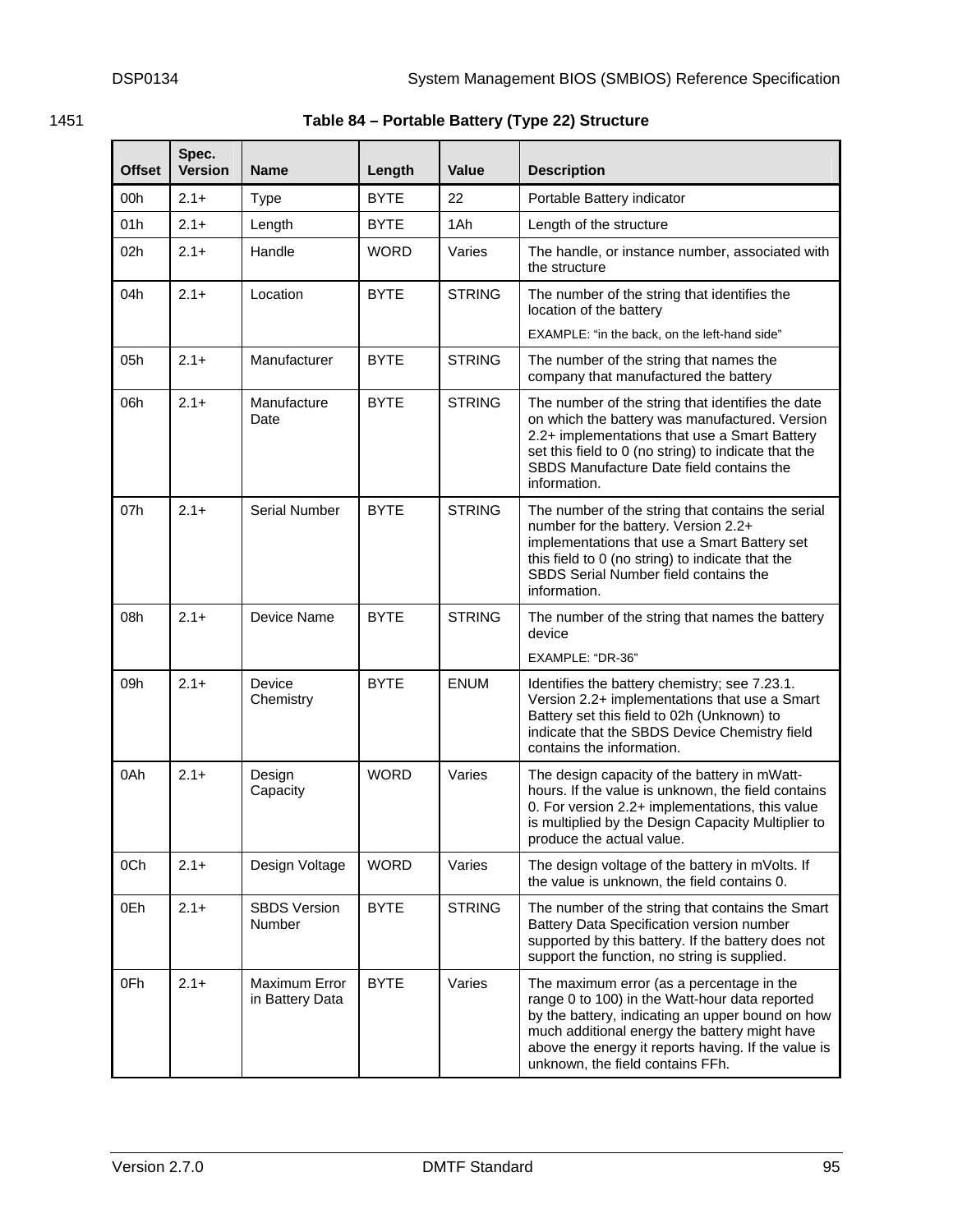| <b>Offset</b>   | Spec.<br><b>Version</b> | <b>Name</b>                      | Length       | <b>Value</b>  | <b>Description</b>                                                                                                                                                                                                                                                                                  |
|-----------------|-------------------------|----------------------------------|--------------|---------------|-----------------------------------------------------------------------------------------------------------------------------------------------------------------------------------------------------------------------------------------------------------------------------------------------------|
| 10 <sub>h</sub> | $2.2+$                  | <b>SBDS Serial</b><br>Number     | <b>WORD</b>  | Varies        | The 16-bit value that identifies the battery's<br>serial number. This value, when combined with<br>the Manufacturer, Device Name, and<br>Manufacture Date uniquely identifies the battery.<br>The Serial Number field must be set to 0 (no<br>string) for this field to be valid.                   |
| 12h             | $2.2+$                  | <b>SBDS</b><br>Manufacture       | <b>WORD</b>  | Varies        | The date the cell pack was manufactured, in<br>packed format:                                                                                                                                                                                                                                       |
|                 |                         | Date                             |              |               | Bits 15:9 Year, biased by 1980, in the range 0<br>to 127                                                                                                                                                                                                                                            |
|                 |                         |                                  |              |               | <b>Bits 8:5</b><br>Month, in the range 1 to 12                                                                                                                                                                                                                                                      |
|                 |                         |                                  |              |               | Bits $4:0$<br>Date, in the range 1 to 31                                                                                                                                                                                                                                                            |
|                 |                         |                                  |              |               | EXAMPLE: 01 February 2000 would be identified as<br>0010 1000 0100 0001b (0x2841)                                                                                                                                                                                                                   |
|                 |                         |                                  |              |               | The Manufacture Date field must be set to 0 (no<br>string) for this field to be valid.                                                                                                                                                                                                              |
| 14h             | $2.2+$                  | <b>SBDS Device</b><br>Chemistry  | <b>BYTE</b>  | <b>STRING</b> | The number of the string that identifies the<br>battery chemistry (for example, "PbAc"). The<br>Device Chemistry field must be set to 02h<br>(Unknown) for this field to be valid.                                                                                                                  |
| 15h             | $2.2+$                  | Design<br>Capacity<br>Multiplier | <b>BYTE</b>  | Varies        | The multiplication factor of the Design Capacity<br>value, which assures that the mWatt hours value<br>does not overflow for SBDS implementations.<br>The multiplier default is 1, SBDS<br>implementations use the value 10 to correspond<br>to the data as returned from the SBDS Function<br>18h. |
| 16h             | $2.2+$                  | OEM-specific                     | <b>DWORD</b> | Varies        | Contains OEM- or BIOS vendor-specific<br>information                                                                                                                                                                                                                                                |

## <span id="page-95-0"></span>1452 **7.23.1 Portable Battery — Device Chemistry**

1453 [Table 85](#page-95-1) shows what the byte values mean for the Portable Battery — Device Chemistry field.

- 1454 NOTE: Refer to [6.3](#page-25-0) for the CIM properties associated with this enumerated value.
- 

## <span id="page-95-1"></span>1455 **Table 85 – Portable Battery: Device Chemistry Field**

| <b>Byte Value</b> | <b>Meaning</b>        |  |  |  |
|-------------------|-----------------------|--|--|--|
| 01h               | Other                 |  |  |  |
| 02h               | Unknown               |  |  |  |
| 03h               | Lead Acid             |  |  |  |
| 04h               | <b>Nickel Cadmium</b> |  |  |  |
| 05h               | Nickel metal hydride  |  |  |  |
| 06h               | Lithium-ion           |  |  |  |
| 07h               | Zinc air              |  |  |  |
| 08h               | Lithium Polymer       |  |  |  |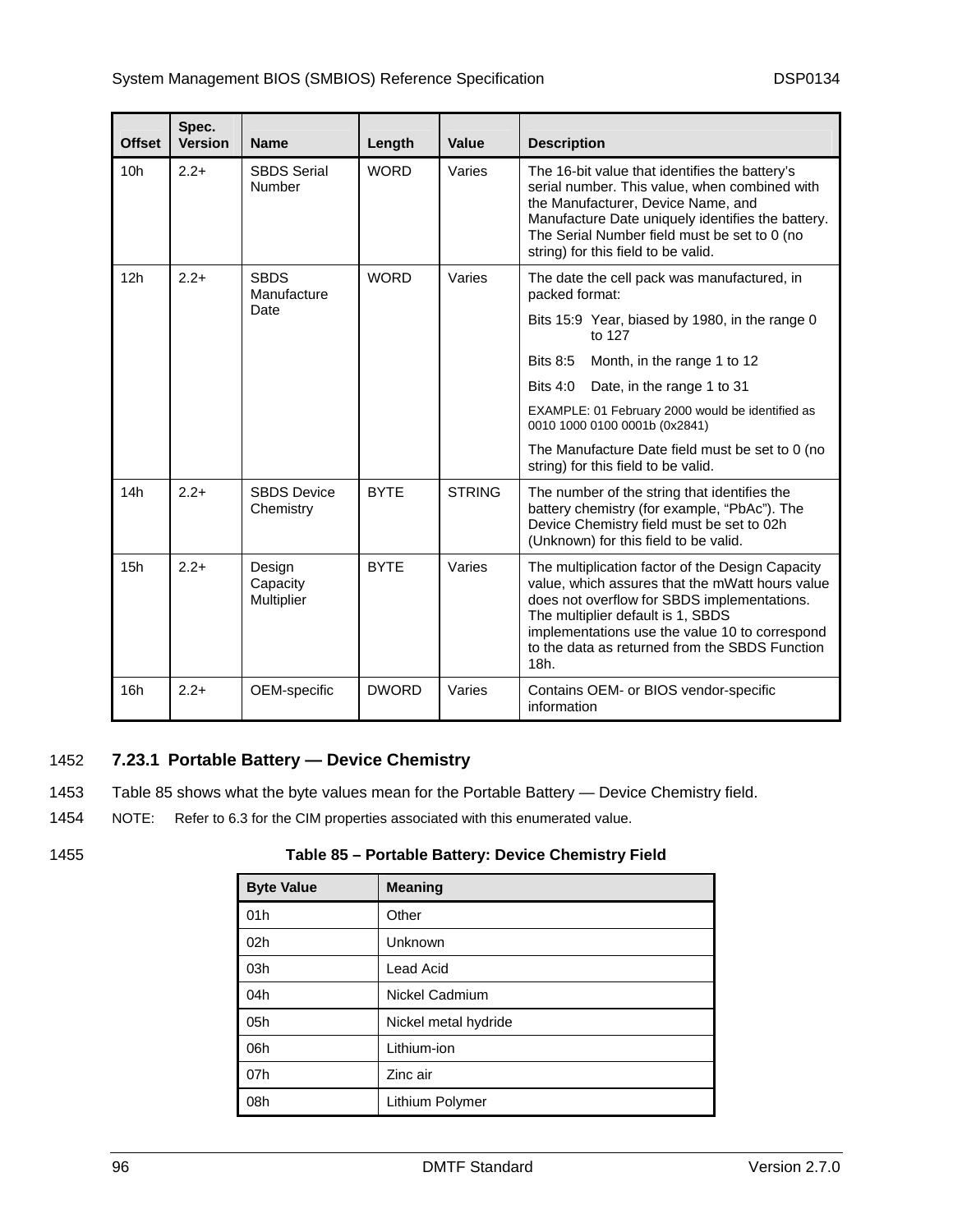## 1456 **7.24 System Reset (Type 23)**

1457 This structure describes whether Automatic System Reset functions enabled (*Status*). Details are provided in [Table 86.](#page-96-0)

1459 If the system has a watchdog timer and the timer is not reset (*Timer Reset*) before the *Interval* elapses,

1460 an automatic system reset occurs. The system re-boots according to the *Boot Option*. This function may

1461 repeat until the *Limit* is reached, at which time the system re-boots according to the *Boot Option at Limit*.

- 1462 NOTE: This structure type was added for version 2.2 of this specification.
- 

#### <span id="page-96-0"></span>1463 **Table 86 – System Reset (Type 23) Structure**

| <b>Offset</b>   | <b>Name</b>           | Length      | <b>Value</b>    |                                                                                                                                                                                                                   | <b>Description</b>                                                                                                                                                               |  |  |
|-----------------|-----------------------|-------------|-----------------|-------------------------------------------------------------------------------------------------------------------------------------------------------------------------------------------------------------------|----------------------------------------------------------------------------------------------------------------------------------------------------------------------------------|--|--|
| 00h             | <b>Type</b>           | <b>BYTE</b> | 23              |                                                                                                                                                                                                                   | System Reset indicator                                                                                                                                                           |  |  |
| 01h             | Length                | <b>BYTE</b> | 0 <sub>Dh</sub> |                                                                                                                                                                                                                   | Length of the structure                                                                                                                                                          |  |  |
| 02 <sub>h</sub> | Handle                | <b>WORD</b> | Varies          |                                                                                                                                                                                                                   | The handle, or instance number, associated with the structure                                                                                                                    |  |  |
| 04h             | Capabilities          | <b>BYTE</b> | Bit-field       |                                                                                                                                                                                                                   | Identifies the system-reset capabilities for the system.                                                                                                                         |  |  |
|                 |                       |             |                 | <b>Bits 7:6</b>                                                                                                                                                                                                   | Reserved for future assignment by this<br>specification; set to 00b                                                                                                              |  |  |
|                 |                       |             |                 | Bit 5                                                                                                                                                                                                             | System contains a watchdog timer; either True (1)<br>or False (0)                                                                                                                |  |  |
|                 |                       |             |                 | Bits $4:3$                                                                                                                                                                                                        | Boot Option on Limit. Identifies one of the following<br>system actions to be taken when the Reset Limit is<br>reached:                                                          |  |  |
|                 |                       |             |                 |                                                                                                                                                                                                                   | 00b Reserved, do not use.                                                                                                                                                        |  |  |
|                 |                       |             |                 |                                                                                                                                                                                                                   | 01b Operating system                                                                                                                                                             |  |  |
|                 |                       |             |                 |                                                                                                                                                                                                                   | 10b System utilities                                                                                                                                                             |  |  |
|                 |                       |             |                 |                                                                                                                                                                                                                   | 11b Do not reboot                                                                                                                                                                |  |  |
|                 |                       |             |                 | <b>Bits 2:1</b>                                                                                                                                                                                                   | Boot Option. Indicates one of the following actions<br>to be taken after a watchdog reset:                                                                                       |  |  |
|                 |                       |             |                 |                                                                                                                                                                                                                   | 00b Reserved, do not use.                                                                                                                                                        |  |  |
|                 |                       |             |                 |                                                                                                                                                                                                                   | 01b Operating system                                                                                                                                                             |  |  |
|                 |                       |             |                 |                                                                                                                                                                                                                   | 10b System utilities                                                                                                                                                             |  |  |
|                 |                       |             |                 |                                                                                                                                                                                                                   | 11b Do not reboot                                                                                                                                                                |  |  |
|                 |                       |             |                 | Bit 0                                                                                                                                                                                                             | Status. Identifies whether (1) or not (0) the system<br>reset is enabled by the user.                                                                                            |  |  |
| 05h             | <b>Reset Count</b>    | <b>WORD</b> | Varies          |                                                                                                                                                                                                                   | The number of automatic system resets since the last<br>intentional reset. A value of OFFFFh indicates unknown.                                                                  |  |  |
| 07h             | <b>Reset Limit</b>    | <b>WORD</b> | Varies          |                                                                                                                                                                                                                   | The number of consecutive times the system reset is<br>attempted. A value of OFFFFh indicates unknown.                                                                           |  |  |
| 09h             | <b>Timer Interval</b> | <b>WORD</b> | Varies          |                                                                                                                                                                                                                   | The number of minutes to use for the watchdog timer. If the<br>timer is not reset within this interval, the system reset timeout<br>begins. A value of OFFFFh indicates unknown. |  |  |
| 0 <sub>Bh</sub> | Timeout               | <b>WORD</b> | Varies          | Identifies the number of minutes before the reboot is initiated.<br>It is used after a system power cycle, system reset (local or<br>remote), and automatic system reset. A value of OFFFFh<br>indicates unknown. |                                                                                                                                                                                  |  |  |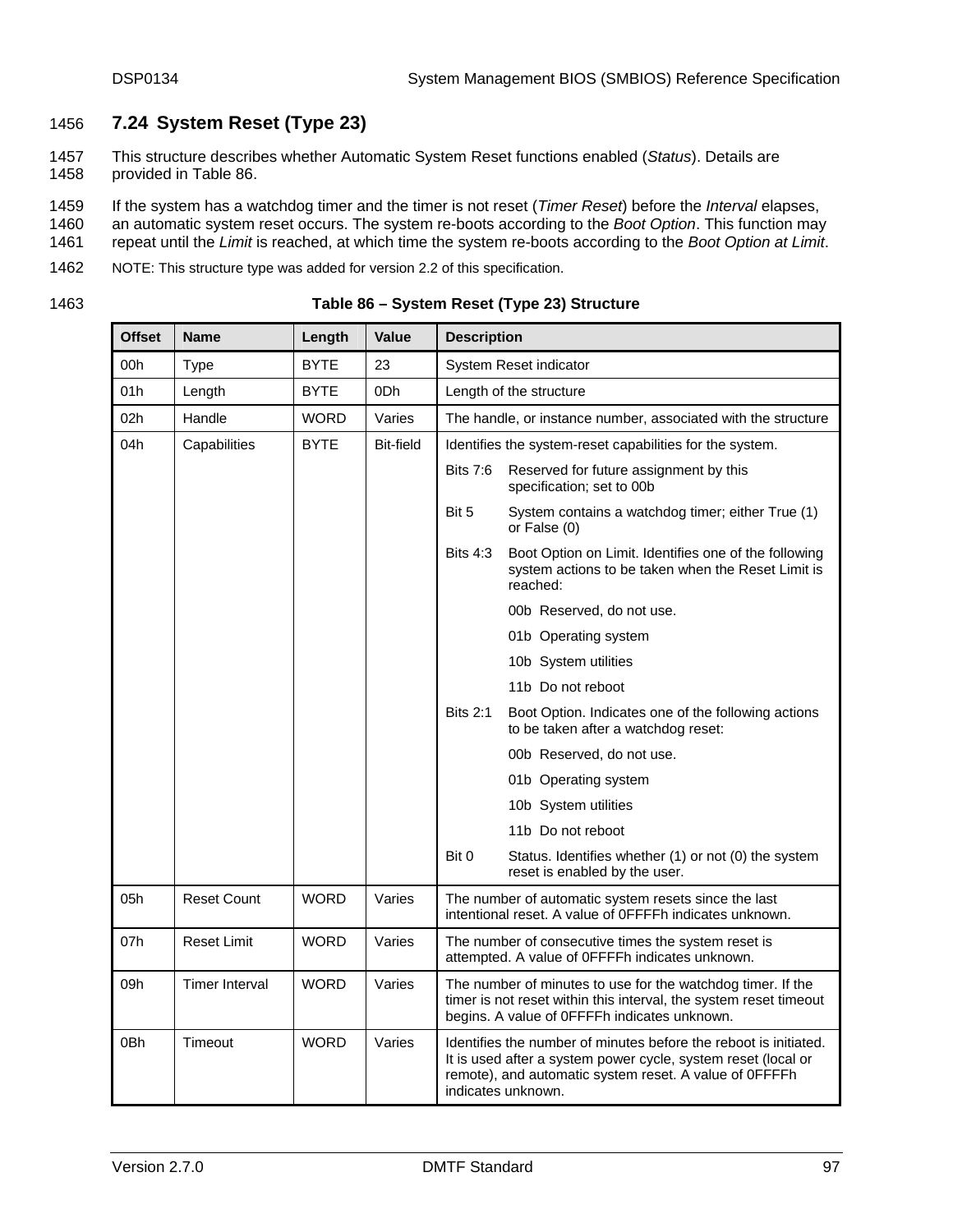## 1464 **7.25 Hardware Security (Type 24)**

- 1465 This structure describes the system-wide hardware security settings. Details are provided in [Table 87.](#page-97-0)
- 1466 NOTE: This structure type was added in version 2.2 of this specification.
- <span id="page-97-0"></span>

## 1467 **Table 87 – Hardware Security (Type 24) Structure**

| <b>Offset</b> | <b>Name</b>              | Length      | <b>Value</b>     | <b>Description</b>                                               |
|---------------|--------------------------|-------------|------------------|------------------------------------------------------------------|
| 00h           | <b>Type</b>              | <b>BYTE</b> | 24               | Hardware Security indicator                                      |
| 01h           | Length                   | <b>BYTE</b> | 05h              | Length of the structure                                          |
| 02h           | Handle                   | <b>WORD</b> | Varies           | The handle, or instance number, associated with the<br>structure |
| 04h           | <b>Hardware Security</b> | <b>BYTE</b> | <b>Bit-field</b> | Identifies the password and reset status for the system:         |
|               | Settings                 |             |                  | Power-on Password Status value:<br>Bits $7:6$                    |
|               |                          |             |                  | <b>Disabled</b><br>00 <sub>b</sub>                               |
|               |                          |             |                  | 01 <sub>b</sub><br>Enabled                                       |
|               |                          |             |                  | 10 <sub>b</sub><br>Not Implemented                               |
|               |                          |             |                  | 11 <sub>b</sub><br>Unknown                                       |
|               |                          |             |                  | Keyboard Password Status value:<br><b>Bits 5:4</b>               |
|               |                          |             |                  | 00 <sub>b</sub><br><b>Disabled</b>                               |
|               |                          |             |                  | 01 <sub>b</sub><br>Enabled                                       |
|               |                          |             |                  | 10 <sub>b</sub><br>Not Implemented                               |
|               |                          |             |                  | Unknown<br>11 <sub>b</sub>                                       |
|               |                          |             |                  | Administrator Password Status value:<br>Bits $3:2$               |
|               |                          |             |                  | 00b<br><b>Disabled</b>                                           |
|               |                          |             |                  | 01 <sub>b</sub><br>Enabled                                       |
|               |                          |             |                  | 10 <sub>b</sub><br>Not Implemented                               |
|               |                          |             |                  | 11 <sub>b</sub><br>Unknown                                       |
|               |                          |             |                  | Bits $1:0$<br>Front Panel Reset Status value:                    |
|               |                          |             |                  | 00b<br><b>Disabled</b>                                           |
|               |                          |             |                  | Enabled<br>01 <sub>b</sub>                                       |
|               |                          |             |                  | 10 <sub>b</sub><br>Not Implemented                               |
|               |                          |             |                  | Unknown<br>11 <sub>b</sub>                                       |

## 1468 **7.26 System Power Controls (Type 25)**

1469 This structure describes the attributes for controlling the main power supply to the system. Details are 1470 provided in [Table 88.](#page-98-0)

1471 Software that interprets this structure uses the month, day, hour, minute, and second values to determine 1472 the number of seconds until the next power-on of the system. The presence of this structure implies that a

- 1473 timed power-on facility is available for the system.
- 1474 NOTE: This structure type was added in version 2.2 of the specification.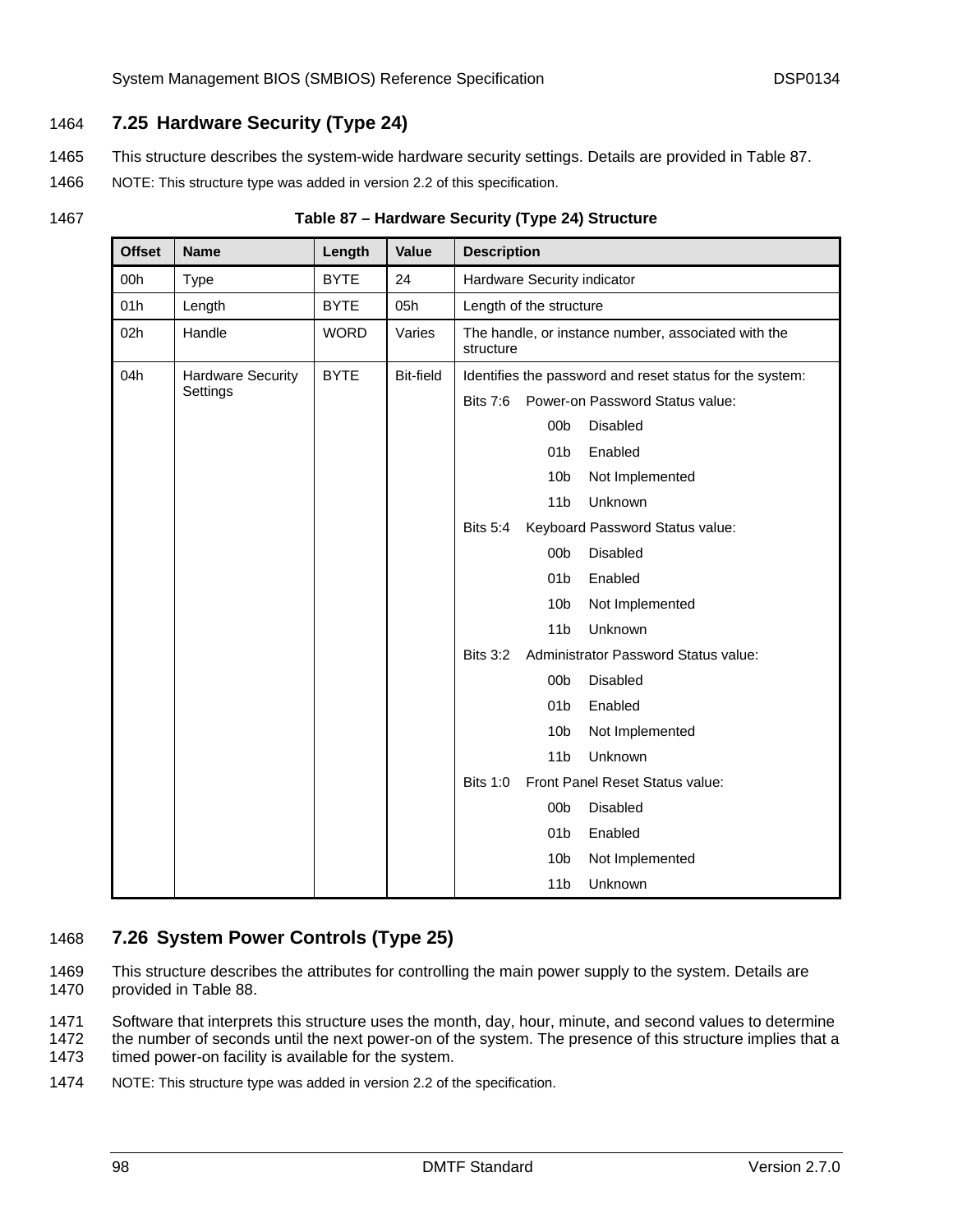<span id="page-98-0"></span>1475 **Table 88 – System Power Controls (Type 25) Structure** 

| <b>Offset</b> | <b>Name</b>                                 | Length      | Value  | <b>Description</b>                                                                                                                      |
|---------------|---------------------------------------------|-------------|--------|-----------------------------------------------------------------------------------------------------------------------------------------|
| 00h           | Type                                        | <b>BYTE</b> | 25     | System Power Controls indicator                                                                                                         |
| 01h           | Length                                      | <b>BYTE</b> | 09h    | Length of the structure                                                                                                                 |
| 02h           | Handle                                      | <b>WORD</b> | Varies | The handle, or instance number, associated with the<br>structure                                                                        |
| 04h           | Next Scheduled<br>Power-on Month            | <b>BYTE</b> | Varies | Contains the BCD value of the month on which the next<br>scheduled power-on is to occur, in the range 01h to 12h.<br>See 7.26.1.        |
| 05h           | Next Scheduled<br>Power-on Day-of-<br>month | <b>BYTE</b> | Varies | Contains the BCD value of the day-of-month on which the<br>next scheduled power-on is to occur, in the range 01h to<br>31h. See 7.26.1. |
| 06h           | <b>Next Scheduled</b><br>Power-on Hour      | <b>BYTE</b> | Varies | Contains the BCD value of the hour on which the next<br>scheduled power-on is to occur, in the range 00h to 23h.<br>See 7.26.1.         |
| 07h           | Next Scheduled<br>Power-on Minute           | <b>BYTE</b> | Varies | Contains the BCD value of the minute on which the next<br>scheduled power-on is to occur, in the range 00h to 59h.<br>See 7.26.1.       |
| 08h           | <b>Next Scheduled</b><br>Power-on Second    | <b>BYTE</b> | Varies | Contains the BCD value of the second on which the next<br>scheduled power-on is to occur, in the range 00h to 59h.<br>See 7.26.1.       |

## <span id="page-98-1"></span>1476 **7.26.1 System Power Controls — Calculating the Next Scheduled Power-on Time**

1477 The DMTF *System Power Controls* group contains a *Next Scheduled Power-on Time*, specified as the 1478 number of seconds until the next scheduled power-on of the system. Management software uses the date 1479 and time information specified in the associated SMBIOS structure to calculate the total number of and time information specified in the associated SMBIOS structure to calculate the total number of 1480 seconds.

1481 Any date or time field in the structure whose value is outside of the field's specified range does not 1482 contribute to the total-seconds count. For example, if the Month field contains the value 0xFF the next

1483 power-on is scheduled to fall within the next month, perhaps on a specific day-of-month and time.

## 1484 **7.27 Voltage Probe (Type 26)**

1485 This describes the attributes for a voltage probe in the system. Each structure describes a single voltage 1486 probe. Details are provided in [Table 89](#page-98-2).

1487 NOTE: This structure type was added in version 2.2 of this specification.

<span id="page-98-2"></span>

| 1488 | Table 89 - Voltage Probe (Type 26) Structure |
|------|----------------------------------------------|
|------|----------------------------------------------|

| <b>Offset</b> | <b>Name</b> | Length      | Value         | <b>Description</b>                                                                                           |
|---------------|-------------|-------------|---------------|--------------------------------------------------------------------------------------------------------------|
| 00h           | Type        | <b>BYTE</b> | 26            | Voltage Probe indicator                                                                                      |
| 01h           | Length      | <b>BYTE</b> | Varies        | Length of the structure, at least 14h                                                                        |
| 02h           | Handle      | <b>WORD</b> | Varies        | The handle, or instance number, associated with the<br>structure                                             |
| 04h           | Description | <b>BYTE</b> | <b>STRING</b> | The number of the string that contains additional<br>descriptive information about the probe or its location |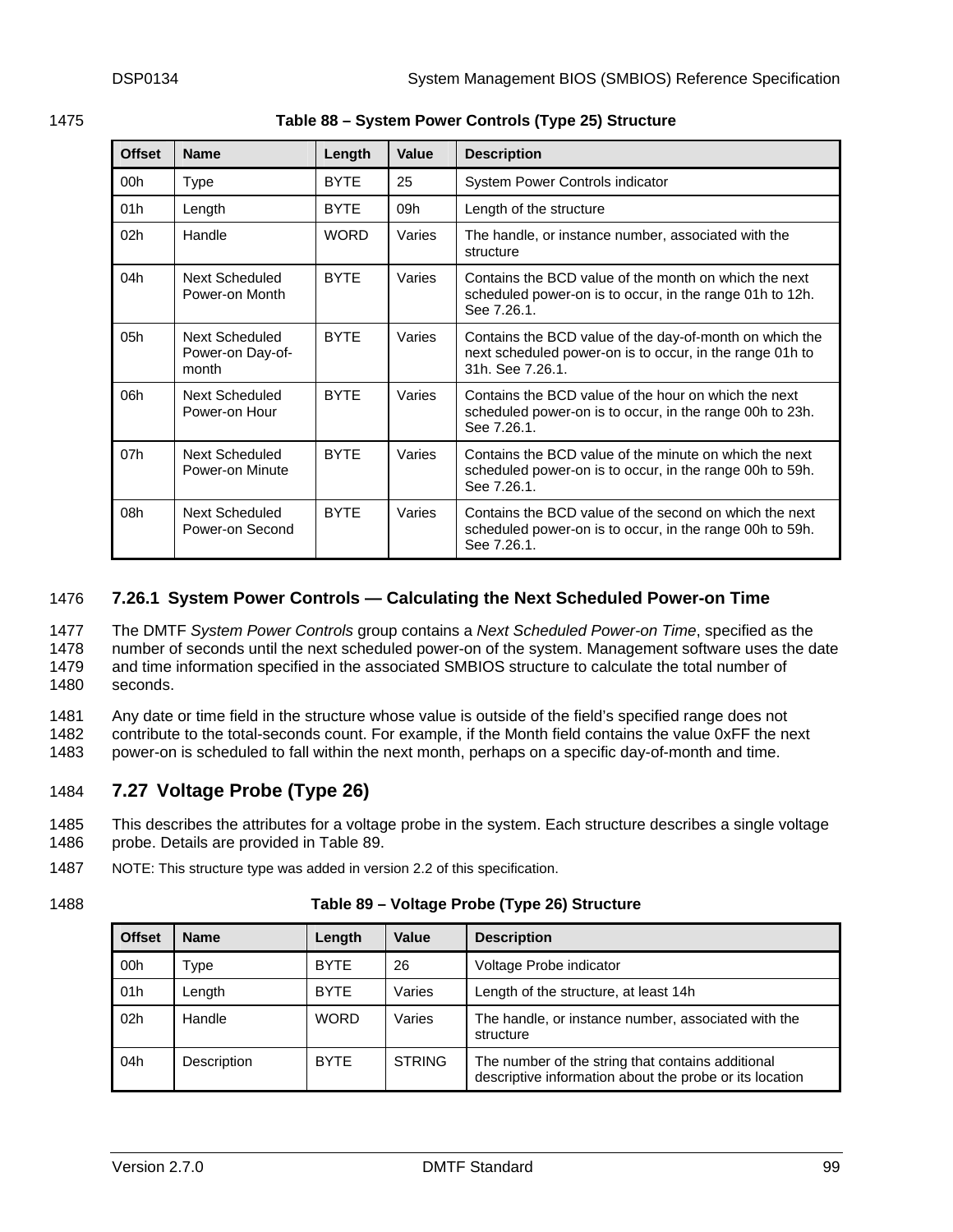| <b>Offset</b>   | <b>Name</b>                   | Length       | Value                                                                                                                                 | <b>Description</b>                                                                                                                                                                                               |
|-----------------|-------------------------------|--------------|---------------------------------------------------------------------------------------------------------------------------------------|------------------------------------------------------------------------------------------------------------------------------------------------------------------------------------------------------------------|
| 05h             | Location and<br><b>Status</b> | <b>BYTE</b>  | <b>Bit-field</b>                                                                                                                      | Defines the probe's physical location and status of the<br>voltage monitored by this voltage probe. See 7.27.1.                                                                                                  |
| 06h             | Maximum Value                 | <b>WORD</b>  | Varies<br>The maximum voltage level readable by this probe, in<br>millivolts. If the value is unknown, the field is set to<br>0x8000. |                                                                                                                                                                                                                  |
| 08h             | Minimum Value                 | <b>WORD</b>  | Varies                                                                                                                                | The minimum voltage level readable by this probe, in<br>millivolts. If the value is unknown, the field is set to<br>0x8000.                                                                                      |
| 0Ah             | Resolution                    | <b>WORD</b>  | Varies                                                                                                                                | The resolution for the probe's reading, in tenths of<br>millivolts. If the value is unknown, the field is set to<br>0x8000.                                                                                      |
| 0Ch             | Tolerance                     | <b>WORD</b>  | Varies                                                                                                                                | The tolerance for reading from this probe, in plus/minus<br>millivolts. If the value is unknown, the field is set to<br>0x8000.                                                                                  |
| 0Eh             | Accuracy                      | <b>WORD</b>  | Varies                                                                                                                                | The accuracy for reading from this probe, in plus/minus<br>1/100 <sup>th</sup> of a percent. If the value is unknown, the field is<br>set to 0x8000.                                                             |
| 10 <sub>h</sub> | OEM-defined                   | <b>DWORD</b> | Varies                                                                                                                                | Contains OEM- or BIOS vendor-specific information.                                                                                                                                                               |
| 14h             | Nominal Value                 | <b>WORD</b>  | Varies                                                                                                                                | The nominal value for the probe's reading in millivolts. If<br>the value is unknown, the field is set to 0x8000. This field<br>is present in the structure only if the structure's Length is<br>larger than 14h. |

## <span id="page-99-0"></span>1489 **7.27.1 Voltage Probe — Location and Status**

1490 [Table 90](#page-99-1) provides details about the Location and Status fields.

## <span id="page-99-1"></span>1491 **Table 90 – Voltage Probe: Location and Status Fields**

| <b>Bit Range</b> | <b>Field Name</b> | Value | <b>Meaning</b>           |
|------------------|-------------------|-------|--------------------------|
| 7:5              | <b>Status</b>     | 001   | Other                    |
|                  |                   | 010   | Unknown                  |
|                  |                   | 011   | OK.                      |
|                  |                   | 100   | Non-critical             |
|                  |                   | 101   | Critical                 |
|                  |                   | 110   | Non-recoverable          |
| 4:0              | Location<br>00001 |       | Other                    |
|                  |                   | 00010 | Unknown                  |
|                  |                   | 00011 | Processor                |
|                  |                   | 00100 | <b>Disk</b>              |
|                  |                   | 00101 | Peripheral Bay           |
|                  |                   | 00110 | System Management Module |
|                  |                   | 00111 | Motherboard              |
|                  |                   | 01000 | <b>Memory Module</b>     |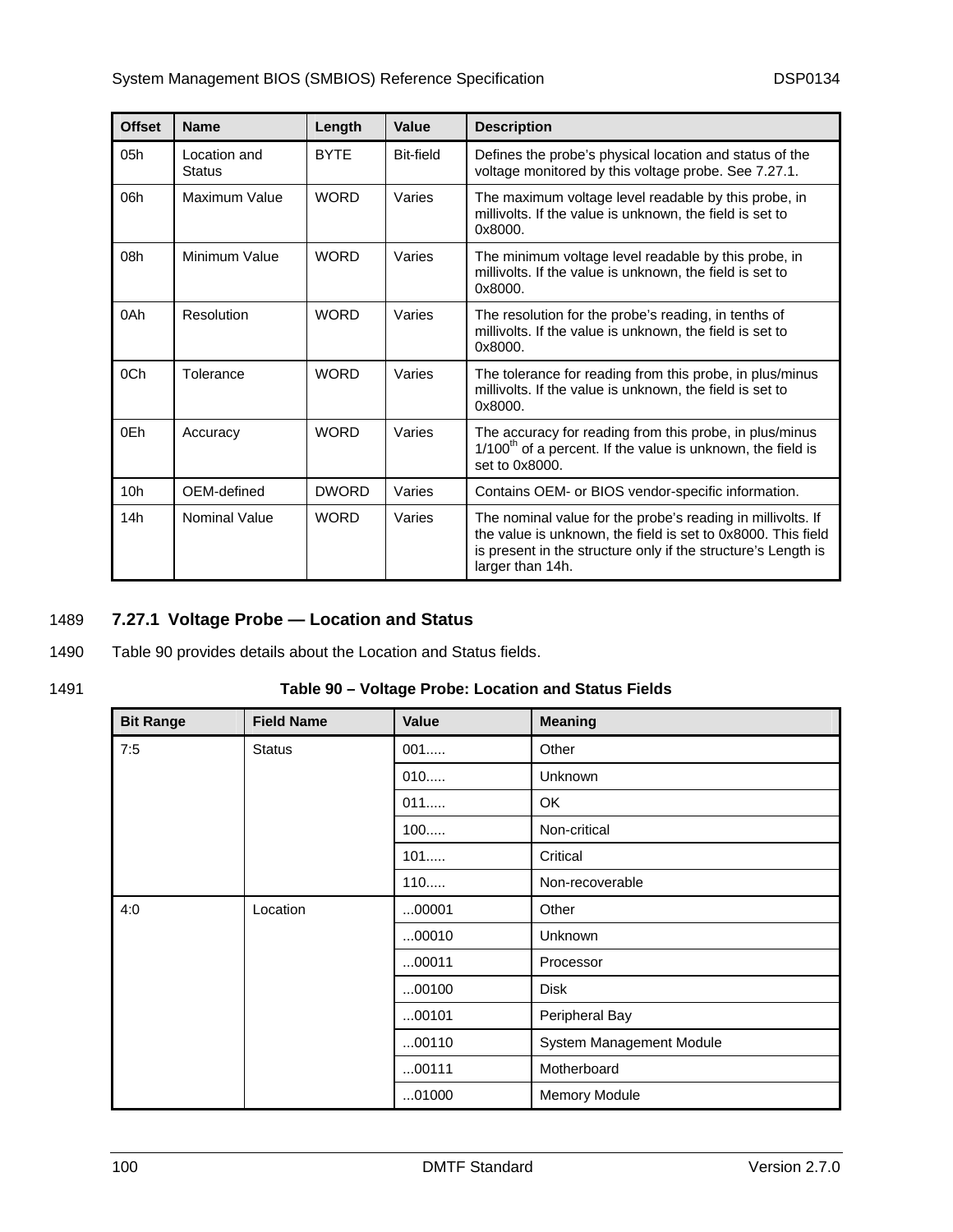| <b>Bit Range</b> | <b>Field Name</b> | Value | <b>Meaning</b>          |
|------------------|-------------------|-------|-------------------------|
|                  |                   | 01001 | <b>Processor Module</b> |
|                  |                   | 01010 | Power Unit              |
|                  |                   | 01011 | Add-in Card             |

## 1492 **7.28 Cooling Device (Type 27)**

1493 This structure describes the attributes for a cooling device in the system. Each structure describes a 1494 single cooling device. Details are provided in [Table 91](#page-100-0).

1495 NOTE: This structure type was added in version 2.2 of this specification.

| <b>Offset</b> | Spec.<br>Version | <b>Name</b>                 | Length       | <b>Value</b>     | <b>Description</b>                                                                                                                                                                                                                                                                                                                                                                                     |
|---------------|------------------|-----------------------------|--------------|------------------|--------------------------------------------------------------------------------------------------------------------------------------------------------------------------------------------------------------------------------------------------------------------------------------------------------------------------------------------------------------------------------------------------------|
| 00h           | $2.2+$           | Type                        | <b>BYTE</b>  | 27               | Cooling Device indicator                                                                                                                                                                                                                                                                                                                                                                               |
| 01h           | $2.2+$           | Length                      | <b>BYTE</b>  | Varies           | Length of the structure, at least 0Ch                                                                                                                                                                                                                                                                                                                                                                  |
| 02h           | $2.2+$           | Handle                      | <b>WORD</b>  | Varies           | The handle, or instance number, associated with<br>the structure                                                                                                                                                                                                                                                                                                                                       |
| 04h           | $2.2+$           | Temperature<br>Probe Handle | <b>WORD</b>  | Varies           | The handle, or instance number, of the<br>temperature probe (see 7.29) monitoring this<br>cooling device. A value of 0xFFFF indicates that<br>no probe is provided.                                                                                                                                                                                                                                    |
| 06h           | $2.2+$           | Device Type<br>and Status   | <b>BYTE</b>  | <b>Bit-field</b> | Identifies the cooling device type and the status of<br>this cooling device; see 7.28.1.                                                                                                                                                                                                                                                                                                               |
| 07h           | $2.2+$           | Cooling Unit<br>Group       | <b>BYTE</b>  | Varies           | Identifies the cooling unit group to which this<br>cooling device is associated. Having multiple<br>cooling devices in the same cooling unit implies a<br>redundant configuration. The value is 00h if the<br>cooling device is not a member of a redundant<br>cooling unit. Non-zero values imply redundancy<br>and that at least one other cooling device will be<br>enumerated with the same value. |
| 08h           | $2.2+$           | OEM-defined                 | <b>DWORD</b> | Varies           | Contains OEM- or BIOS vendor-specific<br>information.                                                                                                                                                                                                                                                                                                                                                  |
| 0Ch           | $2.2+$           | Nominal<br>Speed            | <b>WORD</b>  | Varies           | The nominal value for the cooling device's<br>rotational speed, in revolutions-per-minute (rpm). If<br>the value is unknown or the cooling device is non-<br>rotating, the field is set to 0x8000. This field is<br>present in the structure only if the structure's<br>Length is larger than OCh.                                                                                                     |
| 0Eh           | $2.7+$           | Description                 | <b>BYTE</b>  | <b>STRING</b>    | The number of the string that contains additional<br>descriptive information about the cooling device or<br>its location                                                                                                                                                                                                                                                                               |
|               |                  |                             |              |                  | This field is present in the structure only if the<br>structure's Length is 0Fh or larger.                                                                                                                                                                                                                                                                                                             |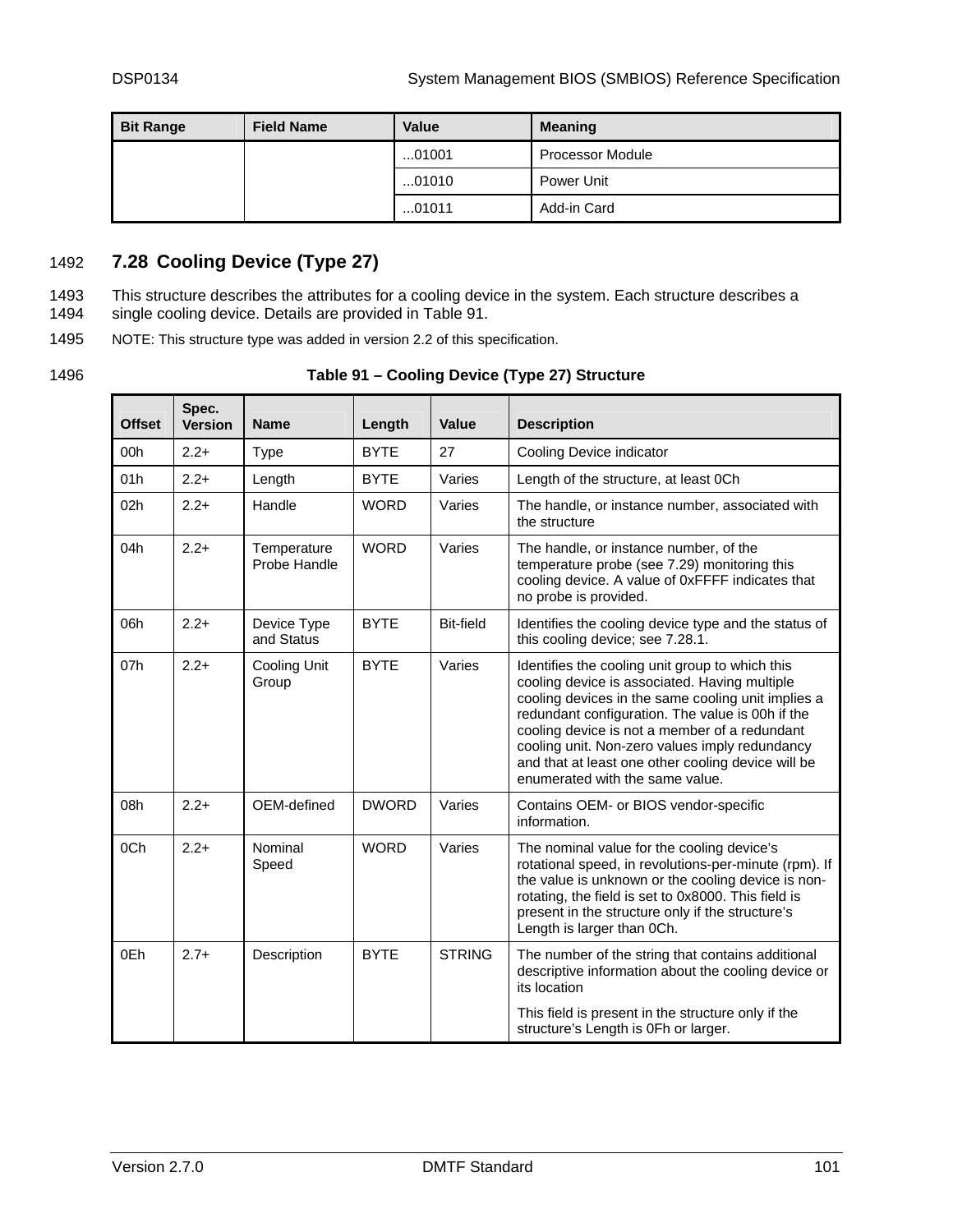## <span id="page-101-1"></span>1497 **7.28.1 Cooling Device — Device Type and Status**

- 1498 [Table 92](#page-101-2) provides details about the Device Type and Status fields.
- 

#### <span id="page-101-2"></span>1499 **Table 92 – Cooling Device: Device Type and Status Fields**

| <b>Bit Range</b> | <b>Field Name</b> | Value | <b>Meaning</b>           |
|------------------|-------------------|-------|--------------------------|
| 7:5              | <b>Status</b>     | 001   | Other                    |
|                  |                   | 010   | Unknown                  |
|                  |                   | 011   | OK                       |
|                  |                   | 100   | Non-critical             |
|                  |                   | 101   | Critical                 |
|                  |                   | 110   | Non-recoverable          |
| 4:0              | Device Type       | 00001 | Other                    |
|                  |                   | 00010 | Unknown                  |
|                  |                   | 00011 | Fan                      |
|                  |                   | 00100 | Centrifugal Blower       |
|                  |                   | 00101 | Chip Fan                 |
|                  |                   | 00110 | Cabinet Fan              |
|                  |                   | 00111 | Power Supply Fan         |
|                  |                   | 01000 | <b>Heat Pipe</b>         |
|                  |                   | 01001 | Integrated Refrigeration |
|                  |                   | 10000 | <b>Active Cooling</b>    |
|                  |                   | 10001 | Passive Cooling          |

## <span id="page-101-0"></span>1500 **7.29 Temperature Probe (Type 28)**

1501 This structure describes the attributes for a temperature probe in the system. Each structure describes a 1502 single temperature probe. [Table 93](#page-101-3) provides details.

1503 NOTE: This structure type was added in version 2.2 of this specification.

#### <span id="page-101-3"></span>1504 **Table 93 – Temperature Probe (Type 28) Structure**

| <b>Offset</b> | <b>Name</b>                   | Length      | <b>Value</b>  | <b>Description</b>                                                                                                                       |
|---------------|-------------------------------|-------------|---------------|------------------------------------------------------------------------------------------------------------------------------------------|
| 00h           | Type                          | <b>BYTE</b> | 28            | Temperature Probe indicator                                                                                                              |
| 01h           | Length                        | <b>BYTE</b> | Varies        | Length of the structure, at least 14h                                                                                                    |
| 02h           | Handle                        | <b>WORD</b> | Varies        | The handle, or instance number, associated with the structure                                                                            |
| 04h           | Description                   | <b>BYTE</b> | <b>STRING</b> | The number of the string that contains additional descriptive<br>information about the probe or its location                             |
| 05h           | Location and<br><b>Status</b> | <b>BYTE</b> | Bit-field     | Defines the probe's physical location and the status of the<br>temperature monitored by this temperature probe. See 7.29.1.              |
| 06h           | Maximum<br>Value              | <b>WORD</b> | Varies        | The maximum temperature readable by this probe, in 1/10 <sup>th</sup><br>degrees C. If the value is unknown, the field is set to 0x8000. |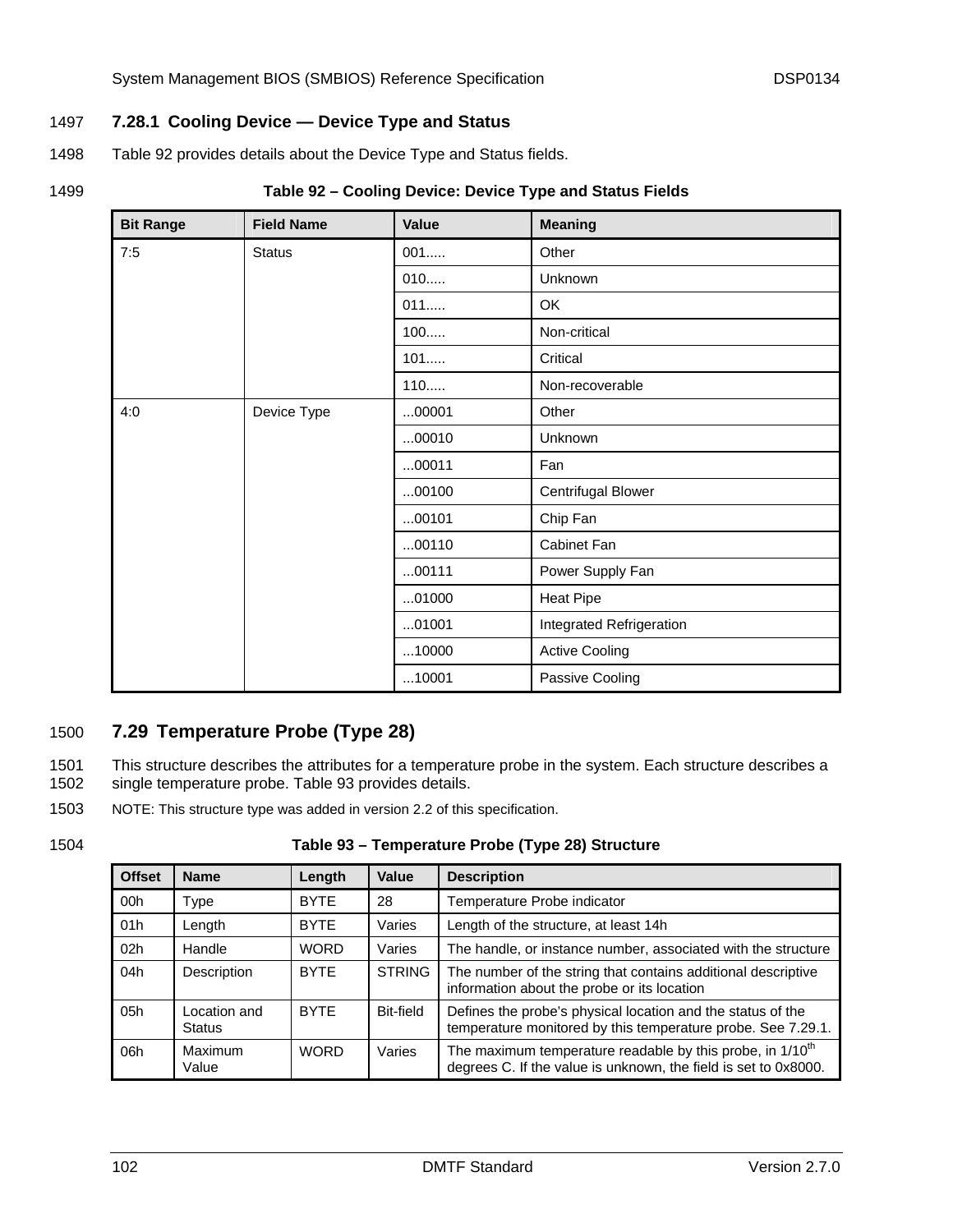| <b>Offset</b> | <b>Name</b>   | Length       | Value  | <b>Description</b>                                                                                                                                                                                                       |
|---------------|---------------|--------------|--------|--------------------------------------------------------------------------------------------------------------------------------------------------------------------------------------------------------------------------|
| 08h           | Minimum Value | <b>WORD</b>  | Varies | The minimum temperature readable by this probe, in $1/10m$<br>degrees C. If the value is unknown, the field is set to 0x8000.                                                                                            |
| 0Ah           | Resolution    | <b>WORD</b>  | Varies | The resolution for the probe's reading, in $1/1000th$ degrees C.<br>If the value is unknown, the field is set to 0x8000.                                                                                                 |
| 0Ch           | Tolerance     | <b>WORD</b>  | Varies | The tolerance for reading from this probe, in plus/minus 1/10 <sup>th</sup><br>degrees C. If the value is unknown, the field is set to 0x8000.                                                                           |
| 0Eh           | Accuracy      | <b>WORD</b>  | Varies | The accuracy for reading from this probe, in plus/minus<br>$1/100th$ of a percent. If the value is unknown, the field is set to<br>0x8000.                                                                               |
| 10h           | OEM-defined   | <b>DWORD</b> | Varies | Contains OEM- or BIOS vendor-specific information                                                                                                                                                                        |
| 14h           | Nominal Value | <b>WORD</b>  | Varies | The nominal value for the probe's reading in $1/10th$ degrees C.<br>If the value is unknown, the field is set to 0x8000. This field is<br>present in the structure only if the structure's Length is larger<br>than 14h. |

## <span id="page-102-0"></span>1505 **7.29.1 Temperature Probe — Location and Status**

1506 [Table 94](#page-102-1) provides details about the Location and Status fields.

1507 NOTE: Refer to [6.3](#page-25-0) for the CIM properties associated with these enumerated values.

## <span id="page-102-1"></span>1508 **Table 94 – Temperature Probe: Location and Status Field**

| <b>Bit Range</b> | <b>Field Name</b> | Value | <b>Meaning</b>           |
|------------------|-------------------|-------|--------------------------|
| 7:5              | <b>Status</b>     | 001   | Other                    |
|                  |                   | 010   | Unknown                  |
|                  |                   | 011   | <b>OK</b>                |
|                  |                   | 100   | Non-critical             |
|                  |                   | 101   | Critical                 |
|                  |                   | 110   | Non-recoverable          |
| 4:0              | Location          | 00001 | Other                    |
|                  |                   | 00010 | Unknown                  |
|                  |                   | 00011 | Processor                |
|                  |                   | 00100 | <b>Disk</b>              |
|                  |                   | 00101 | Peripheral Bay           |
|                  |                   | 00110 | System Management Module |
|                  |                   | 00111 | Motherboard              |
|                  |                   | 01000 | Memory Module            |
|                  |                   | 01001 | Processor Module         |
|                  |                   | 01010 | Power Unit               |
|                  |                   | 01011 | Add-in Card              |
|                  |                   | 01100 | Front Panel Board        |
|                  |                   | 01101 | <b>Back Panel Board</b>  |
|                  |                   | 01110 | Power System Board       |
|                  |                   | 01111 | Drive Back Plane         |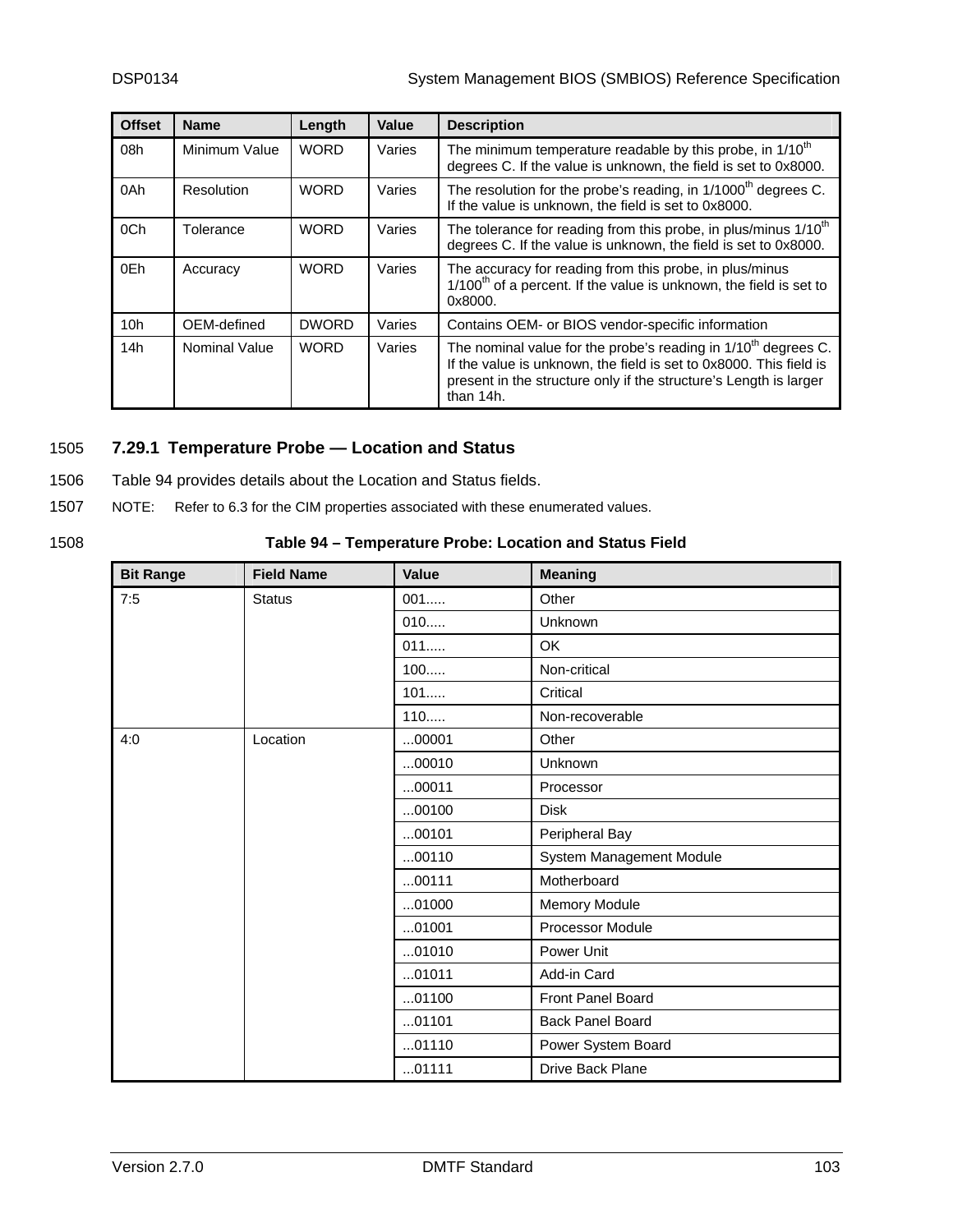## 1509 **7.30 Electrical Current Probe (Type 29)**

- 1510 This structure describes the attributes for an electrical current probe in the system. Each structure 1511 describes a single electrical current probe. Table 95 provides details.
- describes a single electrical current probe. [Table 95](#page-103-0) provides details.
- 1512 NOTE: This structure type was added in version 2.2 of this specification.

### <span id="page-103-0"></span>1513 **Table 95 – Electrical Current Probe (Type 29) Structure**

| <b>Offset</b> | <b>Name</b>                   | Length       | <b>Value</b>  | <b>Description</b>                                                                                                                                                                                              |
|---------------|-------------------------------|--------------|---------------|-----------------------------------------------------------------------------------------------------------------------------------------------------------------------------------------------------------------|
| 00h           | <b>Type</b>                   | <b>BYTE</b>  | 29            | Electrical Current Probe indicator                                                                                                                                                                              |
| 01h           | Length                        | <b>BYTE</b>  | Varies        | Length of the structure, at least 14h                                                                                                                                                                           |
| 02h           | Handle                        | <b>WORD</b>  | Varies        | The handle, or instance number, associated with the<br>structure                                                                                                                                                |
| 04h           | Description                   | <b>BYTE</b>  | <b>STRING</b> | The number of the string that contains additional<br>descriptive information about the probe or its location                                                                                                    |
| 05h           | Location and<br><b>Status</b> | <b>BYTE</b>  | <b>ENUM</b>   | Defines the probe's physical location and the status of<br>the current monitored by this current probe. See 7.30.1.                                                                                             |
| 06h           | Maximum Value                 | <b>WORD</b>  | Varies        | The maximum current readable by this probe, in<br>milliamps. If the value is unknown, the field is set to<br>0x8000.                                                                                            |
| 08h           | Minimum Value                 | <b>WORD</b>  | Varies        | The minimum current readable by this probe, in<br>milliamps. If the value is unknown, the field is set to<br>0x8000.                                                                                            |
| 0Ah           | Resolution                    | <b>WORD</b>  | Varies        | The resolution for the probe's reading, in tenths of<br>milliamps. If the value is unknown, the field is set to<br>0x8000.                                                                                      |
| 0Ch           | Tolerance                     | <b>WORD</b>  | Varies        | The tolerance for reading from this probe, in plus/minus<br>milliamps. If the value is unknown, the field is set to<br>0x8000.                                                                                  |
| 0Eh           | Accuracy                      | <b>WORD</b>  | Varies        | The accuracy for reading from this probe, in plus/minus<br>$1/100th$ of a percent. If the value is unknown, the field is<br>set to 0x8000.                                                                      |
| 10h           | OEM-defined                   | <b>DWORD</b> | Varies        | Contains OEM- or BIOS vendor-specific information                                                                                                                                                               |
| 14h           | <b>Nominal Value</b>          | <b>WORD</b>  | Varies        | The nominal value for the probe's reading in milliamps. If<br>the value is unknown, the field is set to 0x8000. This field<br>is present in the structure only if the structure's Length is<br>larger than 14h. |

## <span id="page-103-1"></span>1514 **7.30.1 Current Probe — Location and Status**

1515 [Table 96](#page-104-0) provides details about the Location and Status fields.

1516 NOTE: Refer to [6.3](#page-25-0) for the CIM properties associated with these enumerated values.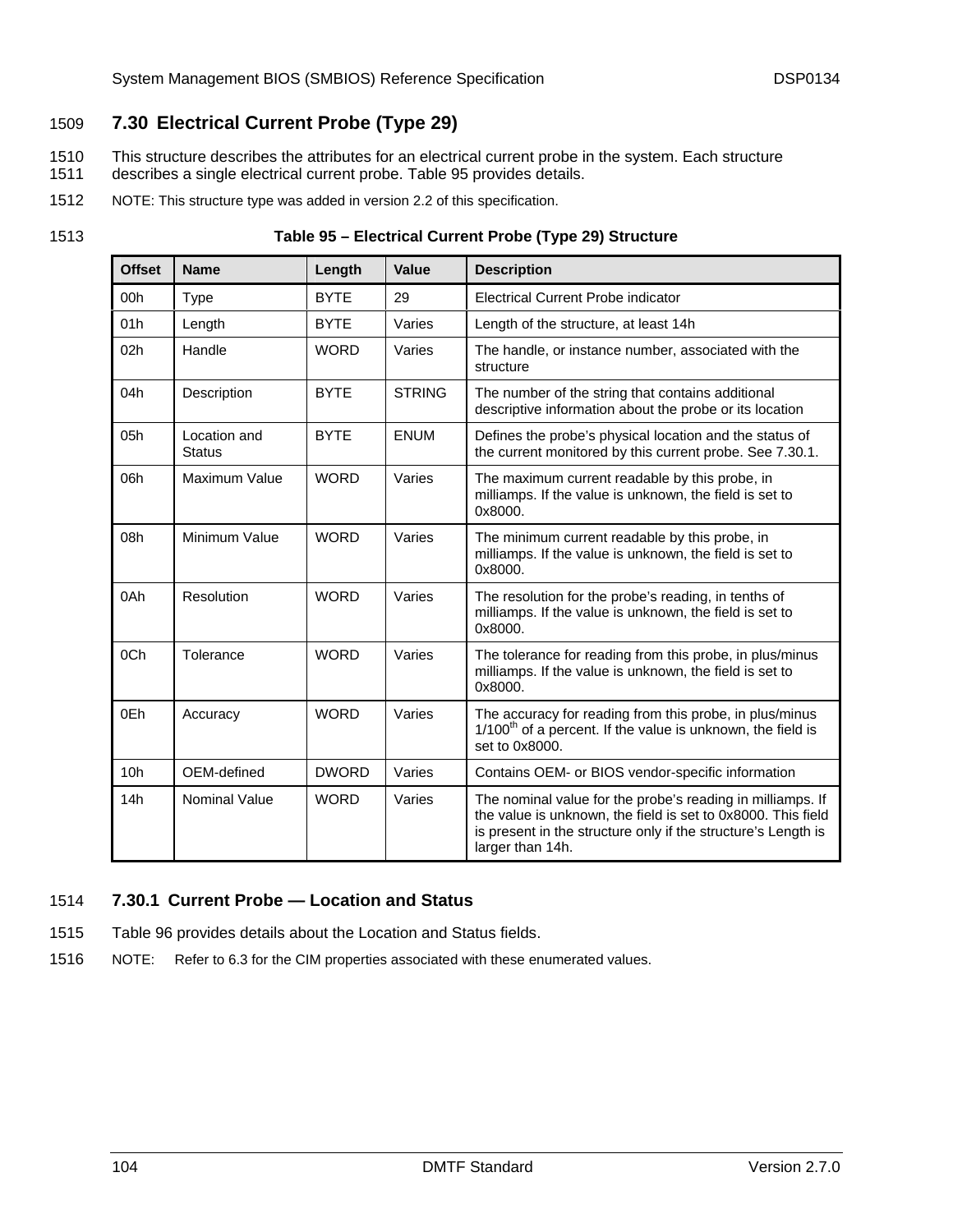<span id="page-104-0"></span>1517 **Table 96 – Current Probe: Location and Status Field** 

| <b>Bit Range</b> | <b>Field Name</b> | <b>Value</b> | <b>Meaning</b>           |
|------------------|-------------------|--------------|--------------------------|
| 7:5              | <b>Status</b>     | $001$        | Other                    |
|                  |                   | 010          | Unknown                  |
|                  |                   | 011          | OK                       |
|                  |                   | 100          | Non-critical             |
|                  |                   | 101          | Critical                 |
|                  |                   | 110          | Non-recoverable          |
| 4:0              | Location          | 00001        | Other                    |
|                  |                   | 00010        | Unknown                  |
|                  |                   | 00011        | Processor                |
|                  |                   | 00100        | <b>Disk</b>              |
|                  |                   | 00101        | Peripheral Bay           |
|                  |                   | 00110        | System Management Module |
|                  |                   | 00111        | Motherboard              |
|                  |                   | 01000        | Memory Module            |
|                  |                   | 01001        | Processor Module         |
|                  |                   | 01010        | Power Unit               |
|                  |                   | 01011        | Add-in Card              |

## 1518 **7.31 Out-of-Band Remote Access (Type 30)**

1519 This structure describes the attributes and policy settings of a hardware facility that may be used to gain 1520 remote access to a hardware system when the operating system is not available due to power-down<br>1521 status, hardware failures, or boot failures, Details are provided in Table 97.

status, hardware failures, or boot failures. Details are provided in [Table 97](#page-104-1).

1522 NOTE: This structure type was added in version 2.2 of this specification.

<span id="page-104-1"></span>

| 1523<br>Table 97 – Out-of-Band Remote Access (Type 30) Structure |
|------------------------------------------------------------------|
|------------------------------------------------------------------|

| <b>Offset</b> | <b>Name</b>       | Length      | Value         | <b>Description</b>                                                                            |
|---------------|-------------------|-------------|---------------|-----------------------------------------------------------------------------------------------|
| 00h           | Type              | <b>BYTE</b> | 30            | Out-of-Band Remote Access indicator                                                           |
| 01h           | Length            | <b>BYTE</b> | 06h           | Length of the structure                                                                       |
| 02h           | Handle            | <b>WORD</b> | Varies        | The handle, or instance number, associated with the<br>structure                              |
| 04h           | Manufacturer Name | <b>BYTE</b> | <b>STRING</b> | The number of the string that contains the manufacturer<br>of the out-of-band access facility |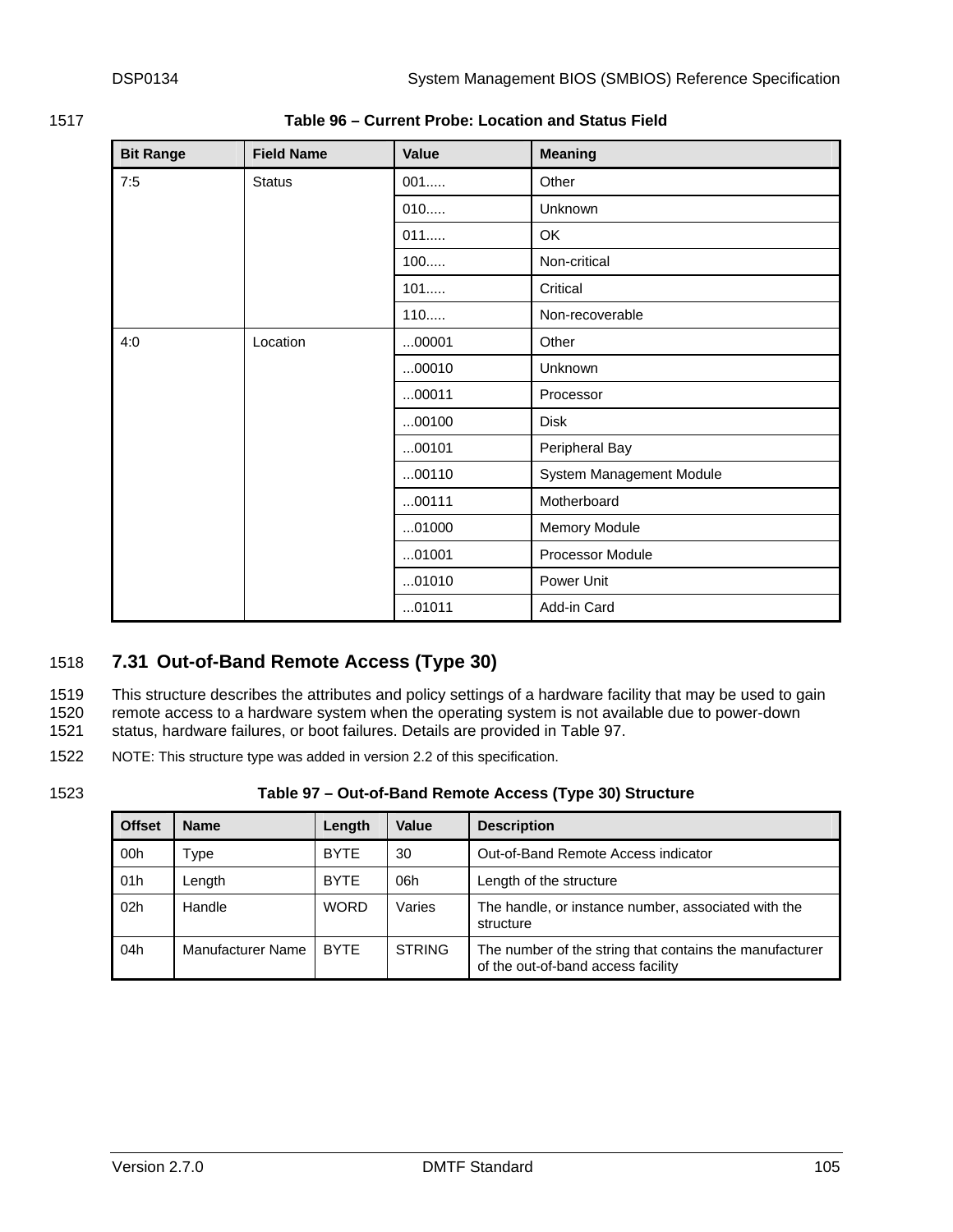| <b>Offset</b> | <b>Name</b> | Length      | Value     | <b>Description</b>                                                                                                                                                                                                                     |
|---------------|-------------|-------------|-----------|----------------------------------------------------------------------------------------------------------------------------------------------------------------------------------------------------------------------------------------|
| 05h           | Connections | <b>BYTE</b> | Bit-field | Identifies the current remote-access connections:                                                                                                                                                                                      |
|               |             |             |           | Bits 7:2 Reserved for future definition by this<br>specification; set to all zeros                                                                                                                                                     |
|               |             |             |           | Outbound Connection Enabled, Identifies<br>Bit 1<br>whether (1) or not (0) the facility is allowed to initiate<br>outbound connections to contact an alert management<br>facility when critical conditions occur                       |
|               |             |             |           | Inbound Connection Enabled, Identifies<br>Bit 0<br>whether (1) or not (0) the facility is allowed to initiate<br>outbound connections to receive incoming connections<br>for the purpose of remote operations or problem<br>management |

## 1524 **7.32 Boot Integrity Services (BIS) Entry Point (Type 31)**

[1525 Structure type 31 \(decimal\) is reserved for use by the Boot Integrity Services \(BIS\). Refer to the](#page-12-0) *Boot*  1526 *[Integrity Services API Specific](#page-12-0)ation* for details.

1527 NOTE: This structure type was added in version 2.3 of this specification.

## 1528 **7.33 System Boot Information (Type 32)**

1529 The client system firmware (for example, BIOS) communicates the *System Boot Status* to the client's Pre-

1530 boot Execution Environment (PXE) boot image or OS-present management application through this

1531 structure. [Table 98](#page-105-0) provides details on this structure.

1532 When used in the PXE environment, for example, this code identifies the reason the PXE was initiated

1533 and can be used by boot-image software to further automate an enterprise's PXE sessions. For example, 1534 an enterprise could choose to automatically download a hardware-diagnostic image to a client whose

1535 reason code indicated either a firmware- or operating system-detected hardware failure.

- 1536 NOTE: This structure type was added in version 2.3 of this specification.
- <span id="page-105-0"></span>

| 1537 | Table 98 – System Boot Information (Type 32) Structure |  |
|------|--------------------------------------------------------|--|
|      |                                                        |  |

| <b>Offset</b>   | <b>Name</b>        | Length                    | Value  | <b>Description</b>                                                                                             |
|-----------------|--------------------|---------------------------|--------|----------------------------------------------------------------------------------------------------------------|
| 00 <sub>h</sub> | Type               | <b>BYTE</b>               | 32     | System Boot Information structure identifier                                                                   |
| 01h             | Length             | <b>BYTE</b>               | Varies | Length of the structure, in bytes; at least 0Bh                                                                |
| 02 <sub>h</sub> | Handle             | <b>WORD</b>               | Varies |                                                                                                                |
| 04h             | Reserved           | 6 BYTES                   | 00h    | Reserved for future assignment by this specification; all<br>bytes are set to 00h.                             |
| 0Ah             | <b>Boot Status</b> | Length-10<br><b>Bytes</b> | Varies | The Status and Additional Data fields that identify the<br>boot status. See 7.33.1 for additional information. |

## <span id="page-105-1"></span>1538 **7.33.1 System Boot Status**

1539 [Table 99](#page-106-1) provides information about system boot status.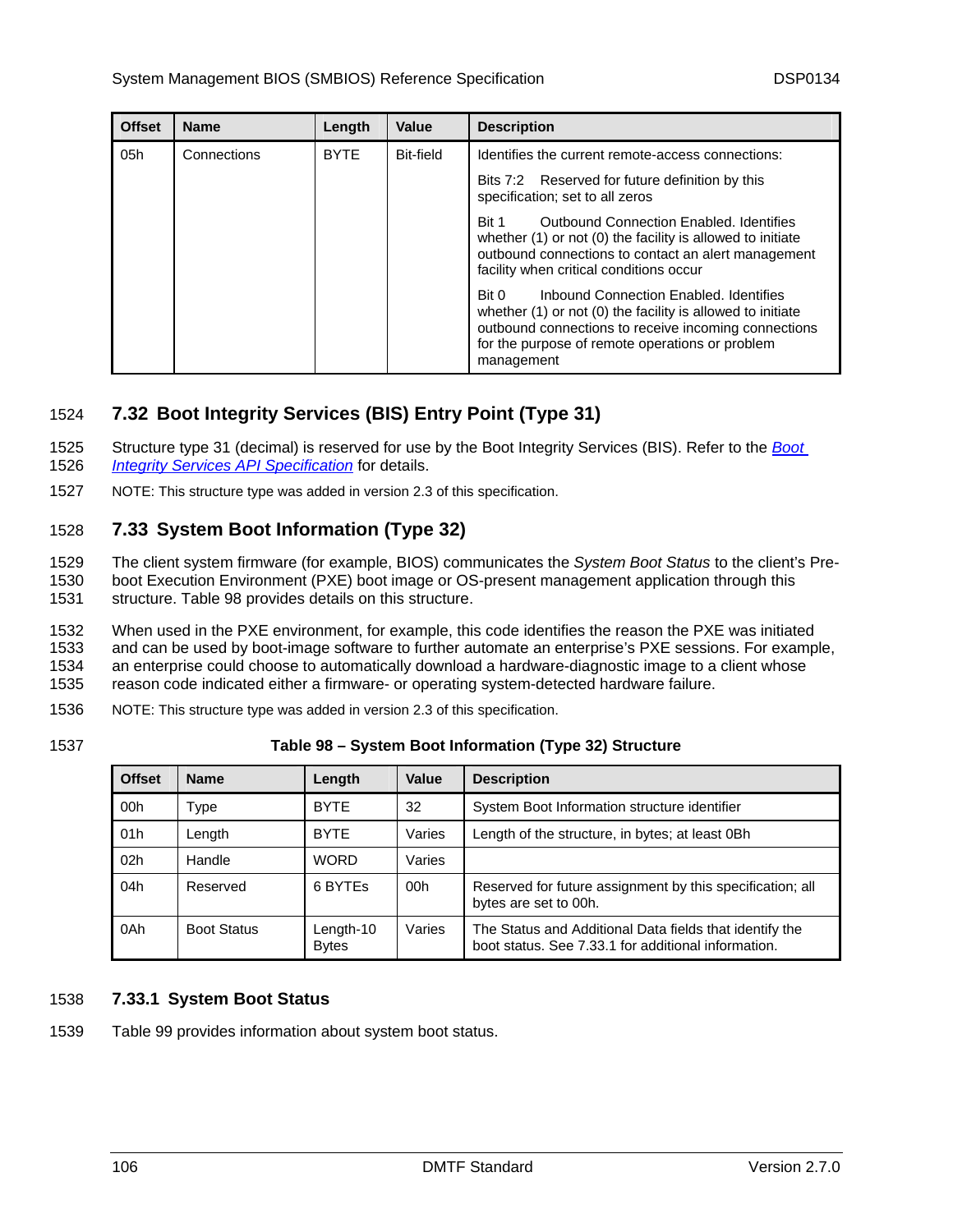<span id="page-106-1"></span>

| Table 99 – System Boot Status |
|-------------------------------|
|                               |

| <b>Description</b>                                                                                                                                                                                                                                                                                 | <b>Status</b>  | <b>Additional Data</b> |
|----------------------------------------------------------------------------------------------------------------------------------------------------------------------------------------------------------------------------------------------------------------------------------------------------|----------------|------------------------|
| No errors detected                                                                                                                                                                                                                                                                                 | $\Omega$       | None                   |
| No bootable media                                                                                                                                                                                                                                                                                  | 1              | None                   |
| The "normal" operating system failed to load.                                                                                                                                                                                                                                                      | $\overline{c}$ | None                   |
| Firmware-detected hardware failure, including "unknown" failure types                                                                                                                                                                                                                              | 3              | None                   |
| Operating system-detected hardware failure. For ACPI operating systems,<br>the system firmware might set this reason code when the OS reports a boot<br>failure through interfaces defined in the <b>Simple Boot Flag Specification</b> .                                                          | $\overline{4}$ | None                   |
| User-requested boot, usually through a keystroke                                                                                                                                                                                                                                                   | 5              | None                   |
| System security violation                                                                                                                                                                                                                                                                          | 6              | None                   |
| Previously-requested image. This reason code allows coordination between<br>OS-present software and the OS-absent environment. For example, an OS-<br>present application might enable (through a platform-specific interface) the<br>system to boot to the PXE and request a specific boot-image. | $\overline{7}$ | Varies                 |
| A system watchdog timer expired, causing the system to reboot.                                                                                                                                                                                                                                     | 8              | None                   |
| Reserved for future assignment by this specification                                                                                                                                                                                                                                               | $9 - 127$      | Varies                 |
| Vendor/OEM-specific implementations. The Vendor/OEM identifier is the<br>"Manufacturer" string found in the System Information structure.                                                                                                                                                          | 128-191        | Varies                 |
| Product-specific implementations. The product identifier is formed by the<br>concatenation of the "Manufacturer" and "Product Name" strings found in the<br>System Information structure.                                                                                                          | 192-255        | Varies                 |

## <span id="page-106-0"></span>1541 **7.34 64-Bit Memory Error Information (Type 33)**

1542 This structure describes an error within a Physical Memory Array, when the error address is above 4G<br>1543 (0xFFFFFFFF). Table 100 provides details.

- (0xFFFFFFFFF). [Table 100](#page-106-2) provides details.
- 1544 NOTE: This structure type was added in version 2.3 of this specification.
- 

<span id="page-106-2"></span>1545 **Table 100 – 64-Bit Memory Error Information (Type 33) Structure** 

| <b>Offset</b>   | <b>Name</b>              | Length      | Value       | <b>Description</b>                                                                                                                      |
|-----------------|--------------------------|-------------|-------------|-----------------------------------------------------------------------------------------------------------------------------------------|
| 00h             | <b>Type</b>              | <b>BYTE</b> | 33          | 64-bit Memory Error Information type                                                                                                    |
| 01h             | Length                   | <b>BYTE</b> | 1Fh         | Length of the structure                                                                                                                 |
| 02 <sub>h</sub> | Handle                   | <b>WORD</b> | Varies      | The handle, or instance number, associated with the<br>structure                                                                        |
| 04h             | <b>Error Type</b>        | <b>BYTE</b> | <b>ENUM</b> | The type of error that is associated with the current status<br>reported for the memory array or device. See 7.19.1 for<br>definitions. |
| 05h             | <b>Error Granularity</b> | <b>BYTE</b> | <b>ENUM</b> | Identifies the granularity (for example, device versus<br>Partition) to which the error can be resolved. See 7.19.2<br>for definitions. |
| 06h             | <b>Error Operation</b>   | <b>BYTE</b> | <b>ENUM</b> | The memory access operation that caused the error. See<br>7.19.3 for definitions.                                                       |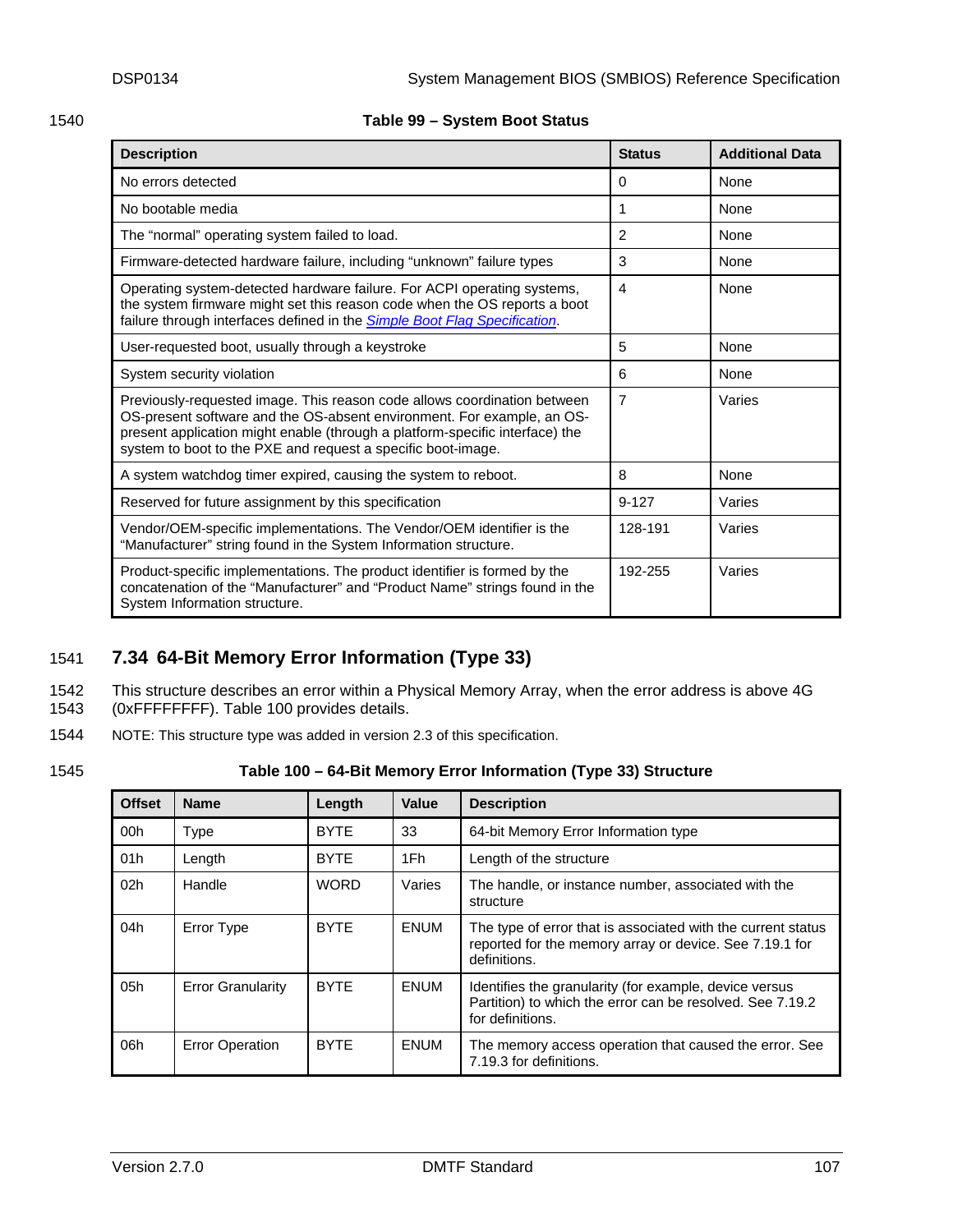| <b>Offset</b>   | <b>Name</b>                                 | Length       | Value  | <b>Description</b>                                                                                                                                                                                |
|-----------------|---------------------------------------------|--------------|--------|---------------------------------------------------------------------------------------------------------------------------------------------------------------------------------------------------|
| 07h             | Vendor Syndrome                             | <b>DWORD</b> | Varies | The vendor-specific ECC syndrome or CRC data<br>associated with the erroneous access. If the value is<br>unknown, this field contains 0000 0000h.                                                 |
| 0 <sub>Bh</sub> | <b>Memory Array</b><br><b>Error Address</b> | <b>QWORD</b> | Varies | The 64-bit physical address of the error based on the<br>addressing of the bus to which the memory array is<br>connected. If the address is unknown, this field contains<br>8000 0000 0000 0000h. |
| 13h             | Device Error<br>Address                     | <b>OWORD</b> | Varies | The 64-bit physical address of the error relative to the<br>start of the failing memory device, in bytes. If the address<br>is unknown, this field contains 8000 0000 0000 0000h.                 |
| 1 <sub>Bh</sub> | <b>Error Resolution</b>                     | <b>DWORD</b> | Varies | The range, in bytes, within which the error can be<br>determined, when an error address is given. If the range is<br>unknown, this field contains 8000 0000h.                                     |

## 1546 **7.35 Management Device (Type 34)**

1547 The information in this structure defines the attributes of a *Management Device*. [Table 101](#page-107-0) provides 1548 details.

1549 A *Management Device* might control one or more fans or voltage, current, or temperature probes as 1550 defined by one or more *Management Device Component* structures. See [7.36](#page-108-0) for more information.

- 1551 NOTE: This structure type was added in version 2.3 of this specification.
- <span id="page-107-0"></span>

| 1552 | Table 101 - Management Device (Type 34) Structure |
|------|---------------------------------------------------|
|------|---------------------------------------------------|

| <b>Offset</b>   | <b>Name</b>         | Length       | Value         | <b>Description</b>                                                                                            |
|-----------------|---------------------|--------------|---------------|---------------------------------------------------------------------------------------------------------------|
| 00h             | <b>Type</b>         | <b>BYTE</b>  | 34            | Management Device indicator                                                                                   |
| 01h             | Length              | <b>BYTE</b>  | 0Bh           | Length of the structure                                                                                       |
| 02 <sub>h</sub> | Handle              | <b>WORD</b>  | Varies        | The handle, or instance number, associated with the<br>structure                                              |
| 04h             | Description         | <b>BYTE</b>  | <b>STRING</b> | The number of the string that contains additional<br>descriptive information about the device or its location |
| 05h             | Type                | <b>BYTE</b>  | Varies        | Defines the device's type; see 7.35.1.                                                                        |
| 06h             | Address             | <b>DWORD</b> | Varies        | Defines the device's address                                                                                  |
| 0Ah             | <b>Address Type</b> | <b>BYTE</b>  | Varies        | Defines the type of addressing used to access the device;<br>see 7.35.2.                                      |

### <span id="page-107-1"></span>1553 **7.35.1 Management Device — Type**

1554 [Table 102](#page-107-2) shows what the byte values mean for the Management Device — Type field.

<span id="page-107-2"></span>

#### 1555 **Table 102 – Management Device: Type Field**

| <b>Byte Value</b> | <b>Meaning</b>                     |
|-------------------|------------------------------------|
| 01h               | Other                              |
| 02h               | <b>Unknown</b>                     |
| 03h               | <b>National Semiconductor LM75</b> |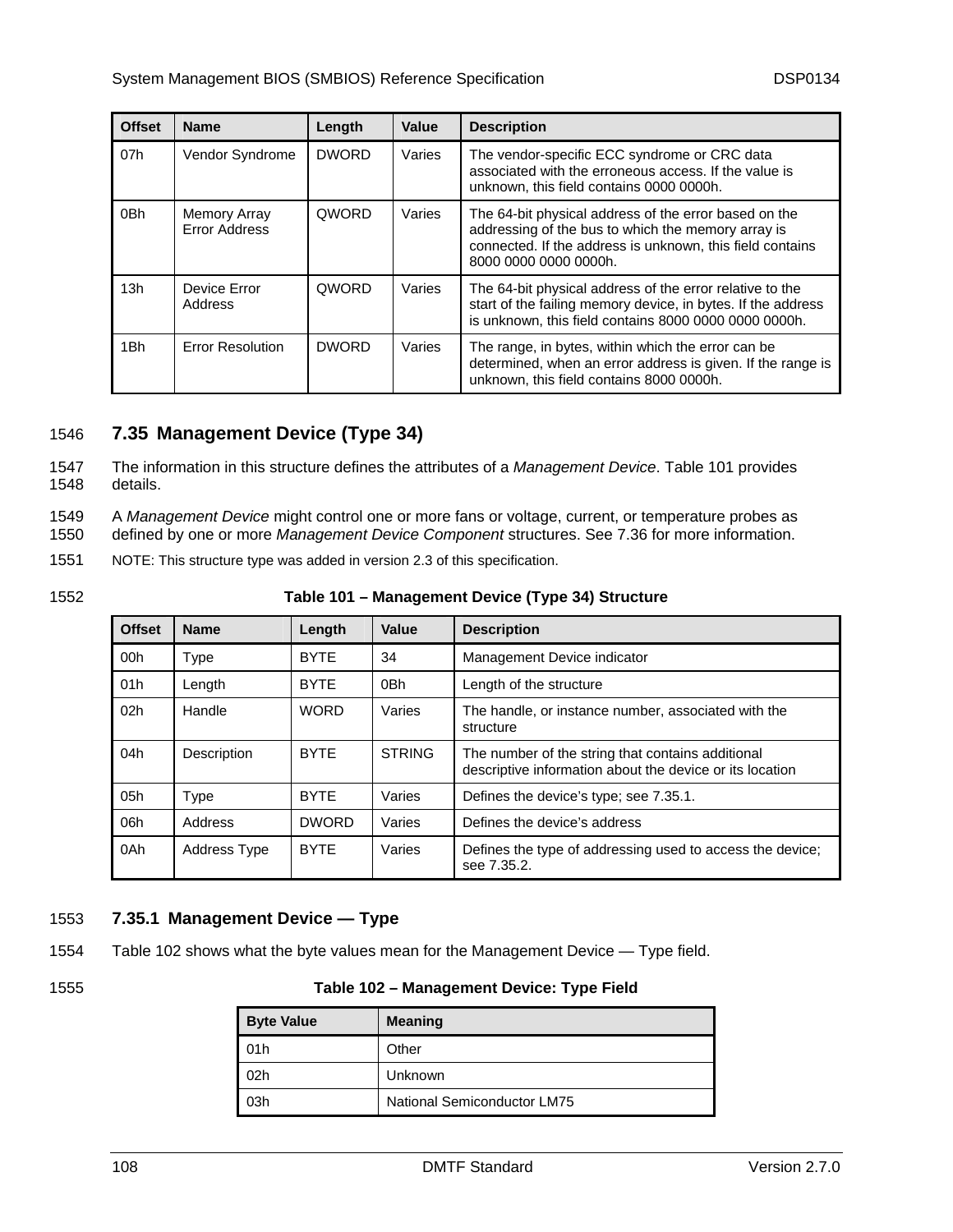| <b>Byte Value</b> | <b>Meaning</b>              |
|-------------------|-----------------------------|
| 04h               | National Semiconductor LM78 |
| 05h               | National Semiconductor LM79 |
| 06h               | National Semiconductor LM80 |
| 07h               | National Semiconductor LM81 |
| 08h               | Analog Devices ADM9240      |
| 09h               | Dallas Semiconductor DS1780 |
| 0Ah               | Maxim 1617                  |
| 0Bh               | Genesys GL518SM             |
| 0Ch               | Winbond W83781D             |
| 0Dh               | Holtek HT82H791             |

# 1556 **7.35.2 Management Device — Address Type**

1557 [Table 103](#page-108-0) shows what the byte values mean for the Management Device - Address Type field.

#### <span id="page-108-0"></span>1558 **Table 103 – Management Device: Address Type Field**

| <b>Byte Value</b> | <b>Meaning</b> |  |  |
|-------------------|----------------|--|--|
| 01h               | Other          |  |  |
| 02h               | Unknown        |  |  |
| 03h               | I/O Port       |  |  |
| 04h               | Memory         |  |  |
| 05h               | <b>SM Bus</b>  |  |  |

# 1559 **7.36 Management Device Component (Type 35)**

1560 This structure associates a cooling device or environmental probe with structures that define the 1561 controlling hardware device and (optionally) the component's thresholds. [Table 104](#page-108-1) provides details.

1562 NOTE: This structure type was added in version 2.3 of this specification.

<span id="page-108-1"></span>

| 1563 | Table 104 - Management Device Component (Type 35) Structure |  |
|------|-------------------------------------------------------------|--|
|------|-------------------------------------------------------------|--|

| <b>Offset</b> | <b>Name</b>                 | Length      | Value           | <b>Description</b>                                                                                  |
|---------------|-----------------------------|-------------|-----------------|-----------------------------------------------------------------------------------------------------|
| 00h           | Type                        | <b>BYTE</b> | 35              | Management Device Component indicator                                                               |
| 01h           | Length                      | <b>BYTE</b> | 0 <sub>Bh</sub> | Length of the structure                                                                             |
| 02h           | Handle                      | <b>WORD</b> | Varies          | The handle, or instance number, associated with the<br>structure                                    |
| 04h           | Description                 | <b>BYTE</b> | <b>STRING</b>   | The number of the string that contains additional<br>descriptive information about the component    |
| 05h           | Management<br>Device Handle | <b>WORD</b> | Varies          | The handle, or instance number, of the Management<br>Device (see 7.35) that contains this component |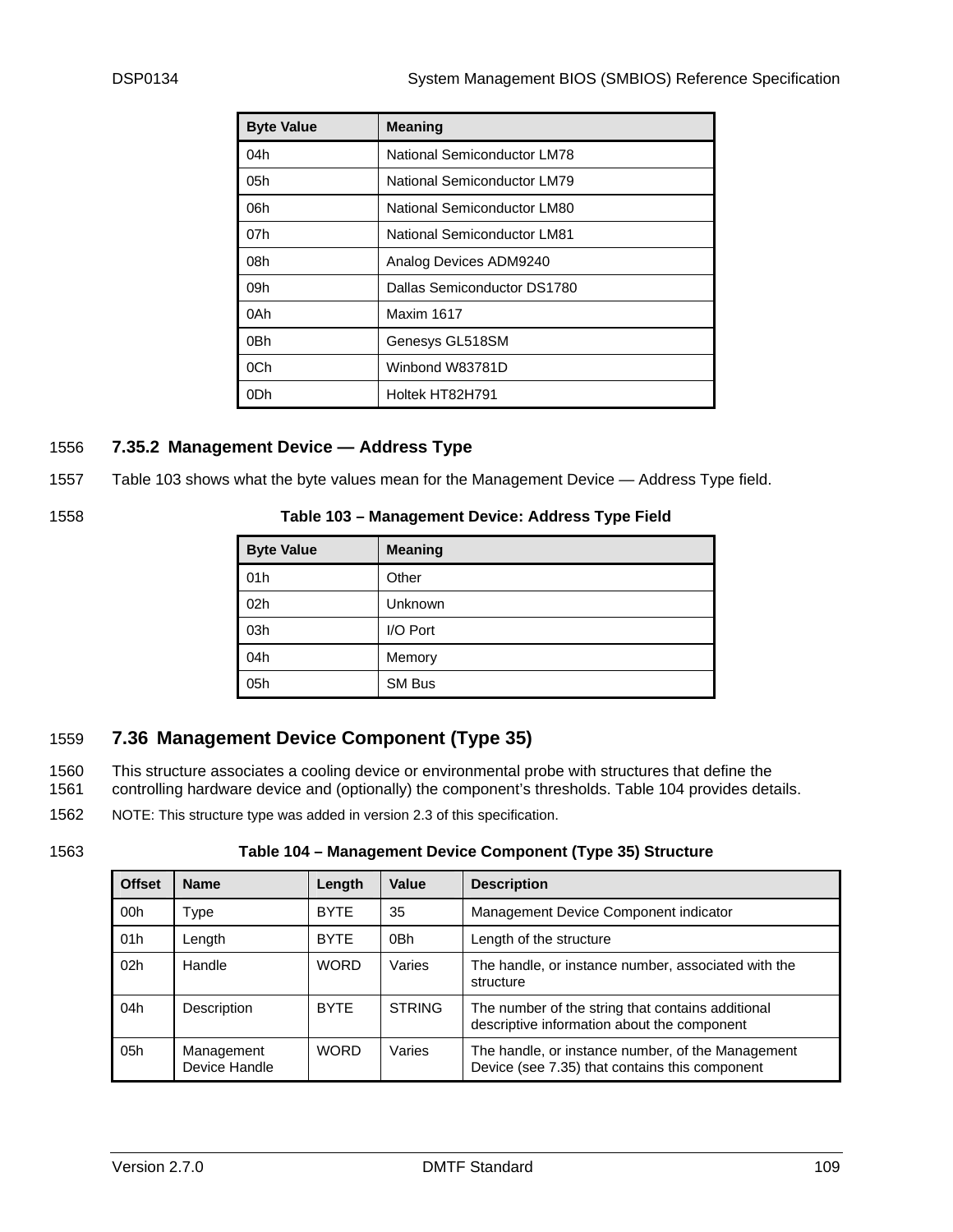| <b>Offset</b> | <b>Name</b>             | Length      | <b>Value</b> | <b>Description</b>                                                                                                                |
|---------------|-------------------------|-------------|--------------|-----------------------------------------------------------------------------------------------------------------------------------|
| 07h           | Component<br>Handle     | <b>WORD</b> | Varies       | The handle, or instance number, of the probe or cooling<br>device that defines this component. See 7.27, 7.28, 7.29,<br>and 7.30. |
| 09h           | <b>Threshold Handle</b> | <b>WORD</b> | Varies       | The handle, or instance number, associated with the<br>device thresholds. See 7.37.                                               |
|               |                         |             |              | A value of OFFFFh indicates that no Threshold Data<br>structure is associated with this component.                                |

# <span id="page-109-0"></span>1564 **7.37 Management Device Threshold Data (Type 36)**

- 1565 The information in this structure defines threshold information for a component (probe or cooling-unit)<br>1566 contained within a *Management Device*. Table 105 provides details. contained within a *Management Device*. [Table 105](#page-109-1) provides details.
- 1567 For each threshold field present in the structure:
- 1568 The threshold units (millivolts, milliamps,  $1/10<sup>th</sup>$  degrees C, or RPMs) are as defined by the 1569 associated probe or cooling-unit component structure.
- 1570 If the value is unavailable, the field is set to 0x8000.
- 1571 NOTE: This structure type was added in version 2.3 of this specification.
- 

#### <span id="page-109-1"></span>1572 **Table 105 – Management Device Threshold Data (Type 36) Structure**

| <b>Offset</b>   | <b>Name</b>                          | Length      | Value           | <b>Description</b>                                               |
|-----------------|--------------------------------------|-------------|-----------------|------------------------------------------------------------------|
| 00h             | <b>Type</b>                          | <b>BYTE</b> | 36              | Management Device Threshold Data structure indicator             |
| 01h             | Length                               | <b>BYTE</b> | 10 <sub>h</sub> | Length of the structure                                          |
| 02 <sub>h</sub> | Handle                               | <b>WORD</b> | Varies          | The handle, or instance number, associated with the<br>structure |
| 04h             | Lower Threshold -<br>Non-critical    | <b>WORD</b> | Varies          | The lower non-critical threshold for this component              |
| 06h             | Upper Threshold -<br>Non-critical    | <b>WORD</b> | Varies          | The upper non-critical threshold for this component              |
| 08h             | Lower Threshold -<br>Critical        | <b>WORD</b> | Varies          | The lower critical threshold for this component                  |
| 0Ah             | Upper Threshold -<br>Critical        | <b>WORD</b> | Varies          | The upper critical threshold for this component                  |
| 0ch             | Lower Threshold -<br>Non-recoverable | <b>WORD</b> | Varies          | The lower non-recoverable threshold for this component           |
| 0eh             | Upper Threshold -<br>Non-recoverable | <b>WORD</b> | Varies          | The upper non-recoverable threshold for this component           |

# 1573 **7.38 Memory Channel (Type 37)**

1574 The information in this structure provides the correlation between a Memory Channel and its associated 1575 Memory Devices. [Table 106](#page-110-0) provides details.

1576 Each device presents one or more loads to the channel; the sum of all device loads cannot exceed the 1577 channel's defined maximum.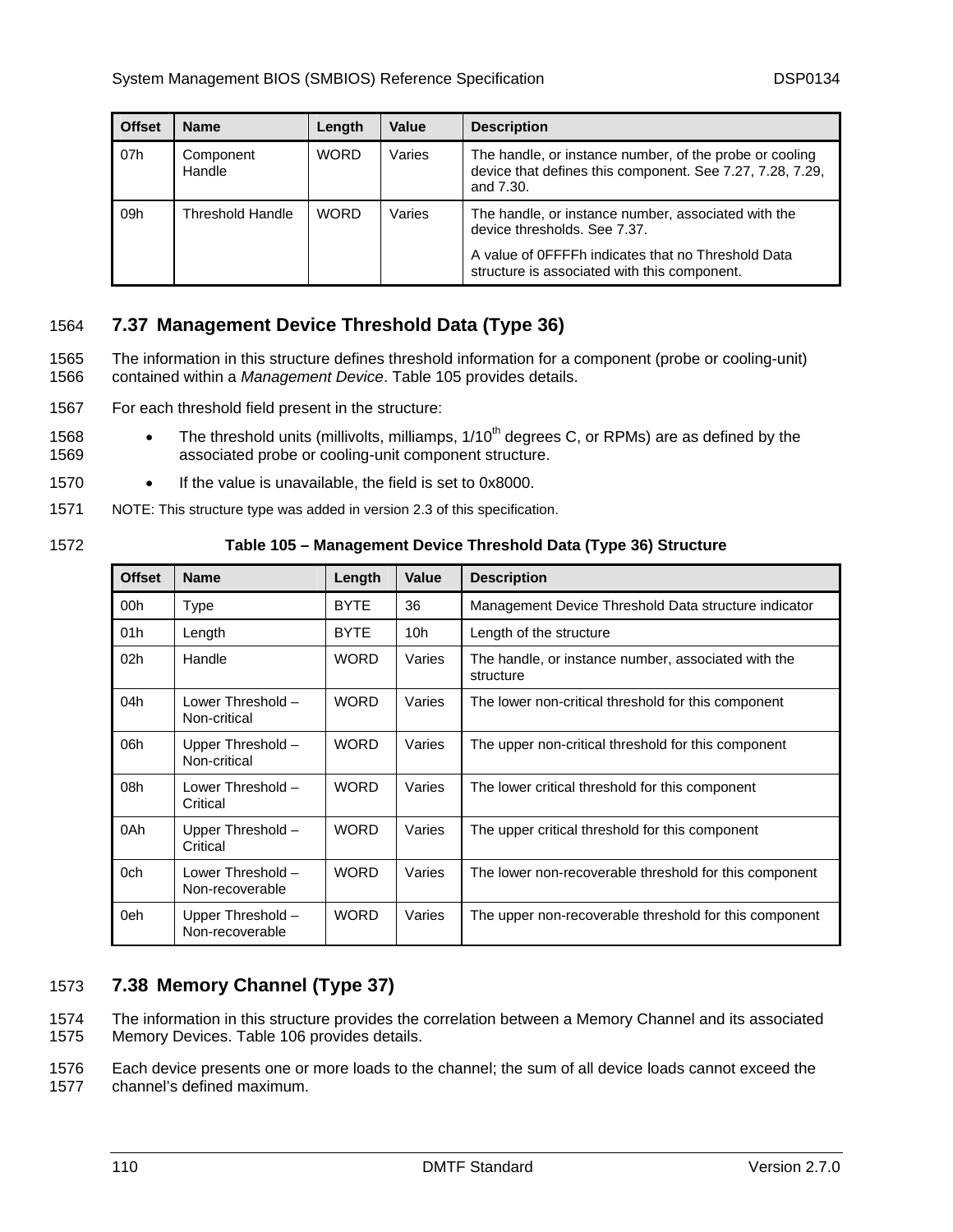#### 1578 NOTE: This structure type was added in version 2.3 of this specification.

#### <span id="page-110-0"></span>1579 **Table 106 – Memory Channel (Type 37) Structure**

| <b>Offset</b>     | <b>Name</b>                          | Length      | Value  | <b>Description</b>                                                                                                                                                                                         |
|-------------------|--------------------------------------|-------------|--------|------------------------------------------------------------------------------------------------------------------------------------------------------------------------------------------------------------|
| 00h               | Type                                 | <b>BYTE</b> | 37     | Management Device Threshold Data structure indicator                                                                                                                                                       |
| 01h               | Length                               | <b>BYTE</b> |        | Length of the structure, computed by the BIOS as $7 + 3 *$<br>(Memory Device Count)                                                                                                                        |
|                   |                                      |             |        | NOTE: To allow future structure growth by appending information<br>after the Load/Handle list, this field must not be used to<br>determine the number of memory devices specified within the<br>structure. |
| 02h               | Handle                               | <b>WORD</b> | Varies | The handle, or instance number, associated with the<br>structure.                                                                                                                                          |
| 04h               | <b>Channel Type</b>                  | <b>BYTE</b> | Varies | Identifies the type of memory associated with the channel;<br>see 7.38.1.                                                                                                                                  |
| 05h               | Maximum Channel<br>Load              | <b>BYTE</b> | Varies | The maximum load supported by the channel; the sum of<br>all device loads cannot exceed this value.                                                                                                        |
| 06h               | <b>Memory Device</b><br>Count (n)    | <b>BYTE</b> | Varies | Identifies the number of Memory Devices (Type 11h) that<br>are associated with this channel. This value also defines<br>the number of Load/Handle pairs that follow.                                       |
| 07h               | Memory1 Device<br>Load               | <b>BYTE</b> | Varies | The channel load provided by the first Memory Device<br>associated with this channel.                                                                                                                      |
| 08h               | <b>Memory Device1</b><br>Handle      | <b>WORD</b> | Varies | The structure handle that identifies the first Memory<br>Device associated with this channel.                                                                                                              |
| $7+$<br>$3*(n-1)$ | Memory Device <sub>n</sub><br>Load   | <b>BYTE</b> | Varies | The channel load provided by the nth Memory Device<br>associated with this channel.                                                                                                                        |
| $8+$<br>$3*(n-1)$ | Memory Device <sub>n</sub><br>Handle | <b>WORD</b> | Varies | The structure handle that identifies the nth Memory<br>Device associated with this channel.                                                                                                                |

#### <span id="page-110-1"></span>1580 **7.38.1 Memory Channel — Channel Type**

1581 [Table 107](#page-110-2) shows what the byte values mean for the Memory Channel — Channel Type field.

1582 NOTE: Enumerated values are controlled by the DMTF, not by this specification.

#### <span id="page-110-2"></span>1583 **Table 107 – Memory Channel: Channel Type Field**

| <b>Byte Value</b> | <b>Meaning</b> |
|-------------------|----------------|
| 01h               | Other          |
| 02 <sub>h</sub>   | Unknown        |
| 03h               | RamBus         |
| 04h               | SyncLink       |

### 1584 **7.39 IPMI Device Information (Type 38)**

1585 The information in this structure defines the attributes of an Intelligent Platform Management Interface<br>1586 (IPMI) Baseboard Management Controller (BMC). Table 108 provides the details about this structure. (IPMI) Baseboard Management Controller (BMC). [Table 108](#page-111-0) provides the details about this structure.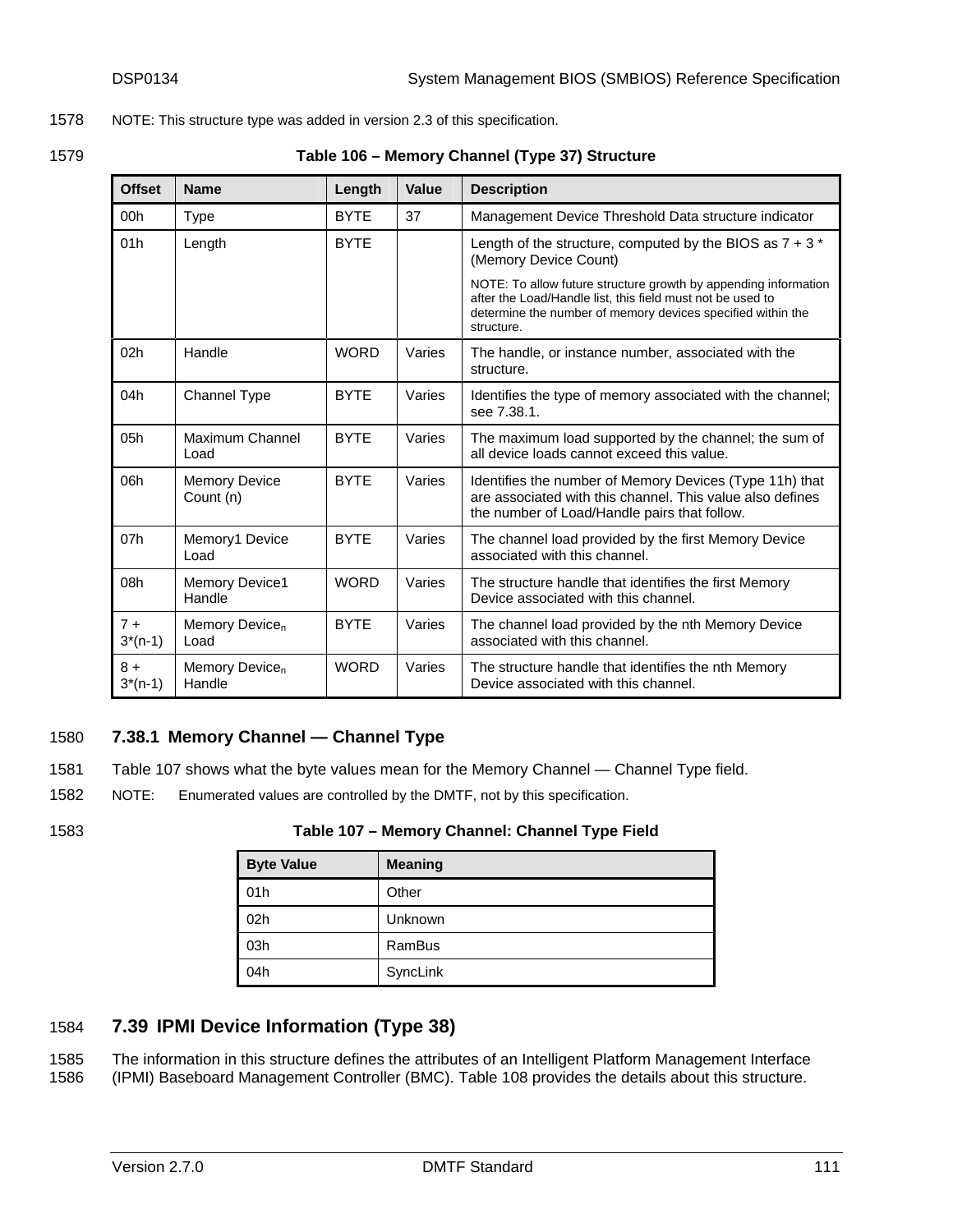- 1587 Refer to the *[Intelligent Platform Management Interface \(IPMI\) Interface Specification](#page-12-0)* for full
- 1588 documentation of IPMI and additional information on the use of this structure.

1589 The Type 42 structure can also be used to describe a physical management controller host interface and

1590 one or more protocols that share that interface. If IPMI is not shared with other protocols, either the Type

1591 38 or Type 42 structures can be used. Providing Type 38 is recommended for backward compatibility.

See [7.43](#page-117-0) for additional information on Type 42.

#### <span id="page-111-0"></span>1593 **Table 108 – IPMI Device Information (Type 38) Structure**

| <b>Offset</b> | <b>Name</b>                                | Length      | Value       | <b>Description</b>                                                                                                                                                                                                                                                             |
|---------------|--------------------------------------------|-------------|-------------|--------------------------------------------------------------------------------------------------------------------------------------------------------------------------------------------------------------------------------------------------------------------------------|
| 00h           | Type                                       | <b>BYTE</b> | 38          | <b>IPMI Device Information structure indicator</b>                                                                                                                                                                                                                             |
| 01h           | Length                                     | <b>BYTE</b> |             | Length of the structure, a minimum of 10h                                                                                                                                                                                                                                      |
| 02h           | Handle                                     | <b>WORD</b> | Varies      |                                                                                                                                                                                                                                                                                |
| 04h           | Interface Type                             | <b>BYTE</b> | <b>ENUM</b> | Baseboard Management Controller (BMC) interface type;<br>see 7.39.1.                                                                                                                                                                                                           |
| 05h           | <b>IPMI</b><br>Specification<br>Revision   | <b>BYTE</b> | Varies      | Identifies the IPMI Specification Revision, in BCD format, to<br>which the BMC was designed. Bits 7:4 hold the most<br>significant digit of the revision, while bits 3:0 hold the least<br>significant bits.<br>EXAMPLE: A value of 10h indicates revision 1.0.                |
| 06h           | <b>I2C Slave</b><br>Address                | <b>BYTE</b> | Varies      | The slave address on the I2C bus of this BMC                                                                                                                                                                                                                                   |
| 07h           | <b>NV Storage</b><br><b>Device Address</b> | <b>BYTE</b> | Varies      | Bus ID of the NV storage device. If no storage device exists<br>for this BMC, the field is set to OFFh.                                                                                                                                                                        |
| 08h           | Base Address                               | QWORD       | Varies      | Identifies the base address (either memory-mapped or I/O)<br>of the BMC. If the least-significant bit of the field is a 1, the<br>address is in I/O space; otherwise, the address is memory-<br>mapped. Refer to the <b>IPMI Interface Specification</b> for usage<br>details. |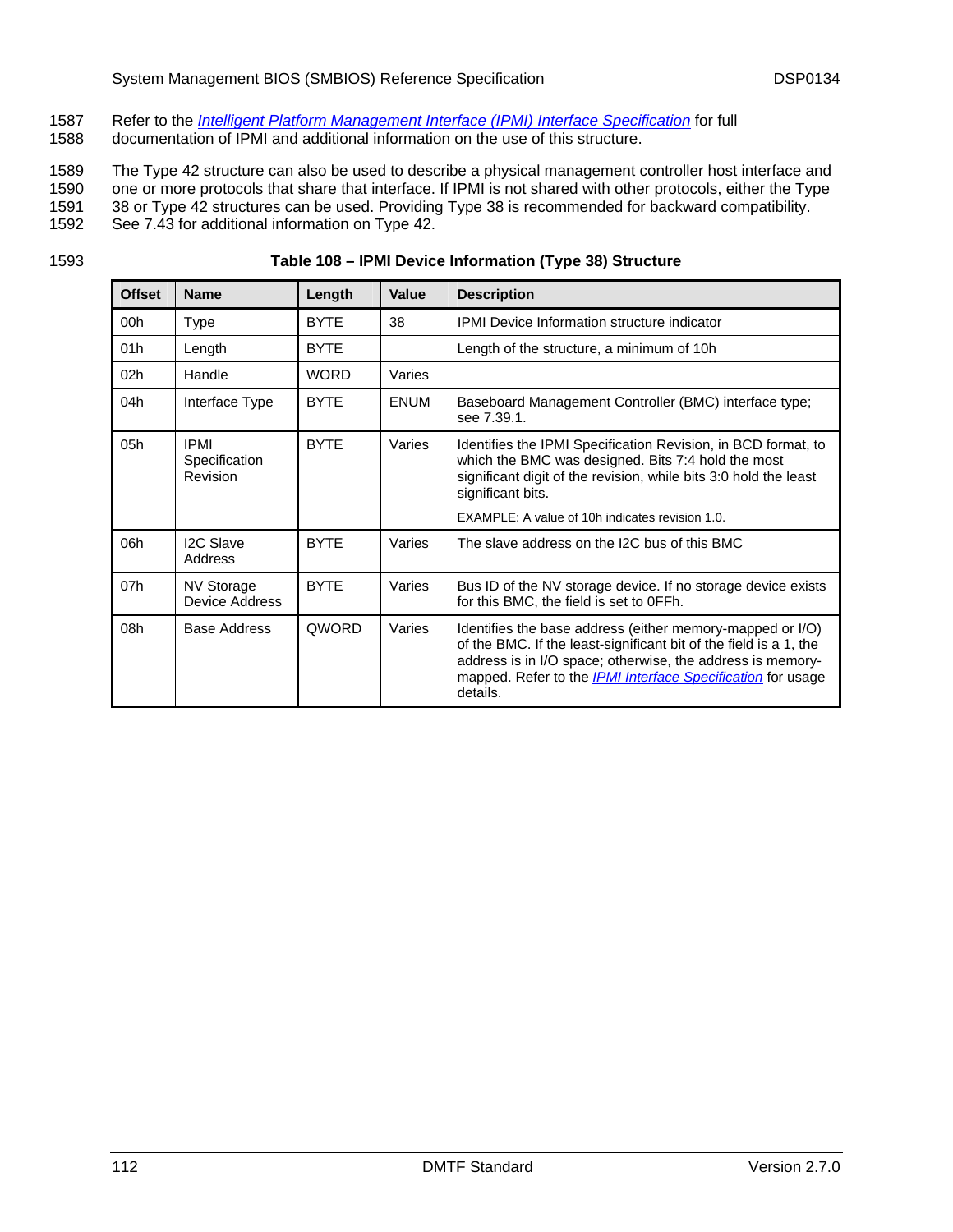| <b>Offset</b>   | <b>Name</b>                                         | Length      | Value  | <b>Description</b>                                                                                                                                                                                                                                                                                                                                                                                                                                                                                                                                                                                                                                                                                                                                                                                                                                                          |
|-----------------|-----------------------------------------------------|-------------|--------|-----------------------------------------------------------------------------------------------------------------------------------------------------------------------------------------------------------------------------------------------------------------------------------------------------------------------------------------------------------------------------------------------------------------------------------------------------------------------------------------------------------------------------------------------------------------------------------------------------------------------------------------------------------------------------------------------------------------------------------------------------------------------------------------------------------------------------------------------------------------------------|
| 10 <sub>h</sub> | <b>Base Address</b><br>Modifier /<br>Interrupt Info | <b>BYTE</b> | Varies | Base Address Modifier (This field is unused and set to 00h<br>for SSIF.)<br>bit 7:6 - Register spacing<br>00b = Interface registers are on successive byte<br>boundaries.<br>01b = Interface registers are on 32-bit boundaries.<br>10b = Interface registers are on 16-byte boundaries.<br>$11b =$ Reserved.<br>bit 5 - Reserved. Return as 0b.<br>bit $4 - LS$ -bit for addresses:<br>$0b =$ Address bit $0 = 0b$<br>$1b =$ Address bit $0 = 1b$<br>Interrupt Info<br>Identifies the type and polarity of the interrupt associated<br>with the IPMI system interface, if any:<br>bit $3$ – Interrupt Info<br>1b = Interrupt information specified<br>0b = Interrupt information not specified<br>bit 2 - Reserved. Return as 0b<br>bit 1 - Interrupt Polarity<br>$1b =$ active high<br>$0b =$ active low<br>bit 0 - Interrupt Trigger Mode<br>$1b = level$<br>$0b = edge$ |
| 11h             | Interrupt<br>Number                                 | <b>BYTE</b> | Varies | Interrupt number for IPMI System Interface                                                                                                                                                                                                                                                                                                                                                                                                                                                                                                                                                                                                                                                                                                                                                                                                                                  |
|                 |                                                     |             |        | $00h =$ unspecified/unsupported                                                                                                                                                                                                                                                                                                                                                                                                                                                                                                                                                                                                                                                                                                                                                                                                                                             |

### <span id="page-112-0"></span>1594 **7.39.1 IPMI Device Information — BMC Interface Type**

1595 [Table 109](#page-112-1) shows what the byte values mean for the IPMI Device Information — BMC Interface Type field.

<span id="page-112-1"></span>1596 **Table 109 – IPMI Device Information: BMC Interface Type Field** 

| <b>Byte Value</b> | <b>Meaning</b>                                       |
|-------------------|------------------------------------------------------|
| 00h               | Unknown                                              |
| 01h               | <b>KCS: Keyboard Controller Style</b>                |
| 02 <sub>h</sub>   | <b>SMIC: Server Management Interface Chip</b>        |
| 03h               | <b>BT: Block Transfer</b>                            |
| 04h to 0FFh       | Reserved for future assignment by this specification |

# 1597 **7.40 System Power Supply (Type 39)**

1598 This structure identifies attributes of a system power supply. [Table 110](#page-113-0) provides details. One instance of 1599 this structure is present for each possible power supply in a system.

1600 NOTE: This structure type was added in version 2.3.1 of this specification.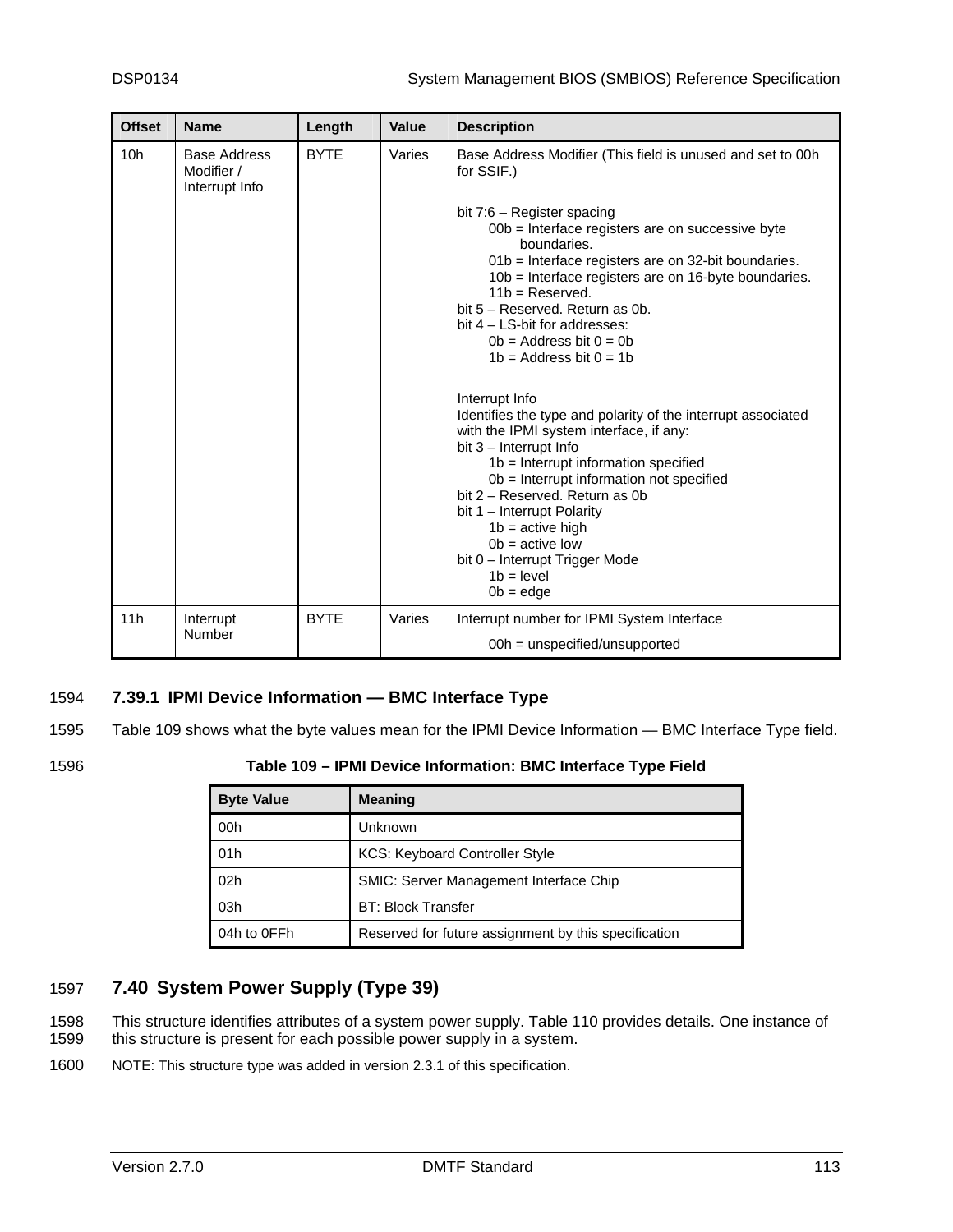<span id="page-113-0"></span>

## 1601 **Table 110 – System Power Supply (Type 39) Structure**

| <b>Offset</b> | <b>Name</b>                        | Length      | Value         | <b>Description</b>                                                                                                                                                                                                                                                                                                                                                                                                                                    |
|---------------|------------------------------------|-------------|---------------|-------------------------------------------------------------------------------------------------------------------------------------------------------------------------------------------------------------------------------------------------------------------------------------------------------------------------------------------------------------------------------------------------------------------------------------------------------|
| 00h           | <b>Type</b>                        | <b>BYTE</b> | 39            | Power Supply Structure indicator                                                                                                                                                                                                                                                                                                                                                                                                                      |
| 01h           | Length                             | <b>BYTE</b> | Varies        | Length of the structure, a minimum of 10h                                                                                                                                                                                                                                                                                                                                                                                                             |
| 02h           | Handle                             | <b>WORD</b> | Varies        | The handle, or instance number, associated with the<br>power supply structure                                                                                                                                                                                                                                                                                                                                                                         |
| 04h           | Power Unit Group                   | <b>BYTE</b> | Varies        | Identifies the power unit group to which this power supply<br>is associated. Specifying the same Power Unit Group<br>value for more than one System Power Supply structure<br>indicates a redundant power supply configuration. The<br>field's value is 00h if the power supply is not a member of<br>a redundant power unit. Non-zero values imply<br>redundancy and that at least one other power supply will<br>be enumerated with the same value. |
| 05h           | Location                           | <b>BYTE</b> | <b>STRING</b> | The number of the string that identifies the location of the<br>power supply<br>EXAMPLES: "in the back, on the left-hand side" or "Left Supply<br>Bay"                                                                                                                                                                                                                                                                                                |
| 06h           | Device Name                        | <b>BYTE</b> | <b>STRING</b> | The number of the string that names the power supply<br>device<br>EXAMPLE: "DR-36"                                                                                                                                                                                                                                                                                                                                                                    |
| 07h           | Manufacturer                       | <b>BYTE</b> | <b>STRING</b> | The number of the string that names the company that<br>manufactured the supply                                                                                                                                                                                                                                                                                                                                                                       |
| 08h           | <b>Serial Number</b>               | <b>BYTE</b> | <b>STRING</b> | The number of the string that contains the serial number<br>for the power supply                                                                                                                                                                                                                                                                                                                                                                      |
| 09h           | Asset Tag Number                   | <b>BYTE</b> | <b>STRING</b> | The number of the string that contains the Asset Tag<br>Number                                                                                                                                                                                                                                                                                                                                                                                        |
| 0Ah           | <b>Model Part</b><br><b>Number</b> | <b>BYTE</b> | <b>STRING</b> | The number of the string that contains the OEM Part<br><b>Order Number</b>                                                                                                                                                                                                                                                                                                                                                                            |
| 0Bh           | <b>Revision Level</b>              | <b>BYTE</b> | <b>STRING</b> | Power supply Revision String<br><b>EXAMPLE: "2.30"</b>                                                                                                                                                                                                                                                                                                                                                                                                |
| 0Ch           | Max Power<br>Capacity              | <b>WORD</b> | Varies        | Maximum sustained power output in Watts. Set to<br>0x8000 if unknown. Note that the units specified by the<br>DMTF for this field are milliWatts.                                                                                                                                                                                                                                                                                                     |
| 0Eh           | Power Supply<br>Characteristics    | <b>WORD</b> | Varies        | See 7.40.1.                                                                                                                                                                                                                                                                                                                                                                                                                                           |
| 10h           | Input Voltage<br>Probe Handle      | <b>WORD</b> | Varies        | The handle, or instance number, of a Voltage Probe<br>(Type 26) monitoring this power supply's input voltage. A<br>value of 0xFFFF indicates that no probe is provided.                                                                                                                                                                                                                                                                               |
| 12h           | <b>Cooling Device</b><br>Handle    | <b>WORD</b> | Varies        | The handle, or instance number, of a Cooling Device<br>(Type 27) associated with this power supply. A value of<br>OxFFFF indicates that no cooling device is provided.                                                                                                                                                                                                                                                                                |
| 14h           | Input Current<br>Probe Handle      | <b>WORD</b> | Varies        | The handle, or instance number, of the Electrical Current<br>Probe (Type 29) monitoring this power supply's input<br>current. A value of 0xFFFF indicates that no current<br>probe is provided.                                                                                                                                                                                                                                                       |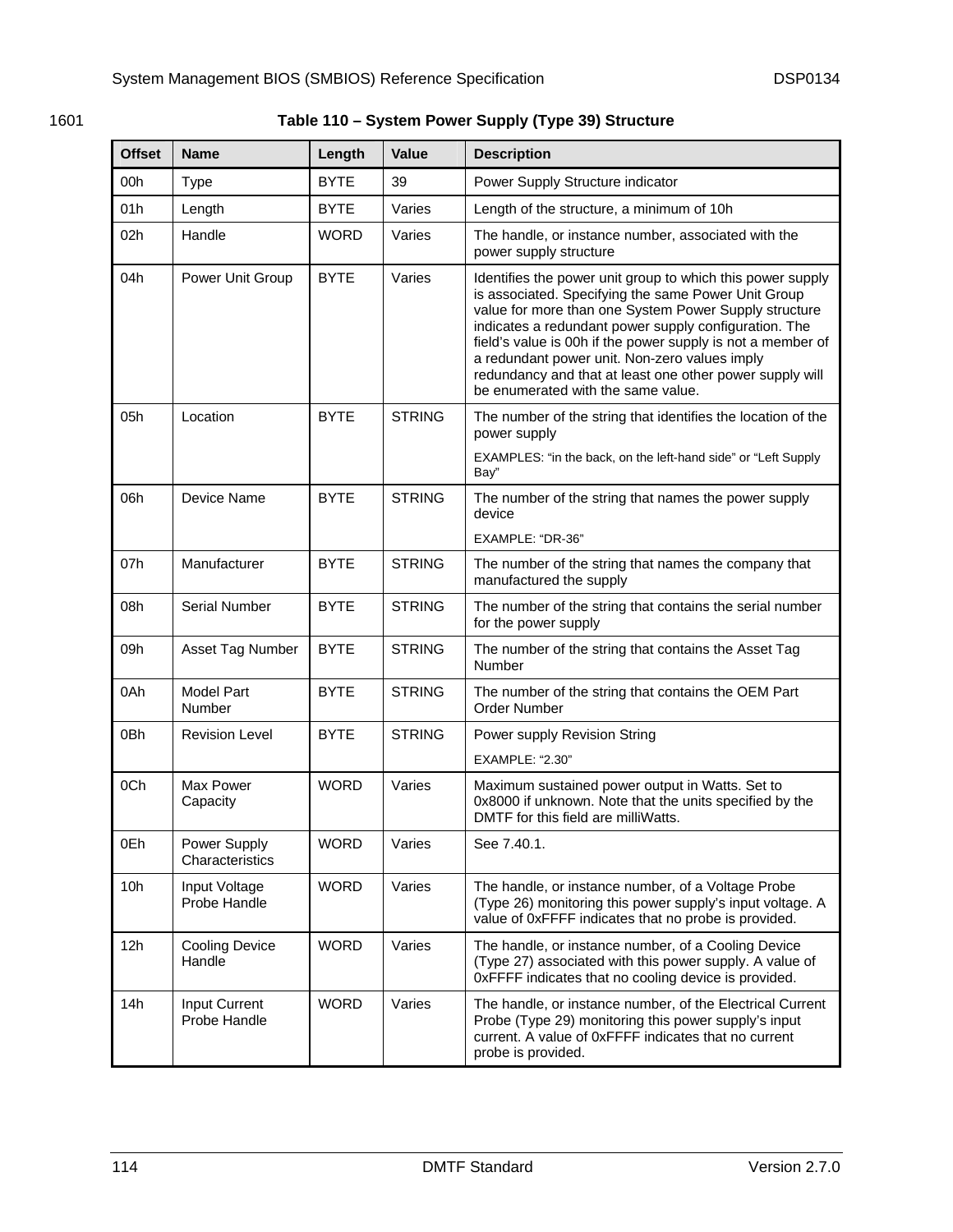#### <span id="page-114-0"></span>1602 **7.40.1 Power Supply Characteristics**

- 1603 [Table 111](#page-114-1) provides information about power supply characteristics.
- 1604 NOTE: Refer to [6.3](#page-25-0) for the CIM properties associated with these enumerated values.
- 

#### <span id="page-114-1"></span>1605 **Table 111 – Power Supply Characteristics**

| <b>Bit Range</b> | <b>Meaning</b>                                                         |  |  |  |  |  |
|------------------|------------------------------------------------------------------------|--|--|--|--|--|
| 15 to 14         | Reserved; set to 00b                                                   |  |  |  |  |  |
| 13 to 10         | <b>DMTF Power Supply Type</b>                                          |  |  |  |  |  |
|                  | 0001b<br>Other                                                         |  |  |  |  |  |
|                  | 0010b<br>Unknown                                                       |  |  |  |  |  |
|                  | 0011b<br>Linear                                                        |  |  |  |  |  |
|                  | 0100b<br>Switching                                                     |  |  |  |  |  |
|                  | 0101b<br><b>Battery</b>                                                |  |  |  |  |  |
|                  | <b>UPS</b><br>0110b                                                    |  |  |  |  |  |
|                  | 0111b<br>Converter                                                     |  |  |  |  |  |
|                  | 1000b<br>Regulator                                                     |  |  |  |  |  |
|                  | 1001b to 1111b - Reserved for future assignment                        |  |  |  |  |  |
| 9 to 7           | <b>Status</b>                                                          |  |  |  |  |  |
|                  | 001b<br>Other                                                          |  |  |  |  |  |
|                  | 010b<br>Unknown                                                        |  |  |  |  |  |
|                  | OK<br>011b                                                             |  |  |  |  |  |
|                  | Non-critical<br>100b                                                   |  |  |  |  |  |
|                  | 101b<br>Critical; power supply has failed and has been taken off-line. |  |  |  |  |  |
| 6 to 3           | DMTF Input Voltage Range Switching                                     |  |  |  |  |  |
|                  | 0001b<br>Other                                                         |  |  |  |  |  |
|                  | 0010b<br>Unknown                                                       |  |  |  |  |  |
|                  | 0011b<br>Manual                                                        |  |  |  |  |  |
|                  | 0100b<br>Auto-switch                                                   |  |  |  |  |  |
|                  | 0101b<br>Wide range                                                    |  |  |  |  |  |
|                  | 0110b<br>Not applicable                                                |  |  |  |  |  |
|                  | 0111b to 1111b<br>- Reserved for future assignment                     |  |  |  |  |  |
| $\overline{c}$   | Power supply is unplugged from the wall, if 1.                         |  |  |  |  |  |
| $\mathbf{1}$     | Power supply is present, if 1.                                         |  |  |  |  |  |
| 0                | Power supply is hot replaceable, if 1.                                 |  |  |  |  |  |

# 1606 **7.41 Additional Information (Type 40)**

1607 This structure is intended to provide additional information for handling unspecified enumerated values 1608 and interim field updates in another structure. [Table 112](#page-115-0) provides details.

1609 NOTE: This structure type was added in version 2.6 of this specification.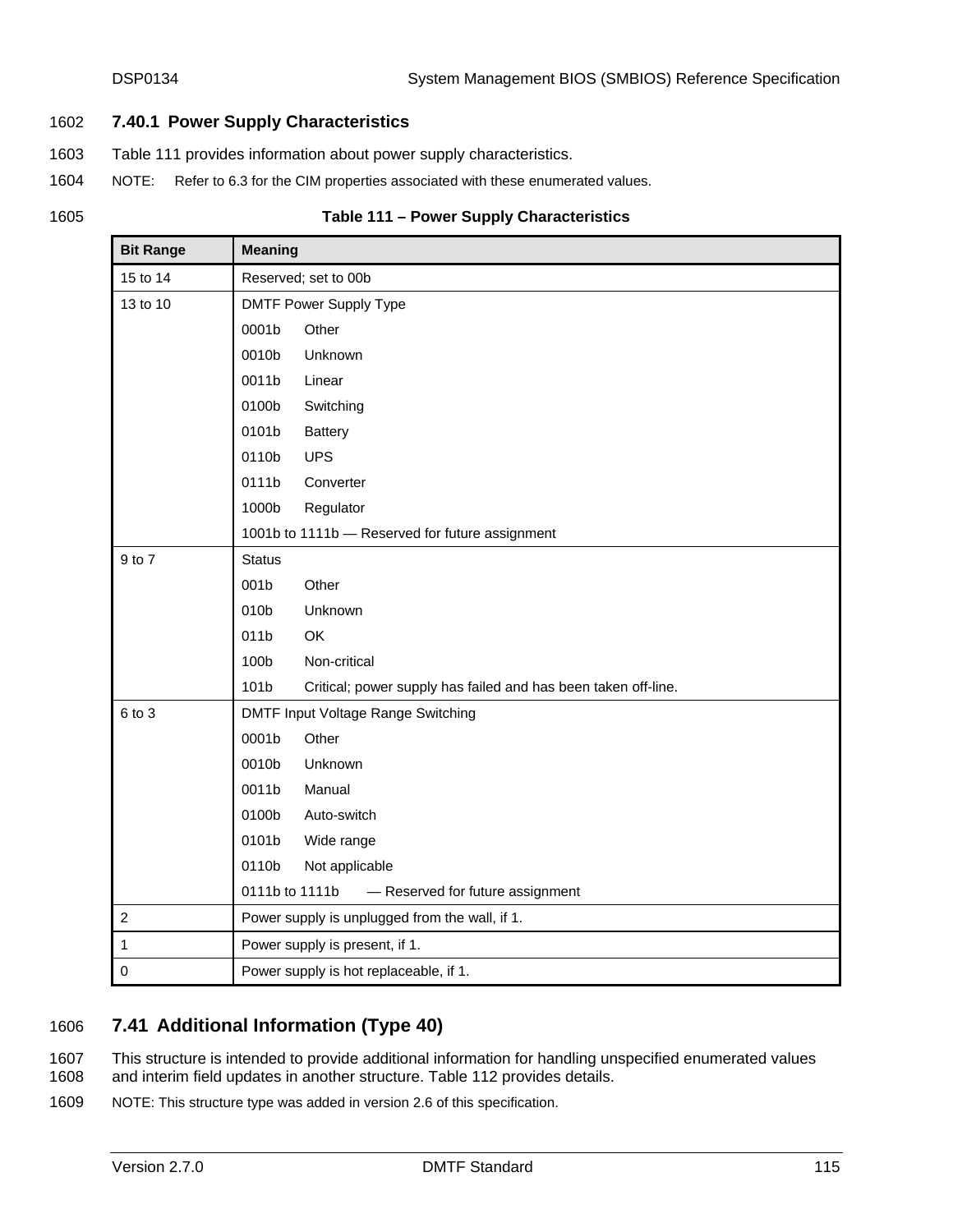<span id="page-115-0"></span>

| I<br>×<br>۰. |
|--------------|
|--------------|

#### 1610 **Table 112 – Additional Information (Type 40) Structure**

| <b>Offset</b> | <b>Name</b>                                           | Length      | <b>Value</b> | <b>Description</b>                                               |
|---------------|-------------------------------------------------------|-------------|--------------|------------------------------------------------------------------|
| 00h           | Type                                                  | <b>BYTE</b> | 40           | Additional Information type                                      |
| 01h           | Length                                                | <b>BYTE</b> | Varies       | Length of the structure, a minimum of 0Bh                        |
| 02h           | Handle                                                | <b>WORD</b> | Varies       | The handle, or instance number, associated with the<br>structure |
| 04h           | Number of<br>Additional<br>Information entries<br>(n) | <b>BYTE</b> | Varies       | The number of Additional Information Entries that follow         |
| 05h           | Additional<br>Information entries                     | Varies      | Varies       | Additional Information entries; see 7.41.1                       |

## <span id="page-115-1"></span>1611 **7.41.1 Additional Information Entry Format**

1612 [Table 113](#page-115-2) describes an Additional Information Entry format.

<span id="page-115-2"></span>

#### 1613 **Table 113 – Additional Information Entry Format**

| <b>Offset</b> | <b>Name</b>          | Length      | Value         | <b>Description</b>                                                                                                                                                                                    |
|---------------|----------------------|-------------|---------------|-------------------------------------------------------------------------------------------------------------------------------------------------------------------------------------------------------|
| 00h           | Entry Length         | <b>BYTE</b> | Varies        | Length of this Additional Information Entry instance; a minimum<br>of 6                                                                                                                               |
| 01h           | Referenced<br>Handle | <b>WORD</b> | Varies        | The handle, or instance number, associated with the structure<br>for which additional information is provided                                                                                         |
| 03h           | Referenced<br>Offset | <b>BYTE</b> | Varies        | The offset of the field within the structure referenced by the<br>Referenced Handle for which additional information is provided                                                                      |
| 04h           | String               | <b>BYTE</b> | <b>STRING</b> | The number of the optional string to be associated with the field<br>referenced by the Referenced Offset                                                                                              |
| 05h           | Value                | Varies      | Varies        | The enumerated value or updated field content that has not yet<br>been approved for publication in this specification and therefore<br>could not be used in the field referenced by Referenced Offset |
|               |                      |             |               | NOTE: This field is the same type and size as the field being referenced<br>by this Additional Information Entry.                                                                                     |

#### 1614 The following guidance is given for using this structure to provide additional information for an 1615 enumerated value field, such as processor type:

- 1616 If a value has been proposed:
- 1617 Set the field in the original structure to "Other".
- 1618 Use the proposed value in the value field of the Additional Information Entry that 1619 references the enumerated field in the original structure.
- 1620 The Additional Information Entry string field may also be used to uniquely describe this 1621 new item (for example the CPU ID string).
- 1622 If a value has not been proposed:
- 1623 The field in the original structure and the Additional Information Entry value field that 1624 references it should both be set to "Other".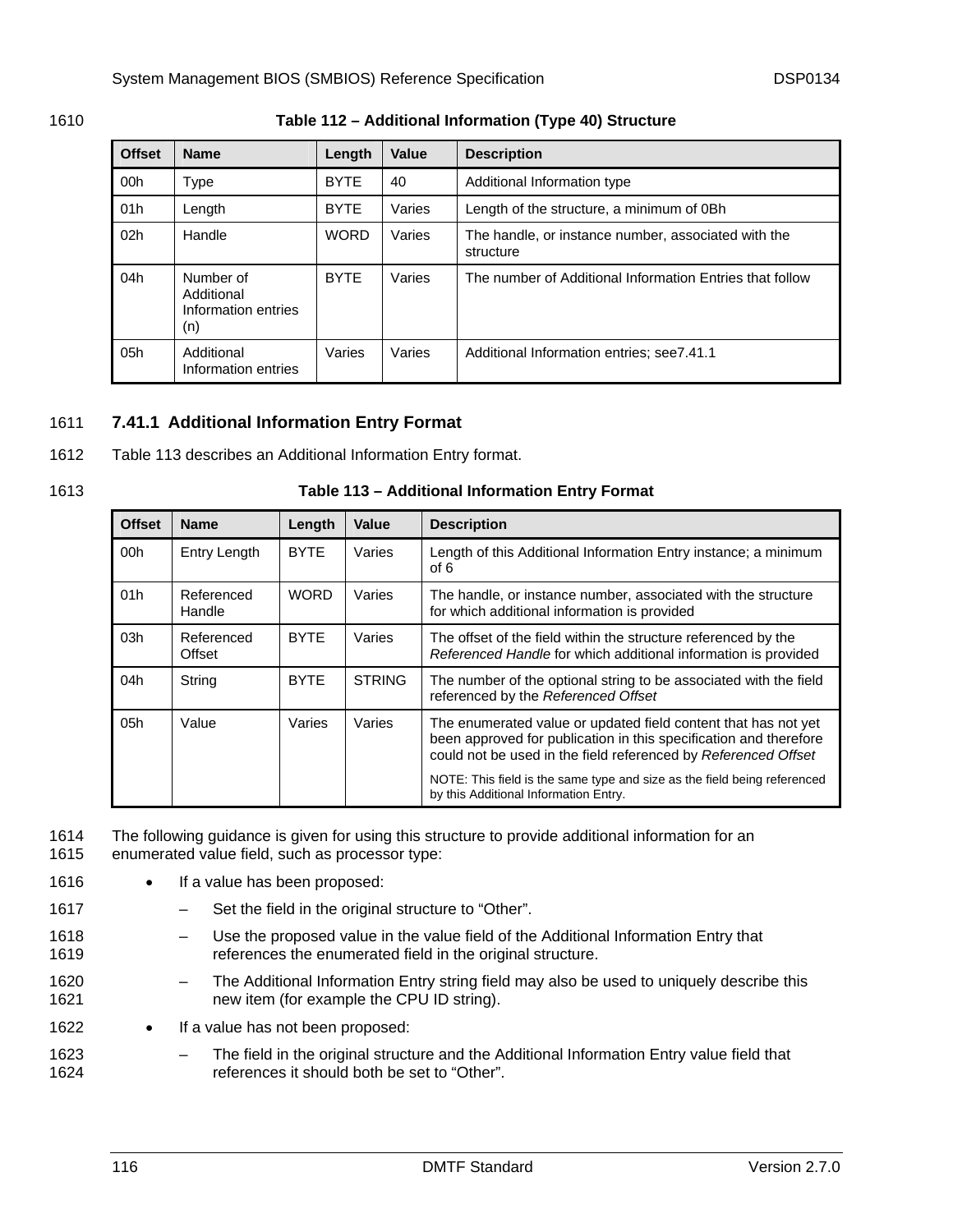1625 – The Additional Information Entry string field should be filled so as to uniquely describe this 1626 new item (for example the CPU ID string).

#### 1627 The following guidance is given for using this structure to provide additional information for a field update:

- 1628 If a change has been proposed:
- 1629 Set the field in the original structure as best as possible using only fully approved settings.
- 1630 Place the modified value in the value field of the Additional Information Entry that 1631 references the field in the original structure.
- 1632 The Additional Information Entry string field may also be used to uniquely describe this 1633 modification.
- 1634 If a change has not been proposed:
- 1635 The field in the original structure and Additional Information Entry value field that 1636 references it should both be set to the same value (the best possible value using only fully 1637 approved settings).
- 1638 The Additional Information Entry string field should be filled so as to uniquely describe what 1639 needs to be modified (for example, "XYZ capability needs to be defined").

# 1640 **7.42 Onboard Devices Extended Information (Type 41)**

1641 The information in this structure defines the attributes of devices that are onboard (soldered onto) a 1642 system element, usually the baseboard. [Table 114](#page-116-0) provides details.

1643 In general, an entry in this table implies that the BIOS has some level of control over the enabling of the 1644 associated device for use by the system.

1645 NOTE*:* This structure replaces Onboard Device Information (Type 10) starting with version 2.6 of this specification.

1646 BIOS providers can choose to implement both types to allow existing SMBIOS browsers to properly display the 1647 system's onboard devices information.

system's onboard devices information.

#### <span id="page-116-0"></span>1648 **Table 114 – Onboard Devices Extended Information (Type 41) Structure**

| <b>Offset</b> | <b>Name</b>              | Length      | <b>Value</b> | <b>Description</b>                                                        |
|---------------|--------------------------|-------------|--------------|---------------------------------------------------------------------------|
| 00h           | <b>Type</b>              | <b>BYTE</b> | 41           | <b>Onboard Devices Extended Information</b>                               |
| 01h           | Length                   | <b>BYTE</b> | Varies       | 0Bh for version 2.6 and later                                             |
| 02h           | Handle                   | <b>WORD</b> | Varies       |                                                                           |
| 04h           | Reference<br>Designation | <b>BYTE</b> | String       | String number of the onboard device reference designation.<br>See 7.42.1. |
| 05h           | Device Type              | <b>BYTE</b> | <b>ENUM</b>  | Bit 7 - Device Status:                                                    |
|               |                          |             |              | 1 - Device Enabled                                                        |
|               |                          |             |              | 0 - Device Disabled                                                       |
|               |                          |             |              | Bits $6:0 - Type$ of Device (see 7.42.2)                                  |
| 06h           | Device Type<br>Instance  | <b>BYTE</b> | Varies       | See 7.42.3.                                                               |
| 07h           | Segment Group<br>Number  | <b>WORD</b> | Varies       | See 7.42.4.                                                               |
| 09h           | <b>Bus Number</b>        | <b>BYTE</b> | Varies       | See 7.42.4.                                                               |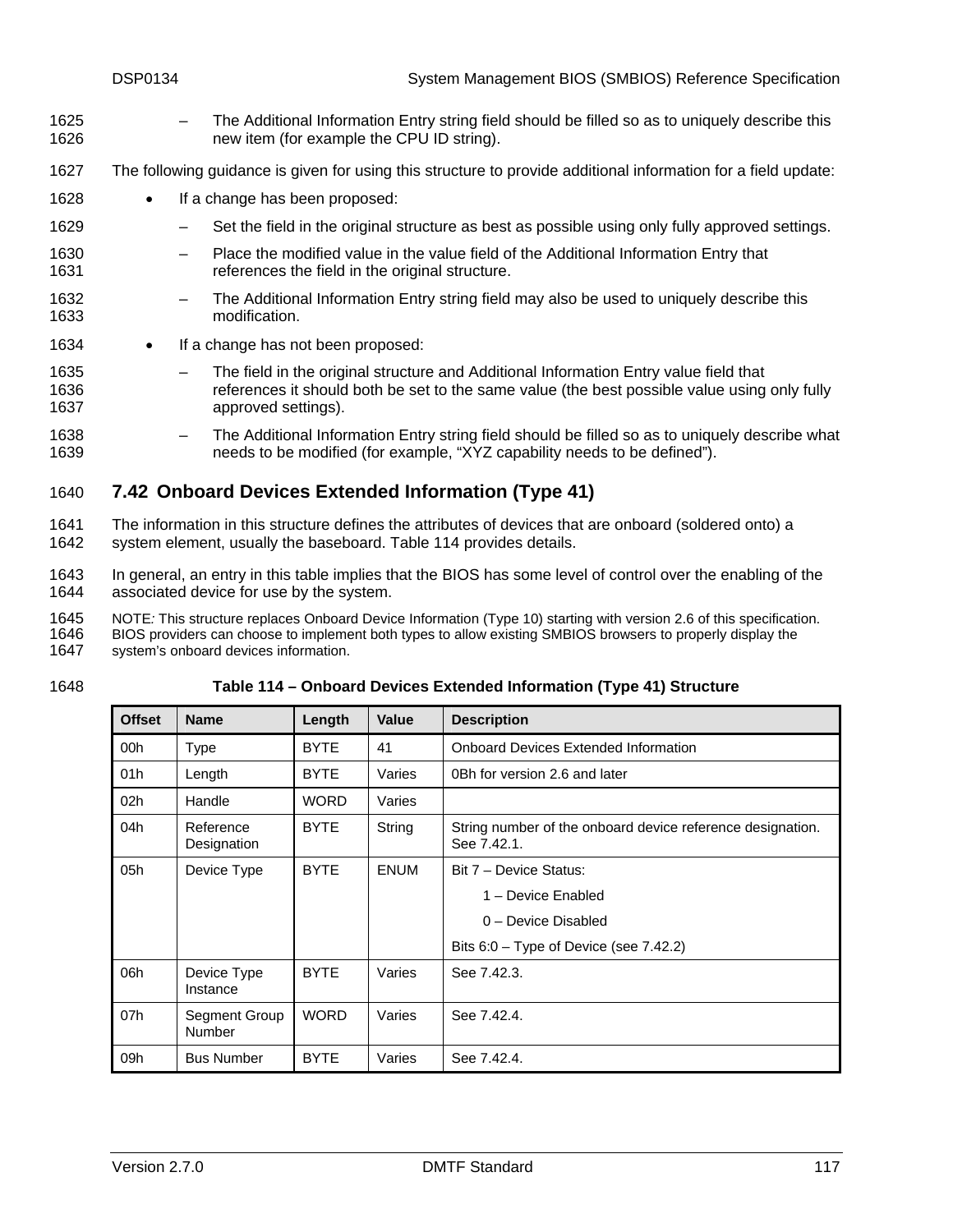| <b>Offset</b> | <b>Name</b>     | Length      | Value            | <b>Description</b>         |
|---------------|-----------------|-------------|------------------|----------------------------|
| 0Ah           | Device/Function | <b>BYTE</b> | <b>Bit Field</b> | Bits 7:3 – Device number   |
|               | Number          |             |                  | Bits 2:0 – Function number |
|               |                 |             |                  | See 7.42.4.                |

#### <span id="page-117-1"></span>1649 **7.42.1 Reference Designation**

1650 The *Reference Designation* string is typically the silkscreen label.

#### <span id="page-117-2"></span>1651 **7.42.2 Onboard Device Types**

1652 [Table 115](#page-117-5) shows what the byte values mean for the Onboard Device Types field.

<span id="page-117-5"></span>

#### 1653 **Table 115 – Onboard Device Types Field**

| <b>Byte Value</b> | <b>Meaning</b>         |  |  |
|-------------------|------------------------|--|--|
| 01h               | Other                  |  |  |
| 02h               | Unknown                |  |  |
| 03h               | Video                  |  |  |
| 04h               | <b>SCSI Controller</b> |  |  |
| 05h               | Ethernet               |  |  |
| 06h               | <b>Token Ring</b>      |  |  |
| 07h               | Sound                  |  |  |
| 08h               | <b>PATA Controller</b> |  |  |
| 09h               | <b>SATA Controller</b> |  |  |
| 0Ah               | <b>SAS Controller</b>  |  |  |

#### <span id="page-117-3"></span>1654 **7.42.3 Device Type Instance**

1655 *Device Type Instance* is a unique value (within a given *onboard device type*) used to indicate the order

1656 the device is designated by the system. For example, a system with two identical Ethernet NICs may 1657 designate one NIC (with higher Bus/Device/Function=15/0/0) as the first onboard NIC (instance 1) and

1658 the other NIC (with lower Bus/Device/Function =3/0/0) as the second onboard NIC (instance 2).

### <span id="page-117-4"></span>1659 **7.42.4 Segment Group Number, Bus Number, Device/Function Number**

- 1660 For devices that are not of types PCI, AGP, PCI-X, or PCI-Express and that do not have
- 1661 bus/device/function information, 0FFh should be populated in the fields of *Segment Group Number*, *Bus*  1662 *Number*, *Device/Function Number*.
- 1663 *Segment Group Number* is defined in the *[PCI Firmware Specification](#page-13-0)*. The value is 0 for a single-segment 1664 topology.

### <span id="page-117-0"></span>1665 **7.43 Management Controller Host Interface (Type 42)**

1666 The information in this structure defines the attributes of a Management Controller Host Interface that is 1667 not discoverable by "Plug and Play" mechanisms. [Table 116](#page-118-0) provides details. The Type 42 structure can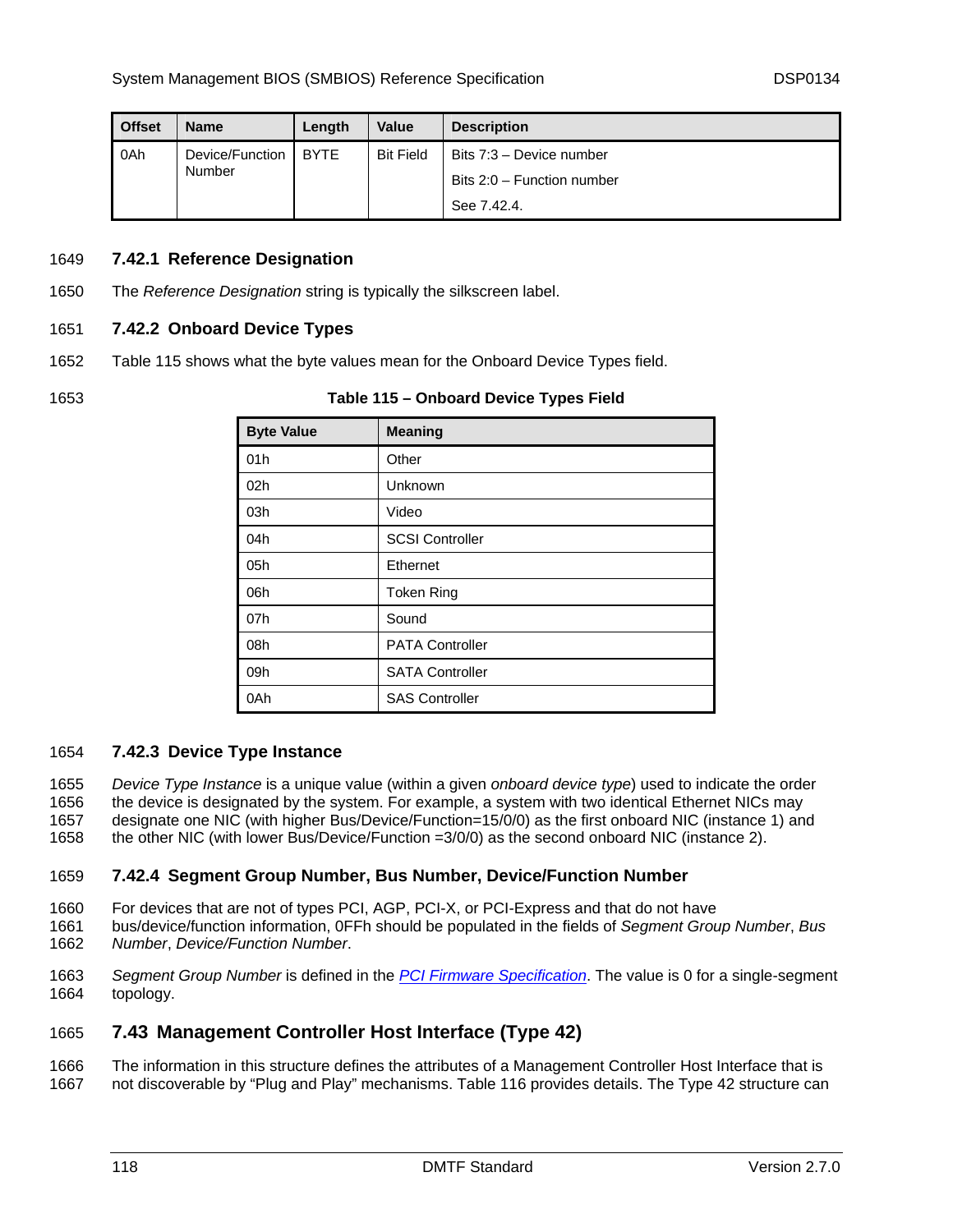- 1668 be used to describe a physical management controller host interface and one or more protocols that 1669 share that interface.
- 1670 Type 42 should be used for management controller host interfaces that use protocols other than IPMI or 1671 that use multiple protocols on a single host interface type.

1672 This structure should also be provided if IPMI is shared with other protocols over the same interface

1673 hardware. If IPMI is not shared with other protocols, either the Type 38 or Type 42 structures can be

1674 used. Providing Type 38 is recommended for backward compatibility. The structures are not required to

1675 be mutually exclusive. Type 38 and Type 42 structures may be implementedsimultaneously to provide

1676 backward compatibility with IPMI applications or drivers that do not yet recognize the Type 42 structure. 1677 Refer to the *[Intelligent Platform Management Interface \(IPMI\) Interface Specification](#page-12-0)* for full

- 1678 documentation of IPMI and additional information on the use of this structure with IPMI.
- 

<span id="page-118-0"></span>1679 **Table 116 – Management Controller Host Interface (Type 42) Structure** 

| <b>Offset</b> | <b>Name</b>                      | Length            | <b>Value</b> | <b>Description</b>                                                                                                                                                                                                                                                                                                                                                                   |
|---------------|----------------------------------|-------------------|--------------|--------------------------------------------------------------------------------------------------------------------------------------------------------------------------------------------------------------------------------------------------------------------------------------------------------------------------------------------------------------------------------------|
| 00h           | <b>Type</b>                      | <b>BYTE</b>       | 42           | Management Controller Host Interface structure<br>indicator                                                                                                                                                                                                                                                                                                                          |
| 01h           | Length                           | <b>BYTE</b>       | Varies       | Length of the structure, a minimum of 09h                                                                                                                                                                                                                                                                                                                                            |
| 02h           | Handle                           | <b>WORD</b>       | Varies       |                                                                                                                                                                                                                                                                                                                                                                                      |
| 04h           | Interface Type                   | <b>BYTE</b>       | <b>ENUM</b>  | Management Controller Interface Type                                                                                                                                                                                                                                                                                                                                                 |
|               |                                  |                   |              | Refer to <b>Management Component Transport Protocol</b><br>(MCTP) IDs and Codes (DSP0239) for the definition of<br>the Interface Type values.                                                                                                                                                                                                                                        |
| 05h           | <b>MC Host Interface</b><br>Data | n<br><b>BYTES</b> | Varies       | Management Controller Host Interface Data as specified<br>by the Interface Type. Refer to DSP0239 to locate the<br>specification that corresponds to the Interface Type<br>value.                                                                                                                                                                                                    |
|               |                                  |                   |              | This field has a minimum of four bytes. If interface type<br>= OEM then the first four bytes are the vendor ID (MSB<br>first), as assigned by the Internet Assigned Numbers<br>Authority (IANA). This format uses the "Enterprise<br>Number" that is assigned and maintained by IANA<br>(www.iana.org) as the means of identifying a particular<br>vendor, company, or organization. |

1680 After the generic structure header, this structure has the following general layout shown in [Table 117](#page-118-1).

<span id="page-118-1"></span>

Table 117 - Management Controller Host Interface (Type 42) Structure General Layout

| <b>Name</b>                        | Length      | Value       | <b>Description</b>                            |
|------------------------------------|-------------|-------------|-----------------------------------------------|
| Interface Type                     | <b>BYTE</b> | <b>ENUM</b> | Host Interface Information                    |
| Interface Specific Data<br>Varies  |             | Varies      |                                               |
| <b>BYTE</b><br>Number of Protocols |             | n           | n number of Protocols for this Host Interface |
| Protocol 1 Type                    | <b>BYTE</b> | <b>ENUM</b> | Protocol 1 Information                        |
| Varies<br>Protocol 1 Specific Data |             | Varies      |                                               |
| $\cdots$                           | $\cdots$    | $\cdots$    | .                                             |
| Protocol n Type                    | <b>BYTE</b> | <b>ENUM</b> | Protocol n Information                        |
| Protocol n Specific Data           | Varies      | Varies      |                                               |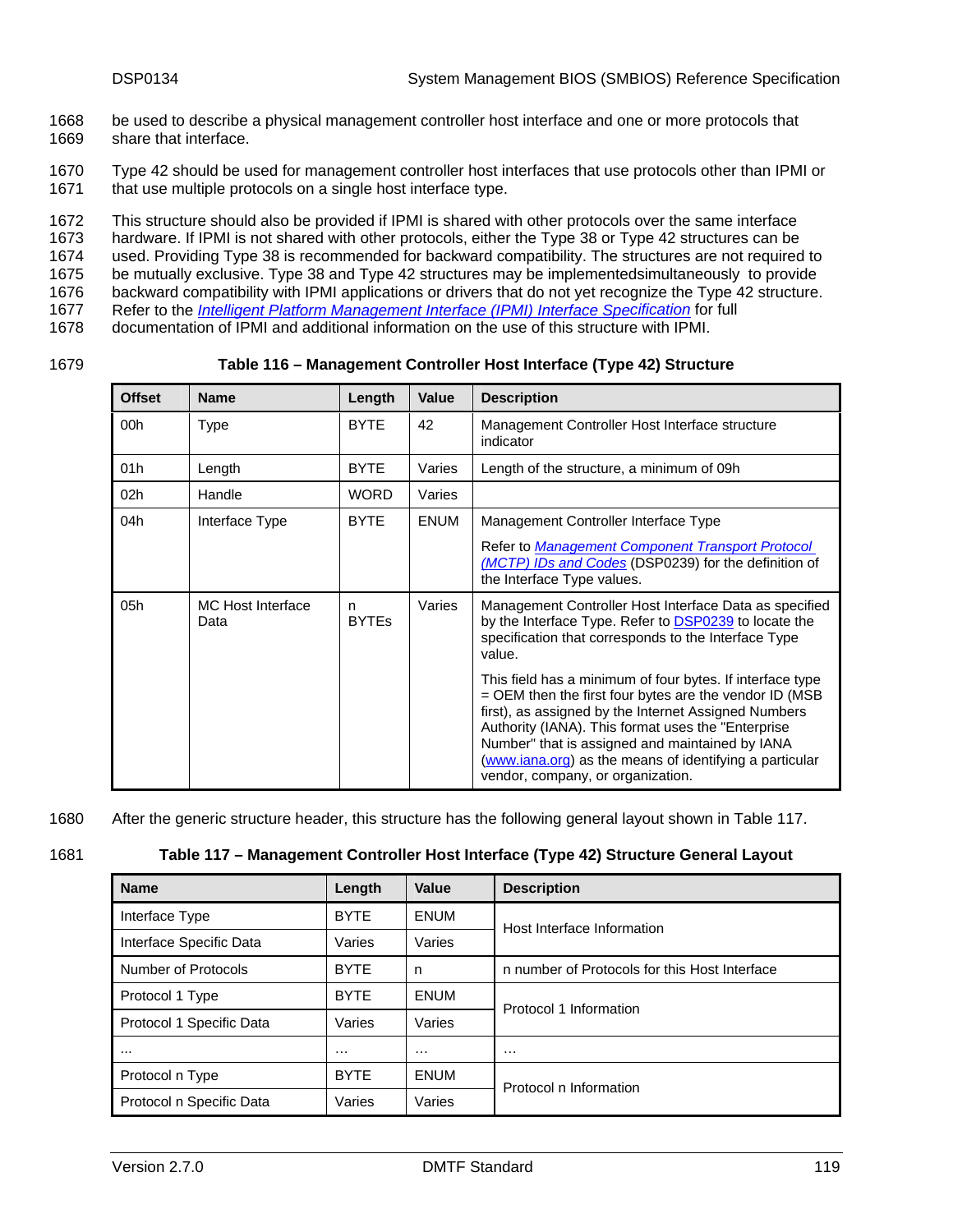# 1682 **7.44 Inactive (Type 126)**

1683 This structure definition supports a system implementation where the SMBIOS structure-table is a 1684 superset of all supported system attributes and provides a standard mechanism for the system BIOS to

1685 signal that a structure is currently inactive and should not be interpreted by the upper-level software.

1686 [Table 118](#page-119-0) provides details.

1687 For example, a portable system might include *System Slot* structures that are reported only when the 1688 portable is docked. An undocked system would report those structures as *Inactive*. When the system is 1689 docked, the system-specific software would change the Type structure from *Inactive* to the *System Slot* 1690 equivalent.

- 1691 Upper-level software that interprets the SMBIOS structure-table should bypass an *Inactive* structure just 1692 as it would for a structure type that the software does not recognize.
- 1693 NOTE: This structure type was added in version 2.2 of this specification.
- <span id="page-119-0"></span>

| 1694 | Table 118 – Inactive (Type 126) Structure |
|------|-------------------------------------------|
|------|-------------------------------------------|

| <b>Offset</b>   | <b>Name</b>    | Length      | <b>Value</b> | <b>Description</b>                                            |
|-----------------|----------------|-------------|--------------|---------------------------------------------------------------|
| 00h             | $\sqrt{ }$ vpe | <b>BYTE</b> | 126          | Inactive structure indicator                                  |
| 01h             | ∟ength         | <b>BYTE</b> | Varies       | Length of the structure                                       |
| 02 <sub>h</sub> | Handle         | <b>WORD</b> | Varies       | The handle, or instance number, associated with the structure |

# 1695 **7.45 End-of-Table (Type 127)**

1696 This structure type identifies the end of the structure table that might be earlier than the last byte within 1697 the buffer specified by the structure. [Table 119](#page-119-1) provides details.

1698 To ensure backward compatibility with management software written to previous versions of this 1699 specification, a system implementation should use the end-of-table indicator in a manner similar to the 1700 *Inactive (Type 126)* structure type; the structure table is still reported as a fixed-length, and the entire 1701 length of the table is still indexable. If the end-of-table indicator is used in the last physical structure in a 1702 table, the field's length is encoded as 4.

- 1703 NOTE: This structure type was added in version 2.2 of this specification.
- 

<span id="page-119-1"></span>1704 **Table 119 – End-of-Table (Type 127) Structure**

| <b>Offset</b> | <b>Name</b> | Length      | <b>Value</b> | <b>Description</b>                                            |
|---------------|-------------|-------------|--------------|---------------------------------------------------------------|
| 00h           | Гvpe        | <b>BYTE</b> | 127          | End-of-table indicator                                        |
| 01h           | Length      | <b>BYTE</b> | Varies       | Length of the structure                                       |
| 02h           | Handle      | <b>WORD</b> | Varies       | The handle, or instance number, associated with the structure |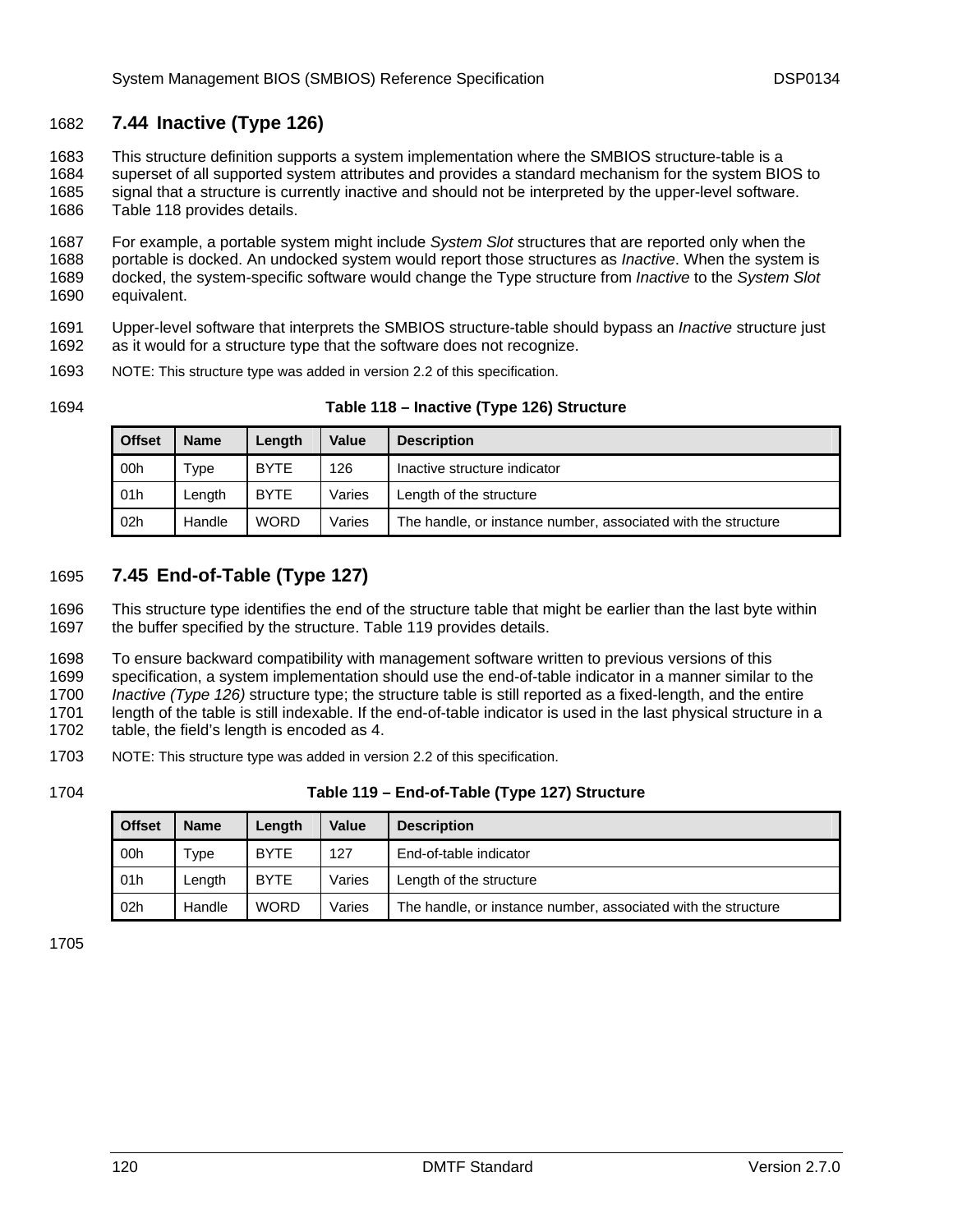1708

#### 1706 **Annex A** 1707 **(informative)**

# 1709 **Conformance Guidelines**

1710 The following conformance requirements apply for SMBIOS 2.5 or later implementations. 1711 1. The table anchor string " SM " is present in the address range 0xF0000 to 0xFFFFF on a 16-byte boundary. 1712 2. Table entry-point verification: 1713 2.1 The Entry Point Length field value is at least 0x1F. 1714 2.2 The entry-point checksum evaluates to 0. 1715 2.3 The SMBIOS Version (Major.Minor) is at least 2.4. 1716 2.4 The Intermediate Anchor String is " DMI " 1717 2.5 The intermediate checksum evaluates to 0. 1718 3. The structure-table is traversable and conforms to the entry-point specifications: 1719 3.1 The structure-table's linked-list is traversable within the length and structure-count bounds specified by the 1720 entry-point structure. 1721 3.2 The overall size of the structure table is less than or equal to the Structure Table Length specified by the 1722 entry-point structure. 1723 3.3 Each structure's length must be at least 4 (the size of a structure header). 1724 3.4 No structure handle number is repeated. 1725 3.5 The last structure is the end-of-table (0x7F). 1726 3.6 The number of structures found within the table equals the Number of SMBIOS Structures field present in<br>1727 the entry-point. the entry-point. 1728 3.7 The maximum structure size (formatted area plus its string-pool) is less than or equal to the Maximum 1729 Structure Size specified by the entry-point. 1730 4. Required structures and corresponding data are present (see [6.2\)](#page-24-0): 1731 4.1 BIOS Information (Type 0) 1732 4.1.1 One and only one structure of this type is present. 1733 4.1.2 The structure Length field is at least 18h. 1734 4.1.3 BIOS Version string is present and non-null. 1735 4.1.4 BIOS Release Date string is present, non-null, and includes a 4-digit year. 1736 4.1.5 BIOS Characteristics: bits 3:0 are all 0, and at least one of bits 31:4 is set to 1. 1737 4.2 System Information (Type 1) 1738 4.2.1 One and only one structure of this type is present. 1739 4.2.2 The structure Length field is at least 1Bh. 1740 4.2.3 Manufacturer string is present and non-null. 1741 4.2.4 Product Name string is present and non-null. 1742 4.2.5 UUID field is neither 00000000 00000000 nor FFFFFFFF FFFFFFFF. 1743 4.2.6 Wake-up Type field is neither 00h (Reserved) nor 02h (Unknown). 1744 4.3 System Enclosure (Type 3)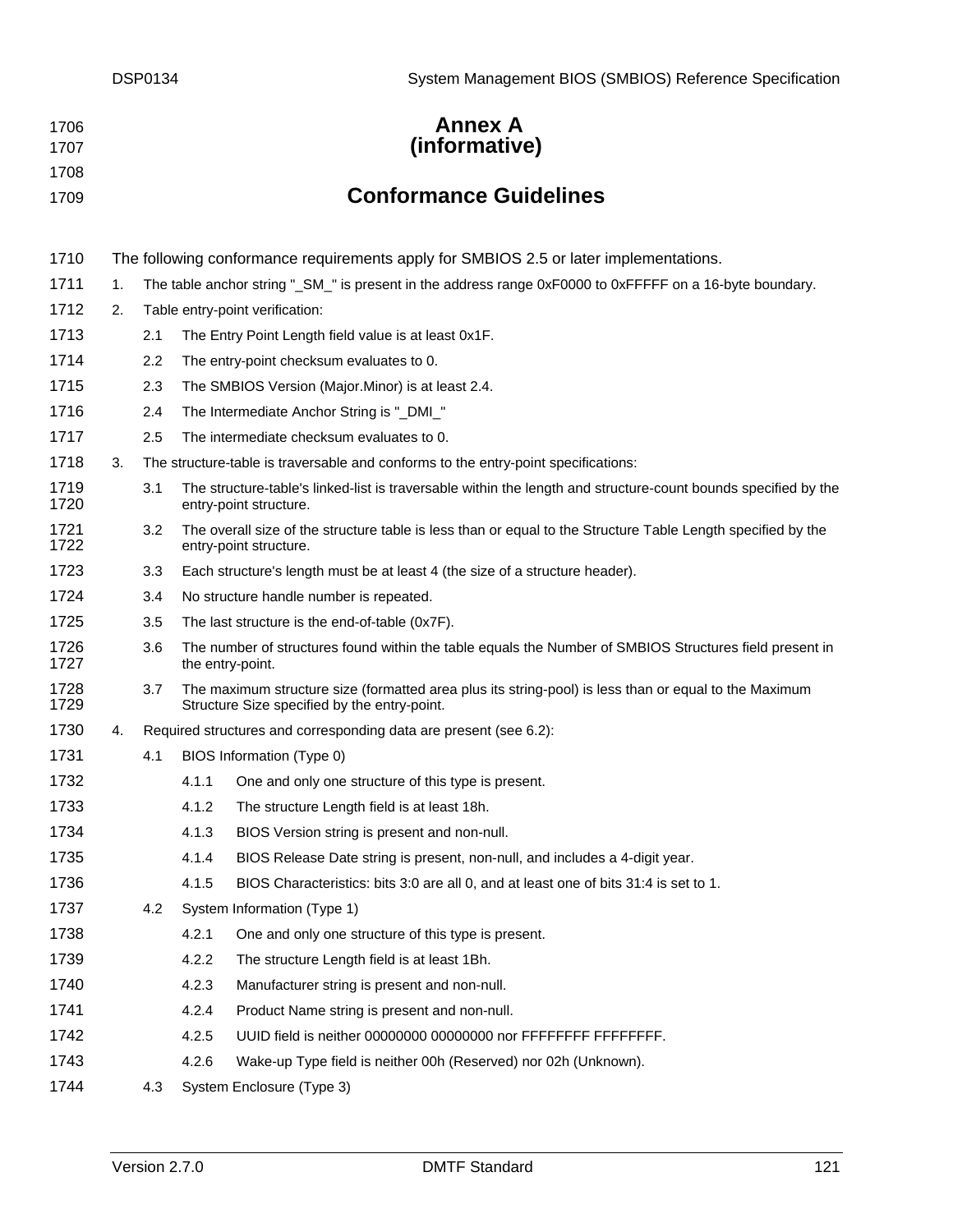# System Management BIOS (SMBIOS) Reference Specification DSP0134

| 1745         |                  | 4.3.1  | One or more structures of this type is present.                                                                                                                                          |
|--------------|------------------|--------|------------------------------------------------------------------------------------------------------------------------------------------------------------------------------------------|
| 1746         |                  | 4.3.2  | The structure length is at least 0Dh.                                                                                                                                                    |
| 1747         |                  | 4.3.3  | The Manufacturer string is present and non-null in each structure.                                                                                                                       |
| 1748         |                  | 4.3.4  | Type field is neither 00h (Reserved) nor 02h (Unknown).                                                                                                                                  |
| 1749         | 4.4              |        | Processor Information (Type 4)                                                                                                                                                           |
| 1750<br>1751 |                  | 4.4.1  | The number of structures defines the maximum number of processors supported by the system;<br>at least one structure with a Processor Type field of "Central Processor" must be present. |
| 1752         |                  | 4.4.2  | Each structure's length is at least 20h.                                                                                                                                                 |
| 1753         |                  | 4.4.3  | Socket Designation string is present and non-null.                                                                                                                                       |
| 1754         |                  | 4.4.4  | Processor Type field is neither 00h (Reserved) nor 02h (Unknown).                                                                                                                        |
| 1755         |                  | 4.4.5  | (*)Processor Family field is neither 00h (Reserved) nor 02h (Unknown).                                                                                                                   |
| 1756         |                  | 4.4.6  | (*) Processor Manufacturer string is present and non-null.                                                                                                                               |
| 1757         |                  | 4.4.7  | Max Speed field is non-0.                                                                                                                                                                |
| 1758         |                  | 4.4.8  | (*)CPU Status sub-field of the Status field is not 0 (Unknown).                                                                                                                          |
| 1759         |                  | 4.4.9  | Processor Upgrade field is neither 00h (Reserved) nor 02h (Unknown).                                                                                                                     |
| 1760<br>1761 |                  | 4.4.10 | Lx (x=1,2,3) Cache Handle fields, if not set to 0xFFFF, reference Cache Information (Type 7)<br>structures.                                                                              |
| 1762<br>1763 | "CPU Populated". |        | NOTE: Fields preceded by (*) are checked only if the CPU Socket Populated sub-field of the Status field is set to                                                                        |
| 1764         | 4.5              |        | Cache Information (Type 7)                                                                                                                                                               |
| 1765         |                  | 4.5.1  | One structure is present for each external-to-the-processor cache.                                                                                                                       |
| 1766         |                  | 4.5.2  | Each structure's Length is at least 13h.                                                                                                                                                 |
| 1767<br>1768 |                  | 4.5.3  | Socket Designation string is present and non-null if the cache is external to the processor<br>(Location sub-field of Cache Configuration field is 01b).                                 |
| 1769<br>1770 |                  | 4.5.4  | Operational Mode and Location sub-fields of the Cache Configuration field are not 11b<br>(Unknown).                                                                                      |
| 1771         | 4.6              |        | System Slots (Type 9)                                                                                                                                                                    |
| 1772         |                  | 4.6.1  | One structure is present for each upgradeable system slot.                                                                                                                               |
| 1773         |                  | 4.6.2  | Each structure's Length is at least 0Dh.                                                                                                                                                 |
| 1774         |                  | 4.6.3  | Slot Designation string is present and non-null.                                                                                                                                         |
| 1775         |                  | 4.6.4  | Slot Type is neither 00h (Reserved) nor 02h (Unknown).                                                                                                                                   |
| 1776         |                  | 4.6.5  | Slot Data Bus Width is neither 00h (Reserved) or 02h (Unknown).                                                                                                                          |
| 1777<br>1778 |                  | 4.6.6  | Current Usage is not set to 00h (Reserved). If the "Slot Type" provides device presence-detect<br>capabilities (for example, PCI or AGP), Current Usage is not set to 02h (Unknown).     |
| 1779         |                  | 4.6.7  | Slot ID is set to a meaningful value.                                                                                                                                                    |
| 1780         |                  | 4.6.8  | Slot Characteristics 1, bit 0, is not set to 1.                                                                                                                                          |
| 1781         | 4.7              |        | Physical Memory Array (Type 16)                                                                                                                                                          |
| 1782         |                  | 4.7.1  | At least one structure is present with "Use" set to 03h (System memory).                                                                                                                 |
| 1783         |                  | 4.7.2  | Each structure's length is at least 0Fh.                                                                                                                                                 |
| 1784         |                  | 4.7.3  | Location is neither 00h (Reserved) nor 02h (Unknown).                                                                                                                                    |
| 1785         |                  | 4.7.4  | Use is neither 00h (Reserved) nor 02h (Unknown).                                                                                                                                         |
| 1786         |                  | 4.7.5  | Memory Error Correction is neither 00h (Reserved) nor 02h (Unknown).                                                                                                                     |
|              |                  |        |                                                                                                                                                                                          |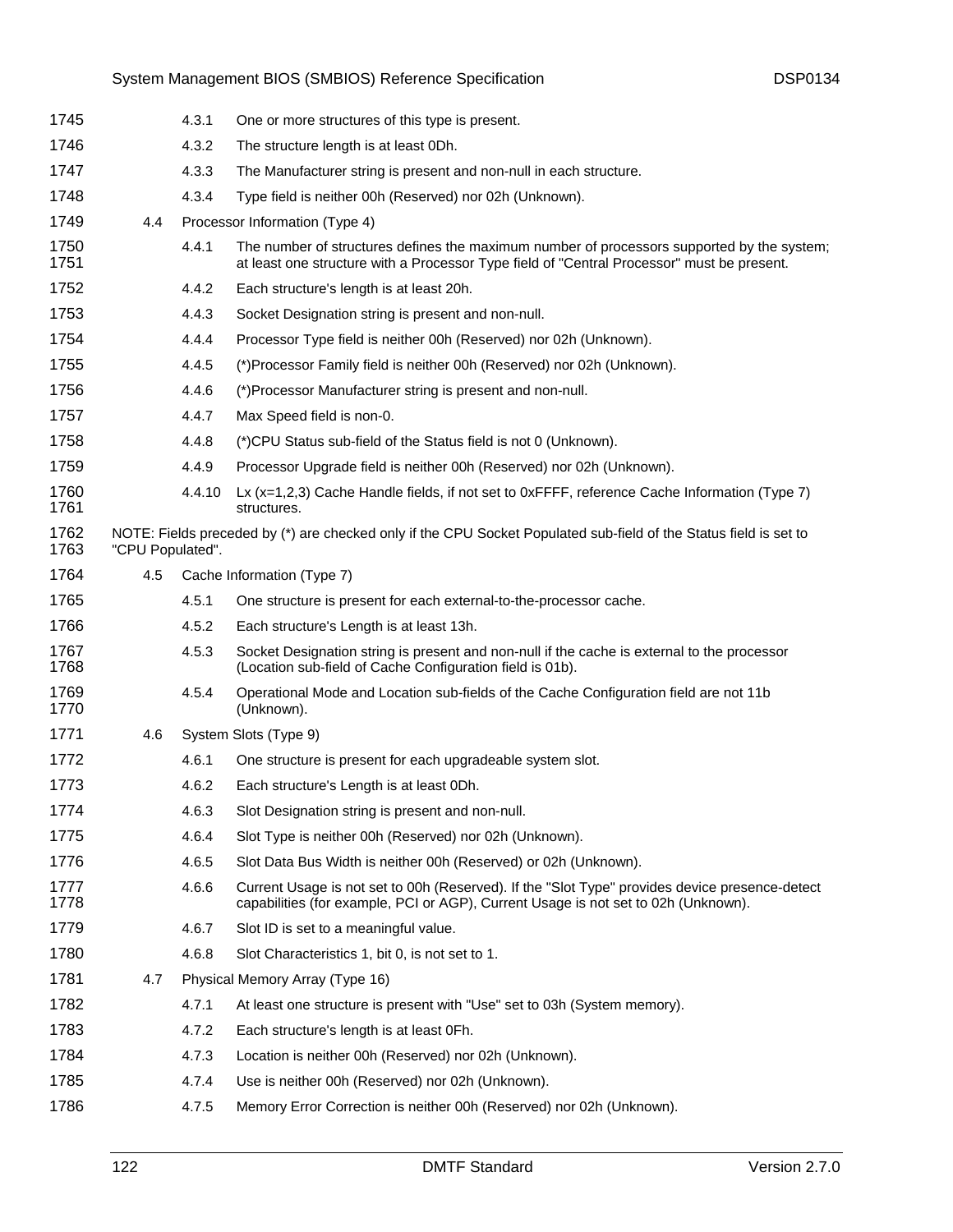|                                      | <b>DSP0134</b> |        | System Management BIOS (SMBIOS) Reference Specification                                                                                                                                                                                                                                                                                                                                                                      |
|--------------------------------------|----------------|--------|------------------------------------------------------------------------------------------------------------------------------------------------------------------------------------------------------------------------------------------------------------------------------------------------------------------------------------------------------------------------------------------------------------------------------|
| 1787<br>1788                         |                | 4.7.6  | Either Maximum Capacity or Extended Maximum Capacity must be set to a known, non-zero<br>value.                                                                                                                                                                                                                                                                                                                              |
| 1789<br>1790                         |                | 4.7.7  | Number of Memory Devices is not 0 and equals the number of Memory Device (Type 17)<br>structures that reference the handle of the Physical Memory Array structure.                                                                                                                                                                                                                                                           |
| 1791                                 | 4.8            |        | Memory Device (Type 17)                                                                                                                                                                                                                                                                                                                                                                                                      |
| 1792<br>1793<br>1794<br>1795<br>1796 |                | 4.8.1  | For each Physical Memory Array, there must be "Number of Memory Devices" Memory Device<br>structures that map back (through the Handle) to the referencing memory array. One structure is<br>required for each socketed system-memory device, whether or not the socket is currently<br>populated. If the system includes soldered-on system memory, one additional structure is<br>required to identify that memory device. |
| 1797                                 |                | 4.8.2  | Each structure's length is at least 15h.                                                                                                                                                                                                                                                                                                                                                                                     |
| 1798                                 |                | 4.8.3  | Memory Array Handle references a Physical Memory Array (Type 16) structure.                                                                                                                                                                                                                                                                                                                                                  |
| 1799                                 |                | 4.8.4  | Total Width is not OFFFFh (Unknown) if the memory device is installed. (Size is not 0.)                                                                                                                                                                                                                                                                                                                                      |
| 1800                                 |                | 4.8.5  | Data Width is not OFFFFh (Unknown).                                                                                                                                                                                                                                                                                                                                                                                          |
| 1801                                 |                | 4.8.6  | Size is not OFFFFh (Unknown).                                                                                                                                                                                                                                                                                                                                                                                                |
| 1802                                 |                | 4.8.7  | Form Factor is not 00h (Reserved) or 02h (Unknown).                                                                                                                                                                                                                                                                                                                                                                          |
| 1803                                 |                | 4.8.8  | Device Set is not 0FFh (Unknown).                                                                                                                                                                                                                                                                                                                                                                                            |
| 1804                                 |                | 4.8.9  | Device Locator string is present and non-null.                                                                                                                                                                                                                                                                                                                                                                               |
| 1805                                 | 4.9            |        | Memory Array Mapped Address (Type 19)                                                                                                                                                                                                                                                                                                                                                                                        |
| 1806<br>1807                         |                | 4.9.1  | One structure is provided for each contiguous block of memory addresses mapped to a Physical<br>Memory Array.                                                                                                                                                                                                                                                                                                                |
| 1808                                 |                | 4.9.2  | Each structure's length is at least 0Fh.                                                                                                                                                                                                                                                                                                                                                                                     |
| 1809<br>1810                         |                | 4.9.3  | Ending Address value is higher in magnitude than the Starting Address value, or Extended<br>Ending Address value is higher in magnitude than the Extended Starting Address value.                                                                                                                                                                                                                                            |
| 1811                                 |                | 4.9.4  | Memory Array Handle references a Physical Memory Array (Type 16).                                                                                                                                                                                                                                                                                                                                                            |
| 1812<br>1813                         |                | 4.9.5  | Each structure's address range (Starting Address to Ending Address or Extended Starting<br>Address to Extended Ending Address) is unique and non-overlapping.                                                                                                                                                                                                                                                                |
| 1814                                 |                | 4.9.6  | Partition Width is not 0.                                                                                                                                                                                                                                                                                                                                                                                                    |
| 1815<br>1816                         |                |        | 4.10 Boot Integrity Services (BIS) Entry Point (Type 31). This structure is optional, but if it is present the<br>following checks are performed:                                                                                                                                                                                                                                                                            |
| 1817                                 |                | 4.10.1 | The structure's length is at least 1Ch.                                                                                                                                                                                                                                                                                                                                                                                      |
| 1818                                 |                | 4.10.2 | The structure-level checksum evaluates to 00h.                                                                                                                                                                                                                                                                                                                                                                               |
| 1819                                 |                | 4.10.3 | 16-bit Entry Point is not 0.                                                                                                                                                                                                                                                                                                                                                                                                 |
| 1820                                 |                | 4.10.4 | 32-bit Entry Point is not 0.                                                                                                                                                                                                                                                                                                                                                                                                 |
| 1821                                 |                |        | 4.11 System Boot Information (Type 32)                                                                                                                                                                                                                                                                                                                                                                                       |
| 1822                                 |                | 4.11.1 | One and only one structure of this type is present.                                                                                                                                                                                                                                                                                                                                                                          |
| 1823                                 |                | 4.11.2 | The structure's length is at least 0Bh.                                                                                                                                                                                                                                                                                                                                                                                      |
| 1824                                 |                |        |                                                                                                                                                                                                                                                                                                                                                                                                                              |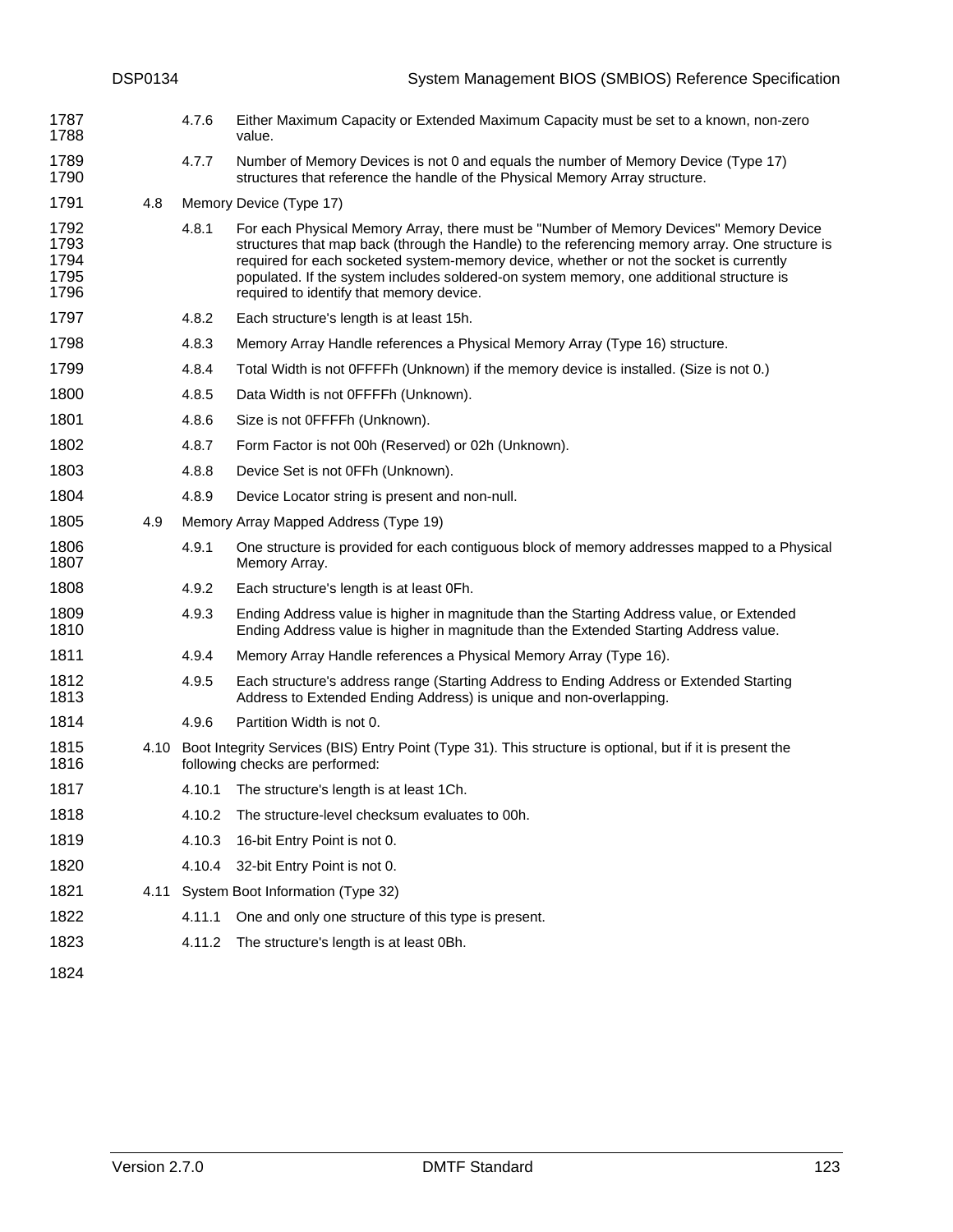**Annex B (informative) Using the Table Convention** 

1829 This clause contains pseudo-code that describes the method that application software can use to parse 1830 the table-based SMBIOS structures. The example searches for the first structure of the type specified, 1831 returning the handle of the structure found or 0xFFFF if no structure of the type was found in the list. *TableAddress* and *StructureCount* values are those previously found by locating the Table Entry Point 1833 structure in low memory.

```
1834 typedef unsigned short ushort;
1835 typedef unsigned char uchar;
1836 typedef struct 
1837 { 
1838 uchar Type;
1839 uchar Length;
1840 ushort Handle;
1841 } HEADER; 
1842 ushort FindStructure( char *TableAddress, ushort StructureCount, uchar Type ) 
1843 { 
1844 ushort i, handle; 
1845 uchar lasttype;
1846 i = 0i1847 handle = 0xFFFF;
1848 while( i < StructureCount && handle == 0xFFFF ) 
1849 { 
1850 i++; 
1851 lasttype = ((HEADER *)TableAddress)->Type; 
1852 if( lasttype == Type ) 
1853 { 
1854 handle = ((HEADER *)TableAddress)->Handle; 
1855 } /* Found first structure of the requested type */ 
1856 else 
1857 { 
1858 TableAddress += ((HEADER *)TableAddress)->Length; 
1859 while( *((int *)TableAddress) != 0 ) 
1860 { 
1861 TableAddress++;
1862 } /* Get past trailing string-list */ 
1863 TableAddress += 2;
1864 } /* Increment address to start of next structure */
1865 } /* END while-loop looking for structure type */ 
1866 return handle;
1867 } /* END FindStructure */
```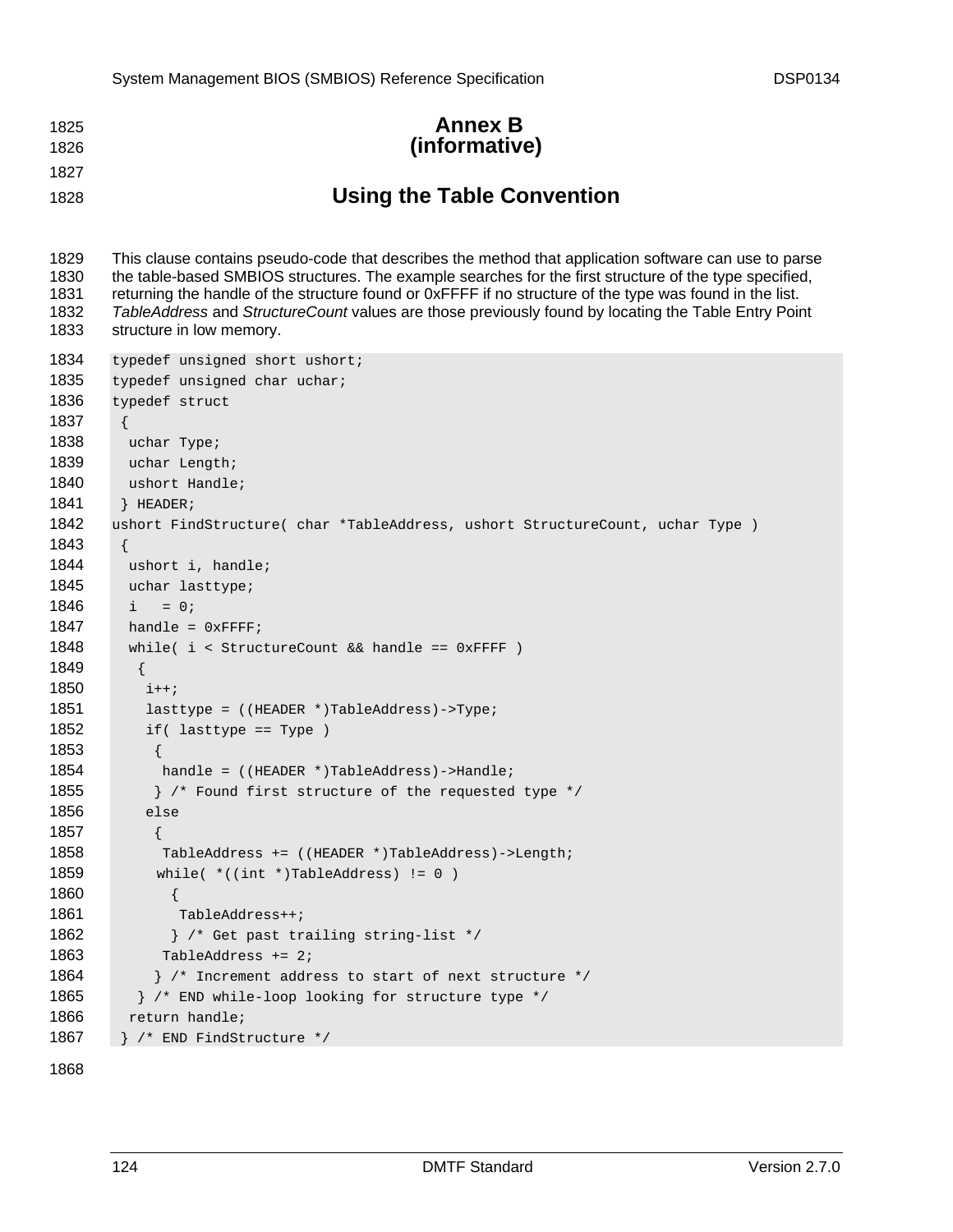1871

1869 **Annex C** 1870 **(informative)** 

# 1872 **Change History**

| <b>Version</b> | <b>Release</b><br><b>Date</b> | <b>Description</b>                                                                                                                                                                                                                                                                                                                                                                                                                                                      |
|----------------|-------------------------------|-------------------------------------------------------------------------------------------------------------------------------------------------------------------------------------------------------------------------------------------------------------------------------------------------------------------------------------------------------------------------------------------------------------------------------------------------------------------------|
| 2.0D           | 1995-09-14                    | Initial Release of DRAFT COPY                                                                                                                                                                                                                                                                                                                                                                                                                                           |
| 2.0M           | 1995-12-12                    | Final draft released, with the following changes:                                                                                                                                                                                                                                                                                                                                                                                                                       |
|                |                               | • Specified that dmiStorageBase (Function 50h) and NVStorageBase (Function 55h)<br>must be paragraph-aligned.                                                                                                                                                                                                                                                                                                                                                           |
|                |                               | • Added Command value to change a string to function 52h; Command enumeration<br>values modified.                                                                                                                                                                                                                                                                                                                                                                       |
|                |                               | Removed redundant enumerations from Processor Family list                                                                                                                                                                                                                                                                                                                                                                                                               |
|                |                               | • Corrected Memory Subsystem Example                                                                                                                                                                                                                                                                                                                                                                                                                                    |
|                |                               | Corrected/clarified Indexed I/O access-methods for event-log; Access Method<br>enumeration values and Access Method Address union modified                                                                                                                                                                                                                                                                                                                              |
|                |                               | • Added clarifications to some of the event log types                                                                                                                                                                                                                                                                                                                                                                                                                   |
| 2.00           | 1996-03-06                    | Final release, with the following changes:                                                                                                                                                                                                                                                                                                                                                                                                                              |
|                |                               | • Specified that all structures end with a terminating NULL, even if the formatted<br>portion of the structure contains string-reference fields and all the string fields are<br>set to 0.                                                                                                                                                                                                                                                                              |
|                |                               | • Corrected the Memory Subsystem Example, handles are now correctly created<br>with a 'dw'.                                                                                                                                                                                                                                                                                                                                                                             |
|                |                               | • Fixed formatting of some bit definition fields and function examples.                                                                                                                                                                                                                                                                                                                                                                                                 |
| 2.00.1         | 1996-07-18                    | Minor updates for new technology and clarifications.                                                                                                                                                                                                                                                                                                                                                                                                                    |
|                |                               | • Added definitions for Pentium® Pro, Burst EDO, and SDRAM.                                                                                                                                                                                                                                                                                                                                                                                                             |
|                |                               | Added clarifications to the Memory Controller Error Status.<br>٠                                                                                                                                                                                                                                                                                                                                                                                                        |
| 2.1            | 1997-06-16                    | Added definition for static table interface, to allow the information to be accessed from<br>new operating systems (see 5.2). In addition:                                                                                                                                                                                                                                                                                                                              |
|                |                               | • Changed references to DMI BIOS to SMBIOS throughout; these changes are<br>unmarked.                                                                                                                                                                                                                                                                                                                                                                                   |
|                |                               | • Added SubFunction DMI_CLEAR_EVENT_LOG2 to Function 54h - SMBIOS<br>Control.                                                                                                                                                                                                                                                                                                                                                                                           |
|                |                               | • For those structure entries that are string numbers, changed the Value field<br>definition of the field from Varies to STRING throughout; these changes are<br>unmarked.                                                                                                                                                                                                                                                                                              |
|                |                               | • BIOS Information structure: Added support for 4-digit year and additional BIOS<br>Characteristics through Characteristics Extension Byte 1.                                                                                                                                                                                                                                                                                                                           |
|                |                               | • System Information structure: Added Wakeup Type and UUID fields.                                                                                                                                                                                                                                                                                                                                                                                                      |
|                |                               | System Enclosure and Chassis structure: Added Bootup State, Power Supply<br>State, Thermal State, and Security Status to allow the DMTF Physical Container<br>Global Table to be populated.                                                                                                                                                                                                                                                                             |
|                |                               | Processor Information structure: Voltage value can now be specified, rather than<br>$\bullet$<br>using bit-flags, and added enumeration values for Pentium® Pro, Pentium® II, and<br>Slot 1. Also added notes to this section, indicating that the enumerated values for<br>the structure are assigned by the DMTF. This structure was also updated to include<br>the Cache Information handles identifying the L1, L2, and L3 caches associated<br>with the processor. |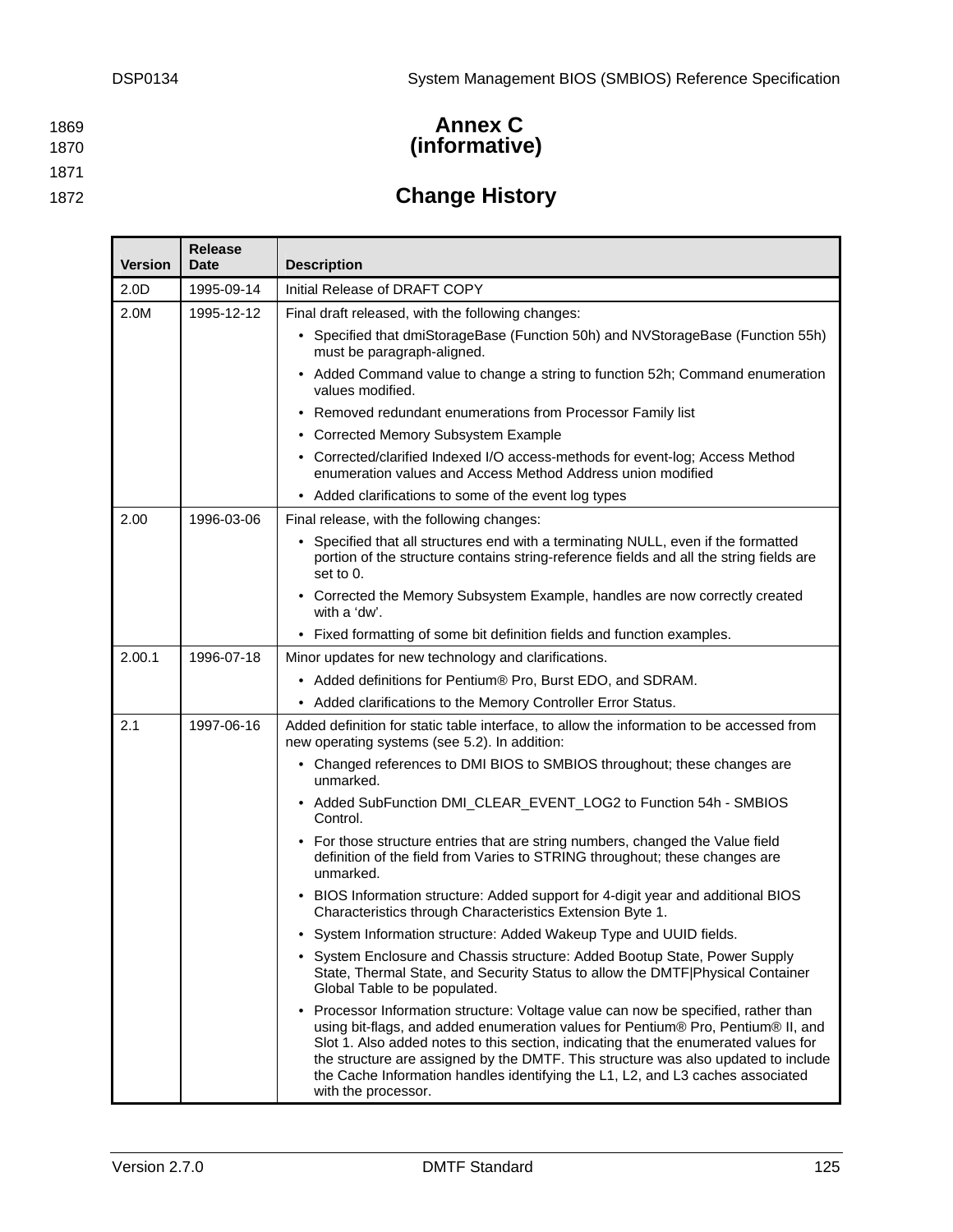| <b>Version</b> | <b>Release</b><br><b>Date</b> | <b>Description</b>                                                                                                                                                                                                                                                                                                               |
|----------------|-------------------------------|----------------------------------------------------------------------------------------------------------------------------------------------------------------------------------------------------------------------------------------------------------------------------------------------------------------------------------|
|                |                               | • Memory Controller Information structure: Added Enabled Error Correcting field.<br>Also added note that this structure can never be updated to add string values, to<br>preserve backwards compatibility.                                                                                                                       |
|                |                               | • Cache Information structure: Added Speed, Error Correction Type, Type, and<br>Associativity fields.                                                                                                                                                                                                                            |
|                |                               | Port Connector Information structure: Added enumerated values to Connector<br>$\bullet$<br>Types and Port Types.                                                                                                                                                                                                                 |
|                |                               | • System Slots structure: Added AGP enumeration values to Slot Type field.                                                                                                                                                                                                                                                       |
|                |                               | • BIOS Language Information structure: Added abbreviated-format for language<br>strings and corrected example.                                                                                                                                                                                                                   |
|                |                               | • System Event Log structure: OEM-specific Access Methods can now be defined,<br>added standard log header definitions, and a mechanism to allow the log entry's<br>variable data formats to be described. Added note that this structure can never be<br>updated to include string values, to preserve backwards compatibility. |
|                |                               | • Added Physical Memory Array, Memory Device, Memory Error Information,<br>Memory Array Mapped Address, and Memory Device Mapped Address structures<br>to support the population of the DMTF Enhanced Physical Memory groups.                                                                                                    |
|                |                               | • Added Built-in Pointing Device structure to support the population of the DMTF<br>Pointing Device group.                                                                                                                                                                                                                       |
|                |                               | • Added Portable Battery structure to support the population of the DMTF Portable<br>Battery group.                                                                                                                                                                                                                              |
|                |                               | • Added appendices that contain a structure checklist and table-convention parsing<br>pseudo-code.                                                                                                                                                                                                                               |
| 2.2            | 1998-03-16                    | The following changes were made to version 2.1 of the document to produce this<br>version:                                                                                                                                                                                                                                       |
|                |                               | • Accepted all changes introduced at Version 2.1                                                                                                                                                                                                                                                                                 |
|                |                               | • Added ACPI statement-of-direction for dynamic state and event notification                                                                                                                                                                                                                                                     |
|                |                               | Table-convention is required for version 2.2 and later compliance                                                                                                                                                                                                                                                                |
|                |                               | • Corrected Structure Table entry point length value.                                                                                                                                                                                                                                                                            |
|                |                               | • Added Command type 06h to the Plug-and-Play Set SMBIOS Structure function<br>$(52h)$ .                                                                                                                                                                                                                                         |
|                |                               | • Added new processor enumerations from the updated DMTF MASTER.MIF                                                                                                                                                                                                                                                              |
|                |                               | System Enclosure: Added enumeration value for "Sealed-case PC", to support Net<br>PC-type chassis'.                                                                                                                                                                                                                              |
|                |                               | • Memory Controller Information: Corrected description of how the BIOS computes<br>the structure Length.                                                                                                                                                                                                                         |
|                |                               | • System Event Log:                                                                                                                                                                                                                                                                                                              |
|                |                               | - Added definition for end-of-log data, Event Log Type 0FFh.                                                                                                                                                                                                                                                                     |
|                |                               | - Added generic system-management event type; the handle of an associated<br>probe or cooling device identifies the specific failing device.                                                                                                                                                                                     |
|                |                               | Memory Error Information: Corrected structure size and offsets.                                                                                                                                                                                                                                                                  |
|                |                               | • Portable Battery: Corrected the structure length and some of the offsets, added<br><b>Smart Battery-formatted fields</b>                                                                                                                                                                                                       |
|                |                               | Memory Device: Added RIMM form factor                                                                                                                                                                                                                                                                                            |
|                |                               | • Added the following new structures                                                                                                                                                                                                                                                                                             |
|                |                               | - System Reset structure to support the population of the DMTF Automatic<br>System Reset group.                                                                                                                                                                                                                                  |
|                |                               | - Hardware Security structure to support the population of the DMTF System                                                                                                                                                                                                                                                       |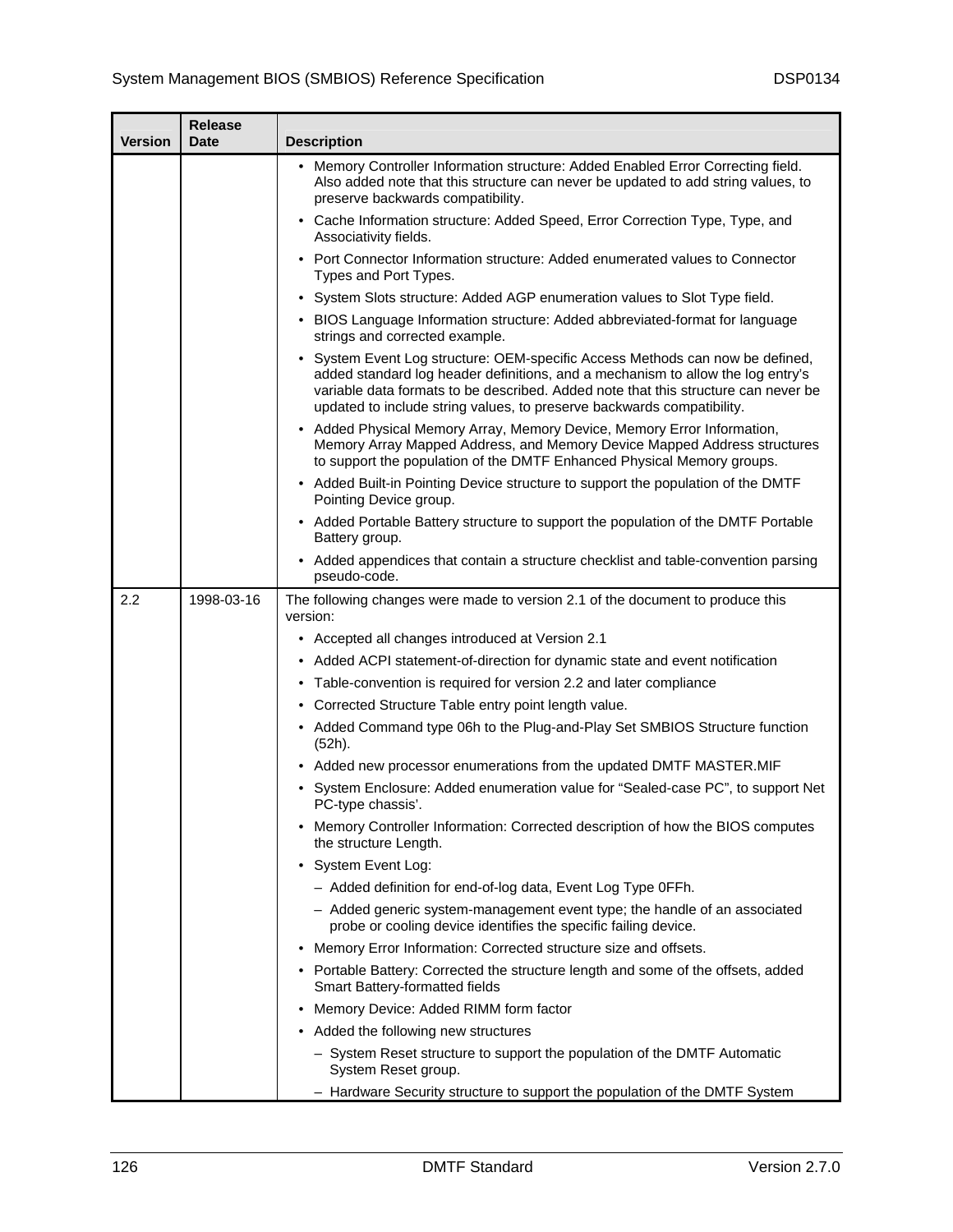| <b>Version</b> | <b>Release</b><br><b>Date</b> | <b>Description</b>                                                                                                                                    |
|----------------|-------------------------------|-------------------------------------------------------------------------------------------------------------------------------------------------------|
|                |                               | Hardware Security group.                                                                                                                              |
|                |                               | - System Power Control structure to support the population of the DMTF System<br>Power Control group.                                                 |
|                |                               | - Added Voltage Probe structure to support the population of the DMTF Voltage<br>Probe group.                                                         |
|                |                               | - Cooling Device structure to support the population of the DMTF Cooling Device<br>group.                                                             |
|                |                               | - Temperature Probe structure to support the population of the DMTF<br>Temperature Probe group.                                                       |
|                |                               | - Electrical Current Probe structure to support the population of the DMTF<br>Electrical Current Probe group.                                         |
|                |                               | - Out-of-Band Remote Access structure to support the population of the DMTF<br>Out-of-Band Remote Access group.                                       |
|                |                               | - Inactive structure type to support standard structure superset definitions.                                                                         |
|                |                               | - End-of-Table structure type to facilitate easier traversing of the structure data.                                                                  |
| 2.3            | 1998-08-12                    | The following changes were made to version 2.2 of the document to produce this<br>version:                                                            |
|                |                               | • Accepted all changes introduced at Version 2.2                                                                                                      |
|                |                               | • Clarified and corrected referenced documents                                                                                                        |
|                |                               | • A minimum set of structures (and their data) is now required for SMBIOS<br>compliance.                                                              |
|                |                               | • Documented an additional structure usage guideline, to optional structure growth.                                                                   |
|                |                               | • BIOS Information:                                                                                                                                   |
|                |                               | - 4-digit year format for BIOS Release Date required for SMBIOS 2.3 and later                                                                         |
|                |                               | - Added BIOS Characteristic Extension Byte 2 to include status that the BIOS<br>supports the BIOS Boot Specification.                                 |
|                |                               | • System Information:                                                                                                                                 |
|                |                               | - Added enumeration for Wake-up Type                                                                                                                  |
|                |                               | • System Enclosure or Chassis:                                                                                                                        |
|                |                               | - Added OEM-defined field.                                                                                                                            |
|                |                               | Processor Information:                                                                                                                                |
|                |                               | - Added enumerated values for new processors from the updated MASTER.MIF<br>and identified that one structure is present for each processor instance. |
|                |                               | Modified interpretation of Lx Cache Handle fields for version 2.3 and later<br>implementations                                                        |
|                |                               | Memory Module Information:                                                                                                                            |
|                |                               | - Corrected example, adding double-null to terminate the structure.                                                                                   |
|                |                               | <b>System Slots:</b><br>٠                                                                                                                             |
|                |                               | - Added hot-plug characteristic definition and clarified usage of the PCI "Slot ID"<br>field.                                                         |
|                |                               | <b>Memory Device:</b><br>٠                                                                                                                            |
|                |                               | - Added enumerations for Form Factor and Device Type                                                                                                  |
|                |                               | - Added new field for memory Speed                                                                                                                    |
|                |                               | System Event Log:<br>٠                                                                                                                                |
|                |                               | - Added note describing how century portion of the 2-digit year within a log record<br>is to be interpreted.                                          |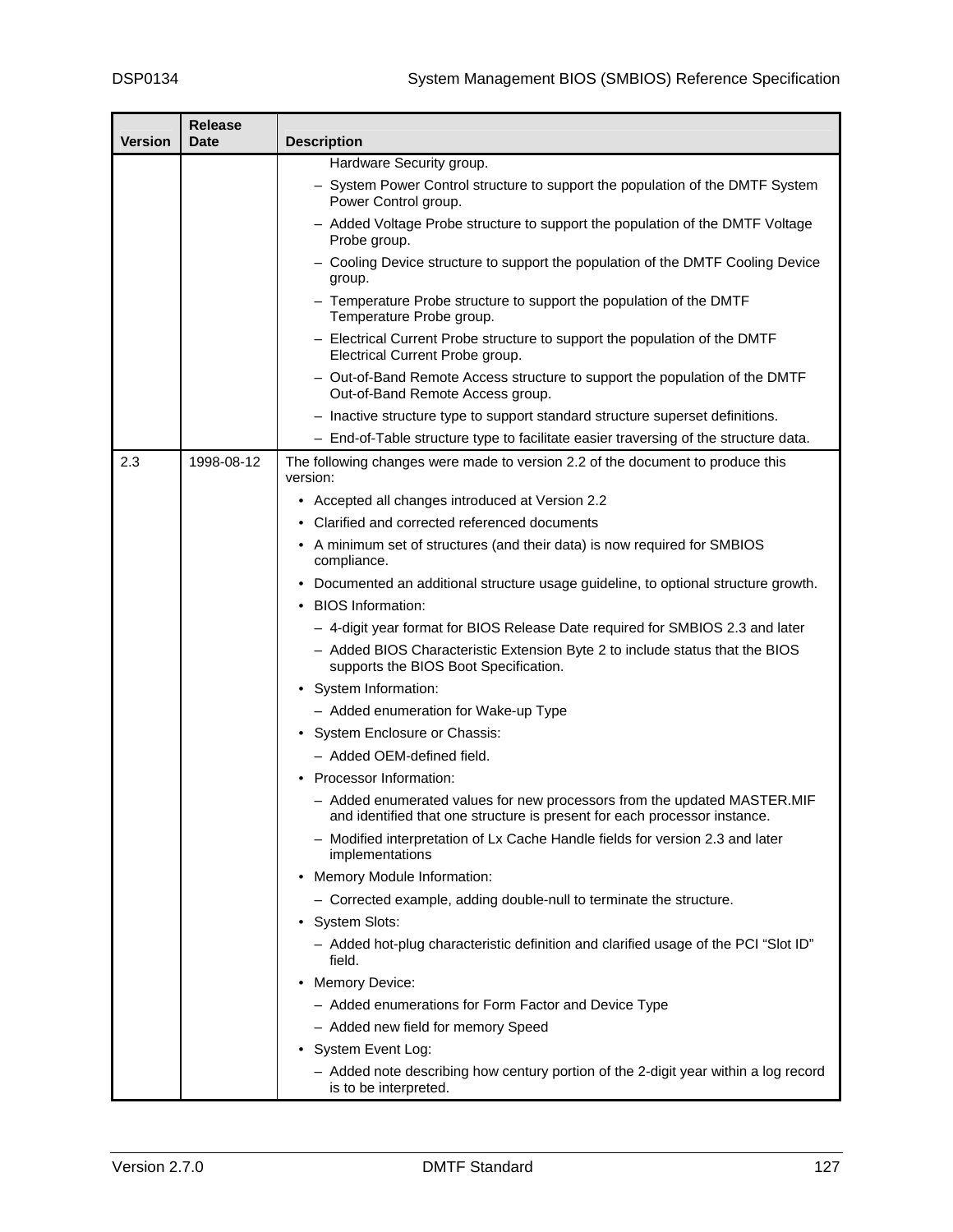| <b>Version</b> | <b>Release</b><br><b>Date</b> | <b>Description</b>                                                                                                                                                         |
|----------------|-------------------------------|----------------------------------------------------------------------------------------------------------------------------------------------------------------------------|
|                |                               | • Voltage Probe, Temperature Probe, Electrical Current Probe, Cooling Device:                                                                                              |
|                |                               | - Added Nominal Value field                                                                                                                                                |
|                |                               | - Added the following new structures                                                                                                                                       |
|                |                               | • Boot Integrity Services (BIS) Entry Point                                                                                                                                |
|                |                               | • System Boot Information                                                                                                                                                  |
|                |                               | • 64-bit Memory Error Information                                                                                                                                          |
|                |                               | • Management Device                                                                                                                                                        |
|                |                               | • Management Device Component                                                                                                                                              |
|                |                               | • Management Device Threshold Data                                                                                                                                         |
| 2.3.1          | 1999-03-16                    | The following changes were made to version 2.3 of the document to produce this<br>version:                                                                                 |
|                |                               | • Accepted all changes introduced at Version 2.3                                                                                                                           |
|                |                               | • Adopted a three-tier document numbering procedure, see <b>Document Version</b><br><b>Number Conventions for more information.</b>                                        |
|                |                               | • BIOS Information:                                                                                                                                                        |
|                |                               | - Added BIOS Characteristic Extension Byte 2, bit 1, to identify that the BIOS<br>supports F12=Network Boot functionality                                                  |
|                |                               | • Processor Information:                                                                                                                                                   |
|                |                               | - Added Processor Family enumeration for new Pentium processors, defined<br>reserved values for future Pentium processors.                                                 |
|                |                               | - Added fields: Asset Tag, Serial Number, and Part Number.                                                                                                                 |
|                |                               | • System Slots:                                                                                                                                                            |
|                |                               | - Added slot type enumeration for PCI-X                                                                                                                                    |
|                |                               | - Added slot characteristic to identify support for (to-be) standard SMBus interface<br>for PCI slots                                                                      |
|                |                               | • Memory Device:                                                                                                                                                           |
|                |                               | - Added enumerated values for Memory Type and Form Factor, required for<br>RamBus implementations                                                                          |
|                |                               | - Added fields: Manufacturer, Asset Tag, Serial Number, and Part Number.                                                                                                   |
|                |                               | • Added the following new structures:                                                                                                                                      |
|                |                               | - Memory Channel (to support RamBus and SyncLink memory implementations)                                                                                                   |
|                |                               | - IPMI Device, to abstract the IPMI hardware dependencies to management<br>software                                                                                        |
|                |                               | - System Power Supply                                                                                                                                                      |
| 2.3.1          | 2000-12-14                    | Released as DMTF Preliminary Specification DSP0119.                                                                                                                        |
| 2.3.2          | 2001-10-12                    | The following changes were made to version 2.3.1 of the document to produce this<br>version:                                                                               |
|                |                               | • Accepted all changes introduced at version 2.3.1                                                                                                                         |
|                |                               | • Released as DMTF Specification DSP0130 (Preliminary)                                                                                                                     |
|                |                               | • Updated the Abstract and Overview sections to be more DMTF-general than DMI-<br>specific. Change bars are present in the Overview section only.                          |
|                |                               | • Deleted section 1.1 (future direction for ACPI interface specification). Any ACPI<br>interface to provide these structures should be provided by a future version of the |
|                |                               | ACPI specification itself.                                                                                                                                                 |
|                |                               | • Removed "References" that had broken links.                                                                                                                              |
|                |                               | • Modified sections 2 and 2.2 to indicate that the PnP calling interface is being                                                                                          |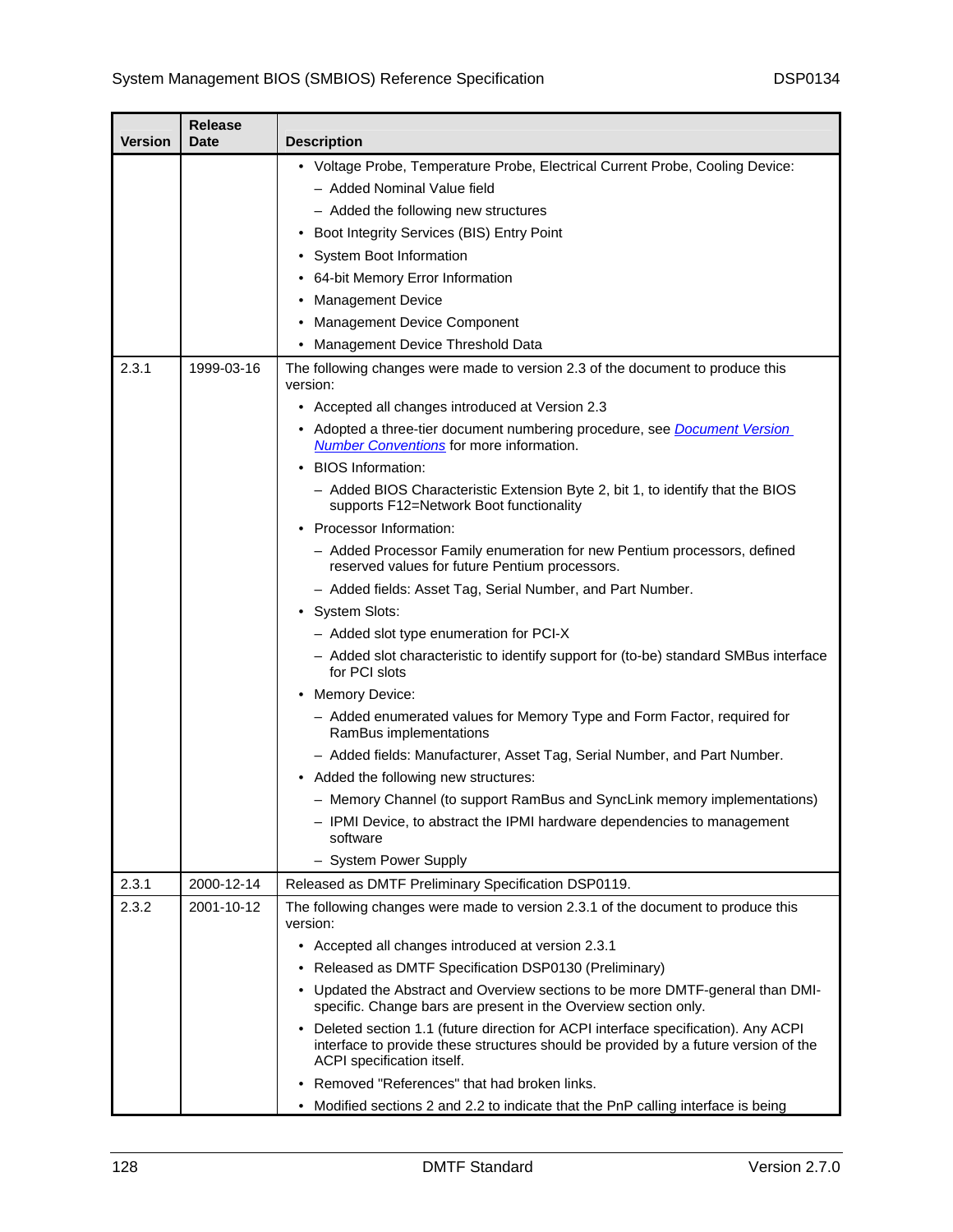| <b>Version</b> | <b>Release</b><br><b>Date</b> | <b>Description</b>                                                                                                                                                                                                                                                                                                                                                                                                               |
|----------------|-------------------------------|----------------------------------------------------------------------------------------------------------------------------------------------------------------------------------------------------------------------------------------------------------------------------------------------------------------------------------------------------------------------------------------------------------------------------------|
|                |                               | deprecated at this specification version.                                                                                                                                                                                                                                                                                                                                                                                        |
|                |                               | • Noted in section 2.1 that the structure table data is boot-time static.                                                                                                                                                                                                                                                                                                                                                        |
|                |                               | • For each enumerated list that indicated that the enumeration is controlled by the<br>"DMTF, not this specification", identified which CIM class.property and DMI<br>group.attribute are mapped to the enumerated value. Also added a note in the<br>Overview section to indicate where change requests should be sent.                                                                                                         |
|                |                               | • Baseboard Information (Type 2)                                                                                                                                                                                                                                                                                                                                                                                                 |
|                |                               | - Added fields: Asset Tag, Feature Flags, Location in Chassis, Chassis Handle,<br>Baseboard Type, and Contained Objects to support multi-system chassis like<br>server blades.                                                                                                                                                                                                                                                   |
|                |                               | • System Enclosure or Chassis (Type 3)                                                                                                                                                                                                                                                                                                                                                                                           |
|                |                               | - Added fields: Height, Number of Power Cords, Contained Element Count, and<br>Contained Elements to support multi-system chassis like server blades.                                                                                                                                                                                                                                                                            |
|                |                               | • Processor Information (Type 4)                                                                                                                                                                                                                                                                                                                                                                                                 |
|                |                               | - Added new enumerations to Processor Family and Processor Upgrade                                                                                                                                                                                                                                                                                                                                                               |
|                |                               | - Removed (SMBIOS-only) reserved ranges. These ranges are controlled by the<br>DMTF, not the SMBIOS group. The DMTF Device MOF (starting with version<br>2.3) has commentary around the Processor Family enumeration that suggests<br>that enumerations below 256 be used only for those processor types that are<br>going to be reported by SMBIOS (because this specification's Processor Family<br>field is a 1-byte entity). |
|                |                               | • Cache (Type 7)                                                                                                                                                                                                                                                                                                                                                                                                                 |
|                |                               | - Added new enumerations to Associativity                                                                                                                                                                                                                                                                                                                                                                                        |
|                |                               | • Memory Device (Type 17)                                                                                                                                                                                                                                                                                                                                                                                                        |
|                |                               | - Added new enumerations to Memory Type                                                                                                                                                                                                                                                                                                                                                                                          |
|                |                               | • Built-in Pointing Device (Type 21)                                                                                                                                                                                                                                                                                                                                                                                             |
|                |                               | - Added new enumerations to Pointing Device Type                                                                                                                                                                                                                                                                                                                                                                                 |
|                |                               | - Removed out-of-date section Correlation to DMTF Groups, in favor of updated<br>section 3.3.                                                                                                                                                                                                                                                                                                                                    |
| 2.3.3          | 2002-05-10                    | The following changes were made to version 2.3.2 of the document to produce this<br>version:                                                                                                                                                                                                                                                                                                                                     |
|                |                               | • Accepted all changes introduced at version 2.3.2                                                                                                                                                                                                                                                                                                                                                                               |
|                |                               | • Updated the Abstract to contain the updated DMTF copyright statement.                                                                                                                                                                                                                                                                                                                                                          |
|                |                               | • Processor Information (Type 4)                                                                                                                                                                                                                                                                                                                                                                                                 |
|                |                               | - Added new enumerations to Processor Family and Processor Upgrade                                                                                                                                                                                                                                                                                                                                                               |
| 2.3.4          | 2002-12-06                    | The following changes were made to version 2.3.3 of the document to produce this<br>version:                                                                                                                                                                                                                                                                                                                                     |
|                |                               | • System Enclosure Information (Type 3)                                                                                                                                                                                                                                                                                                                                                                                          |
|                |                               | - Provided clarification regarding contained element types                                                                                                                                                                                                                                                                                                                                                                       |
|                |                               | • Processor Information (Type 4)                                                                                                                                                                                                                                                                                                                                                                                                 |
|                |                               | - Added and corrected enumerations to Processor Family (CR00002)                                                                                                                                                                                                                                                                                                                                                                 |
|                |                               | - Provided clarification for Max Speed and Current Speed.                                                                                                                                                                                                                                                                                                                                                                        |
|                |                               | • Additions to Processor Upgrade (CR00002)                                                                                                                                                                                                                                                                                                                                                                                       |
|                |                               | • System Slots (Type 9)                                                                                                                                                                                                                                                                                                                                                                                                          |
|                |                               | - Added AGP8X enumeration to Slot Type                                                                                                                                                                                                                                                                                                                                                                                           |
| 2.4            | 2004-07-21                    | The following changes were made to version 2.3.4 of the document to produce this<br>version:                                                                                                                                                                                                                                                                                                                                     |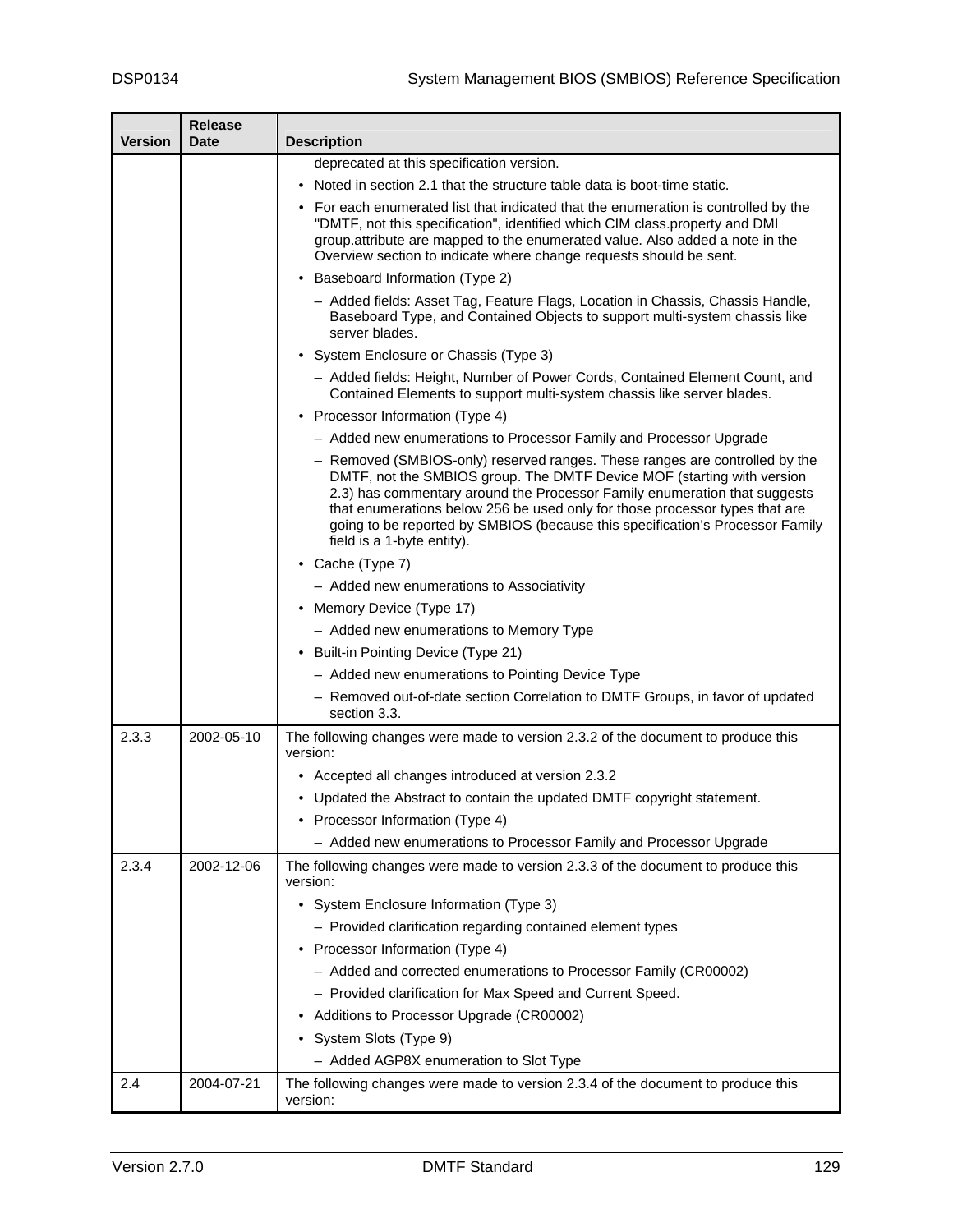| <b>Version</b> | <b>Release</b><br>Date | <b>Description</b>                                                                                                                                                               |
|----------------|------------------------|----------------------------------------------------------------------------------------------------------------------------------------------------------------------------------|
|                |                        | • Processor Information (Type 4)                                                                                                                                                 |
|                |                        | - Added new enumerations to Processor Family (CR00951, CR01152)                                                                                                                  |
|                |                        | • System Slots (Type 9)                                                                                                                                                          |
|                |                        | - Added PCI Express enumeration to Slot Type (CR01259)                                                                                                                           |
|                |                        | - Added new enumerations to Slot Data Bus Width (CR01324)                                                                                                                        |
|                |                        | • Memory Device (Type 17)                                                                                                                                                        |
|                |                        | - Added DDR2 enumeration to Type (CR01263)                                                                                                                                       |
|                |                        | • BIOS Information (Type 0)                                                                                                                                                      |
|                |                        | - Added fields: System BIOS Major Release, System BIOS Minor Release,<br>Embedded Controller Firmware Major Release, and Embedded Controller<br>Firmware Minor Release (CR01270) |
|                |                        | - Added BIOS Characteristic Extension Byte 2, bit 2, to identify that the BIOS<br>supports Targeted Content Distribution (CR01270)                                               |
|                |                        | • System Information (Type 1)                                                                                                                                                    |
|                |                        | - Added fields: SKU Number and Family (CR01270)                                                                                                                                  |
|                |                        | - Updated Conformance Guidelines and added corrections                                                                                                                           |
| 2.5            | 2006-09-05             | The following changes were made to version 2.4 of the document to produce this<br>version:                                                                                       |
|                |                        | • Shortened abstract                                                                                                                                                             |
|                |                        | • Removed obsolete references to DMI, which is no longer maintained by the DMTF.<br>Added references to the Pre-OS and CIM Core Working Groups.<br>(PreOSCR00017.001)            |
|                |                        | • References:                                                                                                                                                                    |
|                |                        | - Updated specification revisions and URLs (PreOSCR00019.001)                                                                                                                    |
|                |                        | • Table Convention:                                                                                                                                                              |
|                |                        | - Added EFI-specific information (PreOSCR00011.005)                                                                                                                              |
|                |                        | • SMBIOS Structure Table Entry Point:                                                                                                                                            |
|                |                        | - Corrected typo, the SMBIOS BCD Revision is at offset 1Eh, not 1Dh<br>(PreOSCR00020.000)                                                                                        |
|                |                        | • Required Structures and Data:                                                                                                                                                  |
|                |                        | - Added DIG64 information (PreOSCR00013.000)                                                                                                                                     |
|                |                        | • System Enclosure or Chassis (Type 3)                                                                                                                                           |
|                |                        | - Added new types for CompactPCI and AdvancedTCA (PreOSCR00012.001)                                                                                                              |
|                |                        | • Processor Information (Type 4)                                                                                                                                                 |
|                |                        | - Added AMD Sempron to Processor Family (DMTFCR01473)                                                                                                                            |
|                |                        | - Added AMD Turion to Processor Family (SysdevCR00708)                                                                                                                           |
|                |                        | - Added multi-core, multi-thread and 64-bit extension processor characteristics<br>(PreOSCR00002)                                                                                |
|                |                        | - Added new processor values (Celeron D, Pentium D, Pentium Extreme Edition)<br>(PreOSCR00005)                                                                                   |
|                |                        | - Added new processor upgrade (socket 939) (DMI CR00005)                                                                                                                         |
|                |                        | - Added AMD dual-core Opteron and Athlon 64 X2 (PreOSCR00015.003)                                                                                                                |
|                |                        | - Added new Processor Upgrade values (PreOSCR00016.001)                                                                                                                          |
|                |                        | • Cache Information (Type 7)                                                                                                                                                     |
|                |                        | - Added note on cache size for multi-core processors (PreOSCR00002)                                                                                                              |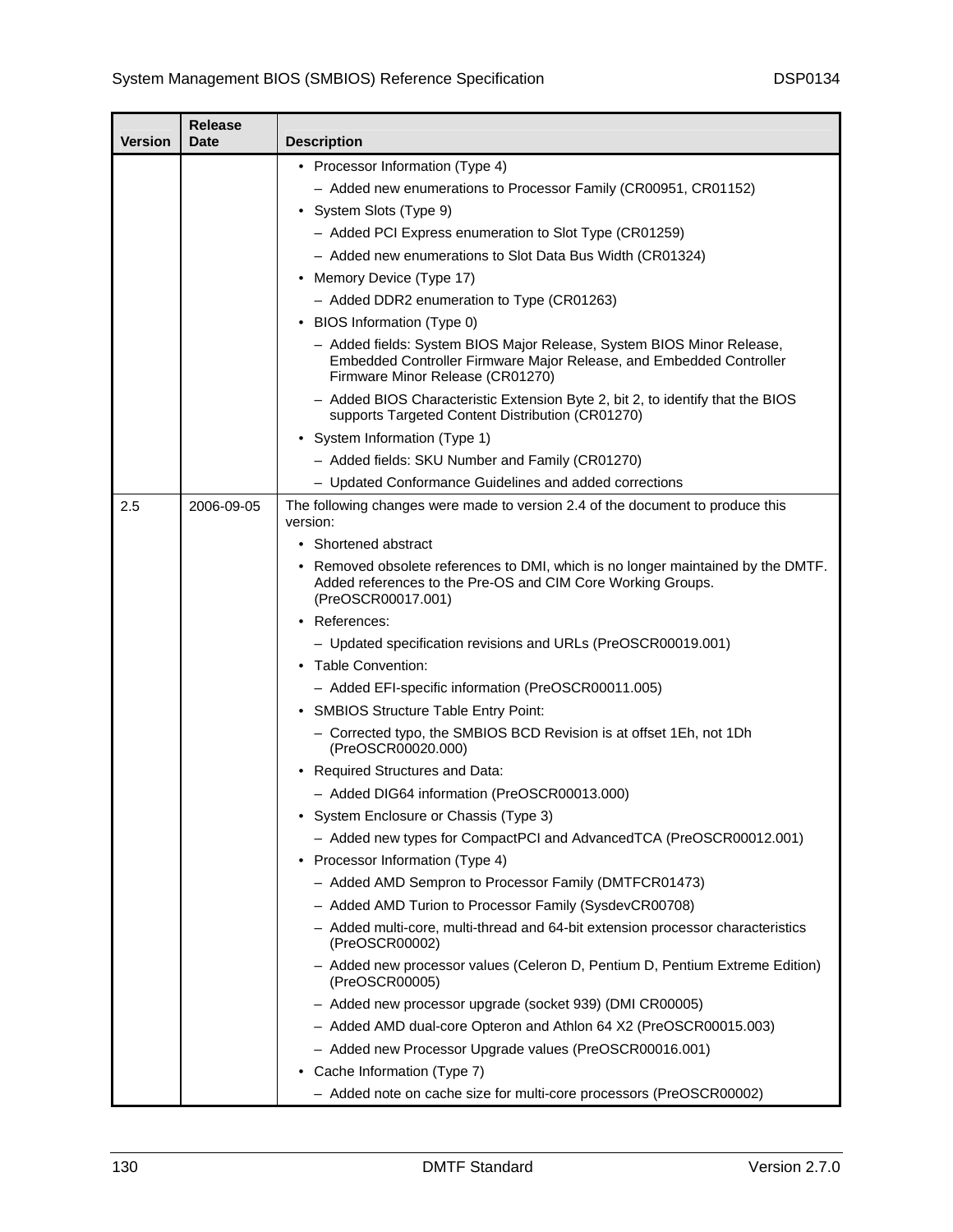| <b>Version</b> | <b>Release</b><br><b>Date</b> | <b>Description</b>                                                                                                                              |
|----------------|-------------------------------|-------------------------------------------------------------------------------------------------------------------------------------------------|
|                |                               | • Port connector Information (Type 8)<br>- Added SATA and SAS (PreOSCR00021.002)                                                                |
|                |                               | • System Slots (Type 9)                                                                                                                         |
|                |                               | - Updated Slot ID description with ACPI and PCI Express (PreOSCR00018.000)                                                                      |
|                |                               | • Onboard Devices Information (Type 10)                                                                                                         |
|                |                               | - Added SATA and SAS (PreOSCR00021.002)                                                                                                         |
|                |                               | • Memory Device (Type 17)                                                                                                                       |
|                |                               | - Added values for FB-DIMM (PreOSCR00010.004)                                                                                                   |
|                |                               | Memory Device Mapped Address (Type 20)                                                                                                          |
|                |                               | - Moved structure from 'required' to 'optional' (PreOSCR00009.002)                                                                              |
|                |                               | - Moved 'Plug-and-Play Calling Convention' to Appendix C (PreOSCR00022.001)                                                                     |
| 2.6            | 2008-06-30                    | The following changes were made to version 2.5 of the document to produce this<br>version:                                                      |
|                |                               | • References: added PCI Firmware Specification (SMBIOSCR00042)                                                                                  |
|                |                               | • System Information (Type 1): clarification of UUID format (SMBIOSCR00037,<br>SMBIOSCR00061)                                                   |
|                |                               | • System Enclosure or Chassis (Type 3): added new values to System Enclosure or<br>Chassis Types (Blade, Blade Enclosure) (SMBIOSCR00034)       |
|                |                               | • Processor Information (Type 4):                                                                                                               |
|                |                               | - Added Processor Family 2 field (SMBIOSCR00043)                                                                                                |
|                |                               | - Added new values to Processor Information - Processor Family<br>(PreOSCR00025, SMBIOSCR00035, SMBIOSCR00040, SMBIOSCR00041,<br>SMBIOSCR00044) |
|                |                               | - Added footnote to Processor Information - Processor Family<br>(SMBIOSCR00039)                                                                 |
|                |                               | - Added new values to Processor Information - Processor Upgrade<br>(PreOSCR00028, SMBIOSCR00029)                                                |
|                |                               | - Corrected values for BDh and BFh in Processor Information - Processor Family<br>(SMBIOSCR00057)                                               |
|                |                               | - Added "decimal values" column in Processor Information - Processor Family to<br>simplify cross-referencing with CIM_Processor.mof data        |
|                |                               | - Corrected typos for "AMD29000" (was "AMD2900") and "UltraSPARC IIi" (was<br>"UltraSPARC lii") (SMBIOSCR00054)                                 |
|                |                               | System Slots (Type 9):<br>$\bullet$                                                                                                             |
|                |                               | - Added new fields for Segment Group Number, Bus Number, Device/Function<br>Number (SMBIOSCR00042)                                              |
|                |                               | - Added new values to System Slots - Slot Type for PCI Express<br>(SMBIOSCR00038)                                                               |
|                |                               | • On Board Devices Information (Type 10): marked structure type as Obsolete,<br>replaced with type 41 (SMBIOSCR00042)                           |
|                |                               | Memory Device (Type 17): added new field for rank information (PreOSCR00023)<br>٠                                                               |
|                |                               | • Additional Information (Type 40): new structure type to handle unknown<br>enumerations and other interim field updates (SMBIOSCR00031)        |
|                |                               | • Onboard Devices Extended Information (Type 41): new structure type to replace<br>type 10 (SMBIOSCR00042)                                      |
| 2.6.1          | 2009-03-17                    | The following changes were made to version 2.6 of the document to produce this<br>version:                                                      |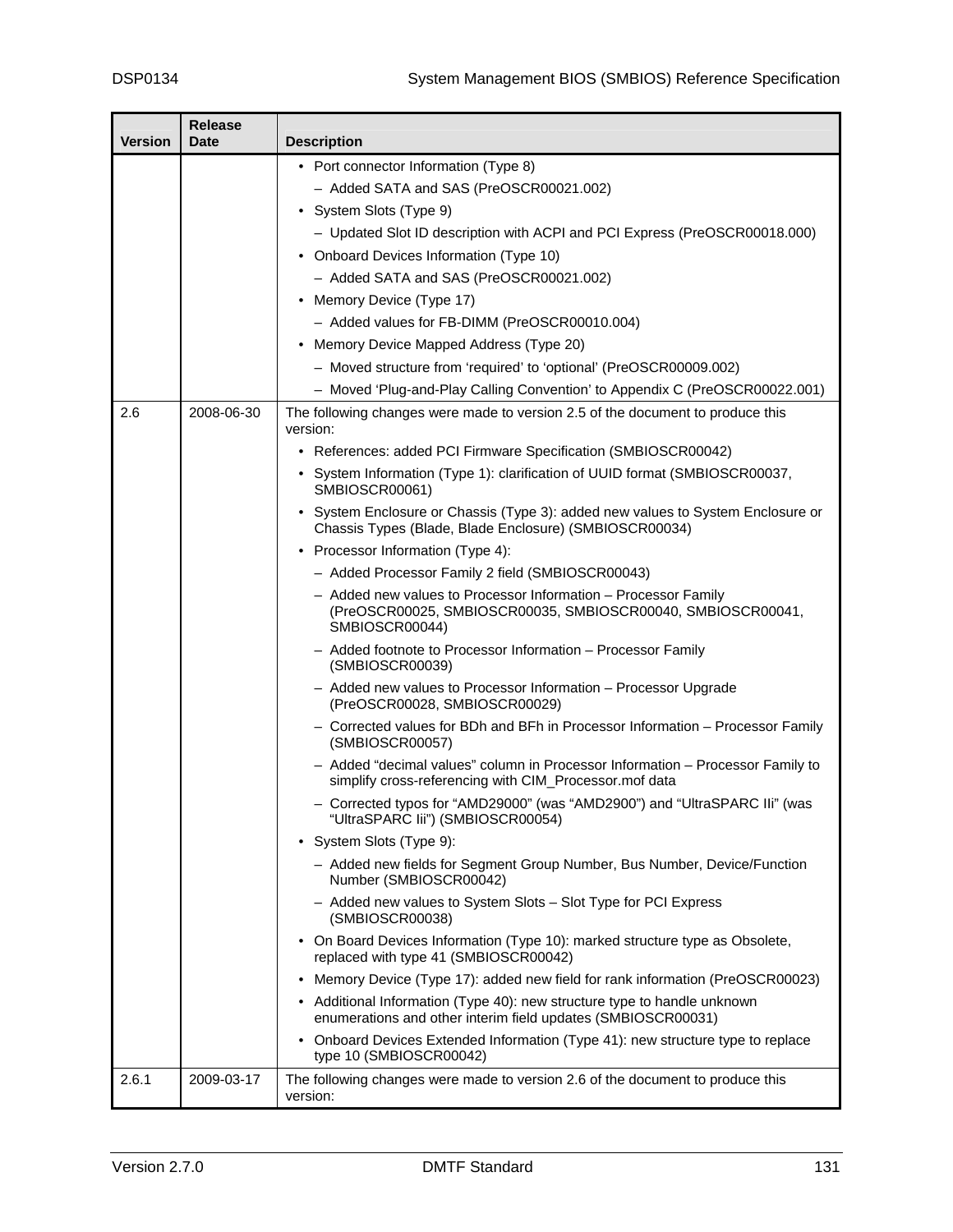| <b>Version</b> | <b>Release</b><br><b>Date</b> | <b>Description</b>                                                                                                                                     |
|----------------|-------------------------------|--------------------------------------------------------------------------------------------------------------------------------------------------------|
|                |                               | System Information (Type 1):<br>$\bullet$                                                                                                              |
|                |                               | - Fixed typo in section 3.3.2 (Type 1 structure): at offset 18h (Wake-up type),<br>the cross-reference should be to 3.3.2.2, not 3.3.2.1.              |
|                |                               | Processor Information (Type 4):<br>٠                                                                                                                   |
|                |                               | SMBIOSCR00046: Add new Processor Family values: AMD Quad Core and<br><b>Third Generation Opteron Processors</b>                                        |
|                |                               | SMBIOSCR00047: Add new Processor Family values: AMD Phenom and<br><b>Athlon Processors</b>                                                             |
|                |                               | SMBIOSCR00049: Add new Processor Family value: Embedded AMD<br>Opteron Processor                                                                       |
|                |                               | SMBIOSCR00051: Add new processor family value: AMD Phenom Triple-<br>Core Processor Family                                                             |
|                |                               | SMBIOSCR00055: Add new processor values for Intel processors                                                                                           |
|                |                               | SMBIOSCR00058: Add new processor family values for AMD processors                                                                                      |
|                |                               | SMBIOSCR00059: Add value for Intel(R) Atom(TM) processors                                                                                              |
|                |                               | SMBIOSCR00060: Add number for "Quad-Core Intel(R) Xeon(R) processor<br>5400 Series" and a general number for "Quad-Core Intel(R) Xeon(R)<br>processor" |
|                |                               | SMBIOSCR00065: Add LGA1366 to Processor Upgrade enum                                                                                                   |
|                |                               | - SMBIOSCR00068: Add numbers for new Intel processors                                                                                                  |
|                |                               | Cache Information (Type 7):<br>٠                                                                                                                       |
|                |                               | SMBIOSCR00062: Add values to cache associativity enum to cover new<br>processors                                                                       |
|                |                               | System Slots (Type 9):                                                                                                                                 |
|                |                               | SMBIOSCR00064: Add PCIe Gen 2 slot types to Type 9                                                                                                     |
|                |                               | Memory Device (Type 17):                                                                                                                               |
|                |                               | SMBIOSCR00052: Add new memory device types: DDR3 and FBD2                                                                                              |
| 2.7            | 2010-07-21                    | The following changes were made to version 2.6.1 of the document to produce this<br>version:                                                           |
|                |                               | Document layout:<br>٠                                                                                                                                  |
|                |                               | SMBIOSCR00073: Move SMBIOS structure definitions to a new top-level<br>section                                                                         |
|                |                               | SMBIOSCR00074: Remove Appendix C, "Plug-and-Play Calling Convention"                                                                                   |
|                |                               | Various sections:<br>٠                                                                                                                                 |
|                |                               | SMBIOSCR00096: Miscellaneous clerical changes                                                                                                          |
|                |                               | Section 1.1, Document Version Number Conventions:<br>٠                                                                                                 |
|                |                               | SMBIOSCR00085: Add more description to the document version number<br>convention                                                                       |
|                |                               | Section 3.1.2, Structure Header Format:<br>٠                                                                                                           |
|                |                               | SMBIOSCR00048: Reserve handle number for consistency with UEFI PI<br>specification                                                                     |
|                |                               | Section 3.1.3, Text Strings:<br>٠                                                                                                                      |
|                |                               | SMBIOSCR00086: Remove maximum string size limitation                                                                                                   |
|                |                               | Section 3.2, Required Structures and Data:                                                                                                             |
|                |                               | SMBIOSCR00095: Increase the capacity to represent system memory of 4<br>terabytes or greater.                                                          |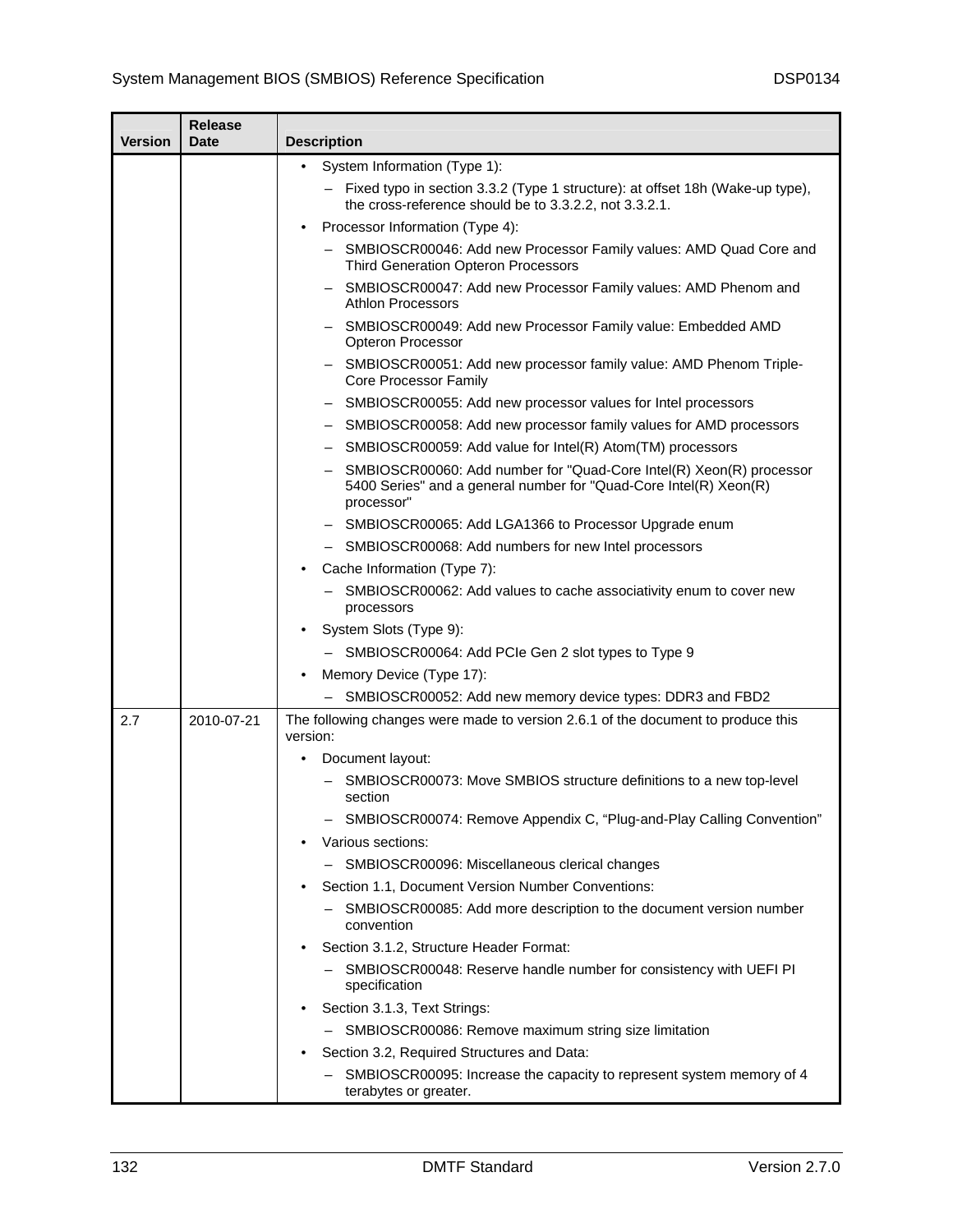| <b>Version</b> | <b>Release</b><br><b>Date</b> | <b>Description</b>                                                                              |
|----------------|-------------------------------|-------------------------------------------------------------------------------------------------|
|                |                               | Bios Information (Type 0):<br>$\bullet$                                                         |
|                |                               | - SMBIOSCR00056: Add UEFI support to BIOS characteristics                                       |
|                |                               | - SMBIOSCR00071: Add support to describe virtualized platforms (bit 4)                          |
|                |                               | System Enclosure or Chassis (Type 3):                                                           |
|                |                               | - SMBIOSCR00076: Add SKU Number field to type 3 structure (System<br>Enclosure or Chassis)      |
|                |                               | SMBIOSCR00096: Fix offset for SKU Number entry (to 15h+n*m instead of<br>$16h+n*m$              |
|                |                               | Processor Information (Type 4):                                                                 |
|                |                               | - SMBIOSCR00063: Add new processor characteristics to Type 4                                    |
|                |                               | - SMBIOSCR00070: Add new processor family values for AMD processors                             |
|                |                               | - SMBIOSCR00072: Add new processor family values for AMD processors                             |
|                |                               | - SMBIOSCR00077: Add new processor family values for VIA processors                             |
|                |                               | - SMBIOSCR00080: Add numbers for new Intel processors                                           |
|                |                               | SMBIOSCR00082: Add number for new AMD processor family                                          |
|                |                               | SMBIOSCR00083: Add new processor upgrade type (Socket G34)                                      |
|                |                               | SMBIOSCR00087: Add new processor upgrade type (Socket AM3)                                      |
|                |                               | - SMBIOSCR00088: Add number for new Intel processor family: "Intel(R)<br>Core(TM) i3 processor" |
|                |                               | - SMBIOSCR00090: Add number for new AMD processor family                                        |
|                |                               | SMBIOSCR00091: Add new processor upgrade type (Socket C32)                                      |
|                |                               | SMBIOSCR00092: Add new processor upgrade type (Socket LGA1156,<br>Socket LGA1567)               |
|                |                               | SMBIOSCR00093: Add new processor upgrade type (Socket PGA988A,<br>Socket BGA1288)               |
|                |                               | - SMBIOSCR00094: Add footnote in processor family table for types 24-29                         |
|                |                               | - SMBIOSCR00097: Update processor trademarks for Intel processors                               |
|                |                               | Physical Memory Array (Type 16):                                                                |
|                |                               | - SMBIOSCR00095: Increase the capacity to represent system memory of 4<br>terabytes or greater. |
|                |                               | Memory Device (Type 17):                                                                        |
|                |                               | SMBIOSCR00050: Add support for memory >= 32GB in type 17                                        |
|                |                               | SMBIOSCR00053: Add memory type details of Registered and Unbuffered                             |
|                |                               | SMBIOSCR00081: Add configured memory clock speed                                                |
|                |                               | Memory Array Mapped Address (Type 19) and Memory Device Mapped Address<br>(Type 20):            |
|                |                               | SMBIOSCR00095: Increase the capacity to represent system memory of 4<br>terabytes or greater.   |
|                |                               | Cooling Device (Type 27):                                                                       |
|                |                               | - SMBIOSCR00075: Add new "description" field in structure type 27                               |
|                |                               | IPMI Device Information (Type 38):<br>٠                                                         |
|                |                               | - SMBIOSCR00078: Update Type 38 to match IPMI specification                                     |
|                |                               | SMBIOSCR00079: Add Type 42 Management Controller Host Interface                                 |
|                |                               | SMBIOSCR00096: Replace "record" with "structure"                                                |
|                |                               | Management Controller Host Interface (Type 42):                                                 |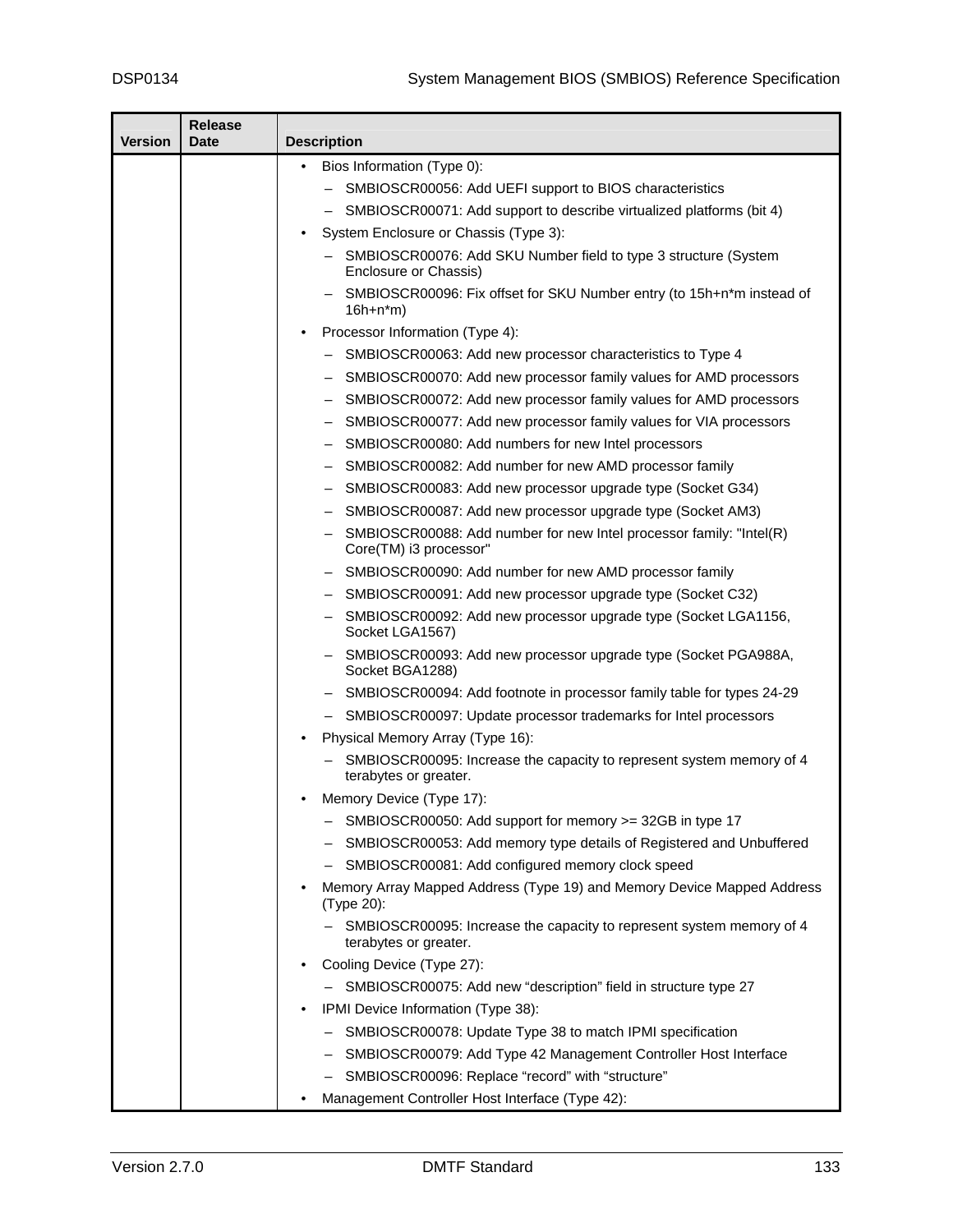| <b>Version</b> | Release<br><b>Date</b> | <b>Description</b>                                                                              |
|----------------|------------------------|-------------------------------------------------------------------------------------------------|
|                |                        | - SMBIOSCR00079: Add Type 42 Management Controller Host Interface                               |
|                |                        | - SMBIOSCR00096: Replace "record" with "structure"                                              |
|                |                        | Appendix A, Conformance Guidelines:                                                             |
|                |                        | - SMBIOSCR00095: Increase the capacity to represent system memory of 4<br>terabytes or greater. |